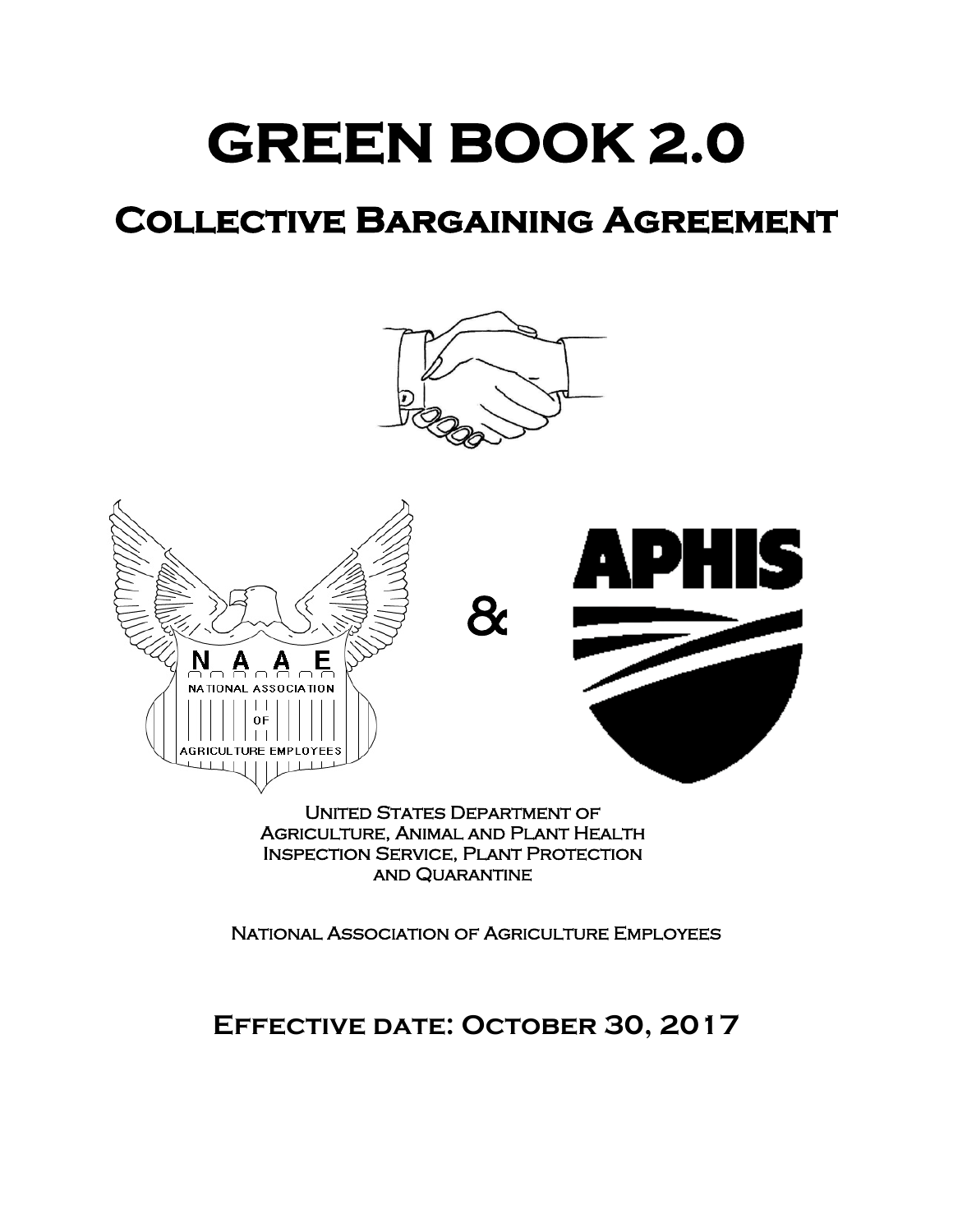### **TABLE OF CONTENTS**

| SECTION 2. PARTIES TO AND PURPOSE OF THE AGREEMENT1           |  |
|---------------------------------------------------------------|--|
|                                                               |  |
|                                                               |  |
|                                                               |  |
|                                                               |  |
|                                                               |  |
|                                                               |  |
|                                                               |  |
| ARTICLE 3. RECOGNIZED LEVELS OF AUTHORITY AND RESPONSIBILITY3 |  |
|                                                               |  |
|                                                               |  |
|                                                               |  |
|                                                               |  |
|                                                               |  |
|                                                               |  |
|                                                               |  |
|                                                               |  |
|                                                               |  |
|                                                               |  |
|                                                               |  |
| SECTION 3. OFFICIAL COMMUNICATION BETWEEN THE PARTIES7        |  |
|                                                               |  |
|                                                               |  |
|                                                               |  |
|                                                               |  |
|                                                               |  |
|                                                               |  |
|                                                               |  |
|                                                               |  |
| SECTION 6. OBLIGATION TO OBEY SUPERVISORY ORDERS10            |  |
|                                                               |  |
|                                                               |  |
|                                                               |  |
|                                                               |  |
|                                                               |  |
|                                                               |  |
|                                                               |  |
|                                                               |  |
|                                                               |  |
| SECTION 2. PRESENCE AT FORMAL DISCUSSIONS13                   |  |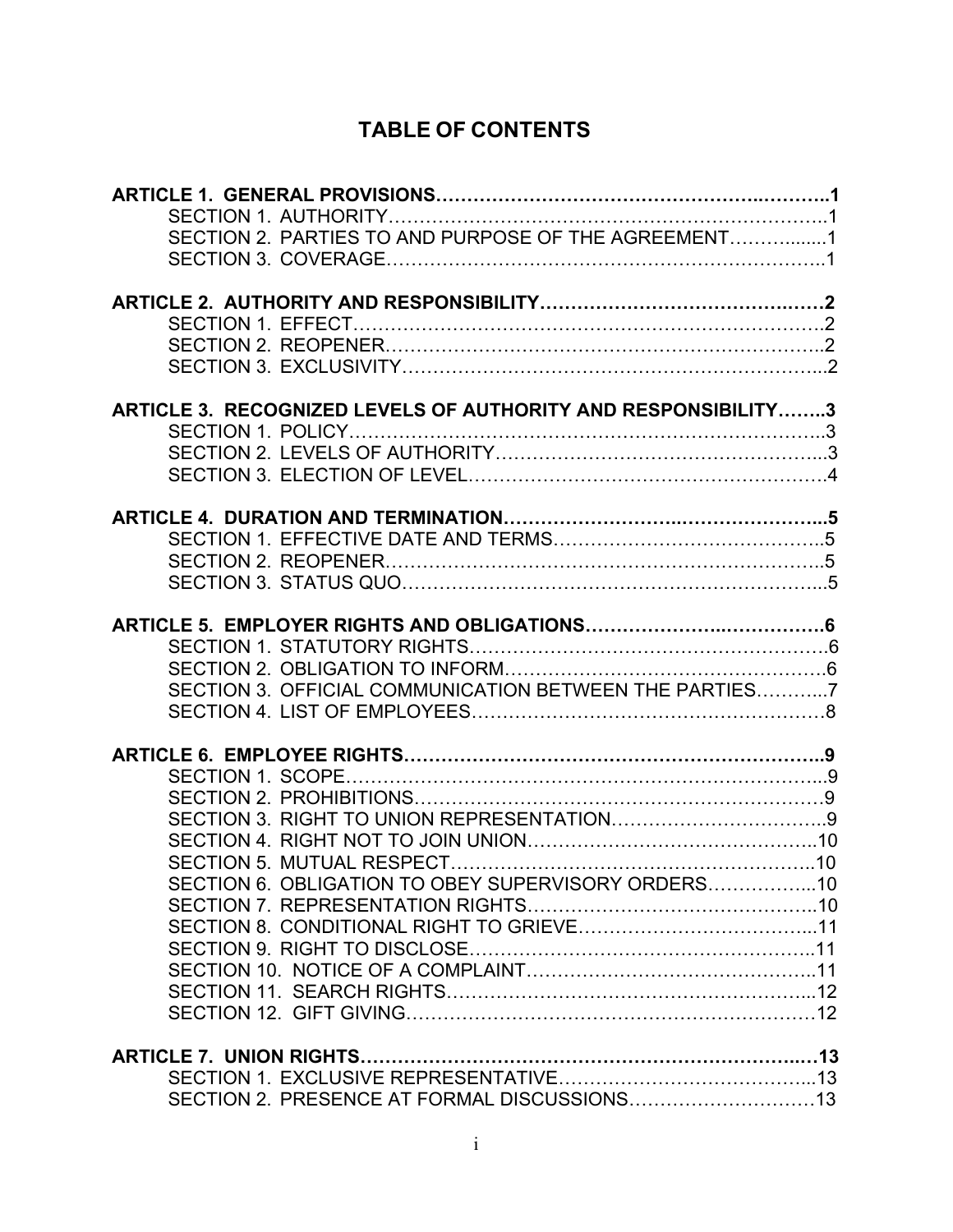| SECTION 5. REPRESENTATION IN STATUTORY APPEALS14            |  |
|-------------------------------------------------------------|--|
|                                                             |  |
| SECTION 7. RIGHT TO INFORMATION (5 U.S.C. 7114(B)(4))14     |  |
|                                                             |  |
|                                                             |  |
|                                                             |  |
|                                                             |  |
|                                                             |  |
|                                                             |  |
|                                                             |  |
|                                                             |  |
|                                                             |  |
|                                                             |  |
|                                                             |  |
|                                                             |  |
|                                                             |  |
|                                                             |  |
|                                                             |  |
|                                                             |  |
| SECTION 3. OFFICE FURNITURE, EQUIPMENT AND SERVICES22       |  |
|                                                             |  |
|                                                             |  |
|                                                             |  |
|                                                             |  |
|                                                             |  |
|                                                             |  |
|                                                             |  |
|                                                             |  |
|                                                             |  |
|                                                             |  |
| SECTION 15. GOVERNMENT FURNISHED MOBILE DEVICES27           |  |
|                                                             |  |
|                                                             |  |
|                                                             |  |
|                                                             |  |
| SECTION 4. EMPLOYEE/UNION TRAVEL & PER DIEM REIMBURSEMENT30 |  |
| SECTION 5. REPRESENTATION AT NEGOTIATIONS31                 |  |
|                                                             |  |
|                                                             |  |
|                                                             |  |
|                                                             |  |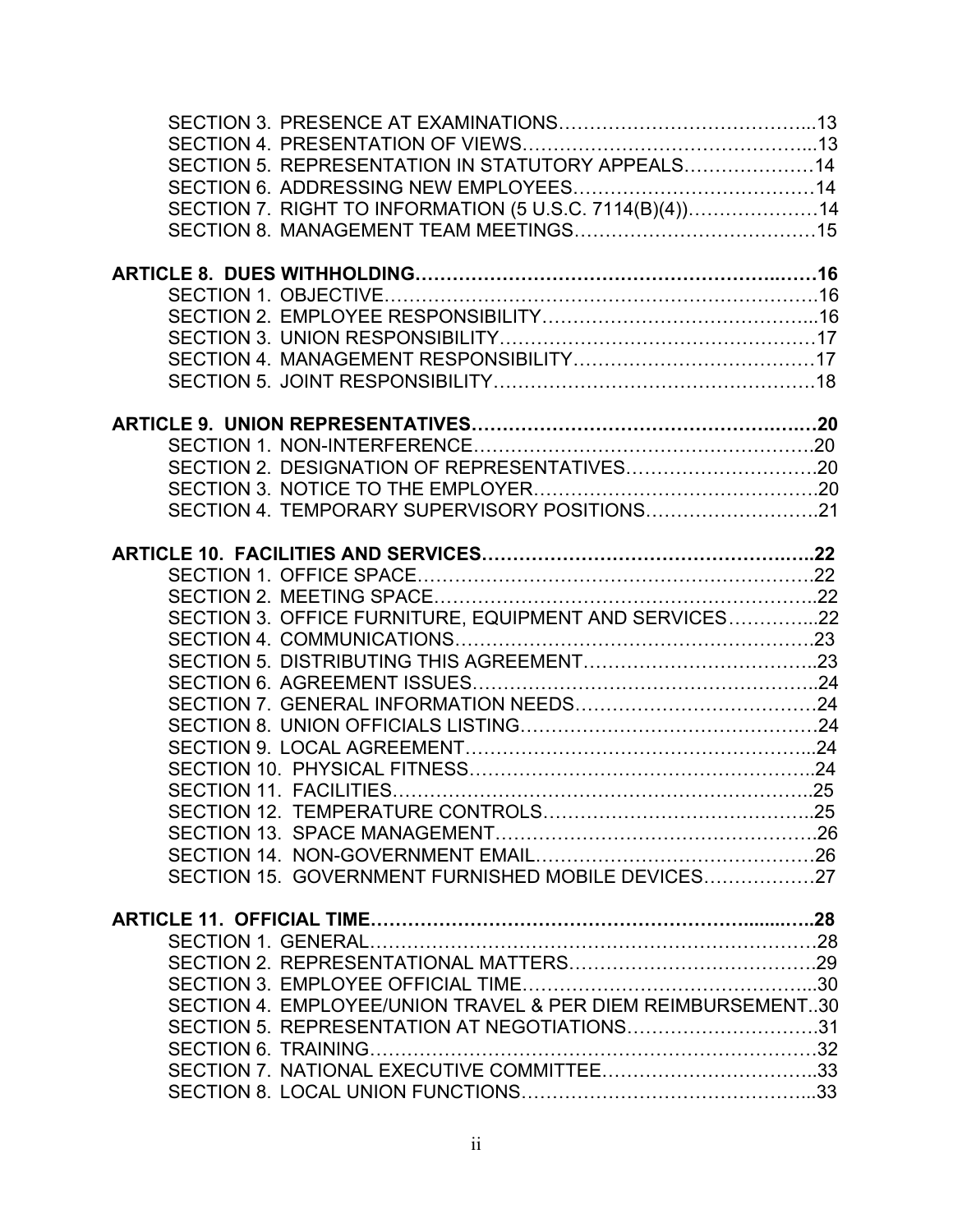| SECTION 9. EFFECT ON PERFORMANCE APPRAISALS33       |  |
|-----------------------------------------------------|--|
|                                                     |  |
|                                                     |  |
|                                                     |  |
|                                                     |  |
|                                                     |  |
|                                                     |  |
|                                                     |  |
|                                                     |  |
|                                                     |  |
|                                                     |  |
|                                                     |  |
|                                                     |  |
| SECTION 2. LATITUDE AND METHOD FOR CONSULTATION39   |  |
| SECTION 3. CONSULTATION AT THE NATIONAL LEVEL39     |  |
| SECTION 4. CONSULTATION AT THE REGIONAL LEVEL40     |  |
|                                                     |  |
|                                                     |  |
|                                                     |  |
|                                                     |  |
|                                                     |  |
|                                                     |  |
|                                                     |  |
|                                                     |  |
| SECTION 2. CHANGES IN PERSONNEL PRACTICES43         |  |
|                                                     |  |
| SECTION 4. INFORMATION WITH THE NATIONAL CONTRACT43 |  |
|                                                     |  |
|                                                     |  |
|                                                     |  |
|                                                     |  |
|                                                     |  |
|                                                     |  |
|                                                     |  |
|                                                     |  |
|                                                     |  |
|                                                     |  |
|                                                     |  |
|                                                     |  |
|                                                     |  |
|                                                     |  |
|                                                     |  |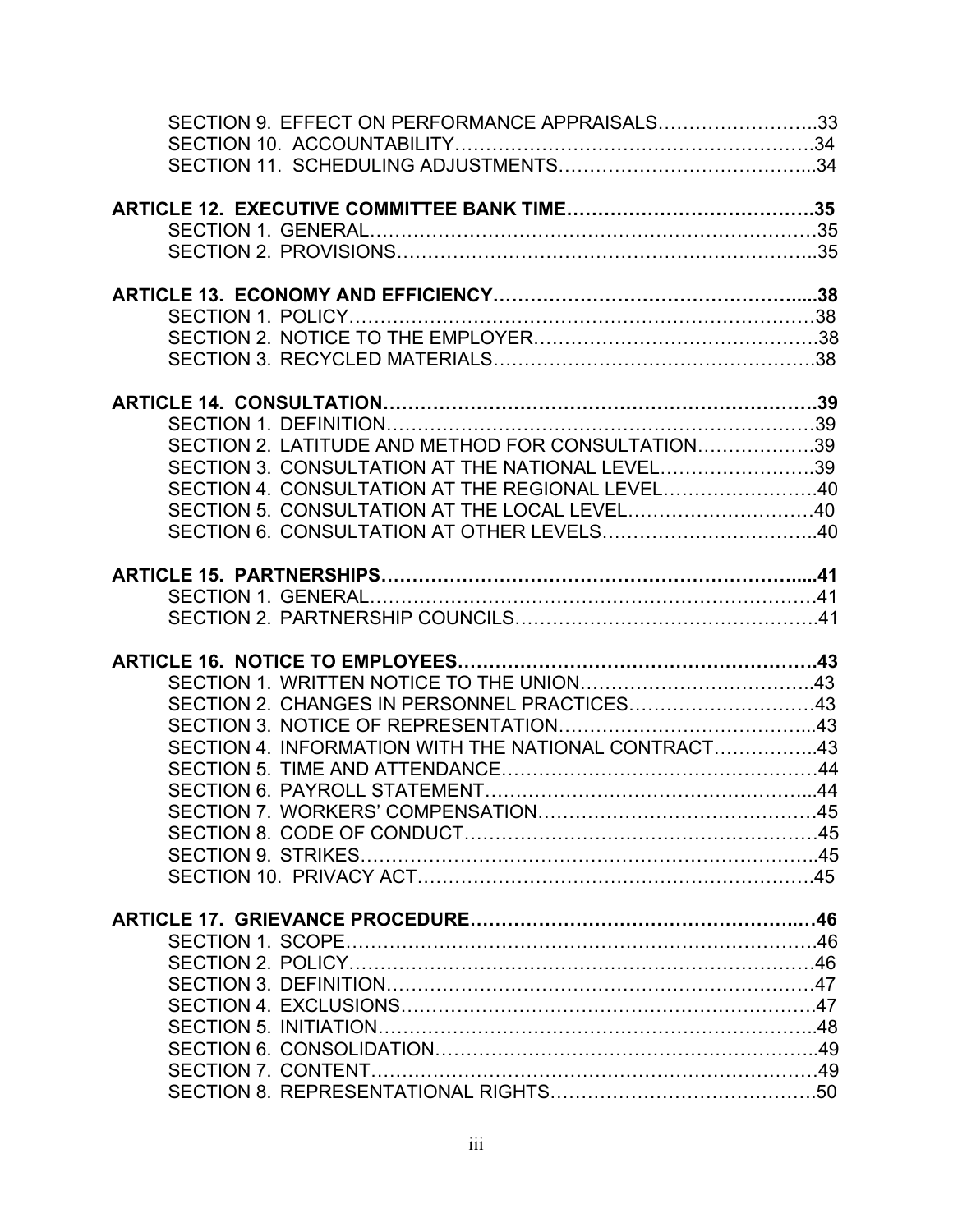| SECTION 2. |  |
|------------|--|
|            |  |
|            |  |
|            |  |
|            |  |
|            |  |
|            |  |
|            |  |
|            |  |
|            |  |
|            |  |

#### **ARTICLE 21. PROTECTION AGAINST PROHIBITED PERSONNEL PRACTICES....67**

| SECTION 1. DEFINITION OF "PROHIBITED PERSONNEL PRACTICE" AND |  |
|--------------------------------------------------------------|--|
|                                                              |  |
|                                                              |  |
| SECTION 3. PROTECTION OF CONGRESSIONAL DISCLOSURES70         |  |
|                                                              |  |
|                                                              |  |
|                                                              |  |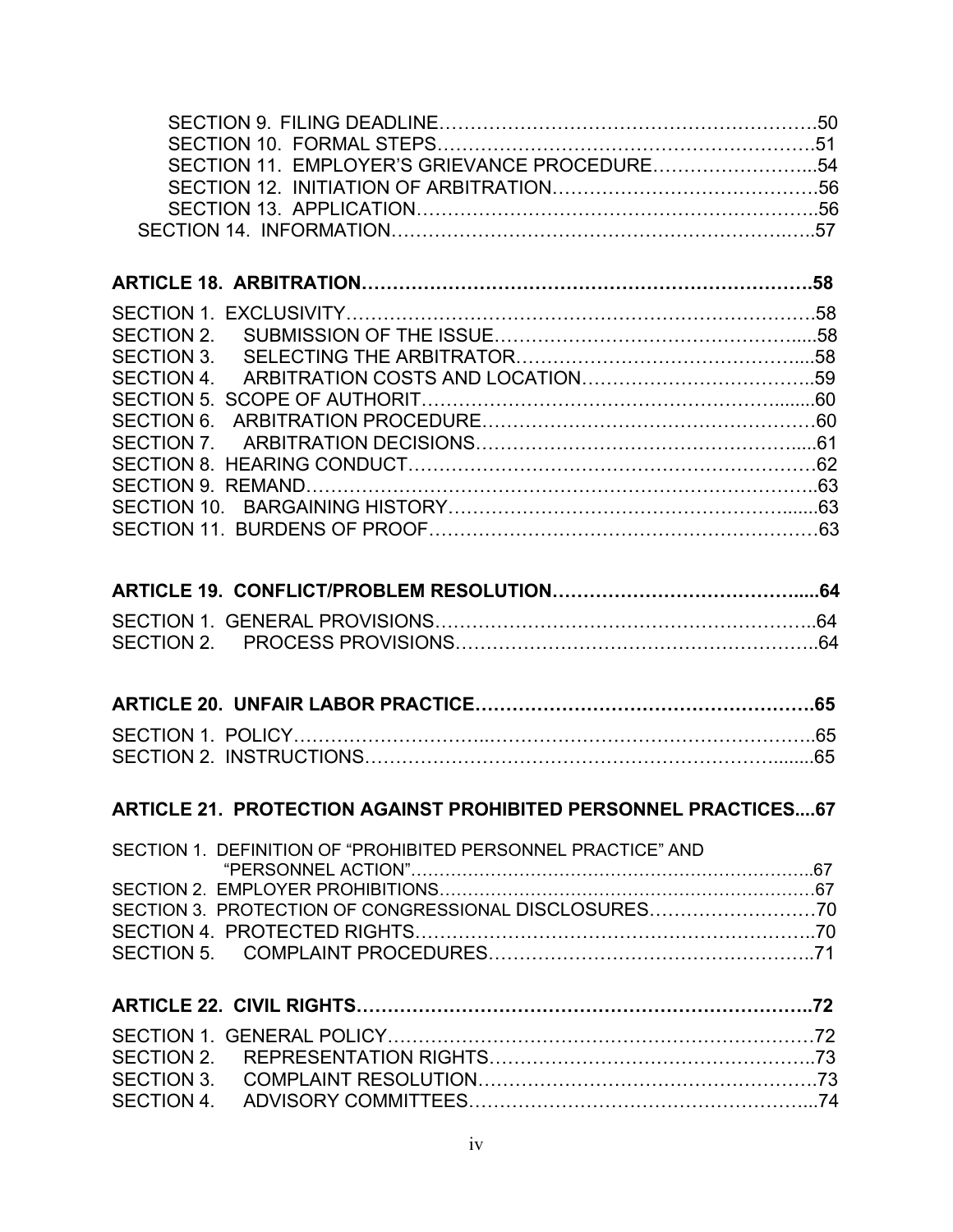|                          | SECTION 5. OPPORTUNITY TO REVIEW, COMMENT AND BARGAIN75                                                        |  |
|--------------------------|----------------------------------------------------------------------------------------------------------------|--|
|                          |                                                                                                                |  |
|                          | SECTION 4. GROUND RULES FOR NEGOTIATIONS AT THE LOCAL LEVEL81<br>SECTION 5. GROUND RULES ABOVE THE LOCAL LEVEL |  |
|                          |                                                                                                                |  |
|                          |                                                                                                                |  |
|                          |                                                                                                                |  |
|                          |                                                                                                                |  |
|                          |                                                                                                                |  |
| SECTION 5.<br>SECTION 6. | EMPLOYEE AS PRIMARY INFORMATION SOURCE104                                                                      |  |
|                          |                                                                                                                |  |
|                          |                                                                                                                |  |
|                          |                                                                                                                |  |
|                          |                                                                                                                |  |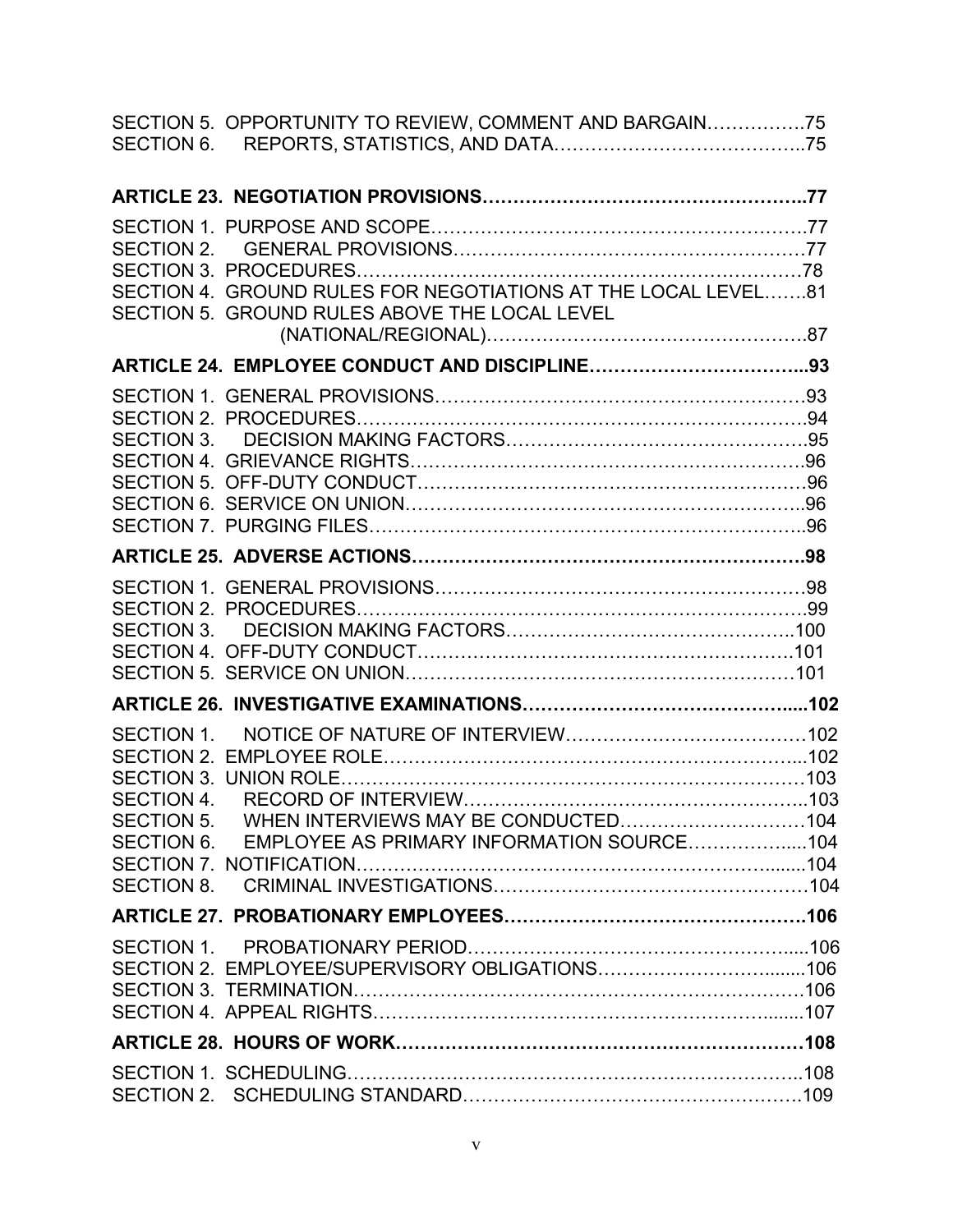| SECTION 4. ALTERNATIVE WORK SCHEDULE (AWS)109                             |     |
|---------------------------------------------------------------------------|-----|
|                                                                           |     |
| SECTION 2.<br><b>SECTION 3.</b>                                           |     |
| SECTION 4. LOCAL TRANSPORTATION WHILE IN TRAVEL STATUS114                 |     |
| SECTION 6. TRAVEL FOR EMPLOYEES WITH SPECIAL NEEDS115<br>SECTION 7.       |     |
| SECTION 8.<br>SECTION 10.                                                 |     |
| SECTION 11.                                                               |     |
|                                                                           |     |
|                                                                           |     |
| <b>SECTION 2.</b><br><b>SECTION 3.</b>                                    |     |
| <b>SECTION 4.</b>                                                         |     |
| TRAVEL BETWEEN MULTIPLE JOB SITES DURING OVERTIME124<br><b>SECTION 5.</b> |     |
| <b>SECTION 6.</b><br>SECTION 7.                                           |     |
| <b>SECTION 8.</b>                                                         |     |
|                                                                           |     |
| SECTION 10. SERVICES OUTSIDE THE TOUR OF DUTY125                          |     |
|                                                                           |     |
|                                                                           |     |
|                                                                           | 126 |
|                                                                           |     |
| SECTION 3. ALLEVIATING UNSAFE WORKING CONDITIONS126                       |     |
| SECTION 4. EMPLOYEE RIGHTS AND RESPONSIBILITIES126                        |     |
|                                                                           |     |
| SECTION 6. UNION MEMBERSHIP ON SAFETY AND HEALTH                          |     |
|                                                                           |     |
| SECTION 7. DISASTER RECOVERY AWARENESS AND                                |     |
|                                                                           |     |
|                                                                           |     |
|                                                                           |     |
|                                                                           |     |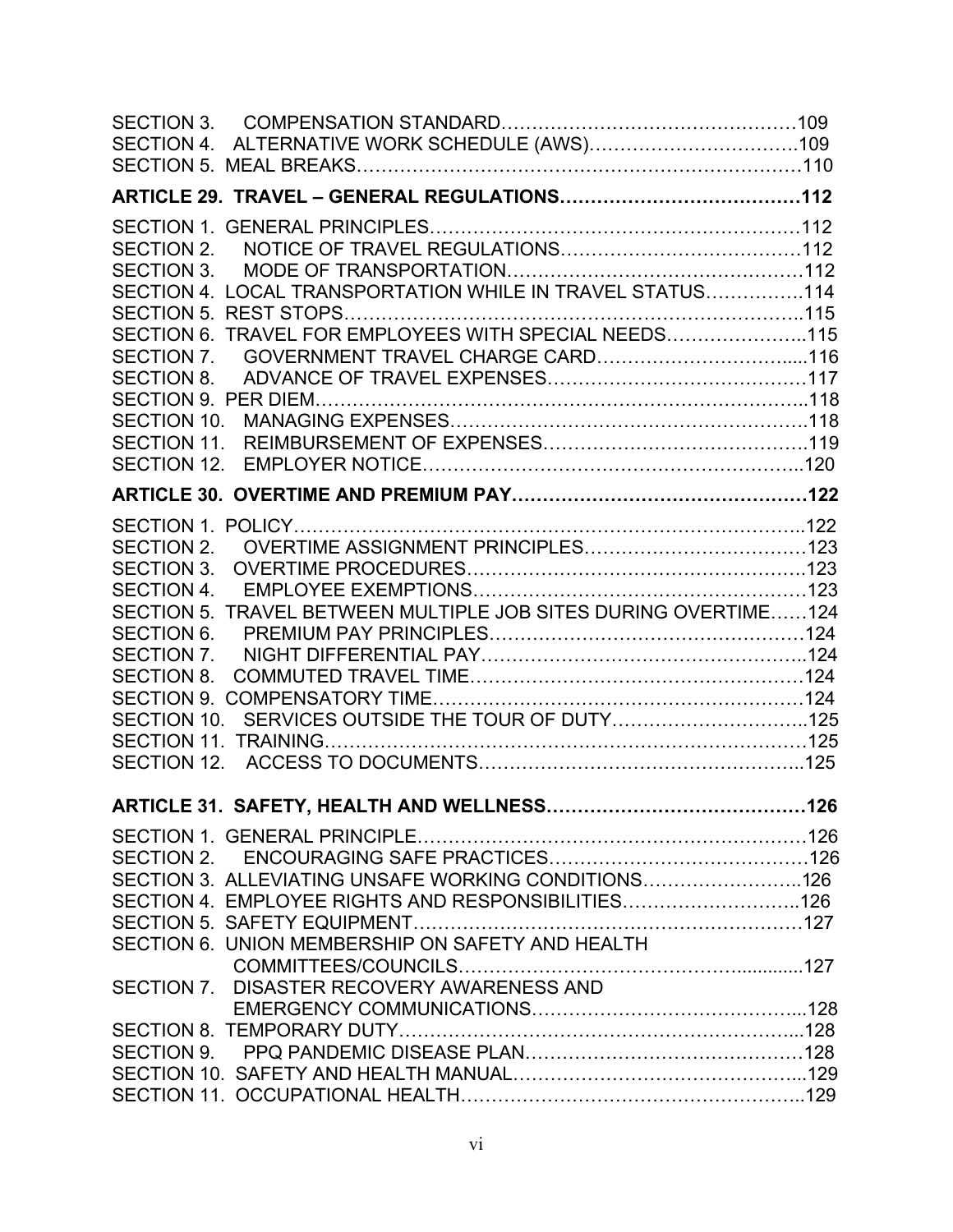| SECTION 13. OCCUPATIONAL MEDICAL EXAMINATIONS131             |  |
|--------------------------------------------------------------|--|
|                                                              |  |
|                                                              |  |
| SECTION 16. PESTICIDE TREATMENTS AND FUMIGATIONS132          |  |
|                                                              |  |
|                                                              |  |
|                                                              |  |
|                                                              |  |
| SECTION 3. PROCEDURES FOR REQUESTING TEMPORARY LIGHT DUTY133 |  |
|                                                              |  |
|                                                              |  |
|                                                              |  |
|                                                              |  |
|                                                              |  |
|                                                              |  |
| SECTION 4. SELECTION PROCESS FOR TDY ASSIGNMENT138           |  |
| SECTION 5. NOTIFICATION PROCESS FOR ALL TDY ASSIGNMENTS139   |  |
|                                                              |  |
|                                                              |  |
|                                                              |  |
|                                                              |  |
|                                                              |  |
|                                                              |  |
|                                                              |  |
|                                                              |  |
| SECTION 2. THE QUARTERLY REPORT OF FOREIGN TDY ROSTER        |  |
|                                                              |  |
|                                                              |  |
|                                                              |  |
|                                                              |  |
| ARTICLE 35. REDUCTION IN FORCE/TRANSFER OF FUNCTION152       |  |
|                                                              |  |
|                                                              |  |
|                                                              |  |
|                                                              |  |
|                                                              |  |
| SECTION 5. COMPETITIVE AREAS AND COMPETITIVE LEVELS154       |  |
| SECTION 6. RESTORATIONS OF POSITION OR GRADE154              |  |
|                                                              |  |
|                                                              |  |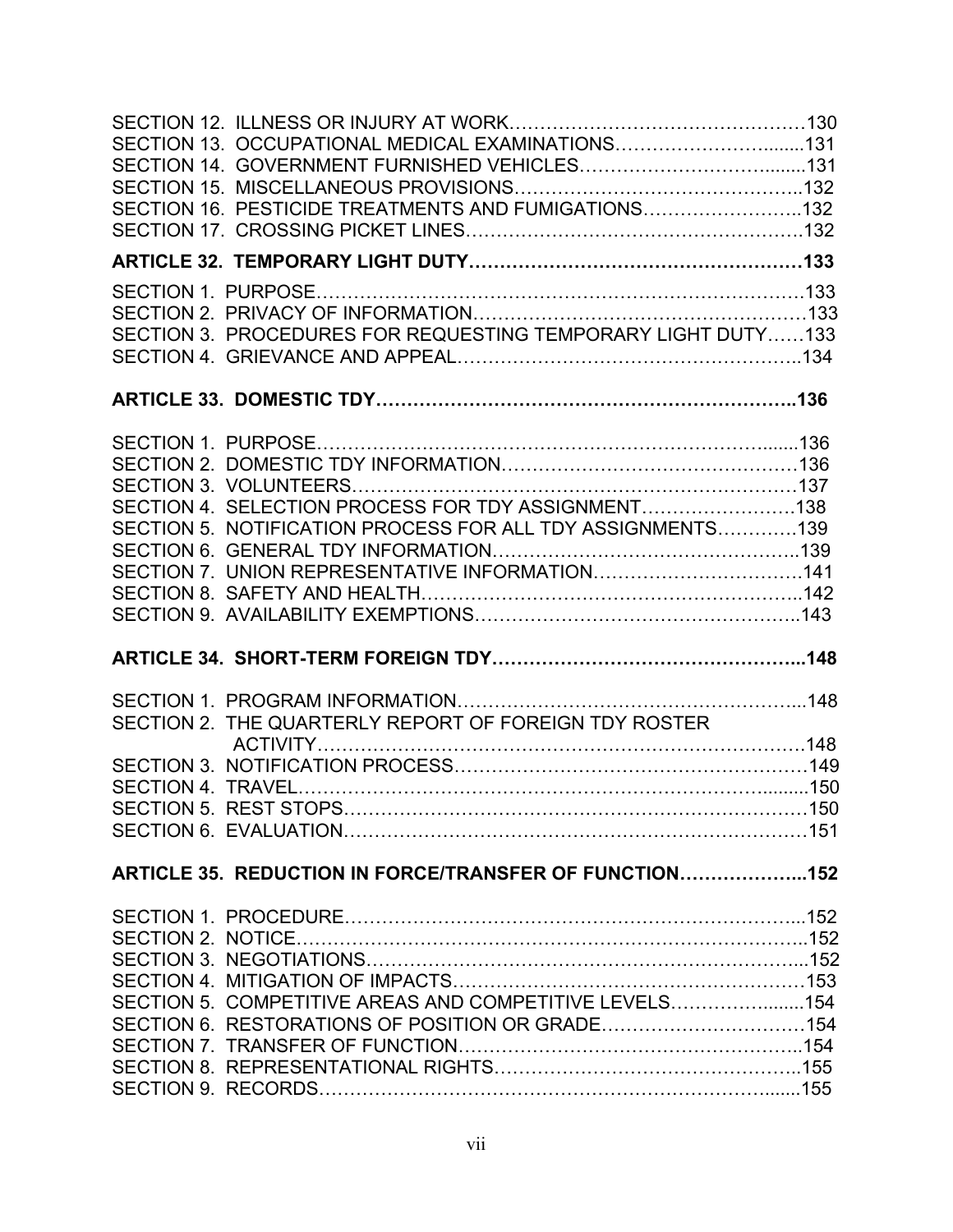| SECTION 3. PROTECTION OF PERSONNEL RECORDS157                                                                                                          |  |
|--------------------------------------------------------------------------------------------------------------------------------------------------------|--|
| ARTICLE 37. OVERPAYMENTS: WAIVERS AND OFFSETS159                                                                                                       |  |
|                                                                                                                                                        |  |
|                                                                                                                                                        |  |
| SECTION 2. DEFINITION OF "POSITION DESCRIPTION"161                                                                                                     |  |
| ARTICLE 39. PLANT HEALTH TRADE AND COMPLIANCE OFFICER 163                                                                                              |  |
|                                                                                                                                                        |  |
|                                                                                                                                                        |  |
| SECTION 6. TEMPORARY DUTY ASSIGNMENTS (DETAILS)<br>SECTION 7. EMPLOYEE'S PERFORMANCE FILE (EPF)169<br>SECTION 8. INDIVIDUAL DEVELOPMENT PLANS (IDP)169 |  |
|                                                                                                                                                        |  |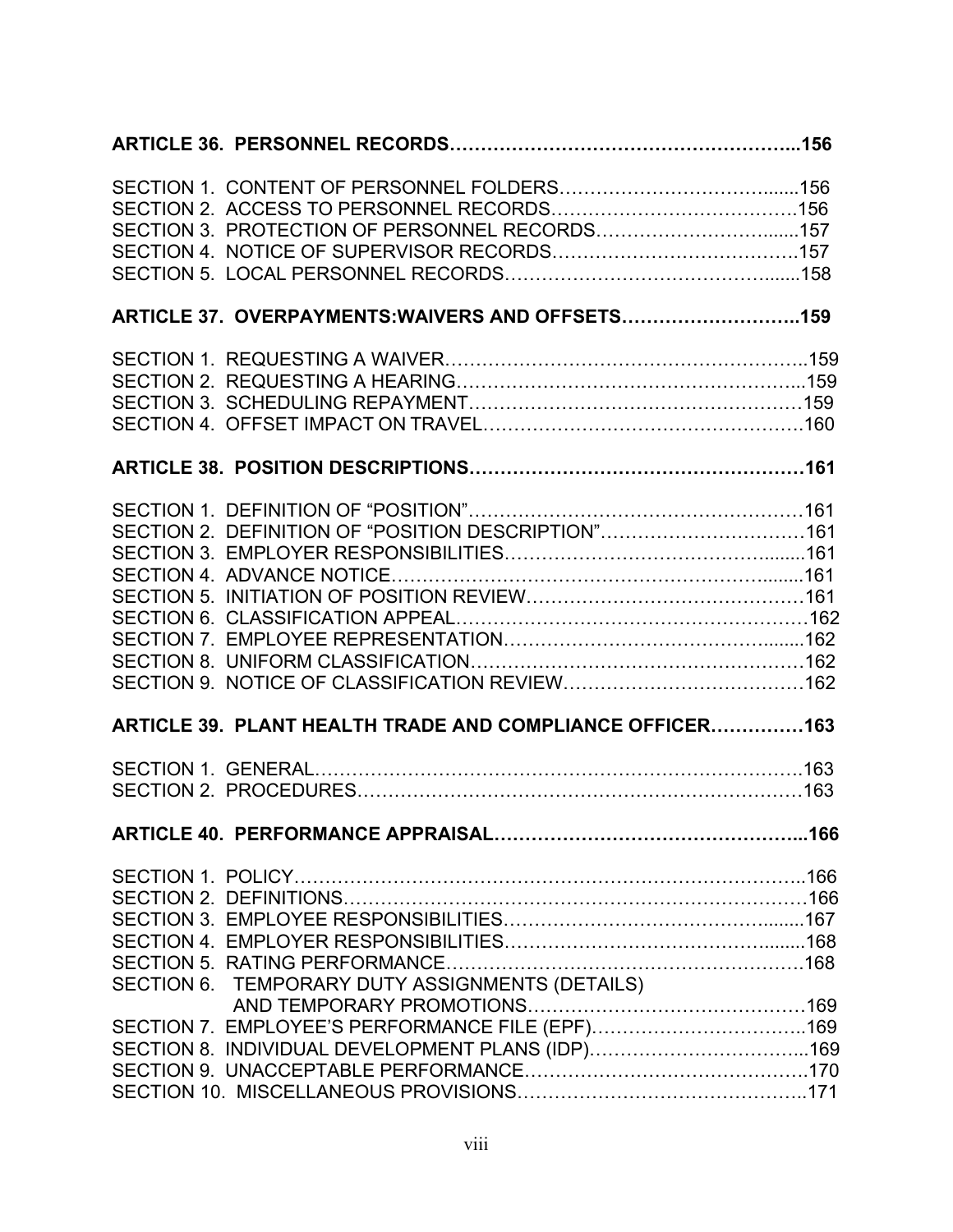| ARTICLE 41. ACTIONS BASED UPON UNACCEPTABLE PERFORMANCE173 |  |
|------------------------------------------------------------|--|
|                                                            |  |
|                                                            |  |
|                                                            |  |
|                                                            |  |
|                                                            |  |
|                                                            |  |
|                                                            |  |
| ARTICLE 42. EMPLOYEE INCENTIVES & RECOGNITION176           |  |
|                                                            |  |
|                                                            |  |
|                                                            |  |
|                                                            |  |
|                                                            |  |
|                                                            |  |
|                                                            |  |
|                                                            |  |
|                                                            |  |
|                                                            |  |
| SECTION 4. PROCEDURES FOLLOWING WITHHOLDING179             |  |
|                                                            |  |
|                                                            |  |
|                                                            |  |
|                                                            |  |
|                                                            |  |
| SECTION 2. WHEN COMPETITIVE PROCEDURES DO APPLY181         |  |
| SECTION 3. WHEN COMPETITIVE PROCEDURES DO NOT APPLY182     |  |
|                                                            |  |
|                                                            |  |
|                                                            |  |
|                                                            |  |
|                                                            |  |
|                                                            |  |
| ARTICLE 45. DETAILS, SPECIAL ASSIGNMENTS AND TEMPORARY     |  |
| $CFAHOMA$ INTRODUCTION                                     |  |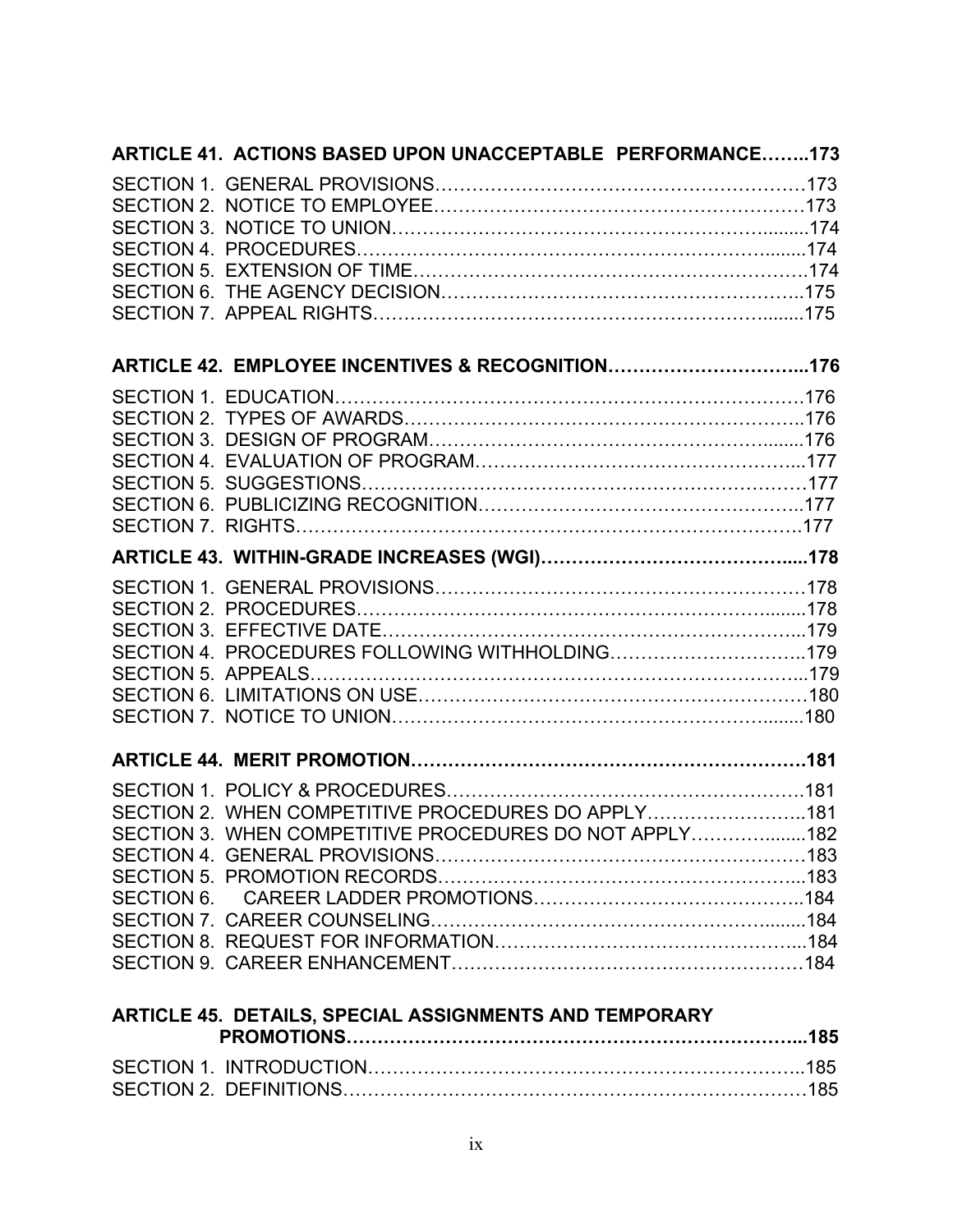| SECTION 5. SPECIAL ASSIGNMENTS WITHIN THE BARGAINING UNIT186  |      |
|---------------------------------------------------------------|------|
| SECTION 6. TEMPORARY PROMOTIONS WITHIN THE BARGAINING UNIT186 |      |
| ARTICLE 46. TRAINING AND EMPLOYEE DEVELOPMENT189              |      |
|                                                               |      |
|                                                               |      |
| SECTION 3. RETRAINING, NEW AND ADDITIONAL TRAINING189         |      |
|                                                               |      |
| SECTION 5. SELECTION FOR TRAINING OPPORTUNITIES190            |      |
|                                                               |      |
| SECTION 8. DOCUMENTATION AND CERTIFICATION OF TRAINING190     |      |
|                                                               |      |
|                                                               |      |
|                                                               |      |
|                                                               |      |
|                                                               |      |
| SECTION 2. ESTABLISHED EMPLOYEE PRIORITY TRANSFERS192         |      |
|                                                               |      |
|                                                               |      |
|                                                               |      |
|                                                               |      |
|                                                               |      |
|                                                               |      |
|                                                               |      |
|                                                               |      |
| SECTION 1. GENERAL PROVISIONS                                 | .197 |
|                                                               |      |
|                                                               |      |
|                                                               |      |
|                                                               |      |
|                                                               |      |
|                                                               |      |
|                                                               |      |
|                                                               |      |
| ARTICLE 49. HOLIDAYS AND RELIGIOUS OBSERVANCES204             |      |
|                                                               |      |
|                                                               |      |

SECTION 2. "IN-LIEU-OF" HOLIDAYS……………………………………………………204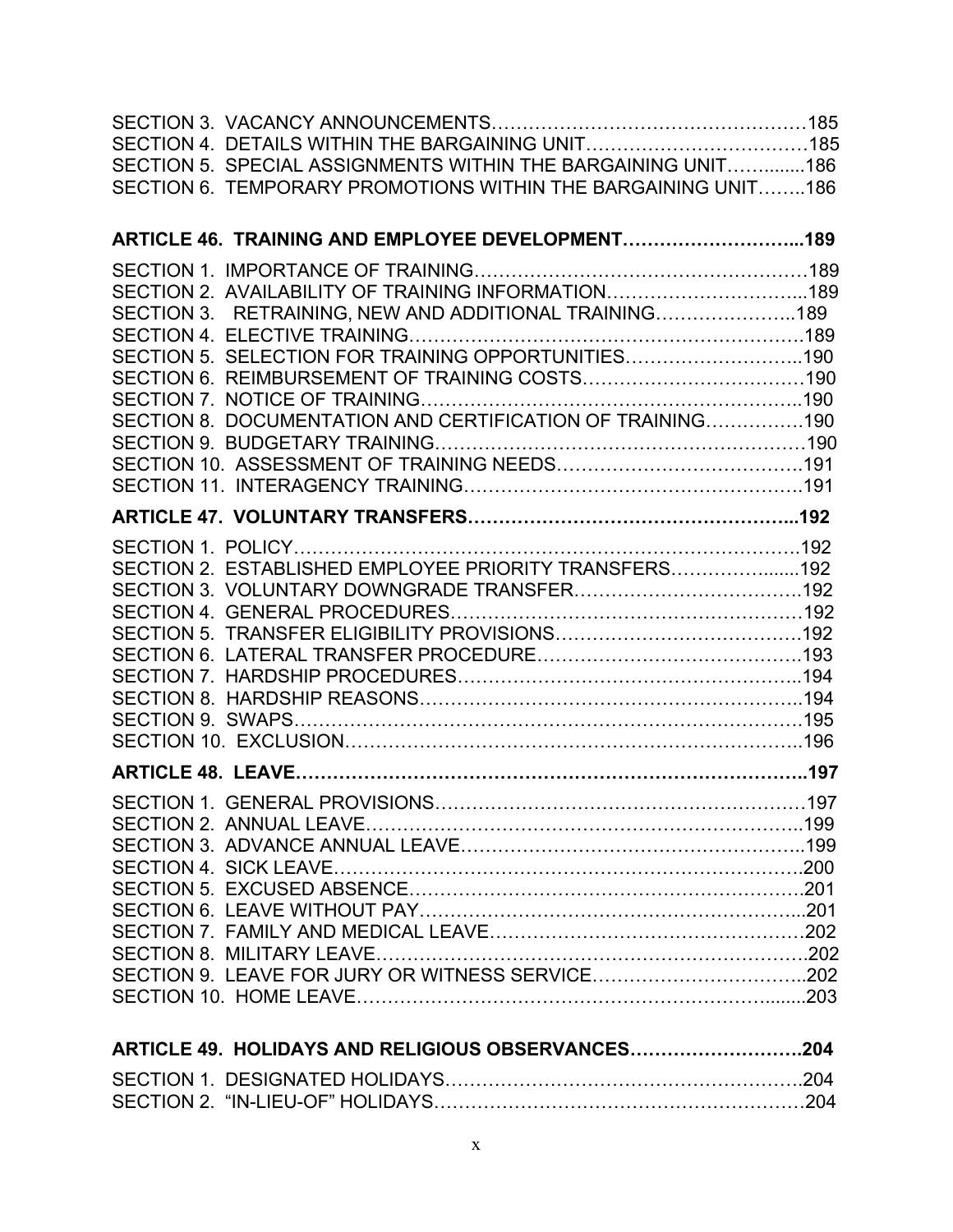| SECTION 3. WITHDRAWAL OF RESIGNATION/RETIREMENT213 |
|----------------------------------------------------|
|                                                    |
|                                                    |
|                                                    |
|                                                    |
|                                                    |
|                                                    |
|                                                    |
|                                                    |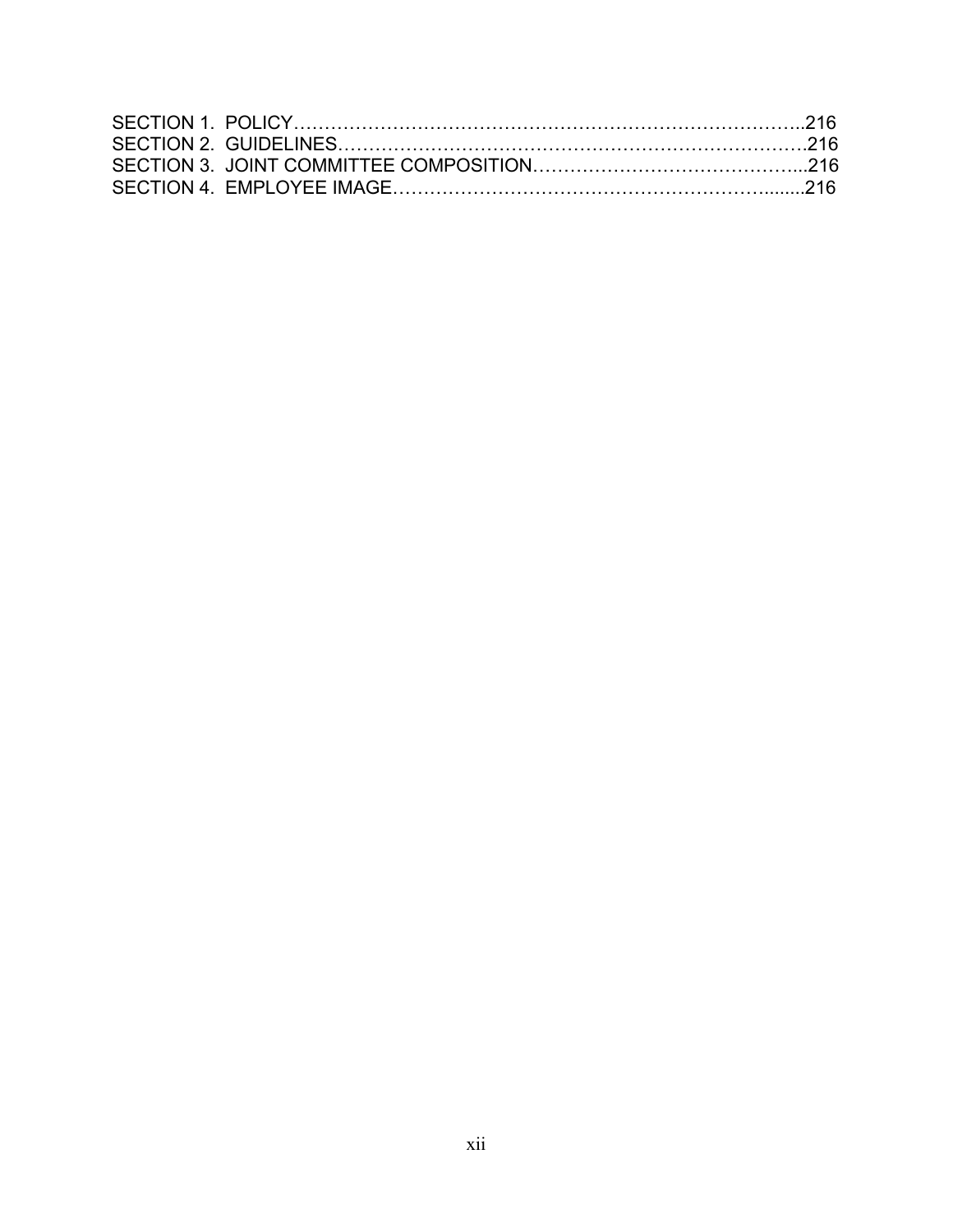#### **ARTICLE 1. GENERAL PROVISIONS**

#### Section 1. Authority

This Agreement is entered into under the authority granted by Federal Service Labor-Management Relations Statute, Title VII of Public Law 95-454, hereinafter referred to as the Statute. This Agreement will be approved according to the regulations of the US Department of Agriculture, hereinafter, referred to as USDA. Exclusive recognition was granted to the Federal Plant Quarantine Inspectors National Association by the Deputy Administrator, Plant Protection and Quarantine (PPQ) by the Agricultural Research Service (ARS) on February 19, 1963. Exclusive recognition was continued by letter from the Animal and Plant Health Inspection Service (APHIS), Plant Quarantine Division, ARS to the Plant Protection and Quarantine Programs of APHIS. By amendment of certification issued by the Federal Labor Relations Authority (FLRA) Washington, DC, Regional Office on September 30, 1985, the Union changed its name to the National Association of Agriculture Employees (NAAE).

#### Section 2. Parties to and Purpose of the Agreement

This basic Agreement and any subordinate agreements as may be executed hereunder constitute a collective bargaining agreement by and between PPQ, APHIS, USDA, hereinafter referred to as the Employer, and the NAAE, hereinafter referred to as the Union. It is the intent and purpose of both Parties to foster employee-management cooperation, to promote and improve the efficient administration of PPQ, and to ensure the employees' participation in the development and application of policies, procedures, and other matters affecting their conditions of employment through consultation and negotiation when appropriate.

#### Section 3. Coverage

This Agreement applies to all permanently employed professional PPQ officers, SITC Officers and all permanently employed nonprofessional employees of PPQ other than clerical, secretarial, and administrative employees employed in or by the USDA, APHIS, PPQ. Excluded are all other employees, employees engaged in federal personnel work other than in a purely clerical capacity, supervisors and managers as defined in the Statute.

New positions that are determined to be within the Bargaining Unit are covered by this Agreement.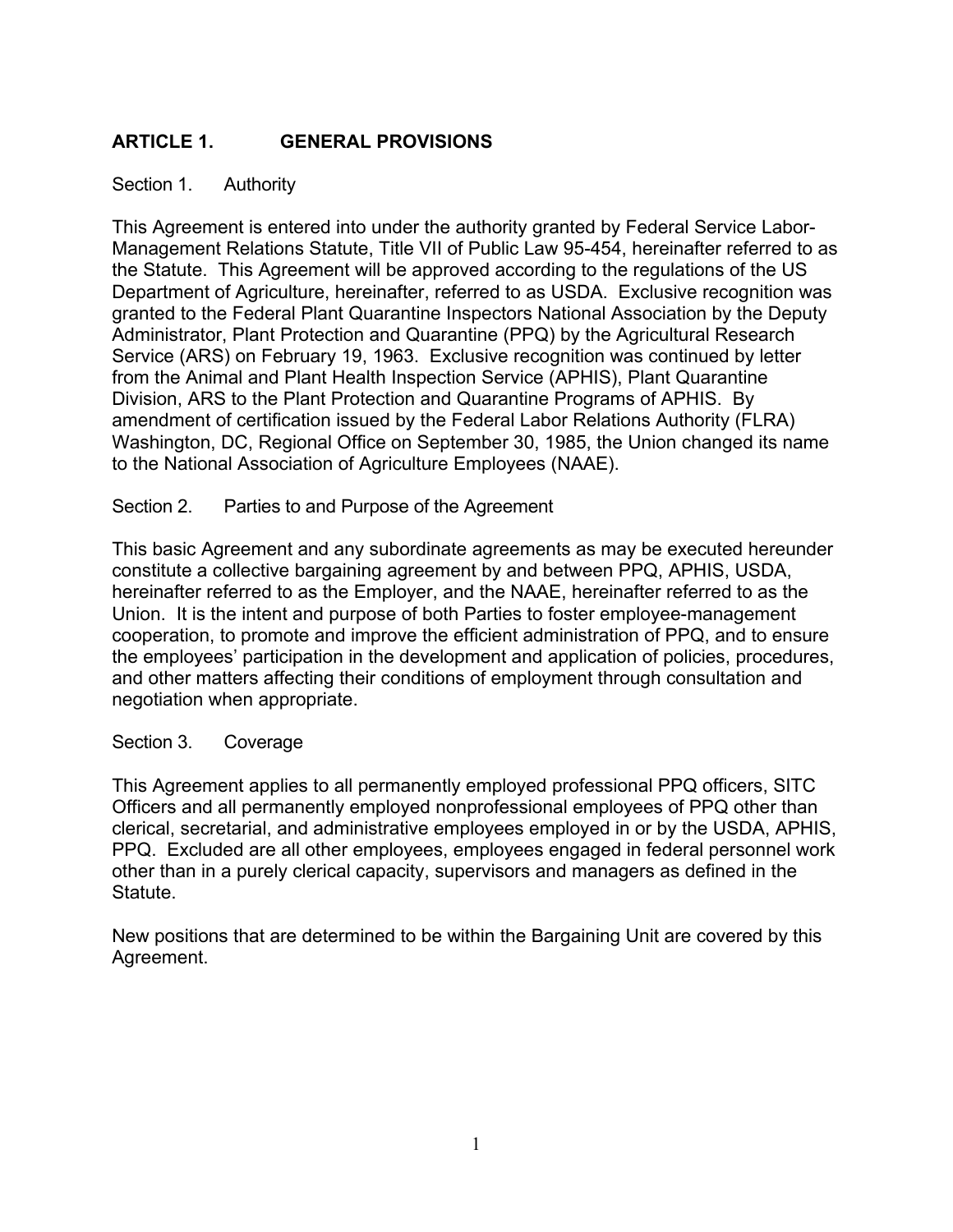#### **ARTICLE 2. AUTHORITY AND RESPONSIBILITY**

#### Section 1. Effect

Except as provided by law, in the administration of all matters covered by this Agreement, the Parties are governed by:

- A. Existing or future laws;
- B. Governmentwide rules or regulations in effect upon the effective date of the Agreement;
- C. Governmentwide rules or regulations issued after the effective date of this Agreement not in conflict with this Agreement;
- D. Governmentwide rules or regulations issued after the effective date of this Agreement when in conflict with this Agreement but only to the extent the conflicting rule or regulation implements 5 U.S.C. 2302; and
- E. Department of Agriculture or Animal and Plant Health Inspection Service rules, regulations, and directives not in conflict with this Agreement.

#### Section 2. Reopener

- A. Should a provision of this Agreement be nullified or otherwise affected by appropriate authority (i.e., by federal statute or Governmentwide rules or regulations implementing 5 U.S.C. 2302) after the effective date of this Agreement, either Party may reopen the specifically affected sections and all other provisions directly affected by those sections.
- B. Should any other change in Governmentwide rules or regulations affect any provision(s) of this Collective Bargaining Agreement, the affected provision(s) may be re-opened by mutual agreement of the Parties.

#### Section 3. Exclusivity

This Agreement supersedes all agreements, contracts and past practices in conflict with this Agreement, but only to the extent of such conflict. Local agreements, contracts and past practices will remain in effect pending local review and/or negotiations. All then current local contracts will be locally reviewed. Reviews will be initiated within 60 days of the effective date of this Agreement. If either Party requests, the local contract will be renegotiated, with renegotiations initiated within 120 days after the effective date of this Agreement. By mutual consent, current local contracts may be renegotiated after the expiration of this 120-day period. Upon completion, the local agreement will be forwarded to the Regional Union representative and the Regional Labor Relations Specialist for their review and approval.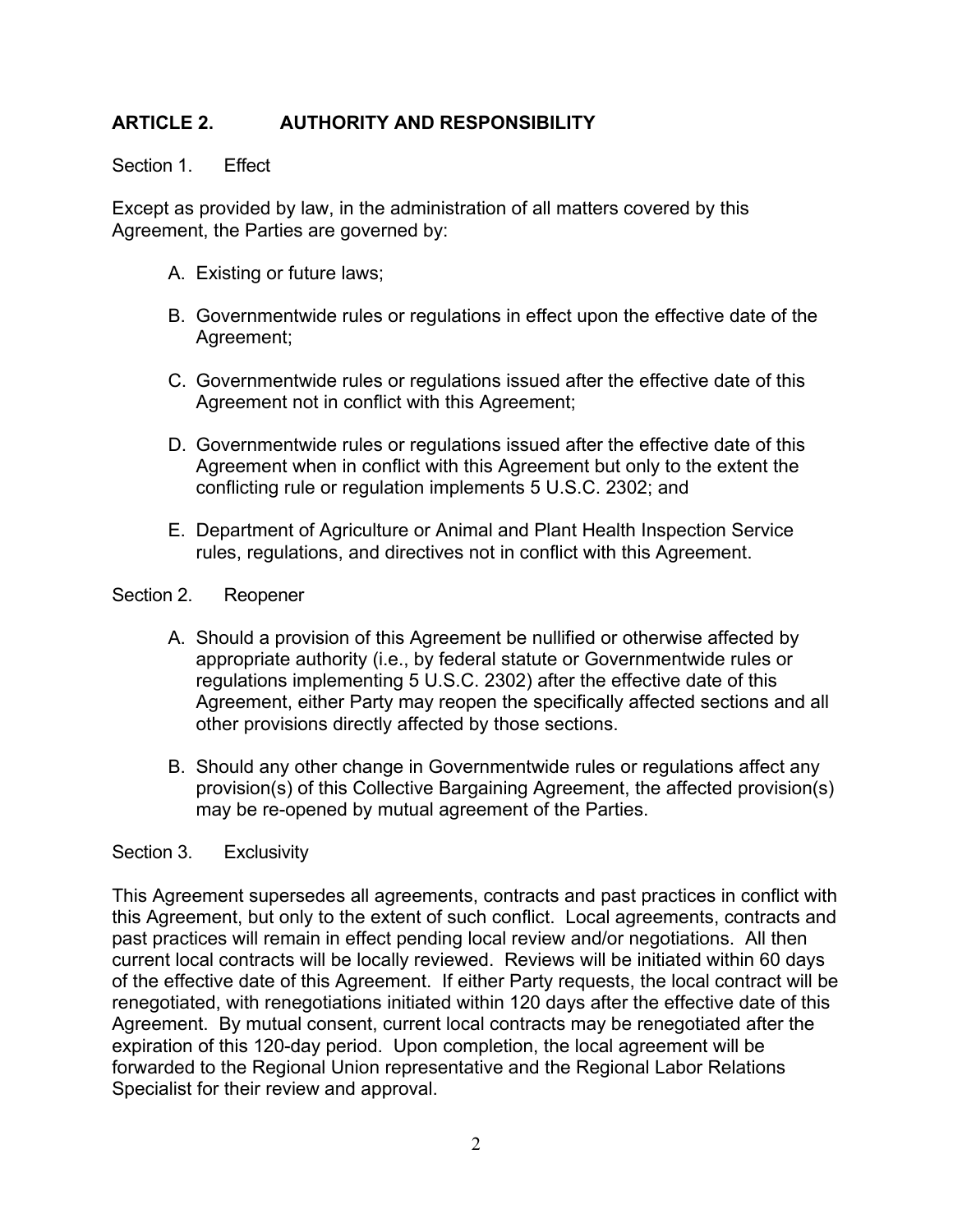#### **ARTICLE 3. RECOGNIZED LEVELS OF AUTHORITY AND RESPONSIBILITY**

#### Section 1. Policy

- A. It will be the practice under this Agreement to settle each matter of business between the Parties at the point nearest its origin and at the level of the Employer with authority to deal with the issues. Matters will not be considered at higher levels unless there is evidence that efforts by the Parties to settle the matter at the lowest authoritative level are unsuccessful. The referral of unresolved grievances, disputes, and other matters to higher levels will be done in accordance with the applicable provisions set forth in this Agreement.
- B. Prior to taking any matter to a member of the Executive branch of the government, the Regional Director and Deputy Administrator, PPQ, will be given the opportunity to resolve it.

#### Section 2. Levels of Authority

The recognized levels of authority at which the Parties will conduct labor-management activities will normally be:

For the Employer For the Union

- 1. Port Director/ OIC (if applicable), 1. Branch President or State Plant Health Director (if applicable), designated Union<br>State Plant Health Director (if applicable), Representative State Plant Health Director (if applicable), State Plant Health Director (if applicable), or designated representative
- 2. State Plant Health Director, if applicable, 2. To be designated by<br>or designated representative the NAAE, as applicable or designated representative or designated representative
- 3. Regional Director or designated 3. Regional Vice
- 4. Deputy Administrator or  $\qquad \qquad \qquad$  4. National President or designated Representative Designated Union designated Representative

- 
- 
- Representative **President or designated Union**  Representative
	- Representative

"Designated Union Representative" means any employee within the bargaining unit identified in writing or any other person so designated in writing to represent the Union.

Customary and usual representational and other labor-management activities will be conducted at the levels as above. The Employer and the Union acknowledge there may be circumstances in which communications with other organizational levels may be desirable.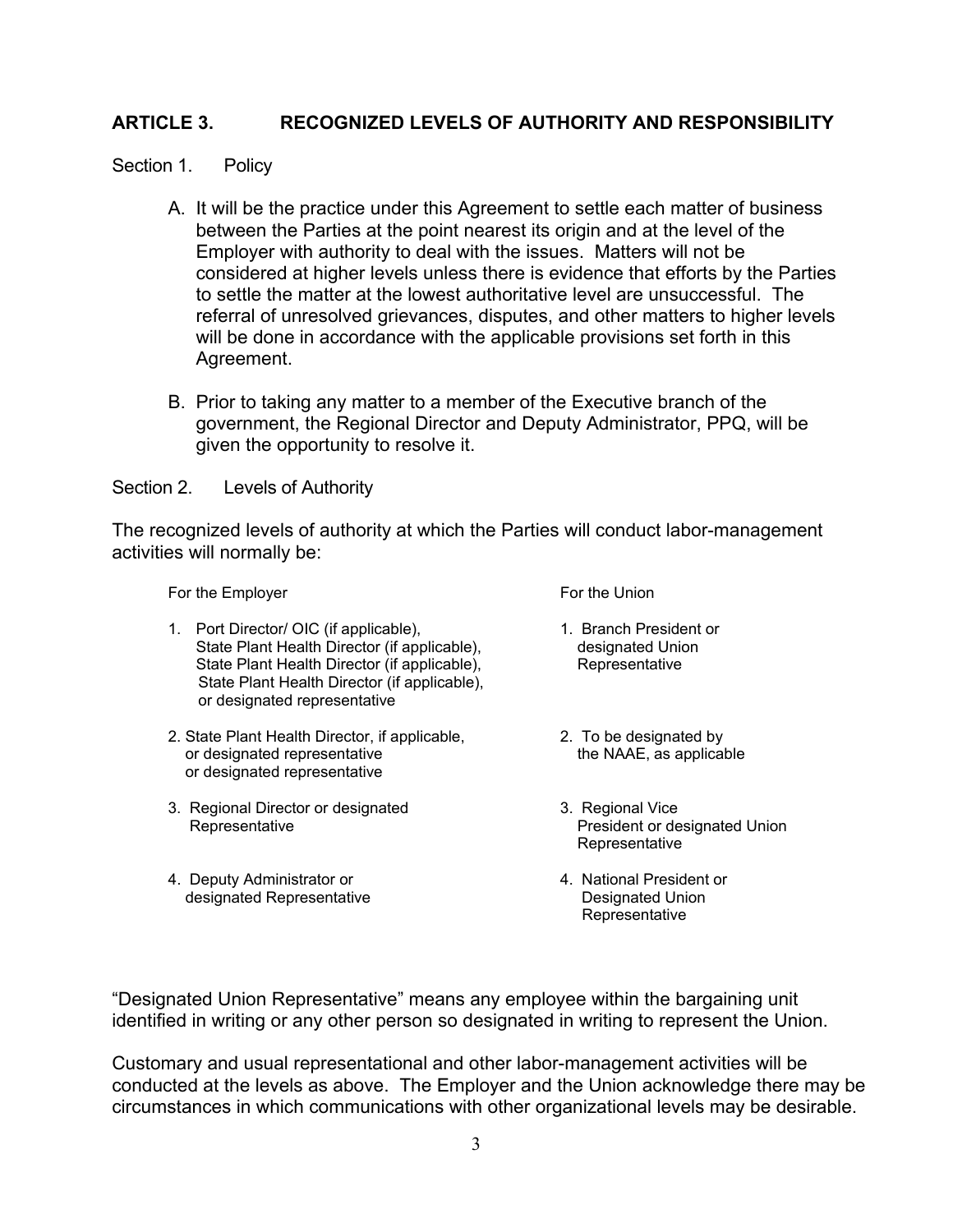#### Section 3. Election of Level

When a proposed change in working conditions impacts more than one work unit which is not covered by a single local, then the NAAE Regional Vice President will be the initial point of contact. If the proposed change impacts more than one Region the NAAE National President will be the initial point of contact.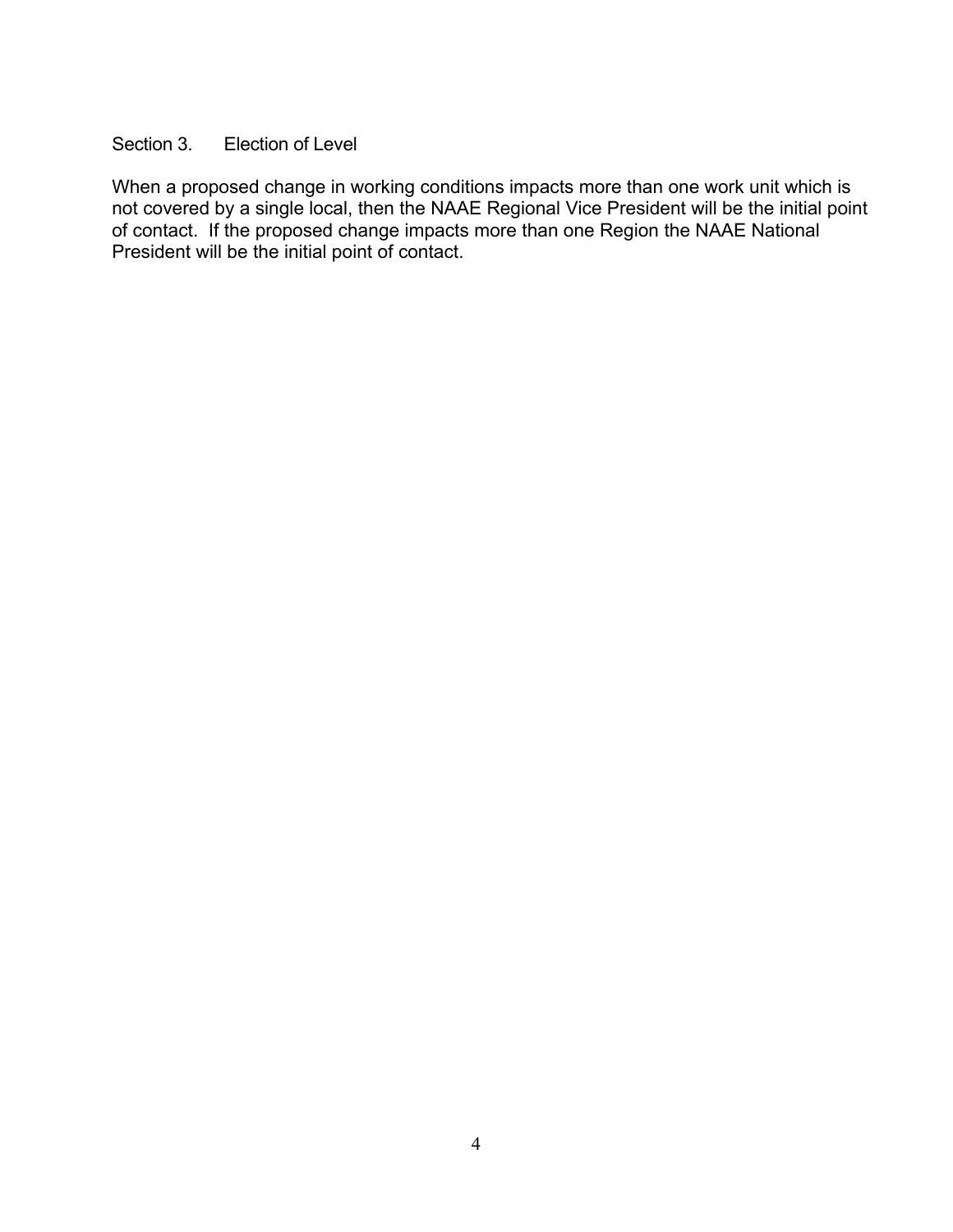#### **ARTICLE 4. DURATION AND TERMINATION**

Section 1. Effective Date and Terms

- A. This Agreement will remain in effect for three (3) years from the date of approval by Agency-Head review (effective date).
- B. This Agreement will remain in effect for yearly periods thereafter unless either Party serves the other Party with a written notice for the purpose of renegotiating the Agreement, not more than one hundred and five (105) days and no less than sixty (60) days prior to the expiration date.
- C. If neither Party serves timely notice to renegotiate this Agreement, the Agreement will automatically be renewed in increments of one (1) year on its approval date.

#### Section 2. Reopener

- A. Either Party will have the right to reopen portions of this Agreement if the Party produces evidence that parts of the Agreement are being abused, interfere with the efficient operation of the organization, or has materially affected conditions of employment. Documentation must include specific evidence of the charge and the provisions of the Agreement involved. This reopener will be exercised by serving a written notice on the other Party of the provision(s) to be reopened.
- B. This Agreement may be opened for amendment upon the written request of either Party if any of the Sections herein is nullified by changes in law, order, rulings, judicial decisions, or third-party decisions. Requests for such amendment(s) must include a summary of the amendments proposed and make reference to the appropriate order, law, or decision necessitating the amendment(s) requested. Only the Sections nullified by the appropriate order, law, or decision will be reopened.
- C. This Agreement may be reopened at any time by mutual agreement of the Parties.
- D. The Green Book Appendix may be reopened by request of either Party to update the website references and/or contact information.

#### Section 3. Status Quo

Upon the termination of this Agreement, the Employer agrees that it will not modify existing personnel policies and practices or matters affecting working conditions contained herein until it has fulfilled its bargaining obligations under appropriate law or regulations.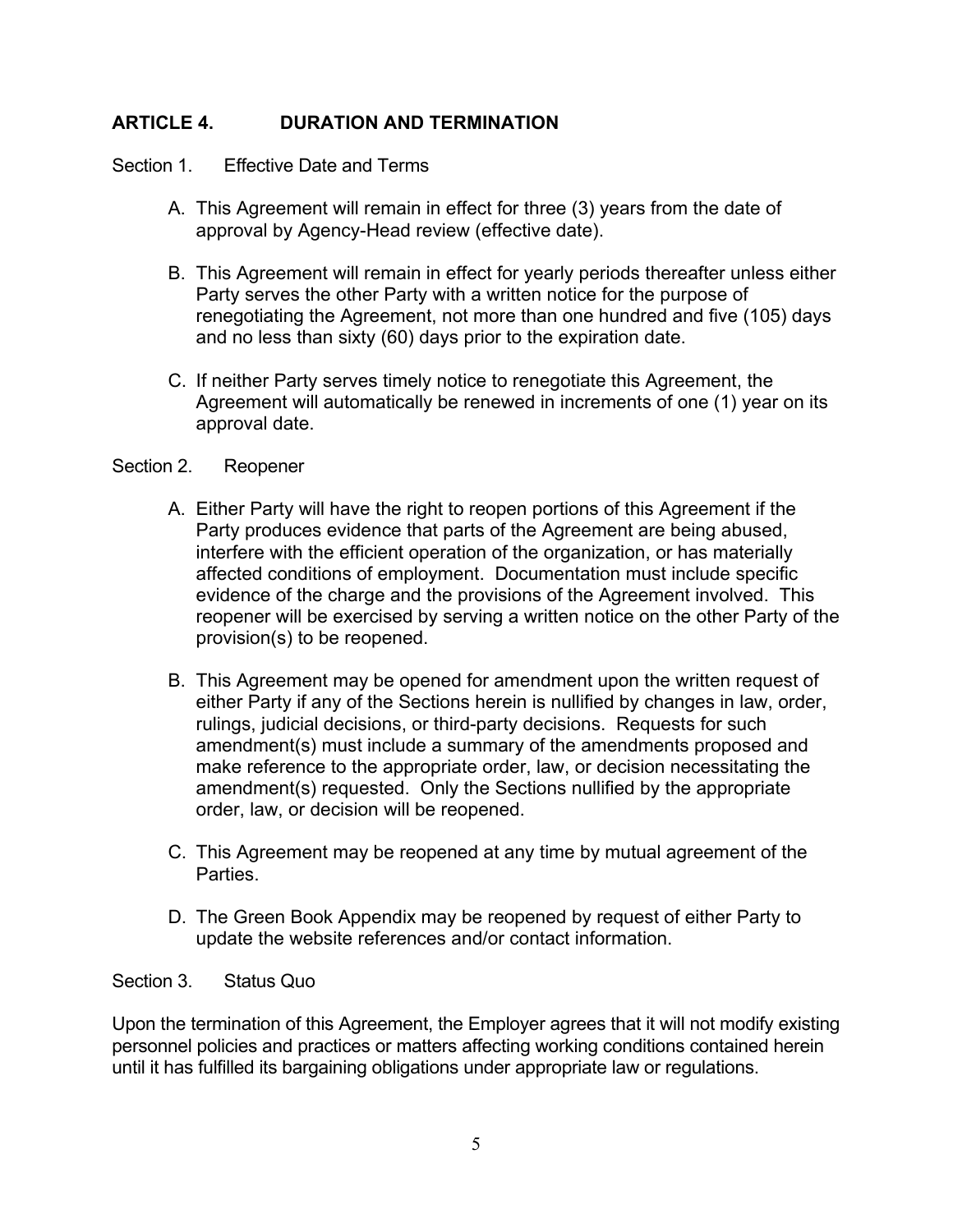#### **ARTICLE 5. EMPLOYER RIGHTS AND OBLIGATIONS**

Section 1. Statutory Rights

- A. In accordance with the Civil Service Reform Act of 1978, the Employer retains the authority:
- B. to determine the mission, budget, organization, number of employees, and internal security practices of the Employer; and
- C. in accordance with applicable laws:
	- 1. To hire, assign, direct, layoff, and retain employees in the Agency, or to suspend, remove, reduce in grade or pay, or to take other disciplinary action against such employees;
	- 2. To assign work, to make determinations with respect to contracting out, and to determine the personnel by which the Agency's operations will be conducted;
	- 3. With respect to filling positions, to make selections for appointments from:
		- a. Among properly ranked and certified candidates for promotion; or
		- b. Any other appropriate source; and
	- 4. To take whatever actions may be necessary to carry out the Agency mission during emergencies.

#### Section 2. Obligation to Inform

- A. The Employer recognizes that the Union may have valuable insight into predecisional discussions concerning conditions of employment and may seek Union input with various pre-decisional activities. This does not constitute formal notification to or negotiation with the Union over changes to conditions of employment. The Union retains the right to request consultation in accordance with Article 14 Consultation.
- B. The Employer agrees to notify the Union of any substantive change in conditions of employment proposed by the Employer. The notice will be clearly marked as "notice" and will be sufficiently specific for the Union to respond with changes clearly identified.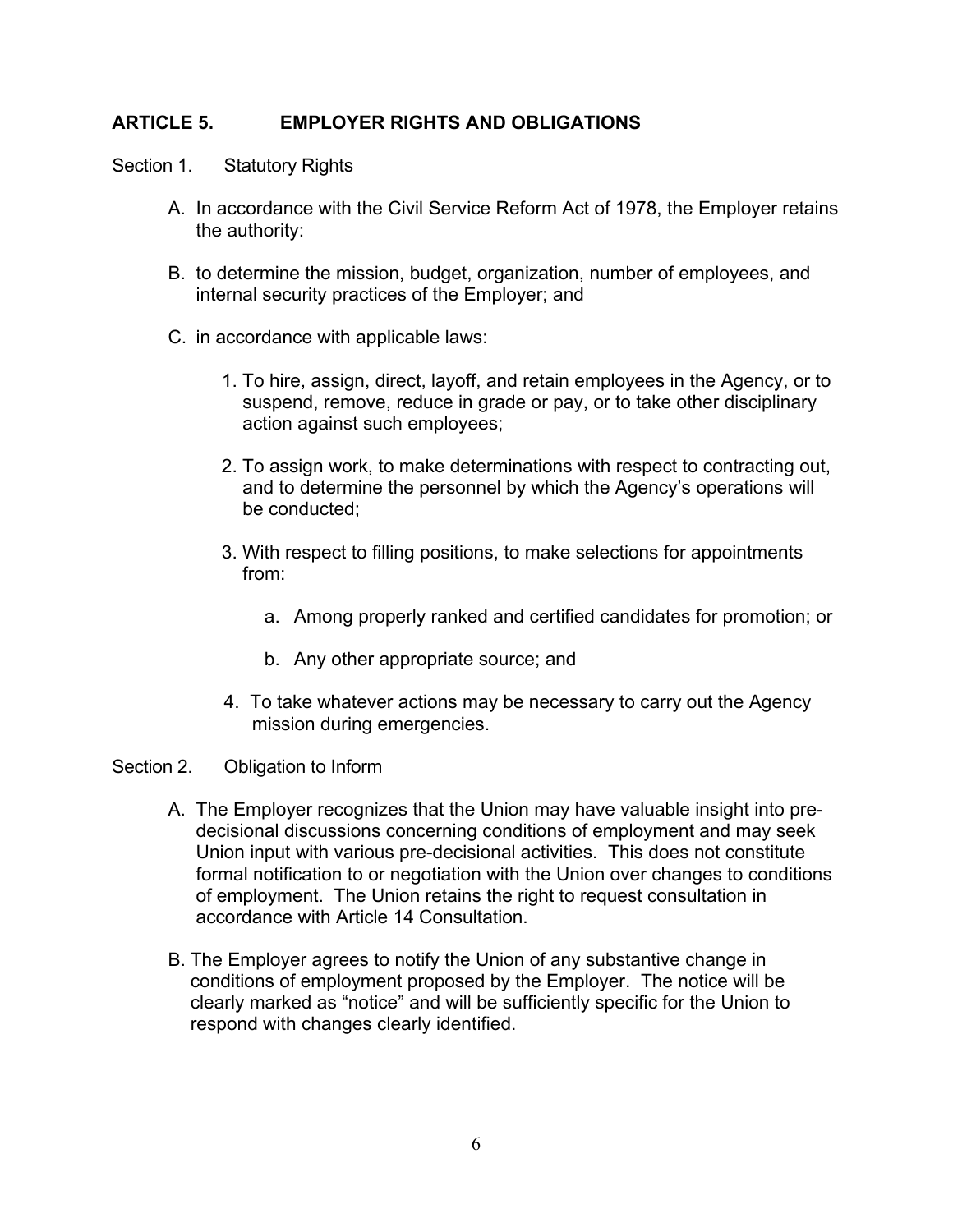- Section 3. Official Communication Between the Parties
	- A. When this Agreement requires one Party to provide a response, submission, or other action within a prescribed number of days from the date of a specified event, the computation of the time for that response, submission, or action will begin the next calendar day following the date of that event, i.e., day one will be the next day.
	- B. A response, submission, or notice will be deemed timely filed or served if;
		- 1. postmarked on the due date when standard U.S. Postal Service or Registered Mail is used as the means of transmitting the response;
		- 2. hand-delivered on the due date to the intended recipient or a representative of the recipient authorized to accept delivery;
		- 3. tendered on the due date to a recognized expedited commercial or private delivery service (such as Express Mail, UPS, Federal Express, or DHL) for next-day or second-day delivery; or
		- 4. sent by electronic mail (e-mail) or facsimile transmission on the due date.
	- C. If this Agreement requires the Party receiving the response, submission, or notice to respond or take other designated action within the Agreement's specified time frame, the computation of the date for making that response or taking that action will begin either:
		- 1. If standard U.S. Postal Service or Registered Mail, then the day after receipt of the notice or response, or the presumption will be five (5) calendar days after the postmark date (seven (7) calendar days when transmitted to or from a location outside CONUS (Continental United States));
		- 2. The next calendar day after delivery of the initial notice or response to the intended recipient or his/her representative by the commercial or private delivery service for next-day or second-day delivery; or,
		- 3. The day after receipt of electronic mail (e-mail) or facsimile transmission.
	- D. If the last day upon which either Party must take action or provide notice or response to the other falls on a Saturday, Sunday, or federal holiday, then the Party obligated to take such action or provide such notice or response will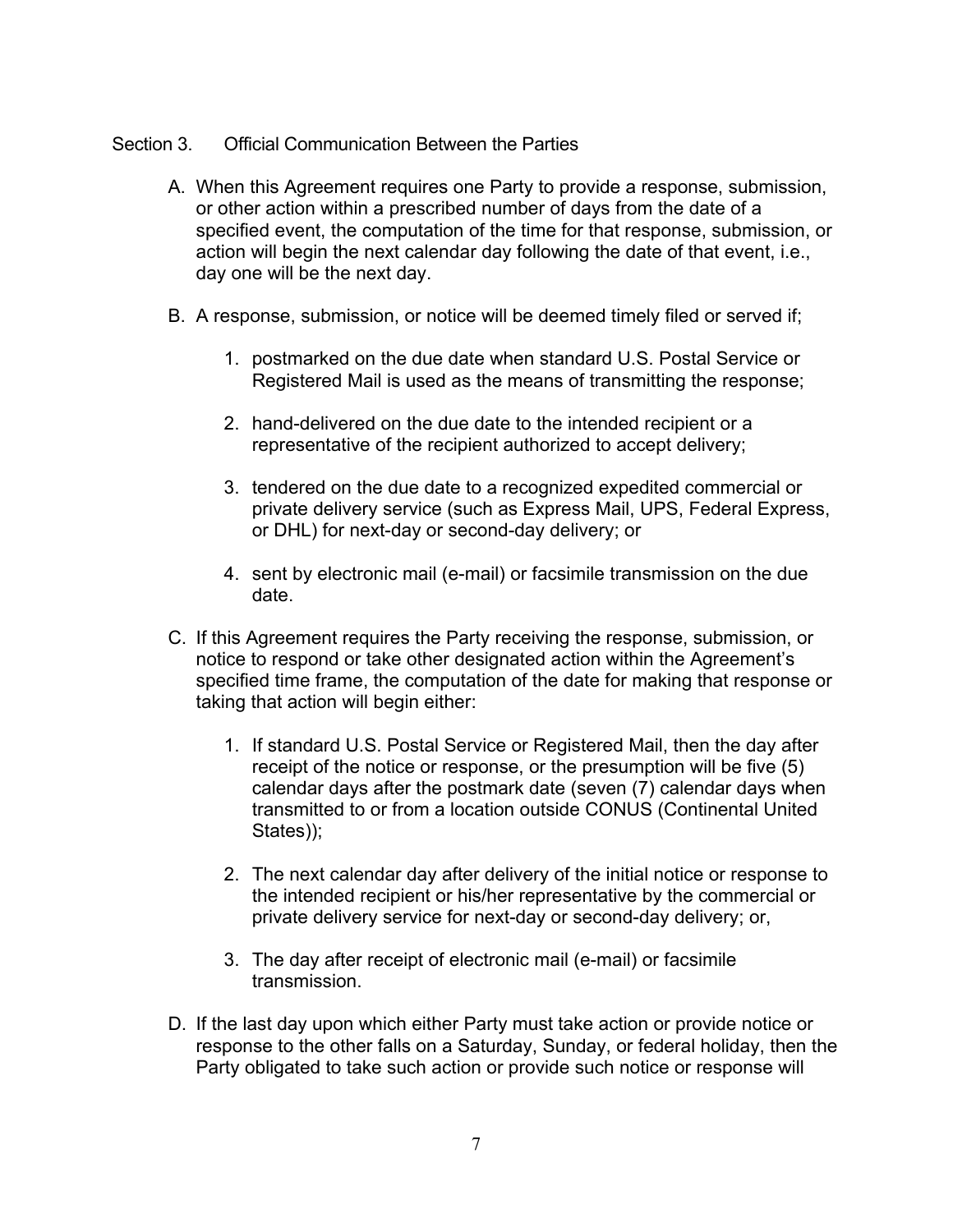have until the next regular federal workday within which to take that action or provide that notice or response.

#### Section 4. List of Employees

The Employer will provide the President of the Union at pay periods nine (9) and twentytwo (22) a current list of all bargaining unit employees arranged organizationally. Such a list will include name, grade, position, and location of each employee.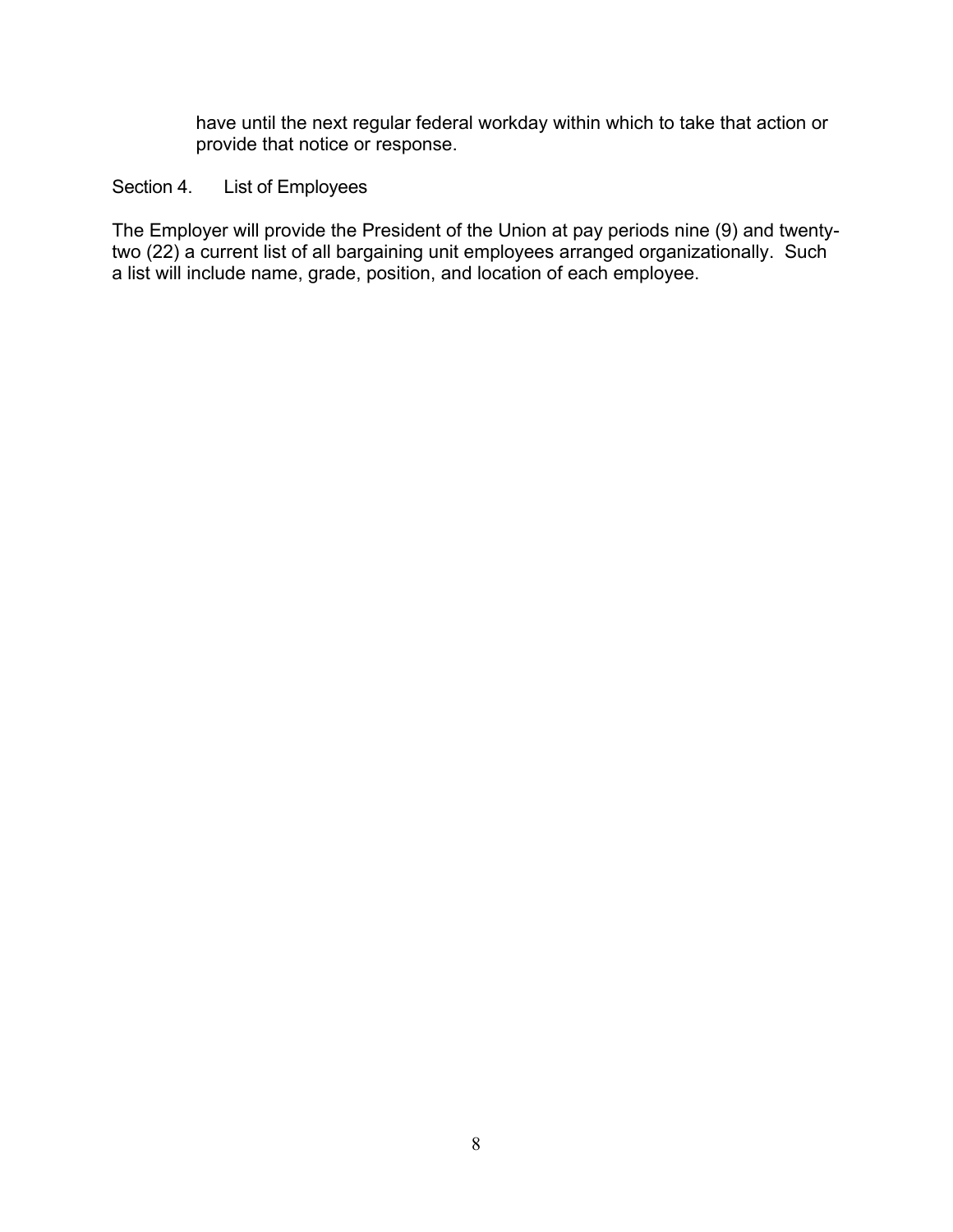#### **ARTICLE 6. EMPLOYEE RIGHTS**

#### Section 1. Scope

Employees covered by this Agreement will have the right to form, join, or assist any labor organization, or to refrain from any such activity, freely and without fear of penalty or reprisal, and each employee will be protected in the exercise of such right. Except as otherwise provided in the Civil Service Reform Act of 1978, such rights include the right:

- A. To act for a labor organization in the capacity of a representative and the right, in that capacity, to present the views of the labor organization to heads of agencies and other officials of the Executive Branch of the Government, the Congress, or other appropriate authorities; and
- B. To engage in collective bargaining with respect to conditions of employment through the Union as provided by law.

Section 2. Prohibitions

Neither the Employer nor the Union will interfere with, restrain, coerce, or discriminate against an employee in the exercise of the rights assured by the provisions of this Article and this Agreement.

Section 3. Right to Union Representation

- A. Each employee covered by this Agreement has the right to be represented by the Union, without discrimination and without regard to labor organization membership.
- B. An employee covered by this Agreement will be given an opportunity to be represented by the Union at:
	- 1. Any formal discussion between one or more representatives of the Employer and one or more employees in the unit or their representatives concerning any grievance or any personnel policy or practice or other general conditions of employment; or
	- 2. Any examination of an employee in the unit by a representative of the Employer in connection with an investigation if:
		- a. The employee reasonably believes the examination may result in disciplinary action against the employee, and
		- b. The employee requests representation.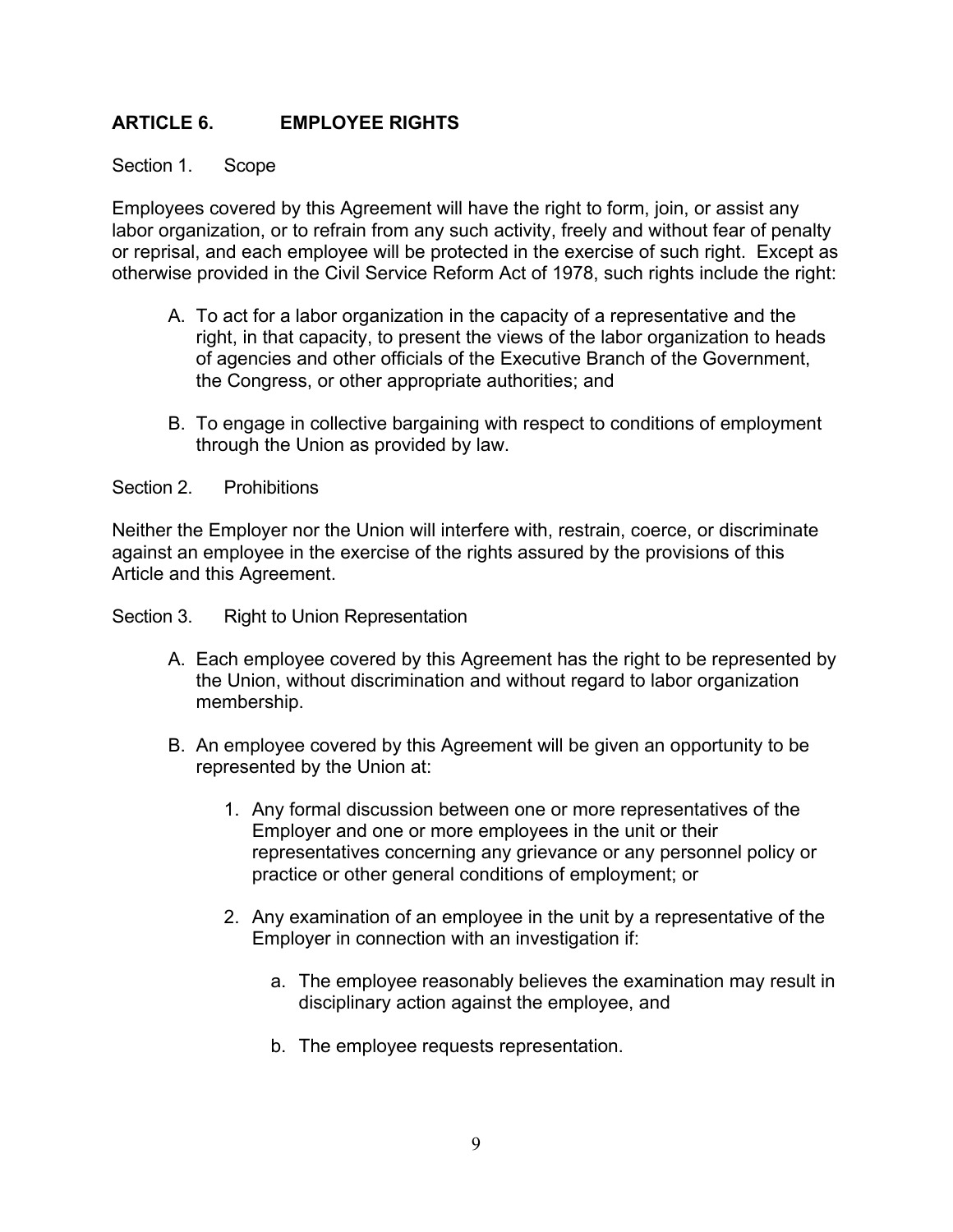#### Section 4. Right Not to Join Union

Nothing in this Agreement will require an employee to become a member of the Union or to pay money to the Union except pursuant to a voluntary written authorization by a member for the payment of dues through payroll deduction.

#### Section 5. Mutual Respect

The Parties recognize that employees and managers will conduct themselves in a professional and businesslike manner, characterized by mutual courtesy, in their day-today working relationships.

#### Section 6. Obligation to Obey Supervisory Orders

When an employee is ordered by a supervisor to perform any action which the employee believes to be a violation of law, the employee may do any or all of the following:

- A. Give the supervisor a written statement expressing the employee's objection to the order;
- B. Use the Office of Inspector General (OIG) hotline to report the alleged violation (information on the OIG hotline may be found in the Appendix of this Agreement);
- C. Verbally inform the supervisor of his/her concerns; and
- D. Take such other action as may be permitted by law, including, under limited circumstances and subject to the caveat noted below, disobeying the order.

Any such action by the employee must not interfere with his/her carrying out any lawful order. Failure to carry out any order is risky, should be an avenue of last resort, and may result in disciplinary action. The supervisor will assume full responsibility for the decision, but not for the employee's execution of the order.

Section 7. Representation Rights

Nothing in this Agreement will be construed to preclude an employee from:

- A. Being represented by an attorney or other representative, other than the exclusive representative, of the employee's own choosing in any dispute or appeal action; or
- B. Exercising dispute or appellate rights established by law, rule, or regulation.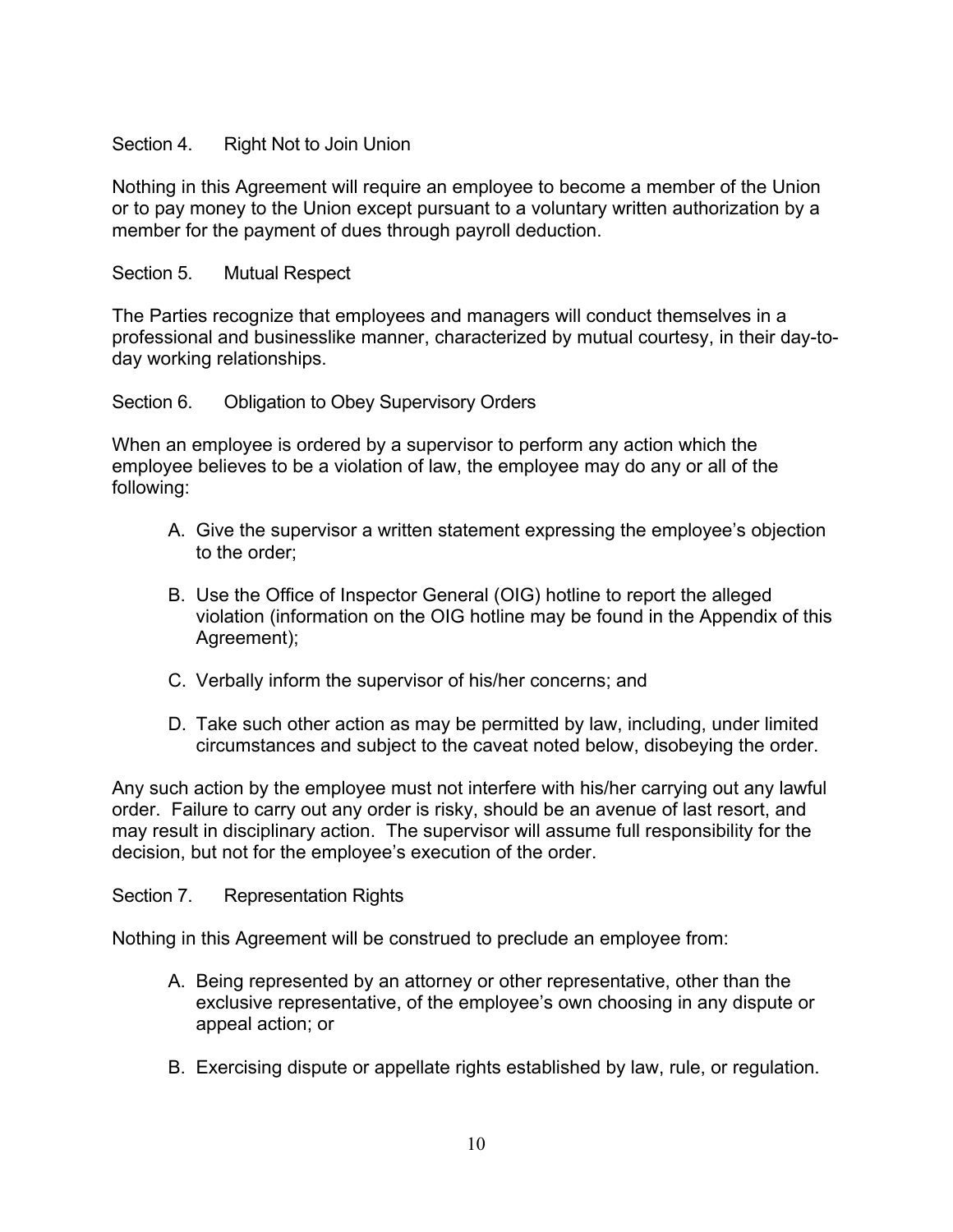#### Section 8. Conditional Right to Grieve

Any employee or group of employees may present grievances to the Employer under the negotiated grievance procedure set forth in Article 17 Grievance Procedure and have them adjusted, without the intervention of the Union, as long as the adjustment is not inconsistent with the terms of this Agreement. However, the Union will be given an opportunity to attend and participate in any grievance-related meeting. The Employer will give the Union copies of all grievance replies in such cases. Employee grievances may not proceed to arbitration without the consent of the Union.

#### Section 9. Right to Disclose

An employee covered by this Agreement may, without fear of penalty or reprisal, engage in the disclosure of information which the employee reasonably believes evidences:

- A. A violation of any law, rule, or regulation; or
- B. Mismanagement, a gross waste of funds, an abuse of authority, or a substantial and specific danger to public health or safety, if such disclosure is not specifically prohibited by law and if such information is not specifically required by Executive Order to be kept secret in the interest of national defense or the conduct of foreign affairs.

#### Section 10. Notice of a Complaint

- A. The Employer will notify an employee of a written complaint received by management, if warranted. A "warranted complaint" for the purpose of requiring notice under this section is defined as a written statement, including any oral complaints reduced to writing by the Employer, by an identified complainant indicating dissatisfaction with an employee by reason of conduct, appearance, or carelessness or impropriety of an action taken by the employee.
- B. The Employer will provide the notification as soon as practicable following the receipt of the complaint. Upon request, the Employer will furnish the employee with a copy of the complaint or, if the complaint involves more than one employee, that portion of the complaint related to the requesting employee. The Employer will furnish the employee a copy of a written response by management upon written request by the employee.
- C. The Employer will afford the employee a reasonable period of time within which to prepare and furnish the Employer a response to the complaint. The Employer will consider the employee's response before the Employer responds to the complainant.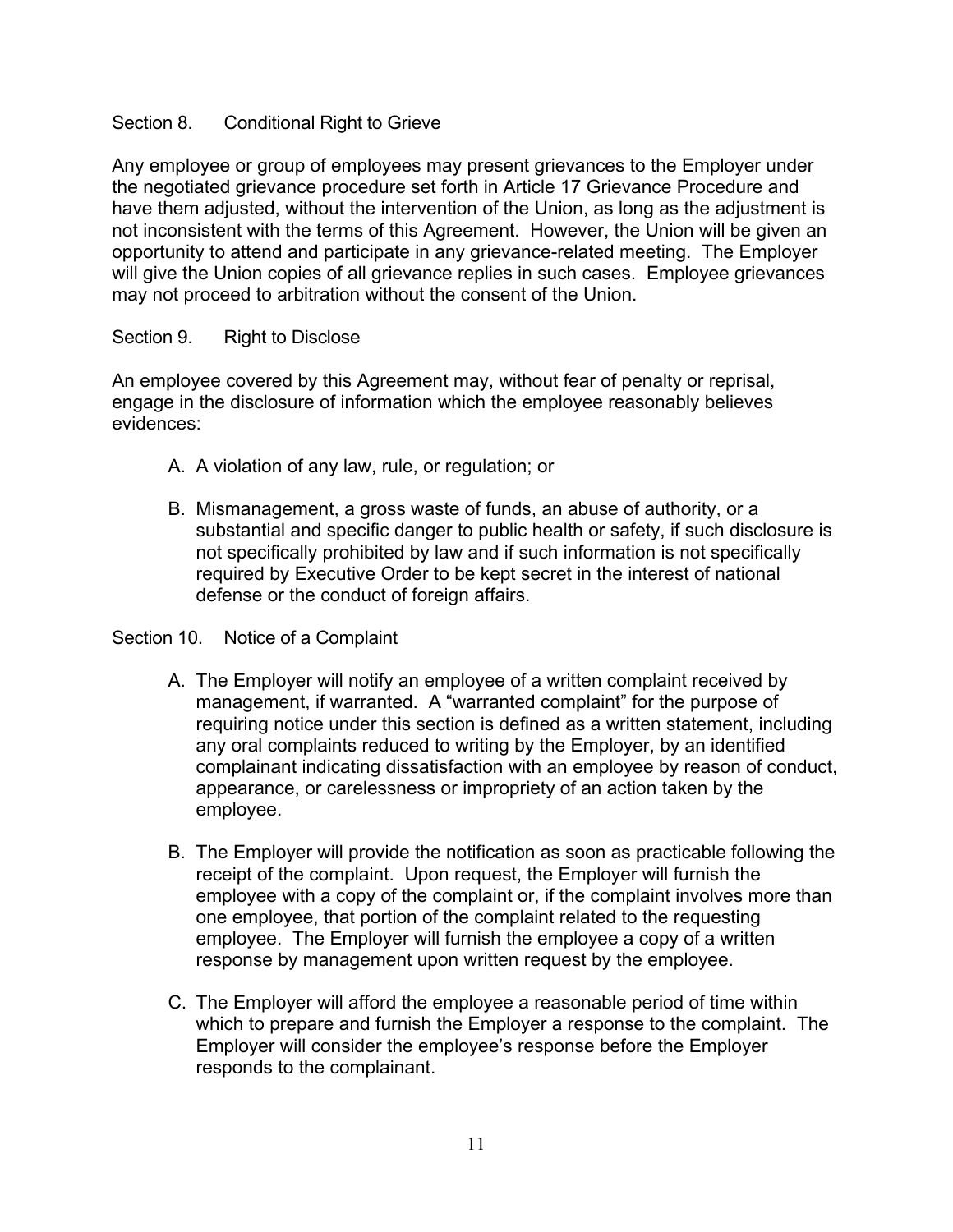#### Section 11. Search Rights

When the Employer exercises its legal right to search an employee's possessions at the work site, (e.g., desk, locker, etc.) in a non-criminal matter, the employee and his/her representative will be allowed to be present during the search. If the employee and the employee's representative are not present at the work site, the search will be delayed for a reasonable period until such time as they are both available unless such delay materially impedes the purpose for which the search is conducted.

#### Section 12. Gift Giving

- A. Participation in the Combined Federal Campaign, United States Savings Bond Drives, Blood Donor Drives, and other worthy programs will be on a voluntary basis.
- B. Contributions for gifts for supervisors, management officials, or fellow employees will be strictly voluntary.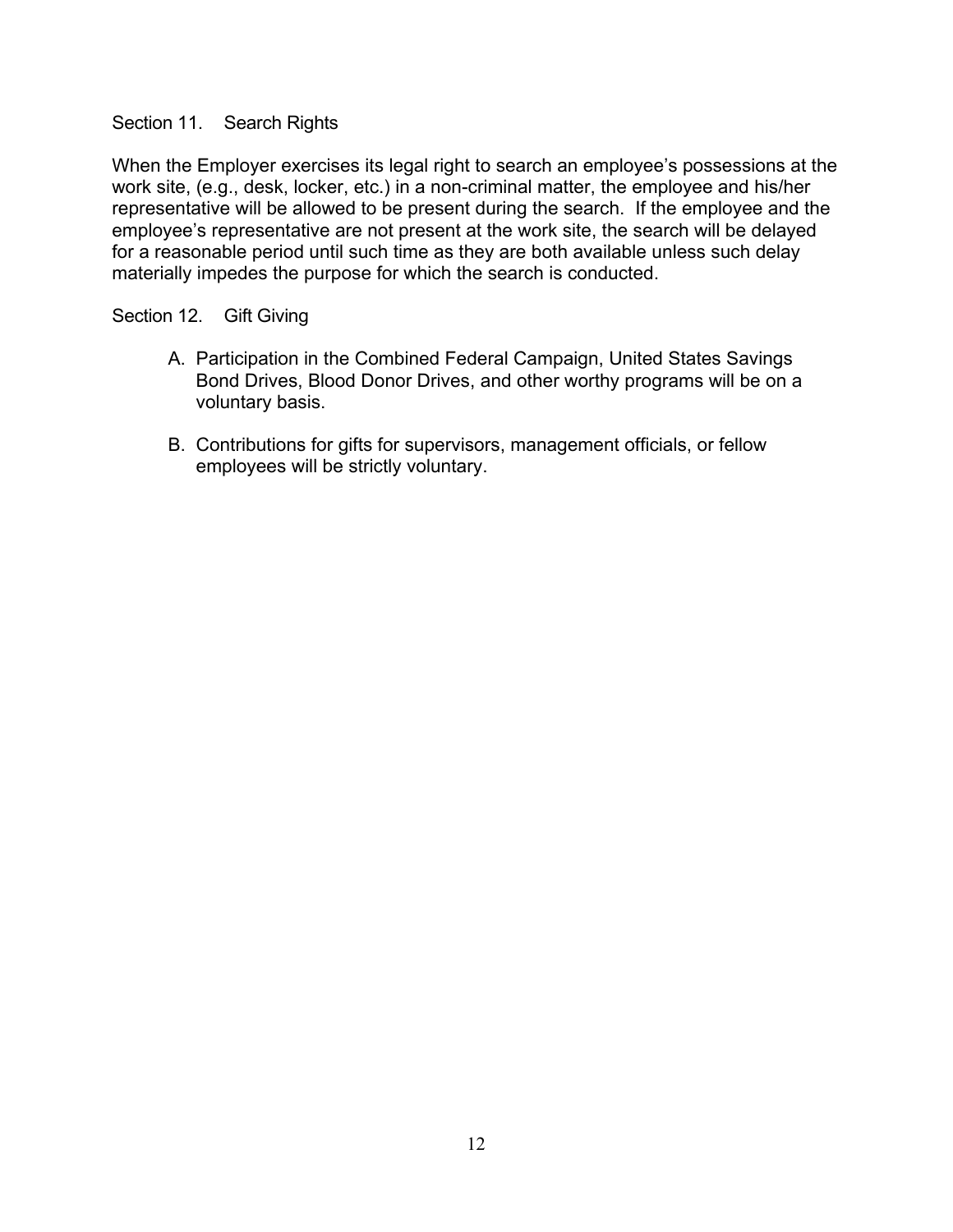#### **ARTICLE 7. UNION RIGHTS**

#### Section 1. Exclusive Representative

The Union is the exclusive representative of the employees in the unit and is entitled to act for, and represent the interests of, all employees in the unit without discrimination and without regard to labor organization membership.

#### Section 2. Presence at Formal Discussions

- A. The Union will be given the opportunity to be represented at any formal discussion between one or more representatives of the Employer and one or more employees in the unit or their representatives concerning any grievance or any personnel policy or practices or other general condition of employment.
- B. The appropriate Union representative will receive reasonable advance notice of such formal discussions and advance copies or access to documents the Employer proposes to discuss unless such documents are protected by applicable laws, rules, and regulations. The appropriate Union representative to receive such notice and documents will be designated for the local by each Branch President or Regional Vice President.
- C. At any formal discussion, the designated Union representative will be identified and has the right to ask questions, comment, speak, and make statements related to the subject matter addressed by the Employer at that discussion and will not seek to take charge of nor disrupt the discussion.

#### Section 3. Presence at Examinations

The Union will be given the opportunity to be represented at any examination of an employee in the unit by a representative of the Employer in connection with an investigation if:

- 1. The employee reasonably believes that the examination may result in disciplinary action against the employee; and,
- 2. The employee requests representation.

#### Section 4. Presentation of Views

The Union will have the right to present its views, either orally or in writing, to the Employer on any matters of concern regarding personnel policies and practices and matters affecting working conditions.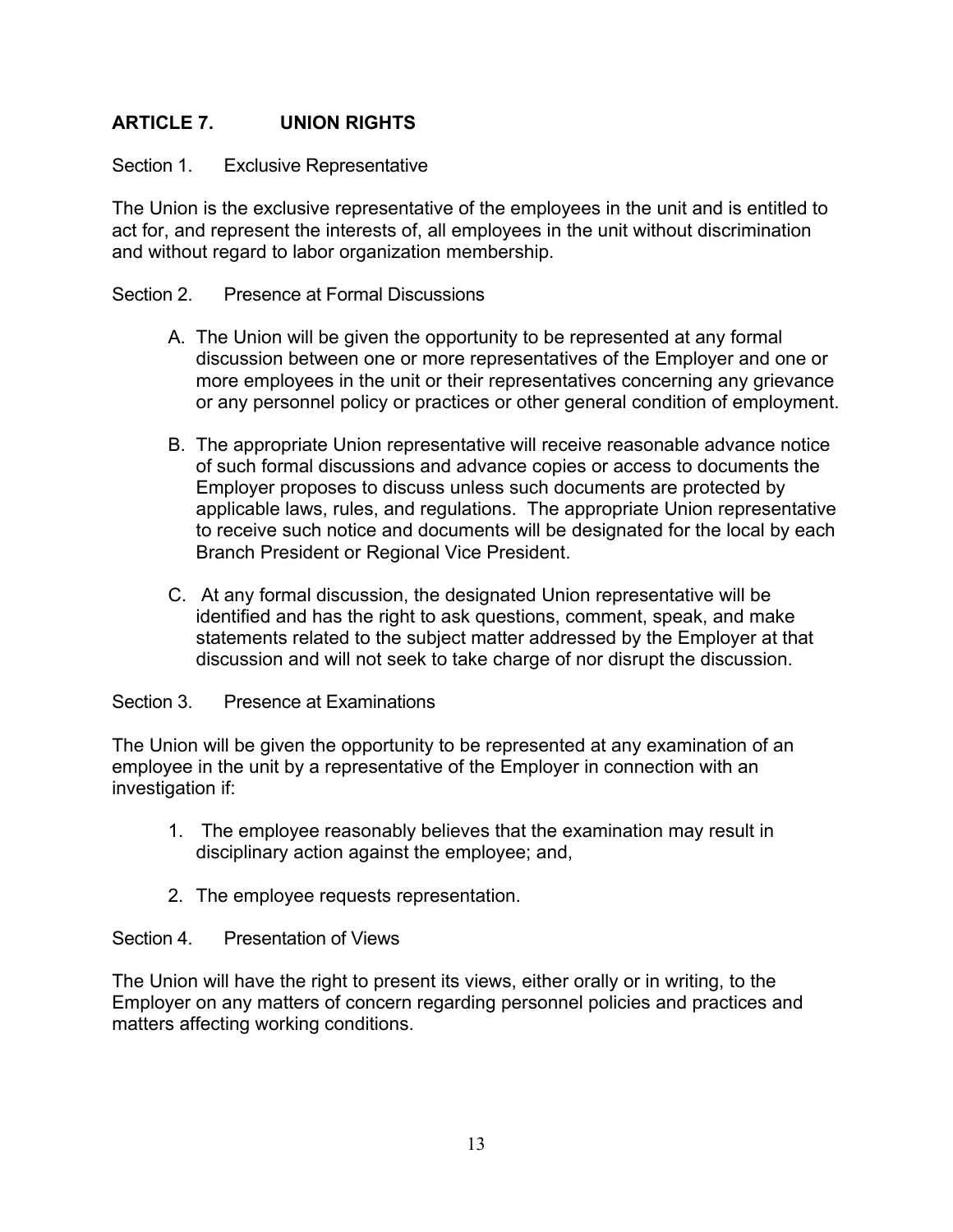#### Section 5. Representation in Statutory Appeals

The Union has no obligation to represent employees in statutory appeals, e.g., before outside agencies such as the Merit Systems Protection Board (adverse actions) or the Equal Employment Opportunity Commission (discrimination appeals).

#### Section 6. Addressing New Employees

- A. The Employer will give the Union representative of the local bargaining unit as much advance notice as possible of a new employee's first day of duty, name, position, and work location. The Union also will be notified of any employee employment orientation session and be allowed to participate. The Union representative will be provided a mutually agreed reasonable amount of time, to address the new employees at their permanent duty stations as part of this employee employment orientation session. If a new employee will not be included in a group orientation, a Union representative will be afforded a mutually agreed reasonable period of time, within the new employee's first month of employment, to discuss representational matters with that new employee.
- B. On prior arrangement with the Employer this same type of meeting will be permitted at Basic Agriculture Safeguarding Training (BAST).
- Section 7. Right to Information (5 U.S.C. 7114(b) (4))
	- A. The Employer will promptly furnish the Union and any of its authorized representatives, upon written request, and to the extent not prohibited by law, all data the Employer normally maintains in the ordinary course of its business that:
		- 1. Is reasonably available and necessary for full and proper discussion, understanding, and negotiation of subjects within the scope of collective bargaining, including, but not limited to, the investigation, preparation, filing, and prosecution of a grievance and unfair labor practice; and
		- 2. Does not constitute guidance, advice, counsel, or training for management officials or supervisors relating to collective bargaining.
		- 3. Details regarding the impact of the Union's written request for information pursuant to 5 U.S.C. 7114(b) (4) for the negotiated grievance procedure and/or negotiations are found under Article 17 Grievance Procedure and Article 23 Negotiation Provisions.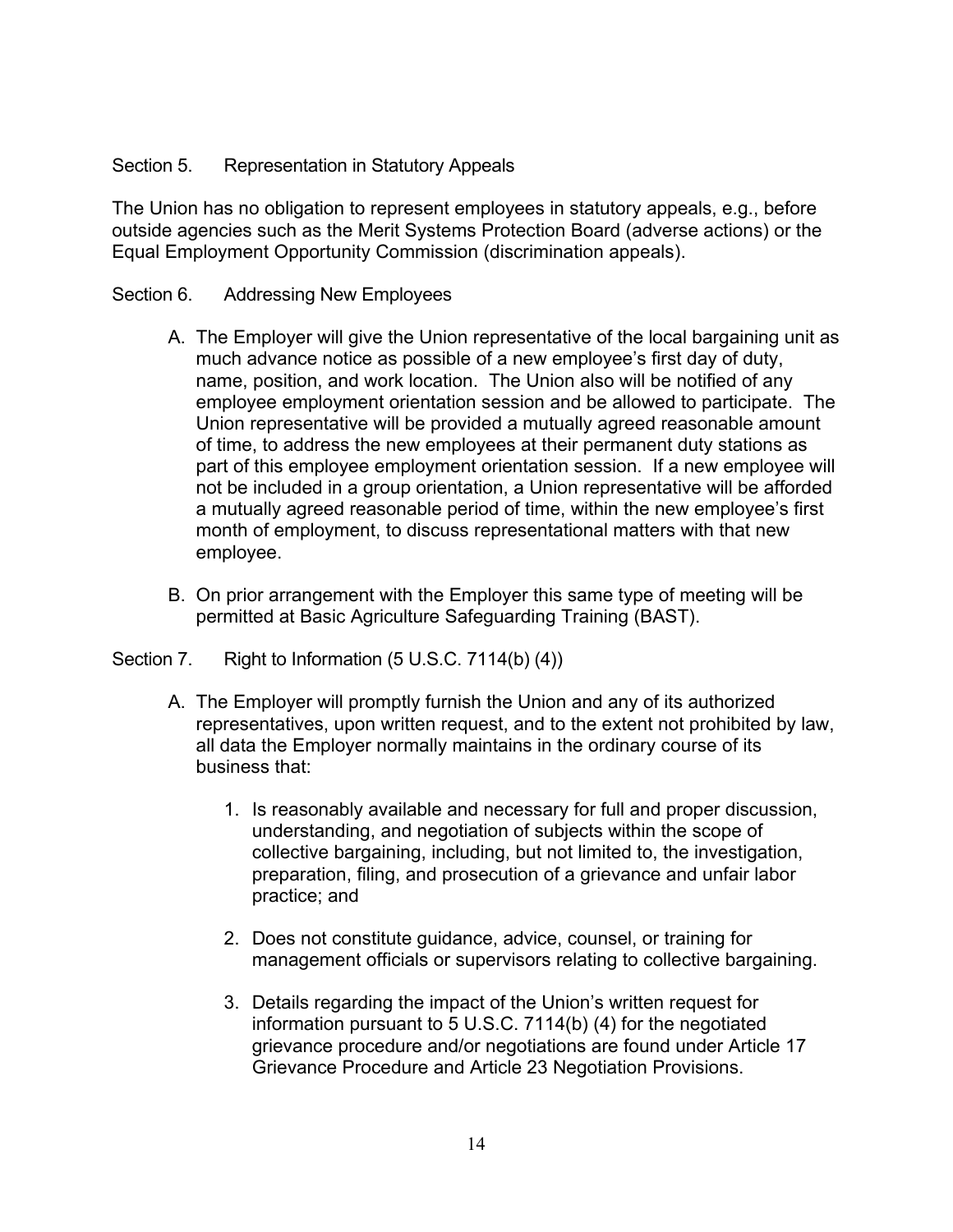B. The Employer will furnish the Union representatives serving on all joint labormanagement committees (whether national, regional, or local in scope), all information, studies, and other data made available to management members of such committees and councils that support or relate to all subjects assigned to the committees and councils for discussion or action. Both Parties recognize that information shared may be sensitive (e.g. governed by the Privacy Act) and that sensitive information will not be made available to the general bargaining unit.

#### Section 8. Management Team Meetings

Any issue presented at any management meeting at which the designated Union representative is present and meant to constitute or serve as notice to the Union will be clearly identified in writing as such notice.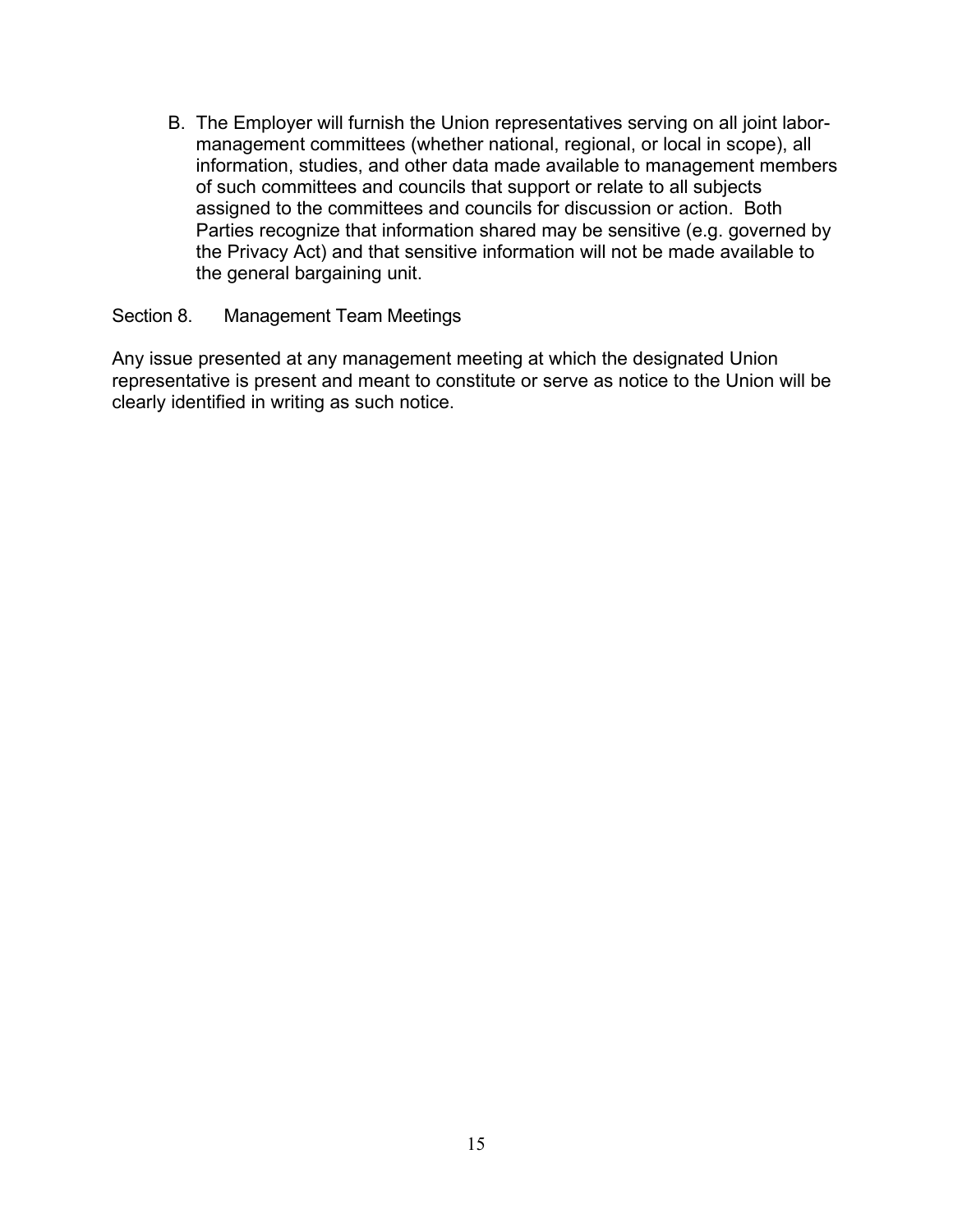#### **ARTICLE 8. DUES WITHHOLDING**

This Article is subject to and governed by 5 USC 7115, by regulations issued by the Office Personnel Management (5CFR 550.301, 550.311, 550.312, 550.321 and 550.322). Reference is also made to DPM 550 Subchapter 3 for procedural guidance.

#### Section 1. Objective

The ability of the Union to provide adequate representation is in large part dependent upon the dues structure of the Union. This Article establishes a mutually beneficial dues withholding arrangement.

#### Section 2. Employee Responsibility

- A. Any eligible employee of the USDA who is included in the bargaining unit may make a voluntary allotment for the payment of dues to the Union.
- B. To enroll as a dues paying member, the employee will obtain and complete an SF-1187, "Request for Payroll Deductions for Labor Organization Dues", and will mail (not FAX) the completed SF-1187 form, with an original ink signature, to the National Union President. The employee will complete the top portion, including home mailing address, the local branch number, and Part B of the form. Only the Social Security number will be entered in Block 2 of the form. Membership begins on the date the National Union President signs the form.
- C. An employee may voluntarily revoke an allotment for the payment of dues by completing an SF-1188, "Cancellation of Payroll Deductions for Labor Organization Dues", mailing (not FAX) the completed SF-1188 form, with an original ink signature, to Human Resources Division, APHIS (HRD), Attention: Processing using one of the following procedures:
	- 1. Employee Member Longer Than One Year

An employee who has been an NAAE member for more than one year may terminate his/her membership by giving written notice via a properly filled out Form SF-1188 with original ink signature to the APHIS Human Resources Division at any time prior to the last full pay period of August. Such timely received dues cancellations will become effective as of the first full pay period after September 1<sup>st</sup> of the year received.

2. Employee Member Less Than One Year

An employee who has been a member of NAAE for less than one year may terminate his/her membership during the first year by signed written notice via a properly filled out Form SF-1188 with original ink signature to the APHIS Human Resources Division at any time prior to the employee's first anniversary date of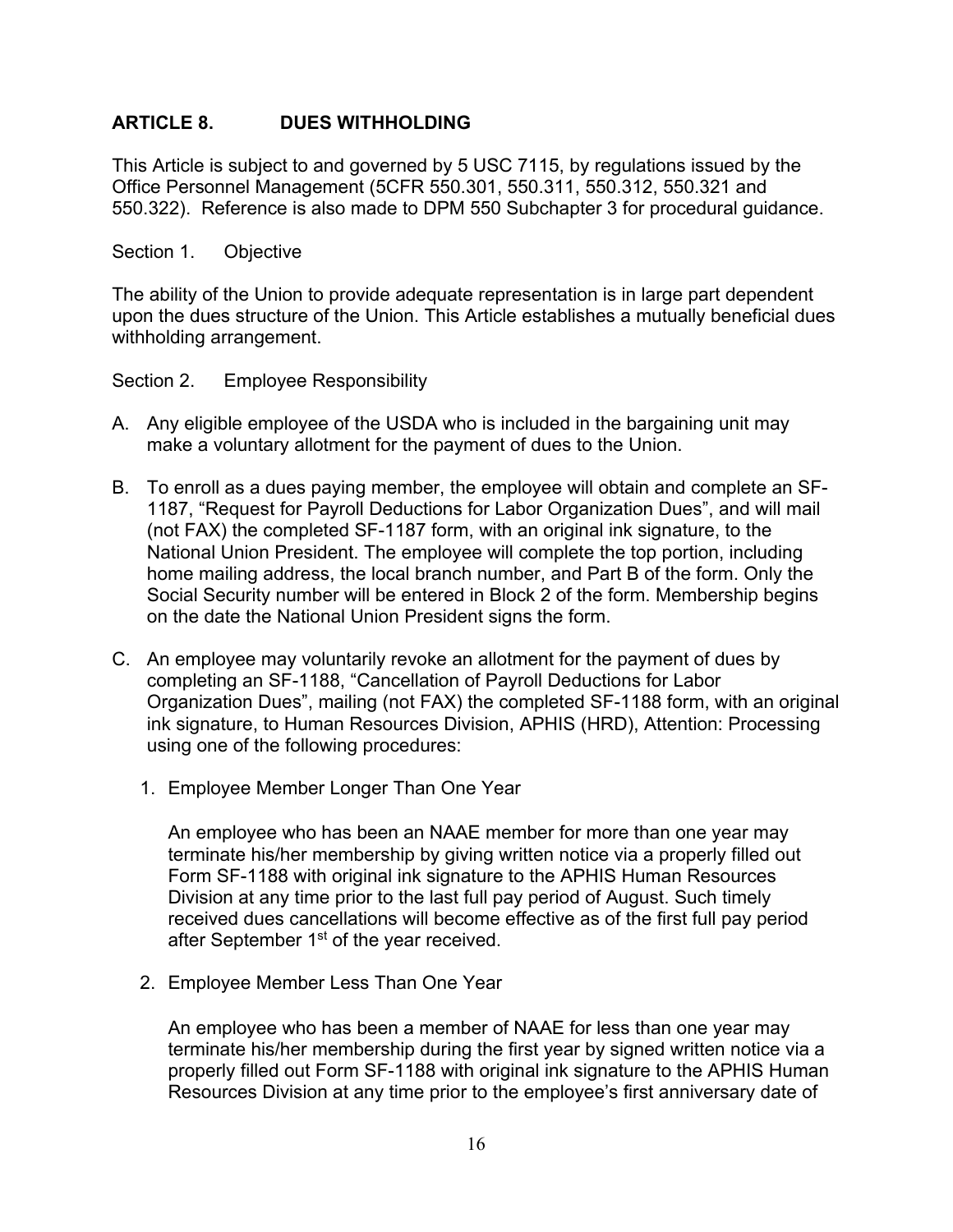joining NAAE. Such timely received notices will become effective on the day prior to the employee's one-year anniversary date of joining. After the anniversary date the employee will use provision 1 above.

#### Section 3. Union Responsibility

A. The National Union President or designee will, on each completed SF-1187 form, certify the employee is a member in good standing of the Union, insert the amount to be withheld and the NAAE code number (03 representing NAAE and four digits representing the local), and submit the completed SF-1187 to MRPBS at the following address:

USDA APHIS, HRD Processing Attn: Labor Organization Dues Marquette Plaza 250 Marquette Avenue Minneapolis, MN 55401

HRD Processing will certify the employee's eligibility for dues withholding and will process the deduction effective as of the first full pay period after receipt of the SF-1187.

- B. If there is a change in the dues structure or amount, the authorized Union official will notify HRD. HRD, or HRO, will forward the certification to NFC promptly upon its receipt. The change will be effected at the beginning of the first full pay period after NFC receives the certification. Only one such change may be made in any one six month period.
- C Disputes between MRPBS and NAAE regarding eligibility of an employee for dues withholding shall be referred to the Federal Labor Relations Authority (FLRA) for resolution. Dues withheld for an employee whose eligibility is in dispute shall be placed in an escrow account pending the Authority's determination.

Section 4. Management Responsibility

A. Deductions will be made each pay period by MRPBS and remittances will be made promptly each pay period to the National Office of the NAAE. MRPBS shall also promptly forward to NAAE, a listing, in duplicate, of dues withheld. The listing shall be segregated by local and shall show the name of each member employee from whose pay dues were withheld, the amount withheld, the code of the employing agency, and the number of the local to which the employee belongs. Each local listing shall be summarized to show the number of members for whom dues were withheld, total amount withheld, and the amount to the local. Each listing will also include the name of each employee member for that local who previously made an allotment for whom no deduction was made that pay period, whether due to leave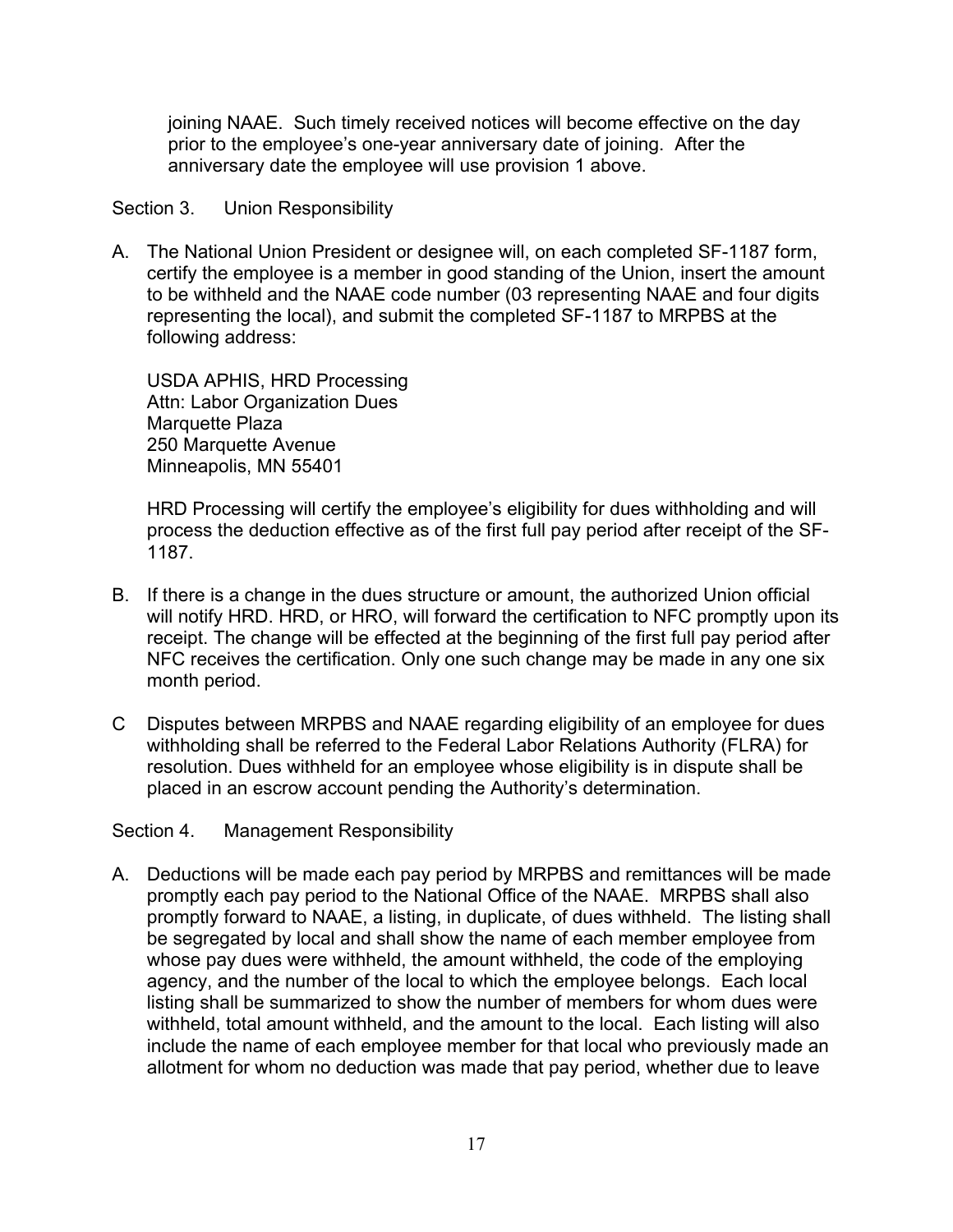without pay or other cause. Such employees shall be designated with an appropriate explanatory term.

- B. The amount of dues certified on the SF-1187 by the National Union President or designee shall be the amount of regular dues, exclusive of initiation fees, assessments, back dues, fines and similar charges and fees. One standard amount for all employees or different amounts of dues for different employees may be specified. If there should be a change in the dues structure or amount, the authorized Union official shall notify MRPBS. If the change is the same for all members of the local, a blanket authorization may be used which includes only the NAAE code (03), the Local number, the name and last four digits of the Social Security number of each member. MRPBS shall promptly forward the certification to the NFC. The change shall be effected at the beginning of the first full pay period after the completion is received by the NFC. Only one such change may be made in any six month period.
- C. If dues withholding errors occur, they will be corrected in a timely fashion. Proper reimbursement will be made to affected parties (e.g., NAAE, employee).
- D. All dues withholding processing concerns will be communicated to the National President or designee.
- E. Dues allotment will be terminated:
	- 1. At the end of the pay period during which an employee member is separated, or permanently, or temporarily assigned to a position not included in the bargaining unit;
	- 2. At the end of the pay period during which MRPBS receives a notice from the National Union President that an employee member has ceased to be a member in good standing; or
	- 3. In accordance with Section 2, Employee Responsibilities, Subpart C above.
	- 4. At the beginning of the first full pay period following receipt of notice that exclusive recognition has been withdrawn.
- F. An employee who is temporarily promoted will have an automatic resumption of the dues withholding upon return to the bargaining unit.

Section 5. Joint Responsibility

A. MRPBS and the employee members have a mutual responsibility to assure timely revocation of an employee's allotment for Union dues when the employee is permanently promoted or assigned to a position outside of a bargaining unit represented by the Union.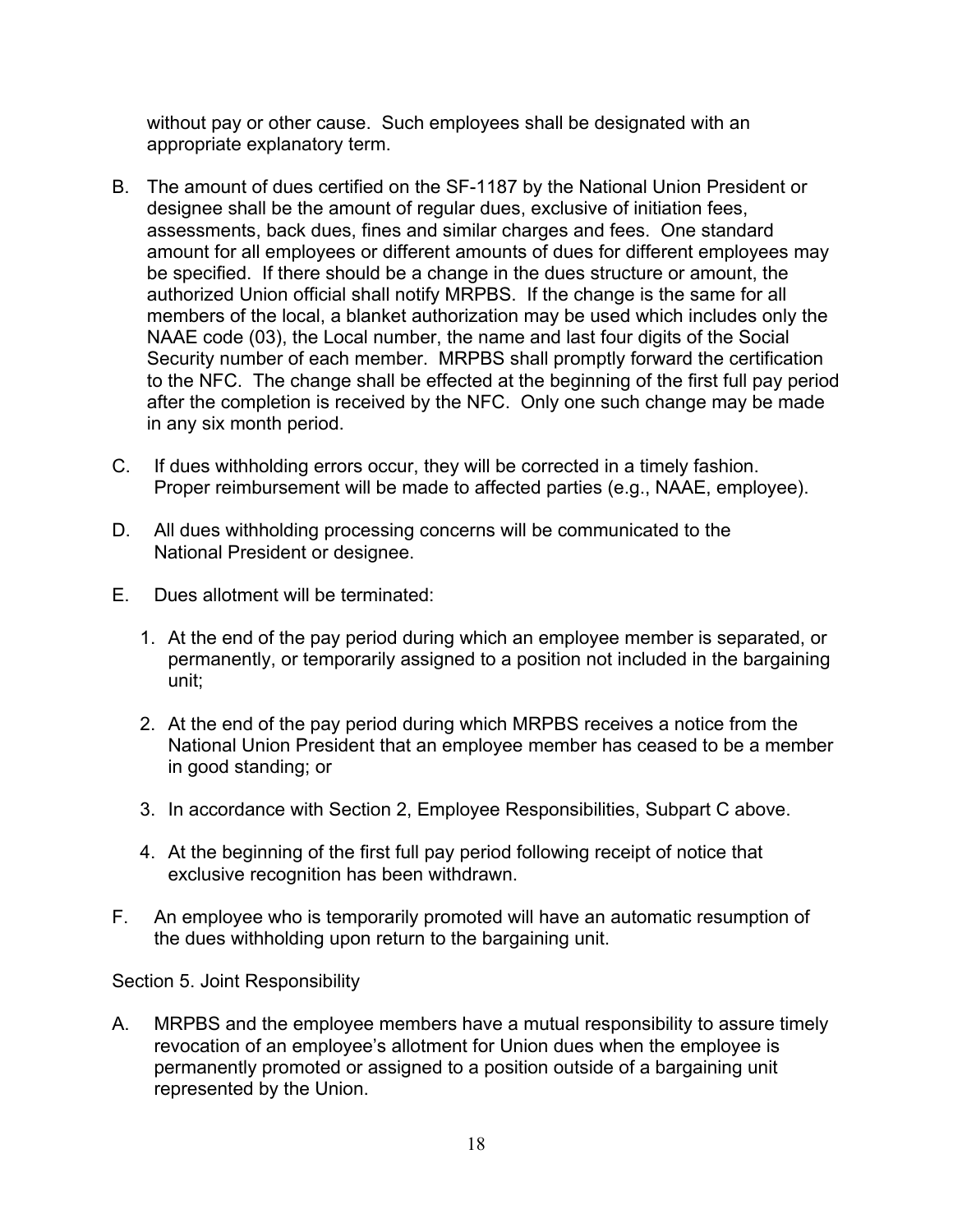- B. If the dues allotments continue and the employee fails to notify MRPBS, there will not be a retroactive recovery of dues withheld from the employee or NAAE, in accordance with applicable case law. The Union will consider requests from the employee for a refund.
- C. When an employee on dues withholding, transfers from one work unit to another work unit within PPQ, the employee, the Union, and the Employer will inform appropriate parties to insure local union codes are properly changed. All available resources will be utilized to effectuate the change.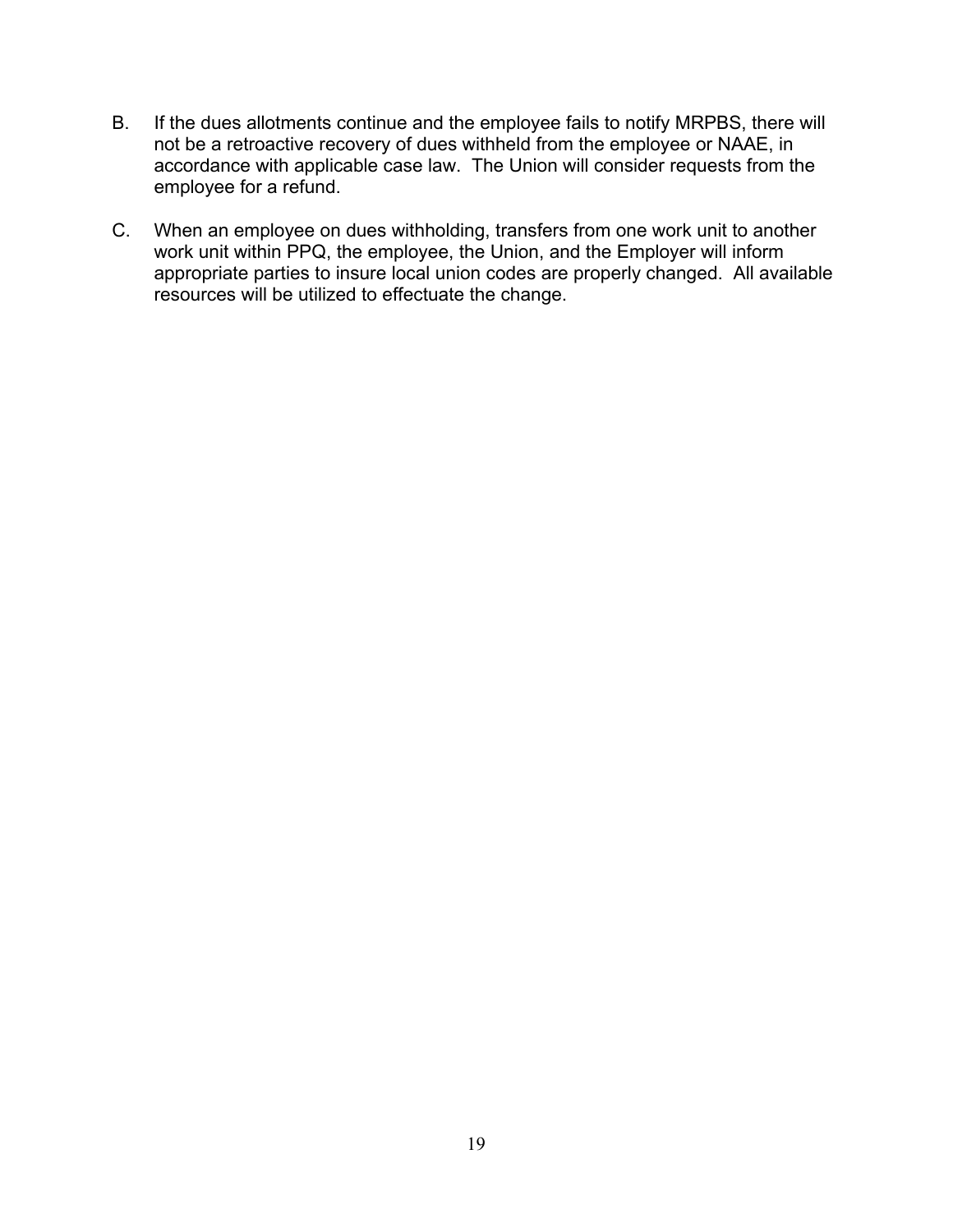#### **ARTICLE 9. UNION REPRESENTATIVES**

#### Section 1. Non-Interference

The Employer will not interfere with, restrain, coerce, or discriminate against any employee for exercising his/her right to be represented by the Union concerning any matter relating to the employment of the employee.

#### Section 2. Designation of Representatives

For the purposes of administering this Agreement and representing employees concerning any matter relating to their employment, the Union may officially designate Union officers and representatives as follows:

- A. The local Union may designate representatives who are available for representational activities. In the absence of a designated representative, the manager may contact the Regional Vice-President or designee. Where there are no locals the Union representative is the Regional Vice President or designee.
- B. A local representative or regional/national Union officer may represent any employee within his/her jurisdiction concerning matters related to the employment of the employee.
- C. In addition, the Employer will recognize the President of each existing NAAE Branch representing PPQ employees as authorized to represent the local Union in the administration of this Agreement locally and to represent employees within the President's respective work unit concerning any matter relating to the employment of an employee.
- D. The Union will select all bargaining unit members participating on labormanagement committees, councils and panels
- E. On any committee dealing with working conditions, only Union designated representatives can express the views or represent the interests of bargaining unit employees.

#### Section 3. Notice to the Employer

A. The Union will provide the Employer with a current list of active Branches of the NAAE annually. Such list will include the Branch designation and the name of the Local President, and designee. The Union further will maintain the list on as current a basis as reasonably possible. The Union also agrees to provide the Employer with a current list of the National Officers and Regional Vice-Presidents and their telephone numbers. The information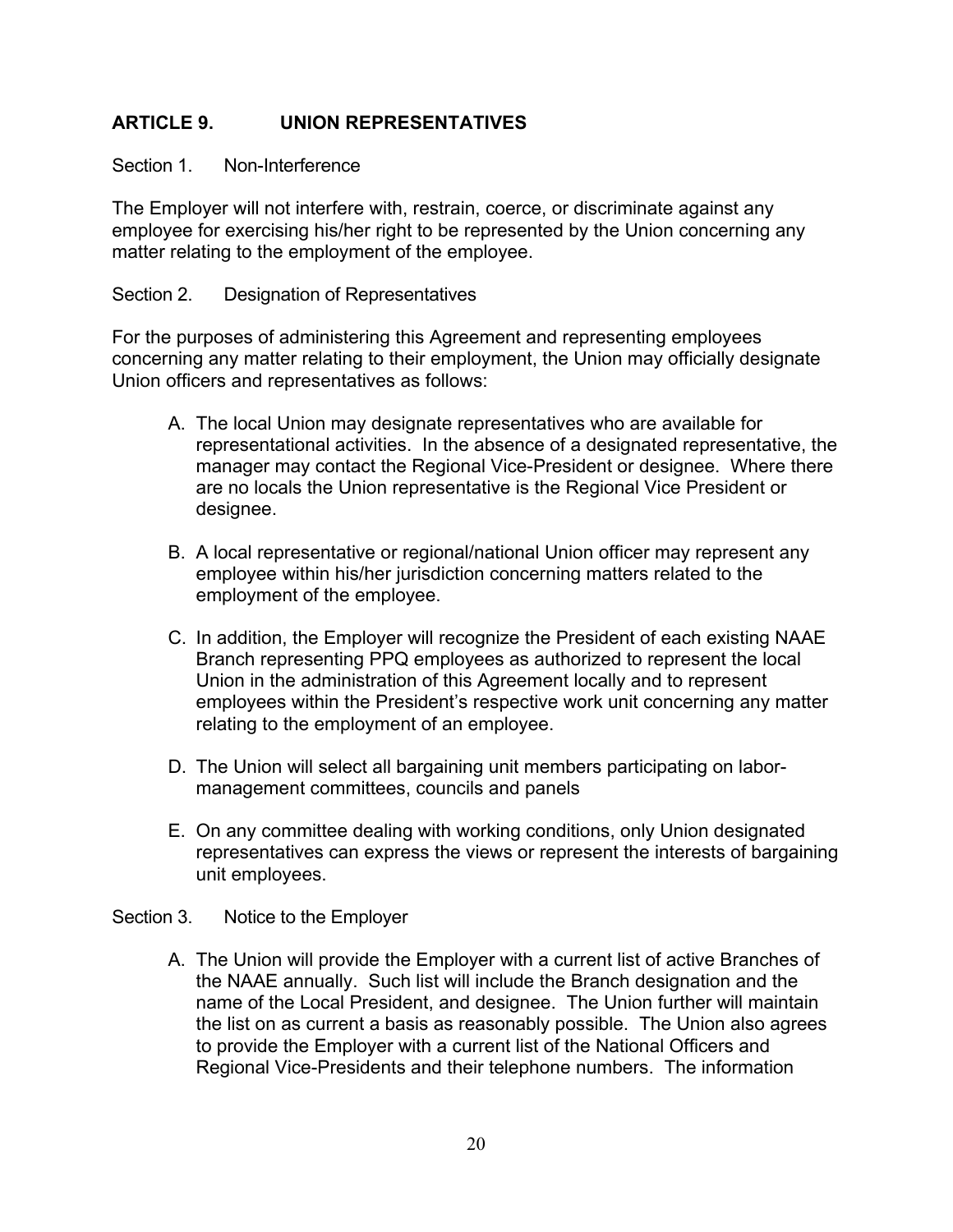supplied will be kept strictly confidential and used only for purposes of official business with the Union.

- B. The Union may change representatives at any time, but will provide written notice to the appropriate level of the Employer.
- Section 4. Temporary Supervisory Positions
	- A. When the Employer determines that a detail or temporary promotion must be made to fill a supervisory position, the Union representative will be given only secondary consideration, unless he/she has volunteered, when there are other available candidates who are equally qualified to fill the position. If the Union representative is selected, he/she will be required to relinquish all Union responsibilities for the duration of the detail and/or temporary promotion.
	- B. This subsection will not prohibit a Union representative/officer serving as an acting supervisor for brief periods of time so long as no conflict of interest is created.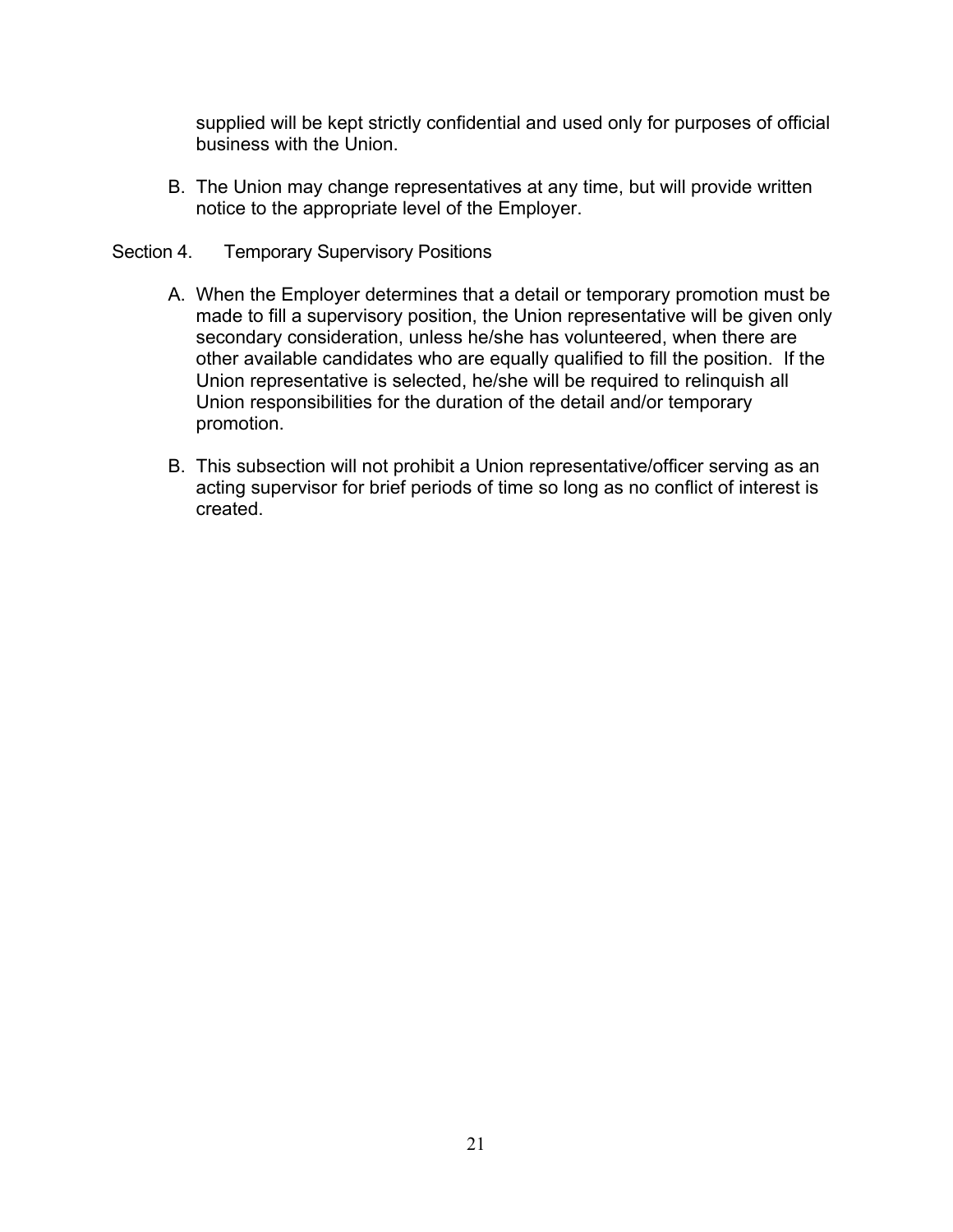#### **ARTICLE 10. FACILITIES AND SERVICES**

#### **I. UNION RESOURCES**

#### Section 1. Office Space

- A. The Employer will provide a separate, non-shared desk for each Executive Committee Member of the National Union. Space availability and budget considerations permitting, the Employer will provide a work area, or where possible a separate area or office, suitable to accommodate a reasonable office environment, e.g., desk, chair, table, computer, printer, file cabinet and bookcase.
- B. The Employer will provide, in work units that have 10 or more bargaining unit employees, local Union officers reasonable and adequate space consistent with local availability and budget considerations, and in accordance with Governmentwide rules and regulations on space management.

#### Section 2. Meeting Space

- A. Upon reasonable advance request, the Employer will provide the Union meeting space in areas occupied by the Employer, if available, for meeting during non-duty hours. The Union will comply with all security, safety, and housekeeping rules in effect at that time and place.
- B. The advance request should designate the date, time, duration, and general purpose of the meeting.
- C. Upon reasonable advance request, the Employer will provide the Union private meeting space, if available, for official representational activities, during official hours of business in areas occupied by the Employer.

#### Section 3. Office Furniture, Equipment and Services

- A. The Employer will provide, at no cost, for the representatives listed in accordance with the provisions of Section 1 of this Article, minimum equipment needs for the work space including but not limited to: desk, chair, extra table, and lockable filing cabinets consistent with internal security practices of the Employer.
- B. For purposes stated in this section, upon request and approval in accordance with local policy, Union representatives may use or otherwise have access to, where reasonably available and when use does not interfere with daily program operations and accomplishment of program mission, Employer equipment and services to include: computers, photocopy equipment, telecommunication equipment including telephone lines, telephones, facsimile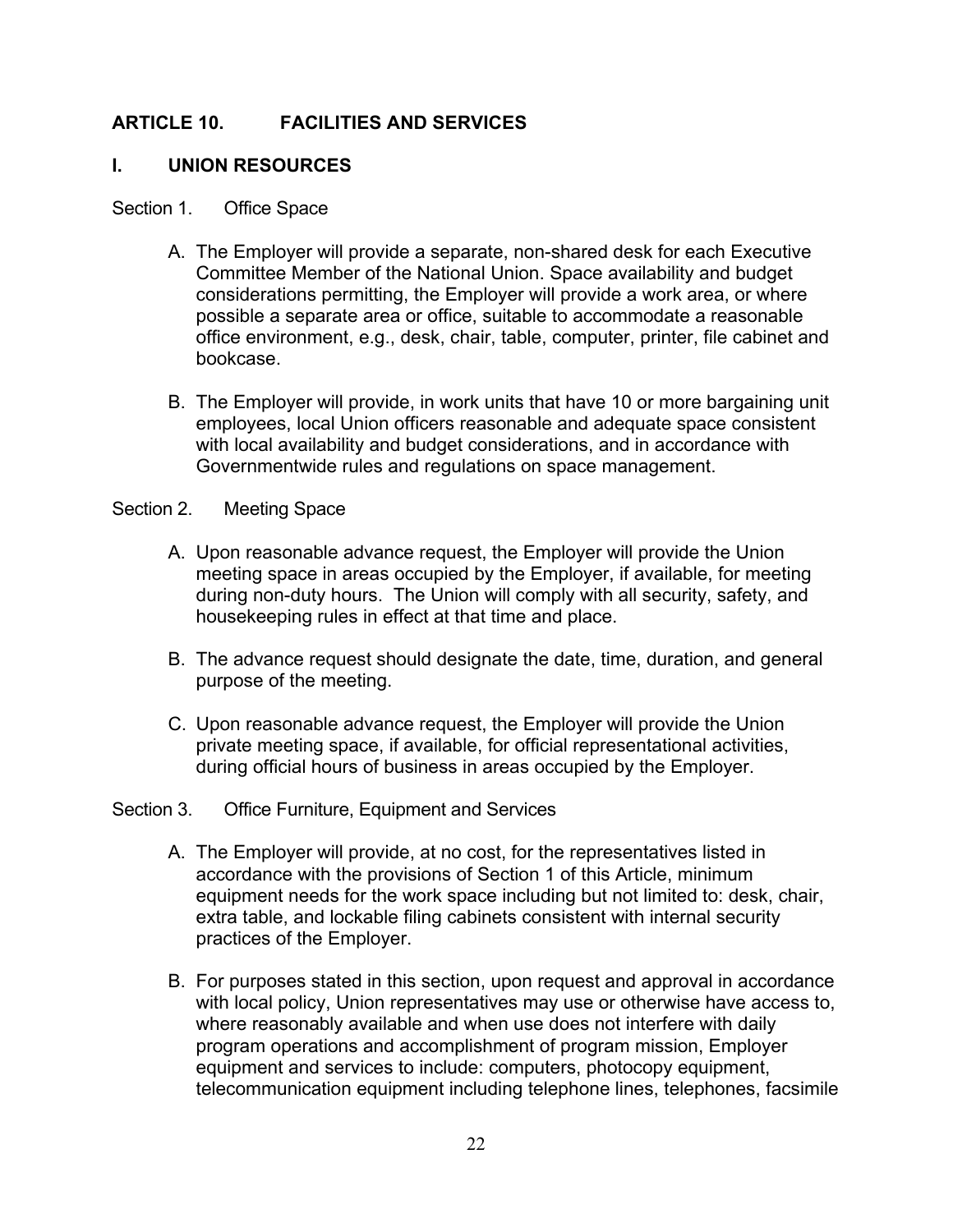machines, audiovisual equipment, etc. and future communications technologies. Such use will be for official representational purposes only.

#### Section 4. Communications

- A. The Employer agrees to provide National, Regional and Local Union Officers access to an FTS telephone or government leased lines, where available, at their places of assignment to be used for discussion for Employer-Union business.
- B. The Employer will provide the Union with one official bulletin board, for its exclusive use, per worksite occupied by employees. Any material placed on bulletin boards will be initialed by the local Employer prior to posting to assure compliance with this provision. The Union will ensure that any material it places on Employer-owned bulletin boards does not violate Governmentwide rules or regulations.
- C. Any National or Regional Union Representative, upon reasonable advance notice, may visit non-work areas located on the Employer's premises to discuss appropriate Union business (representational activities) with bargaining unit employees during on-duty and non-duty hours, unless to do so will disrupt the accomplishment of the Agency's mission.

#### Section 5. Distributing This Agreement

- A. An electronic copy of this Agreement will be posted on the APHIS Labor Relations' intranet website. The Agreement will be indexed (bookmarked) and in searchable PDF format.
- B. The Parties will encourage the use of the electronic version of this Agreement to avoid additional printing costs.
- C. An electronic message will be sent to the "PPQ All Employees Group" with a link to the Agreement.
- D. Newly hired employees will be provided a personal copy of the Agreement (electronic link with the opportunity to print a hard copy, CD or hard copy).
- E. The Union will be provided 100 hard copies of this Agreement for distribution.
- F. The Employer will arrange for and bear all expenses associated with the printing and distribution of this Agreement.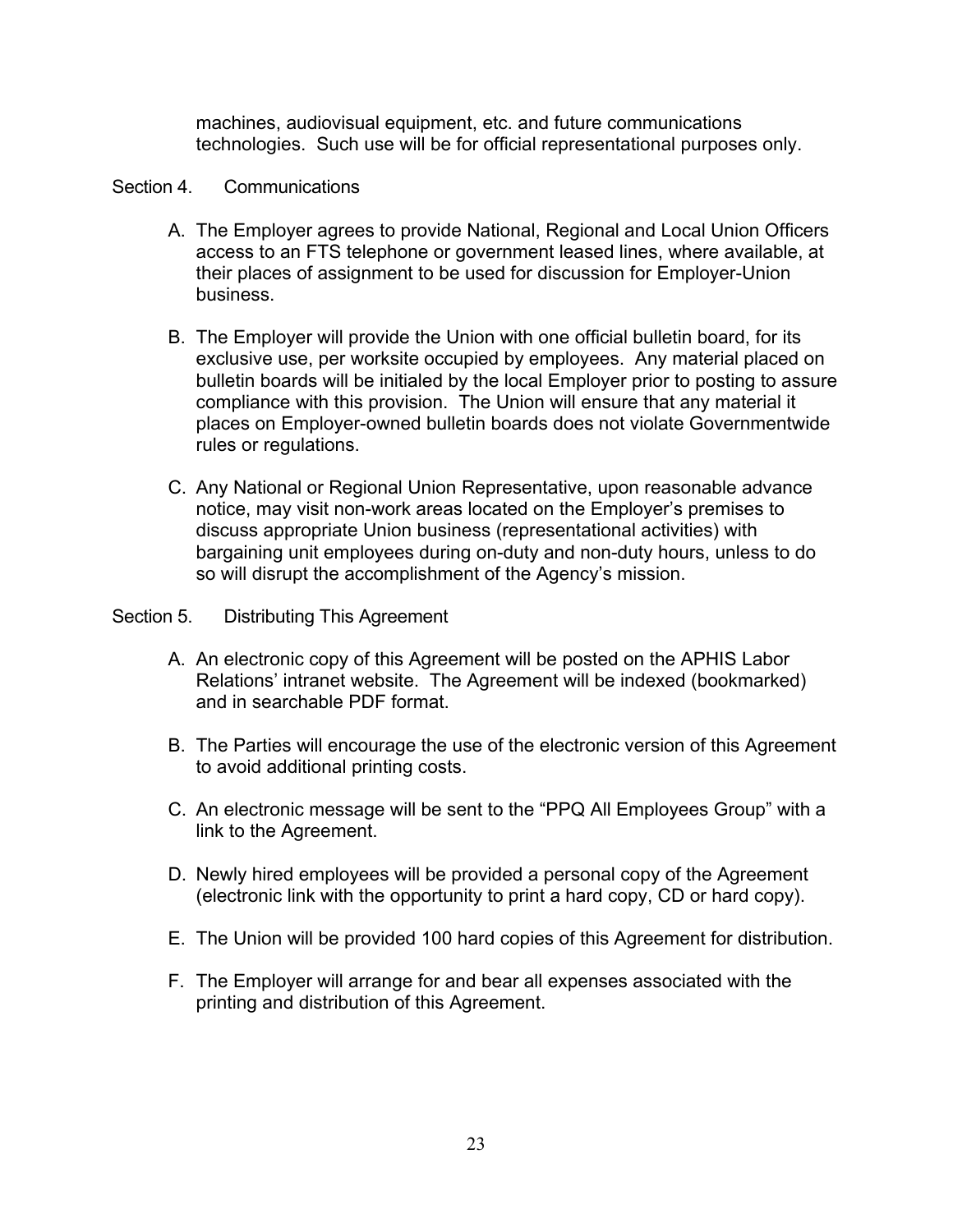### Section 6. Agreement Issues

- A. The Parties may jointly provide PPQ employees with written materials outlining the issues contained in the new Agreement and summarizing its principal provisions. The Employer will distribute this material to all PPQ employees.
- B. The preferred method of presenting the Agreement would be through joint meetings with Local Presidents and their recognized level of management.
- Section 7. General Information Needs
	- A. To be accurately informed and to expedite communication, the Employer will make a reasonable effort to keep employees updated (i.e., oral, hard copy, email, internet, or other electronic means).
	- B. Upon written request the Employer will provide the National President copies of all budget allocations and status of funds reports or equivalent regarding APHIS and PPQ. The Employer upon written request will also provide the National President with specific state and work unit budget information.
	- C. The Employer will make available an annually updated checklist of all APHIS/MRP administrative issuances dealing with conditions of employment and personnel matters and the administrative issuance website URLs. In addition, the Employer will furnish a copy of each draft APHIS/MRP administrative issuance which is distributed for comment.

#### Section 8. Union Officials Listing

The Employer will post on the APHIS Labor Relations website a link to the NAAE official website.

#### Section 9. Local Agreement

In the administration of this Article, no Local Union Branch will forfeit any rights, privileges, benefits, or access to facilities or services provided in any local collective bargaining agreement or MOU, whether negotiated prior or subsequent to this Agreement, unless specifically in conflict with this Article.

## **II. EMPLOYEE RESOURCES**

Section 10. Physical Fitness

A. The Parties will work together in an effort to institute a health fitness program emphasizing the development of cardiovascular fitness, muscular strength flexibility, proper nutrition, weight control and stress management.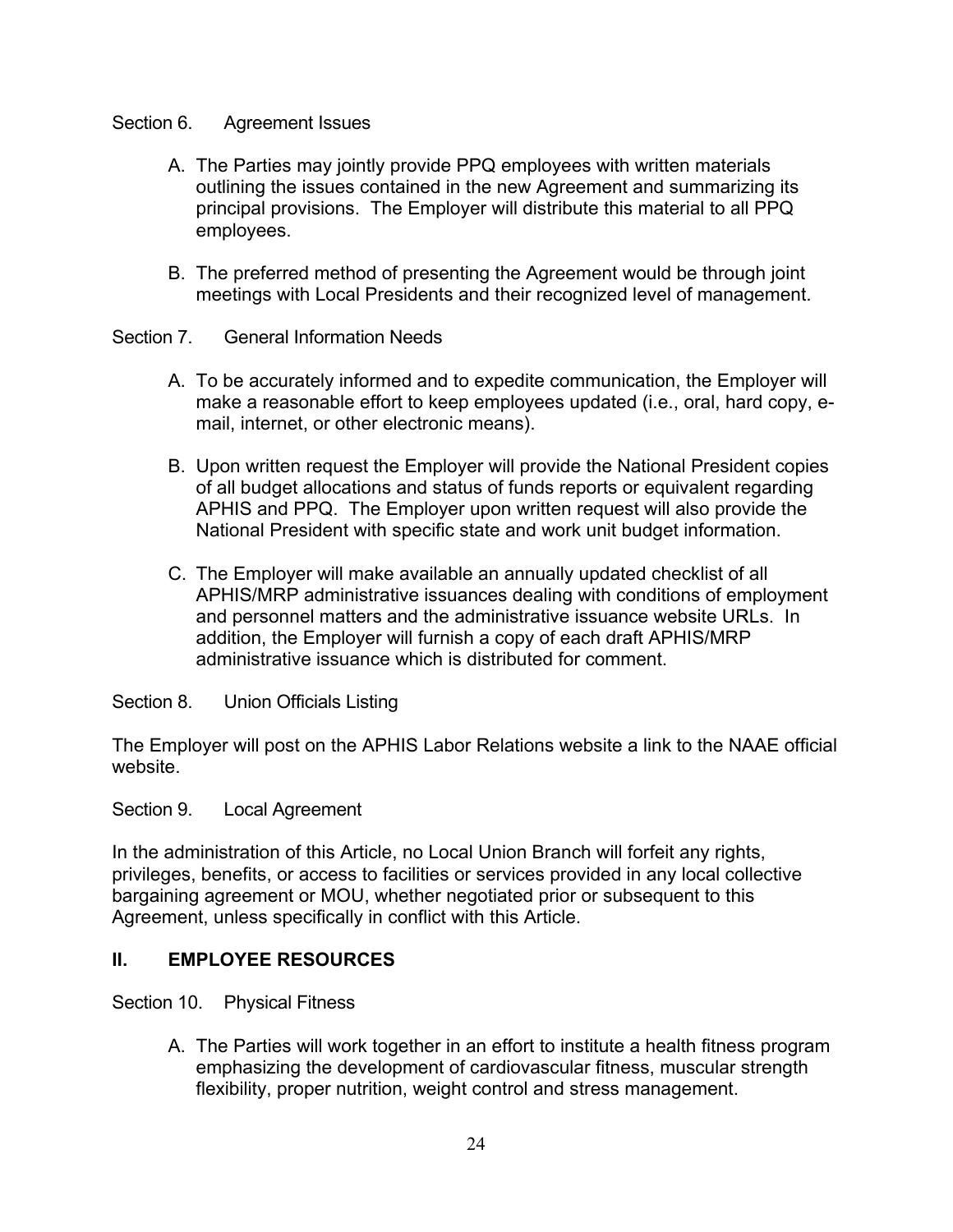- B. In each local commuting area where 25 or more employees are stationed, a joint labor management study group may be initiated by either party to determine employee interest and willingness to participate. Affected local Union branches will nominate two representatives on each study group. If sufficient interest is determined to exist, the group will explore options available to provide employees access to physical fitness centers. The group will explore such options as group discount rates at private facilities, use of public school facilities, etc.
- C. Employee use of physical fitness facilities will take place on non-duty time.
- D. The Parties agree to give particular attention to the above items at the time new space is requested and planned.

#### Section 11. Facilities

- A. The Employer will make reasonable good faith efforts to:
	- 1. Provide lockable lockers for uniformed employees to be located near their work areas and cause the General Services Administration and other authorities providing space to the Employer to furnish adequate locker space in new or replaced facilities furnished or constructed under its supervision. Personal security and privacy will be afforded all employees using or having access to such facilities, consistent with internal security practices of the Employer.
	- 2. Ensure that adequate eating space, lounges/break rooms, drinking fountains, sanitary facilities, and vending machines are available at all permanent locations and new or replaced facilities under construction, which will be properly air conditioned and ventilated.
- B. To the extent that the Parties have control over the configuration and content of break room and lunch facilities, configuration and provisioning of such rooms will be negotiated at the local level in conformance with this Agreement.

#### Section 12. Temperature Controls

The Employer will make reasonable efforts to ensure that temperatures within the office spaces are adjusted, where possible, to the allowable limits (i.e., up to 65 degrees Fahrenheit in winter and down to 78 degrees Fahrenheit in summer) in accordance with applicable law, or Governmentwide rule or regulation. Where temperatures consistently fail to meet the allowable limits referred to above, the Employer will make reasonable efforts to have the situation corrected through the appropriate leasing authority or facility manager.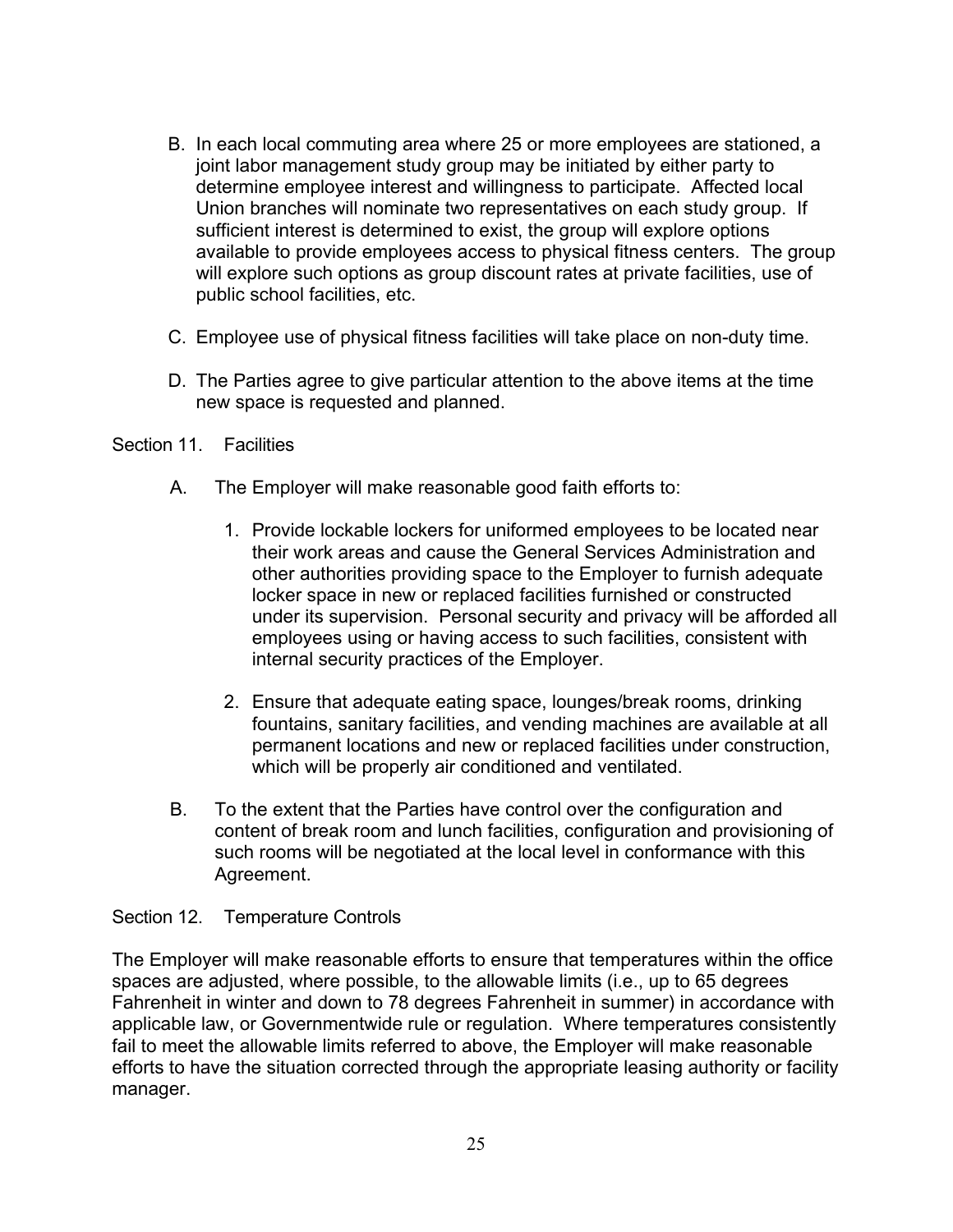### Section 13. Space Management

- A. The Employer will notify the Union in advance when it determines to acquire new or modify existing space, as this decision may affect unit employee working conditions. The Employer will consider Union recommendations in making determinations related to space management and will provide the Union documents related to making this determination, including but not limited to space layout drawings and lease contracts.
- B. The Union may raise space management concerns during the term of this Agreement. If the Union provides advance notice of a particular concern regarding space arrangements, the Employer will provide a briefing on lease arrangements impacting working conditions of unit employees related to the expressed concerns.
- C. The Employer will promptly forward to the lessor substantiated complaints by employees alleging problems relating to space management outside the Employer's control.
- D. Nothing in the above provisions will preclude the Union from negotiating, in accordance with law and the terms of this Agreement, the impact and implementation and substance of space leasing decisions or space management changes.

## Section 14. Non-Government E-mail

- A. In accordance with the 2014 Presidential and Federal Records Act Amendments, federal employees may not create or send a record (document, e-mail, text message, etc.) using a non-official account unless the employee either:
	- 1. Copies his/her official electronic messaging account in the original creation or transmission, or
	- 2. Forwards a complete copy of the record to his/her official electronic messaging account not later than twenty (20) calendar days after the original creation or transmission.
- B. In accordance with existing Departmental policies, employees are discouraged from conducting official business using non-official or private electronic messaging accounts. Under the unusual circumstances where an employee does use a non-official account to conduct official business, he/she must comply with the requirements in A above.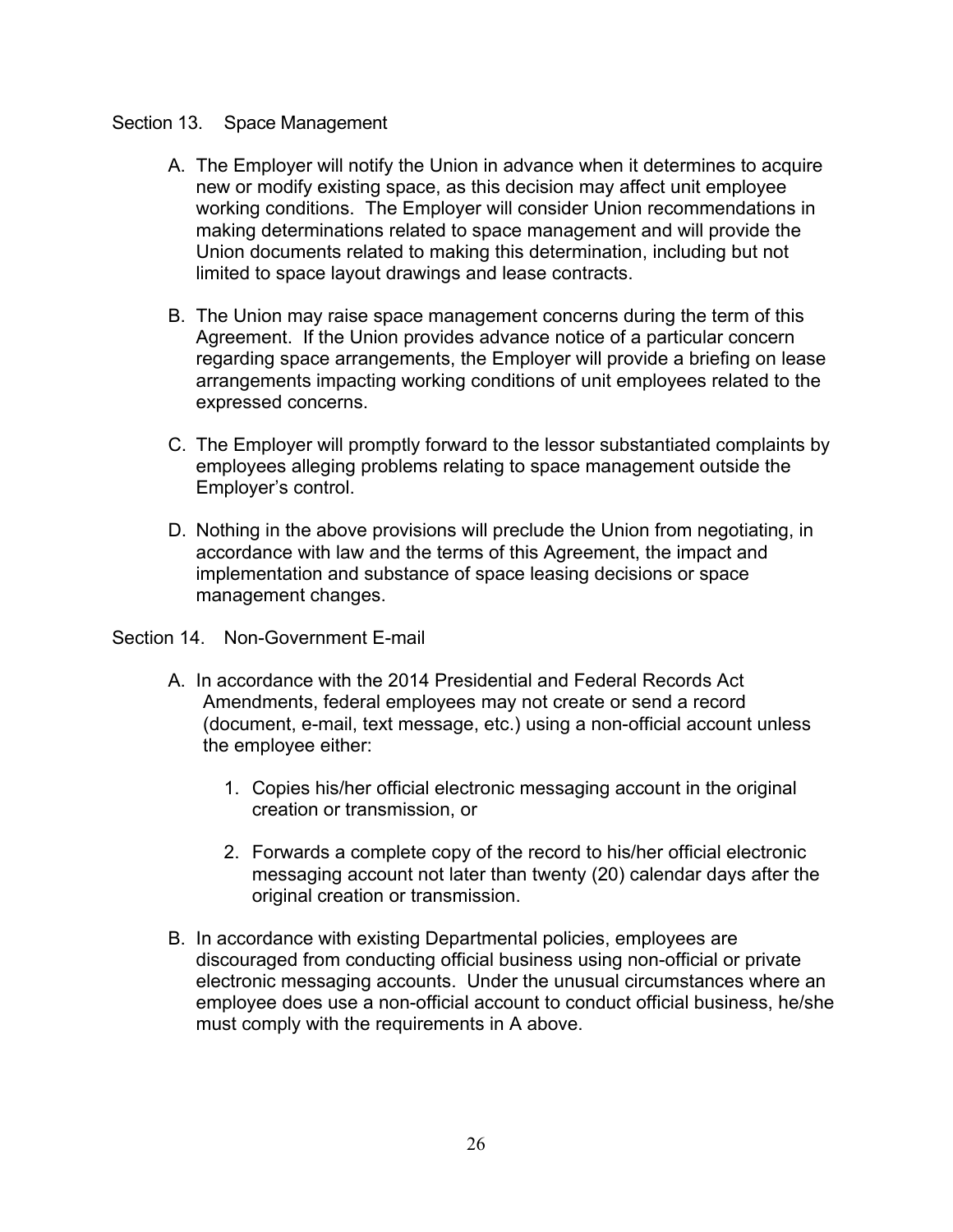### Section 15. Government Furnished Mobile Devices

- A. Employees will be provided a copy of MRP Form 3052 or successor for signature prior to being provided a mobile device.
	- 1. Employees may request to consult a NAAE representative prior to signing the agreement.
- B. Subject to the conditions set forth in this Article and MRP Form 3052 or successor, the Employer may use the GPS-enabled device to track the employee while on or off duty and may be used to support disciplinary and adverse action.
- C. The employee will not be required to carry the government furnished mobile device during off-duty hours unless in on-call or stand-by status.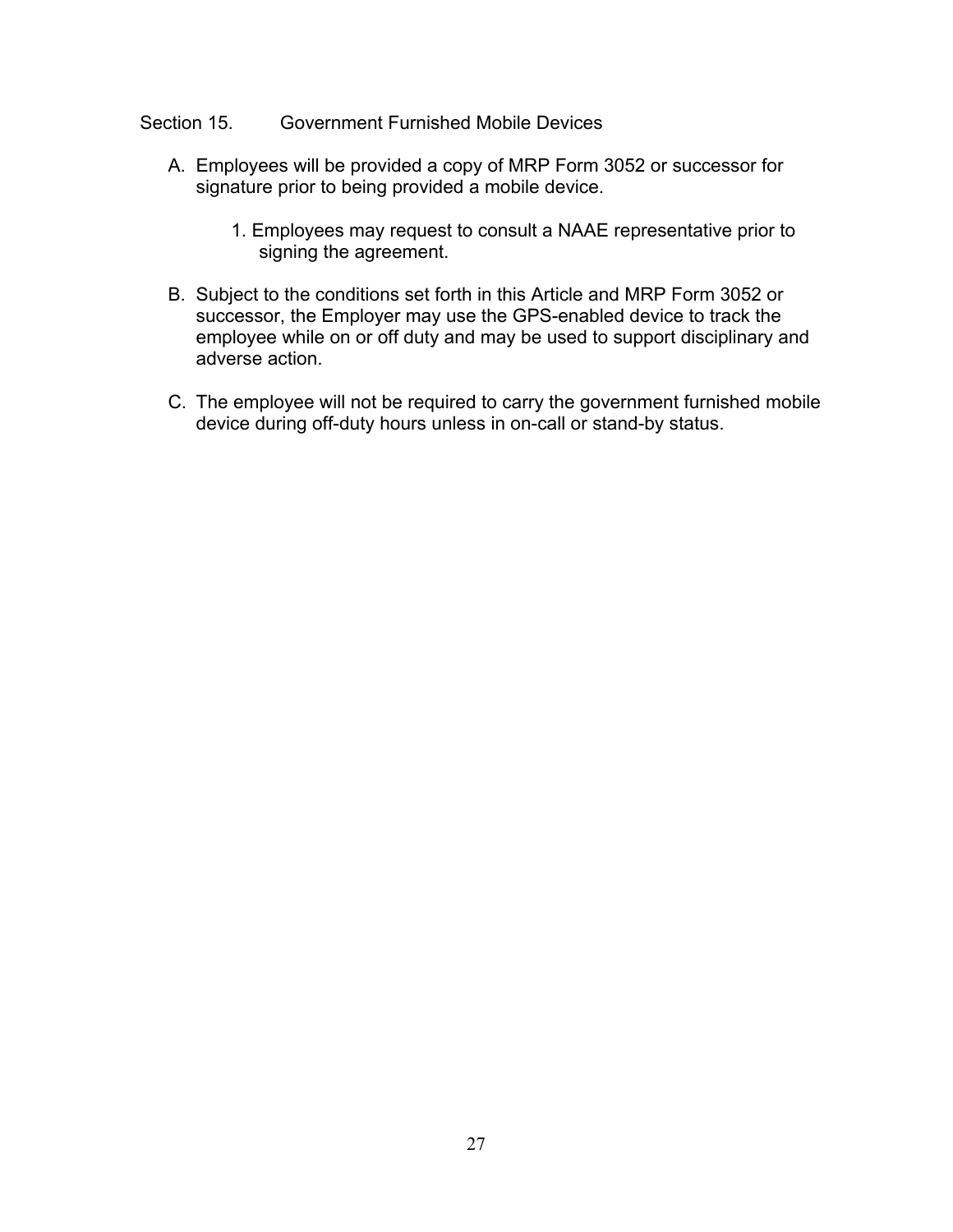# **ARTICLE 11. OFFICIAL TIME**

- Section 1. General
	- A. As reflected in 5 U.S.C. 7101 (a), the Congress finds that—
		- 1. Experience in both private and public employment indicates that the statutory protection of the right of employees to organize, bargain collectively, and participate through labor organizations of their own choosing in decisions which affect them
			- a. safeguards the public interest,
			- b. contribute to the effective conduct of public business, and
			- c. facilitates and encourages the amicable settlement of disputes between employees and their employers involving conditions of employment; and
		- 2. The public interest demands the highest standards of employee performance and the continued development and implementation of modern and progressive work practices to facilitate and improve employee performance and the efficient accomplishment of the operations of the Government.

Therefore, Congress finds that labor organizations and collective bargaining in the civil service are in the public interest.

- B. The Parties fully recognize that—
	- 1. all the employee representatives of the Union are voluntary and whatever official time is spent in the conduct of labor/management activities is spent as much in the interest of the Employer as that of the employees; and
	- 2. the official time spent by the Union on the conduct of labor/management activities under the Statute contributes to the development of orderly and constructive labor-management relations.
- C. In recognition of sub-sections A and B above, reasonable official time will be granted for all representational activities, excluding internal Union business, in accordance with provisions of this Article.
- D. The term "official time" as used in this Agreement means an employee's approved absence from duty during his/her regular hours of duty without loss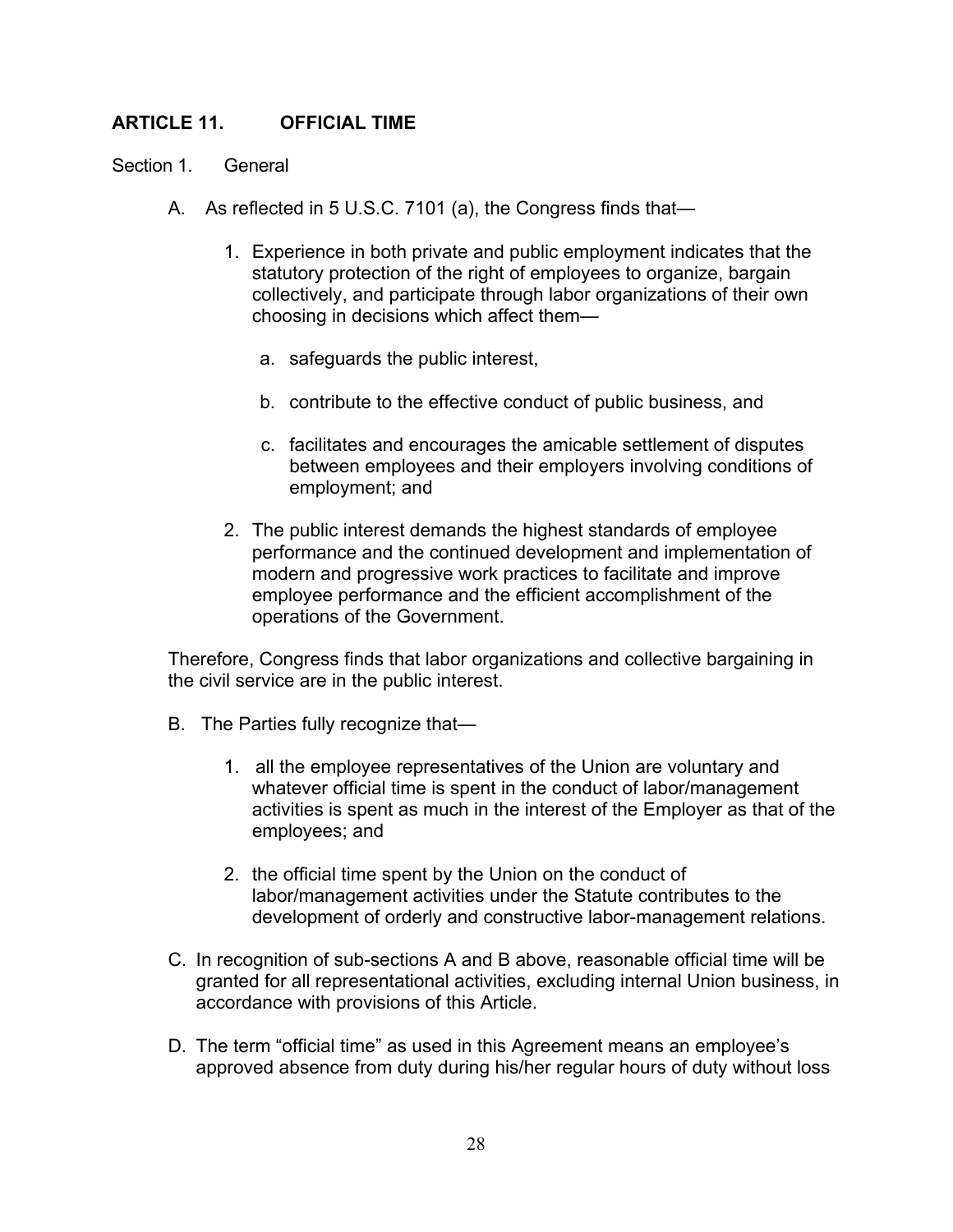of pay and without charge to leave and will include all necessary and reasonable travel time.

E. The Employer will approve, in accordance with locally negotiated procedures, reasonable official time for the performance of those representational activities identified in this Article.

## Section 2. Representational Matters

Union designated representatives will be granted a reasonable amount of official time for participation in (including investigation of and preparation for) all matters relating to the National Agreement, local agreements (including MOUs), joint labor-management relations matters arising under Chapter 71, Labor-Management Relations Statute, Title 5, and any other activity for which the Civil Service Reform Act (CSRA) allows employees to use official time, including but not limited to:

- 1. Meetings with the Employer concerning any personnel policies, practices, or other general conditions of employment or any other matter covered by 5 U.S.C.  $7114(a)(2)(A);$
- 2. Oral and/or written replies to notices of proposed disciplinary, adverse, or unacceptable performance actions;
- 3. Meetings to present appeals in connection with statutory or regulatory appeal procedures in which the Union is designated as the representative;
- 4. Examinations of bargaining unit employees by a representative of the Employer in connection with an investigation;
- 5. Presentation of grievances at related meetings and arbitration hearings, including interviewing and preparing witnesses;
- 6. Meetings of committees on which Union representatives have membership;
- 7. Conferring with employees with respect to any matters for which remedial relief may be sought pursuant to the terms of this Agreement;
- 8. Meeting with representatives of the Union in connection with a grievance, arbitration, or ULP charge;
- 9. Participating in an FLRA, FMCS, and FSIP investigation, hearing, or other proceeding as a representative of the Union or bargaining unit employee;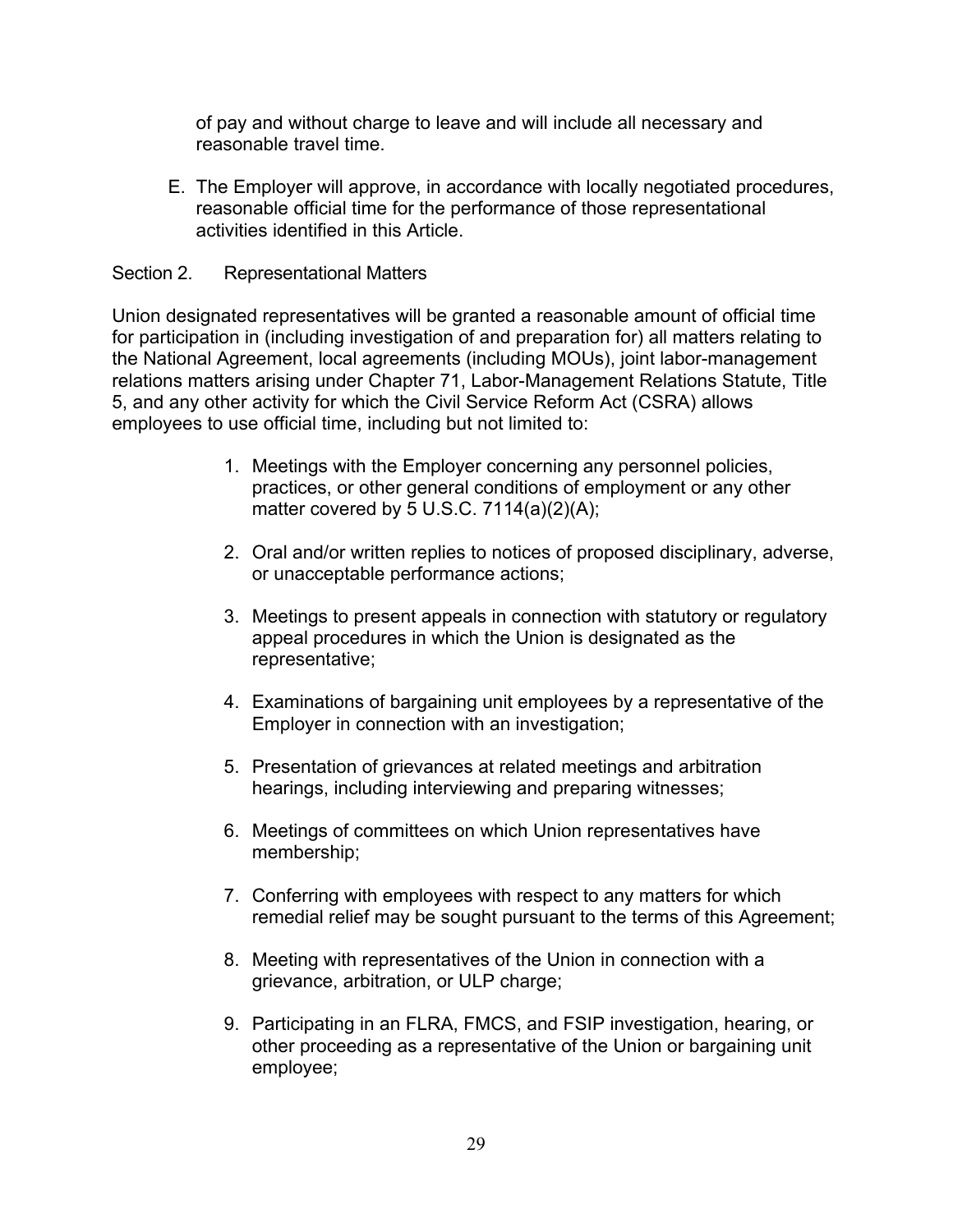- 10.Presentation of ULP charges, including meetings with those charged, in an effort to resolve or prevent the ULP charge;
- 11.Reviewing and responding to memoranda, letters, notices, requests and other proposals from the Employer which affect personnel policies, practices, or working conditions;
- 12.Preparing and maintaining records and reports required of the Union by 5 U.S.C. 7120(c); and
- 13.Contacting and meeting with members of Congress and their staffs to discuss legislative and related matters affecting the conditions of employment for employees.
- Section 3. Employee Official Time
	- A. An employee who is a witness or the subject of an examination in connection with an investigation will receive official time for attendance at the following:
		- 1. Grievance meetings;
		- 2. Arbitration hearings;
		- 3. Oral reply meetings responding to a notice of proposed adverse disciplinary, or unacceptable performance action;
		- 4. An adverse action hearing;
		- 5. Other statutory or regulatory appeal hearings;
		- 6. Meetings for the purpose of presenting reconsideration replies in connection with the denial of a within-grade increase;
		- 7. An examination by a representative of the Employer in connection with an investigation which may lead to disciplinary action.
		- B. Employees will also receive reasonable amounts of official time to participate in the activities covered in Section 2, 1-12 above.

## Section 4. Employee/Union Travel and Per Diem Reimbursement

A. The Employer will reimburse travel and per diem expenses for Union representatives attending on official time the meetings and other activities referenced in Section 2 (excluding 7, 8, 11, 12, and 13) and Section 3 of this Article in which the Employer is an active participant and, when both Parties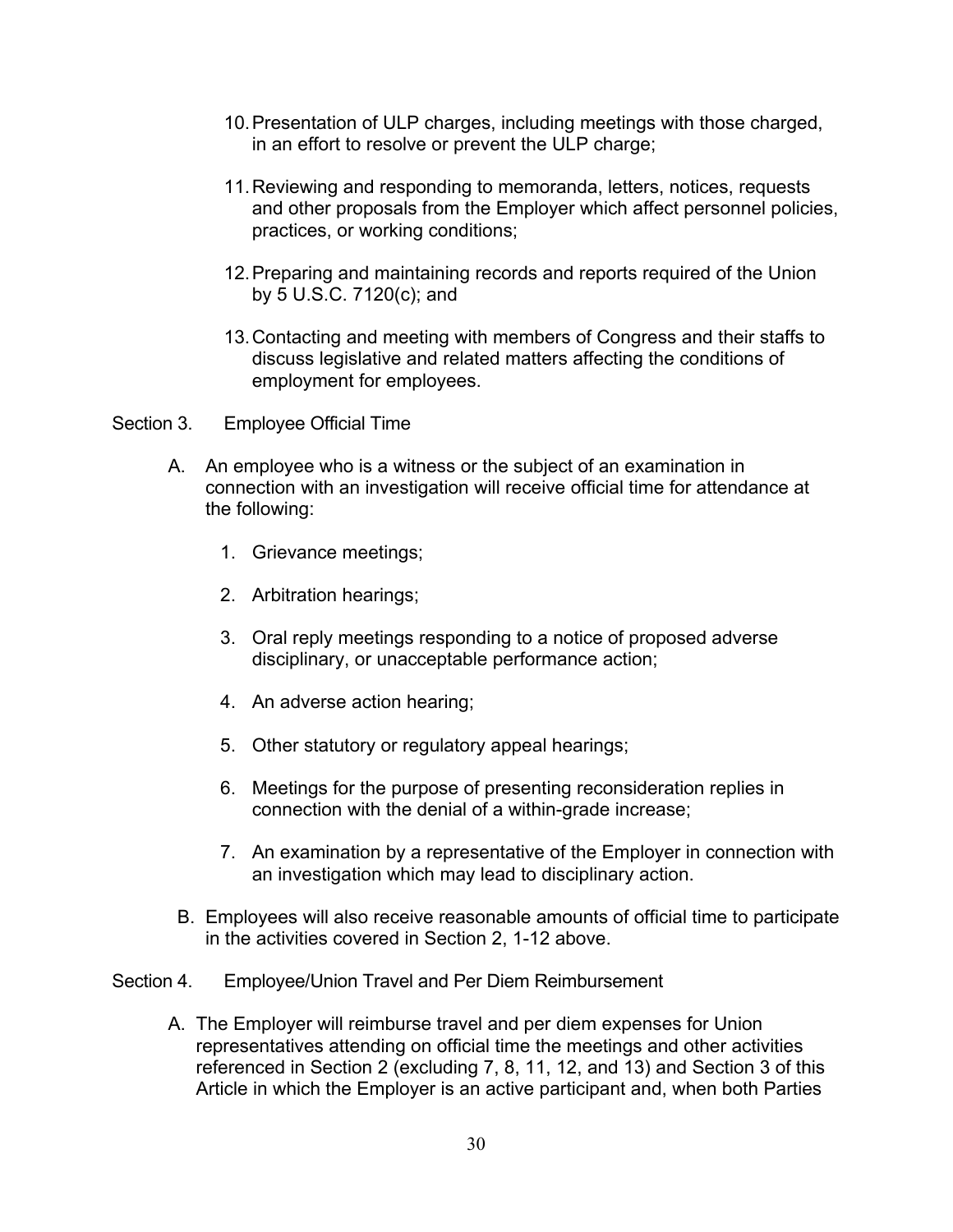are directed to a specified third party (FSIP mediation-arbitration). Events before a third party covered by Article 17 Grievance Procedures are not covered by this section. The reimbursement obligations for participation in negotiations are as set forth in Section 5 below.

- B. The Employer will also reimburse travel and per diem expenses of employees and Union representatives necessarily incurred to attend joint activities with the Employer, excluding the Union's convention (see Article 14 Consultation) in accordance with applicable Governmentwide regulations.
- C. The Employer will reimburse employees' travel and per diem to attend on official time the meetings, hearings and other activities set forth in Section 3 of this Article to the extent the employees are:
	- 1. The subject of or involved in a formal discussion or an examination covered by 5 U.S.C. 7114(a)(2);
	- 2. The Employer has requested the employee to attend; or
	- 3. The employee is required to attend by rule, law or regulation.
- D. The Union will give reasonable consideration to the most cost effective means for participation in meetings.
- Section 5. Representation at Negotiations
	- A. All bargaining unit employees on Union negotiating teams will be granted reasonable official time to represent the Union in National, supplemental/subordinate (local) agreement, substance, impact-andimplementation, and mid-term negotiations during the term of this Agreement.
	- B. Consistent with Article 23 Negotiation Provisions, Section 4 (A) (12)(b), for local negotiations, if the Employer elects to have negotiators from outside the duty location where negotiations are to take place, the Union will be entitled to have an equal number of negotiators from outside the duty location. The Employer will pay the travel costs pursuant to an approved travel authorization for such Union Representatives and the lodging costs in accordance with the Federal Travel Regulations. The Union will pay for the meals and incidental expenses of its outside negotiators. The Employer will inform the Union of the identity of outside negotiators it intends to bring to the local negotiating table at least 10 days in advance of the first negotiating session.
	- C. Consistent with Article 23 Negotiation Provisions, Section 5(A) (16), for national negotiations, except renegotiation of this Agreement and mid-term bargaining initiated by the Union, the Employer will reimburse airfare and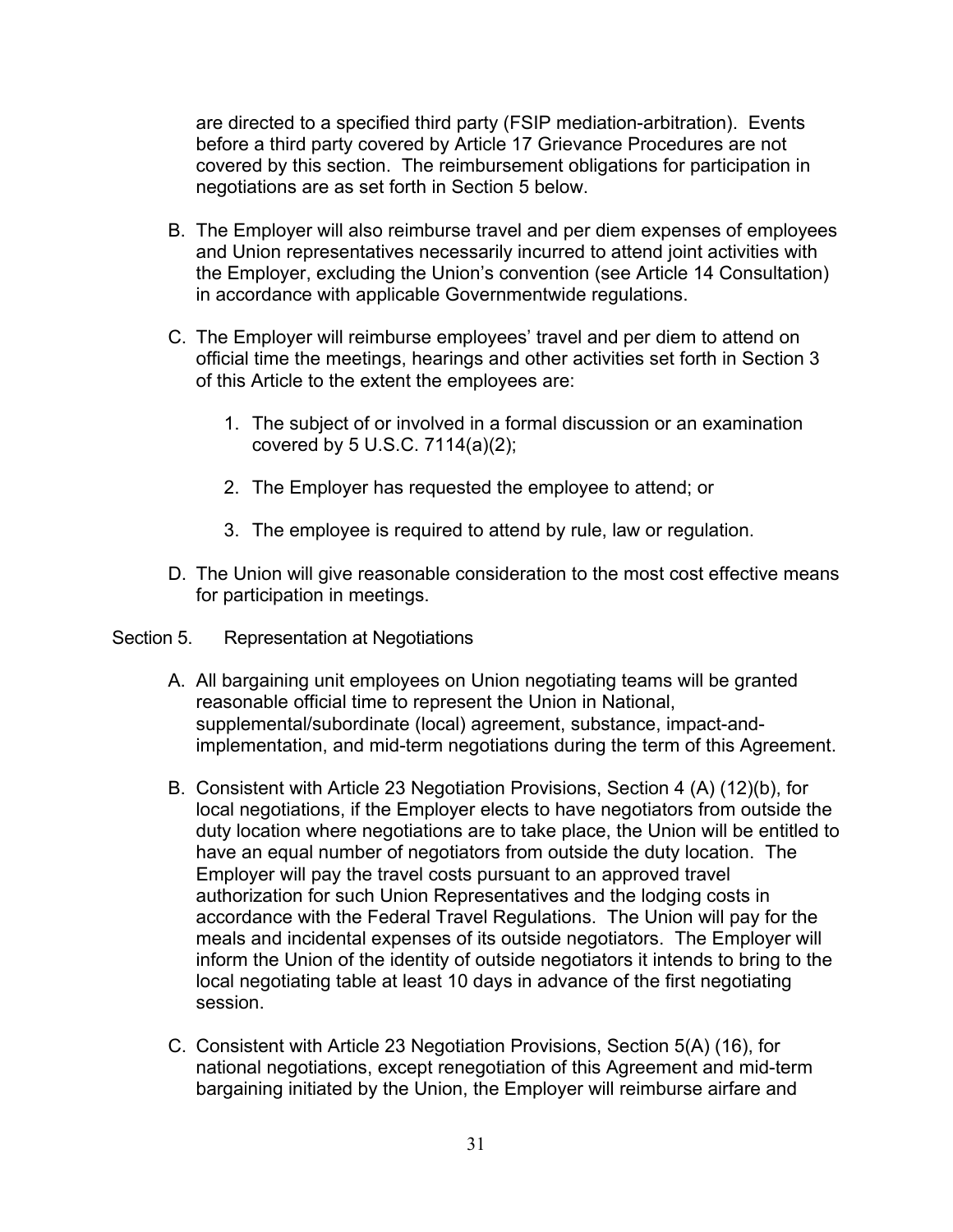lodging expenses for travel outside the commuting area for all bargaining unit members of Union negotiating and backroom support teams, up to the number equal to the number of Employer negotiating and backroom support team members, respectively. The Union will pay its own M&IE expenses unless otherwise agreed. For travel within the commuting area, including for local negotiations, reimbursement will be made for mileage expenses payable at the current rate as published by GSA consistent with Governmentwide regulations.

D. Consistent with Article 23 Negotiation Provisions, Section 5(A)(16), for Regional negotiations, the Employer will reimburse airfare and lodging expenses for all bargaining unit members of Union negotiating and backroom support teams for travel outside the commuting area. The Union will pay its own M&IE expenses unless otherwise agreed.

### Section 6. Training

- A. Employees and representatives of the Union will receive official time to attend training sessions sponsored by the Union or, subject to prior Employer approval, by another labor organization and designed primarily to advise employees or representatives on matters within the scope of CSRA and Title 5, Chapter 71, to instruct in the understanding, maintenance, and implementation of this Agreement, or to further the interest of government by bettering the labor-management relationship.
- B. Reasonable official time and related expenses for travel and per diem will be granted to employees and Union representatives for training in labor-relations issues sponsored/offered by a government agency, subject to advance notice to and approval by the Employer, which approval may not be unreasonably denied.
- C. The Parties agree to establish a bank of 480 hours of official time (on an annual basis with no rollover and outside of the Bank Time MOU) to be used for training for Union representatives that is not sponsored or offered by a government agency. The Union will be responsible for any additional costs including travel related expenses incurred with this official time.
- D. The Parties agree to conduct joint labor management training in webinar format. This training will not pertain to Green Book implementation. There will be two courses in each region for the first year of the contract (four courses total) and then one course in each region for each subsequent year of the contract provided there are at least 20 interested attendees per course. The classes will be half Employer and half Union attendees.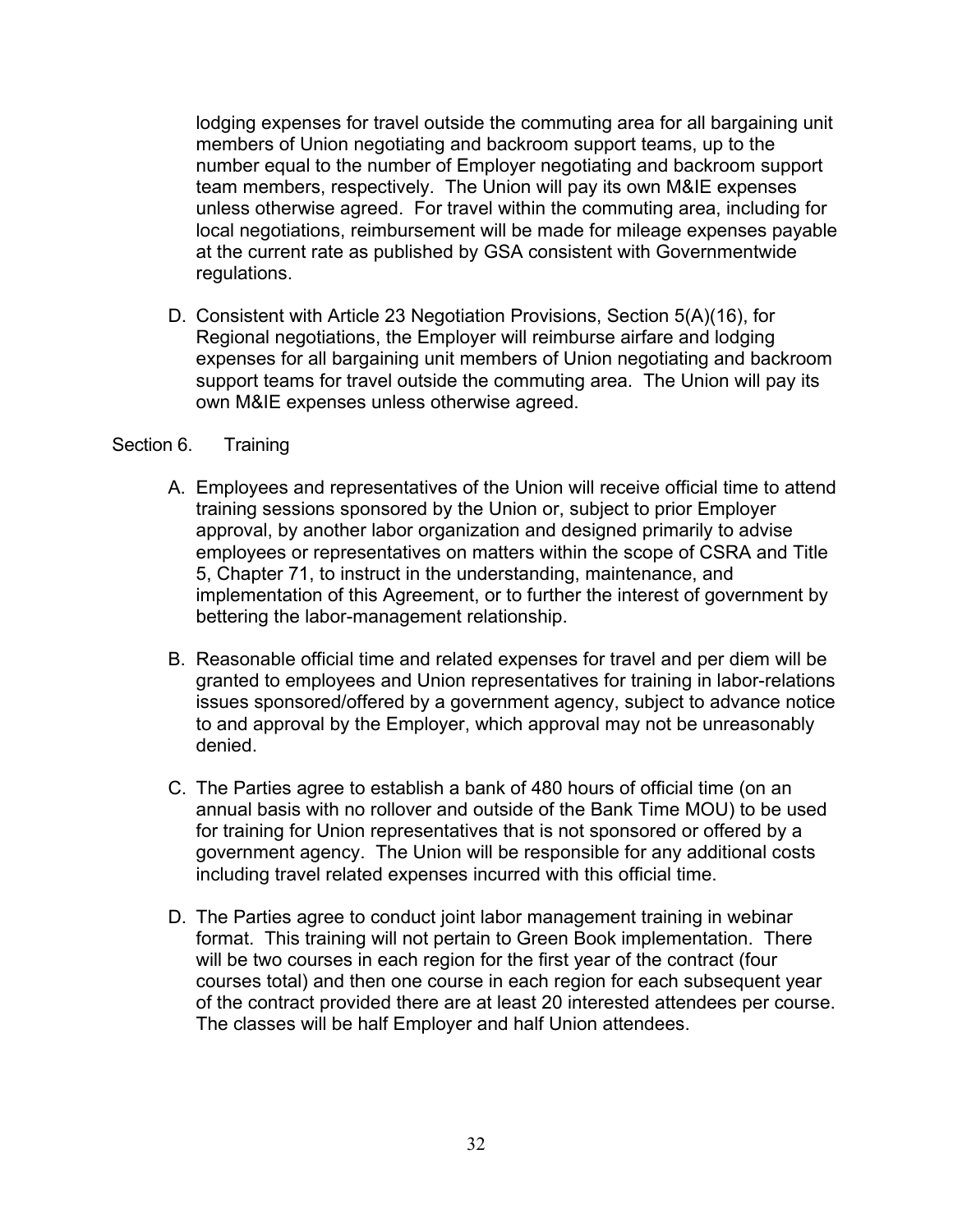## Section 7. National Executive Committee

- A. The Parties have agreed to a Bank Time Memorandum to provide Official Time for Executive Committee members and other specified Union representatives. A copy of this MOU can be found in the Appendix of this Agreement.
- B. Official time will be granted to employees to attend Executive Committee meetings involving labor relations activities, e.g., discussion of grievances, arbitration, and ULPs, and review of proposed changes, but excluding internal Union business. Travel costs incurred will be paid by the Union. An agenda will be provided in advance to the Employer upon request.
- C. If one or more days of the Executive Committee meeting are with a management representative, the Employer will pay all per diem costs of Executive Committee members in attendance for the day(s) of the meeting with management.
- D. Requests for additional grants of official time beyond the staff-year bank (Bank Time MOU) for preparation and participation in renegotiation of this Agreement will be made in accordance with applicable ground rules and federal law.

## Section 8. Local Union Functions

- A. Each Local Branch of the Union will request and receive reasonable official time for their local officers to perform the basic, day-to-day representational activities described in Sections 2 through 7 of this Article. At the request of either party at the local level, the parties will negotiate additional amounts of official time for its local officers, i.e., to perform representational activities in conjunction with major projects, including but not limited to negotiating local agreements.
- B. Each Local Branch will allocate among its elected local officers in accordance with its needs the amounts of official time delegated to that Local Branch pursuant to Section 8 (A) above and will communicate that allocation promptly to local management. The Local Branches will have the option to negotiate schedules or "office hours" for the performance of representational duties.

## Section 9. Effect on Performance Appraisals

Absences for and the conduct of representational activities on official time will not reflect adversely on the performance appraisals of any Union representative. Performance appraisal of such employees will be based solely on their performance of assigned work measured against the elements of their Performance Plan. In the absence of sufficient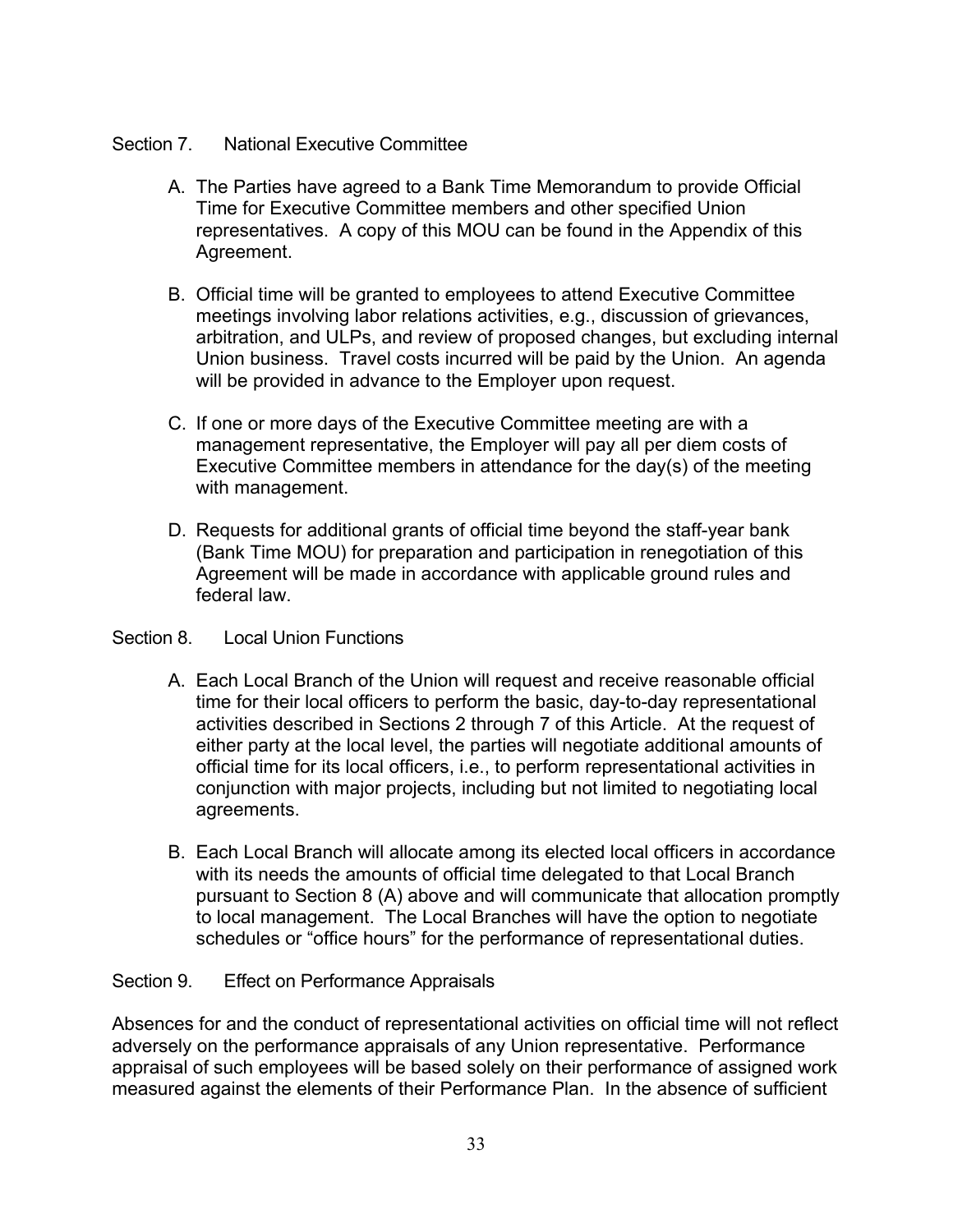work for direct evaluation the evaluation period will be extended until the minimum rating period has been met and the employee can be evaluated. The last official rating of record will be the official rating until the minimum rating period has been completed and the new rating of record is completed.

Section 10. Accountability

- A. Employees will enter on their T&As the correct codes related to labor relations for any official time used for any activity as described in this Agreement and Sections 2-9 of this Article. Employees will be responsible to complete this entry timely.
- B. The Employer will provide a prompt response, to any request for official time from a bargaining unit member or Union representative. If the Employer denies the request for official time in whole or in part, its denial must be in writing at the request of the employee and must state the reasons for the denial.

### Section 11. Scheduling Adjustments

- A. To the extent consistent with staffing needs and accomplishment of the mission, the Employer will make reasonable shift and work-assignment adjustments for Union representatives so they may attend labor-management meetings and participate in those activities listed in Sections 2-9 above during their duty hours without imposing personal hardship upon other employees attempting to carry out their assigned duties and accomplish the mission of the Employer.
- B. The Union representatives' performance of representational activities on official time will not preclude those representatives from participating in local overtime.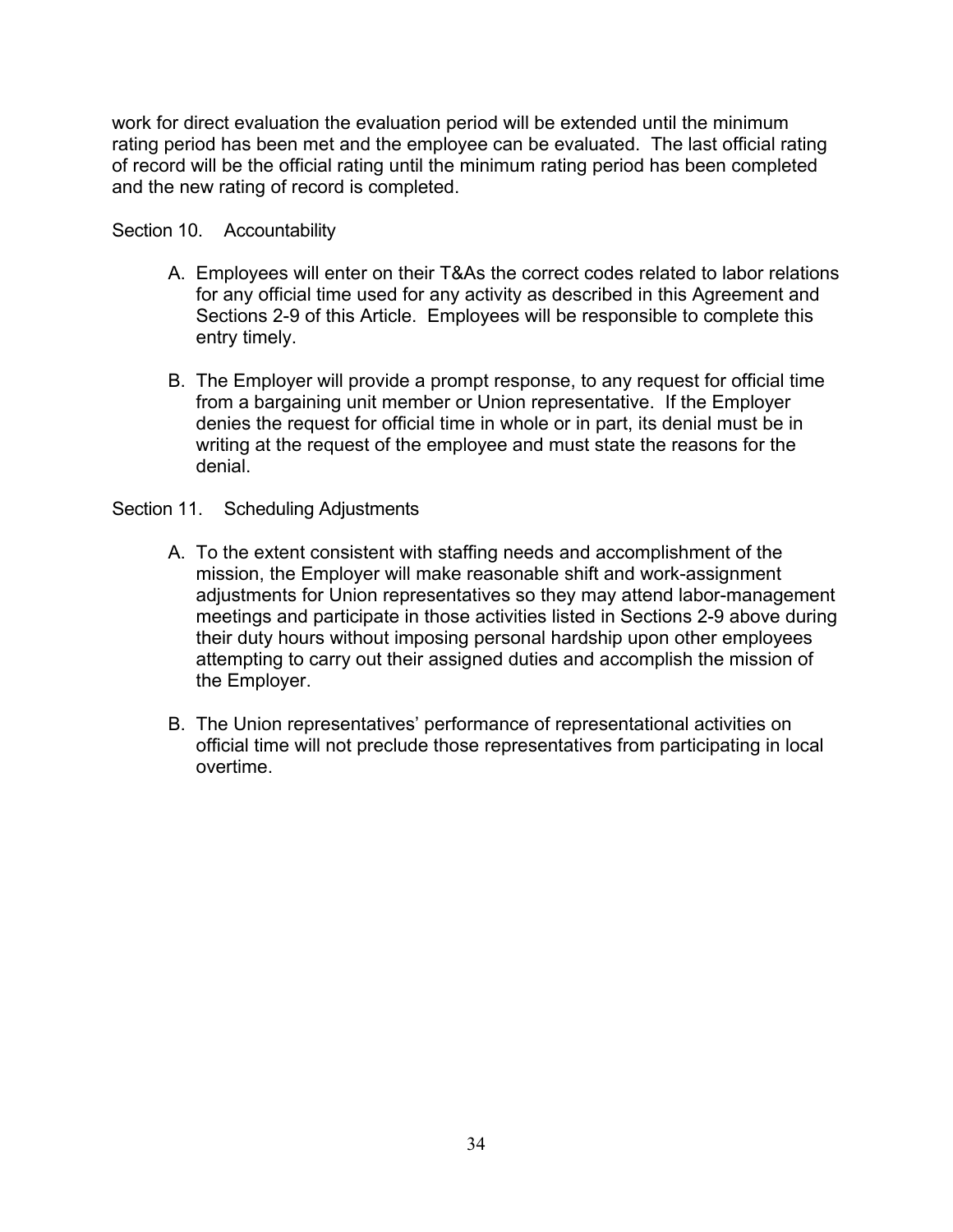# **ARTICLE 12. EXECUTIVE COMMITTEE BANK TIME**

### Section 1. General

This Article establishes a "bank" of official time for NAAE Executive Committee members and national union representatives and outlines the procedures concerning its use.

The staff year provision of this Article may be reopened by either Party if:

- a) a third party decision requires the parties to re-evaluate the scope of official time, or
- b) there is an increase or decrease of more than 200 bargaining unit positions. (the bargaining unit complement is the number of bargaining unit employees as of September 26, 2011)

Section 2. Provisions

The provisions for administering the Executive Committee's bank of official time are as follows:

- A. The NAAE Executive Committee is provided with up to 4.0 staff-years official time ("bank time") on an annual basis for allocation among the respective committee members. The allocation of the staff-years is determined by the Committee and is communicated to the Employer as needed when changes occur. No representative may be allocated more than 50% of a staff-year from the bank. The Employer will promptly communicate the allocation scheme to affected managers, who will then be responsible for making appropriate adjustments to accommodate the bank time allocation.
- B. The "bank" of 4.0 staff-years is for general union representational work at the national, regional and local levels when conducted at each representative's home port. This "bank time" will also be used in conjunction with official time approved in accordance with this Agreement for representational work at or away from the representative's home port, including but not limited to travel if necessary and attendance at management meetings, Executive Committee Quarterly meetings, 3<sup>rd</sup>-party proceedings, arbitration hearings and the Union's Convention. Additional grants of official time beyond the staff-year bank ("bank time") for preparation and participation in negotiation activities through to completion will be made in accordance with applicable negotiated ground rules and federal law.
- C. The local Employer-designee, in consultation with the representative, will develop a schedule assigning blocks of hours during the representative's tour of duty, normally to be dedicated for representational activities. If the local parties cannot reach concurrence on the schedule, a decision will be made by the Deputy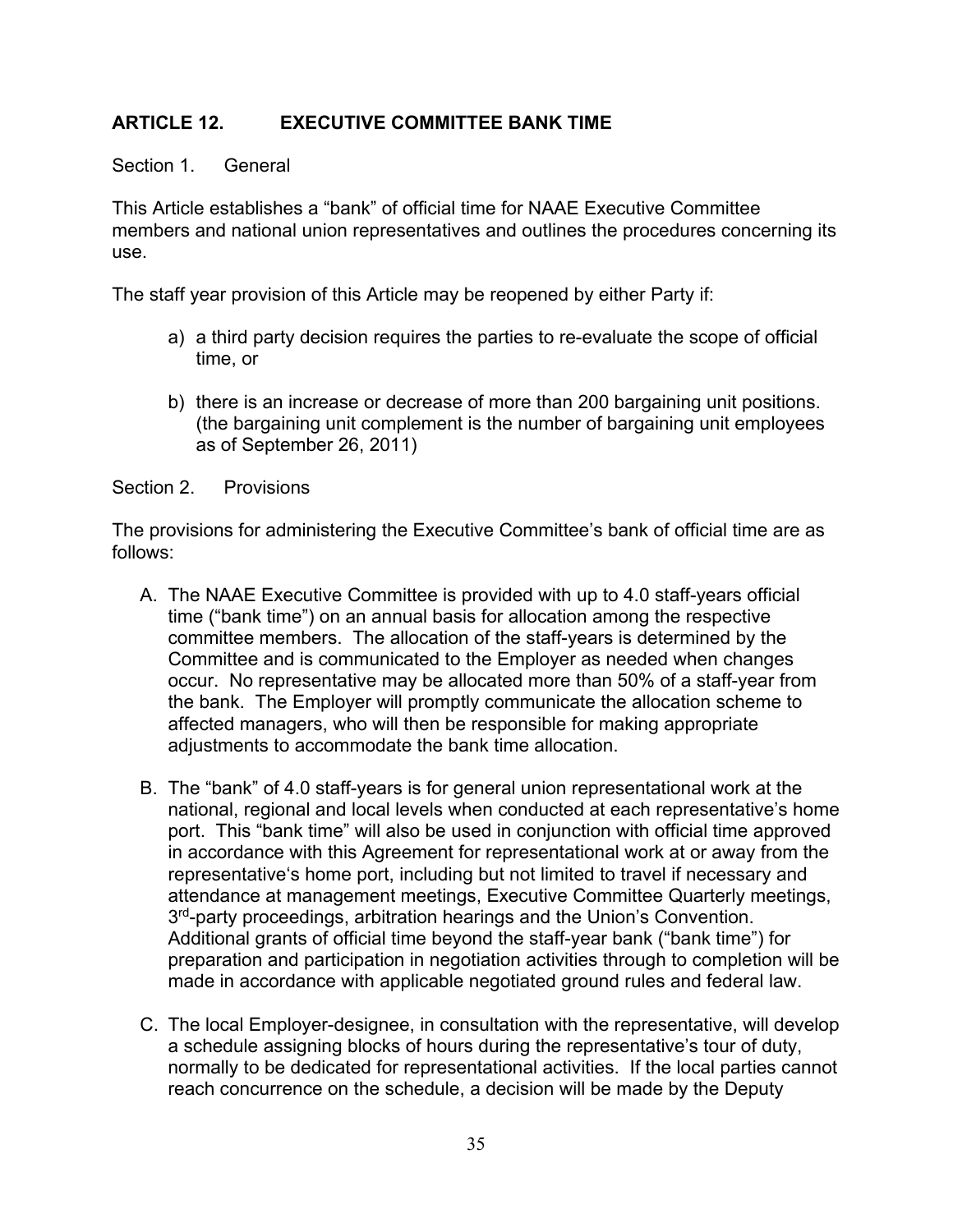Administrator or his designee. The schedule will be set within 30 calendar days of the date the allocation was made, and may be revised based on operational needs. Normally the representative's official time allocation will be reflected on a weekly or pay period basis, and scheduled in such a way so as not to diminish the scope of the representational activity. The schedule may be designed to accommodate fluctuating port workload requirements. To the maximum extent possible the representative's tour of duty will be during daytime business hours. For example, a block of time e.g., Mondays, Wednesdays and Fridays between 12:30 p.m. and 4:30 p.m. could be designated as timeframes when the designated representative can utilize his/her bank time. Management reserves the right to make appropriate changes if the mission/program warrants. Management will provide advance notice of such changes(s) to the representative including reasons why the changes are necessary.

- D. The NAAE President or designee may also identify an allocation as part of the 4.0 staff-years to be used for non-Executive Committee union representatives to participate either in person or telephonically in Executive Committee meetings.
- E. The Parties agree that exceptions to the 50% cap on official time will be addressed on a case-by-case basis and by mutual agreement of the Parties.
- F. The Union may make temporary time allocation changes to utilize unused representative "bank time" due to extended leave of absences of 3 days or longer. A temporary reallocation cannot be assigned to any executive committee representative so as to exceed the 50% staff year limitation. To reallocate the "bank time" the NAAE President or designee will submit notice of the allocation change to the Labor Relations Office for local notification to the designated representative's unit supervisor, at least one full pay period in advance of the beginning of the extended leave.
- G. The Labor Relations Office will provide an answer to the Union's National President/designee within one week of a request for an allocation of "bank time". Granting of any allocation is conditional on operational working conditions. If there is a problem with granting the request, the Labor Relations Office will inform the Union's National President/designee of the nature of the problem and will promptly attempt to work with the Union to arrive at a mutually agreeable solution. The Union reserves its right to seek third party resolution.
- H. Official time will not be used for internal Union business as defined in 5 U.S.C. 7131(b), including the solicitation of membership, elections of labor officials, and collection of dues.
- I. Unless otherwise instructed by management, each Representative will code his/her approved official time under the appropriate transaction codes (35, 36, 37 or 38) and will charge the time to his/her official duty station's accounting code. Leave will not be charged against the official time allocation.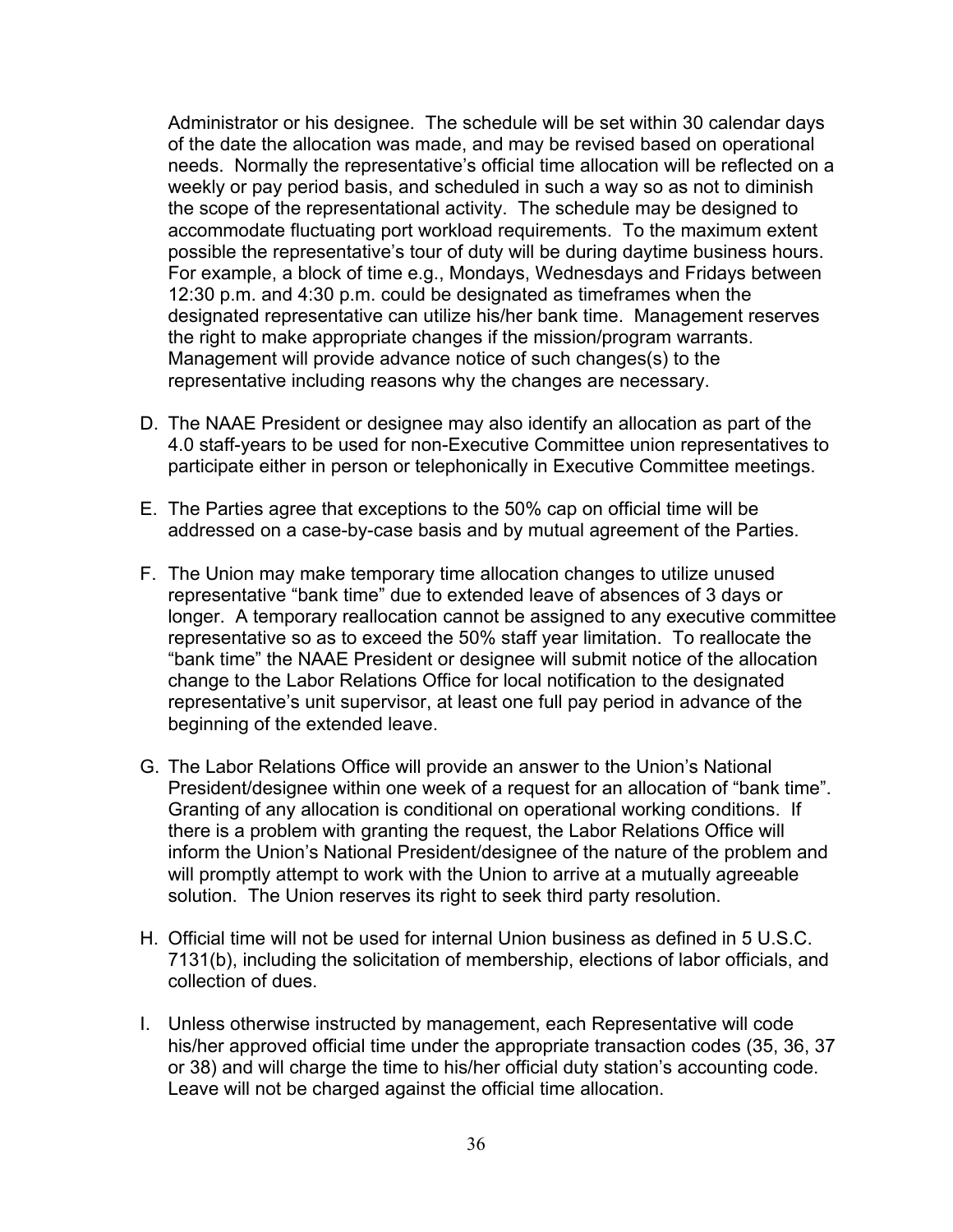- J. While a representative has an official time bank allocation under this agreement, his/her ability to participate in overtime will be in accordance with the negotiated procedure(s) at the local level.
- K. This Article will not prohibit a Union Representative from serving as an acting supervisor for brief periods of time, as long as there is no conflict of interest. Any Union representative serving as acting supervisor will be considered to be outside the bargaining unit but only for the period of time during which the employee is an "acting supervisor".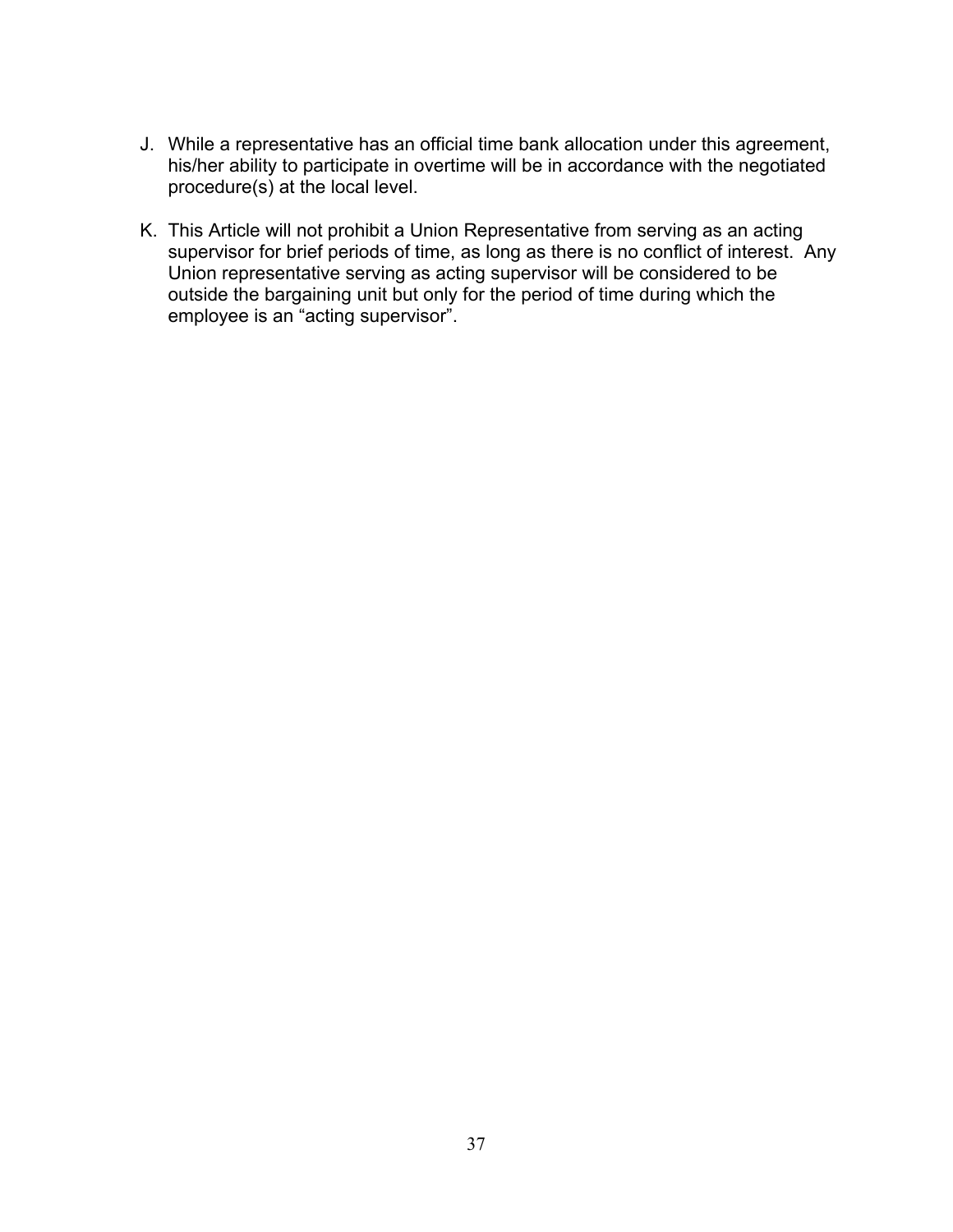# **ARTICLE 13. ECONOMY AND EFFICIENCY**

## Section 1. Policy

The Employer and the Union will cooperate in the conservation of resources of both Parties and in the effective utilization of the workforce.

## Section 2. Notice to the Employer

- A. The Union will inform the Employer at the appropriate level of authority of any situation of which it is aware where greater efficiency in operations may be achieved. The Employer will give all formal Union suggestions due consideration and a formal reply. The Parties agree to consider suggestions, at the appropriate level, that would be of benefit to the Employer and Union and result in improved work and work life quality in PPQ.
- B. Nothing in this Article will preclude the Employer from exercising its rights, e.g., to discuss, propose and/or negotiate, as appropriate, or the Union from exercising its rights, e.g., to submit proposals, complaints, or topics in response to which the Employer is obligated by law or this Agreement to negotiate, consult, resolve, or otherwise take action.

## Section 3. Recycled Materials

The Employer and the Union recognize the value of promoting the use of recycled materials and the value of recycling in the workplace when reasonable options and opportunities are available. In the event employees either arrange to recycle waste materials generated in the course of work (e.g., office paper) for which the Employer has made no arrangements, and therefore would otherwise be discarded, or generate material themselves (e.g., aluminum cans), any resulting proceeds will be used in a manner determined by those participating in the recycling program, consistent with applicable laws.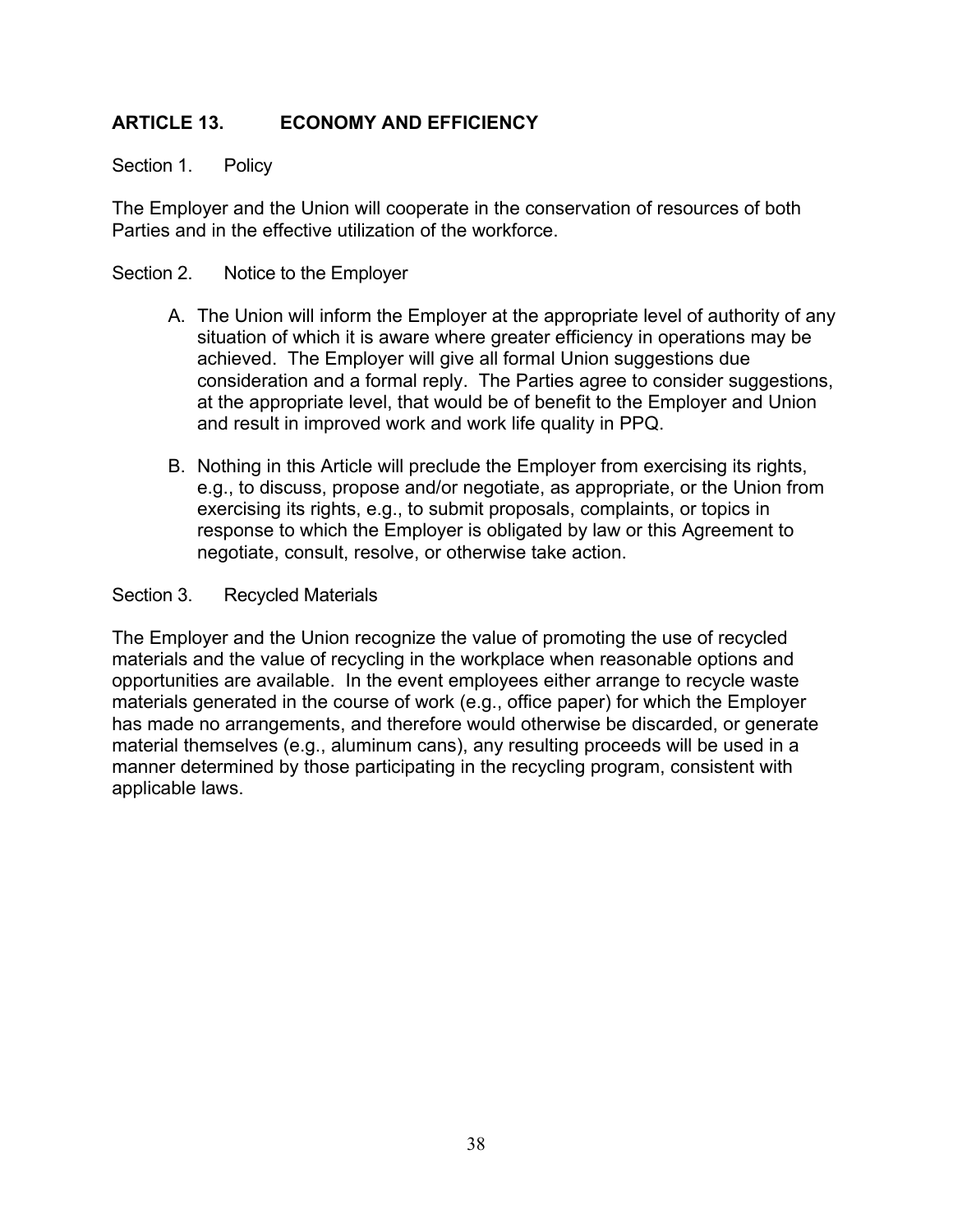# **ARTICLE 14. CONSULTATION**

### Section 1. Definition

For purposes of this Article, "consultation" will mean a verbal discussion or written communication between representatives of labor and management for the purpose of exchanging views on matters of concern to the bargaining unit and the Employer. Nothing in this Article will be construed as a waiver of, or a limitation upon, the Union's bargaining rights.

## Section 2. Latitude and Method for Consultation

- A. The appropriate management official of the Employer will consult with the appropriate officials of the Union on those matters of concern to the bargaining unit and Employer. Consultation will also occur on all so-called "permissive areas" of bargaining.
- B. The Employer will consider the views and recommendations of the Union before taking final action on any matter with respect to which the views and recommendations are presented.
- C. Requests for consultation will be communicated between the Parties either orally or in writing.
- D. Consultation between the Parties will be conducted verbally or, if mutually agreeable, in writing. Upon the Union's request for written consultation, the Employer will transmit the agenda in issue format to the appropriate Union official. A mutually agreeable amount of official time will be granted to the Union representative to respond to all agenda items.
- E. The Employer will respond, normally in writing, to the Union on any matter left open after consultation or upon which the Employer has promised to answer.
- F. Nothing in this Article will preclude the parties from mutually agreeing to not conduct a consultation, i.e., meeting less than contractually agreed to.

#### Section 3. Consultation at the National Level

A. Consultation meetings at the National level will be held two (2) times annually, or more often if mutually agreed to by both Parties. The Union will be permitted to have two (2) representatives present at such meetings on official time. A reasonable amount of official time will be granted to the Union representatives to prepare for consultation. Travel and per diem will be paid by the Employer for the two representatives in accordance with applicable law, rule and regulation, i.e., the Federal Travel Regulations.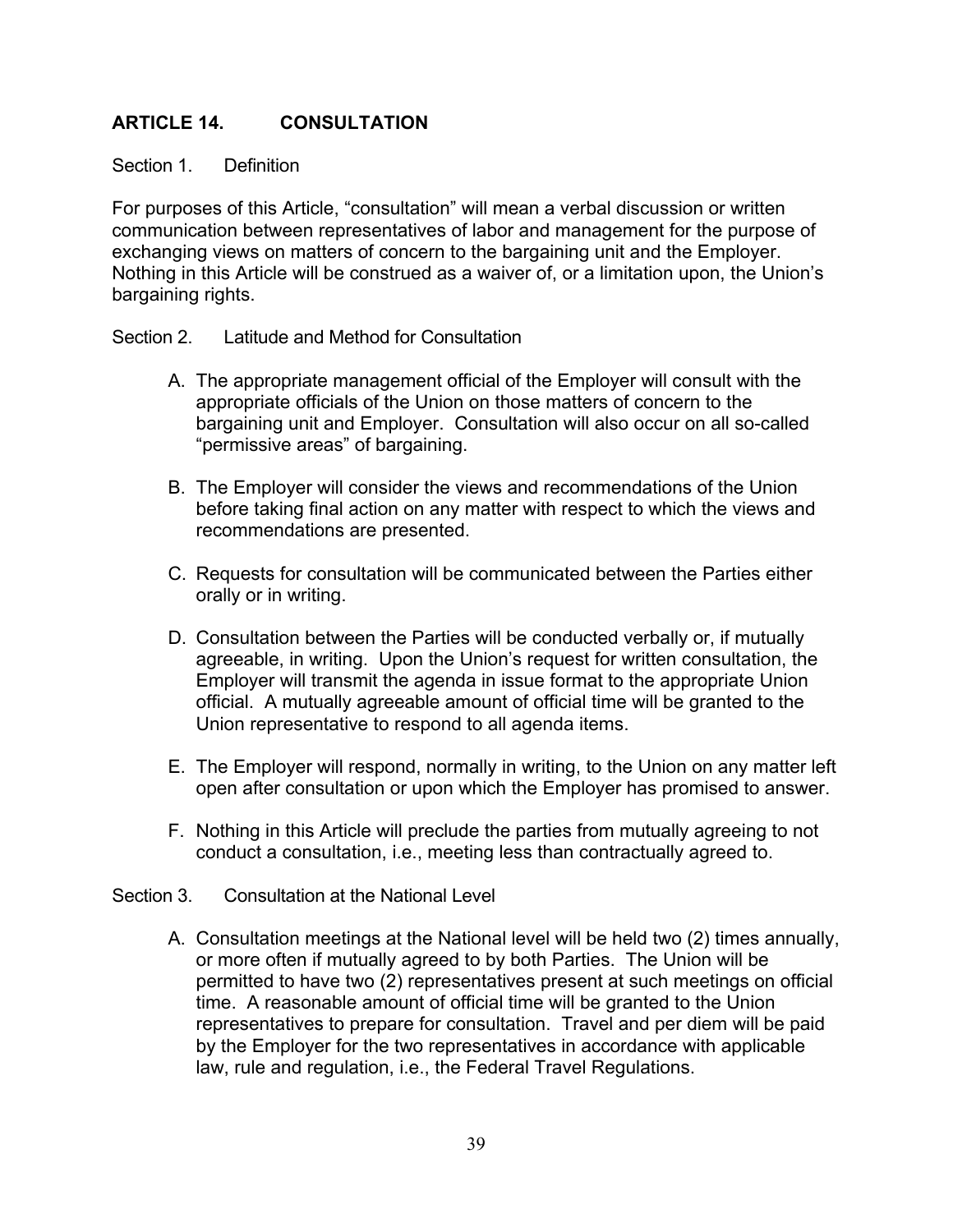B. During the Union's convention at which the Deputy Administrator or designee is in attendance, official time will be granted to attendees who participate in a consultation meeting at the convention. Travel and per diem expenses for Union Representatives will not be paid by the Employer.

# Section 4. Consultation at the Regional Level

Consultation meetings at the Regional level will be held semiannually or more often if mutually agreed to by both parties. The meetings may be held in conjunction with management meetings or held separately. Such meetings will be held at a location determined by the Employer, and be conducted on official time. A reasonable amount of official time will be granted to the Union representative to prepare for consultation. Travel and per diem will be paid by the Employer for the representative in accordance with applicable law, rule and regulation.

## Section 5. Consultation at the Local Level

Consultation at the local level will be held at least quarterly, and may be initiated by either party. Meetings may be held in conjunction with other management meetings, local Partnership council meetings, or held separately. Such meetings will be held at a location determined by the Employer, and be conducted on official time. A reasonable amount of official time will be granted to the Union representative to prepare for consultation. Any allowable local travel costs will be paid by the Employer.

## Section 6. Consultation at Other Levels

Consultation(s) may be held with other levels of the organization at the option of that management official, e.g., State Plant Health Director. Meetings may be held in conjunction with other management meetings or held separately. Such meetings will be held at a location determined by the Employer, and be conducted on official time. A reasonable amount of official time will be granted to the Union representative to prepare for consultation. As appropriate, travel and per diem will be paid by the Employer for the representative in accordance with applicable law, rule and regulation.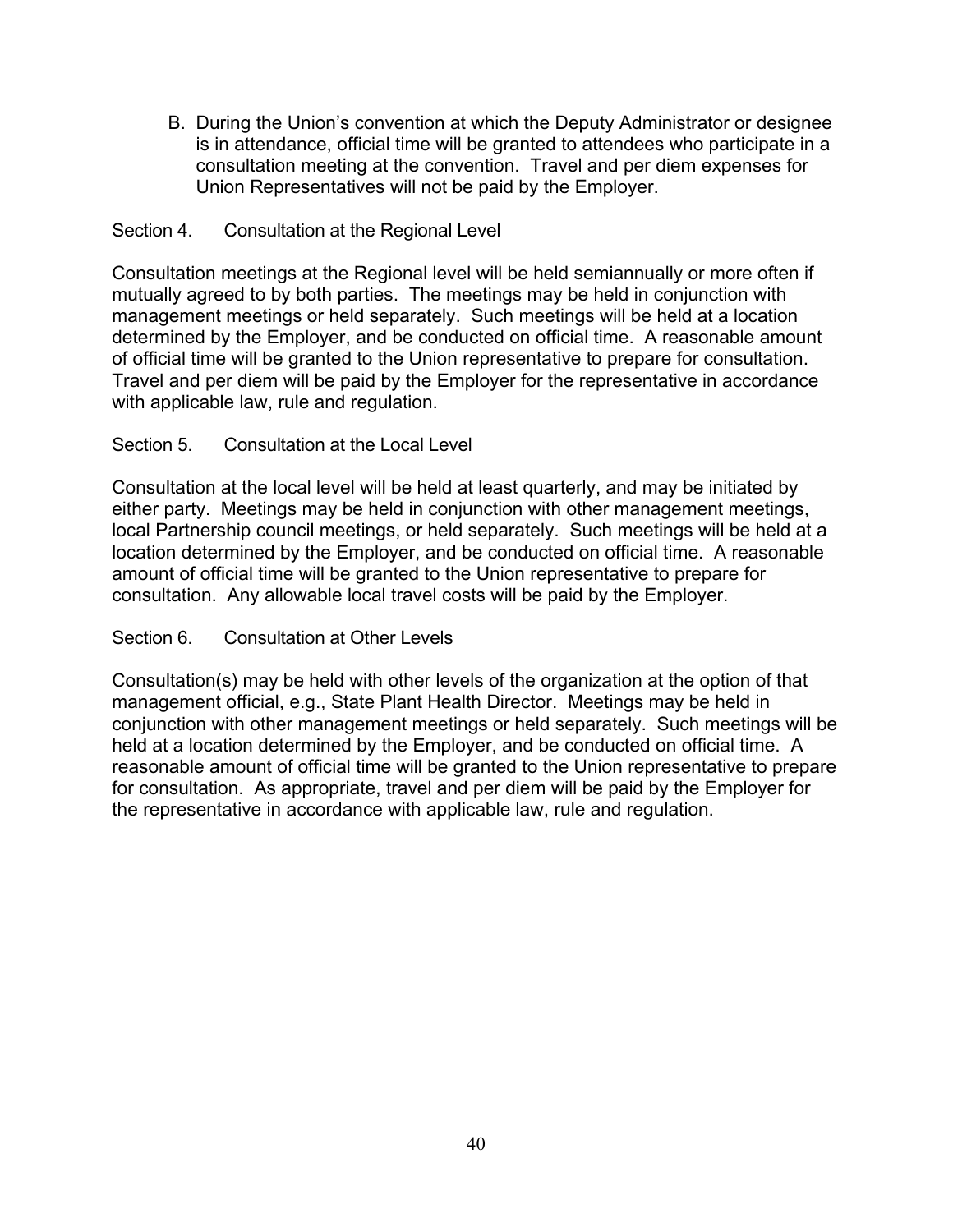# **ARTICLE 15. PARTNERSHIPS**

Section 1. General

The Employer and the Union recognize that partnerships vary by organization, but all have one essential characteristic -- a changed labor-management relationship. As this relationship matures, collaborative problem solving becomes the preferred method of resolving workplace issues. A new culture of successful partnership is characterized by:

- A. An environment that respects and values all employees;
- B. A willingness to share power;
- C. A high level of trust built on both Parties' demonstrated willingness to work in a good faith toward the goal of sharing power and toward resolving mutual issues;
- D. Mutual respect for the point of view and perspective on the issues of each party;
- E. Open and candid sharing of information;
- F. Operating norms that promote and ensure productive discussion of the issues;
- G. Joint decision-making and agreement reached through consensus;
- H. Cooperation even though some may disagree on specific issues;
- I. Jointly designing ways to test and resolve disagreements;
- J. Focusing on interests and common ground to jointly build solutions; and
- K. Problems identified and solved jointly to better serve customers and achieve the mission of the Employer.

#### Section 2. Partnership Councils

- A. The Parties recognize that the forum for a Partnership Council is an informal adjunct to and not a substitute for the negotiation process.
- B. The establishment of a Partnership Council may be done if both Parties mutually agree.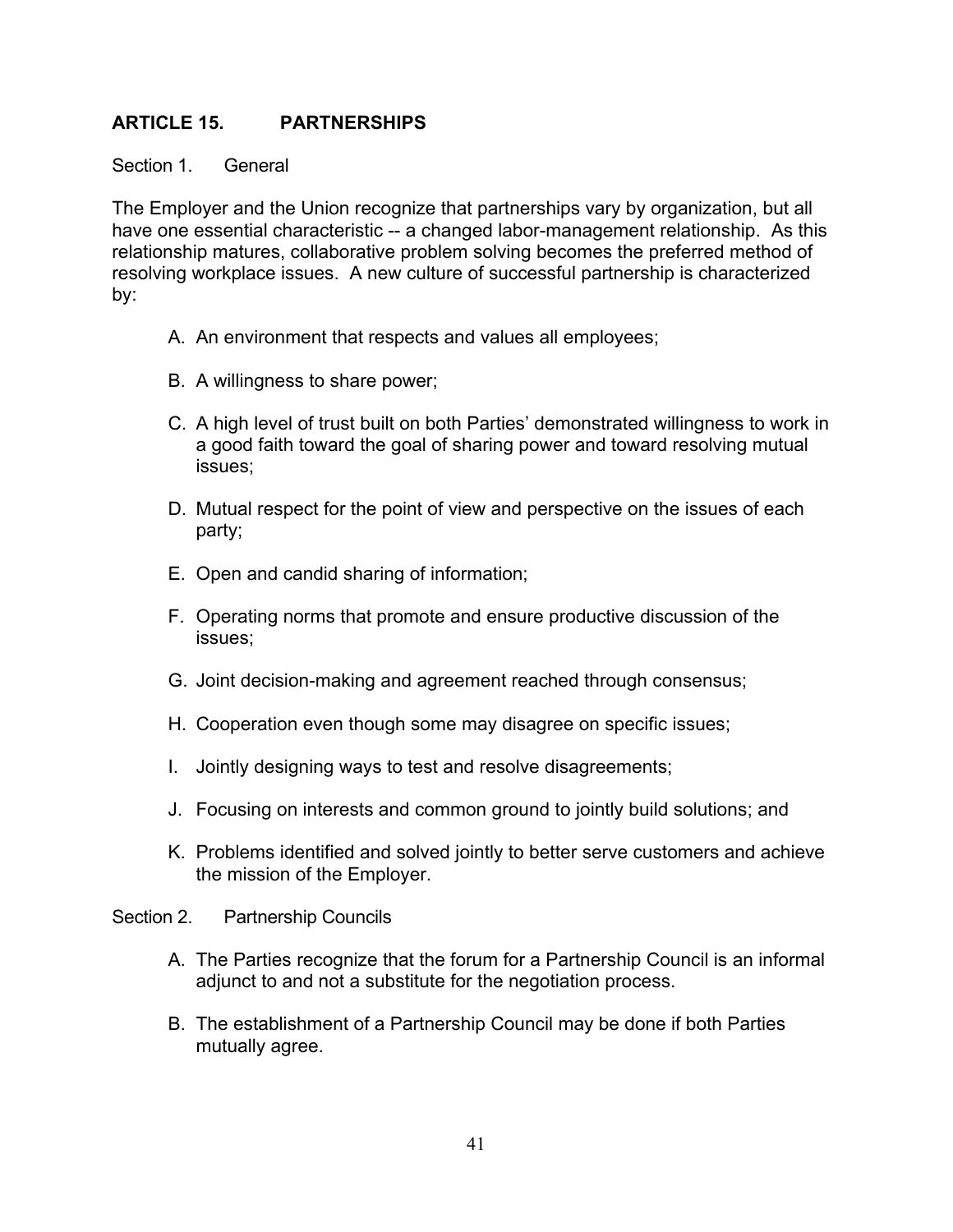- C. Each Partnership Council will have the following provisions as operating norms, as well as any governing provisions in supplemental agreements:
	- 1. The Union does not give up any of its rights under the Statute;
	- 2. The presentation of issues to the Partnership Council does not constitute official notice to the Union as defined by 5 U.S.C., Chapter 71, and this Agreement;
	- 3. The Parties will make decisions by consensus;
	- 4. Discussions before the Council will not be used in third-party proceedings;
	- 5. The council will normally have equal number of members from both the Employer and the Union.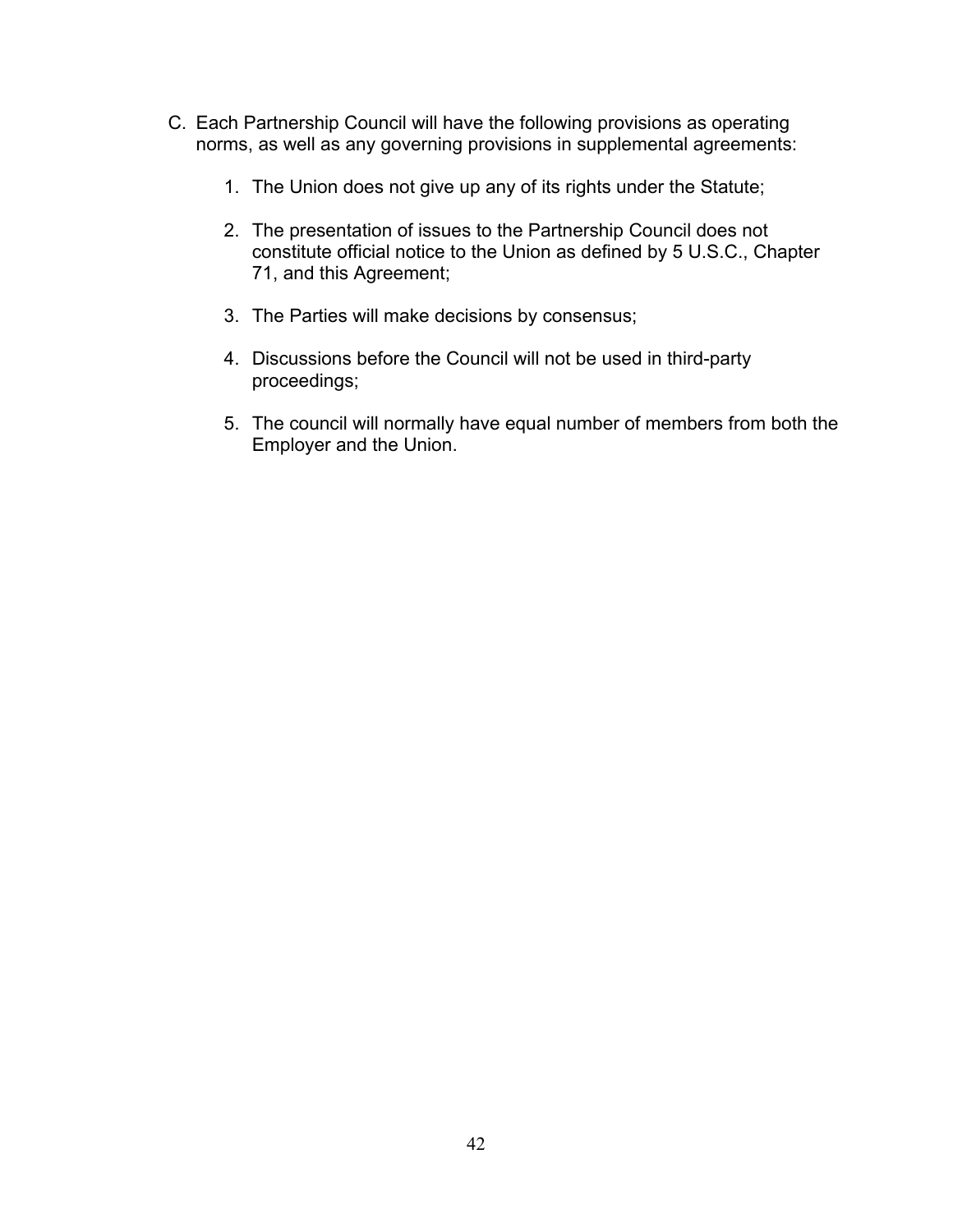# **ARTICLE 16. NOTICE TO EMPLOYEES**

Section 1. Written Notice to the Union

When the Employer presents written notice to an employee for any of the appealable actions listed below, the Employer will provide the employee with two copies of the notice, one of which states, "THIS COPY MAY AT YOUR OPTION BE FURNISHED TO YOUR NAAE REPRESENTATIVE."

- 1. A reduction in force;
- 2. Leave restriction;
- 3. Denial of a within-grade salary increase;
- 4. A fitness for duty examination;
- 5. Reassignment or transfer;
- 6. An adverse action; or
- 7. A disciplinary action.

Section 2. Changes in Personnel Practices

- A. The Employer will send copies of changes in personnel practices and policies ripe for implementation electronically to each employee and then placed on an electronic bulletin board for a period of 12 months from date of notification to employees. The changes will also be provided by Labor Relations to the Union President. See Article 23 Negotiation Provisions, Section 3.
- B. All employees, including employees primarily performing field work, will be given reasonable time to access Employer provided electronic information.

Section 3. Notice of Representation

The Employer will notify all new employees that the Union is the exclusive representative of the employees in the unit.

Section 4. Information with the National Contract

The Employer will distribute to each new employee, at the time of his/her orientation, a copy of this Agreement. A link to the Labor Relations website will be maintained in the new employee orientation package. The following will be provided by the Union: a copy of the current Federal Service Labor-Management Relations Statute as set forth in the CSRA; basic information such as descriptive material about the Union; and lists of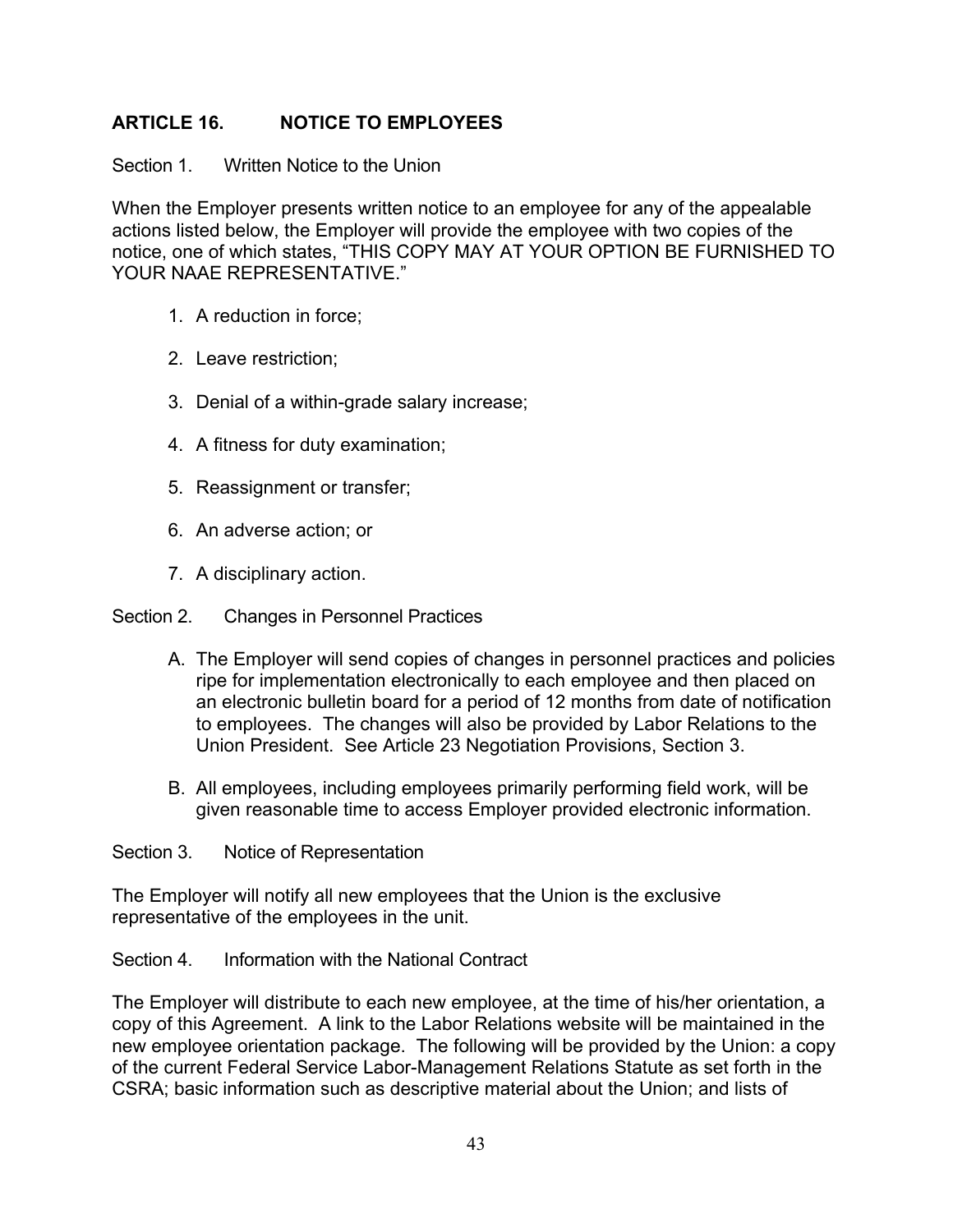Union officers and their phone numbers. None of the information furnished by the Union will contain derogatory information, allegations or remarks concerning the Employer. The Union will provide this information to the Employer, at no expense to the Employer, to no more than five (5) locations designated by the Employer.

Section 5. Time and Attendance

- A. Employees may be exempted from using the electronic time and attendance system, WebTA or successor, if computer access is not available at work.
- B. Upon written request, employees may receive temporary exemptions from using the electronic time and attendance system. Reasons may include work areas with multi use computer stations used by six or more employees, field employees or any other reason deemed appropriate by the Employer.
- C. The Employer may choose to exempt employees if it is determined that having the employee enter his/her own work hours would adversely affect the mission/ efficiency of the Service.

# Section 6. Payroll Statement

- A. The Employer will continue to provide each employee a biweekly copy of the payroll statement showing pay, deductions and leave status together with the total cumulative yearly earnings and total cumulative deductions in each category. The statement may be provided electronically or as a hard copy as appropriate.
- B. If payroll statements are provided electronically, employees will be permitted to use Agency computers and printers while on regular duty to access these statements once a pay period.
- C. Employees may request a waiver to only receiving an electronic payroll statement in accordance with 4501 B of the Human Resources Desk Guide or successor. In addition, employees may request a waiver for any other reason that is deemed a hardship by the Employer.
	- 1. Requests for a waiver should be submitted to the employee's supervisor on MRP form 350 or successor.
- D. Employees who currently receive paper statements will continue to receive paper statements.
- E. For more information on the earnings and leave statement, refer to the Appendix of this Agreement.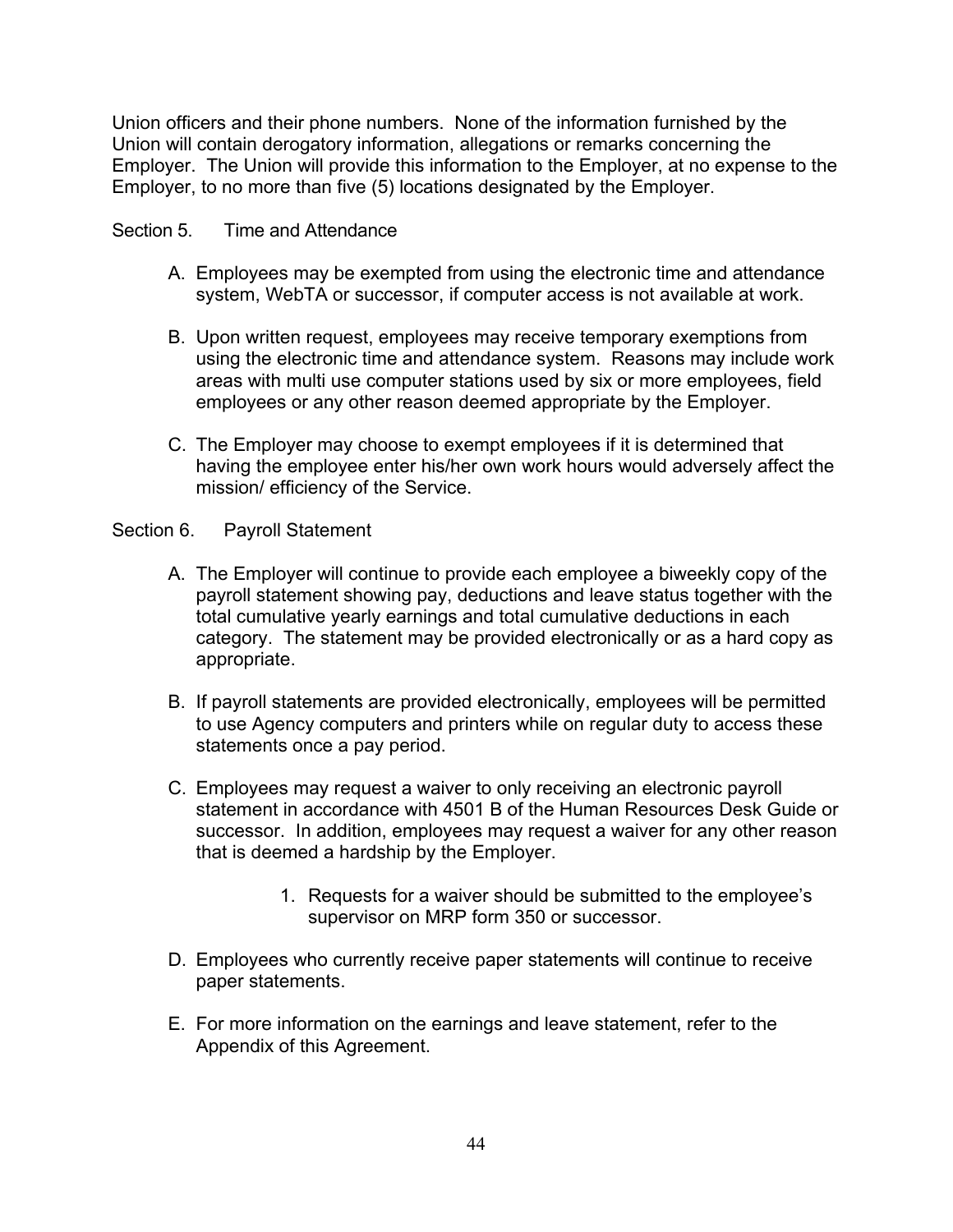# Section 7. Workers' Compensation

The Employer will make available on each region's Safety and Health website copies of the CA-550, CA-1 and information on how to obtain a CA-16. The Employer will promptly provide the appropriate OWCP forms to an employee reporting an occupational illness or disease. The Employer will provide reasonable assistance in the completion of the required form(s) and will review the form(s) for completion prior to submitting the completed form(s) to OWCP within the required time frames. When a medical emergency arises, the Employer will take appropriate action.

## Section 8. Code of Conduct

The Employer will periodically direct the attention of all employees to the Code of Conduct and Employee Responsibilities, and their responsibilities there under, through orientation sessions, performance appraisal reviews, and formal and informal discussions. The Employer will not present conduct-related information in a threatening or intimidating manner.

## Section 9. Strikes

The Union recognizes that it does not have the right to strike against the Government of the United States of America and will not willingly participate in or encourage any illegal strike, work stoppage, or slowdown. The Union will assist the Employer in preventing and/or stopping employees from participating and/or supporting any illegal strike, work stoppage, work slowdown, or picket. The Employer recognizes its obligation to insure the safety and welfare of all employees and will take appropriate action prior to requiring employees to cross picket lines in the performance of their duties.

## Section 10. Privacy Act

Privacy Act requirements will be met when information is collected from employees.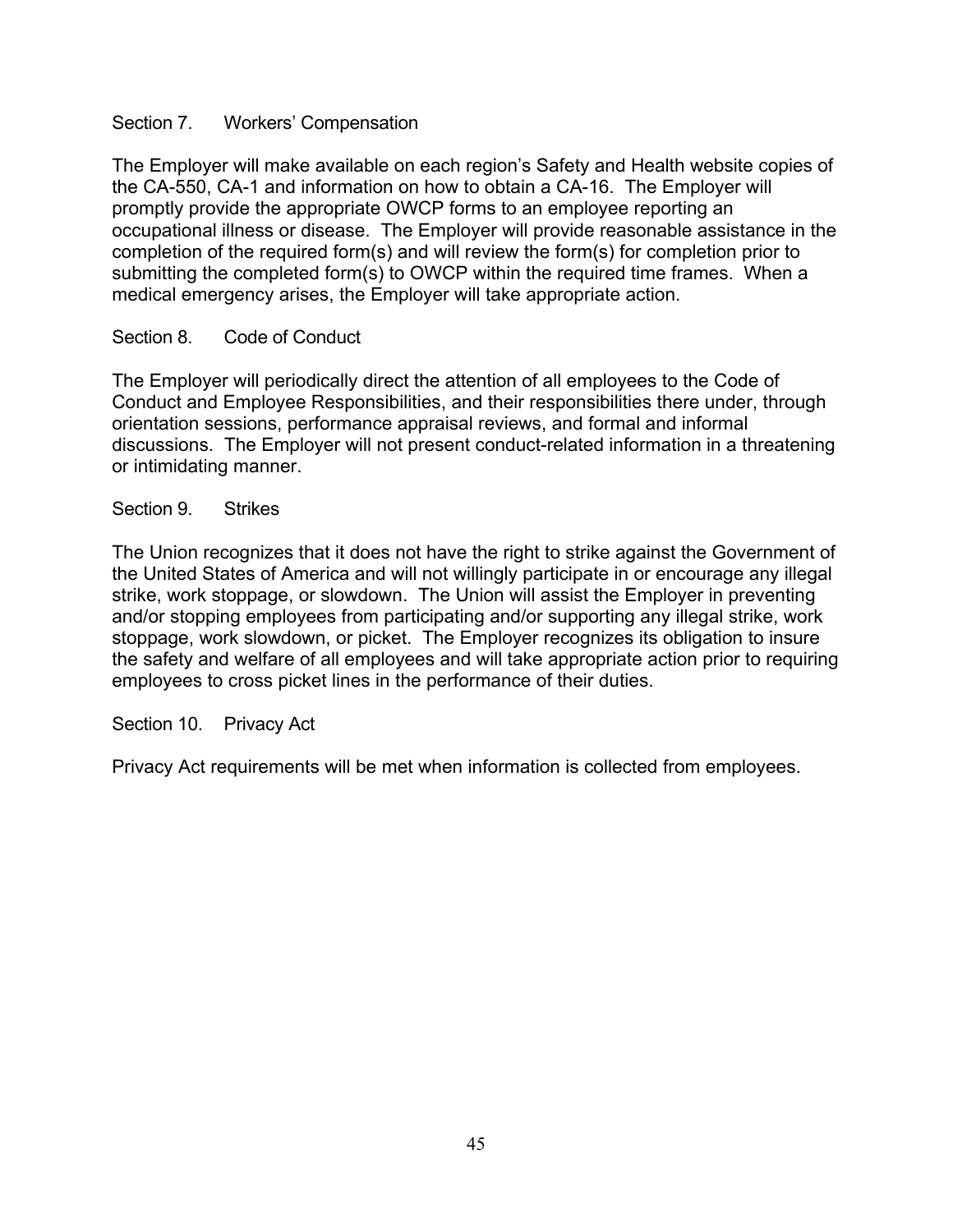# **ARTICLE 17. GRIEVANCE PROCEDURE**

Section 1. Scope

- A. The purpose of this Article is to provide a prompt and orderly method for the processing and disposition of grievances which may arise during the term of this Agreement.
- B. Except as set forth in Section 4 below, the procedures set forth in this Article will be the exclusive procedures available to bargaining unit employees and the Parties for resolving grievances which fall within its coverage.

#### Section 2. Policy

- A. The Employer and the Union recognize and endorse the importance of addressing grievances promptly. As grievances are likely to arise in any work situation, the initiation of a grievance in good faith will not be cause for resentment on the part of the supervisors or for questioning an employee's desirability or loyalty to the Agency.
- B. The Parties to this Agreement endorse the concept that concerns and dissatisfactions, which might develop into grievances, should be resolved at the lowest administrative level and on an informal basis where possible. Therefore, the Union designated representatives and representatives of the Employer are encouraged to meet as necessary to discuss and attempt resolution of matters or problems of concern to either Party, but not limited to employee concerns or dissatisfactions.
- C. Grievances initiated by the Union that are national in scope will be served on the Labor Relations Branch Chief. Requests for reasonable extensions of time to respond to grievances will be granted.
- D. Grievances will be assigned to an Employer representative with the authority to deal with the issue.
- E. The Employer recognizes the importance of addressing and solving the grievances within the workplace, even when a grievant misses a time frame that the Employer claims precludes further processing of the grievance. The Employer may take steps necessary to address the negative working conditions alleged in the grievance.
- F. Grievants, Union representatives, and other employees involved in a grievance will be assured freedom from restraint, interference, coercion, discrimination, intimidation, or reprisal.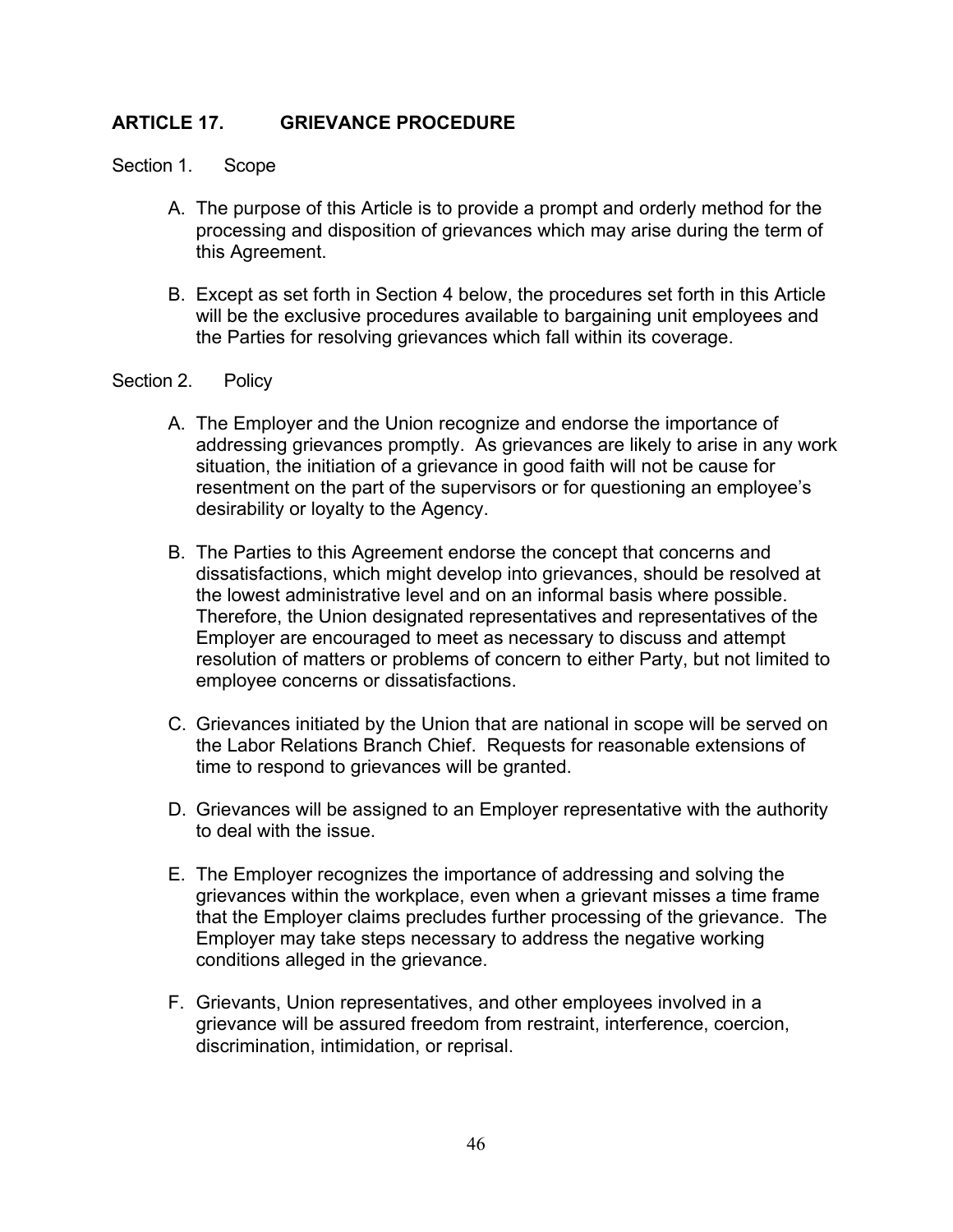### Section 3. Definition

For the purpose of this Article, grievance means any complaint:

- A. By any employee in the bargaining unit concerning any matter relating to the employment of the employee;
- B. By the Union concerning any matter relating to the employment of any employee within the bargaining unit; or
- C. By any bargaining unit employee, the Union, or the Employer concerning:
	- 1. The effect or interpretation, or a claim of breach, of this Agreement; or,
	- 2. Any claimed violation, misinterpretation, or misapplication of any law, rule, or regulation affecting conditions of employment.

### Section 4. Exclusions

- A. The following matters are specifically excluded from the coverage of this Article:
	- 1. Any claimed violation of Subchapter III of Title 5 of the United States Code (relating to prohibited political activities);
	- 2. Retirement, life insurance, or health insurance;
	- 3. A suspension or removal under Section 7532 of Title 5 of the United States Code (in the interest of national security);
	- 4. The classification of any position which does not result in the reduction in grade or pay of any employee;
	- 5. Any examination, certification, or appointment;
	- 6. Any termination of benefits payable under Chapter 53, Subchapter VI of Title 5 of the United States Code (relating to grade and pay retention in certain reduction in grade actions);
	- 7. Non-selection to a position filled pursuant to Article 47 Voluntary Transfers;
	- 8. Termination of a probationary employee during the probationary period, except as permitted by law;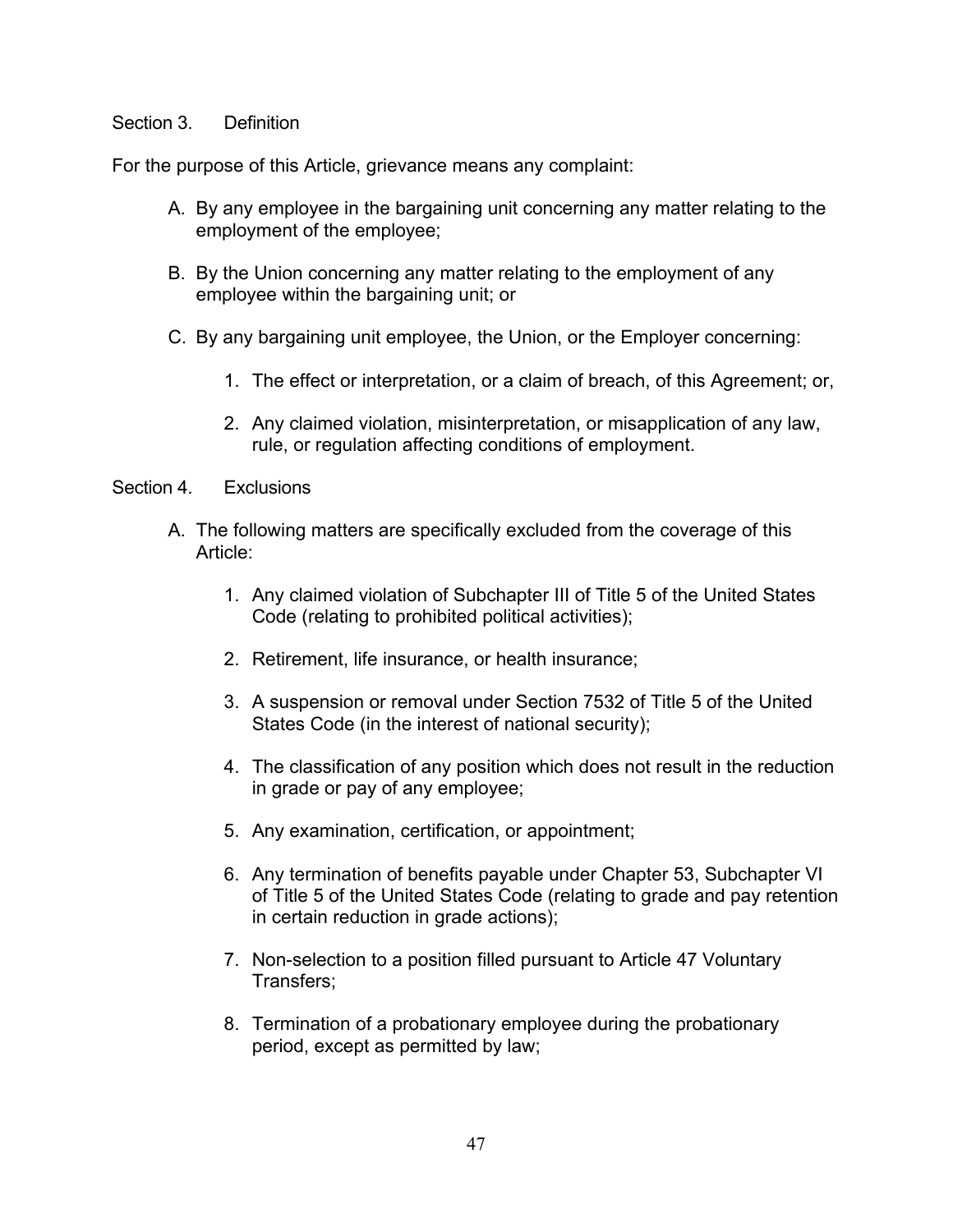- 9. Non-selection for noncompetitive and competitive promotion from a group of properly ranked and certified candidates, except to the extent the grievance challenges the process or procedures used resulting in the non-selection, including but not limited to disparate treatment, preselection, prohibited discrimination, or improper panel make-up;
- 10.Notices of proposed actions which, if effected, would be covered under this procedure; and,
- 11.Granting of, failure to grant, or the amount of a performance award, quality step increase, or other kinds of honorary or discretionary awards, except to the extent the grievance challenges the process or procedure used.
- B. The following matters are excluded from the coverage of this Article when an affected employee, at his/her option, elects to use a statutory appeals procedure:
	- 1. A formal complaint of discrimination filed pursuant to 29 C.F.R., Part 1614 and filed before a grievance filed pursuant to this Agreement;
	- 2. Any action taken under Reduction-In-Force (RIF) procedures appealable to the Merit Systems Protection Board (MSPB);
	- 3. An alleged prohibited personnel practice, including, but not limited to a prohibited personnel practice under Section 2302(b)(1) of Title 5 of the United States Code (relating to equal employment opportunity violations); and
	- 4. Matters covered by Sections 4303 and 7512 of Title 5 of the United States Code (relating to reduction in grade or removal of an employee for unacceptable performance and adverse actions taken for cause).

## Section 5. Initiation

- A. Grievances under this Article may be initiated by bargaining unit employees either singly or jointly. The Union may initiate grievances in accordance with Sections 3(B) and 3(C) above. The Employer may initiate grievances in accordance with Section 3(C) above.
- B. The grievant, and/or Union Representative, if any, will be entitled to a reasonable amount of official time, taking into account workload considerations, to prepare (e.g., gather facts and information, etc.), consult with a Union Representative, and present the grievance under this procedure.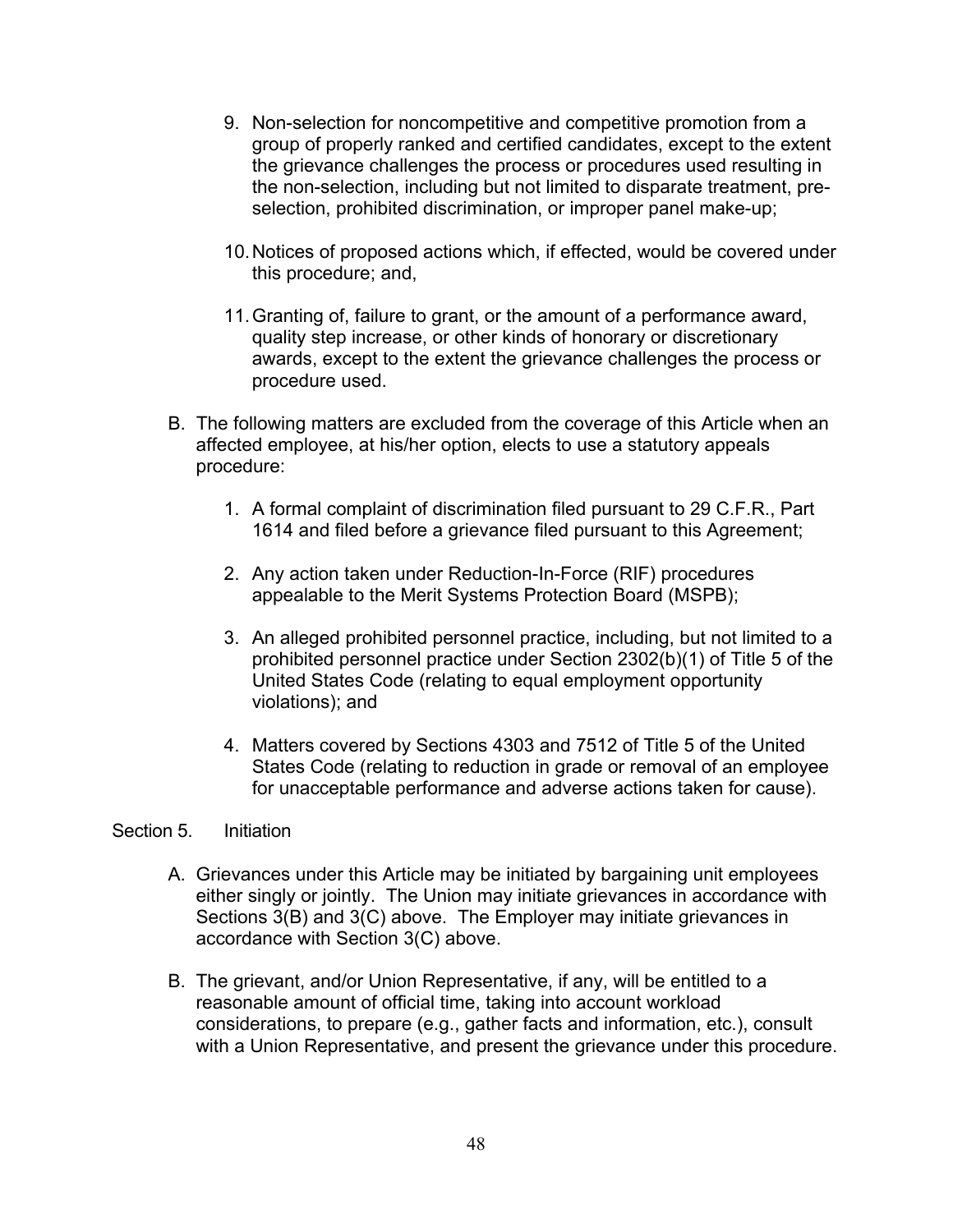### Section 6. Consolidation

When two (2) or more employees file individual grievances involving the same or similar facts, events, and the same or similar issues arising out of the same incident, the grievances will, to the extent permitted by law, be promptly consolidated for processing together through the grievance and arbitration procedure.

### Section 7. Content

- A. A grievance will be discussed informally between the grievant and the first line supervisor either orally or in writing. In presenting the informal grievance, the grievant will make clear that the matter is a grievance, the subject of the grievance, and the specific relief sought. If it is apparent that the supervisor is unable to resolve the grievance or does not have the authority to resolve the grievance, then the grievant should be so informed immediately. In all other cases, the recipient of the informal grievance will render a clearly identified decision to the grievant within ten (10) calendar days of receipt of said grievance. The grievance must be appealed formally within fourteen (14) calendar days of receipt of the informal decision or fourteen (14) calendar days from the date the informal decision was due, whichever is shorter. All deadlines fixed in this section may be extended by mutual consent of the grievant's representative, or the grievant if unrepresented, and the Employer.
- B. All formal grievances under this Article will be filed in writing with the aggrieved employee's servicing Labor Relations Specialist (LRS) or designee at the Program Regional Office. The grievance will be signed by the aggrieved employee(s) and/or the Union Representative.
- C. The written grievance will contain the following:
	- 1. The name of the management official(s) or others alleged to have committed the action grieved, including position title, grade, and organizational unit, if known;
	- 2. To the extent reasonably possible and if known, reference to the specific Article(s) and Section(s) of this Agreement, or subordinate agreements, or to the law, rule, or regulation alleged to have been violated, or to the employment condition in dispute;
	- 3. Statement of the circumstances giving rise to the grievance including the date, if applicable, of the alleged violation;
	- 4. Name, position title, grade, and organizational unit of the grievant(s) with address(es) and work telephone number(s) for communication;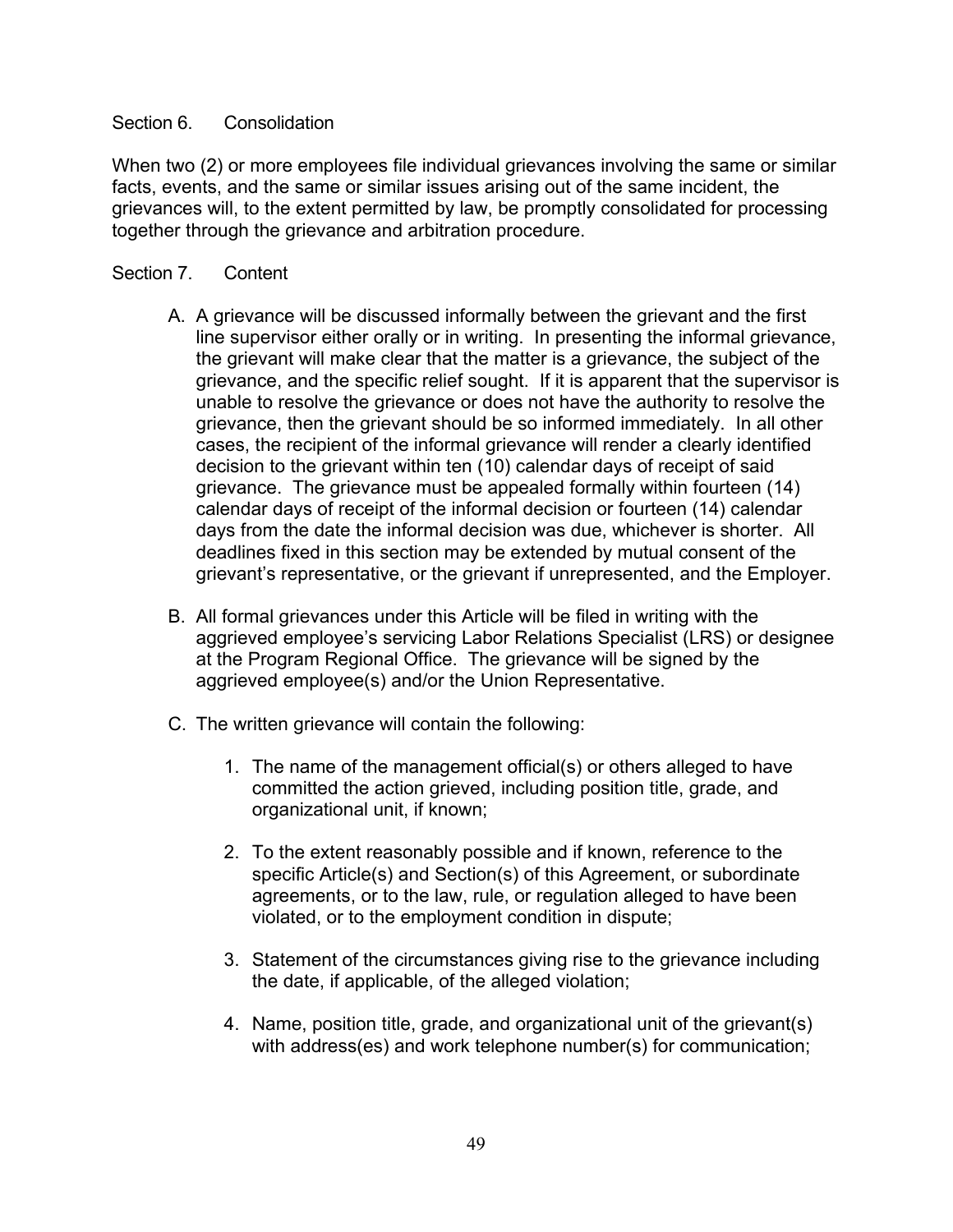- 5. Date and name of supervisor to whom the informal grievance was submitted;
- 6. Date grievance is submitted to the employee's servicing LRS or designee;
- 7. Name of Union Representative (if any); and
- 8. General and specific relief and corrective action desired. Grievances also containing the language, "any other remedies that may be appropriate in accordance with law and regulation" or words of similar meaning, are legally sufficient to identify the remedy requested when coupled with an expression of specific relief and corrective action desired.

## Section 8. Representational Rights

- A. An employee will have the right to be represented and advised by a Union Representative, designated by the Union, during the processing of any grievance filed under this Article. An employee will also have the right to be accompanied by a Union Representative, designated by the Union, at any formal meetings which the employee may attend during the processing of the grievance.
- B. An employee or group of employees will have the right to file grievances under this Article without representation by the Union. If the Employer elects to adjust, resolve, or remedy the grievance of the non-represented employee(s), the Employer will give the Union an advance written copy of the grievance and grievance answer, notice of the adjustment and an opportunity to bargain to the extent permitted by law if the Union asserts that adjustment may have impact on working conditions of bargaining unit employees other than the grievant(s), and the adjustment must be consistent with the terms and provisions of this Agreement and any local supplements thereto. The Union will be given an opportunity to be present at any formal meeting held where the grievance is discussed.

## Section 9. Filing Deadline

- A. All grievances under this Article must be filed within thirty (30) calendar days following:
	- 1. The date of the incident which gives rise to the grievance; or
	- 2. The date upon which the aggrieved became aware of the matter or incident out of which the grievance arises.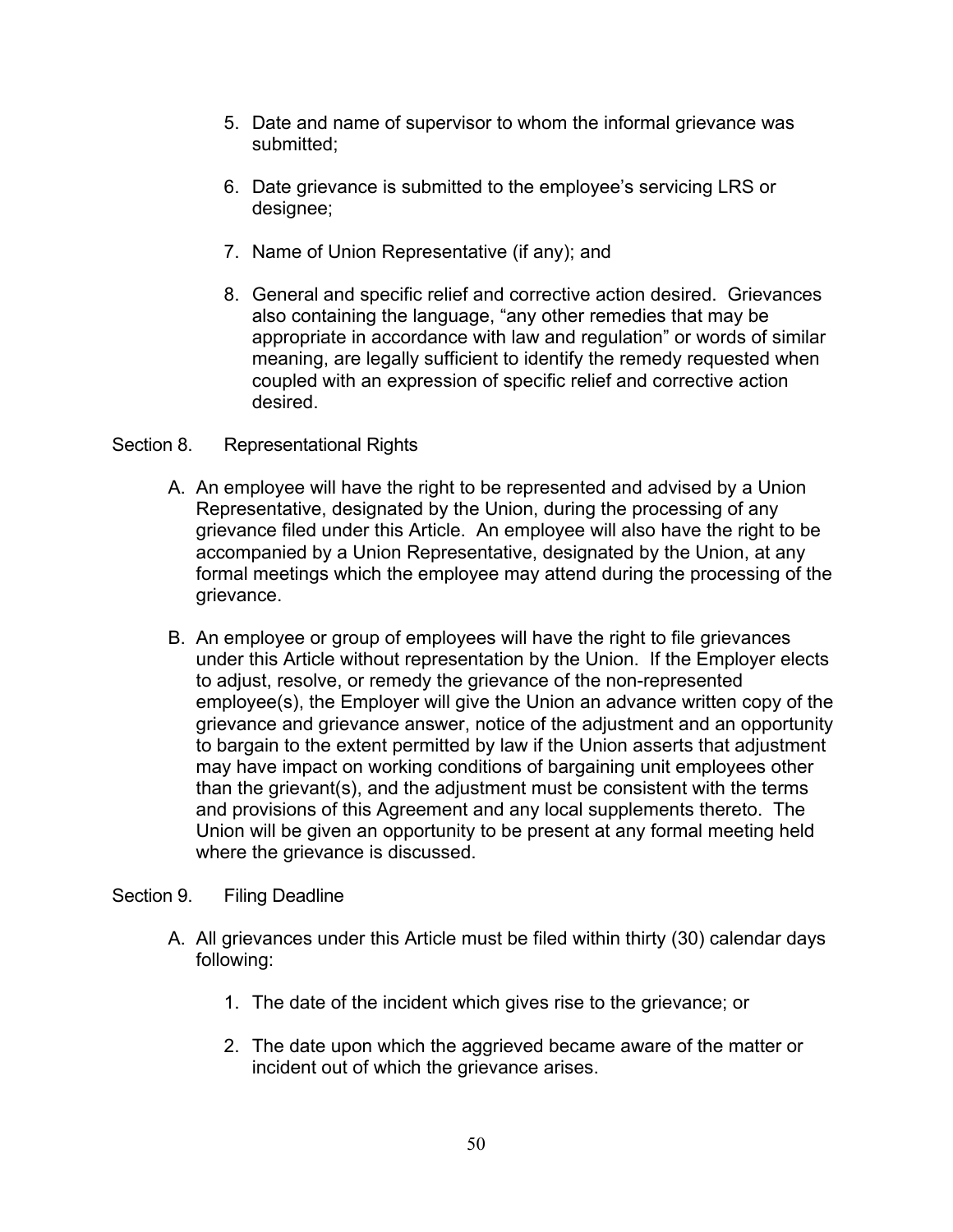- B. Grievances which are continuing in nature may be raised at any time.
- C. A grievance may be amended at any time if new information is obtained in response to a 7114(b) request submitted prior to invocation of arbitration. The Labor Relations Branch Chief will be promptly notified of the amendment prior to arbitration.
- D. A grievance amended based upon information received in response to a 7114(b) request submitted after invocation of arbitration may be returned to the Step 1 Responsible Official unless the Parties have mutually agreed to a different course of action.
- E. In the event the Employer returns a grievance due to an amendment to the grievance, alleged inappropriate filing level, or other technical error, i.e., Section 7C of this Article, and the grievant resubmits the grievance, the elapsed time will not be part of the thirty (30) days referred to in subsection A above. The grievant will have up to 30 calendar days from date of receipt to resubmit the grievance.
- F. If at any point in the grievance process a grievant's representative, or the grievant if unrepresented, and the Employer mutually agree with the grievant to enter into any conflict or alternative dispute resolution procedures applicable, all time frames will be held in abeyance pending the outcome of such procedure.
- G. All deadlines fixed in this section may be extended by mutual consent of the grievant's representative, or the grievant if unrepresented, and the Employer.

Section 10. Formal Steps

- A. Step 1.
	- 1. If no satisfactory settlement is reached informally in Section 7A above or if there is no decision within ten (10) calendar days, then a written and signed grievance must be presented to the grievant's servicing Labor Relations Specialist (LRS) or designee. The LRS will promptly supply the grievant and the grievant's Regional VP with acknowledgement of receipt of the grievance. Acknowledgement will include: names of the grievant(s), the servicing LRS or designee, the management official(s) identified as responsible for the action grieved, and the Step 1 responsible official designated by the Employer. The acknowledgement will also contain the date the grievance was received by the LRS or designee, the subject of the grievance, and the telephone numbers for the LRS (or designee) and the Step 1 Responsible Official.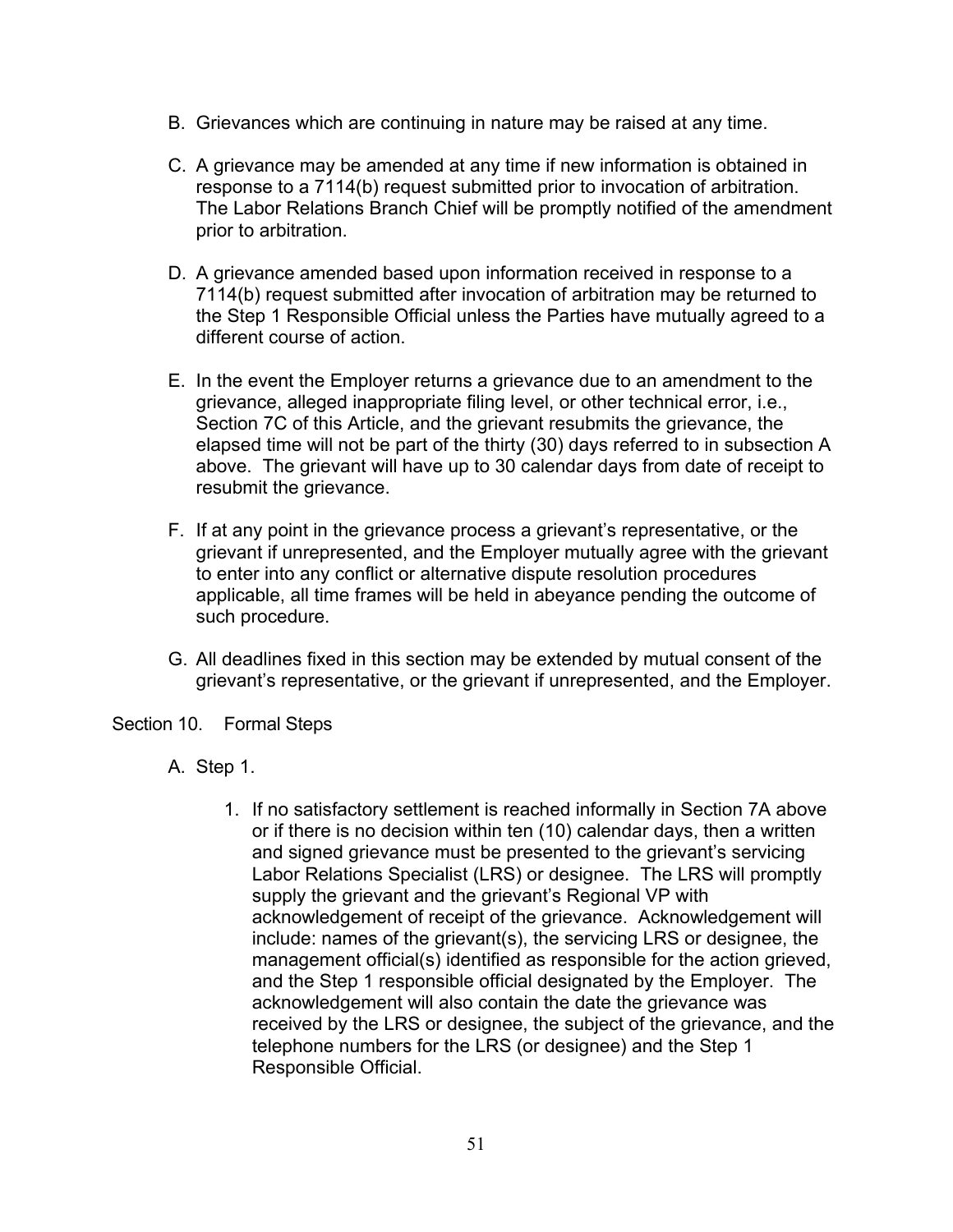- 2. The grievant and/or the assigned Union Representative will meet in person or by telephone with the Step 1 Responsible Official at a mutually agreed upon time to discuss and attempt to resolve the grievance. Normally this meeting will take place not later than ten (10) calendar days after receipt of the grievance unless the Parties mutually agree to some other date. Normally the in-person meeting will take place at the employee's work location unless the Parties mutually agree otherwise. If resolution is not reached, the Parties may, upon mutual agreement, refer the dispute to a mediator.
- 3. If mediation is elected, the following will control the mediation process:
	- a. Mediator fees will not be incurred or paid by either Party. If mediators from third party neutrals, shared mediator programs, or other mediation services are not available without cost, mediation will not be scheduled.
	- b. Mediation must be scheduled and completed within thirty (30) calendar days of the agreement to request assistance. If mediation cannot be completed within this time frame, it will not be scheduled or, if scheduled, will be terminated.
	- c. If mediation is completed, the Employer's (or Union's, if grievance is Employer initiated) Responsible Official will have seven (7) calendar days after completion of the mediation to provide the employee with a written decision on his/her grievance.
- 4. If mediation is not elected or is canceled prior to completion, the Step 1 Responsible Official will provide the grievant and the Union with a written decision on the grievance within twenty-one (21) calendar days of receipt of a timely filed grievance. Included in this decision will be a statement indicating the grievant's right to submit the grievance to Step 2, as well as the name and title of the Step 2 Responsible Official to whom such grievance must be submitted.
- 5. If the Deputy Administrator (or designee) is the Step 1 Responsible Official, Steps 2 and 3 of the grievance procedure are waived. The grievant will be informed of the Union's right to invoke arbitration.
- 6. Grievances over the removal of an employee may, at the election of the employee, be filed directly with the Deputy Administrator or designee. The Employer will have thirty (30) days from receipt of the grievance to issue a decision.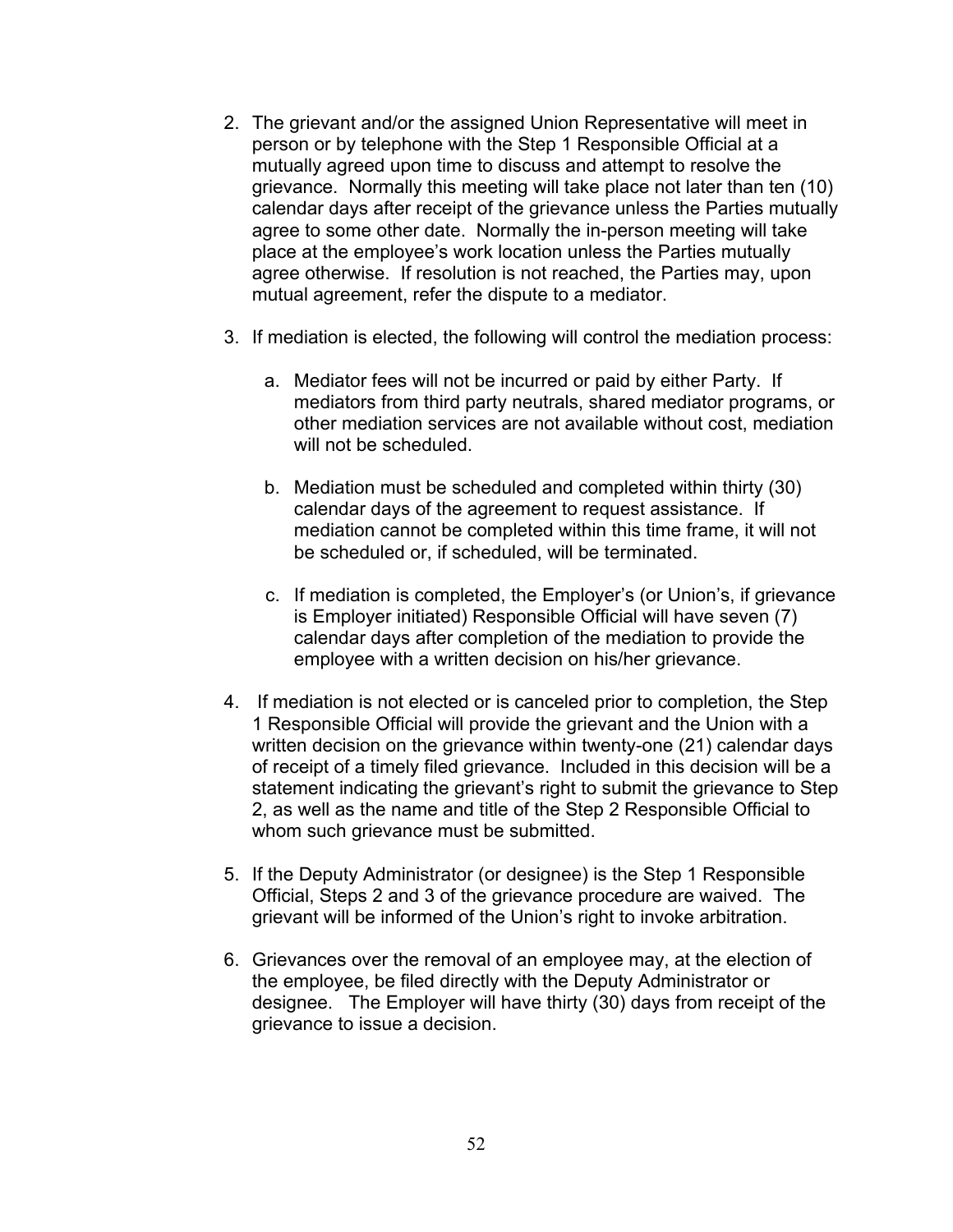### B. Step 2.

- 1. If the grievant is dissatisfied with the response at Step 1, he/she may appeal the grievance, including a copy of the Step 1 grievance, the decision received, and any supporting documentation, to the Step 2 Responsible Official named in the Employer's answer to the Step 1 grievance. It must be appealed within fourteen (14) calendar days of receipt of the Step 1 decision or fourteen (14) calendar days from the date the Step 1 decision was due, whichever is shorter.
	- a. If no Step 1 decision was rendered, or if the Employer's answer to the Step 1 grievance does not name a Step 2 Responsible Official, a Step 2 grievance, including all of the information submitted at Step 1, must be filed with and resubmitted to the servicing LRS or designee.
	- b. The LRS (or designee) or Step 2 Responsible Official will promptly supply the grievant and the grievant's Regional VP with acknowledgement of the grievance filed at Step 2. Notification will include: name of grievant(s), the management official(s) believed responsible for the action grieved, and the Step 2 Responsible Official designated by the Employer. The notice will also contain the date the grievance was received by the LRS or Step 2 Responsible Official, subject of the grievance, and the telephone numbers for the Step 2 Responsible Official.
- 2. If a meeting is requested, and the Step 2 Responsible Official believes that either an in-person or telephonic meeting to clarify facts and issues that would resolve or be helpful in resolving the matter, the Step 2 Responsible Official will arrange for the meeting. Such a meeting will normally be scheduled within ten (10) calendar days from receipt of the Step 2 grievance.
- 3. The Step 2 Responsible Official will provide the grievant and the Union with a written decision within twenty-one (21) calendar days of receipt of a properly filed Step 2 grievance. Included in this decision will be a statement indicating the grievant's right to appeal the Step 3 grievance to the Deputy Administrator or designee. If the Deputy Administrator is the Step 2 Responsible Official, Step 3 of the grievance procedure is waived. Included in the Step 2 decision will be a statement indicating the Union/s right to invoke arbitration.

## C. Step 3.

1. If the grievant is dissatisfied with the decision at Step 2, he/she may appeal the grievance, including a copy of the grievances submitted at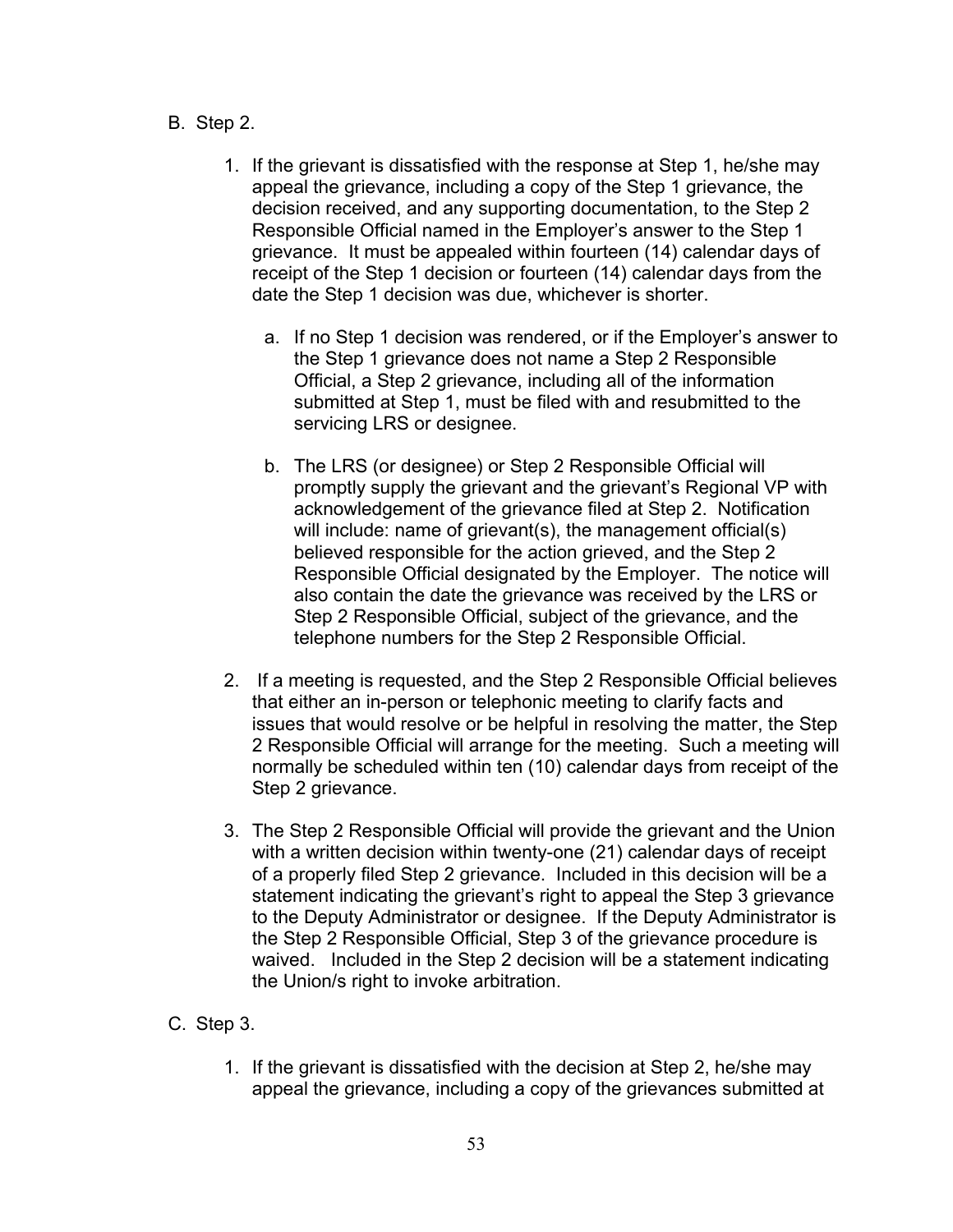Step 1 and Step 2 of the procedure, the decisions received at Step 1 and Step 2 of the procedure, or a statement that no timely response at Step 1 or Step 2 of the procedure was received, and any supporting documentation, to the Deputy Administrator or designee. It is not necessary to include a restatement of the circumstances if the grievance has not been amended. It must be submitted within fourteen (14) calendar days of receipt of the Step 2 decision or within fourteen (14) calendar days of the date the decision was due, whichever is shorter. The Employer will acknowledge receipt of the grievance and furnish the grievant's Regional Vice President a copy of all material the grievant submits to the Deputy Administrator within fourteen (14) days of its submittal.

- 2. A meeting may be held to attempt to resolve the grievance upon the mutual agreement of the grievant's representative, or the grievant if unrepresented, and the Step 3 Responsible Official.
- 3. The Deputy Administrator will provide the grievant and the Union with a written decision within fourteen (14) calendar days of receipt of a timely filed Step 3 grievance. Included in this decision will be a statement indicating the Union's right to invoke arbitration.

Section 11. Employer's Grievance Procedure

- A. All Employer grievances under this Article will be filed in writing with the appropriate Union Regional Vice President. The grievance will be signed by the aggrieved manager(s) or Employer representative. If the Union official to have committed the alleged action grieved is an NAAE Executive Officer, the grievance will be filed directly with the National President.
- B. The written grievance will contain the following:
	- 1. The name of the Union official or other alleged to have committed the action grieved, including position title, grade, and organizational unit, if known:
	- 2. Reference to the specific Article(s) and Section(s) of this Agreement, or subordinate agreements, or to the law, rule, or regulation alleged to have been violated;
	- 3. Statement of the circumstances giving rise to the grievance including the date, if applicable, of the alleged violation;
	- 4. Name, position, title, grade, and organizational unit of the grievant(s) with address(es) and work telephone/fax number(s) for communication;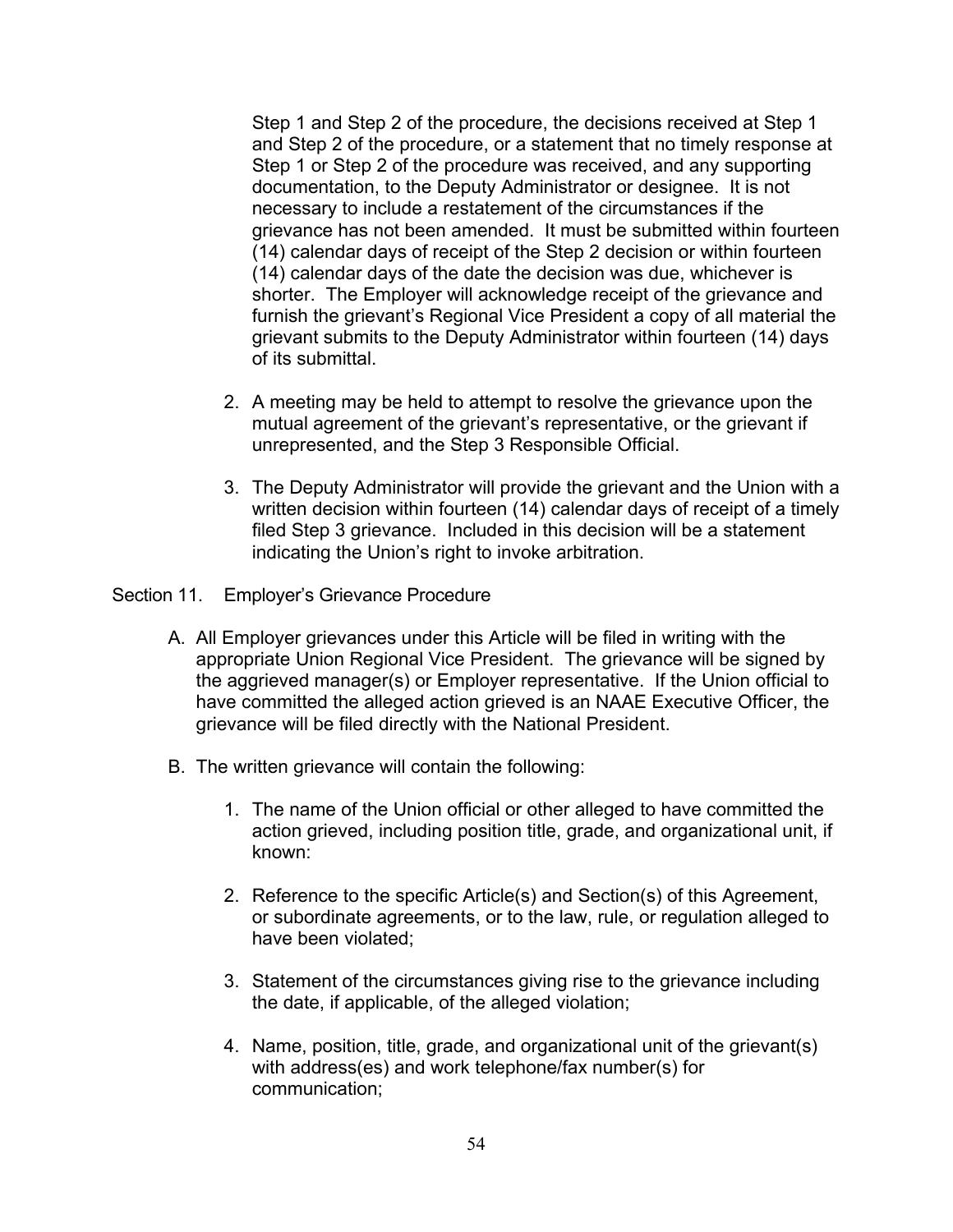- 5. Date grievance is submitted to the appropriate Union Regional Vice President or National President;
- 6. Name of Management Employer Representative (if any); and
- 7. General and specific relief and corrective action desired.
- C. Deadlines for filing Employer grievances will be governed by Section 9 parts A, B, E and F.
- D. Step 1.
	- 1. A written, signed grievance must be presented to the Union's Regional Vice President or National President, as appropriate. The Union Official to whom the grievance is submitted will promptly supply the grievant or the grievant's representative with notification of the filed grievance. Notification will include: date the grievance was received, the subject of the grievance, names of grievant(s), the Union official(s) believed responsible for the action grieved, the Responsible Official designated by the Union, and the telephone number(s) for the Union's Responsible Official.
	- 2. The grievant and/or the assigned Employer representative will meet in person or by telephone with the Union Responsible Official at a mutually agreed upon time to discuss and attempt to resolve the grievance. If possible, that meeting should take place not later than ten (10) calendar days after receipt of the grievance unless all Parties mutually agree to some other date. If resolution is not reached, the Parties may, upon mutual agreement, refer the dispute to a mediator. The procedure for mediation will be governed by Section 10.A.3.
	- 3. If mediation is not elected or is canceled prior to completion, the Union's Responsible Official will provide the grievant or the grievant's representative with a written decision on the grievance within thirty (30) calendar days of receipt of a timely filed grievance. Included in this decision will be a statement indicating the grievant's right to submit the grievance to the National President.
	- 4. If the National President is the Step 1 Responsible Official, Step 2 of this procedure is waived and the Employer will be informed of its right to invoke arbitration, through election of the Deputy Administrator according to the procedure(s) in Article 18 Arbitration, if the grievance is unresolved.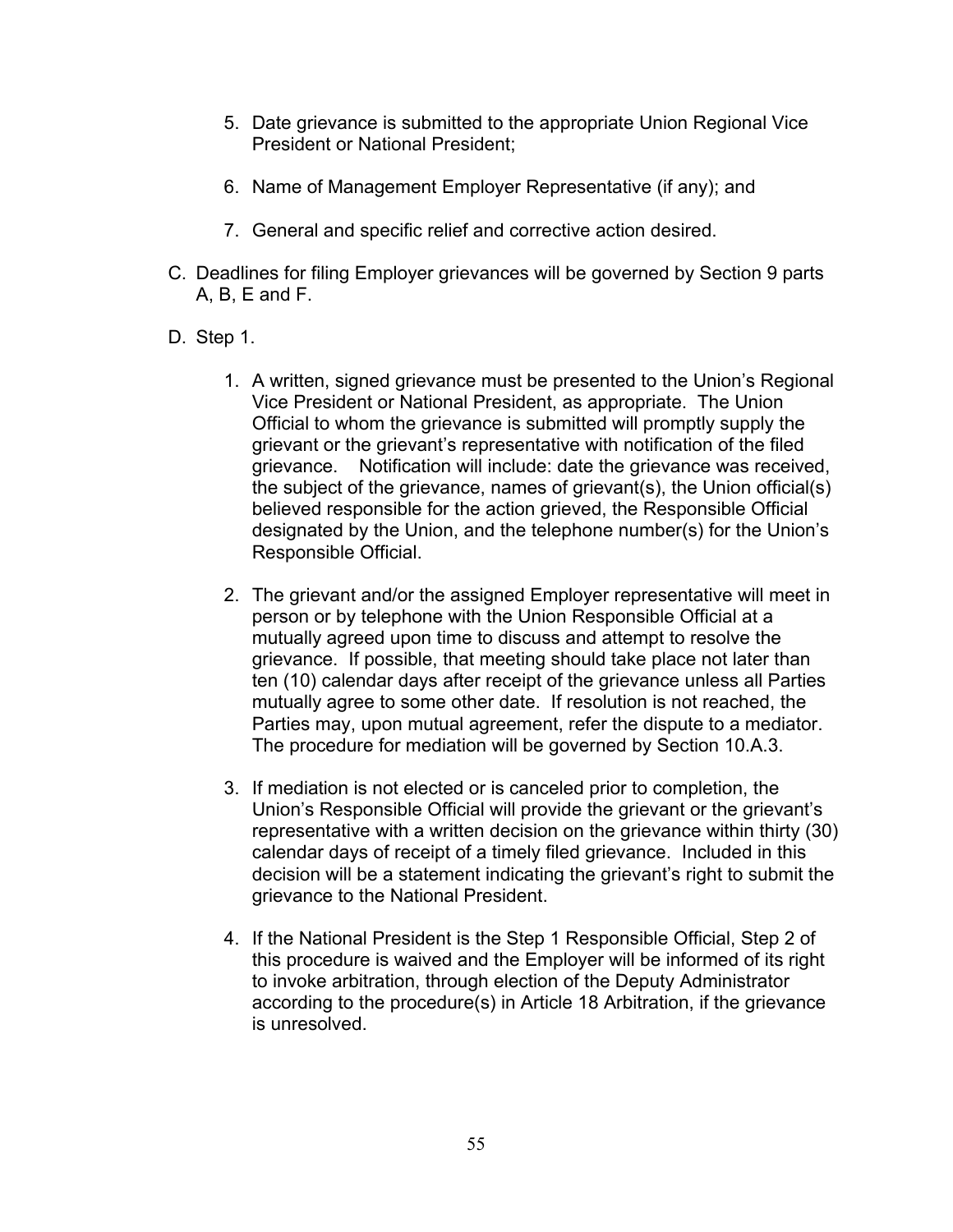E. Step 2.

If the Employer is dissatisfied with the resolution at Step 1 above, it may submit the grievance, including a copy of the decision received, and any supporting documentation, to the National President or his/her designee. The submission must be made within fourteen (14) calendar days of receipt of the Step 1 decision.

- 1. The National President or his/her designee will promptly supply the grievant or the grievant's representative with notification of the filed grievance. Notification will include the date in which the grievance was received, and name/phone number of the Union designated Responsible Official.
- 2. A meeting may be held to attempt to resolve the grievance upon the mutual agreement of the Parties.
- 3. The National President or his/her designee will provide the Employer or Employer's representative with a written decision within thirty (30) calendar days of receipt of a timely filed grievance. Included in this decision will be a statement indicating the Employer's right to invoke arbitration, through election of the Deputy Administrator according to the procedure(s) in Article 18 Arbitration, if the grievance is unresolved.

Section 12. Initiation of Arbitration

Arbitration will be initiated in accordance with Article 18 Arbitration.

Section 13. Application

- A. Any of the time limits or steps set forth in this Article may be waived or extended by mutual agreement of the Parties.
- B. "Days" means calendar days and if the day an action must be completed under this Article falls on a non-work day, the due date will be the next regularly scheduled Employer business day, Monday through Friday.
- C. Any grievance response or appeal to the next step or an invocation of arbitration will be considered timely if the response is postmarked, tendered to a messenger or overnight commercial delivery service, sent by electronic mail (e-mail), facsimile transmission or delivered to the appropriate individual designated in this Article no later than the final day of the designated time period.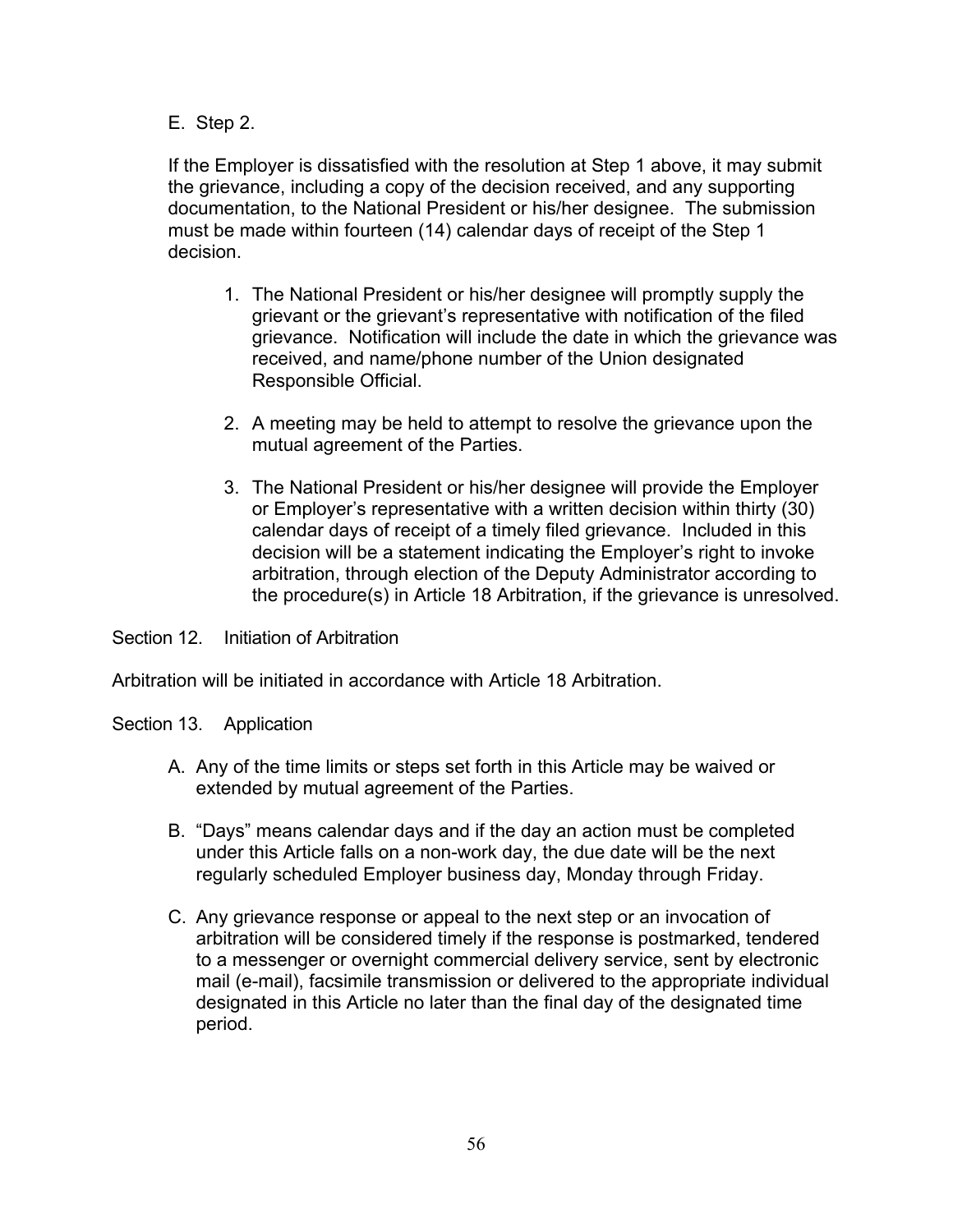### Section 14. Information

- A. Upon written request, the Employer will provide the grievant or the grievant's authorized representative all reasonably available and necessary information, as required and not expressly excluded by 5 U.S.C. 7114(b) (4), for determining whether a grievance should be filed and/or for processing a filed grievance. This information will be provided promptly and without cost to the Union or employee, unless prohibited by the terms of 7114 or other laws or regulations. If the Employer denies any requested information, the Employer will state in writing the reasons for denying the information.
- B. The deadline for timely filing a grievance under this Article will be tolled on the date the Union or Employee (if the Union's authorized representative) submits a request for information to the Employer and will not resume until the Union or employee receives and has had a reasonable opportunity to review all or substantially all of the information to which it or he/she is entitled under Section 14.A of this Article.
- C. If, for any reason, the Union or employee submits the request for information, pursuant to 7114(b) (4), to the Employer subsequent to the date the grievance is filed, the grievant has ten (10) days following the receipt of all information requested (and not legally excludable under 7114(b) (4)) within which to amend his/her grievance, including the basis for grievance and the relief requested.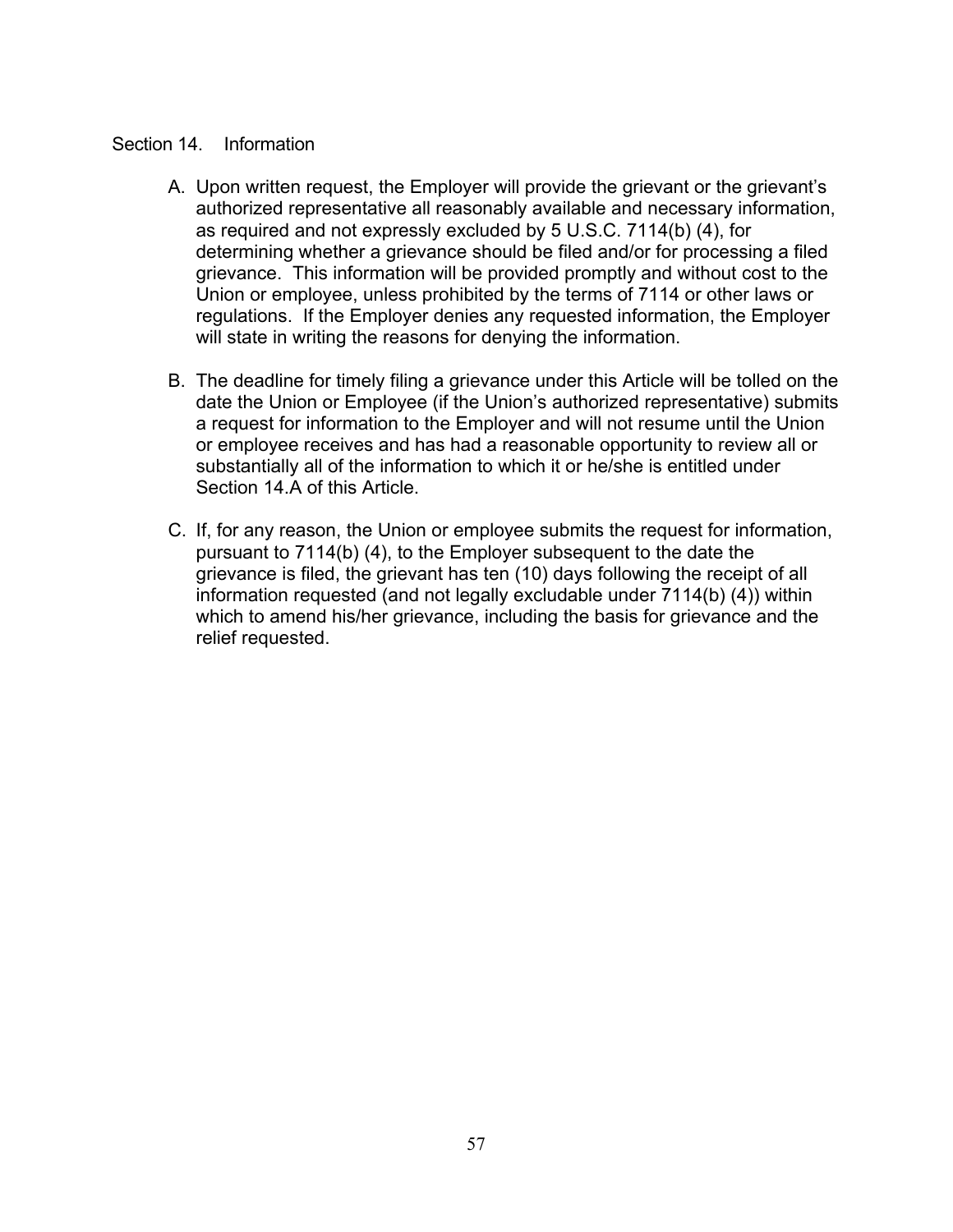# **ARTICLE 18. ARBITRATION**

### Section 1. Exclusivity

- A. The National President of the Union on behalf of the Union will have thirty (30) calendar days after the actual receipt of the Deputy Administrator's decision to invoke arbitration. If arbitration is not invoked by the National Union President or his/her designee within the thirty (30) calendar days, the decision will be final and binding.
- B. If after thirty (30) calendar days no written response has been received, the Union will promptly send a written notification of non-receipt to Labor Relations. If a written response is still not received after an additional fifteen (15) calendar days from the original due date, the Union may invoke arbitration without a written decision.
- C. The National President or his/her designee will invoke arbitration by informing the Deputy Administrator in writing of the Union's election.
- D. The Deputy Administrator on behalf of the Employer will have thirty (30) calendar days after the actual receipt of the National Union's decision to invoke arbitration. If arbitration is not invoked by the Deputy Administrator or his/her designee within the thirty (30) calendar days the decision will be final and binding.
- E. The Deputy Administrator or his/her designee will invoke arbitration by informing the National President in writing of the Employer's election.
- F. If the party invoking arbitration is the Union, it may opt to postpone the arbitration hearing date until the FLRA has rendered its decision if the Union has filed an unfair labor practice charge alleging information relevant to the case has been withheld.

#### Section 2. Submission of the Issue

The Parties agree that a joint submission of the issue is the most desirable and will work diligently to arrive at one. If the Parties fail to agree on a joint submission of the issue for arbitration, each Party will submit a separate statement to the arbitrator who will determine the issue to be heard.

## Section 3. Selecting the Arbitrator

A. Upon receipt of notice by either Party to take a grievance to arbitration, the invoking Party will request the Federal Mediation and Conciliation Service (FMCS) to provide a list of seven impartial persons qualified to act as arbitrators whose offices are located within close proximity of the requested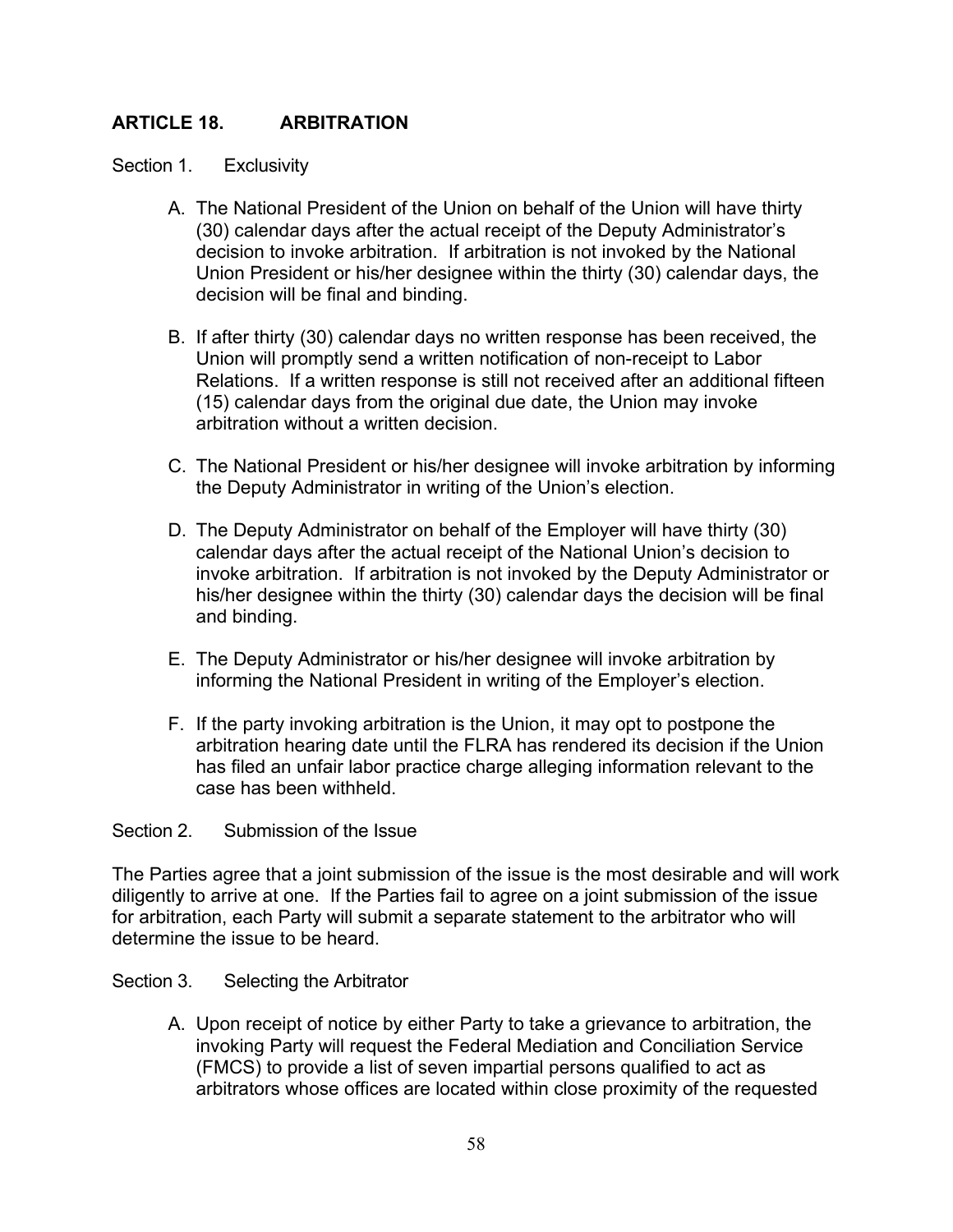hearing site. The requested hearing site will be the city where the grievant's duty station is located unless the Union and the Employer mutually agree to a different site. An arbitrator may also be chosen by mutual agreement of the Employer and the Union.

B. The Parties will confer within fourteen (14) calendar days after the receipt of the FMSC list for the selection of an arbitrator, unless an extension of time is mutually agreed upon. Selection will be made by each Party alternating striking off one potential arbitrator's name from the list until one arbitrator remains. The Party proceeding first will be based on rotation. If either Party refuses to participate in the selection process, by written document, the other Party will make a selection of an arbitrator from the list.

#### Section 4. Arbitration Costs and Location

- A. Except as provided below and in Section 8G, the Parties will share equally the expenses for the arbitration, including but not limited to the compensation and expenses of the arbitrator and the costs of any non-government hearing rooms or other facility that may be used.
- B. If either Party requests postponement or cancellation of the arbitration proceedings, except for the reason expressed in Section 1E, the requesting Party will bear any and all arbitration expenses the arbitrator incurs or assesses as a direct result of the postponement or cancellation. If both Parties agree to postpone or cancel an arbitration proceeding, or it is cancelled or postponed for the reason expressed in Section 1E, they will share equally the costs of any fees the arbitrator charges.
- C. In any grievance where the Parties settle the matter prior to or before the conclusion of an arbitration hearing, both Parties will share equally all arbitrator and hearing room costs incurred because of the cancellation of the hearing.
- D. If a Party requests a hearing transcript, the Party requesting the transcript will be liable for the entire cost. If both Parties request a transcript or if neither Party requests a transcript, but the arbitrator requests one, the entire cost will be shared equally, unless the arbitrator awards the costs to the prevailing Party.
- E. The arbitration hearing will be held, if possible, within the city where the grievant's duty station is located at a government facility and during regular day shift hours.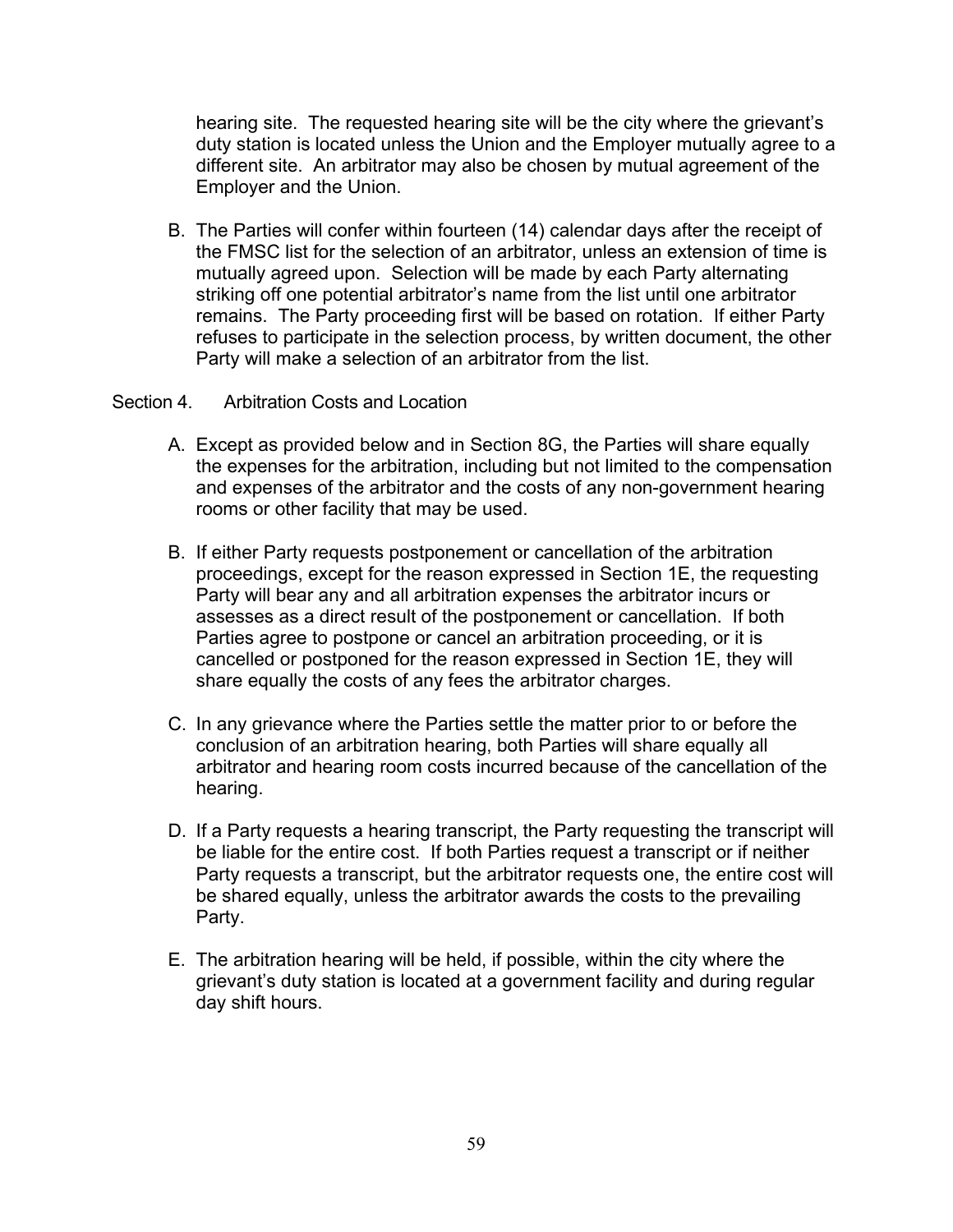### Section 5. Scope of Authority

- A. The arbitrator will have no authority to change, alter, modify, delete, or add to the terms and provisions of this Agreement and/or applicable policies and regulations, but will have the right to interpret them.
- B. The arbitrator will have the authority to make all arbitrability and/or grievability determinations.
- C. If either Party declares a grievance non-arbitrable or non-grievable, the original grievance will be considered amended to include the issue of nongrievability or non-arbitrability and, at the sole discretion of the arbitrator, may be heard by the arbitrator at the time of the hearing on the merits.

### Section 6. Arbitration Procedure

The Parties may mutually agree to expedited arbitration or a formal arbitration hearing. If the Parties do not agree on the process, a formal arbitration hearing will be held.

### **I. Formal Arbitration**

- A. Upon selection of the arbitrator in a particular case, the representatives of the Parties will communicate promptly with the arbitrator and each other in order to select a mutually agreeable date for the arbitration hearing.
- B. If the Parties are unable to agree to a hearing date(s) within sixty (60) calendar days after invocation, either Party may contact the arbitrator who will then select the hearing date(s). That date will be no sooner than forty-five (45) calendar days and no later than seventy-five (75) calendar days from the date the arbitrator is contacted to select the hearing date, subject to the arbitrator's availability.
- C. The arbitrator is authorized to hold an ex parte hearing if a Party refuses to participate.

# **II. Expedited Arbitration**

In some instances, the Parties may mutually agree that the formal procedures set forth in this Article are too time consuming, formal, and costly for the nature of the dispute. In such instances the Parties may mutually agree on one of the following three expedited arbitration procedures. If the Parties cannot agree on the process, a formal hearing will be held, pursuant to Part I of this Section.

A. *A Decision on the Record.* A stipulation of facts to the arbitrator can be used when both Parties agree to the facts at issue and an oral hearing would serve no purpose. In this case, data, documentation, etc., stipulations are jointly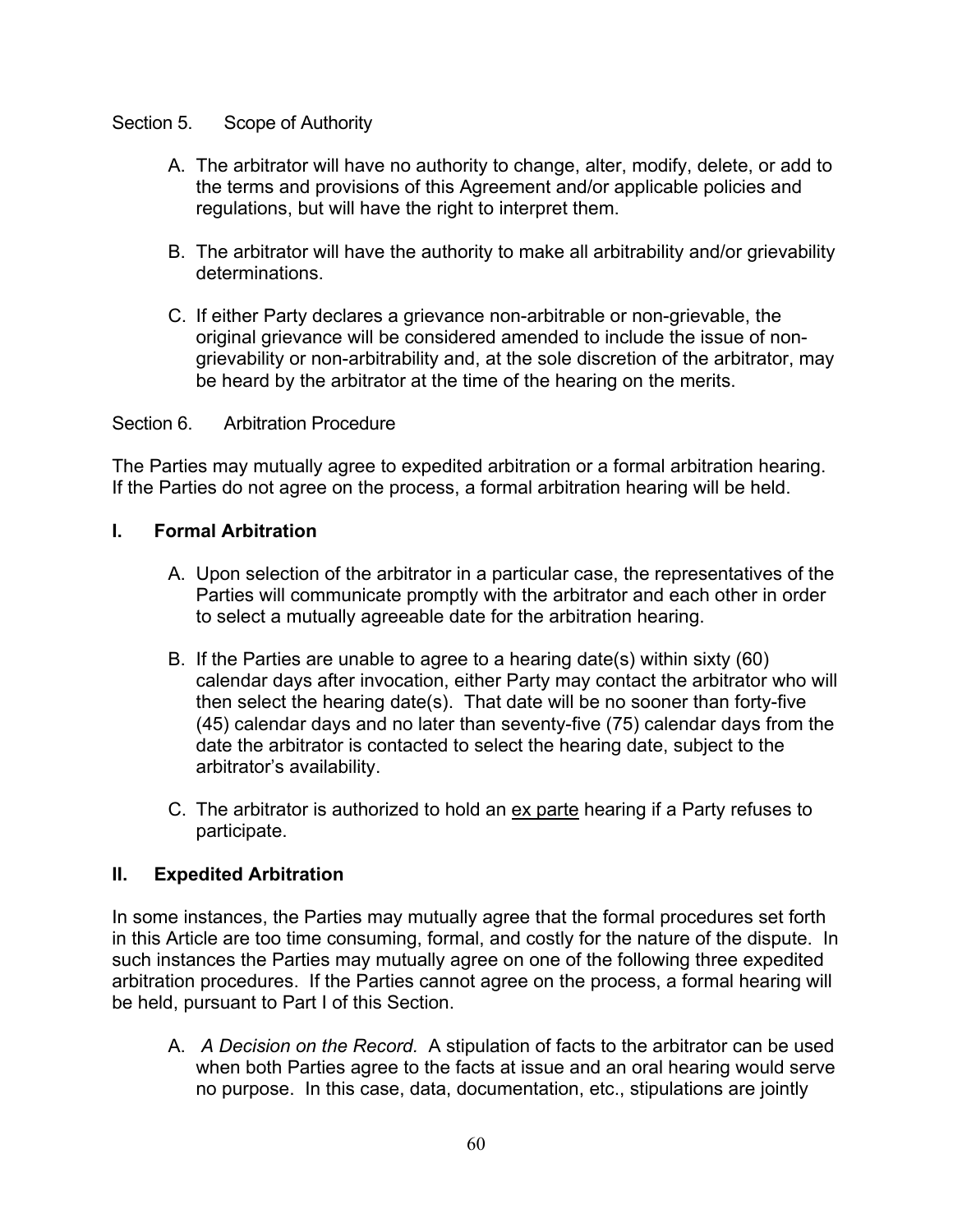submitted to the arbitrator with a request for a decision based on the facts presented as well as any written argument setting forth the position of the Party electing to present arguments.

- B. *Arbitrator Inquiry*. An arbitrator inquiry may be used to expedite the resolution of the grievance. In this case, the arbitrator would make such inquiries as he/she deems necessary, prepare a brief written summary of the facts and render an on-the-spot decision with a written summary opinion. The Parties may mutually agree to eliminate the summary opinion.
- C. *Mini-Arbitration*. In this case, an oral hearing will be held, to commence within ten (10) days after the selection of the arbitrator. The arbitrator will prepare a brief written summary of the facts with or without the benefit of briefs and render a written decision with a summary opinion. The Parties may mutually agree to eliminate the summary opinion.

Formal arbitration hearing should be used whenever necessary to develop and establish the facts relevant to the issue. In this case, a formal hearing is convened and conducted by the arbitrator pursuant to Part I of this Section.

#### Section 7. Arbitration Decisions

- A. The arbitrator will be requested to render a decision and remedy to the Parties as quickly as possible, but in any event, no later than thirty (30) calendar days after the closing of the hearing record and the filing of any post-hearing briefs unless the Parties otherwise agree. In expedited arbitration cases requiring a hearing, the arbitrator will issue his/her written award within five (5) working days after the close of the hearing and the filing of any briefs.
- B. The arbitrator's decision will be final and binding except for the appeal rights set forth in the Statute. The arbitrator will have the authority to make an aggrieved employee whole to the extent such remedy is not contrary to law, including but not limited to the authority to award back pay and interest, attorney's fees, reinstatement, and retroactive promotion where appropriate and to issue an order expunging the record of all references to a disciplinary, adverse, or unacceptable performance action if appropriate. The arbitrator may also provide such other remedy as the law may allow.
- C. An arbitrator will retain jurisdiction to resolve disputes concerning back pay calculations, award of attorney's fees, and clarifying his/her decision for the employee covered by the original grievance.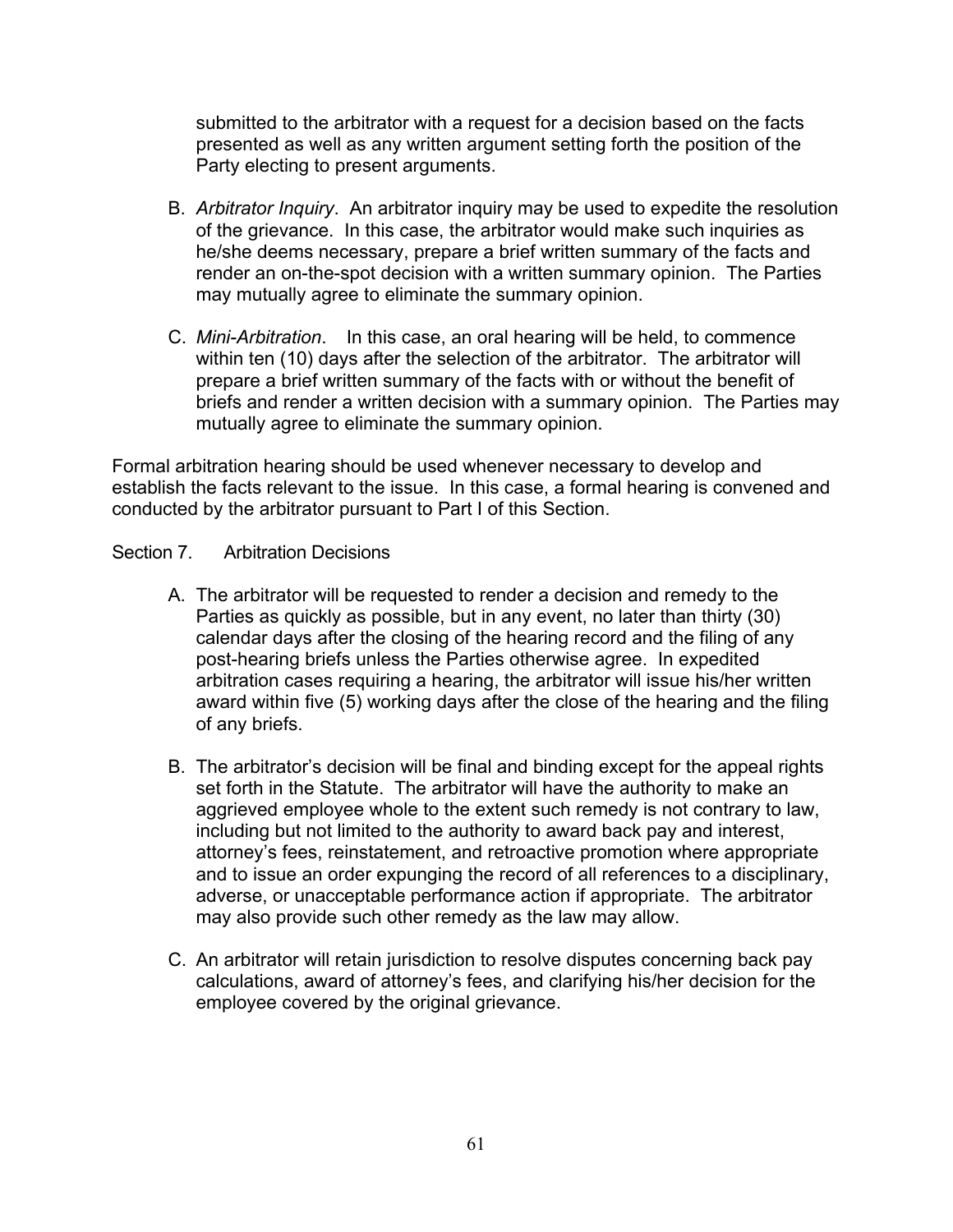#### Section 8. Hearing Conduct

- A. Copies of all documents, including a certificate of service, filed with the arbitrator at any stage of the arbitration proceeding will be simultaneously served on the other Party.
- B. Neither Party may submit a pre-hearing brief except upon the specific request of the arbitrator or by mutual consent of the Parties.
- C. The rules of evidence will be liberally applied.
- D. Except as expressed in this Agreement, the arbitrator will determine the procedures to be followed at the hearing and will explain such procedures to both Parties at the outset of the hearing.
- E. The Party invoking arbitration will present its case first, except in disciplinary or adverse actions, in which case the Employer will present its case first.
- F. The grievant, his/her representative, and all employees who are called as witnesses will be excused from duty without charge to leave to the full extent necessary to participate in the arbitration, including the travel to the hearing, if any, and the Employer will provide, or reimburse costs for, the travel of such grievant and his/her representative, and travel not requiring an approved travel authorization for any witness(es) necessary.
- G. The Employer will make employees available as witnesses when requested by the Union. If the Employer determines it is not administratively practicable to comply with the Union's request, or otherwise declines to produce the witness, and if the arbitrator determines the employee's testimony is relevant, the arbitrator may order the Employer to produce the witness or, as a last resort, postpone the hearing and assess all hearing and arbitration costs incurred as a result of the postponement against the Employer. However, the Union may, in its sole discretion, elect to submit an affidavit in place of the direct testimony of the employee who is unavailable for reasons beyond the control of the employee or the Union.
- H. The arbitrator will have the obligation of expecting the representatives of the Parties to bring before him/her all necessary facts and considerations. This duty includes drawing an appropriate adverse inference when a Party fails to present facts or witnesses that the arbitrator deems necessary and relevant.
- I. Witnesses at a hearing must testify in the presence of the aggrieved employee and his/her representative unless waived by the employee and the employee's representative. Both Parties will have the right and opportunity to cross examine all witnesses except as provided in Section 8(G) above.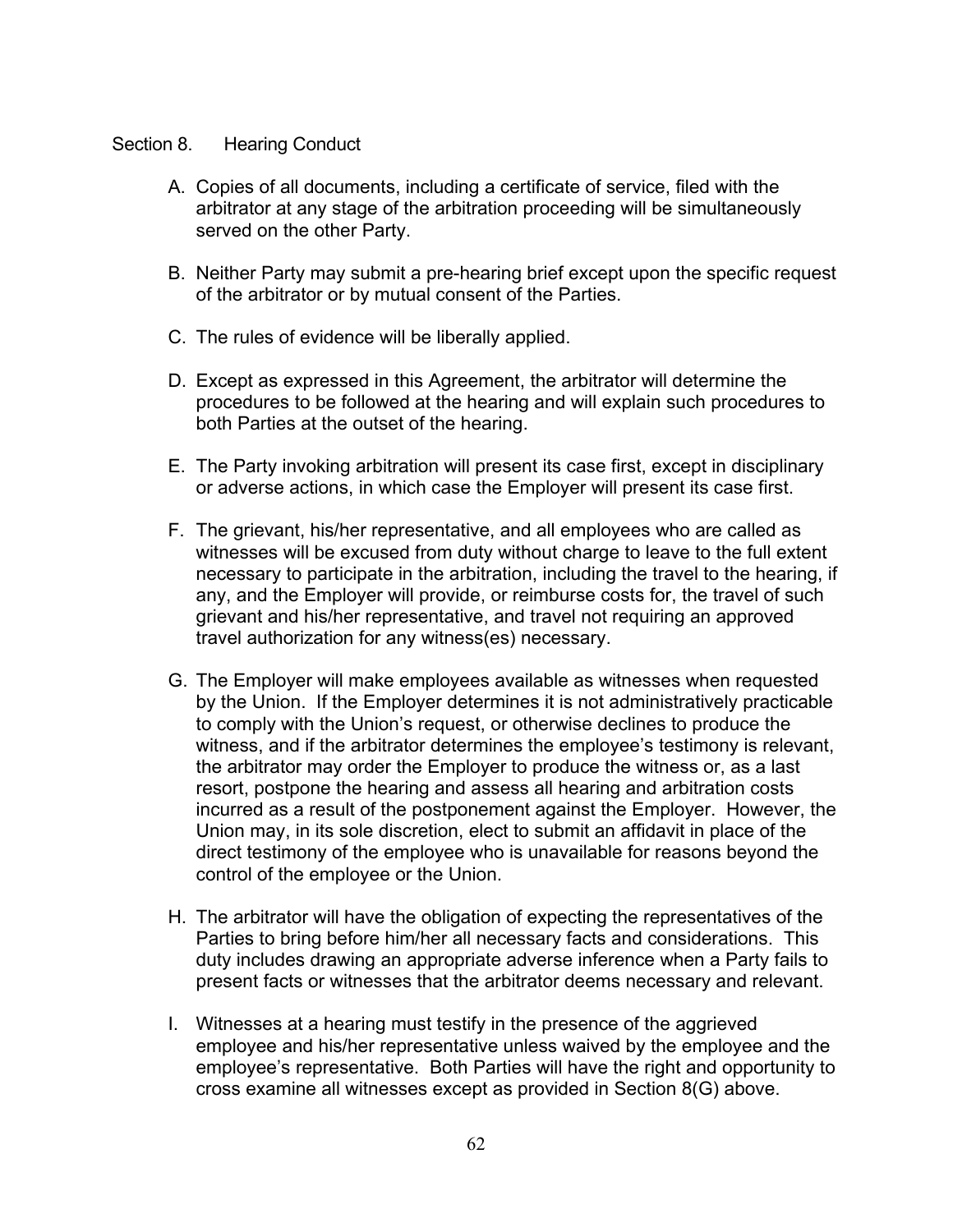J. Witnesses will be assured freedom from restraint, interference, coercion, discrimination, or reprisal by either Party in presenting their testimony.

Section 9. Remand

In cases where a reviewing body has modified or rejected an arbitration decision solely because the remedy was ruled illegal, the case will be remanded to the arbitrator to fashion a new remedy, if appropriate and if so ordered by the reviewing body.

### Section 10. Bargaining History

Bargaining history may not be used in an arbitration hearing unless the Party proposing to use it has notified the other at least fifteen (15) days prior to the hearing of its intent to use it. If a Party gives notice of intent to use bargaining history, the other Party also may use it without providing notice.

Section 11. Burdens of Proof

- A. When an employee elects to raise a matter covered by 5 U.S.C. 4303 (reduction in grade or removal of an employee for unacceptable performance) in the negotiated grievance procedure and the Union moves the matter to arbitration, the arbitrator will be governed by 5 U.S.C. 7701(c) (1)  $(A) - i.e.,$ the decision of the Employer will be sustained only if the Employer's decision is supported by substantial evidence.
- B. When an employee has elected to raise a matter covered by 5 U.S.C. 7512 (adverse actions taken for cause) in the negotiated grievance procedure and the Union moves the matter to arbitration, the arbitrator will be governed by 5 U.S.C. 7701(c) (1) (B) – i.e., the decision of the Employer will be sustained only if the Employer's decision is supported by a preponderance of the evidence.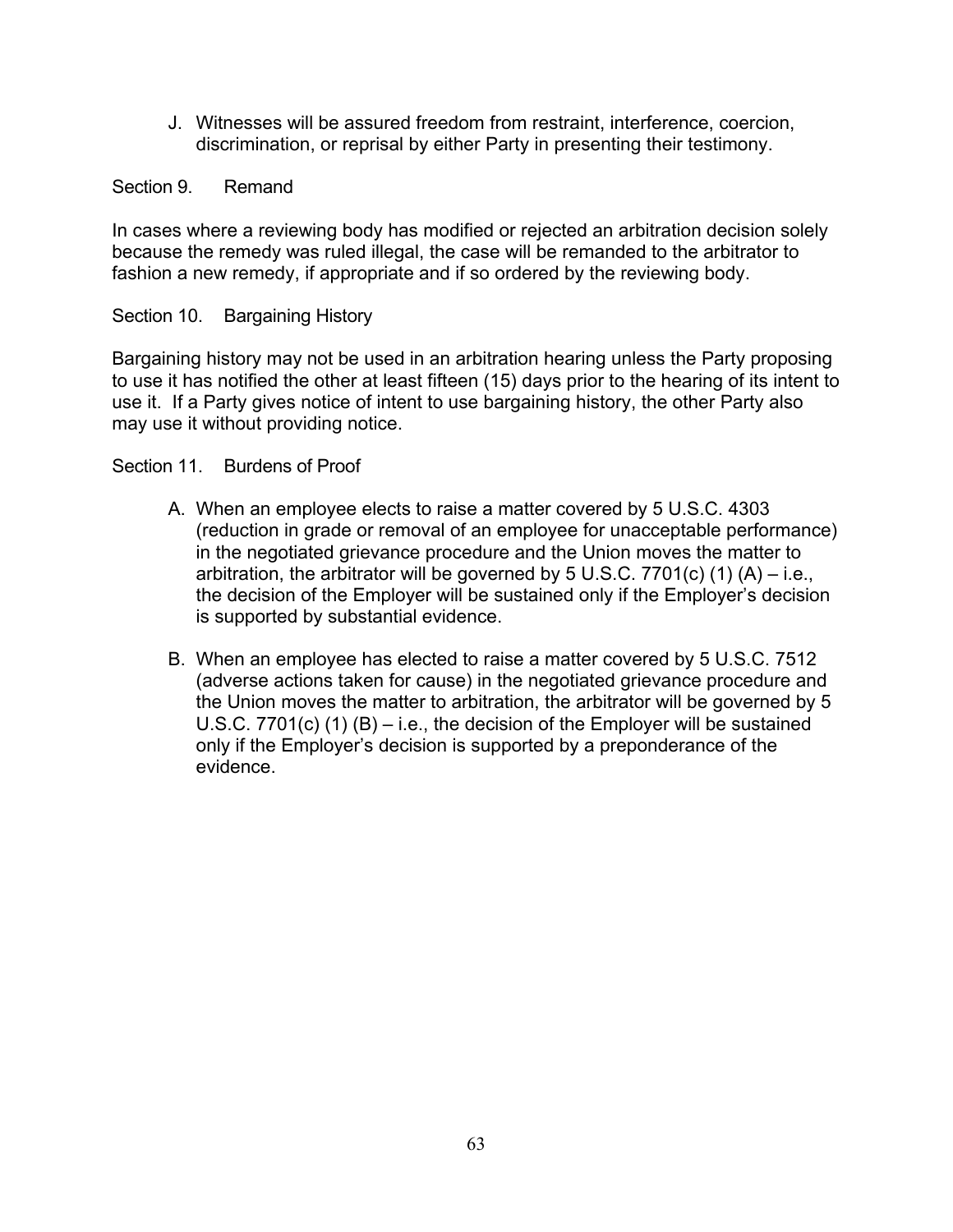# **ARTICLE 19. CONFLICT/PROBLEM RESOLUTION**

Section 1. General Provisions

- A. The Parties recognize the need to address issues of concern in an expedient manner. The use of alternative dispute resolution methods, e.g., informal discussion, conflict resolution boards, or the Employer's Collaborative Resolution Program or successor which consists of mediation, can prove to be a viable option benefiting both Parties, including individual employees.
- B. Both the Employer and the Union mutually endorse the concept of a bilateral conflict resolution process. Additionally, both Parties will work together to either utilize an existing alternative dispute resolution forum, or to develop an alternative dispute resolution forum. The goal of these forums is to attempt to resolve conflicts or disputes. These forums should encourage, but cannot mandate, employees to meet in an attempt to voluntarily resolve disputes of all kinds.
- C. The intent of the forum will be to provide an environment of open communication and problem-solving; provide an array of methods to address work place disputes, with the desired effect of promoting the efficiency of the Agency by resolving disputes early and with little, if any, disruption to work operations; see consensual resolution of disputes; and, possibly reduce processing time and expense.

#### Section 2. Process Provisions

- A. The Parties agree that time limits for statutory processes, e.g., ULPs, EEO Complaint Process, cannot be extended if alternative dispute resolution is utilized. The Parties also agree that the time limits for the negotiated grievance procedure will be held in abeyance if alternative dispute resolution is utilized.
- B. The employee may request and be given the right to representation, Union or otherwise, during the mediation attempt.
- C. The mediator does not have the authority to compel settlement.
- D. The Parties agree that the alternative dispute resolution method utilized cannot be used as a substitute for any other avenue of redress the employee may wish to pursue including the negotiated grievance procedure, the EEO Complaint Process or any other statutory appeals procedure.
- E. The Parties understand that if a settlement is reached through the alternative dispute resolution method, the employee may waive his/her right to process the issue in other forums.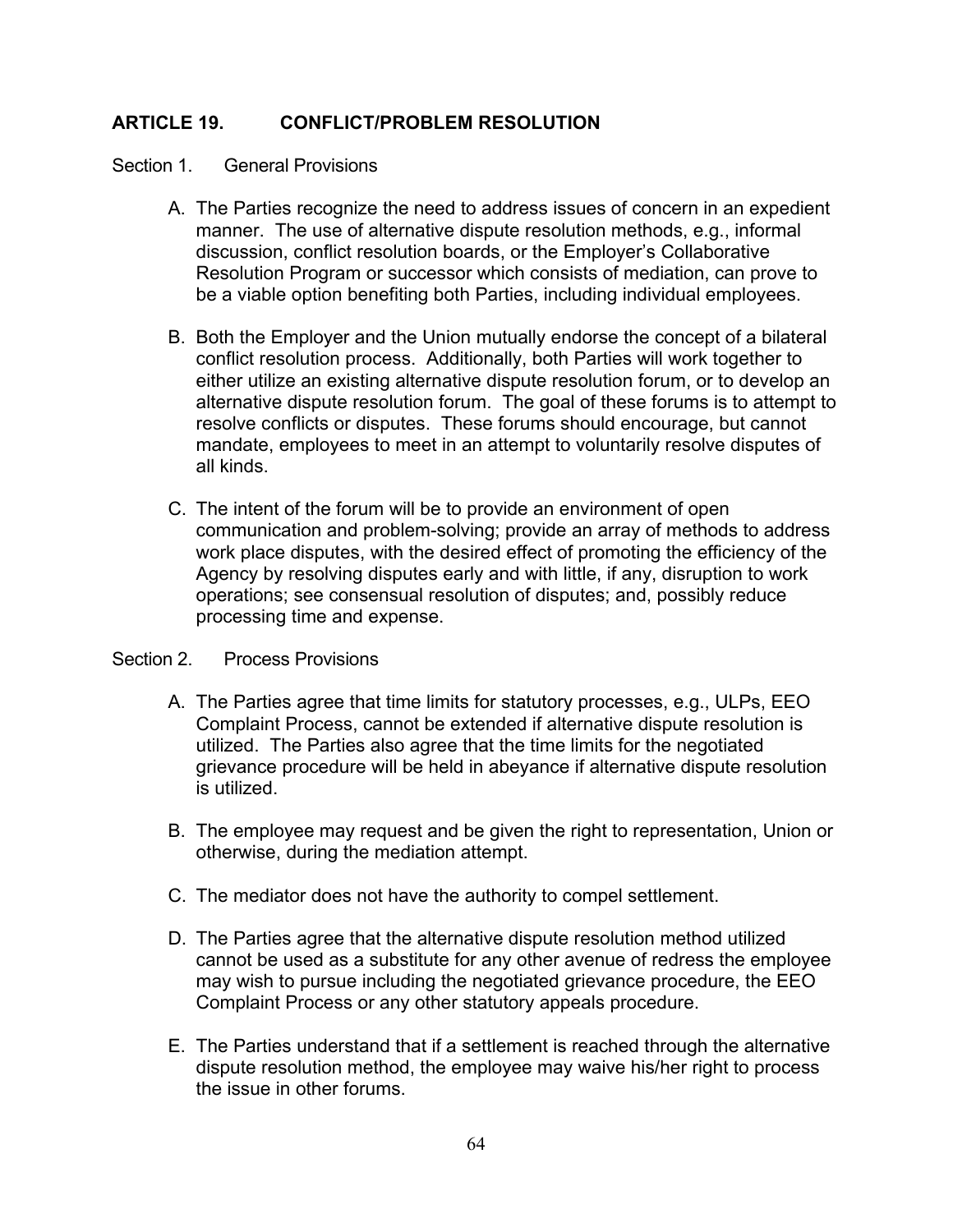# **ARTICLE 20. UNFAIR LABOR PRACTICE**

#### Section 1. Policy

The Parties will attempt to resolve differences and disputes informally at the lowest level. Prior to filing an Unfair Labor Practice (ULP) charge with FLRA, the Parties will attempt to discuss the alleged violation of the law with the charged Party. Resolutions will be attempted.

If attempts at resolution have been unsuccessful, submit the alleged violation on the appropriate FLRA form. See example of form in the Appendix of this Agreement. Due to the complex nature of these forms please contact your Regional Vice President or Labor Relations Specialist prior to filing. Nothing in this Article will be construed as a waiver of any statutes or government rule or regulation.

#### Section 2. Instructions

Instructions on Filing a Charge with the Federal Labor Relations Authority (FLRA)

- A. The alleged ULP violation will be submitted on the appropriate FLRA form.
- B. The prescribed FLRA form will contain at a minimum the following information:
	- 1. Name, address, and telephone number of person(s) making the charge;
	- 2. The name, address, and telephone number of the Agency against whom the charge is made;
	- 3. A clear and concise statement of the facts and a statement of the section(s) and subsection(s) of the statute alleged to have been violated; and
	- 4. A statement of any other procedure invoked involving the subject matter of the charge and the results, if any (i.e., grievance procedure, Federal Service Impasses Panel (FSIP), Federal Mediation and Conciliation Service (FMCS), Equal Employment Opportunities Commission (EEOC), Merit Systems Protection Board (MSPB), or Federal Labor Relations Authority (FLRA) (negotiability appeal)).
- C. The charging Party will submit to the Regional Director of FLRA any supporting evidence and documents.
- D. Transmission of the documents to the charged Party and FLRA will be in accordance with FLRA regulations and the ULP form instructions.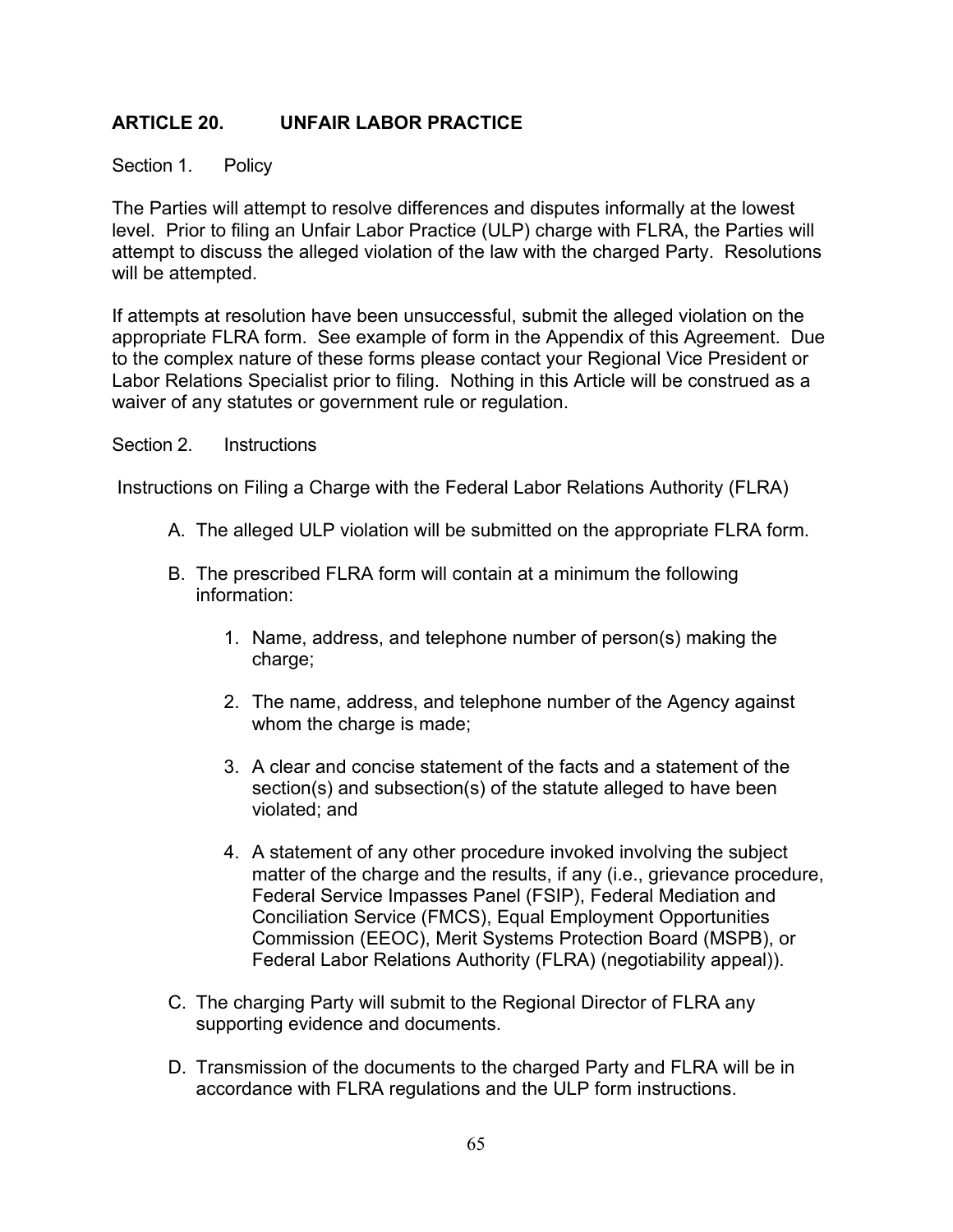- E. Upon the filing of a ULP charge, the charging Party will be responsible for the service of a copy of the charge, without the supporting evidence and documents, upon the charged person(s).
- F. The Employer will provide the name and address of the Party designated to represent the head of the Agency who must be served with the ULP charge. The Employer will provide the Union, on a continuing basis, any and all changes in the Employer's representatives.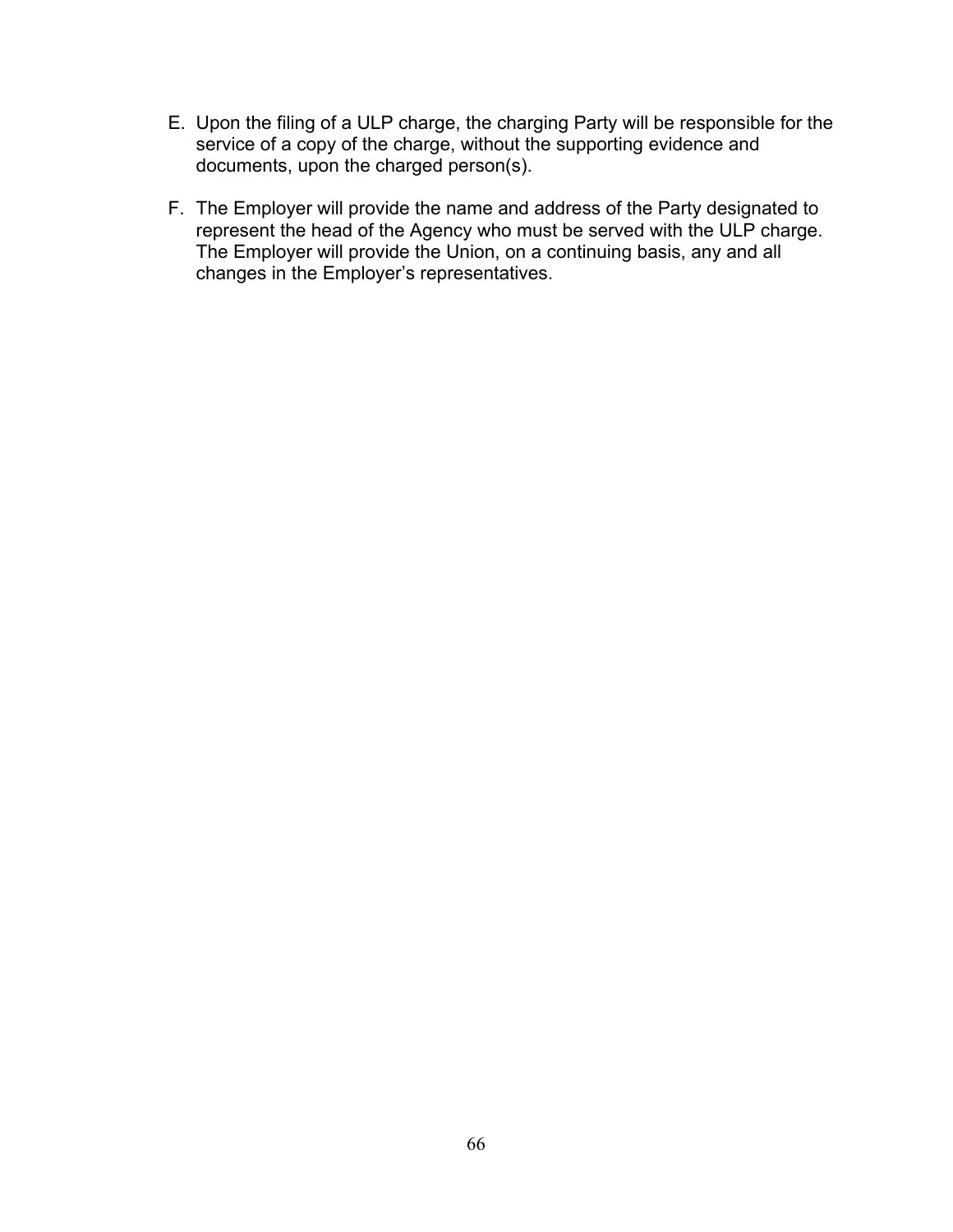#### **ARTICLE 21. PROTECTION AGAINST PROHIBITED PERSONNEL PRACTICES**

- Section 1. Definition of "Prohibited Personnel Practice" and "Personnel Action"
	- A. For the purpose of this Article and in accordance with 5 U.S.C. 2302, "prohibited personnel practice" means any action described in Section 2 of this Article.
	- B. For the purpose of this Article, "personnel action" means:
		- 1. An appointment;
		- 2. A promotion;
		- 3. An action under Chapter 75 of Title 5 of the United States Code or other disciplinary or corrective action;
		- 4. A detail, transfer, or reassignment;
		- 5. A reinstatement;
		- 6. A restoration;
		- 7. A reemployment;
		- 8. A performance evaluation under Chapter 43 of Title 5 of the United States Code;
		- 9. A decision concerning pay, benefits, or awards or concerning education or training if the education or training may reasonably be expected to lead to an appointment, promotion, performance evaluation, or other action described in this subsection; and
		- 10.Any other significant change in duties or responsibilities which is inconsistent with the employee's salary or grade level.

Section 2. Employer Prohibitions

In accordance with 5 U.S.C. 2302, the Employer will not:

- A. Discriminate for or against any employee or applicant for employment:
	- 1. On the basis of race, color, religion, sex, or national origin, as prohibited under Section 717 of the Civil Rights Act of 1964;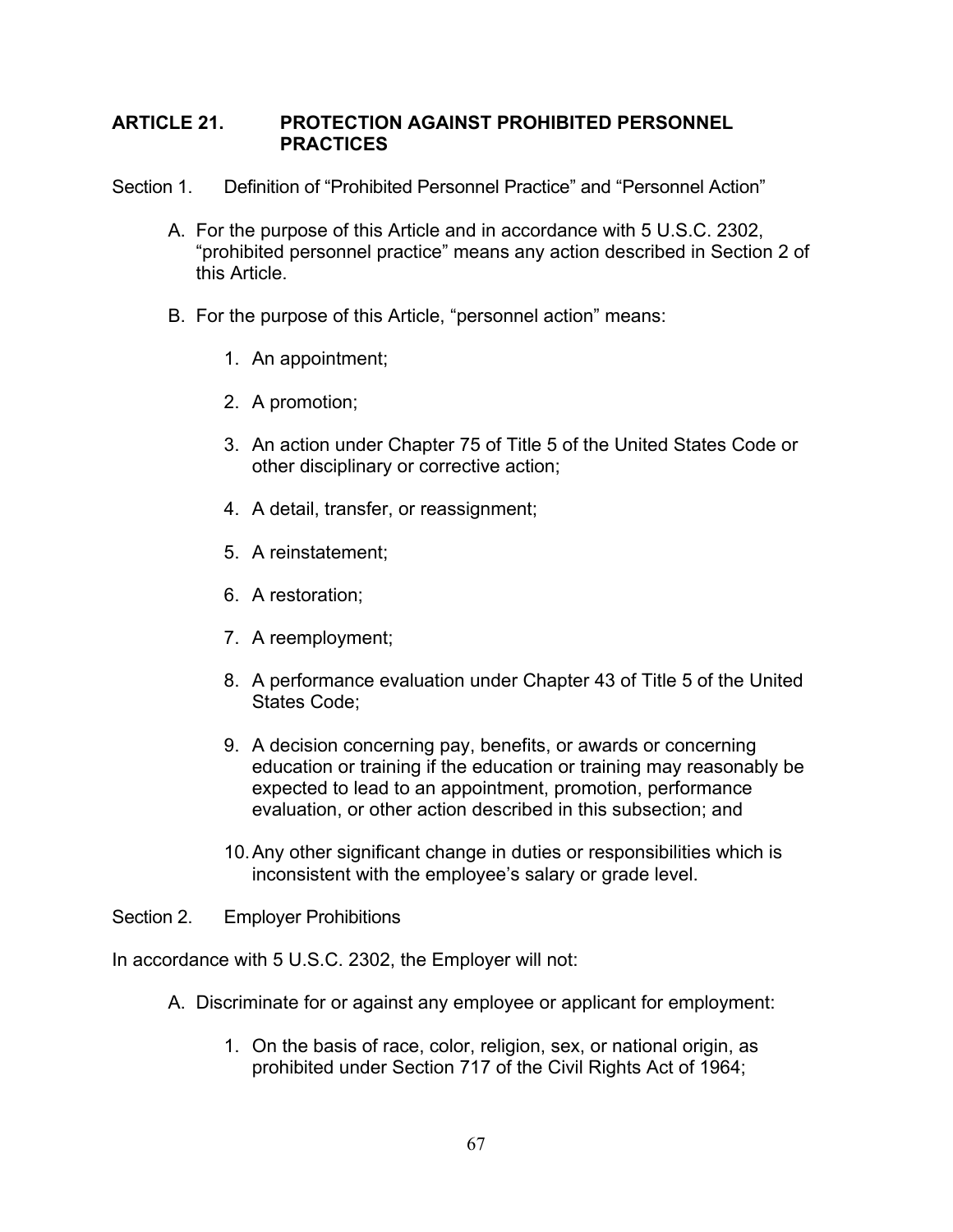- 2. On the basis of age, as prohibited under Sections 12 and 15 of the Age Discrimination in Employment Act of 1967;
- 3. On the basis of sex, as prohibited under Section 6(d) of the Fair Labor Standards Act of 1938;
- 4. On the basis of handicapping condition, as prohibited under Section 501 of the Rehabilitation Act of 1973; or
- 5. On the basis of marital status or political affiliation, as prohibited under any law, rule, or regulation.
- B. Solicit or consider any recommendation or statement, oral or written, with respect to any individual who requests or is under consideration for any personnel action unless such recommendation or statement is based on the personal knowledge or records of the person furnishing it and consists of:
	- 1. An evaluation of the work performance, ability, aptitude or general qualifications of such individual; or
	- 2. An evaluation of the character, loyalty, or suitability of such individual.
- C. Coerce the political activity of any person (including the providing of any political contribution or service) or take any action against any employee or applicant for employment as a reprisal for the refusal of any person to engage in such political activity.
- D. Deceive or willfully obstruct any person with respect to such person's right to compete for employment.
- E. Influence any person to withdraw from competition for any position for the purpose of improving or injuring the prospects of any other person for employment.
- F. Grant any preference or advantage not authorized by law, rule, or regulation to any employee or applicant for employment (including defining the scope or manner of competition or the requirements for any position) for the purpose of improving or injuring the prospects of any particular person for employment.
- G. Appoint, employ, promote, advance, or advocate for appointment, employment, promotion, or advancement, in or to a civilian position any individual who is a relative (as defined in Section 3110(a)(3) of Title 5 of the United States Code) of such employee if such position is in the agency in which such employee is serving as a public official (as defined in Section 3110(a)(2) of Title 5 of the United States Code) or over which such employee exercises jurisdiction or control as such an official.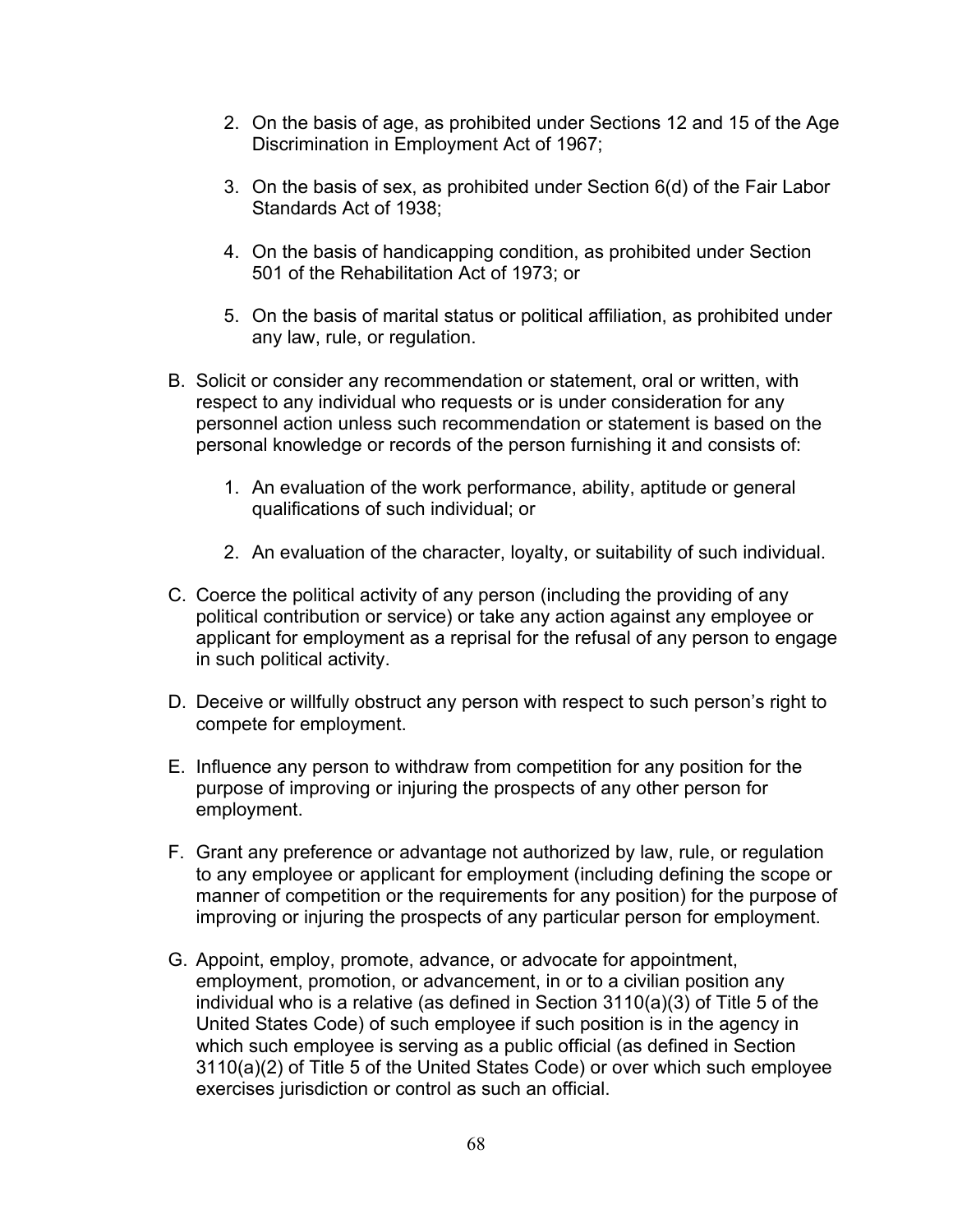- H. Take or fail to take, or threaten to take or fail to take, a personnel action with respect to any employee or applicant for employment because of:
	- 1. Any disclosure of information by an employee or applicant which the employee or applicant reasonably believes evidences:
		- a. A violation of any law, rule, or regulation; or
		- b. Gross mismanagement, a gross waste of funds, an abuse of authority, or substantial and specific danger to public health or safety, if such disclosure is not specifically prohibited by law and if such information is not specifically required by Executive Order to be kept secret in the interest of national defense or the conduct of foreign affairs; or
	- 2. Any disclosure to the Special Counsel of the Merit Systems Protection Board or to the Inspector General of an agency, or another employee designated by the head of the Agency to receive such disclosures, of information which the employee or applicant reasonably believes evidences:
		- a. A violation of any law, rule, or regulation; or
		- b. Gross mismanagement, a gross waste of funds, an abuse of authority, or a substantial and specific danger to the public health or safety.
- I. Take or fail to take, or threaten to take or fail to take, any personnel action against any employee or applicant for employment because of:
	- 1. The exercise of any appeal, complaint, or grievance right granted by any law, rule, or regulation;
	- 2. Testifying for or otherwise lawfully assisting any individual in the exercise of any right referred to in subsection I (1) above;
	- 3. Cooperating with or disclosing information to the Inspector General of an Agency or the Special Counsel in accordance with applicable provisions of law; or
	- 4. For refusing to obey an order that would require the individual to violate a law.
- J. Discriminate for or against an employee or applicant for employment on the basis of conduct which does not adversely affect the performance of the employee or applicant or the performance of others, except that nothing in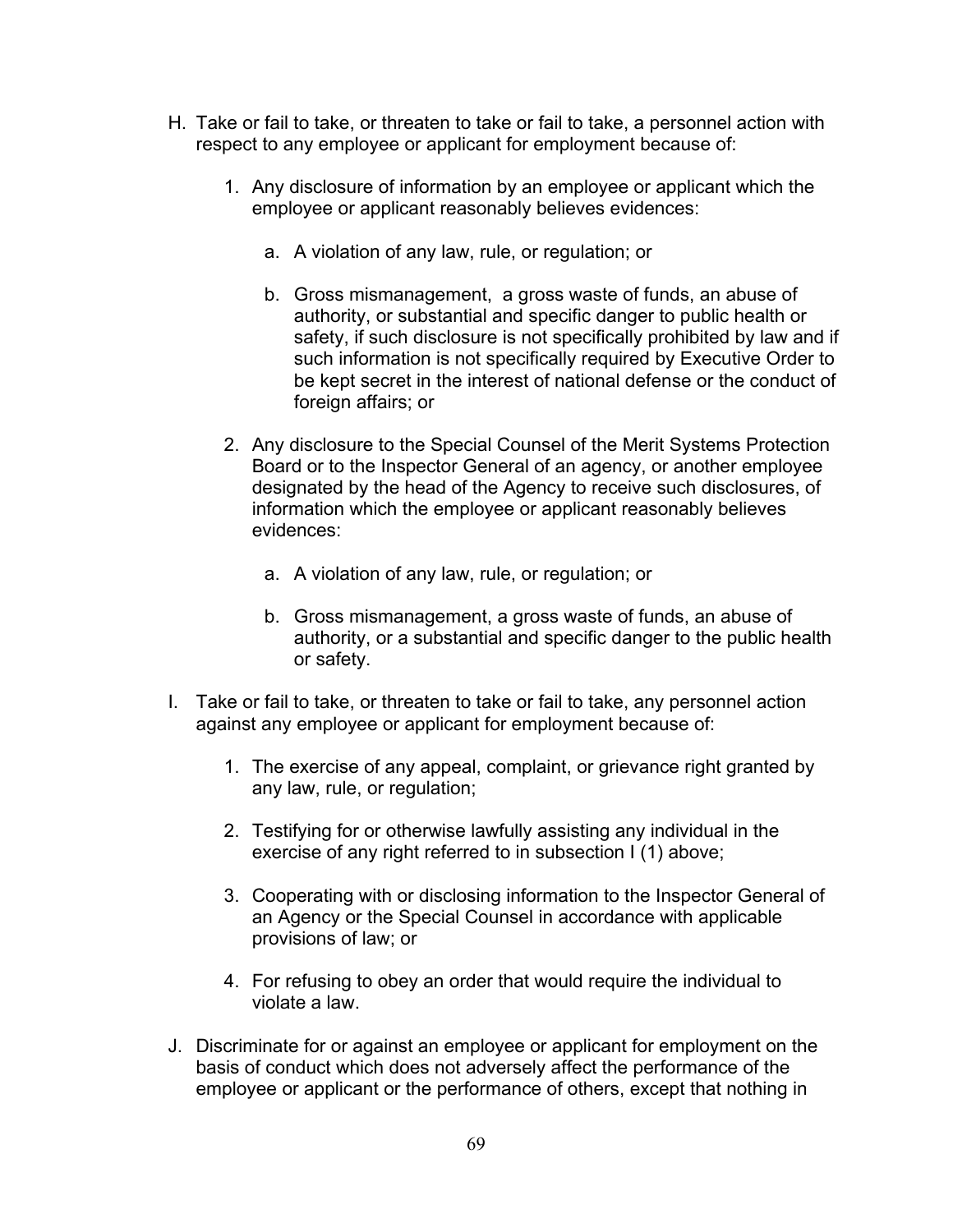this subsection will prohibit the Agency from taking into account in determining suitability or fitness any conviction of the employee or applicant for any crime under the laws of any State, of the District of Columbia, or of the United States.

- K. Take or fail to take any other personnel action if the taking of or failure to take such action violates any law, rule, or regulation implementing, or directly concerning, the merit system principles contained in Section 2301 of Title 5 of the United States Code.
- L. Veterans Preference Consideration
	- 1. Knowingly take, recommend, or approve any personnel action if the taking of such action would violate a veterans' preference requirement; or
	- 2. Knowingly fail to take, recommend, or approve any personnel action if the failure to take such action would violate a veterans' preference requirement.
- Section 3. Protection of Congressional Disclosures

In accordance with 5 U.S.C. 2302, nothing in Section 2 above will be construed to authorize the withholding of information from the Congress or the taking of any personnel action against an employee who discloses information to the Congress.

### Section 4. Protected Rights

In accordance with 5 U.S.C. 2302, nothing in this Article will be construed to extinguish or lessen any effort to achieve equal employment opportunity through affirmative action or any right or remedy available to any employee or applicant for employment in the Civil Service under:

- A. Section 717 of the Civil Rights Act of 1964 prohibiting discrimination on the basis of race, color, religion, sex, or national origin;
- B. Sections 12 and 15 of the Age Discrimination in Employment Act of 1967, prohibiting discrimination on the basis of age;
- C. Section 6(d) of the Fair Labor Standards Act of 1938, prohibiting discrimination on the basis of sex;
- D. Section 501 of the Rehabilitation Act of 1973, prohibiting discrimination on the basis of handicapping condition; or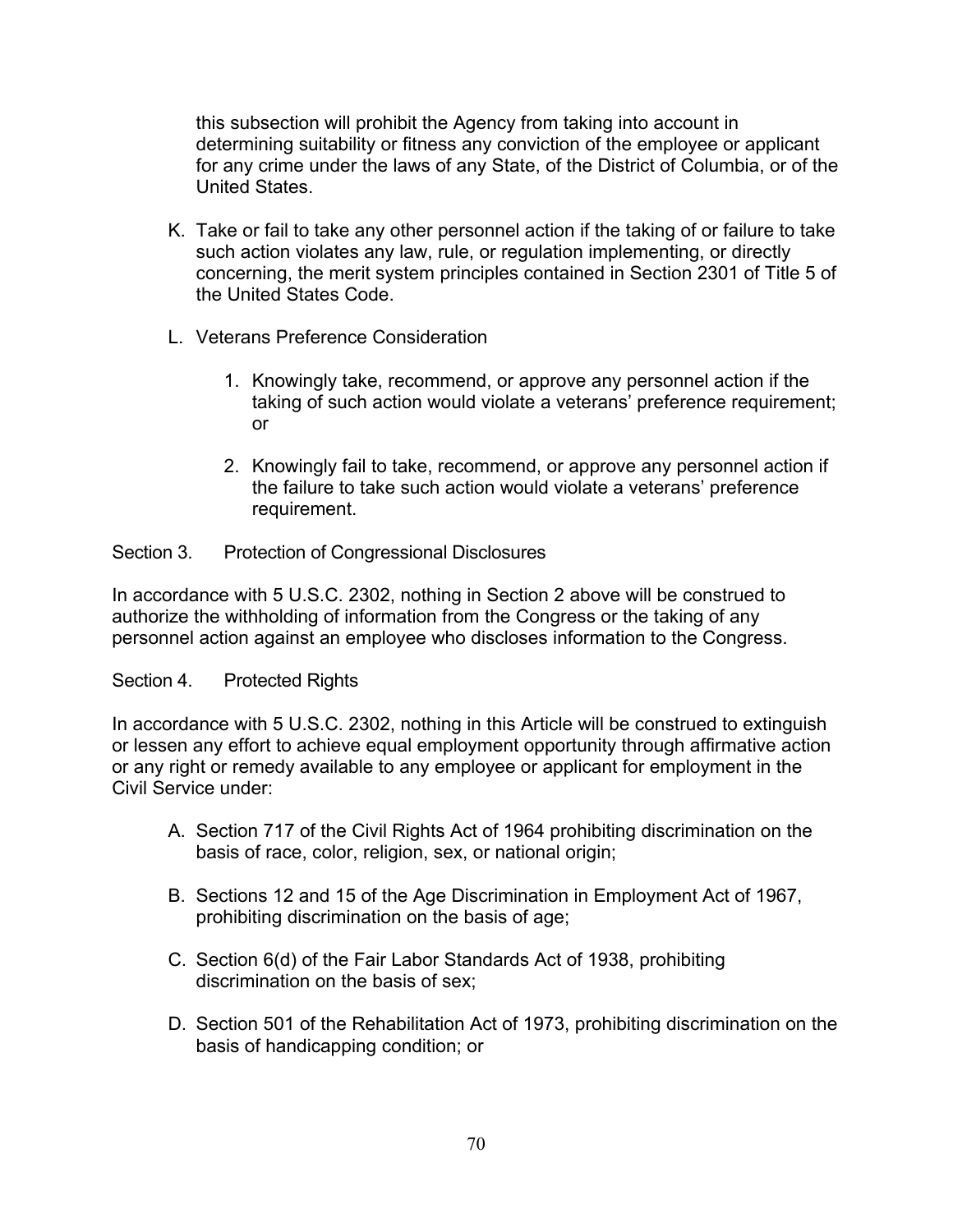E. the provisions of any law, rule, or regulation prohibiting discrimination on the basis of marital status or political affiliation.

Section 5. Complaint Procedures

An employee aggrieved under Section 2 above may raise the matter under the appropriate statutory procedure or the grievance and arbitration procedure provided in this Agreement, but not under both.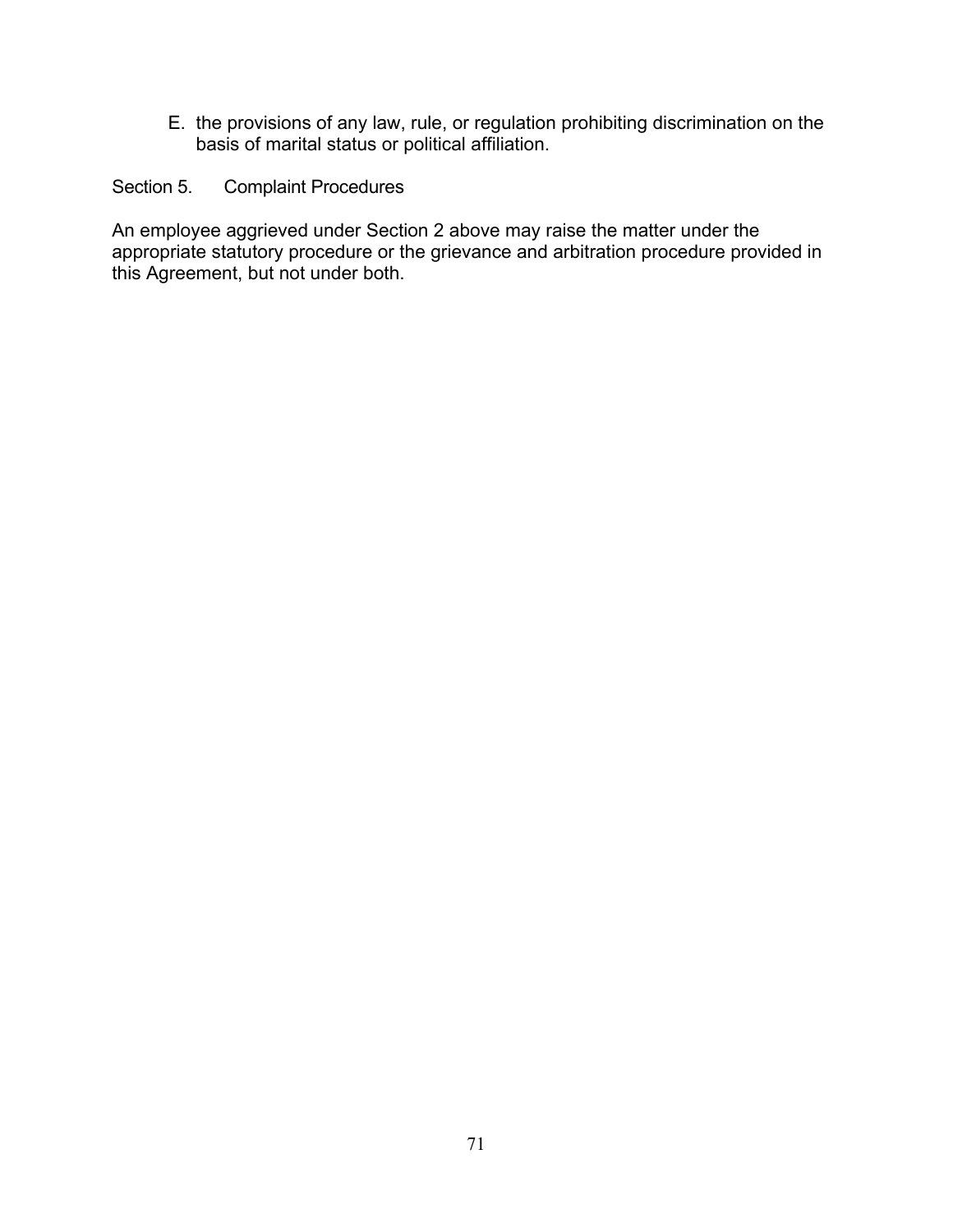# **ARTICLE 22. CIVIL RIGHTS**

Section 1. General Policy

- A. It is the policy of the Government of the United States to provide equal opportunity in employment for all persons, to prohibit discrimination in employment because of race, color, religion, sex, national origin, age, or disability, marital status, political affiliation, or any other groups covered by law.
- B. No person will be subject to retaliation for opposing any practice made unlawful by Title VII of the Civil Rights Act (Title VII) (42 U.S.C. 2000 et seq.), the Age Discrimination in Employment Act (ADEA) (29 U.S.C. 621 et seq.), the Equal Pay Act (29 U.S.C. 2906(d)) or the Rehabilitation Act (29 U.S.C. 791 et seq.), or for participating in any stage of administrative or judicial proceedings under those statutes.
- C. The Employer will adhere to the policy of the United States Department of Agriculture to prohibit discrimination in employment because of sexual orientation.
- D. The Parties recognize that, consistent with applicable law, rule, and regulation, harassment and coercion will not be tolerated.
- E. The Employer will provide an environment free of sexual harassment.
- F. The Employer will post at each work unit or work station, as appropriate, or otherwise make available to all employees a copy of the regulations it issues to carry out its programs of equal employment opportunity, including but not limited to:
	- 1. A copy of the current MRP Directive on Civil Rights (or its equivalent), including the definition of discrimination;
	- 2. A copy of Title 29 Labor, Chapter XIV, Equal Employment Opportunity Commission, Part 1614, Federal Sector Equal Employment Opportunity of the Code of Federal Regulations;
	- 3. A flow chart, or other easily understandable memorandum of the Complaint Process, depicting time lines for the Employer and complainant, showing all options available to assist employees who believe that they have been discriminated against or who wish to report alleged discrimination practices; and
	- 4. The names, business telephone numbers and business addresses of the current EEO Counselors (unless the counseling function is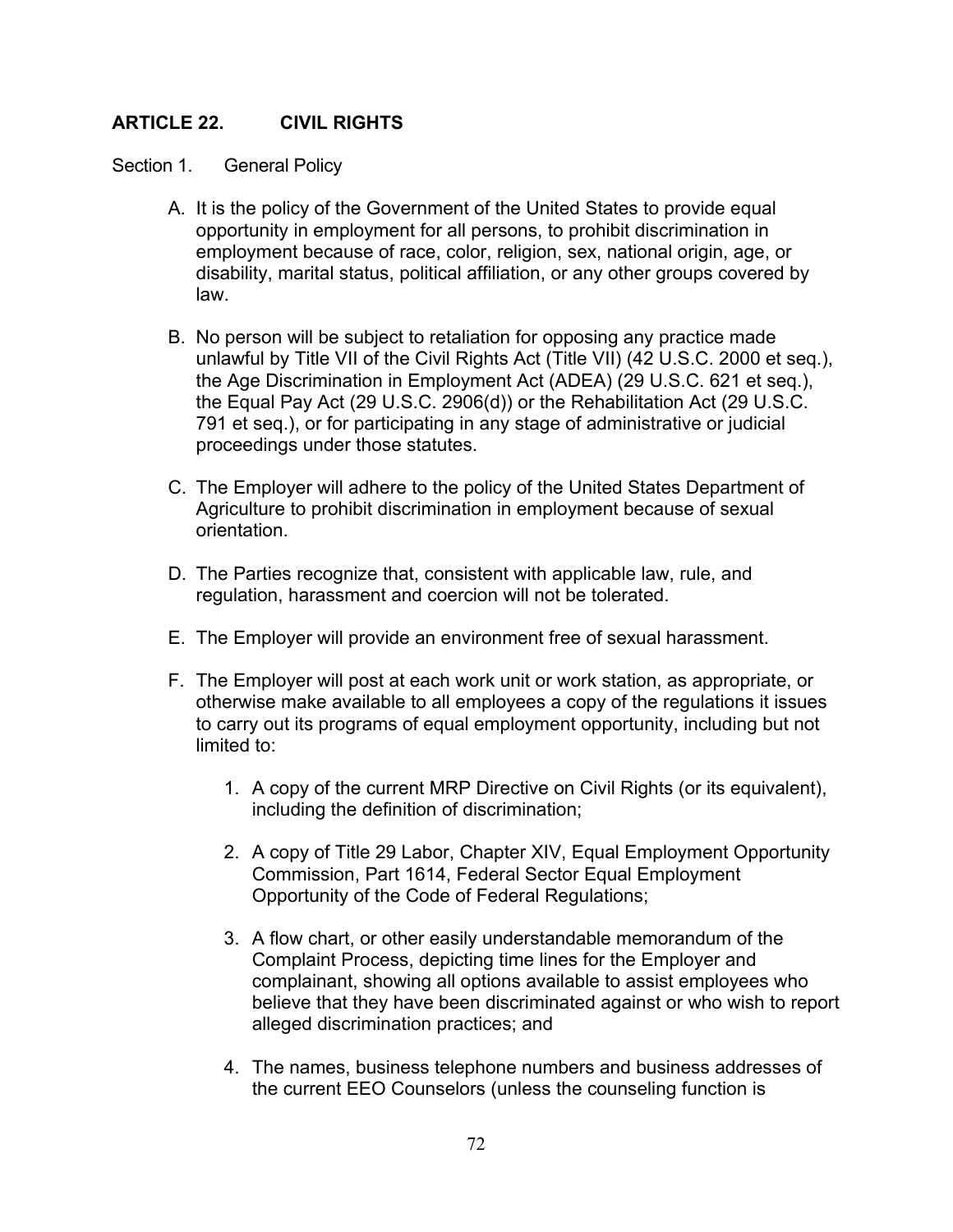centralized, in which case only the telephone number and address need be provided), or other contacts to whom the employee is to report discrimination complaints.

### Section 2. Representation Rights

- A. Any employee who wishes to engage in protected activity will be free from coercion, interference, and reprisal, and will be entitled to expeditious processing of the complaint or appeal within the time limits prescribed by law, rule and regulation.
- B. An employee has the right to select a representative of his/her choosing at any stage of the complaint or appeal process as appropriate.
- C. The employee will have the right to present the complaint or appeal without representation.
- D. The employee may designate, in writing, his/her representative of choice, to the appropriate management official, e.g., designated responding official of the Employer.

### Section 3. Complaint Resolution

- A. If the employee elects to pursue the complaint under the negotiated grievance procedure of this Agreement and he/she elects to process the grievance without representation, the Union will have the right to be present at any formal meeting between the Employer and the employee concerning the grievance.
- B. If at any stage of the complaint process under a statutory procedure, the Employer determines to make changes to resolve the complaint with respect to personnel policies and practices or matters affecting the general working conditions of unit employees, the Union will be afforded reasonable notification and ample opportunity to negotiate the matter prior to implementation of such changes.
- C. Following adjudication under a statutory procedure, the decision will generally affect the complainant alone. However, when a formal discussion is held by the Employer with the complainant and/or the complainant's representative for the purpose of implementing a decision which impacts on employees in the bargaining unit, the Union will be afforded reasonable notification of the meeting and be given an opportunity to be represented at the meeting.
- D. Where the corrective or remedial action to be taken as a result of statutory or adjudicatory procedures would impact upon employees in the bargaining unit or would conflict with, or appear to conflict with, the provisions of this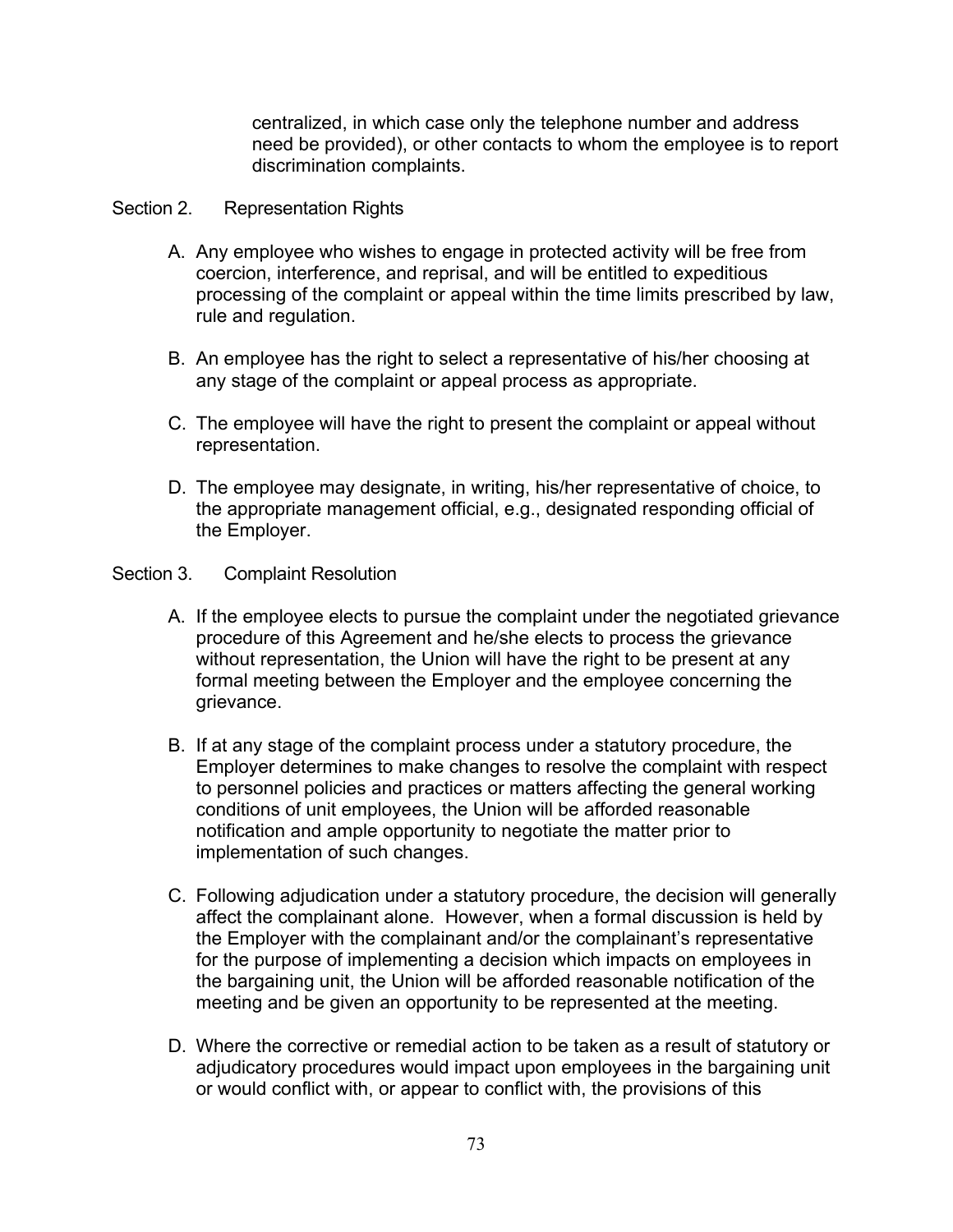Agreement, the Employer will afford the Union reasonable notification and an opportunity to negotiate the impact of the Employer's action effectuating the decision normally prior to implementation.

- E. The provisions of this Agreement may not serve to prevent implementation of statutory Equal Employment Opportunity decisions by the Merit Systems Protection Board, the Equal Employment Opportunity Commission or the Federal courts.
- Section 4. Advisory Committees
	- A. The Employer may establish Equal Employment Opportunity Advisory Committees at the appropriate levels. Such Committees will be advisory in nature and may make recommendations to the appropriate managers with regard to:
		- 1. Identified Equal Employment Opportunity problem areas;
		- 2. An assessment of the status of Equal Employment Opportunity; and
		- 3. The progress being made in the achievement of Equal Employment Opportunity objectives.
	- B. These Committees will in their composition have a minimum of one Union representative per committee, selected by the Union. However, the employee selected may not be a voting member or assigned to a Special Emphasis Program Manager (SEPM), e.g., Hispanic Employment Program Manager, Federal Women's Program Manager.
	- C. Any employee interested in serving on the Advisory Committee, usually as a SEPM, will notify the appropriate management official by the prescribed deadline of the announcement. Notification may include a statement of the employee's qualifications, reason for his/her desire to serve on the committee, and any additional information requested on the announcement.
	- D. Committee members will be free from restraint, interference, coercion, discrimination, or reprisal in connection with the performance of their duties.
	- E. Each Committee may have nonvoting members representing Special Emphasis Programs in attendance at its meetings.
	- F. Each Committee will meet as needed as determined by the Employer.
	- G. Where practicable, Committee meetings will be held during regular duty hours. The Employer will, to the extent possible, make shift changes to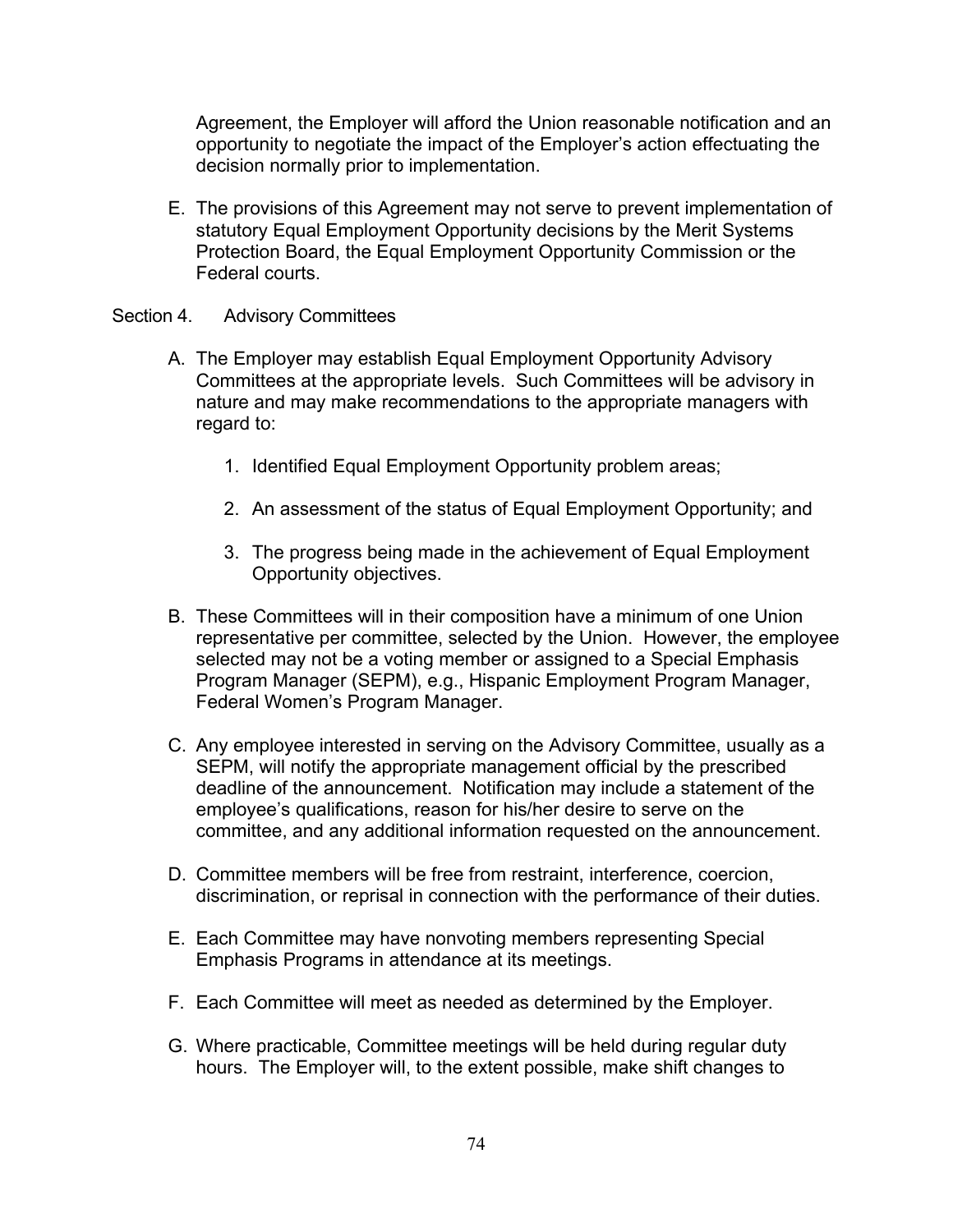accommodate attendance by Union representatives. No employee will be required to donate his/her time during non-duty hours.

- H. To the extent feasible, employees on advisory committees will receive training commensurate with their Special Emphasis Program Manager position.
- I. Committee members will receive official time while attending committee meetings, including official time for travel. Travel and per diem will be reimbursed in accordance with the Federal Travel Regulations.
- Section 5. Opportunity to Review, Comment and Bargain
	- A. The Union recognizes the Employer is responsible for the development of Equal Employment Opportunity Plans, or its equivalent, at the appropriate level.
	- B. Where the development and implementation of the Employer's Equal Employment Opportunity plans and programs involve changes in personnel policies, practices or working conditions, the Employer will fulfill its bargaining obligations with the Union under Chapter 71, Labor Management Relations, Title 5 of the United States Code.
	- C. During the assessment stage of Equal Employment Opportunity Plan development at which information is gathered on the existing status of Equal Opportunity with the Employer, or at any time, the Union has the opportunity to present, in writing, its views, opinions, and other information on the status of the Equal Employment Opportunity Program. The Union's assessment and views will be submitted to the Employer's Office of Civil Rights, Compliance and Evaluation Branch and other management officials as appropriate.
- Section 6. Reports, Statistics, and Data
	- A. The following information will be provided by the Employer on the intranet or if not, then it will be provided upon request to the National President of the Union:
		- 1. Copy of the Agency Employment Plan or its equivalent;
		- 2. Copy of the annual Civil Rights Accomplishment Report or its equivalent;
		- 3. Copy of the annual summary statistical data found in the "Professional, Administrative, Technical, Clerical, Other, and Blue Collar" Report, also known as the PATCOB, or its equivalent, depicting employees by race, sex, color, religion, age, and national origin;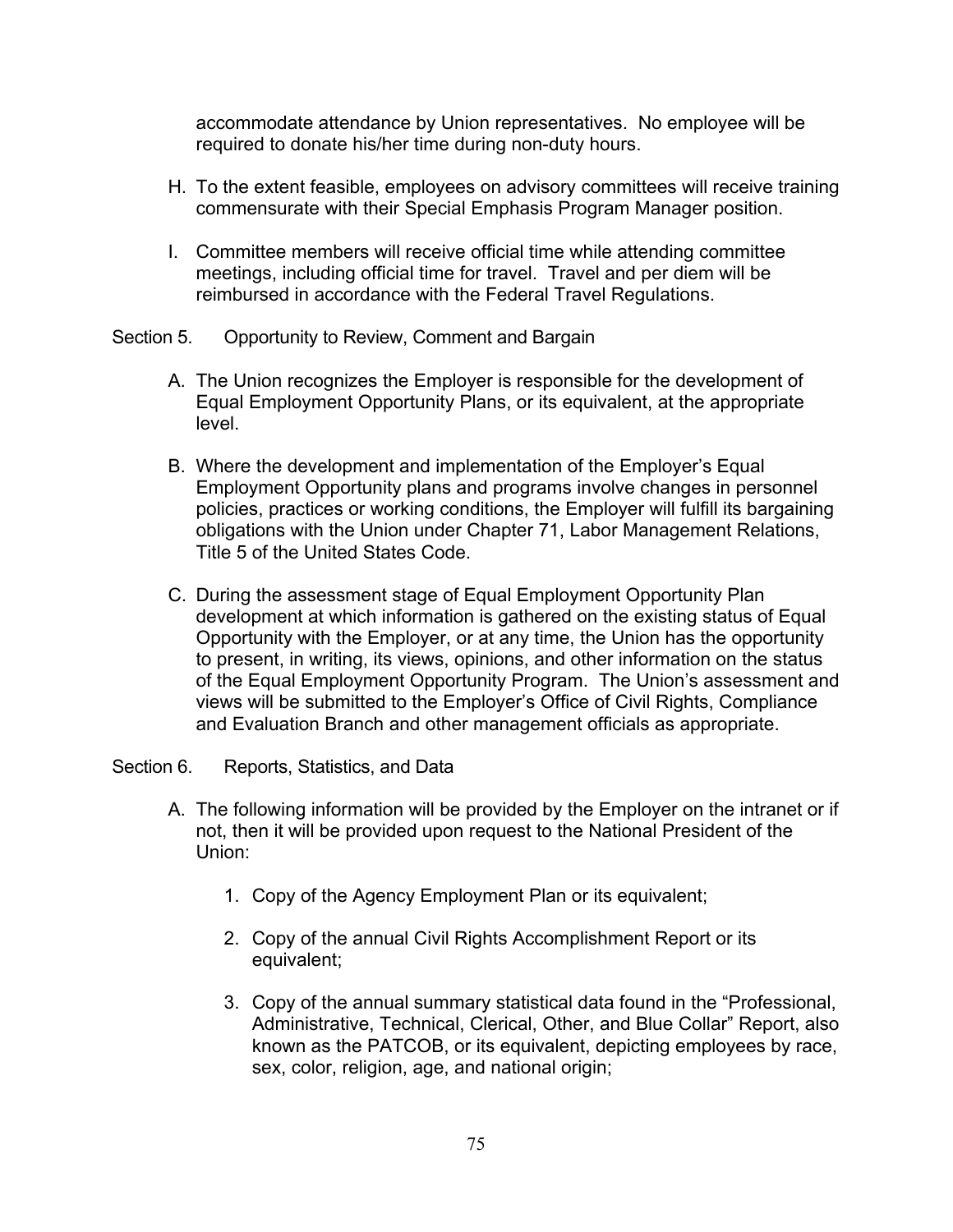- 4. Summary report of statistical data of EEO formal complaints for the Employer; and
- 5. Summary report of statistical data of EEO counseling activity.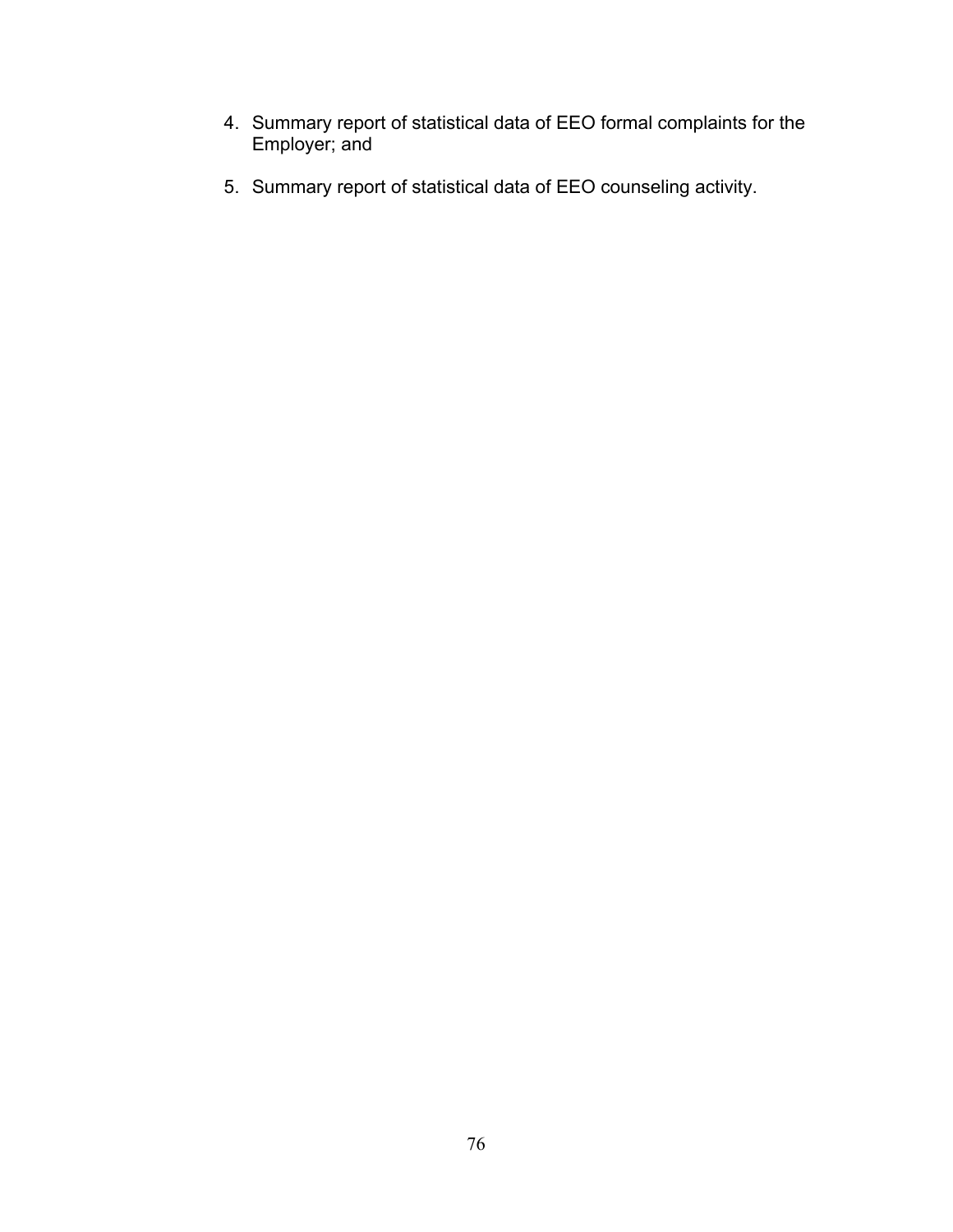# **ARTICLE 22. NEGOTIATION PROVISIONS**

### Section 1. Purpose and Scope

This Article will establish the parameters and procedures for national negotiations to negotiate changes to the National Agreement during its term; to negotiate subordinate agreements and changes during their terms. Negotiations above the local level (regional) will follow national negotiation procedures.

Additionally, this Article will establish the parameters and procedures for local negotiations over local level Employer-initiated changes that have local impact, other matters specifically delegated to them by this Agreement, local level Union-initiated proposals, and local renewal agreements.

#### Section 2. General Provisions

- A. All subordinate agreements and memoranda of understanding (MOU) must be consistent with the terms of this Agreement or are considered void. Any provision of an existing agreement or MOU may be reopened by the Employer when exercising a 7106(a) right or if such provision is shown to be a violation of law, rule, or regulation or the terms of this Agreement.
- B. To the extent not prohibited by law, including the "covered by" doctrine, either Party, local level or national, may propose changes in conditions of employment during the term of the local or National Agreement, respectively.
- C. The Parties agree that responses to proposed change(s) in conditions of employment submitted in the context of bargaining under this Article will not deal with extraneous matters.
- D. Those subjects specifically delegated to the parties at the local level by this Agreement or subsequent MOU(s) may be negotiated locally. For example, subjects may include but are not limited to:
	- 1. Procedures or arrangements concerning local leave scheduling;
	- 2. Procedures or arrangements concerning earning/scheduling time off for religious holiday observance;
	- 3. Procedures or arrangements concerning shift rotation schemes as needed;
	- 4. Procedures for exchanging shifts;
	- 5. Other negotiable items normally covered by local negotiations and not covered by or otherwise inconsistent with this Agreement.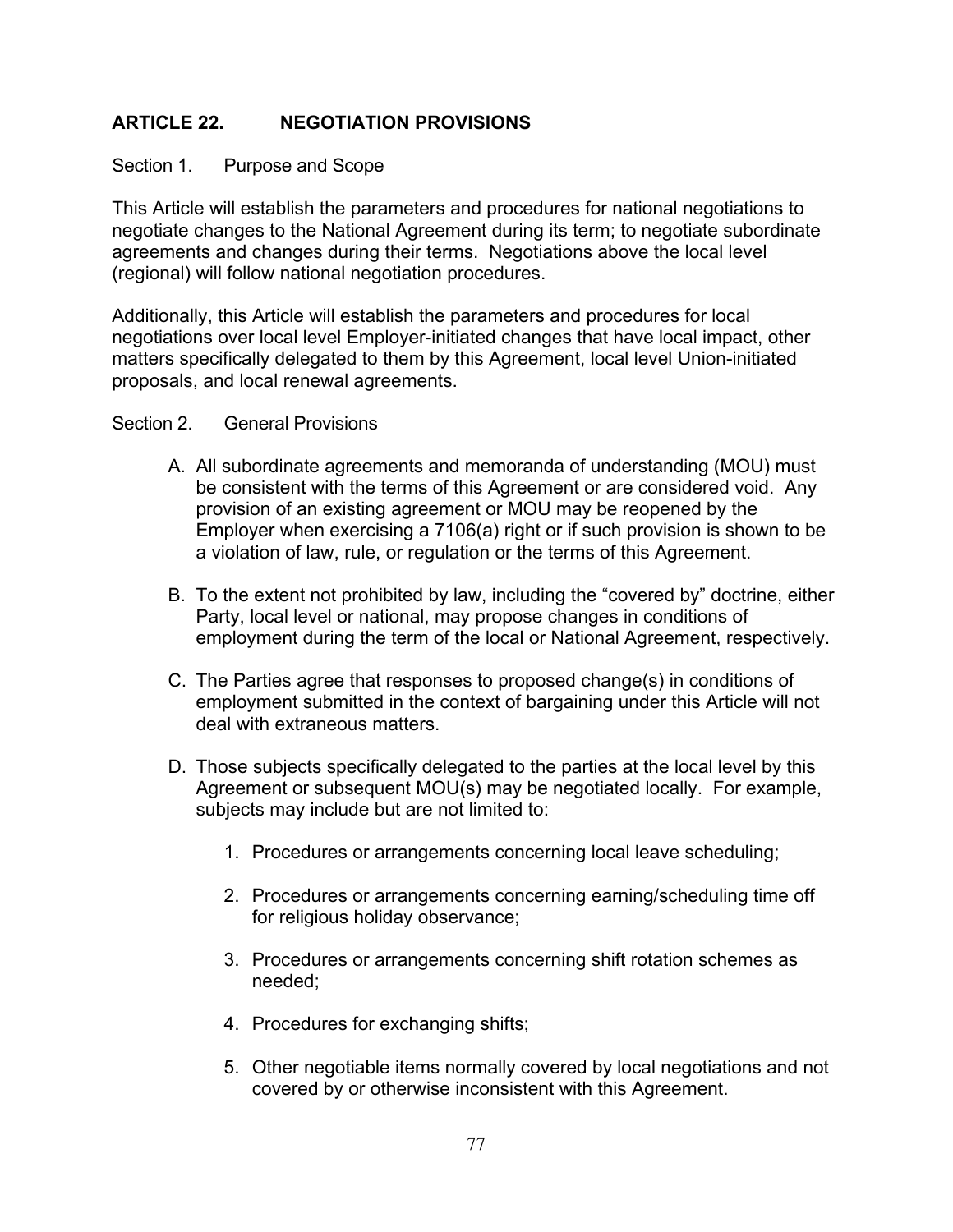- 6. Overtime assignment procedures if not specifically outlined in Article 30 Overtime and Premium Pay; and,
- 7. TDY rosters if not specifically outlined in Article 33 Domestic TDY.
- E. The delegation of these subjects is not intended to require each local to have a negotiated agreement or include within its negotiated agreement provisions covering each of the listed items.
- F. In accordance with Article 2 Authority and Responsibility negotiations over only those items found to be inconsistent with the National Agreement, arising as a result of mandated local reviews will begin within 120 days after the effective date of this Agreement.
- G. Issues on related topics will be consolidated for bargaining to the greatest extent possible.
- H. Local agreements may be reopened:
	- 1. At the request of either party seeking to renegotiate provision(s) nullified by changes in federal statute or Governmentwide rules or regulations implementing 5 U.S.C. 2302;
	- 2. If either party to the agreement produces evidence that parts of the agreement are being abused or interfere with the efficient operation of the organization. Documentation must include specific evidence of abuse or interference and the parts of the agreement involved. Renegotiations will be conducted only on those relative parts of the agreement; or,
	- 3. By mutual agreement.

# Section 3. Procedures

- A. Employer Initiated Changes
	- 1. Notice of proposed changes in conditions of employment by the Employer will be served upon the President of the Union or, if local in scope the local Union representative. Proposals will be delivered according to procedures outlined in Article 5 Employer Rights and Obligations.
	- 2. Time frames for Union response (National):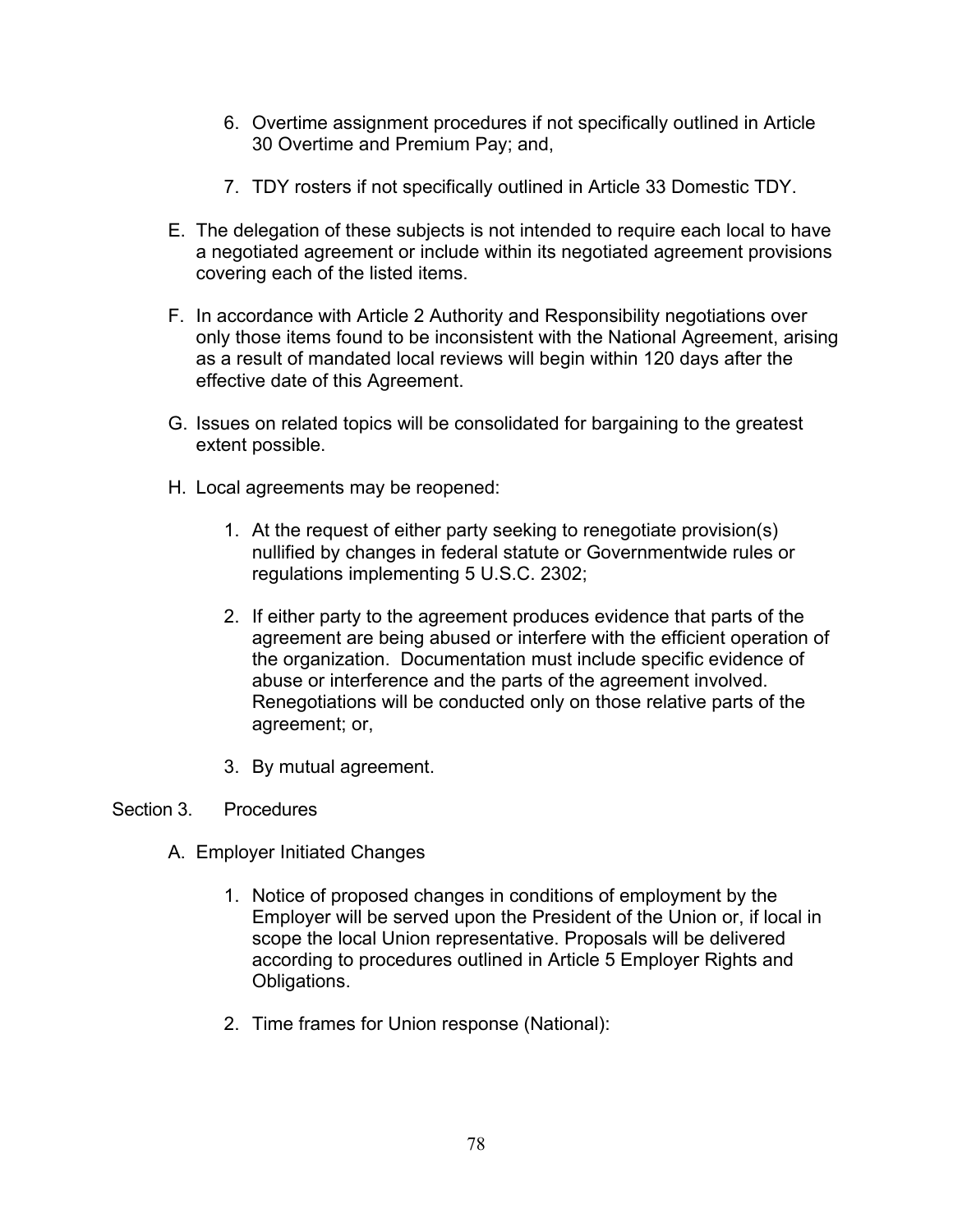- a. Within fifteen (15) calendar days of receipt of notice of a proposed change, the Union may request a briefing. The Union may submit any information or data requests pursuant to 5 U.S.C. 7114(b) (4).
- b. Within fifteen (15) calendar days after the date of a briefing or thirty (30) calendar days after initial notice whichever is later, the Union will submit its proposals. The Union will be permitted to make additional or modified proposals based on the Employer's response to a 5 U.S.C. 7114(b) (4) request within fifteen (15) calendar days of receipt of the information.
- c. Time frames in this section may be adjusted by mutual agreement.
- 3. Time frames for Union response (Local):
	- a. Within four (4) calendar days of receipt of notice of a proposed change, the Union may request a briefing. The Union may submit any information or data requests pursuant to 5 U.S.C. 7114 (b) (4).
	- b. Within ten (10) calendar days after the date of a briefing or fourteen (14) days after initial notice whichever is later, the Union will submit its proposals. The Union will be permitted to make additional or modified proposals based on the Employer's response to a 5 U.S.C. 7114 (b) (4) request within five (5) days of receipt of the information.
	- c. Time frames in this section may be adjusted by mutual agreement.
- 4. Failure to submit a written request to negotiate accompanied by written negotiating proposals, within the time frames specified above, will be considered acceptance of the proposals and will allow the Employer to implement the change.
- 5. If negotiations are required, they will commence in accordance with this Agreement within thirty (30) calendar days after receipt of bargaining proposals from the Union.
- 6. If the Employer refuses to provide the information requested in full, it will provide written confirmation of the information denied and state the reason for the denial. Within seven (7) calendar days after receipt of the Employer's written confirmation, the Parties may, at the election of the Union, discuss in a good-faith effort to resolve any disputes regarding the Employer's duty to provide the necessary and relevant information requested.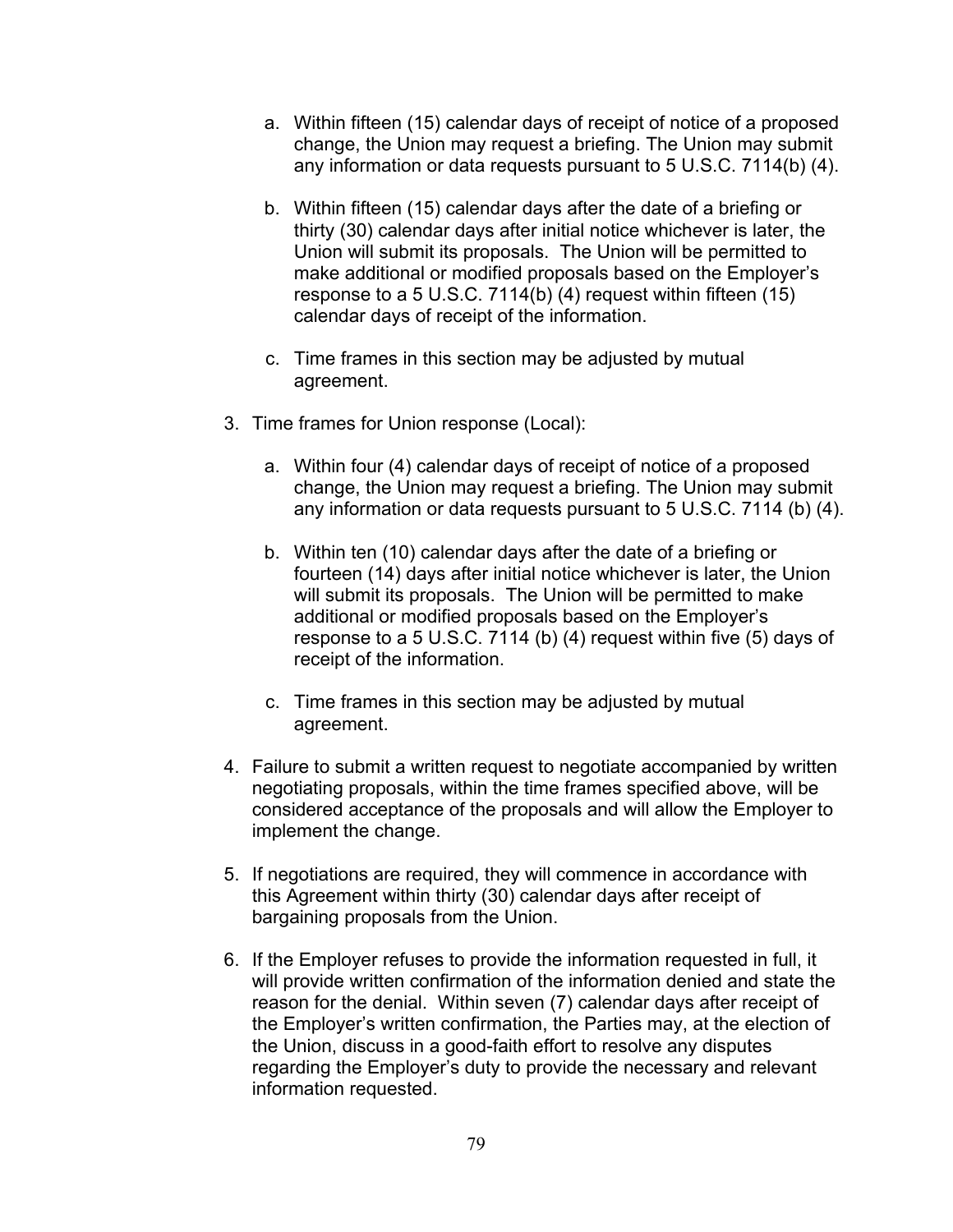- 7. The Parties will negotiate in good faith to resolve outstanding information requests. The Union is not obligated to reach agreement during negotiations when there is an outstanding request for information. If the Parties reach agreement during negotiations conducted with an outstanding information request over an Employer initiated change, then the agreement on the change will represent the full and complete understanding between the Parties.
- B. Union Initiated Requests to Bargain
	- 1. Notice of proposed negotiable changes in working conditions by the Union will be served upon the Employer designated representative, according to procedures outlined in Article 5 Employer Rights and Obligations, Section 3.
	- 2. Time frames for Employer response (National/Regional):
		- a. If negotiations are required, within fifteen (15) calendar days of receipt of notice of a proposed change, the Employer may request a briefing to attempt to resolve informally or attain additional information. If no briefing is requested, the Employer will submit its counter-proposals thirty (30) days after initial notice, or notify the Union of the Employer's determination that there is "no duty to bargain" the proposal.
		- b. Negotiations on negotiable proposals will be conducted in accordance with this Agreement and to the extent possible, should begin no later than thirty (30) calendar days after receipt of final bargaining proposals from the Employer.
	- 3. Time frames for Employer response (Local):
		- a. If negotiations are required, within seven (7) calendar days of receipt of notice of a proposed change, the Employer may request a briefing to attempt to resolve informally or attain additional information. If no briefing is requested, the Employer will submit its counter-proposals within fourteen (14) days after initial notice, or notify the Union of the Employer's determination that there is "no duty to bargain" the proposal.
		- b. Negotiations on negotiable proposals will normally begin within fourteen (14) calendar days after receipt of the Employer's counter proposals, but no later than thirty (30) calendar days after receipt of final bargaining proposals from the Employer.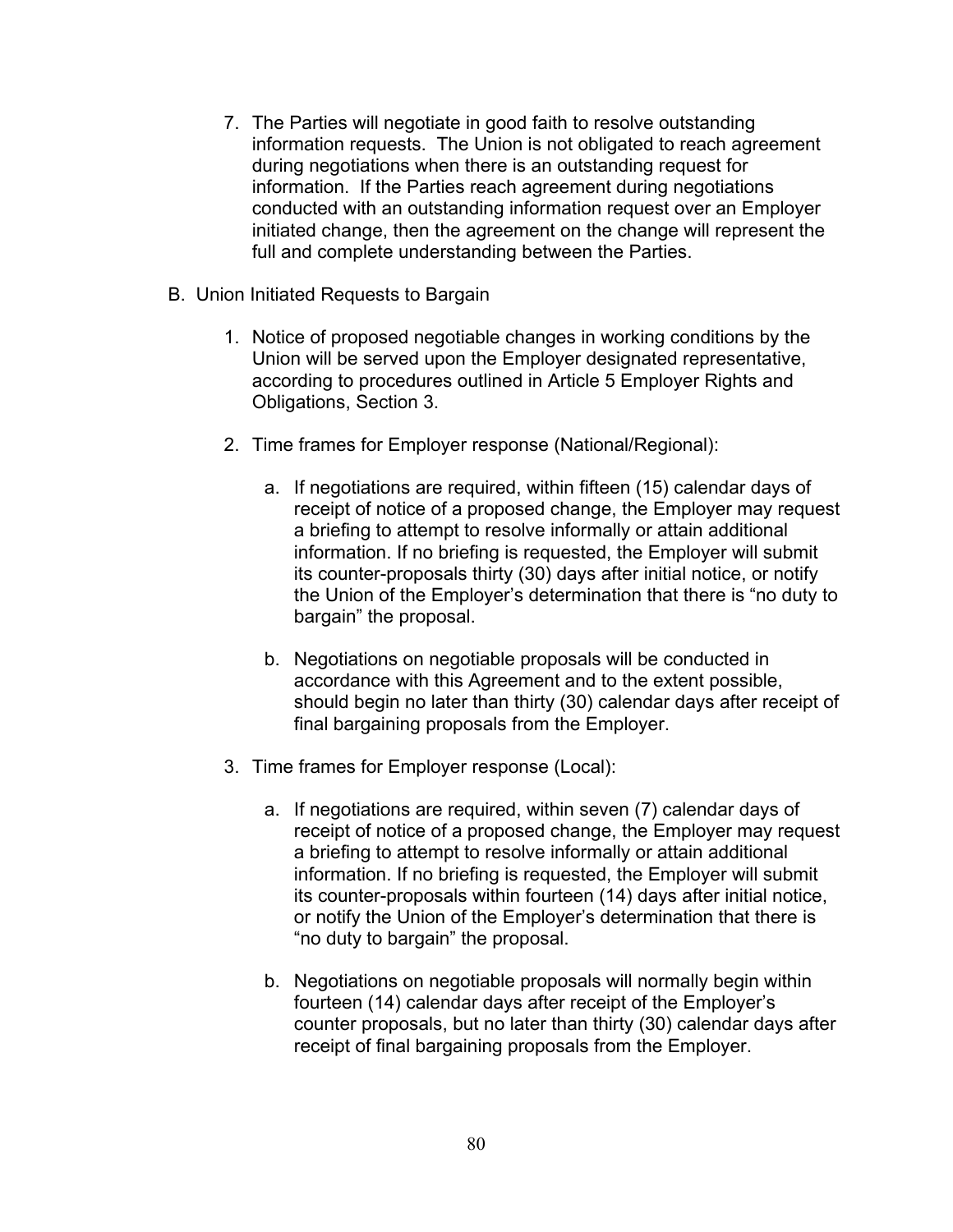- Section 4. Ground Rules for Negotiations at the Local Level
	- A. The following Ground Rules are for local negotiations between PPQ and NAAE.
		- 1. Individual proposed changes will not be implemented until all proposals have been negotiated to agreement or through resolution by the FSIP, to the extent required by and in accordance with law.
		- 2. Disagreements concerning application and interpretation of these Ground Rules will be handled through arbitration by requesting a panel of arbitrators from FMCS and selecting one (1) arbitrator to hear the dispute. Either party's Chief Negotiator may declare the parties in disagreement by submitting its written statement of position on the issue(s) in disagreement to the other party's Chief Negotiator. Each party will serve a copy of its statement of position on the President of the Union and the Chief of Labor Relations. The party initiating the declaration of disagreement will request FMCS to furnish the parties the panel of arbitrators and will specify the place of the dispute (of arbitration) to be the location the parties have selected to negotiate the proposed change under the terms of these Ground Rules, unless they mutually agree otherwise. The arbitrator will have the full authority to interpret these Ground Rules and law. The expenses of said arbitrator will be shared equally and each party's expenses will be borne solely by them.
		- 3. Once the parties have exchanged counterproposals no new proposals or issues will be submitted without mutual agreement of the parties. However, proposals, counterproposals, or modifications of proposals addressing issues already raised, related issues that arise as a result of discussions at the table, or as a result of information provided pursuant to 5 U.S.C. 7114 (b) (4) will not be deemed "new" proposals.
		- 4. These Ground Rules may be modified by mutual consent. Any change or waiver of any ground rule will be reduced to writing and signed and dated by both parties.
		- 5. If these Ground Rules do not expressly address an issue, either local party may negotiate up to three (3) additional ground rules per side. The additional ground rules will be negotiated as soon as practicable after receipt. Any necessary preliminary negotiations to complete these ground rules will proceed in accordance with these Ground Rules.
		- 6. The Employer has determined that the Employer's negotiating team will have up to four (4) members. The Union will be authorized to have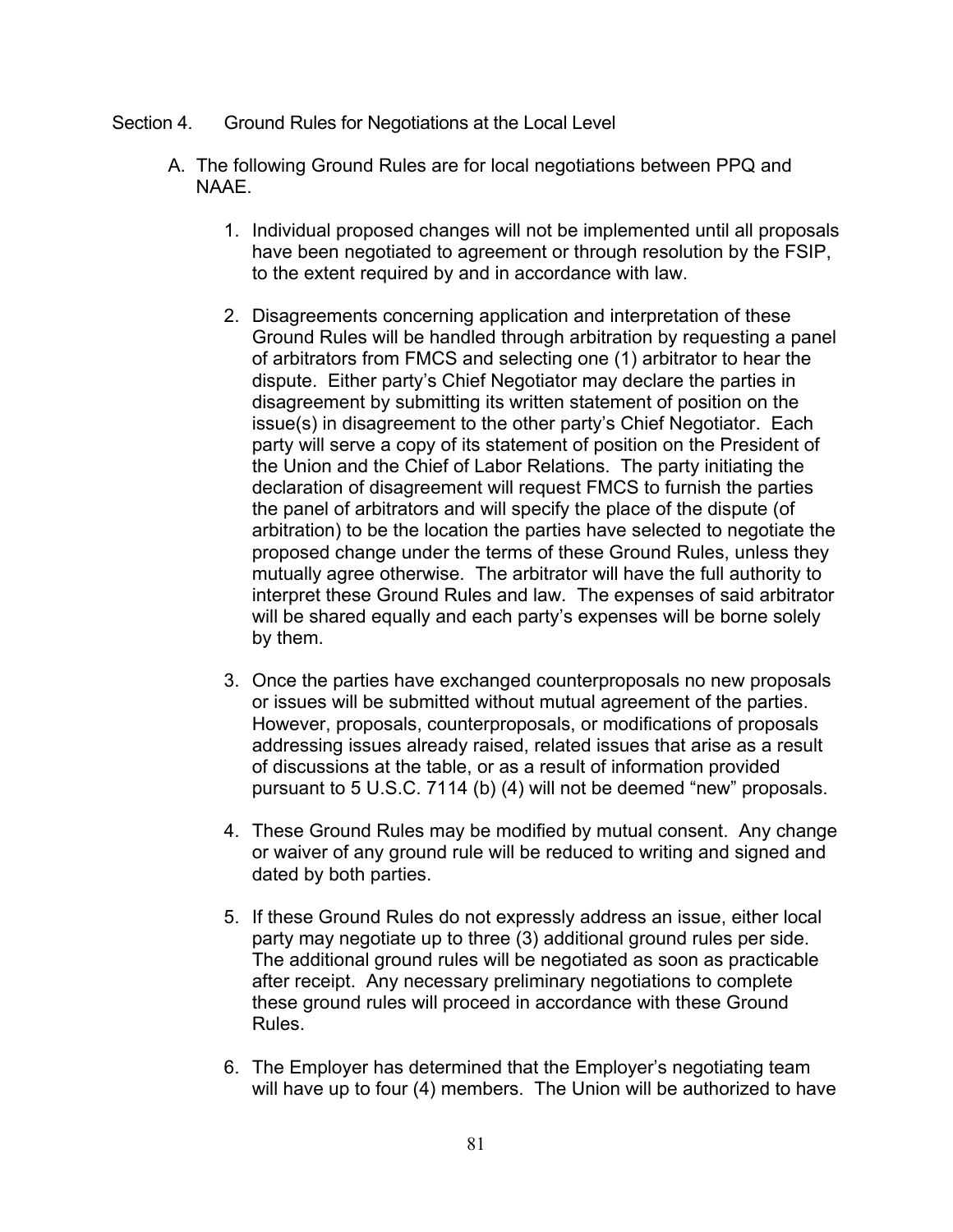up to the same number of Union negotiators on official time as the Employer has at the negotiating table. The numbers may be changed by mutual agreement of the parties.

- 7. Each Union team member who is a Plant Protection and Quarantine (PPQ) employee will be on official time not to exceed forty (40) regular hours per week while negotiations are in progress.
- 8. Each Union team member will be provided a reasonable amount of official time for performing functions related to negotiating including but not limited to; proposal preparation; travel to and from the negotiation site; preparation for and appearance at FLRA, FMCS, FSIP and/or arbitration proceedings.
- 9. Both teams will come to negotiations with at least one member authorized to bind his/her party and execute the agreement.
- 10.Times and dates of negotiations will not conflict with previously scheduled Employer or Union meetings or advanced annual leave.
- 11.Negotiations will normally be scheduled during periods that do not include holidays. Holidays may be worked only upon mutual agreement by the parties.
- 12.Negotiations will be conducted according to the following:
	- a. The Employer will provide the Union notice of its intended negotiators at the time the parties begin the process of fixing dates. The Union will provide the Employer the names of its intended negotiators as soon thereafter as practical, normally no less than ten (10) days prior to the beginning of negotiations.
	- b. If the Employer elects to have negotiators from outside the duty station, the Union will be entitled to have an equal number of negotiators from outside the duty station. The Employer will pay travel costs pursuant to an approved travel authorization for such Union representatives and the lodging costs in accordance with the Federal Travel Regulations. The Union will pay for the meals and incidental expenses of its outside negotiators. The Employer will provide the Union ten (10) days advance notice of the identity of those Employer negotiators it intends to bring to the negotiating table from outside the duty station.
	- c. The Employer will provide a room for negotiations. If any expenses are required to obtain the room, the Employer will pay.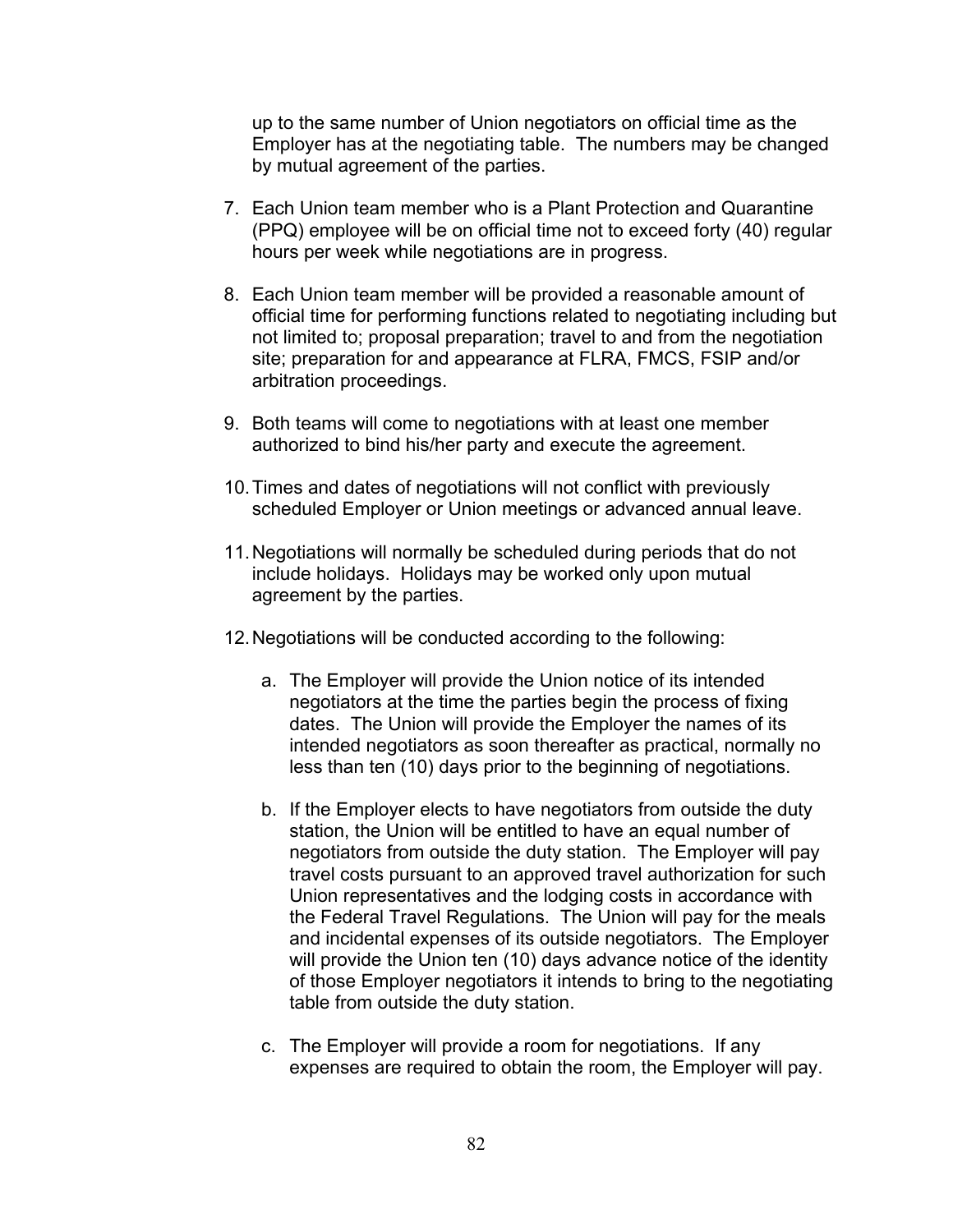- d. Incurred and necessary parking expenses will be paid by the Employer when a Union negotiator must go to a negotiation site to which the negotiator is not regularly scheduled to report.
- e. Negotiations will take place during the negotiators' regular duty hours, normally between 0800 through 1700, Monday through Friday, at a time and date mutually agreed upon.
- f. Union negotiators will be permitted to be assigned overtime during the negotiation period and to receive calls for the purpose of being assigned overtime jobs during the negotiation period, with minimal delay to the negotiation proceedings.
- 13.The Union team will have reasonable access to comparable facilities and equipment without expense to them at the negotiation site as the Employer's team will have including, but not limited to computer access, telephones, copiers, FTS, and facsimile machines.
- 14.There will be no smoking in the negotiation room.
- 15.Caucuses will normally be limited to twenty (20) minutes and may be called by either party. The party calling the caucus will leave the negotiating room.
- 16.Unless mutually agreed upon, no recording devices will be used during the negotiation sessions. There will be no limit to the number of laptop computers used by either party. Cell phones, pagers and/or other hand held devices will be on silent or vibration mode.
- 17.One observer may be permitted by mutual agreement at the respective party's expense. Official time will be provided during travel to and from and attendance at negotiations. Observers, in addition to participants, at telephonic sessions will be announced in advance. Upon agreement by the parties, subject matter experts (SME) may participate in informative discussions with both parties at the table. Participating SMEs are not considered to be observers or representatives of either party.
- 18.When the language of a provision or an article has been agreed to, it will be reduced to writing, the last page signed and dated and preceding pages initialed and dated by each Chief Negotiator. Upon completion of the agreement which is fully acceptable to both parties, the Employer will prepare the agreement in final draft, for mutual reviewing and proofreading. Both sides are to be provided with an original signed article and an electronic copy.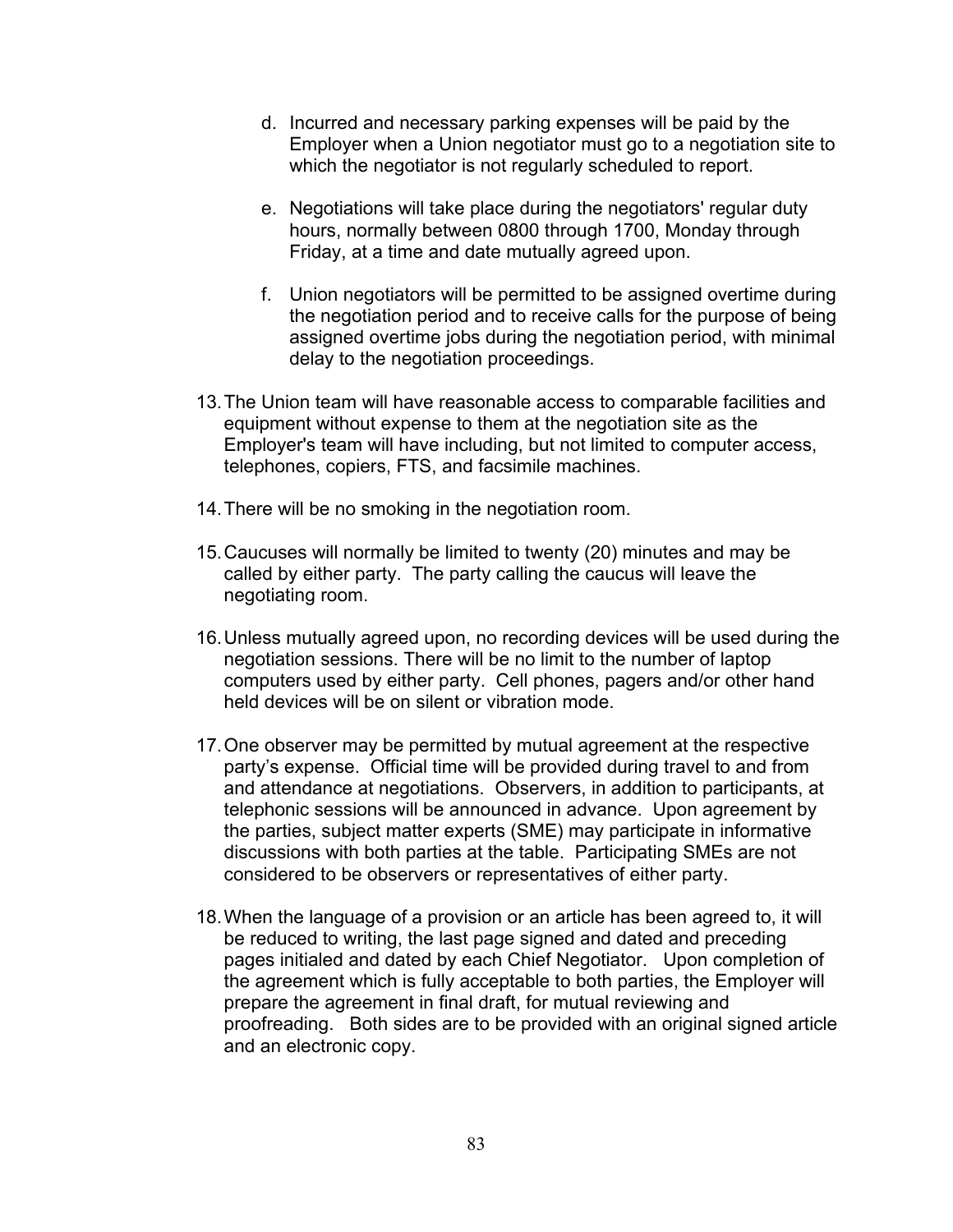- 19.Prior to declaring impasse on any article at the bargaining table, each party must present its last, best, and final offer, in writing, to the other. If no agreement can be reached by the parties, the services of the Federal Mediation and Conciliation Service (FMCS) will be requested within thirty (30) days of declaration of impasse. In the event mediation does not result in agreement, either party may request the intervention of the Federal Services Impasses Panel (FSIP). Use of FSIP and/or FMCS will be in accordance with the rules of the respective agencies.
- 20.If any article is at impasse after mediation attempts, then the Union and the Employer will submit their last, best and final offers from the negotiation table to the Impasse Panel. The Union members engaged in the Impasse Panel process will receive reasonable amounts of official time to prepare and participate in such activity. The decision of the Panel will be final and binding. All decisions of the Panel will be governed by the applicable laws and regulations. To the extent permitted by law, the Panel is authorized to make determinations of negotiability.
- 21.The Union and the Employer will equally share the cost of any arbitration proceeding, including but not limited to the compensation and expenses of the arbitrator.
- 22.The Employer, upon the Union's request will negotiate with the Union when an item is returned as negotiable or negotiable as modified from FLRA or a qualified third party.
- 23.Nothing in these Ground Rules will constitute a waiver of the Union's rights or an employee's rights under Title 7, CSRA, or any other law, rule or regulation. Similarly, nothing in these Ground Rules will constitute a waiver of the Employer's rights such as, but not limited to, 5 USC 7106.
- 24.Whenever the negotiations conducted in accordance with these Ground Rules requires a response, submission, or other action it will be served pursuant to Article 5 Employer Rights and Obligations, Section 3.
- B. Consistency with the National Agreement.

Immediately following the conclusion of negotiations of a local agreement and execution of the document memorializing that agreement:

Step 1.

The local agreement will be submitted to the Branch Chief, Labor Relations or designee for review for consistency with the National Agreement and to the National President of the Union for review by the Executive Committee of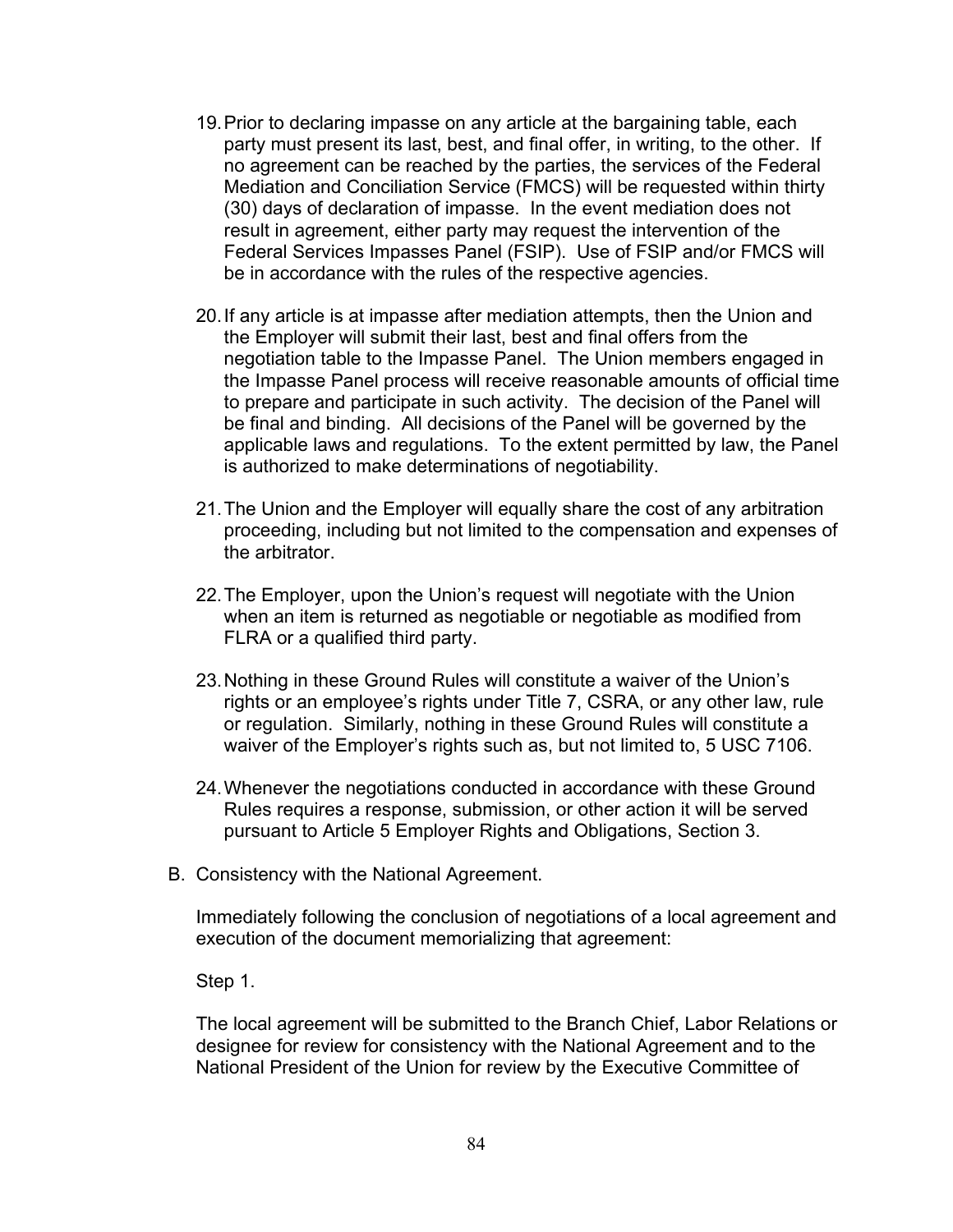NAAE for consistency with the National Agreement. The Parties will have ten (10) calendar days to accomplish the review.

- 1. If upon review for consistency the local agreement is agreed by the Parties to be consistent with the National Agreement, the Branch Chief, Labor Relations or designee, will initial the signature page of the local agreement and notify the local Employer and Union.
- 2. If upon review for consistency the local agreement is agreed by the Parties to be inconsistent with the National Agreement those sections in dispute will be returned to the local parties for resolution.
	- a. The local parties will attempt to renegotiate the item(s) in conflict.
		- i. If no agreement can be reached, the local parties will exchange best and final offers, in writing, and will request the services of the FMCS and/or FSIP as outlined in Section 4.19 of this Article.
		- ii. Upon agreement the local parties will execute a document memorializing the agreement and return to Step 1.
	- b. Those provisions of the local agreement not declared by either party's designated national representative to be in conflict with the National Agreement will be held as ready for implementation upon full and final implementation pursuant to Local Ground Rule number 1.
- 3. If upon review for consistency with the National Agreement, there is a dispute by the Parties concerning a conflict with the National Agreement, either Party may request mediation. If neither Party requests mediation or if mediation is unsuccessful, then the Party alleging the conflict will have thirty (30) calendar days to appeal to arbitration. The arbitrator will have the authority to determine if the provision is in conflict with the National Agreement.
	- a. If the provision is determined to be in conflict with the National Agreement then the local agreement will be returned to Step 1b.
	- b. If the provision is determined not to be in conflict with the National Agreement then the local agreement will proceed to Step 2.
- C. Agency Head Review.

Step 2.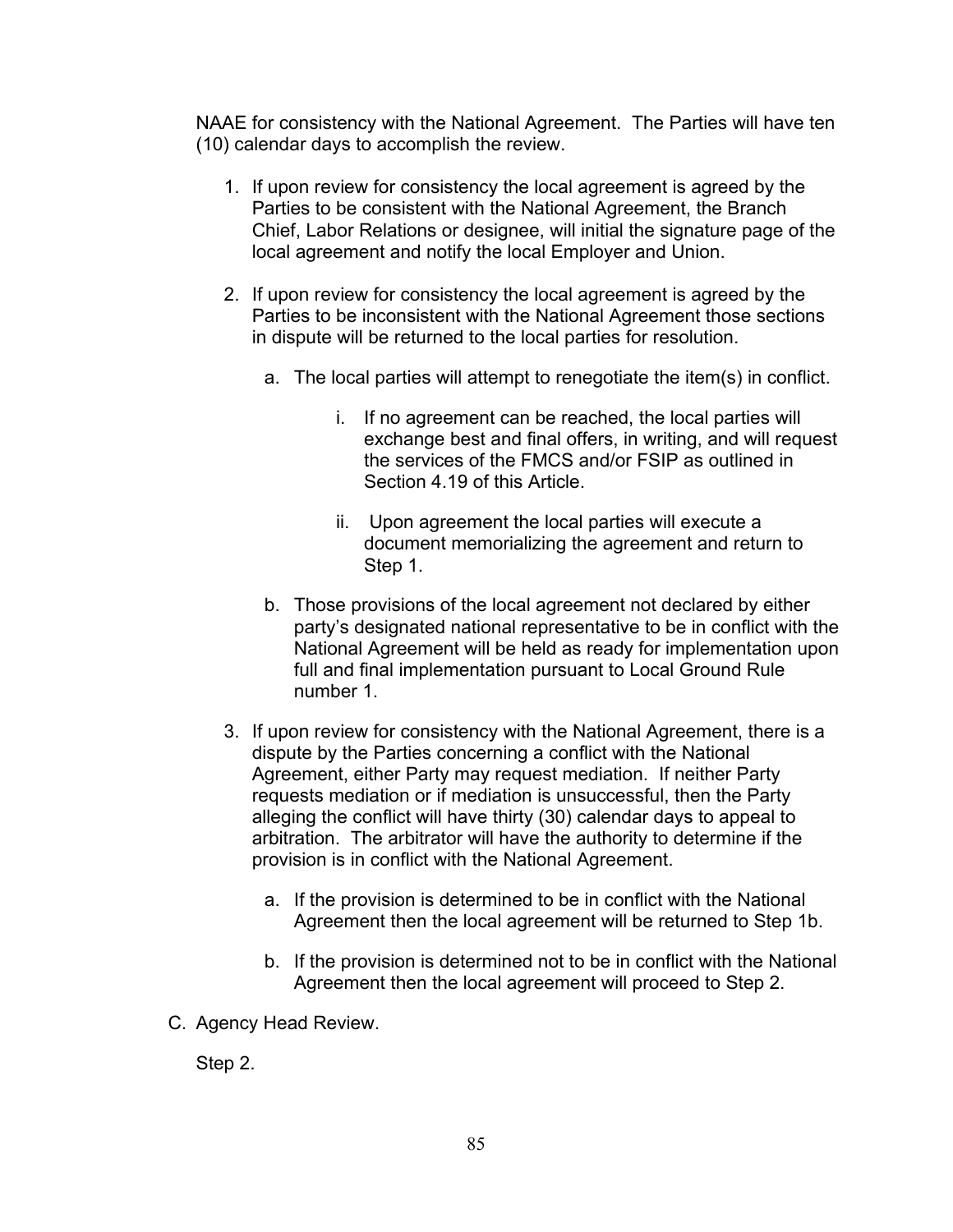Upon completion of Step 1 the local agreement will be submitted for Agency Head review.

- 1. If Agency Head review of a local agreement is not completed within thirty (30) calendar days, the local agreement will take effect the 31<sup>st</sup> day from submittal.
- 2. If Agency Head review of a local agreement results in an allegation that one or more of its provisions conflict with existing law, rule, or regulation and thus are non-negotiable under 5 U.S.C. 7117(c), the designated Agency Head reviewer will provide written notice of this decision to the Chief Negotiator for the local unit with a courtesy copy to the National President. The decision must be postmarked within thirty (30) calendar days from the date of submission for Agency Head review.
	- a. An item returned by Agency Head review as being in conflict with existing law, rule or regulation, will require the parties, at the request of either party, to renegotiate that item and all related items and provisions that are directly affected, including those that in whole or in part have been negotiated at the table in exchange or in consideration for the returned item to begin within twenty (20) calendar days from the date of the decision.
	- b. If the Union disagrees with the Agency Head review the Union representative may file a negotiability appeal with the FLRA as provided in 5 U.S.C. 7117(c), filing the Union's petition within fifteen (15) days after receipt of the allegation of non-negotiability.
		- i. If the FLRA determines the challenged provision(s) of the agreement are negotiable, those provision(s) will immediately go into effect the day after receipt of the FLRA decision unless the decision is appealed.
		- ii. If the FLRA determines one or more of the challenged provisions are non-negotiable, and in the absence of an appeal of the decision by the FLRA, the Union may submit new proposals to the Employer designed to address and obviate the non-negotiability ruling of the FLRA and all related items and provisions that are directly affected, including those that in whole or in part have been negotiated at the table in exchange or in consideration for the returned item. Those proposals must be submitted within seven (7) calendar days after receipt of the FLRA decision. Negotiations will commence in accordance with these Ground Rules.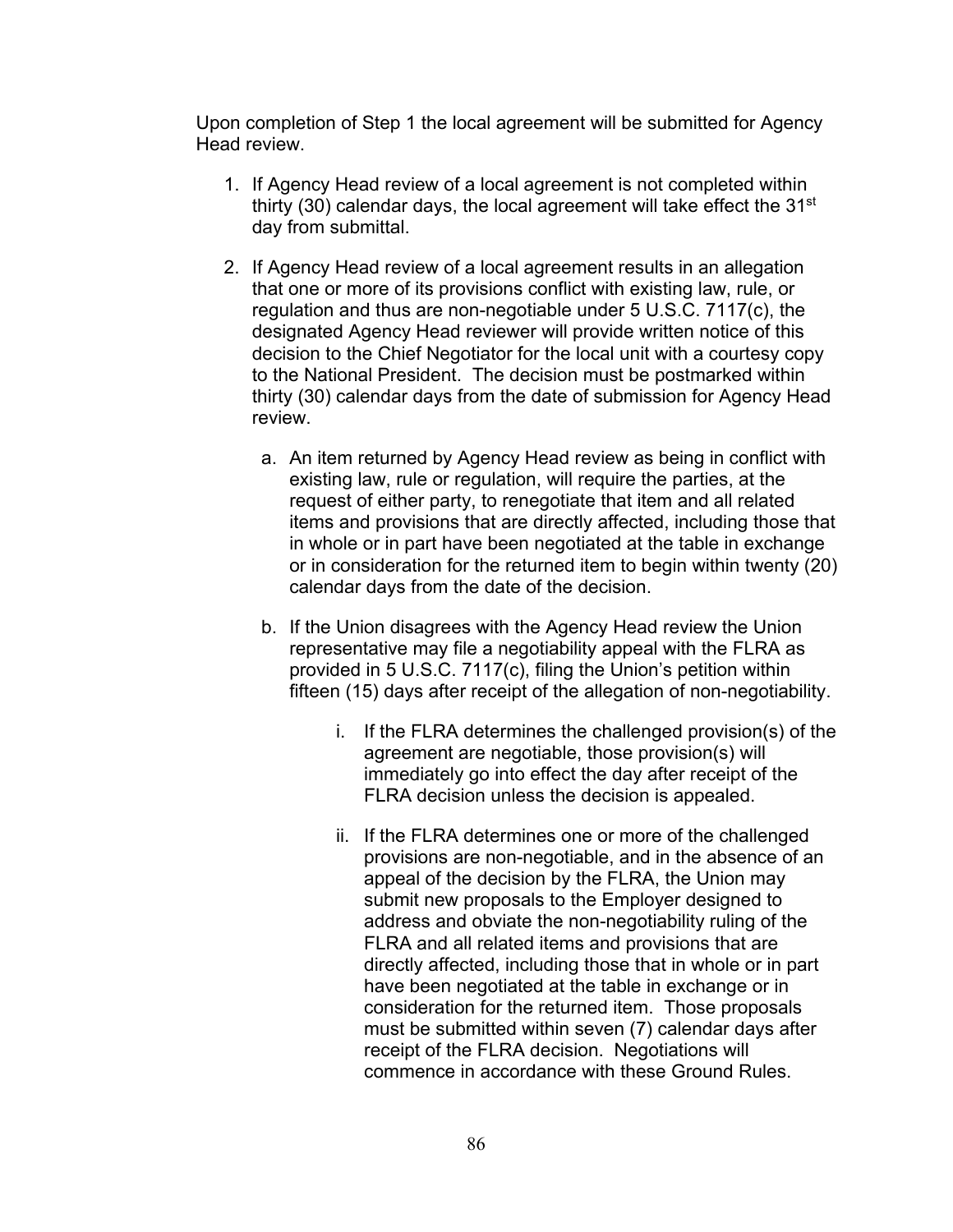- 3. If no conflict is found upon Agency Head review of the Agreement, the Branch Chief, Labor Relations or designee, will notify the Union and the agreement will take effect upon notification.
- Section 5. Ground Rules Above the Local Level (National/Regional)
	- *A.* The following Ground Rules will apply to all negotiations at the National and Regional level.
		- 1. Individual proposed changes will not be implemented until all proposals have been negotiated to agreement or through resolution by the FSIP, to the extent required by and in accordance with law.
		- 2. Disagreements concerning application and interpretation of these Ground Rules will be handled through arbitration by requesting a panel of arbitrators from FMCS and selecting one (1) arbitrator to hear the dispute. The Chief Negotiator for either Party may declare the parties in disagreement by submitting its written statement of position on the issue(s) in disagreement to the other party's Chief Negotiator. Each Party will serve a copy of its statement of position on the President of the Union and the Branch Chief, Labor Relations. The party initiating the declaration of disagreement will request FMCS to furnish the Parties the panel of arbitrators and will specify the place of the dispute (of arbitration) to be the location the Parties have selected to negotiate the proposed change under the terms of these Ground Rules, unless they mutually agree otherwise.
		- 3. Once the Parties have exchanged counterproposals no new proposals or issues will be submitted without mutual agreement of the Parties. However, proposals, counterproposals, or modifications of proposals addressing issues already raised, related issues that arise as a result of discussions at the table, or as a result of information provided pursuant to 5 U.S.C. 7114 (b) (4) will not be deemed "new" proposals.
		- 4. These Ground Rules may be modified by mutual consent. Any change or waiver of any Ground Rule will be reduced to writing and signed and dated by both Parties.
		- 5. If these Ground Rules do not expressly address an issue, either Party may negotiate up to three (3) additional ground rules per side. The additional ground rules will be negotiated as soon as practicable after receipt. Initially, negotiations on these additional ground rules will be completed under alternative means, e.g., electronic, telephonic, e-mail, etc. This would not preclude face-to-face negotiations if practical, e.g., in connection with a scheduled meeting that would take place in the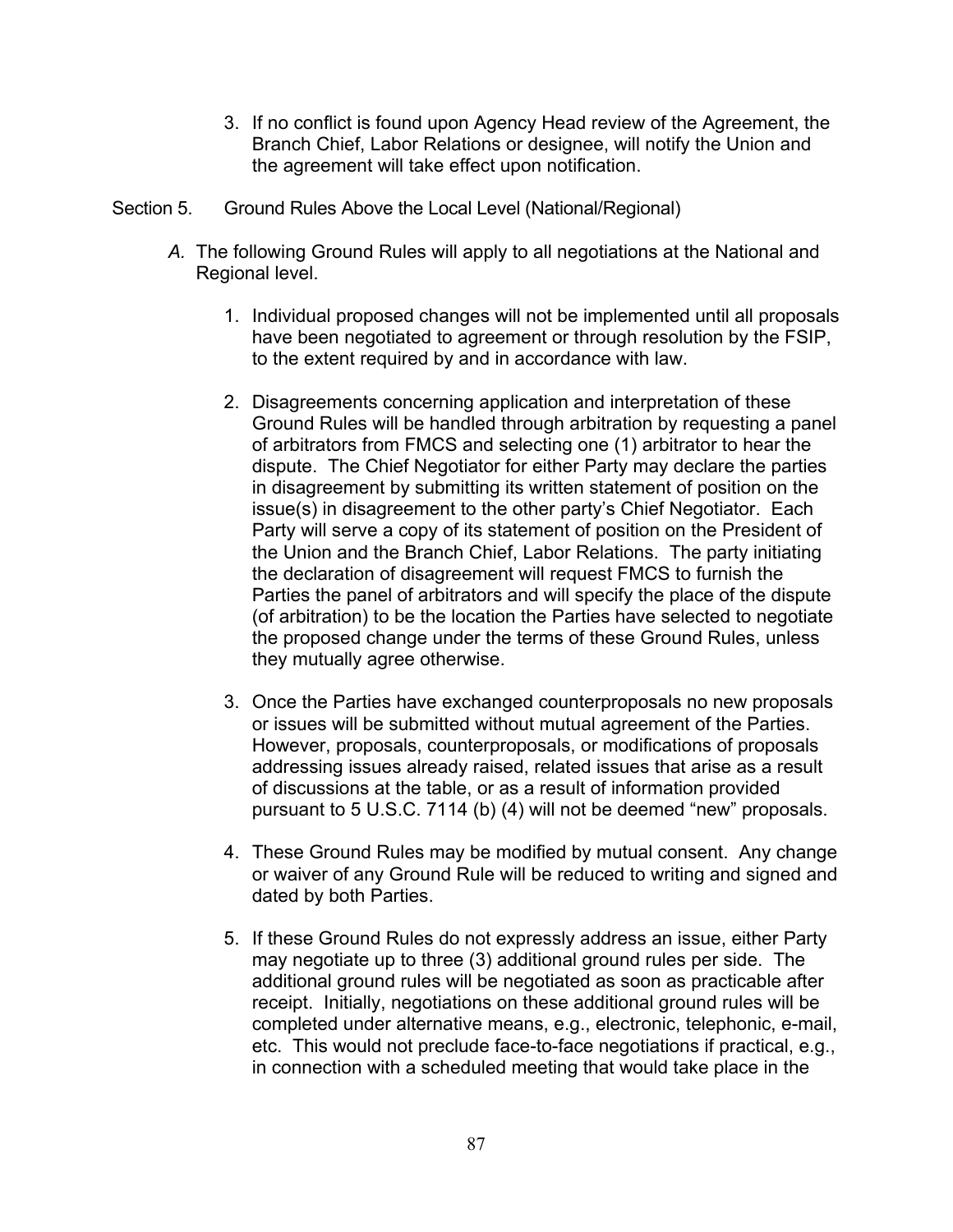near future. Any necessary preliminary negotiations to complete these Ground Rules will proceed in accordance with these Ground Rules.

- 6. The Employer has determined that the Employer's negotiating team will have up to five (5) members. The Union will be authorized to have up to the same number of Union negotiators on official time as the Employer has at the negotiating table. The numbers may be changed by mutual agreement of the Parties.
- 7. Each Union team member who is a Plant Protection and Quarantine (PPQ) employee will be on official time not to exceed forty (40) regular hours per week while negotiations are in progress.
- 8. Each Union team member will be provided a reasonable amount of official time for performing functions related to negotiating including but not limited to; proposal preparation; travel to and from the negotiation site; preparation for and appearance at FLRA, FMCS, FSIP and/or arbitration proceedings.
- 9. Both teams will come to negotiations with at least one member authorized to bind his/her Party and execute the agreement.
- 10.Times and dates of negotiations will not conflict with previously scheduled Employer or Union meetings or advanced annual leave.
- 11.Negotiations will normally be scheduled during periods that do not include holidays. Holidays may be worked only upon mutual agreement by the Parties.
- 12.To the maximum extent possible, national negotiations will be conducted telephonically and/or electronically. If electronic negotiations do not result in agreement, negotiations may, by mutual consent, be held on mutually agreed upon dates at a location identified by the Employer.
	- a. Should face-to-face negotiations occur, each session will last one week or longer if mutually agreed; Monday and Friday will be for travel. Each session may be extended into the weekend if the Parties mutually agree. Negotiations will begin at 0800 and end at 1700 and will include a meal period. Negotiations may proceed beyond 1700, if mutually agreeable.
- 13.The Employer will provide a room for negotiations. If any expenses are required to obtain the room, the Employer will pay.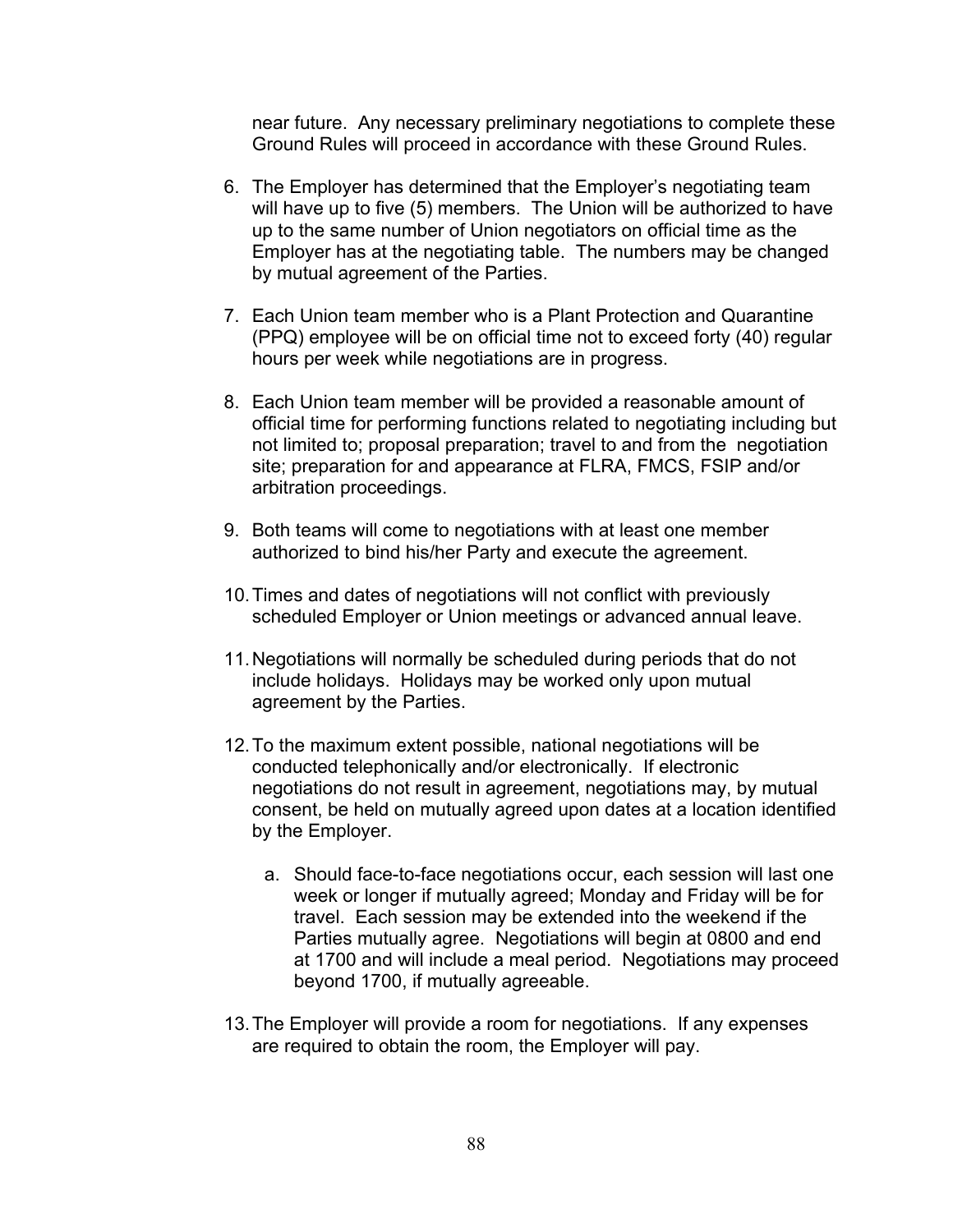- 14.Should negotiations occur telephonically or in a home duty station, Union negotiators will be permitted to be assigned overtime during the negotiation period and to receive calls for the purpose of being assigned overtime jobs during the negotiation period, with minimal delay to the negotiation proceedings.
- 15.Incurred and necessary parking expenses will be paid by the Employer when an employee must go to a negotiation site to which the employee is not regularly scheduled to report.
- 16.For any face-to-face negotiation session the Employer will pay airfare and lodging expenses for all Union negotiators and the Union will pay its own M&IE expenses unless otherwise agreed.
- 17.In the event additional face-to-face negotiations for a bargaining request must be scheduled, the same location, times and travel reimbursements agreed to for the first session will control.
- 18.The Union team will have reasonable access to comparable facilities and equipment without expense to them at the negotiation site as the Employer's team will have including, but not limited to computers, telephones, copiers, FTS, laptops, and facsimile machines.
- 19.There will be no smoking in the negotiation room.
- 20.Caucuses will normally be limited to twenty (20) minutes and may be called by either Party. During telephonic negotiations each party will have an Employer provided separate teleconferencing capability, at no cost to the Union. During face to face negotiation sessions, the party calling the caucus will leave the negotiating room.
- 21.Unless mutually agreed upon, no recording devices will be used during the negotiation sessions. There will be no limit to the number of laptop computers used by either Party. Cell phones, pagers and/or other hand held devices will be on silent or vibration mode.
- 22.One observer may be permitted by mutual agreement at the respective Party's expense. Official time will be provided during travel to and from and attendance at negotiations. Observers, in addition to participants, at telephonic sessions will be announced in advance. Upon agreement by the Parties, subject matter experts (SME) may participate in informative discussions with both Parties at the table. Participating SMEs are not considered to be observers or representatives of either Party.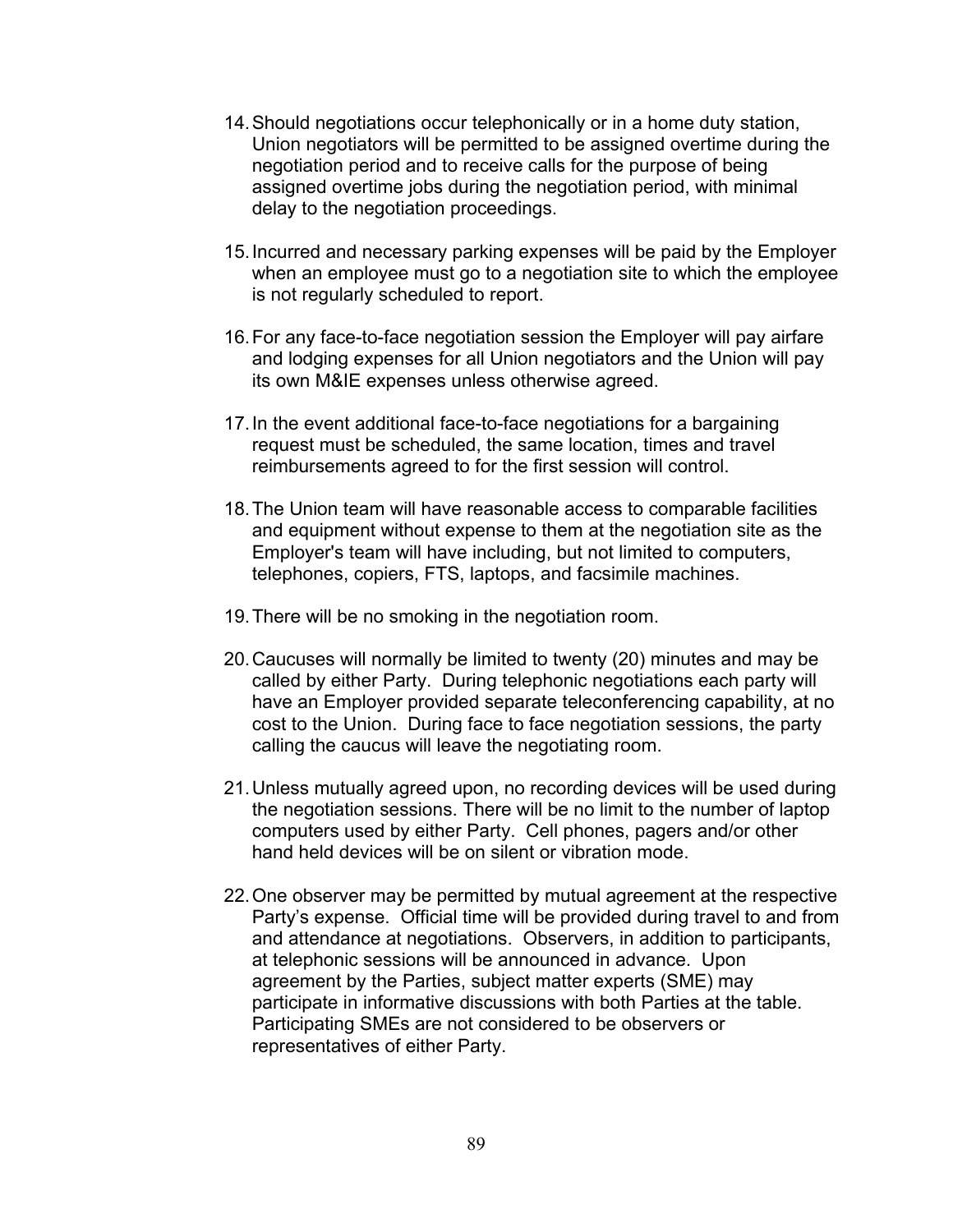- 23.When the language of a provision or an article has been agreed to, it will be reduced to writing, the last page signed and dated and preceding pages initialed and dated by each Chief Negotiator. During telephonic negotiations the article will be initialed/signed, dated and faxed between the Parties. After faxed signatures have been completed there will be an exchange of articles with original signatures. Upon completion of the agreement which is fully acceptable to both Parties, the Employer will prepare the agreement in final draft, for mutual reviewing and proofreading. Both sides are to be provided with an original signed article and an electronic copy.
- 24.Prior to declaring impasse on any article at the bargaining table, each Party must present its best, final offer in writing, to the other. If no agreement can be reached by the Parties, the services of the Federal Mediation and Conciliation Service (FMCS) will be requested within thirty (30) days of declaration of impasse. In the event mediation does not result in agreement, the Parties will request the intervention of the Federal Services Impasses Panel (FSIP). Use of FSIP and/or FMCS will be in accordance with the rules of the respective agencies.
- 25.If any article is at impasse after mediation attempts, then the Union and the Employer will submit their best and final offers from the negotiation table to the Impasse Panel. The Union members engaged in the Impasse Panel process will receive reasonable amounts of official time to prepare and participate in such activity. The decision of the Panel will be final and binding. All decisions of the Panel will be governed by the applicable laws and regulations. To the extent permitted by law, the Panel is authorized to make determinations of negotiability.
- 26.An item returned by negotiability appeal as negotiable will require the Parties, at the request of either Party, to renegotiate that item and all related items and provisions that are directly affected, including those that in whole or in part have been negotiated at the table in exchange or in consideration for the returned item.
- 27.All face to face sessions before the FLRA, FMCS, FSIP and FSIP ordered procedures will be deemed bargaining sessions for the enforcement of official Government paid travel and lodging obligations under these Ground Rules.
- 28.The Union and the Employer will equally share the cost of any arbitration proceeding, including but not limited to the compensation and expenses of the arbitrator.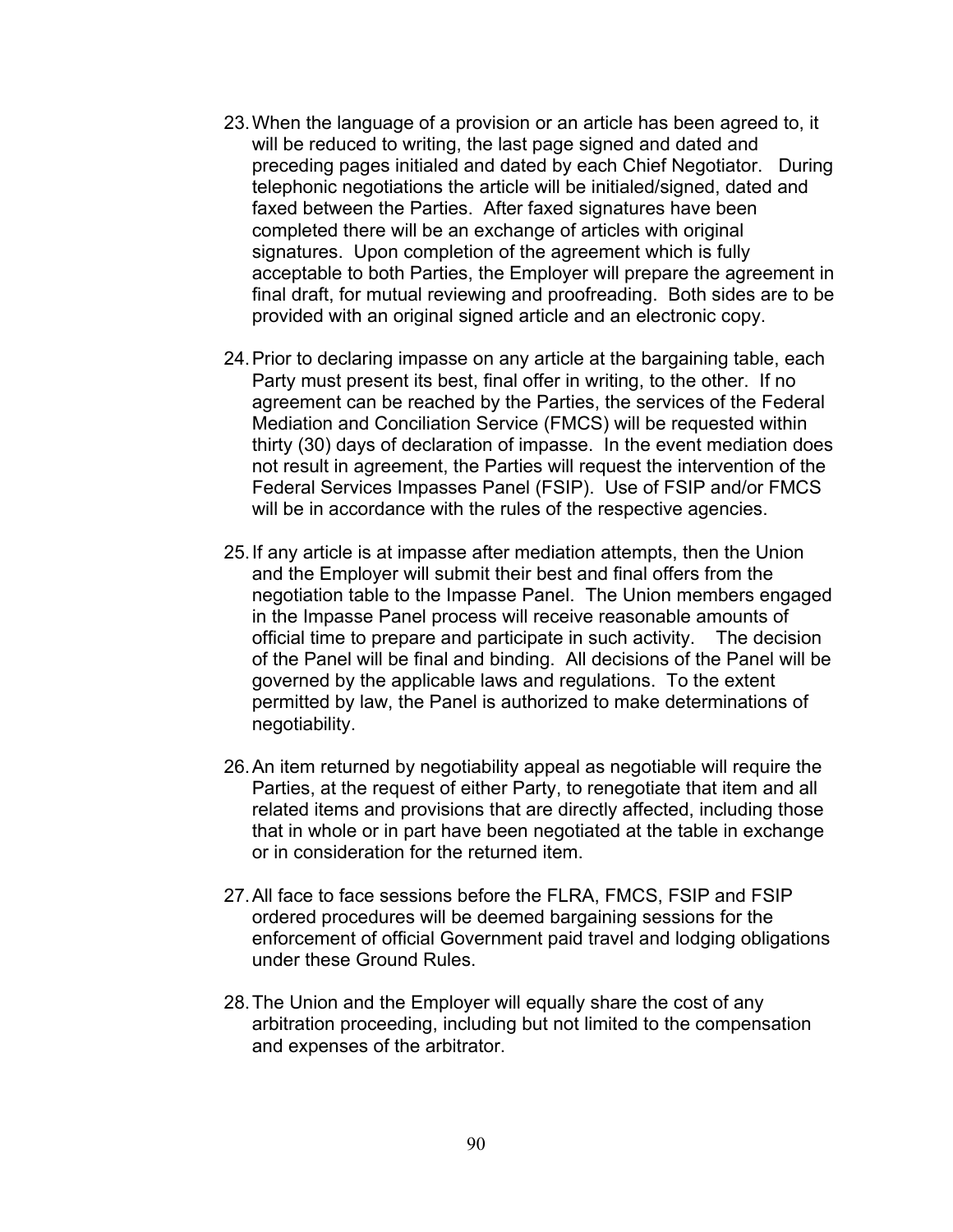- 29.The Employer, upon the Union's request will negotiate with the Union when an item is returned as negotiable or negotiable as modified from FLRA or a qualified third party.
- 30.Nothing in these Ground Rules will constitute a waiver of the Union's rights or an employee's rights under Title 7, CSRA, or any other law, rule or regulation. Similarly, nothing in these Ground Rules will constitute a waiver of The Employer's rights such as, but not limited to, 5 USC 7106.
- 31.Whenever the negotiations conducted in accordance with these Ground Rules requires a response, submission, or other action it will be served pursuant to Article 5, Section 3, Official Communication Between the Parties.
- B. Agency Head Review

Immediately following the conclusion of national negotiations of any agreement or MOU and execution of the document memorializing that agreement, the agreement will be submitted to the Branch Chief, Labor Relations or designee for submission to the Department for Agency Head review in accordance with 5 U.S.C. 7114(c).

- 1. If no conflict is found upon Agency Head review of the agreement, the Branch Chief, Labor Relations or designee, will notify the Union and the agreement will take effect upon notification in accordance with Section 5.B.3 of this Article.
- 2. If Agency Head review of an agreement results in an allegation that one or more of its provisions conflict with existing law, rule, or regulation and thus are non-negotiable under 5 U.S.C. 7117(c), the designated Agency Head reviewer will provide written notice of this decision to the National President of NAAE.
	- a. Any item returned by Agency Head review as being in conflict with existing law, rule or regulation, will require the Parties, at the request of either Party, to renegotiate that item and all related items and provisions that are directly affected, including those that in whole or in part have been negotiated at the table in exchange or in consideration for the returned item.
	- b. If the Union disagrees with the Agency Head review, the Union representative may file a negotiability appeal with the FLRA as provided in 5 U.S.C. 7117(c), filing Union's petition within fifteen (15) days after receipt of the allegation of non-negotiability.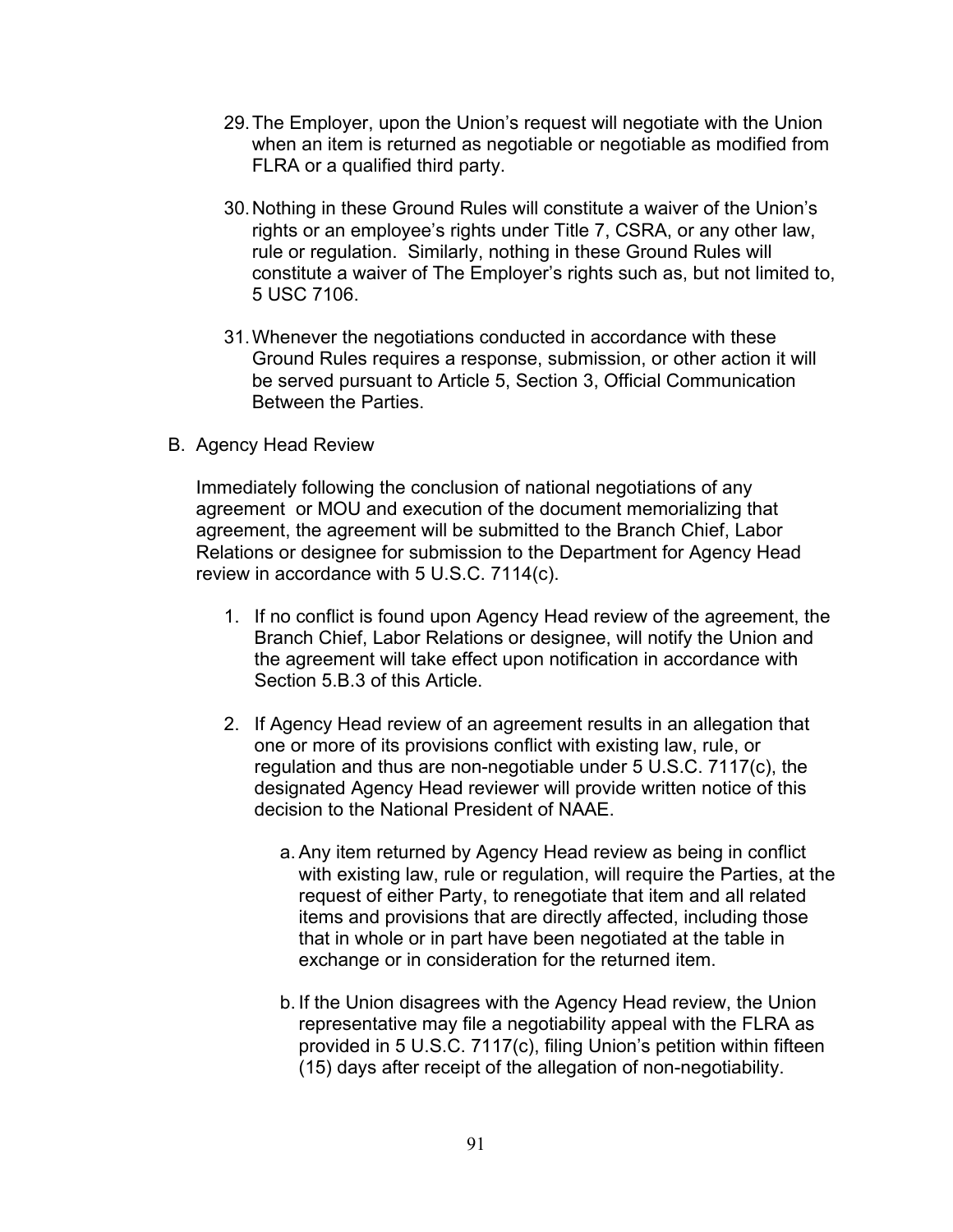- i. If the FLRA determines the challenged provisions of the agreement are negotiable, those provisions will immediately go into effect the day after receipt of the FLRA decision unless the decision is appealed.
- ii. If the FLRA determines one or more of the challenged provisions are non-negotiable, and in the absence of an appeal of the decision by the FLRA, the Union may submit new proposals to the Employer designed to address and obviate the non-negotiability ruling of the FLRA. Those proposals must be submitted within seven (7) calendar days after receipt of the FLRA decision. Negotiations will commence in accordance with these Ground Rules.
- 3. Upon completion of an agreement and, following approval by Agency Head review, the agreement will become contractually binding. The Employer will post a copy of the agreement on the intranet. The Employer will also provide the web address with a link to the agreement to each bargaining unit employee.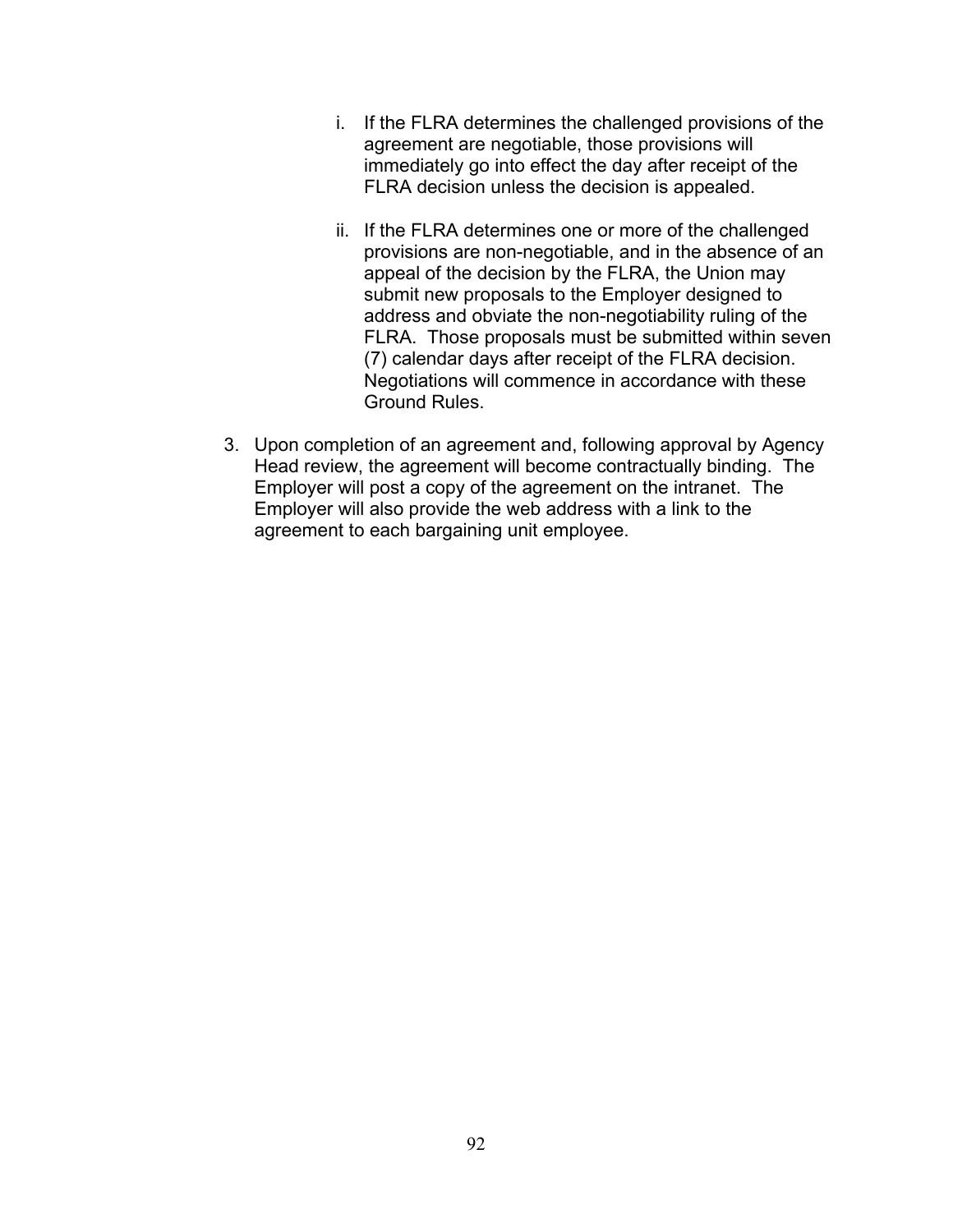# **ARTICLE 24. EMPLOYEE CONDUCT AND DISCIPLINE**

Section 1. General Provisions

- A. A disciplinary action, for the purpose of this Article, is defined as an official letter of reprimand, or a suspension for fourteen (14) calendar days or less.
- B. Letters of caution and/or letters of warning or equivalents are not considered disciplinary and are not part of progressive discipline. Letters of caution, letters of warning or equivalents will have a limited retention period in local files as specified in Article 36, Section 1.B. In addition, employees may attach a rebuttal letter while they are on file.
- C. The Parties recognize that disciplinary actions will be for such cause as will promote the efficiency of the Service and will generally be progressive in nature. The Employer further agrees to follow a policy in which the discipline relates fairly to the offense.
- D. The Union will be given the opportunity to be represented at any examination of an employee in the bargaining unit by a representative of the Employer in connection with an investigation if:
	- 1. The employee reasonably believes that the examination may result in disciplinary action against the employee; and
	- 2. The employee requests representation.
- E. The employee is entitled to be represented by the Union, an attorney, or other representative of his/her own choosing, at any stage of the proposed action.
- F. The Employer will furnish a copy of the evidence file to the employee concurrent with the proposal notice being issued to the employee. The evidence file will contain all the information relied upon by the supervisor proposing the action. The evidence file will contain the complete investigative file. In addition, where the Employer has relied upon witnesses to support the reasons for the proposed action the Employer will make available their identity and will provide the employee copies of all witness statements in the Employer's possession pertaining to the incident or accusation that is the subject of the proposed disciplinary action.
- G. The Employer agrees that any disciplinary action taken will be appropriate to the specific offense and in accordance with applicable law, rule and Governmentwide regulation.
- H. The time limits for the oral conference and/or written reply may be extended by the mutual agreement of the parties. A request for an extension of time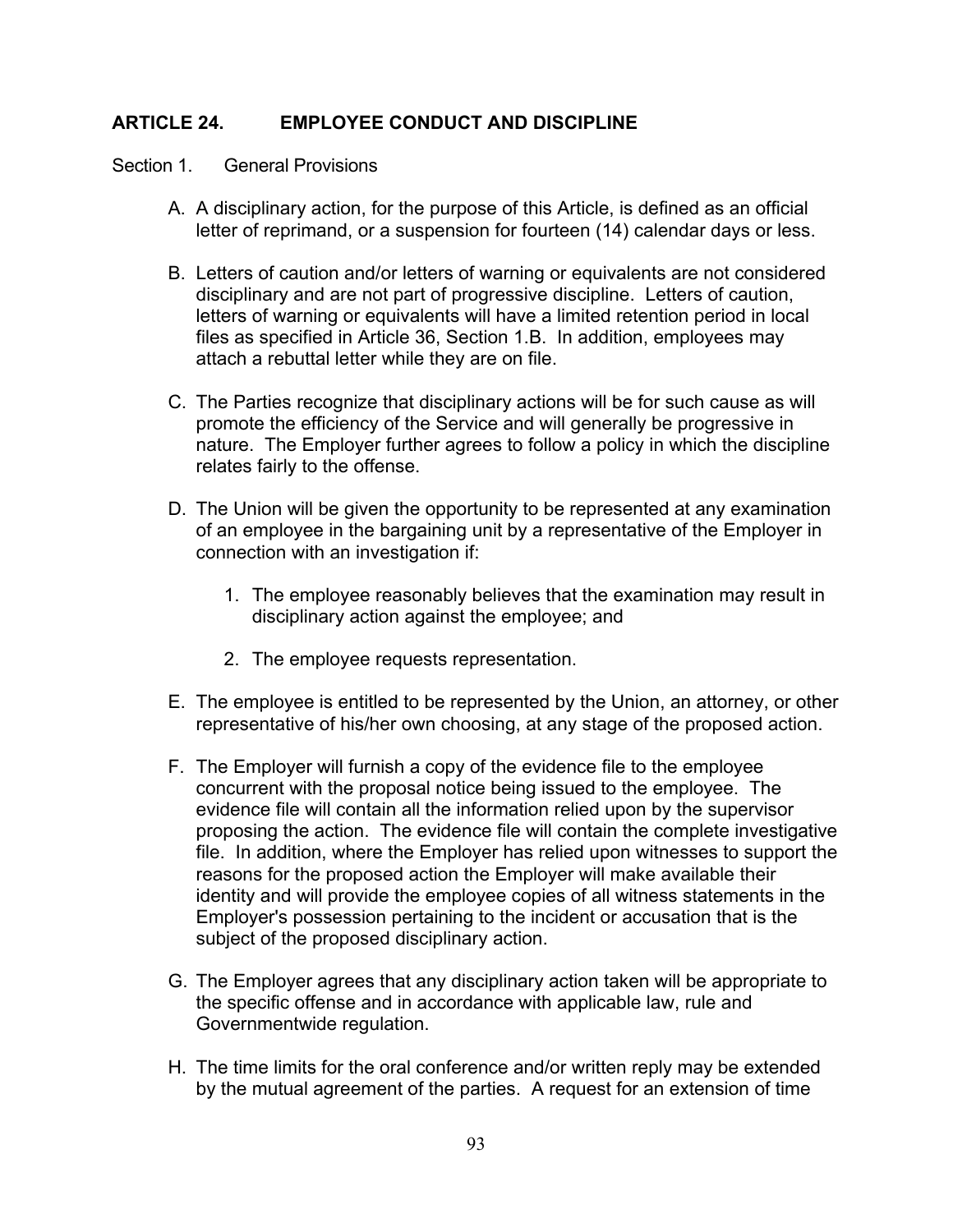must be submitted in writing, or if verbally then followed up in writing, within the initial time frame identified in the proposal notice.

I. Employees will be given a reasonable amount of time during orientation to read and ask questions on the Employee Responsibilities and Conduct, 5 C.F.R. 735.1, 5 C.F.R. 26.35 – ethics prior to signing a receipt acknowledging they have read and are familiar with the Code. This will normally be done within two (2) weeks of arrival on duty date.

### Section 2. Procedures

When the Employer proposes to suspend an employee for fourteen days or less the following procedures will apply:

- A. A notice of proposed disciplinary action will be provided to the employee prior to the effective date of the action. The proposed notice, as well as the material required under Section 1 (E) of this Article, will inform the employee of:
	- 1. The proposed action;
	- 2. The specific reasons for the proposed action;
	- 3. The opportunity to review all evidence, on official time, that is relied upon to support the charge(s);
	- 4. The right on official time to prepare and make an oral and/or written reply within fourteen (14) calendar days from receipt of the notice of the proposed action, raising any defense to a proposed disciplinary action allowed by applicable law and regulation, and if the employee wishes to make an oral reply, the request for an oral reply must be made within ten (10) calendar days of the date the employee receives the letter of proposal and all relevant information (See Section 1.E);
	- 5. To whom the employee should furnish any supporting affidavits and other documentary evidence in support of the reply;
	- 6. The right to representation by the Union, or by an attorney or other representative of his/her own choosing, in connection with the proposed action;
	- 7. The right to receive and review the written report or recommendation of the oral conference officer (if any) together with the written decision; and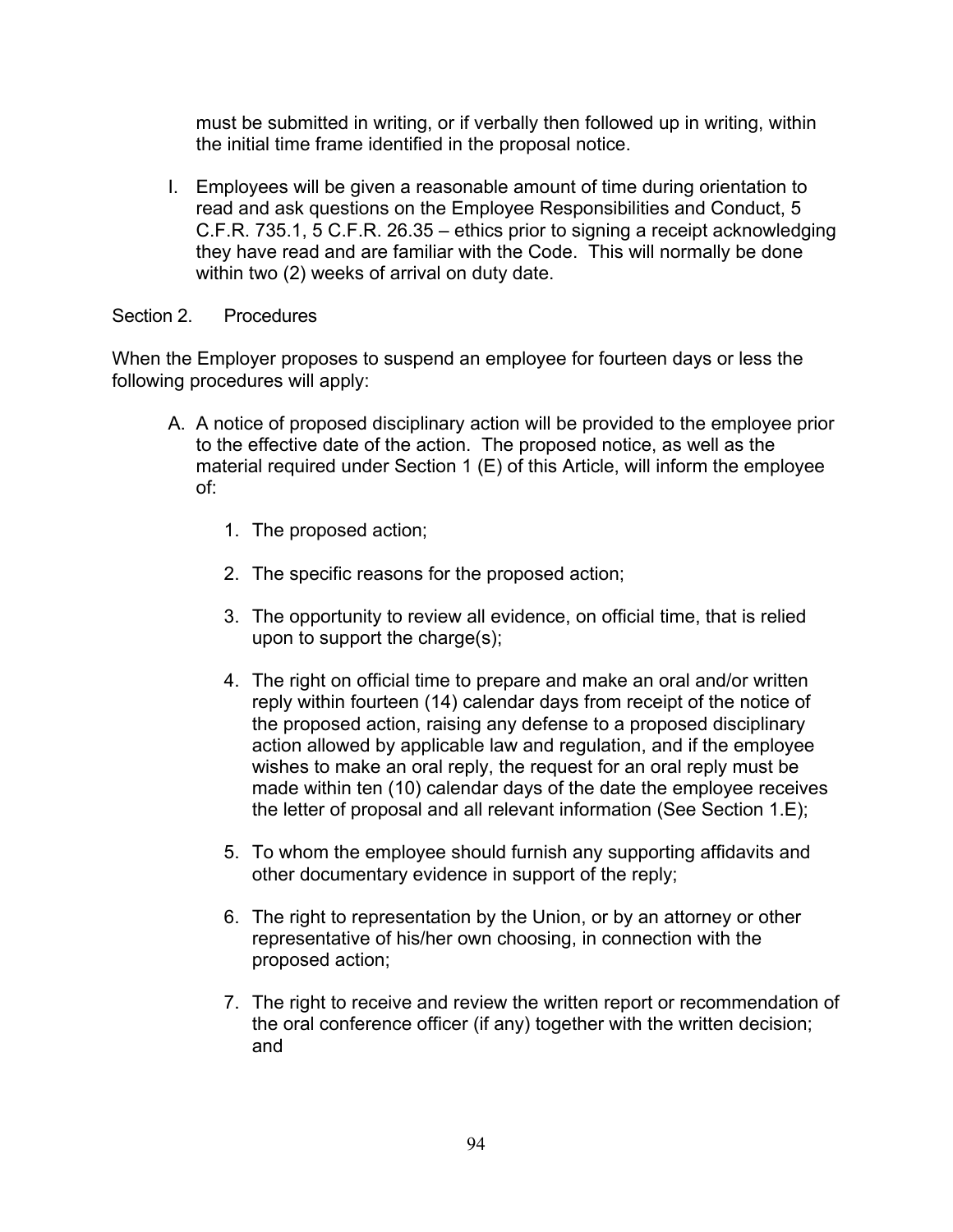- 8. The right to a written decision, including the specific reasons for the decision, within a reasonable period of time.
- B. If the employee responds, consideration will be given to the employee's answer(s). The Employer will issue a written decision including a statement of the employee's grievance appeal rights.
- Section 3. Decision Making Factors
	- A. Disciplinary actions will be for such cause as will promote the efficiency of the Service and will generally be progressive in nature. The Employer further agrees to follow a policy in which the discipline relates fairly to the offense.
	- B. The Employer will give due consideration to the relevance of any aggravating and/or mitigating circumstances. Consideration will include but not be limited to, relevant factors of penalty selection, commonly referred to as the "Douglas factors" which are identified below:
		- 1. The nature and seriousness of the offense, and its relation to the employee's duties, position and responsibilities, including whether the offense was intentional, or technical, or inadvertent, or was committed maliciously or for gain, or was frequently repeated;
		- 2. The employee's job level and type of employment, including supervisory or fiduciary role, contacts with the public, and or prominence of the position;
		- 3. The employee's past disciplinary record;
		- 4. The employee's past work record, including length of service, performance on the job, ability to get along with fellow workers, and dependability;
		- 5. The effect of the offense on the employee's ability to perform at a satisfactory level and its effect on the supervisor's confidence in the employee's ability to perform assigned duties;
		- 6. Consistency of the penalty with those imposed upon other employees for the same or similar offenses;
		- 7. Consistency of the penalty with any applicable agency table of penalties;
		- 8. The notoriety of the offense or its impact upon the reputation of the agency;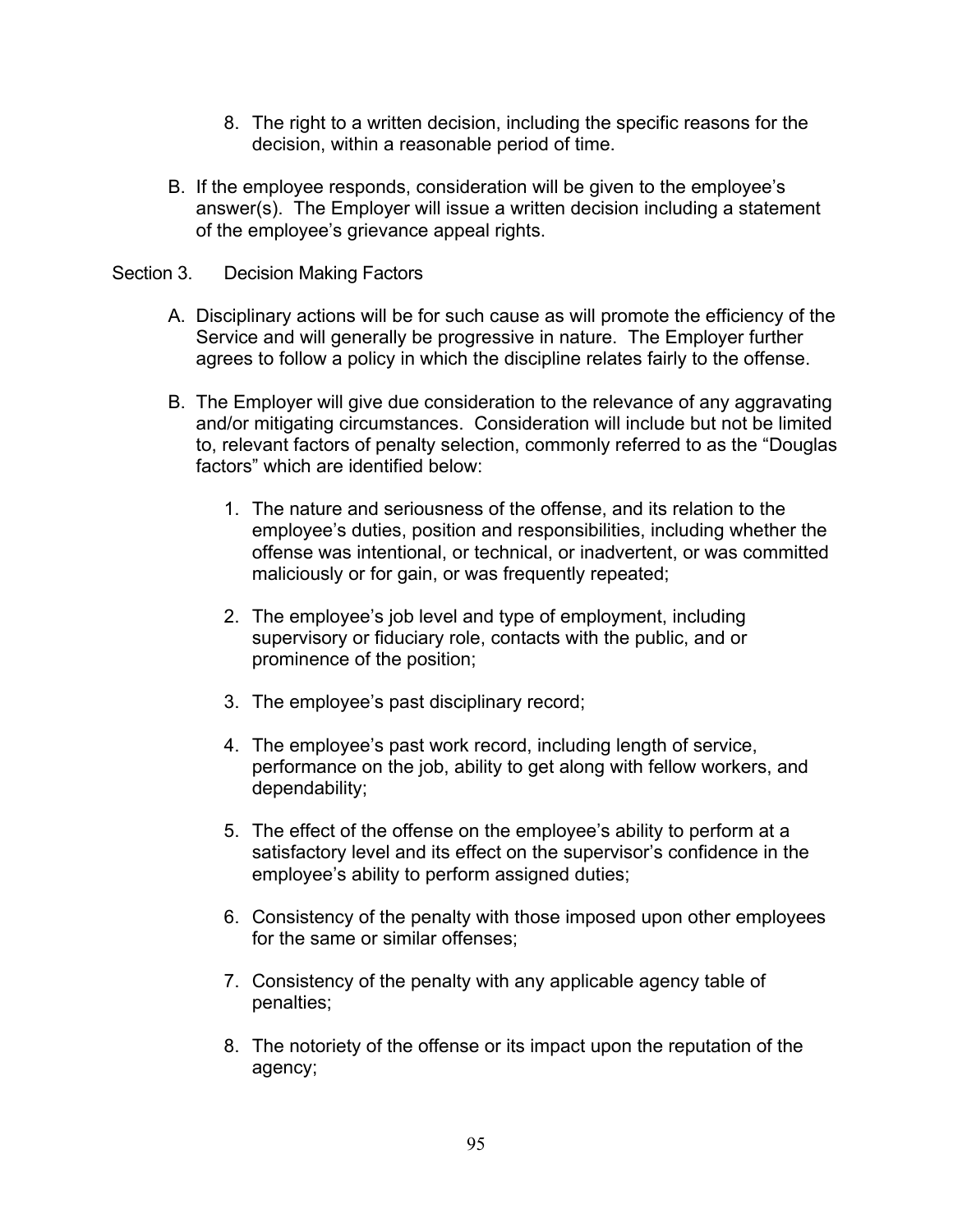- 9. The clarity with which the employee was on notice of any rules that were violated in committing the offense or had been warned about the conduct in question;
- 10.Potential for the employee's rehabilitation;
- 11.Mitigating circumstances surrounding the offense such as unusual job tensions, personality problems, mental impairment, harassment, or bad faith, malice, or provocation on the part of others involved in the matter; and
- 12.The adequacy and effectiveness of alternative sanctions to deter such conduct in the future by the employee or others.

# Section 4. Grievance Rights

An employee who is dissatisfied with the disciplinary action may file a grievance pursuant to Article17 Grievance Procedures of this Agreement. If arbitration is invoked, the arbitrator's decision will be in accordance with the provisions of Article 18 Arbitration of this Agreement.

## Section 5. Off-Duty Conduct

In cases where a suspension is proposed for reasons of off-duty misconduct, the Employer's written notification provided for in Section 2.A of this Article also will contain a statement of the nexus between the off-duty misconduct and the efficiency of the Service.

Section 6. Service on Union

- A. The Union will be notified in advance of and given the opportunity to be represented at any formal discussion between the Employer and an employee regarding a disciplinary action or proposed disciplinary action, including a grievance concerning a disciplinary action. The mere distribution or dissemination of a proposal or decision letter does not constitute a discussion for purposes of this Section or an examination as detailed in Section 1(C).
- B. For information on providing notice to the Union of disciplinary actions see Article 16 Notice to Employees, Section 1.

Section 7. Purging Files

Letters of caution and letters of reprimand will be purged from the employee's OPF and any local personnel files according to the limits established in Article 36 Personnel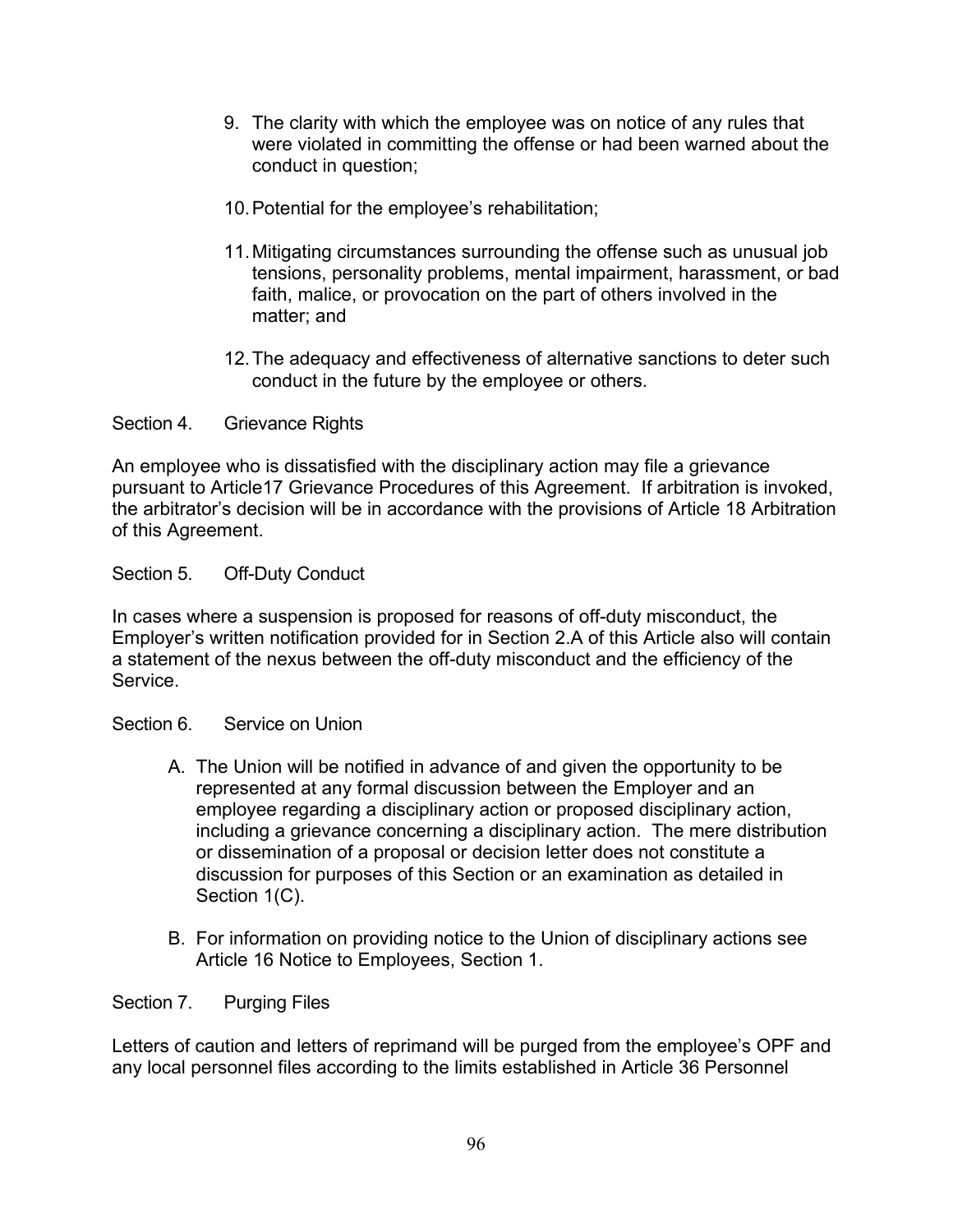Records, and won't be referenced, cited or relied upon in any personnel action initiated subsequent to the expiration date.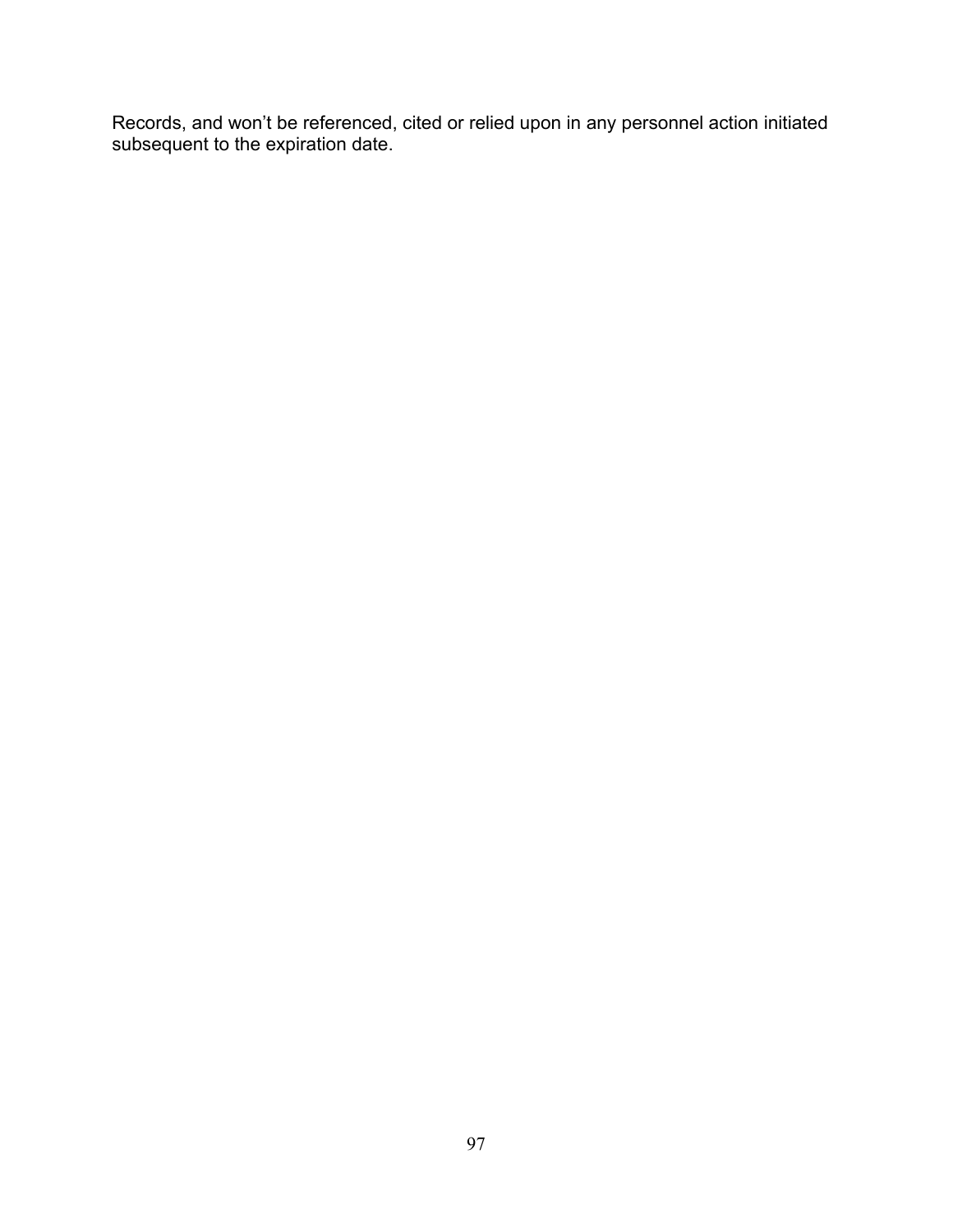# **ARTICLE 25. ADVERSE ACTIONS**

Section 1. General Provisions

- A. An adverse action for the purpose of this Article is defined as:
	- 1. A removal;
	- 2. A reduction in grade;
	- 3. A suspension for more than fourteen (14) days;
	- 4. A reduction in pay; and
	- 5. A furlough of thirty (30) days or less for employees serving in bargaining unit positions at the time the action is initiated.
- B. The Parties recognize that adverse actions taken for disciplinary reasons will generally be progressive in nature if they are to correct the conduct of an offending employee. The Employer further agrees to follow a policy in which the remedy relates fairly to the offense.
- C. The Union will be given the opportunity to be represented at any examination of an employee in the bargaining unit by a representative of the Employer in connection with an examination if:
	- 1. The employee reasonably believes that the examination may result in disciplinary action against the employee; and
	- 2. The employee requests representation.
- D. The employee is entitled to be represented during the action by the Union, an attorney, or other representative of his/her own choosing, in connection with the proposed action.
- E. The Employer will furnish a copy of the evidence file to the employee concurrent with the proposal notice being issued to the employee. The evidence file will contain all the information relied upon by the supervisor proposing the action. The evidence file will contain the complete investigative file. In addition, where the Employer has relied upon witnesses to support the reasons for the proposed action the Employer will make available their identity and will provide the employee copies of all witness statements in the Employer's possession pertaining to the incident or accusation that is the subject of the proposed disciplinary action.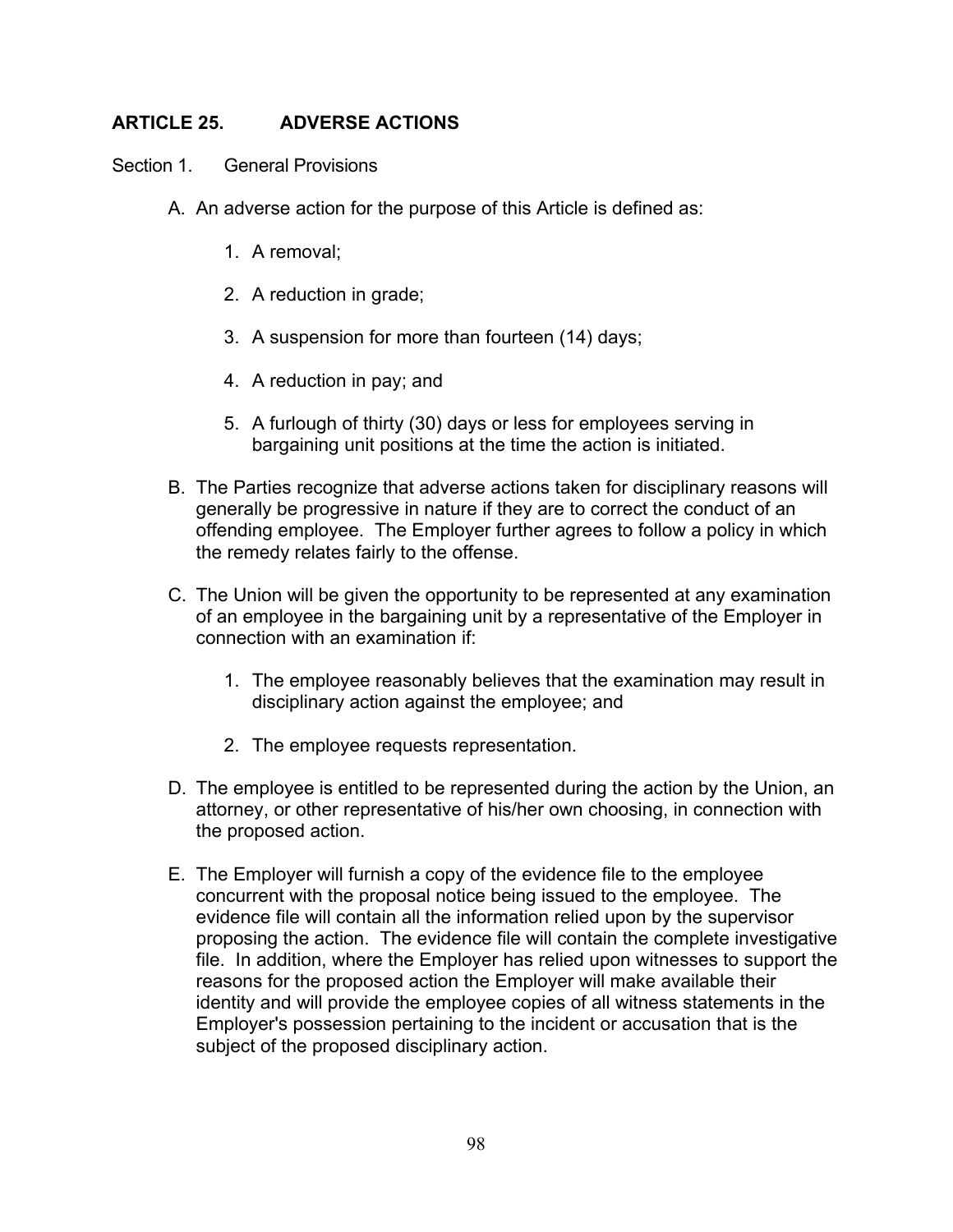- F. The Employer agrees that any adverse action taken will be appropriate to the specific offense and in accordance with applicable law, rule and Governmentwide regulation.
- G. Any of the time limits under the control of the Employer (i.e., not set by Statute) set forth in this procedure may be extended or waived by mutual agreement of the parties. Reasonable extensions of time will be granted by the Employer, on a case-by-case basis, upon good cause shown. A request for an extension of time must be submitted in writing, or if verbally then followed up in writing, within the initial time frame identified in the proposal notice.
- H. Nothing in this Article will be construed as a waiver of either the Union's rights, the employees' rights, or the Employer's rights contained under Title 7 of C.S.R.A. or any other law, rule, or regulation.

# Section 2. Procedures

- A. In all cases of proposed adverse actions, except for emergency furlough actions, or where there is reasonable cause to believe the employee has committed a crime for which a sentence of imprisonment may be imposed, the employee will be given thirty (30) calendar days advance written notice, including a copy of the evidence file and the material required under Section 1(E) of this Article, which informs the employee of:
	- 1. The proposed action;
	- 2. The specific reasons for the proposed action;
	- 3. The opportunity to review all evidence relied upon to support the charges;
	- 4. The right on official time to prepare and make an oral and/or written reply within fourteen (14) calendar days from receipt of the notice of proposed action, to a proposed adverse action allowed by applicable law and regulation and if the employee wishes to make an oral reply, the request for an oral reply must be made within ten (10) days of the date the employee receives the letter of proposal and all relevant information (See Section 1.E above);
	- 5. To whom the employee should furnish any supporting affidavits and other documentary evidence in support of the reply;
	- 6. The right to representation by the Union, or by an attorney or other representative of his/her own choosing, in connection with the proposed action;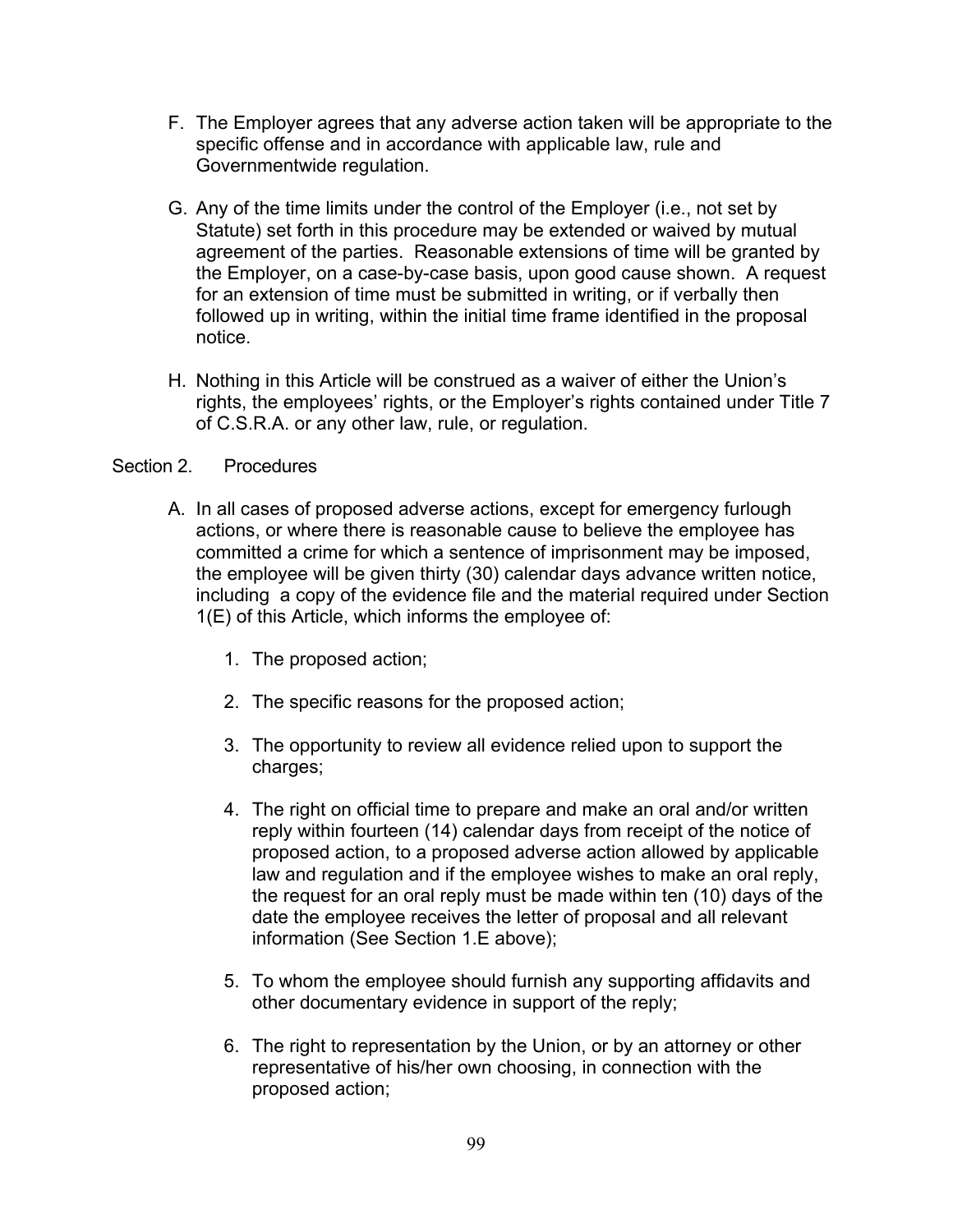- 7. The right to receive and review the written report or recommendation of the oral conference officer with the written decision; and
- 8. The right to a written decision and the specific reasons for the decision within a reasonable period of time.
- B. An official who sustains in whole or in part the proposed allegations against an employee in an adverse action will set forth his/her reasons in the decision letter including the specific reasons for the decision. A copy of this decision letter will be sent to the employee and a sanitized copy sent to the Union.
- C. The decision letter will inform the employee of his/her option to appeal the action to the Merit Systems Protection Board, grieve through the negotiated grievance procedure, or pursue through EEO procedures, and will inform the employee that he/she will be deemed to have exercised his/her option to raise the matter under one procedure or the other at the time the employee timely files a notice of appeal under the applicable statutory procedure or timely files a written grievance.
- D. The employee may elect to request the Union to proceed directly to Step 3 of Article 17 Grievance Procedure.
- E. If the Union moves a matter to arbitration under this Article:
	- 1. The arbitrator will be governed by Section 7701(c)(1)(B) of Title 5, United States Code; i.e., the Employer will bear the burden of proof, and the decision of the Employer will be sustained only if the Employer's decision is supported by a preponderance of the evidence;
	- 2. The Employer's decision affecting any action under this Article will not be sustained if the Union:
		- a. Shows harmful error to the employee in the application of the procedures of this Article in arriving at such decision;
		- b. Shows the decision was based on any prohibited personnel practice; or
		- c. Shows the decision was otherwise not in accordance with the law.

## Section 3. Decision Making Factors

In deciding what action is appropriate, the Employer will give due consideration to the relevance of any mitigating or aggravating circumstances. In deciding what action is appropriate, the Employer will give due consideration to the relevance of any mitigating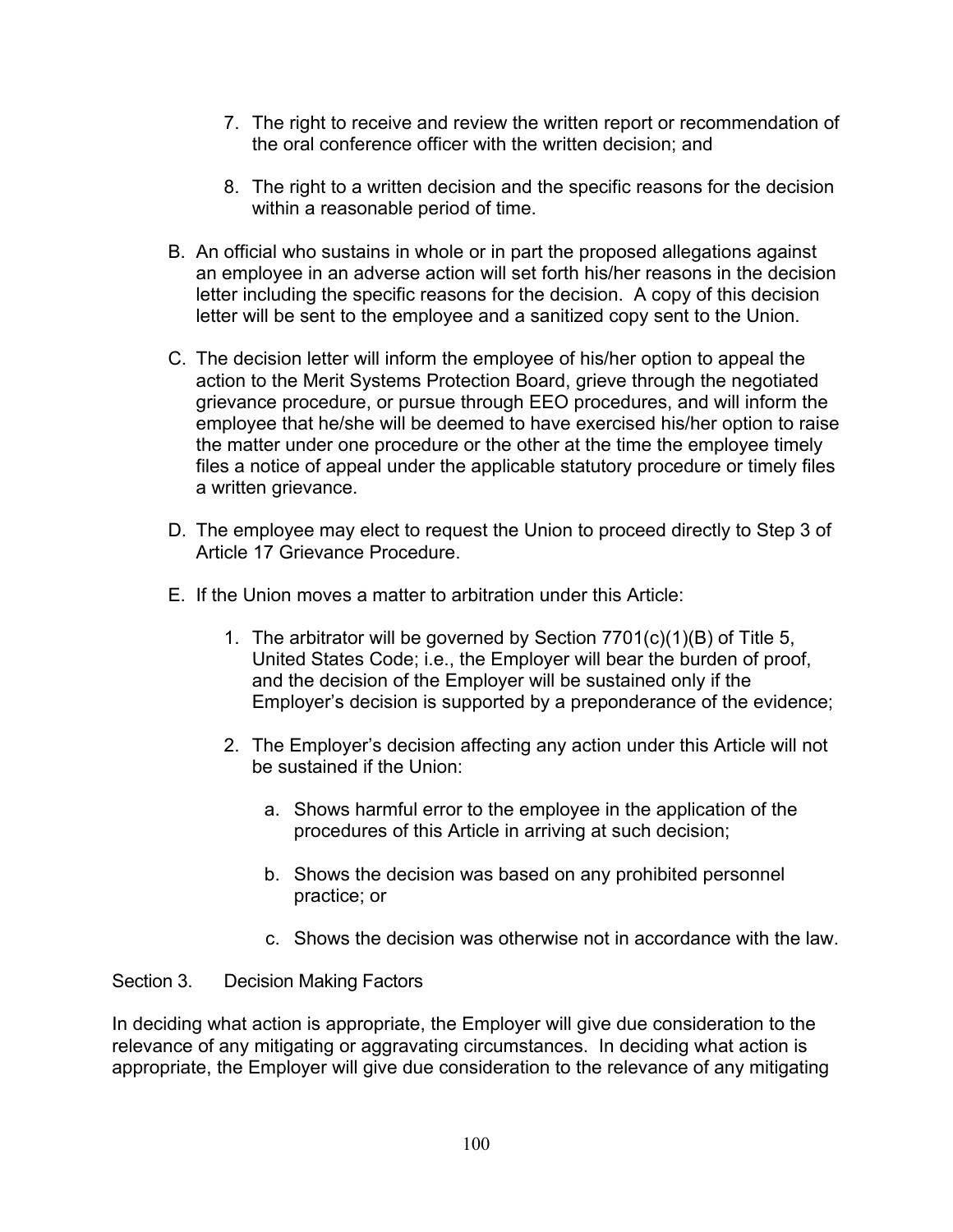or aggravating circumstances. For a complete list of decision making factors (the Douglas factors) please refer to Article 24, Employee Conduct and Discipline, Section 3.

Section 4. Off-Duty Conduct

In cases where an adverse action is proposed for reasons of off-duty misconduct, the Employer's written notification provided for in Section 2.A of this Article also will contain a statement of the nexus between the off-duty misconduct and the efficiency of the Service.

## Section 5. Service on Union

- A. The Union will be notified in advance of and given the opportunity to be represented at a formal discussion between the Employer and an employee regarding an adverse action or proposed adverse action, including a grievance concerning an adverse action. The mere distribution or dissemination of a proposal or decision letter does not constitute a discussion for purposes of this Section or an examination as detailed in Section 1(C).
- B. For information on providing notice to the Union regarding adverse actions please see Article 16 Notice to Employees, Section 1.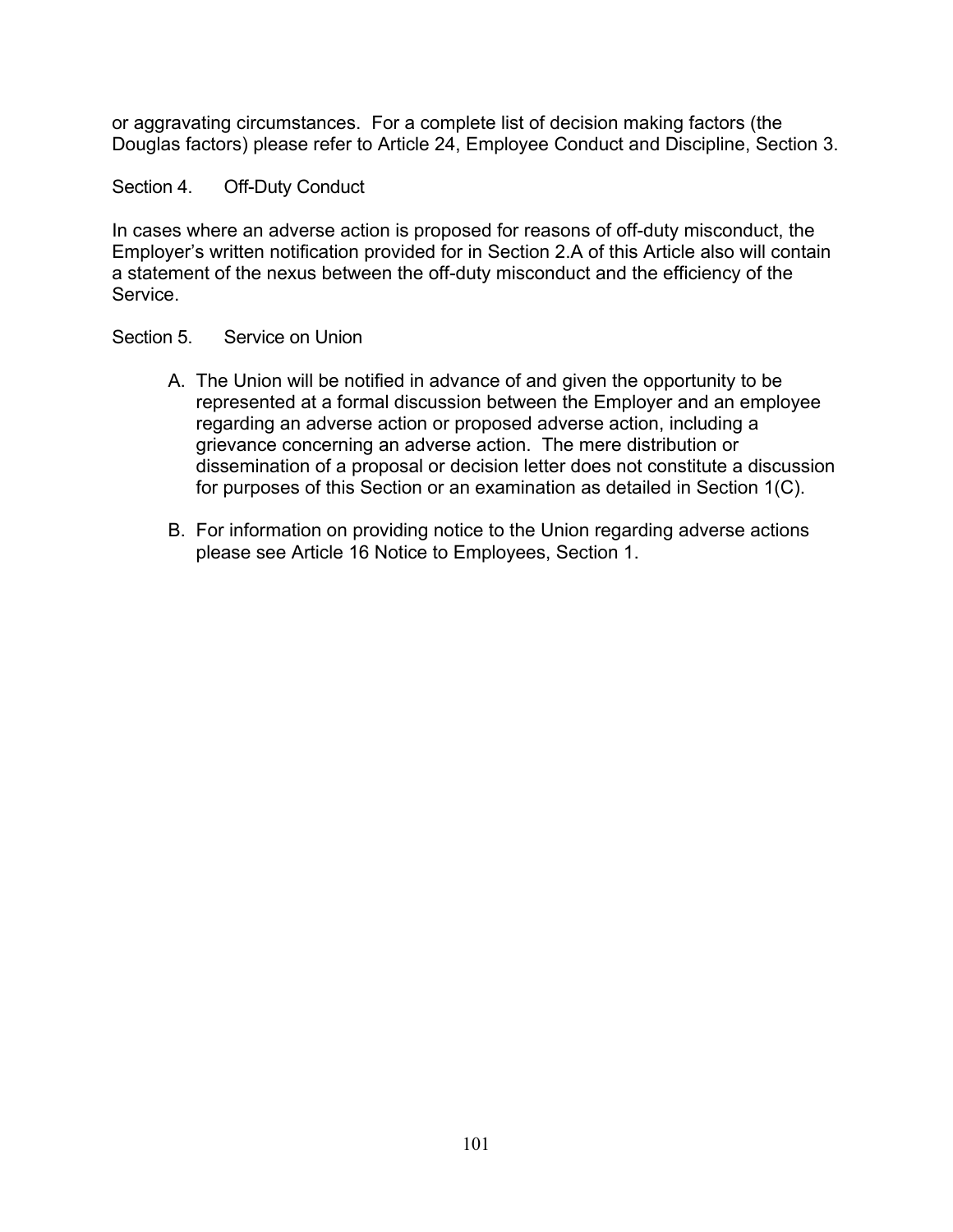# **ARTICLE 26. INVESTIGATIVE EXAMINATIONS**

#### Section 1. Notice of Nature of Interview

The Parties recognize the Employer's right to conduct investigative examinations concerning employee misconduct and the employee's right to request representation during such interviews also called "Weingarten rights".

- A. When an investigation is conducted by the Employer and the employee is the subject of the investigation, then the Employer will inform the employee of the general nature of the investigation.
- B. Any employee interviewed as part of an investigation, above the level of the first-line supervisor will be provided the Formal Interview Notification provided at the end of this Article to be signed by the employee.
- C. If the employee reasonably believes the interview may result in disciplinary action against him/her, the employee may request Union representation, thereby triggering the "Weingarten rights".
	- 1. Upon such request, the investigator will:
		- a. Continue the meeting and provide a written explanation as to why it was not a Weingarten meeting for which the employee was not entitled to representation.
		- b. Ensure the employee has Union representation to participate in the discussion. Such representation may be "in person" if the Union Representative is already on site, or by telephone if remotely located; or,
		- c. Reschedule the meeting to allow the Union representative to attend.

#### Section 2. Employee Role

- A. In any interview in which the employee is not the subject of a criminal investigation or has been advised of his/her rights under Section 1 above, the representative of the Employer has the authority to and will inform the employee that:
	- 1. The employee must disclose any information known to him/her concerning the matter being investigated in response to specific questions;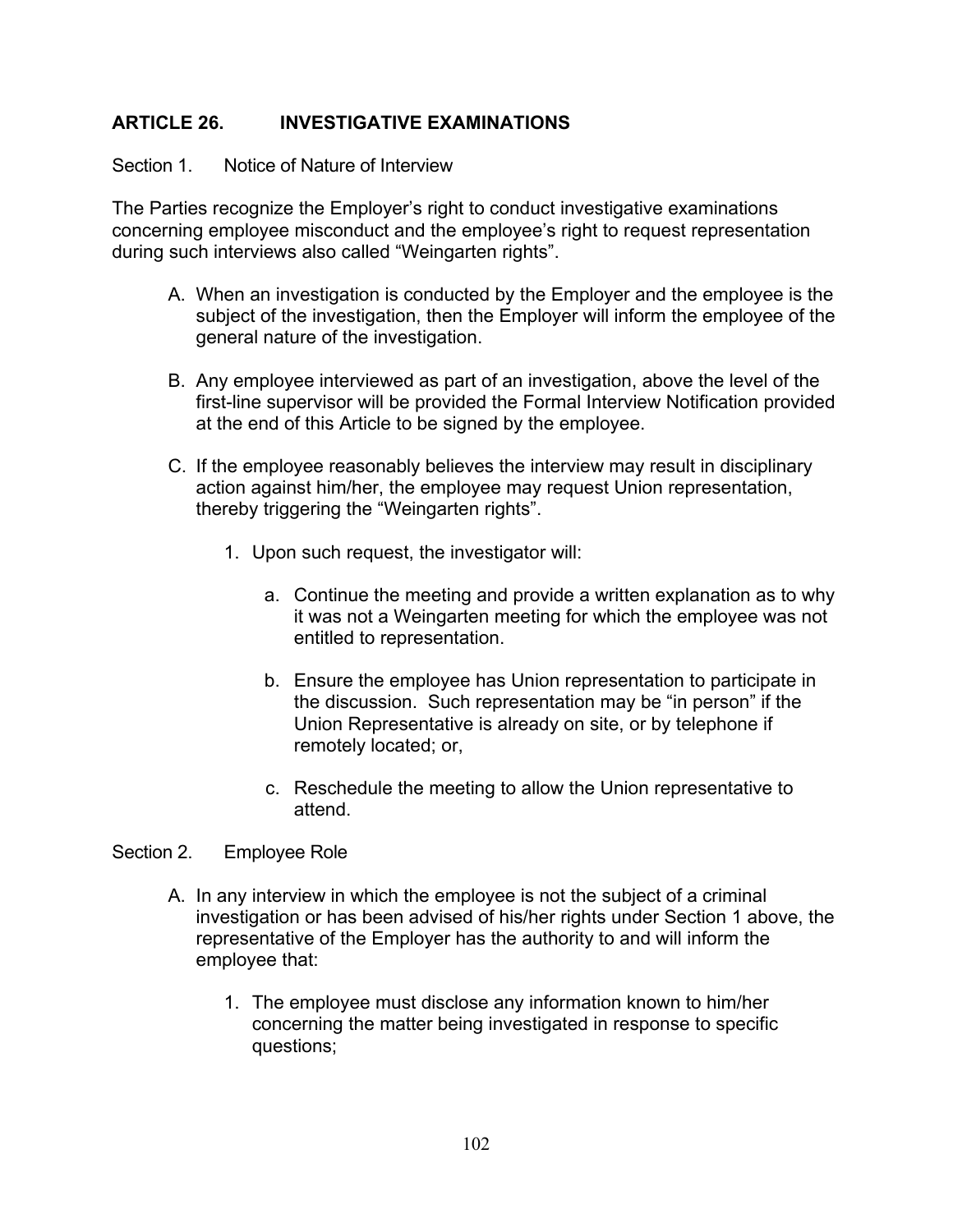- 2. The employee must answer to the extent of his/her personal knowledge any questions put to him regarding any matter which has a reasonable relationship to matters of official interest and may properly refuse to answer questions regarding matters which the Employer has no official interest, or which would require the disclosure of a privileged attorney-client communication protected and defined by law;
- 3. The employee's failure or refusal to answer such questions may result in disciplinary or adverse action; and
- 4. A false or misleading answer to any such question may result in administrative or criminal prosecution.

## Section 3. Union Role

- A. When the Union representative accompanies the employee to the interview, the role of the representative may include, among other lawful functions:
	- 1. Clarify the questions;
	- 2. Clarify the answers;
	- 3. Suggest other employees who may have knowledge of relevant facts; and
	- 4. Advise the employee.
- B. The role of the Union representative will not be to:
	- 1. Answer for the employee;
	- 2. Disrupt the proceeding; and/or
	- 3. Terminate or delay the proceedings.
- C. Nothing in this section will be construed as a restraint on conduct of the Union representative in an interview when that conduct is in accordance with law.

## Section 4. Record of Interview

No electronic voice recording or any media is allowable. This is applicable to the Employer, representative and the employee. Written notes taken serve as the record of the interview.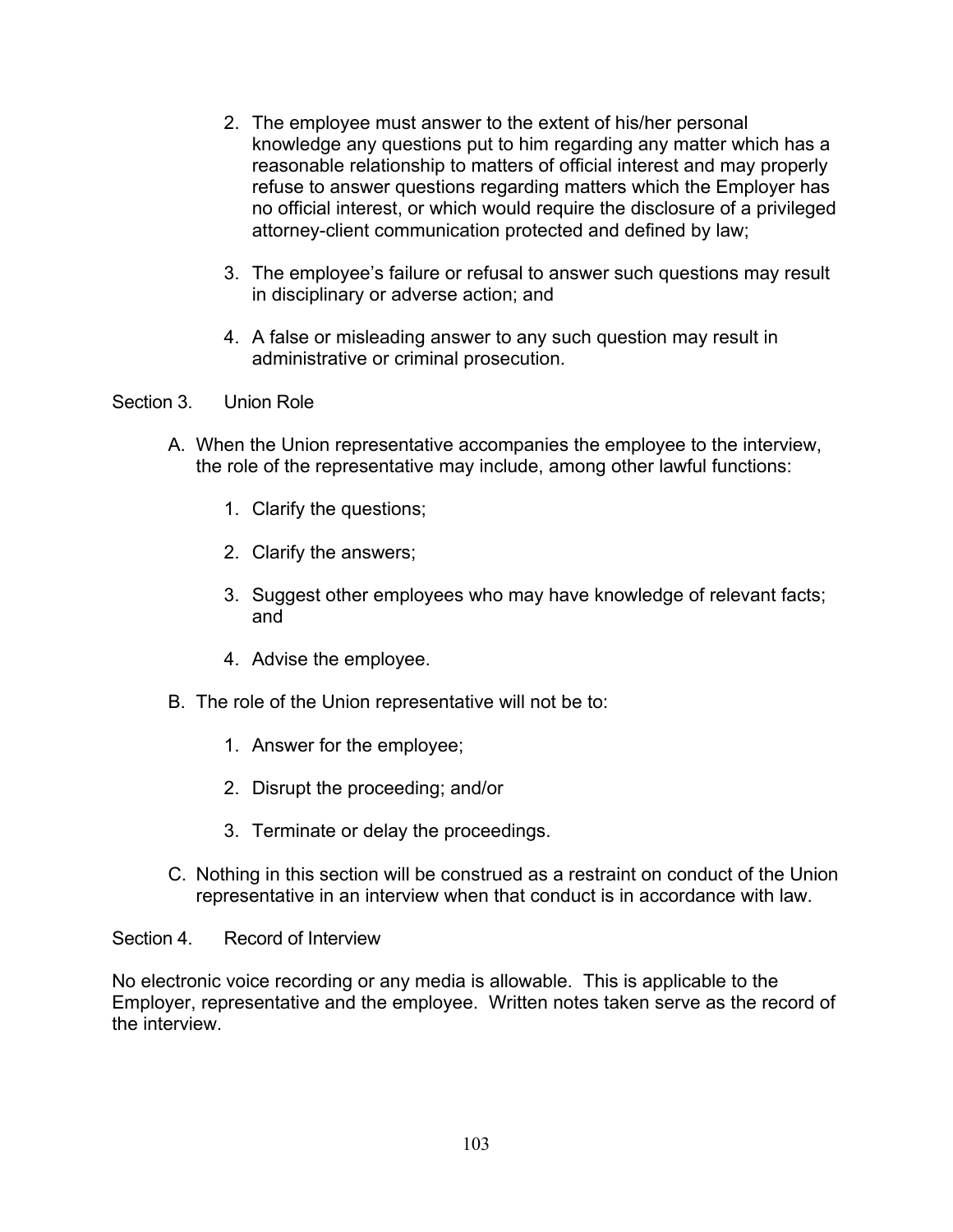## Section 5. When Interviews May Be Conducted

Employee interviews under this Article will normally be conducted during the employee's duty hours and at the employee's work unit, unless extenuating circumstances require otherwise. Employees will never be forced, absent their consent or a court order, to undergo an interview in their homes. Interviews continued beyond the employee's regular working hours will constitute hours of work and be compensated for by the Employer in accordance with law.

# Section 6. Employee as Primary Information Source

Prior to interviewing anyone other than the subject of the investigation, the representative of the Employer will recognize and comport with its obligations to obtain all reasonable and necessary information from the employee, rather than others, in accordance with the Privacy Act.

This provision does not apply to audits and/or investigations conducted by the Office of the Inspector General or any office outside of APHIS or MRPBS.

#### Section 7 Notification

- A. The Employer will provide annual notice to all employees of the Weingarten rights.
- B. The Employer will assure that the EMIB (Employee Misconduct Investigation Branch) investigators are trained on Weingarten rights of employees and will ensure compliance by the investigators.
- C. The Employer will include a copy of the annual Weingarten notice as part of any formal new employee orientation program.
- D. The Employer will provide the annual Weingarten notice on the APHIS Labor Relations web page.
- E. Weingarten rights will be included as part of the Employer's Labor Relations training curriculum to supervisors.

## Section 8. Criminal Investigations

Criminal investigations will be conducted within applicable laws, rules or established guidelines. Employee rights will be given at the time of the criminal interview/investigation.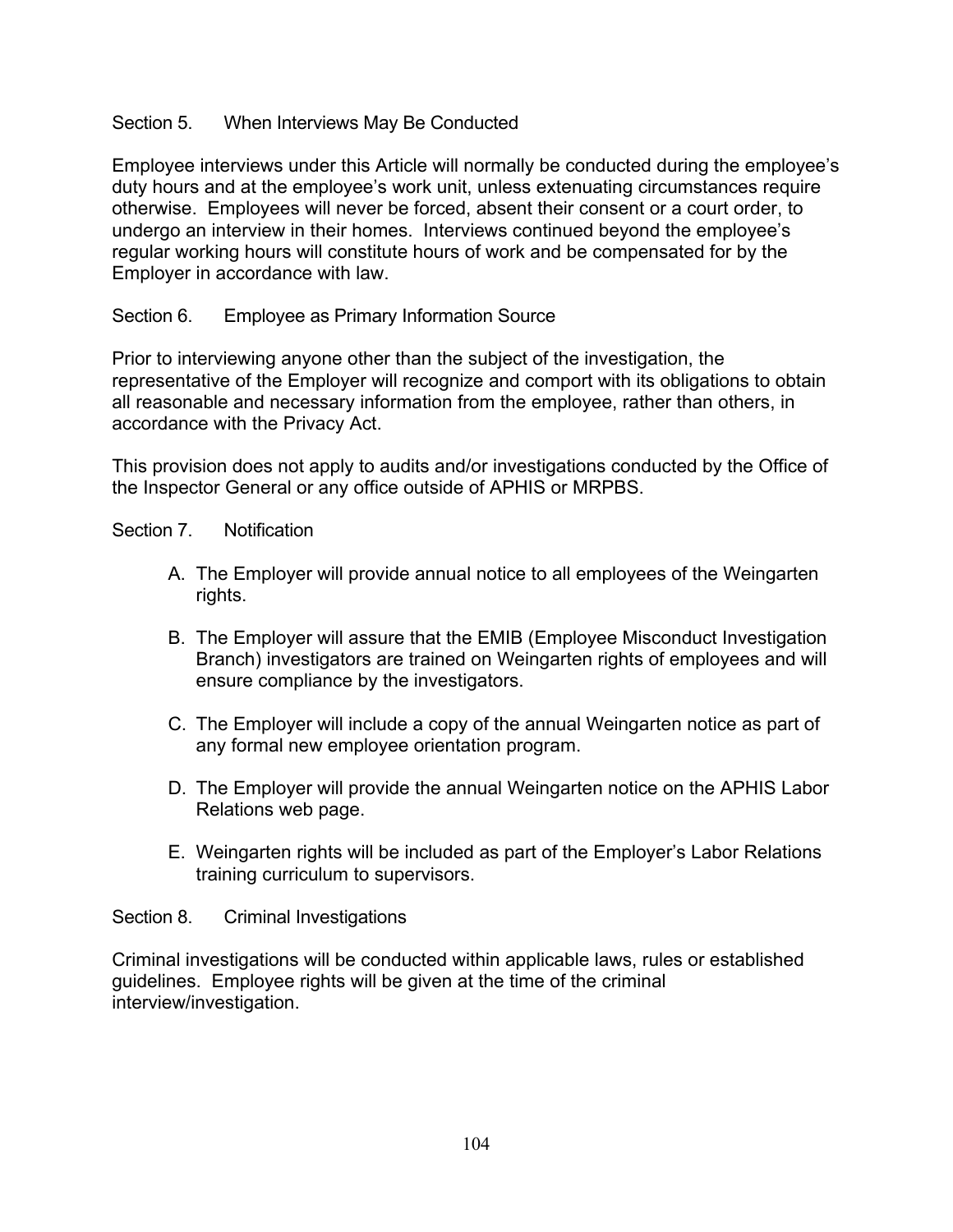# **INVESTIGATIVE EXAMINATION NOTIFICATION**

As a bargaining unit employee represented by a labor organization, you have the right to request representation by the labor organization (i.e. Union) at any investigative examination interview where you reasonably believe the examination may result in disciplinary action being taken against you. You may make this request at any time prior to or during the interview. If requested, the agency may opt to: suspend questioning and grant your request then resume the interview; discontinue the interview; or offer you the choice to proceed with the interview without a Union representative, or to forego the interview.

You may inquire if you are the subject of the investigation. You will receive an answer. If you are not the subject of the investigation, you may still be held responsible for any false statements you make or for any violation of the U.S. Department of Agriculture or APHIS Code of Conduct that you admit and for which you have not been granted immunity. Therefore, if at any time during the interview you reasonably believe you may be subjected to discipline as a result of your statements, you may request representation by the labor organization.

\_\_\_\_\_\_\_\_\_\_\_\_\_\_\_\_\_\_\_\_\_\_\_\_\_\_\_\_\_ \_\_\_\_\_\_\_\_\_\_\_\_\_\_\_\_\_\_ Signature of Employee Date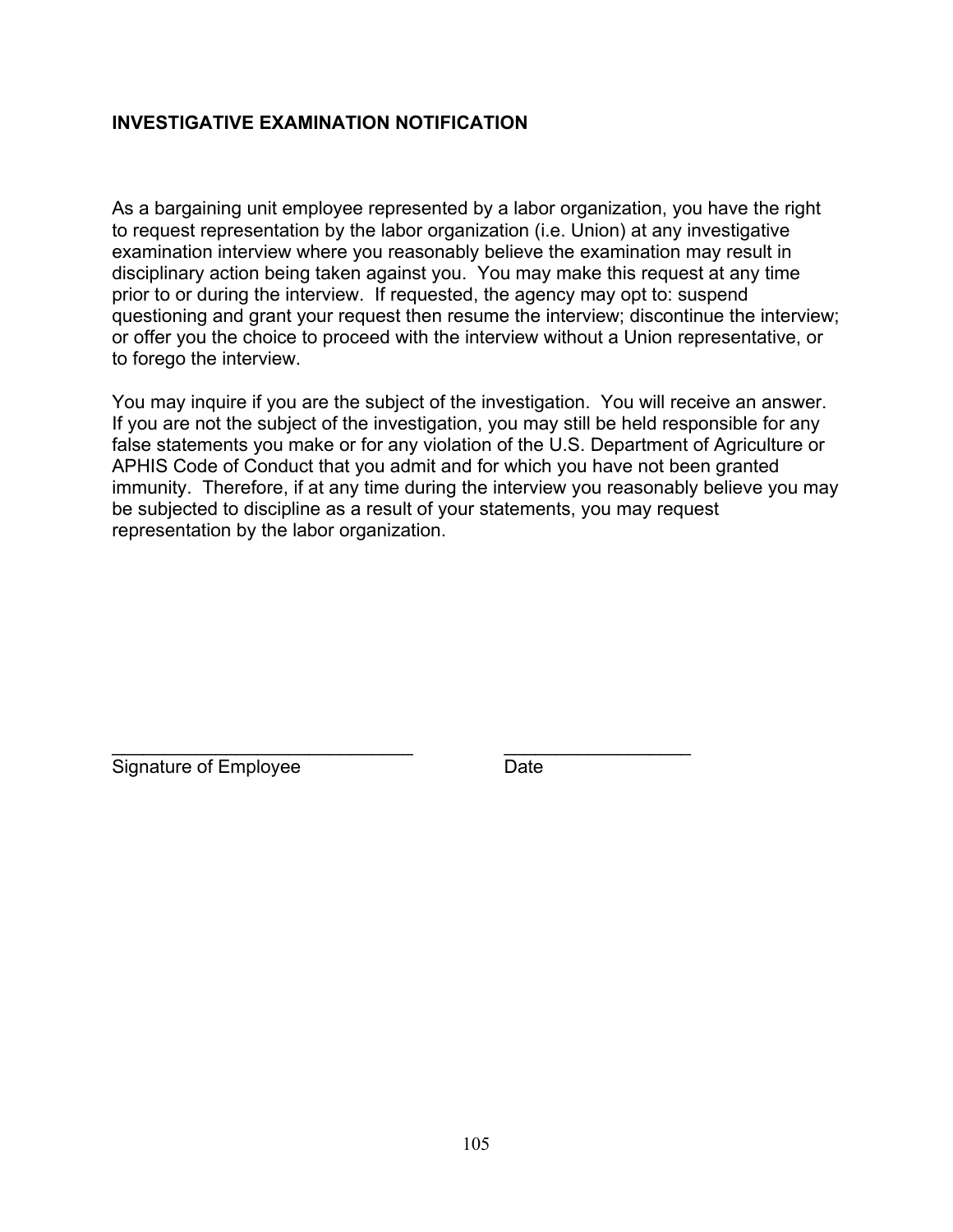# **ARTICLE 27. PROBATIONARY EMPLOYEES**

#### Section 1. Probationary Period

Employees will serve a probationary period not to exceed one year in order for the Employer to determine their suitability for Federal employment. The Employer will utilize the probationary period as fully as possible to determine the fitness of the employee and will terminate his/her services during this period if he/she fails to demonstrate his/her qualifications for continued employment. In termination under this Article, the employee's separation from the rolls must be effected before the employee has completed his/her probationary period.

#### Section 2. Employee/Supervisory Obligations

- A. During the probationary period, the employee is expected to become familiar with those regulations governing appropriate conduct as well as job performance expectations and will demonstrate fully his/her qualifications for continued employment.
- B. Questions the employee may have concerning either conduct or job performance expectations should be addressed to the supervisor for clarification.
- C. Upon request of the employee the supervisor will meet with the employee to counsel him/her in areas in which improvement is needed, i.e., conduct or performance.
- D. Supervisors will monitor and evaluate probationary employees' conduct and performance.

#### Section 3. Termination

- A. When the Employer decides to terminate an employee serving a probationary period because his/her work performance or conduct during this period fails to demonstrate his/her fitness or his/her qualifications for continued employment, the Employer will terminate his/her services by notifying him/her in writing as to why he/she is being separated and the effective date of the action. The information in the notice as to why the employee is being terminated will, at a minimum, consist of the Employer's conclusions as to the inadequacies of his/her performance or conduct.
- B. When the Employer proposes to terminate an employee serving a probationary period for reasons based in whole or in part on conditions arising before his/her appointment, the employee is entitled to the following: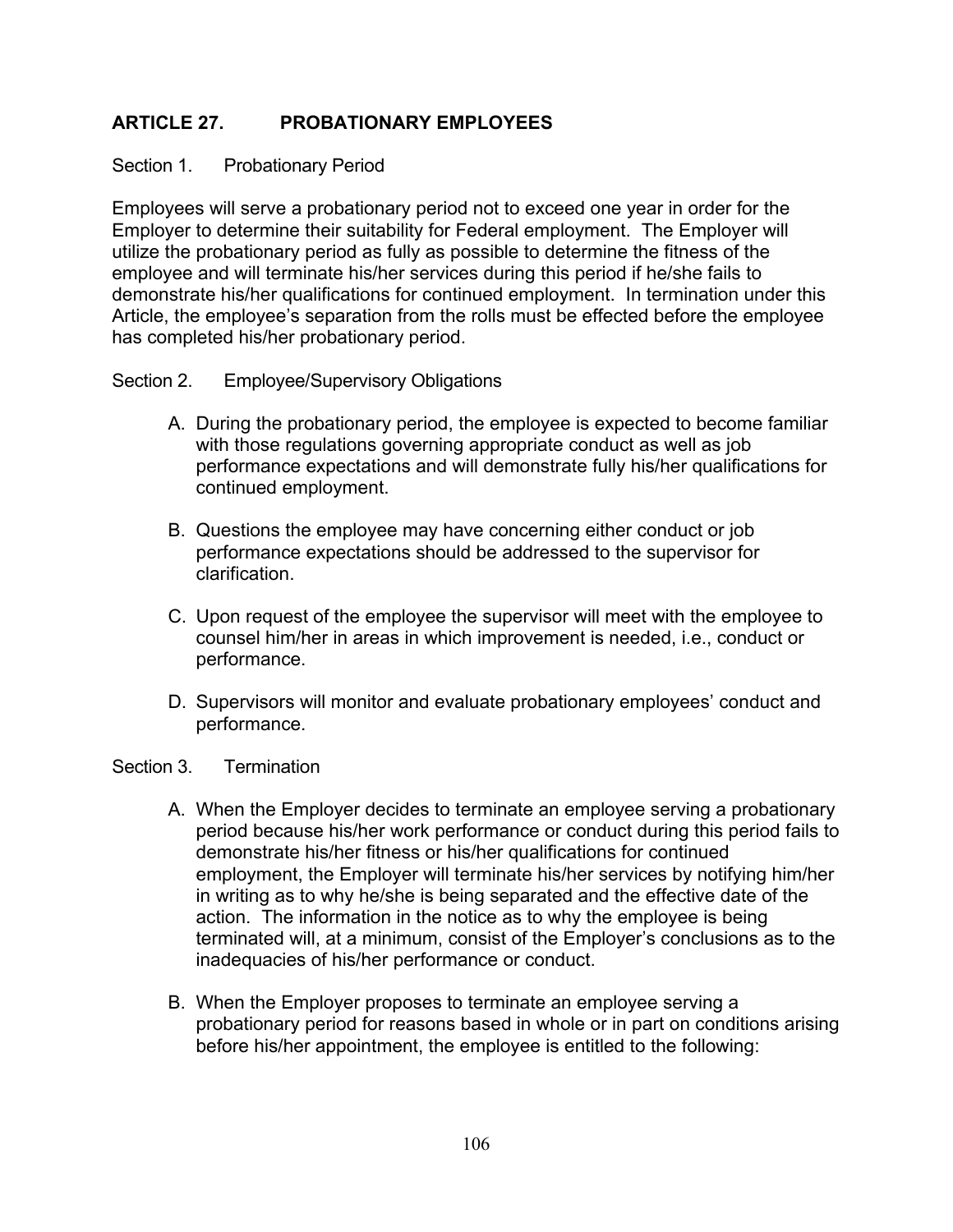- 1. Advance written notice, stating the reasons specifically and in detail, for the proposed action;
- 2. Reasonable time for filing a written answer, and to furnish affidavits in support of his/her answer; and
- 3. Written notice of the decision, which, after considering the employee's written answer, will be delivered to the employee at or before the time the action will be made effective. The written answer will inform the employee:
	- a. Of the reasons for the action;
	- b. Of his/her right of appeal to the MSPB; and
	- c. Of the time limit within which the appeal must be submitted.
- C. The employee may request a meeting with a designated management official to discuss his/her deficiencies and the termination action.
- Section 4. Appeal Rights

An employee may appeal to the Merit Systems Protection Board, in writing, the Employer's decision to terminate him/her under Section 3 above, in accordance with applicable law, rule, and regulation, currently set forth as 5 C.F.R. 315.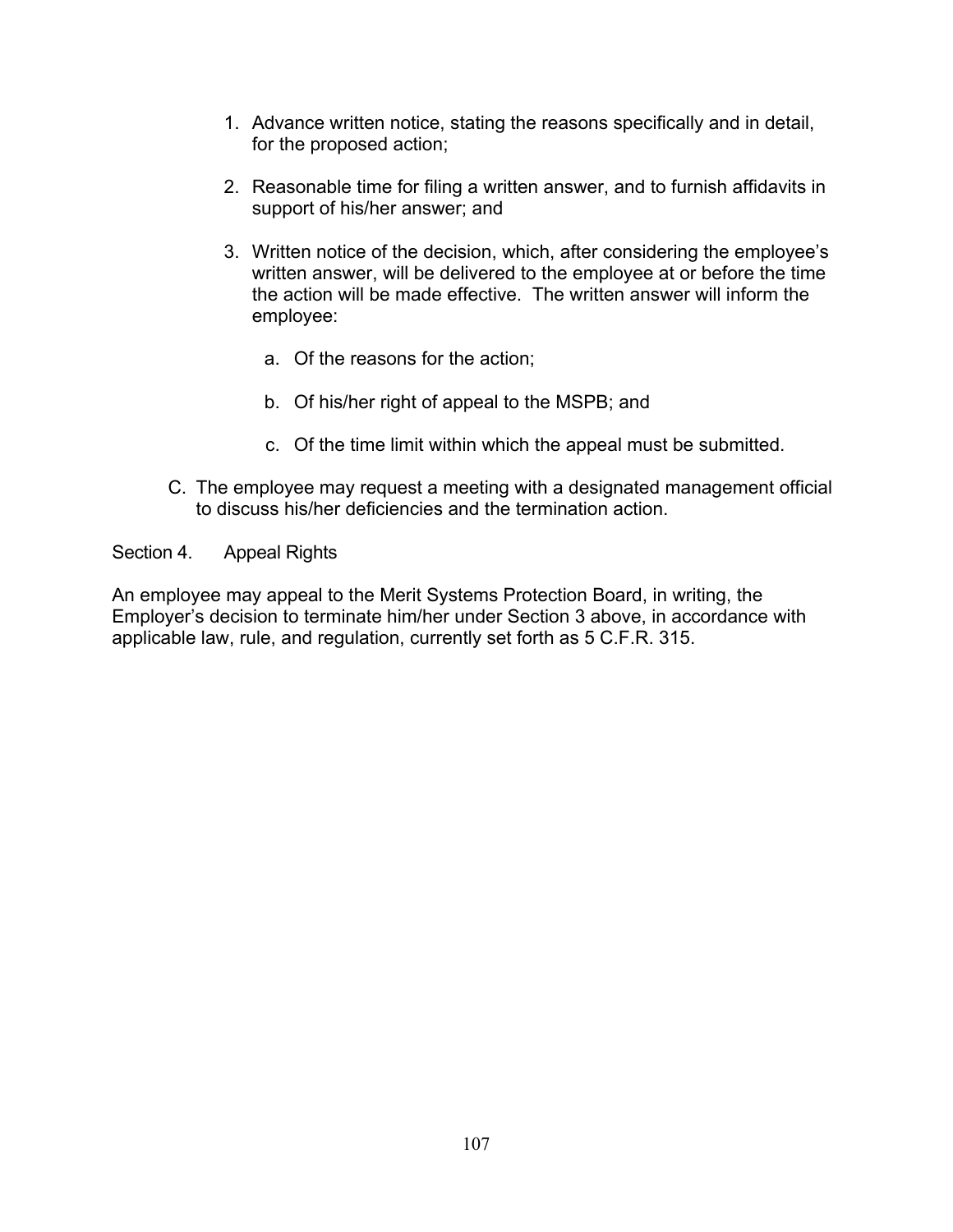# **ARTICLE 28. HOURS OF WORK**

#### Section 1. Scheduling

Except when prohibited by Governmentwide law, rule or regulation, or when the Employer determines it would be seriously handicapped in carrying out its functions or its costs would be substantially increased, the Employer will provide the following, consistent with 5 C.F.R. 610.121:

- A. The administrative workweek will be seven consecutive days, Sunday through Saturday.
- B. The working hours in each day in the regularly scheduled workweek will normally be the same.
- C. For employees whose basic workweek does not include Sundays, that basic workweek will be scheduled on five days, Monday through Saturday, and the two days outside the basic workweek will be consecutive, when possible.
- D. For employees whose basic workweek includes Sunday, the two days outside the basic workweek will be consecutive, when possible.
- E. The basic non-overtime workday may not exceed 8 hours.
- F. The occurrence of holidays may not affect the designation of the basic workweek.
- G. Assignments to tours of duty will normally be posted for each pay period at least one week in advance of the beginning of the pay period. Employees whose tours of duty are changed after the initial posting will be notified in advance of the affected administrative workweek.
- H. The Employer will make a reasonable effort to schedule a minimum of eight (8) hours between changes in tours of duty, unless the parties agree locally to a lesser period.
- I. If the Employer relies on one of the exceptions in Section 1A above to schedule an employee differently than 1-8 above, the Employer will provide the Union the reasons upon written request.
- J. An employee may request a special tour of duty (of not less than 40 hours) to take one or more courses at an educational institution that will equip him or her for current or future job related enhancement within the Agency. Request for a special tour of duty must be submitted to the employee's Union representative, who will provide the request to the employees' immediate supervisor for consideration. If a special tour of duty is approved for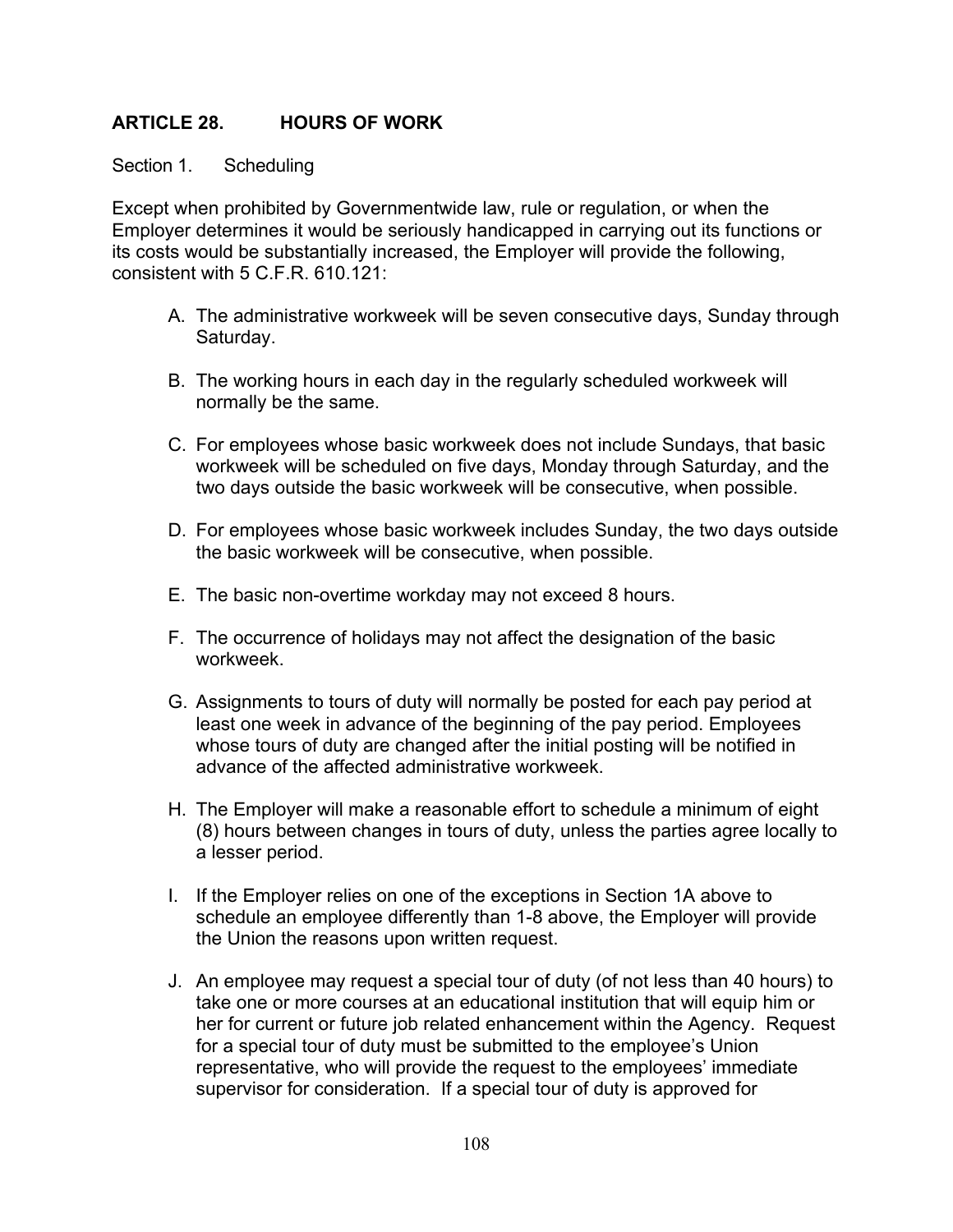educational purposes, the employee will not be paid any premium pay solely because of the special change in tour of duty.

- K. When mutually agreeable to the employees affected, qualified employees may trade work shifts, or duty stations with employees in similar positions consistent with the needs of the work unit and subject to advance supervisory approval.
- L. Employees assigned training may have their tours of duty modified to effectively accomplish the training. In these situations, the employee will be notified at least three (3) days in advance of the change, when possible.

Section 2. Scheduling Standard

- A. The procedures used for scheduling of employees will be accomplished in a fair and objective manner consistent with the needs of the work unit.
- B. Employees performing work under Title 7 USC, The Plant Protection Act, as referenced in 7 CFR 354, may not have flexible schedules.
- C. The Employer retains the authority to establish new tours of duty and shifts in order to accomplish the mission. The Employer will consult with the Union predecisionally over changes in the times, days or duration of established and new tours of duty. The Employer will also provide reasonable notice to the Union and negotiate as required prior to implementation of such changes.
- Section 3. Compensation Standard
	- A. Employees will be compensated for hours of work in accordance with applicable laws and regulations.
	- B. Payment information for picking up or returning a GOV is located in Article 50, Section.3.
- Section 4. Alternative Work Schedule (AWS)
	- A. The Parties recognize that the use of alternative work schedules have the potential to improve Employer efficiency, employee morale and provide improvements in service to the public.
	- B. Alternative Work Schedules are negotiable and will be in accordance with [Title 5](http://www4.law.cornell.edu/uscode/html/uscode05/usc_sup_01_5.html-GOVERNMENTORGANIZATIONANDEMPLOYEES) U.S.C., [Part III,](http://www4.law.cornell.edu/uscode/html/uscode05/usc_sup_01_5_10_III.htmlEMPLOYEES) [Subpart E,](http://www4.law.cornell.edu/uscode/html/uscode05/usc_sup_01_5_10_III_20_E.htmlAttendanceandLeave) [Chapter 61,](http://www4.law.cornell.edu/uscode/html/uscode05/usc_sup_01_5_10_III_20_E_30_61.html-HOURSOFWORK) Subchapter II, and this Agreement.
	- C. Alternative Work Schedules will be deemed an exception to any conflicting provisions of Section 1 of this Article.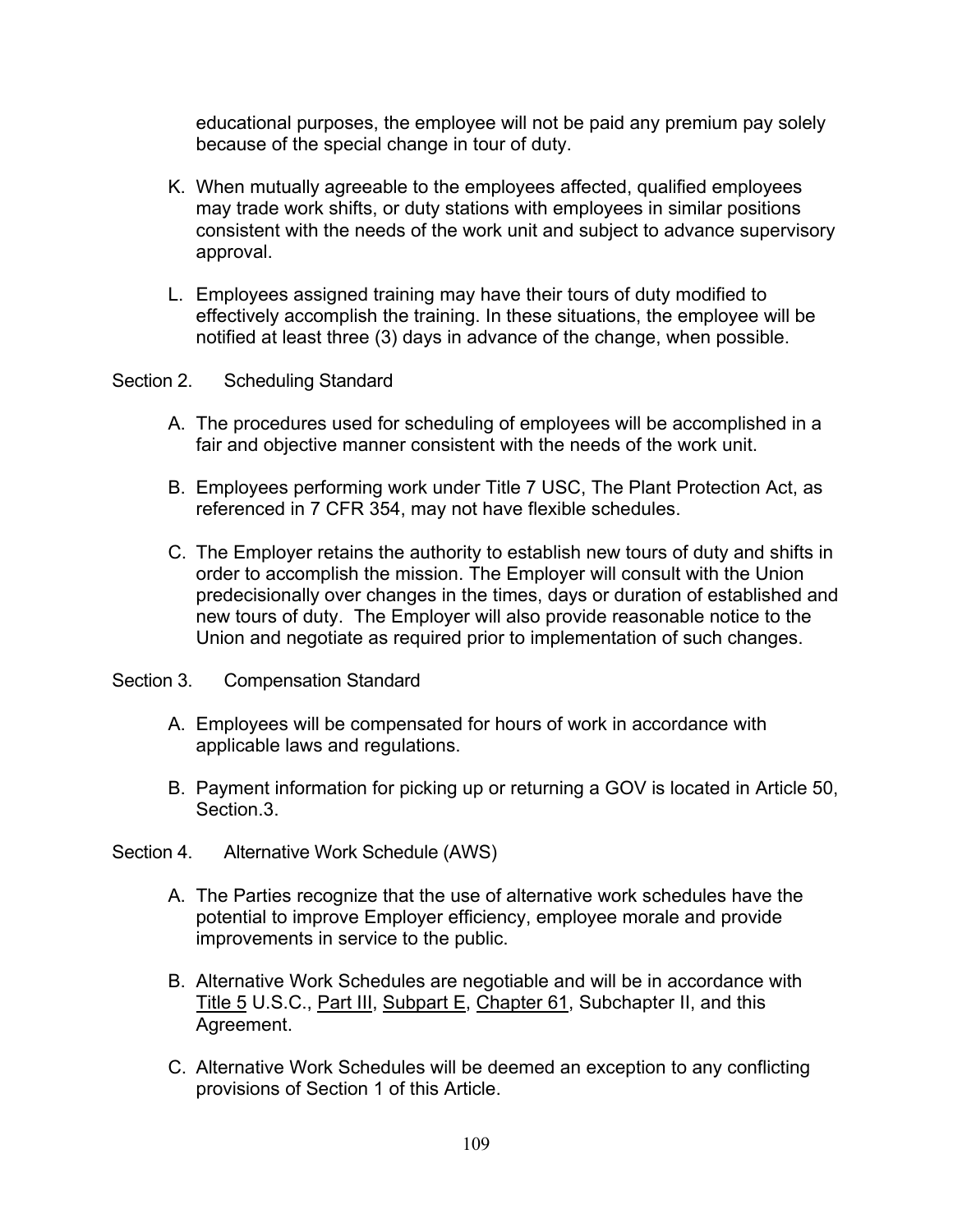- D. Either Party may propose an AWS to the extent consistent with law, rule and regulation.
- E. Proposed alternative work schedules will be established for an initial trial period of ninety (90) calendar days only. The trial period may be reduced upon mutual agreement. At the end of the ninety (90) calendar days, the trial period will end; the employee(s) will return to his/her original schedule; the parties will review the trial period and will negotiate the AWS if it is proposed to be established on a permanent basis. At any time during the ninety (90) day trial period, the Employer may terminate the AWS based upon an adverse impact; however the AWS proposal may still be submitted to FSIP.
- F. When the Employer asserts that a proposed AWS would have an adverse impact, i.e., a reduction in productivity, a diminished level of services furnished to the public, or result in an increase in operating costs (other than a reasonable administrative cost relating to the process of establishing an AWS); the Employer will provide the Union, upon written request, a copy of the Employers' determination in writing. A duplicate copy of the Employers' determination will be forwarded to the appropriate union Regional Vice President and Regional Labor Relations Specialist.
- G. Should the Employer determine that an existing AWS has an adverse impact on the work unit; the Employer will notify the Union of its intent to renegotiate and seek modification or termination of such existing AWS. Such notice will include an explanation of the basis for the Employer's decision in writing and an offer to negotiate the proposed modification or termination in accordance with this Agreement and the Statute.
- H. Any affected bargaining unit member may at any time present to his/her union representative a written notice of the need for a significant personal hardship exemption from the AWS program. The union representative will provide the request to the employees' immediate supervisor for consideration. The Employer will provide the necessary notification to the Union prior to implementing a change to an AWS.
- I. Either Party may request FSIP to resolve an impasse resulting from a proposed AWS.

## Section 5. Meal Breaks

A. Tours of duty without meal periods may be established under specified circumstances in accordance with Agency rules and regulations. For detailed information regarding tours of duty without meal periods please refer to HRDG 4610 in the Appendix of this Agreement.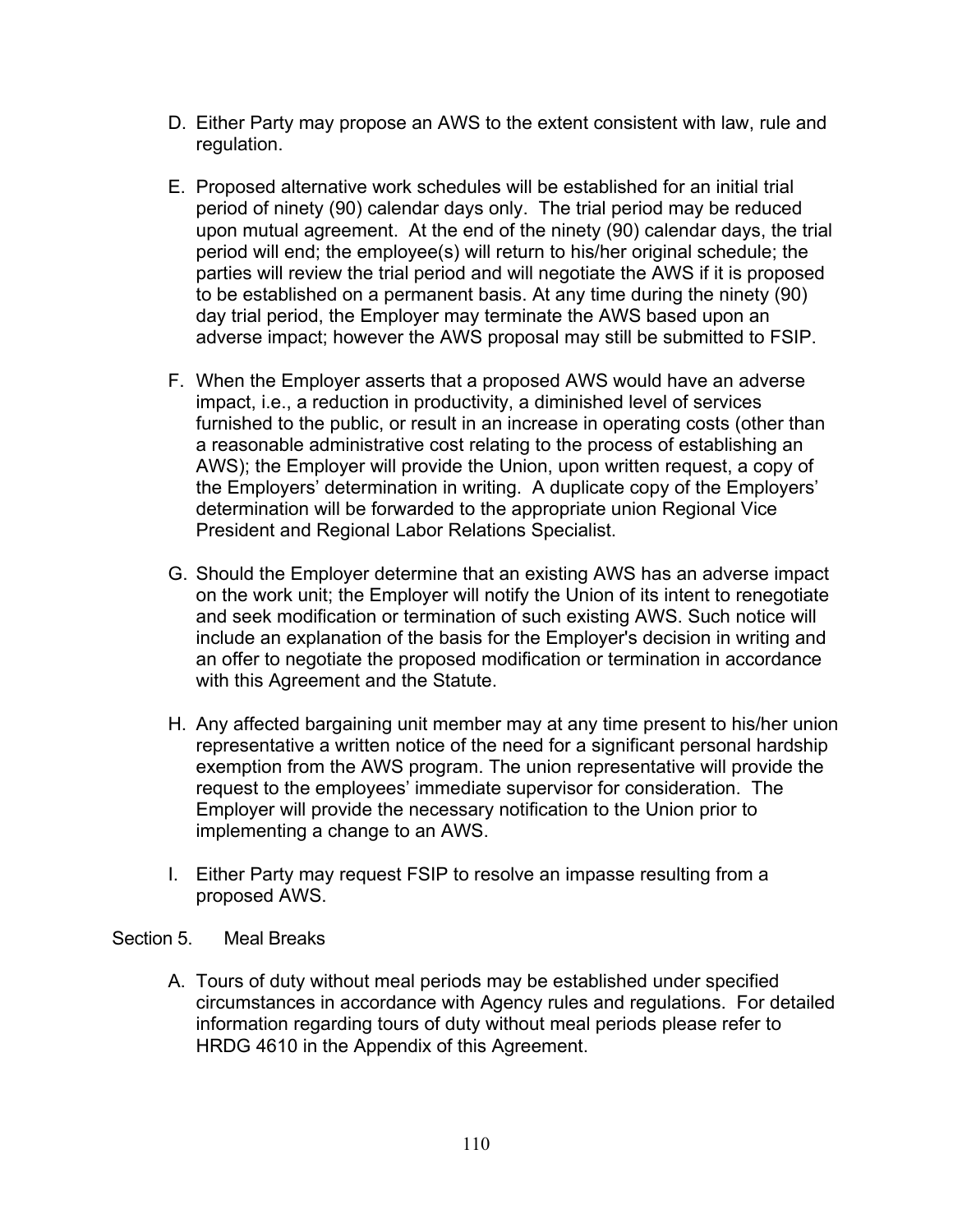- B. All employees scheduled to work five (5) or more hours in a workday must take a meal period, unless an exception has been granted in unusual circumstances. This applies to the regular workday as well as to overtime work.
- C. The amount of time for a meal period is set according to local practice and requirements of the work. Meal periods are a set amount of time from a minimum of thirty (30) minutes to a maximum of sixty (60) minutes. Meal periods may begin no sooner than two (2) hours after reporting for duty and end no later than six (6) hours after the report time.
- D. Normally, unpaid meal breaks will not be interrupted. Interrupted meal breaks will have any lost time restored as soon as the work is completed.
- E. Employees who have a medical condition requiring special meal periods may submit a request for accommodation.
- F. Normally employees will be afforded reasonable personal clean up time prior to the lunch period after performing filthy jobs or jobs requiring the use of toxic substances.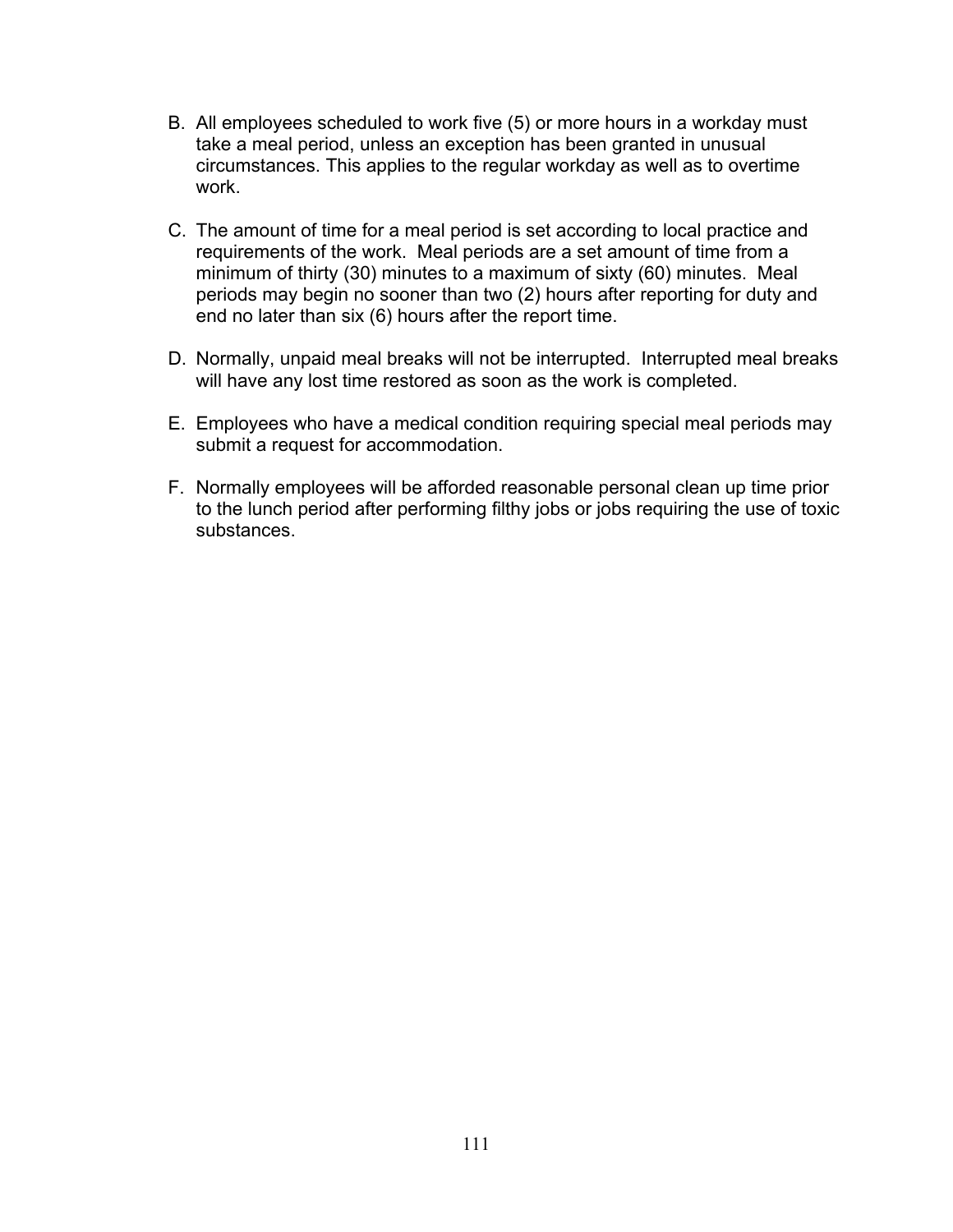# **ARTICLE 29. TRAVEL – GENERAL REGULATIONS**

#### Section 1. General Principles

- A. The Parties agree that travel on government business will generally occur during an employee's normal duty hours. If any portion of travel must occur during non-duty hours or the employee requests to travel during non-duty hours and has supervisory approval, that portion of travel time will be treated as compensatory time for travel in accordance with applicable Agency and federal laws, rules and regulations**.** This Agreement does not prohibit employees from requesting to travel during normal duty hours, e.g., if the employee must attend a meeting on Monday morning the employee may request to travel on Friday. All deviations from official travel orders must be approved in advance on an MRP 10-R or successor form.
- B. Employees may be responsible for any expenses they incur, while on official government travel, that are not pre-approved, or an official travel expense.
- C. The Parties jointly agree that determinations regarding travel allowances and other travel related matters will be made based upon the current Federal Travel Regulations (FTRs), departmental regulations and any agency regulations that have been implemented in accordance with statutory obligations.
- D. Employees may request to return home from a temporary duty station (TDS) after their assignment has been completed, but prior to their travel day, with supervisory approval and at no additional cost to the Employer. This travel time will be treated as compensatory time for travel in accordance with applicable Agency and federal laws, rules and regulations.

Section 2. Notice of Travel Regulations

For more detailed information regarding travel, including the current FTRs, other applicable travel regulations and contact information for specific travel question(s) please refer to the Appendix of this Agreement.

- Section 3. Mode of Transportation
	- A. Air Travel

Employees, whose official travel will be by air, are required to use a contract city-pair fare unless otherwise pre-approved for a deviation, and the deviation is in compliance with federal laws, rules and regulations.

1. The Employer may authorize use of a fare other than a contract citypair fare when: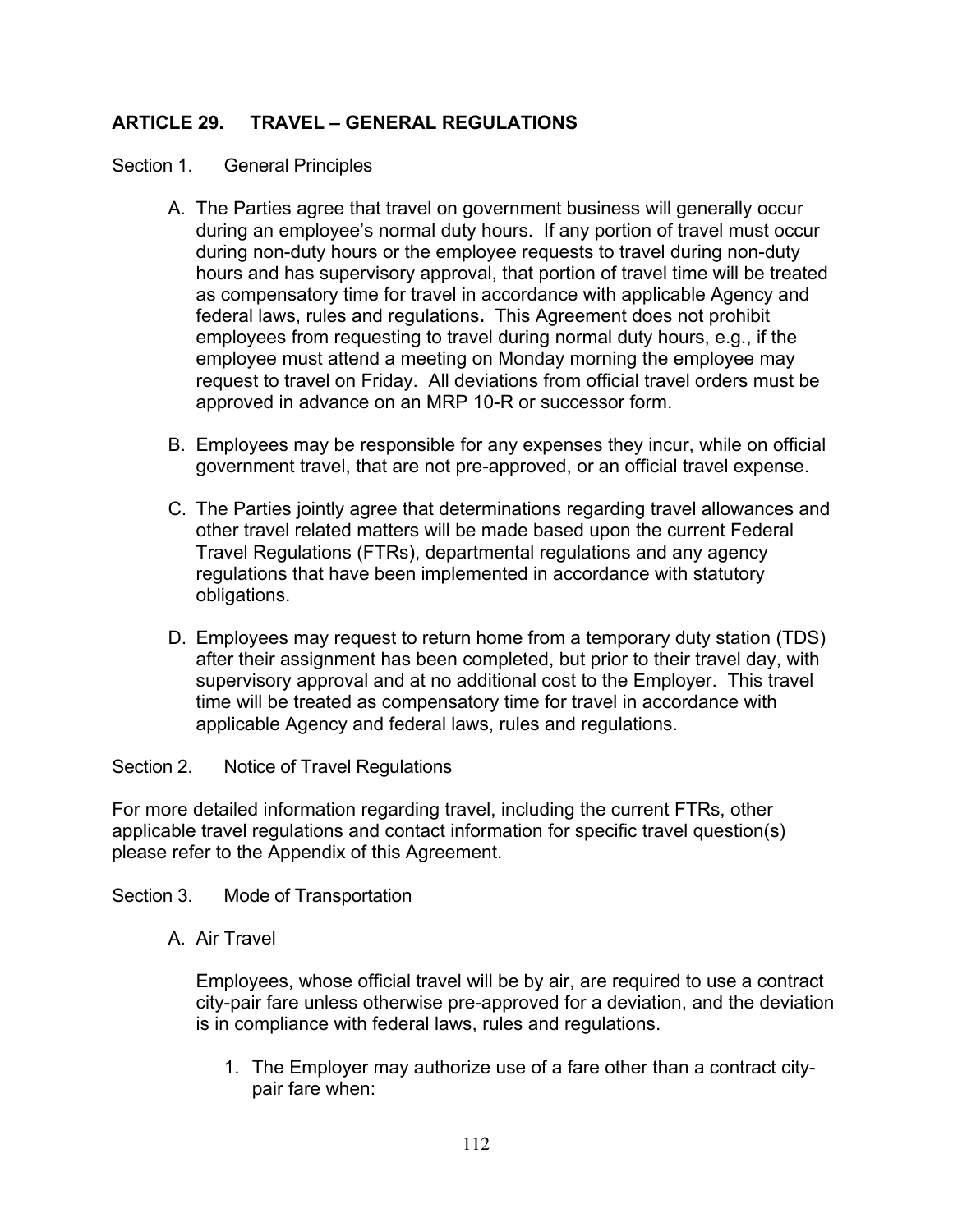- a. Space on a scheduled contract flight is not available in time to accomplish the purpose of the travel, or use of contract service would require the employee to incur unnecessary overnight lodging costs which would increase the total cost of the trip;
- b. The contractor's flight schedule is inconsistent with explicit policies of the Employer with regard to scheduling travel during normal working hours;
- c. A non-contract carrier offers a lower fare to the general public that, if used, will result in a lower total trip cost to the Employer (the combined costs of transportation, lodging, meals, and related expenses considered). See the FTR for exceptions.
- 2. Any promotional benefits or materials received from a travel service provider in connection with official travel (including frequent flier miles) may be retained for personal use, if such items are obtained under the same conditions as those offered to the general public and at no additional cost to the Government.
- B. Driving
	- 1. When pre-approved on the travel authorization, an employee may use his/her privately owned vehicle (POV) for official government travel. The mileage rate will be paid in accordance with the FTR.
	- 2. POV travel in lieu of air travel or other public transportation may be approved for official government travel when the Employer determines that such use is advantageous to the Government by employee submission of a cost estimate of each method of travel (Form MRP-13 or successor form(s)).

If the employee does not travel by the method of transportation required by regulation or selected by the Employer, any additional expenses incurred will be borne by the employee and any excess travel time will be charged to annual leave.

- 3. Two (2) or more employees must obtain prior management approval for a common tour of duty when they are scheduled to travel together by POV or a government owned, leased or rented vehicle.
- 4. Employees may use their POV for official travel when authorized to commute to assigned work sites beyond their official duty station, even within the local commuting area, when a GOV is not available.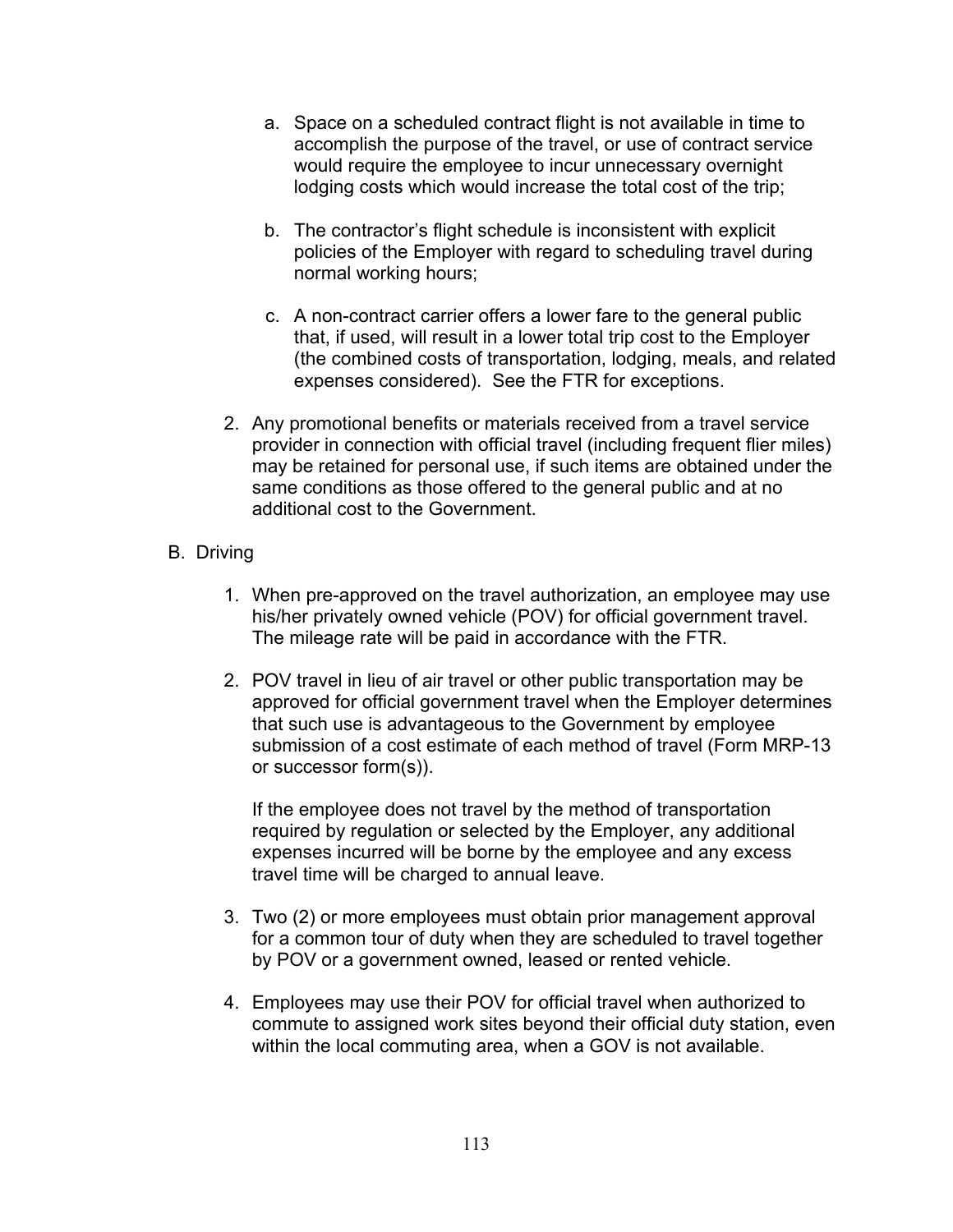- a. When the employee begins his/her trip from the official duty station, mileage expenses will be paid in accordance with the FTRs.
- b. When the employee begins his/her trip from his/her residence and the same mode of transportation as his/her normal commuting means is used, the mileage reimbursement is limited to the amount that exceeds his/her normal commuting expense.
- c. When the employee begins his/her trip from his/her residence and a different mode of transportation from his/her normal commuting means is used, the full amount will be reimbursed. Employees will obtain approval in advance.
- 5. The Employer will not require employees to use a POV for government travel. However, if the employee has pre-approval to use a POV, the Employer will not require use of the POV for car-pooling.
- 6. Employees who are issued a government owned, leased, or rented vehicle must possess a valid State motor vehicle operator's license and have completed any other training required by the Employer (defensive driving, etc.). The use of a government-owned, leased, or rented vehicle is subject to applicable Agency and federal laws, rules and regulations.

## Section 4. Local Transportation While in Travel Status

- A. The Employer may authorize use of local transportation, to include the use of bus, subway, or streetcar and is an allowable expense for local travel between places of business at the employee's official station or a TDY station, and between places of lodging and place of business at a TDY station or to places where meals can be obtained. Where the nature and location of the work at the employee's TDY station are such that meals cannot be obtained there, travel to obtain meals at the nearest available place is an allowable expense.
- B. The Employer may authorize in advance, transportation in a GOV/POV for official purposes:
	- 1. Between places of official business;
	- 2. Between such places and places of temporary lodging when public transportation is unavailable or its use is impractical; and
	- 3. Between 1 and 2 above and restaurants, drug stores, barber shops, places of worship, cleaning establishments, and similar places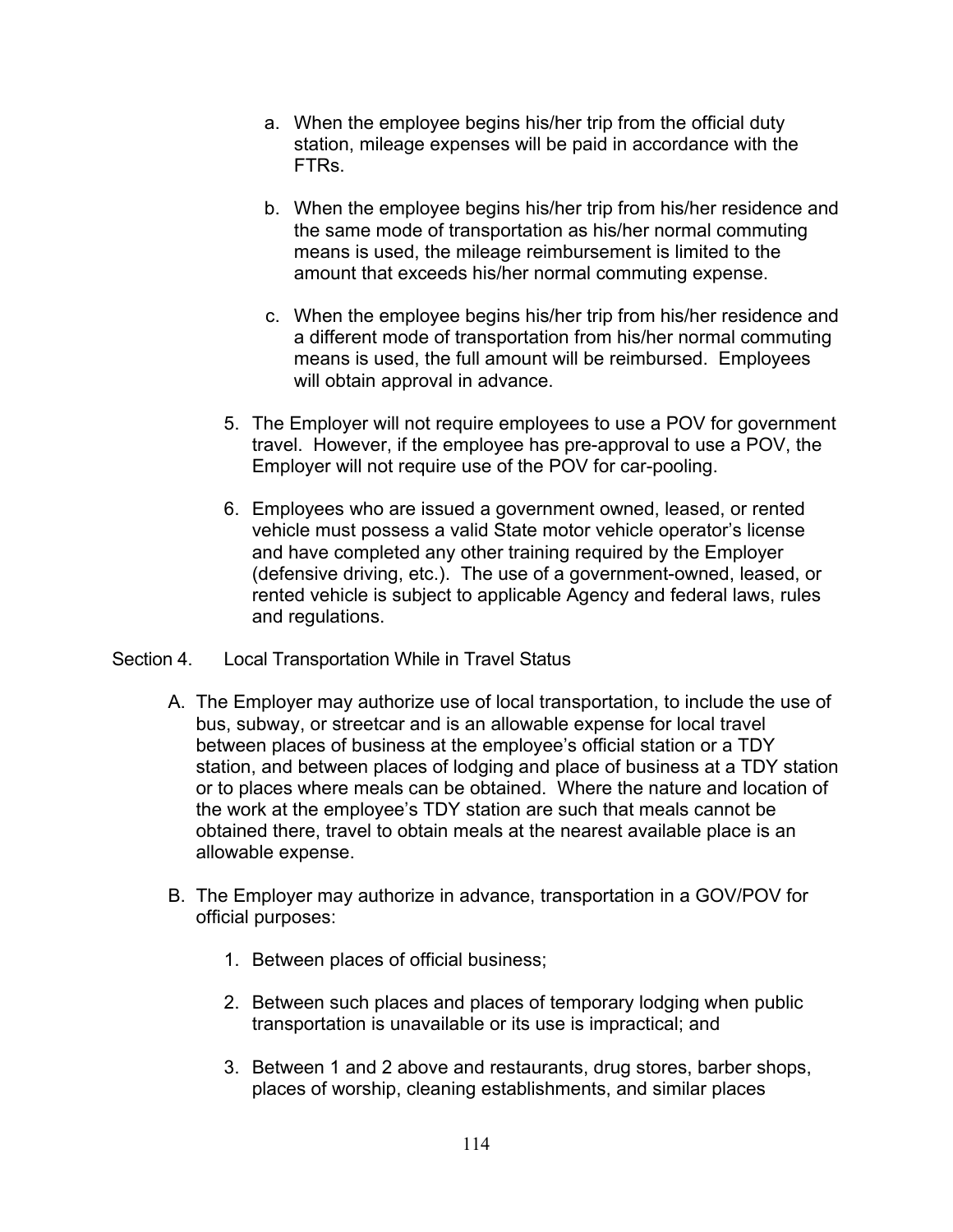necessary for the sustenance, comfort, or health of the employee to foster the continued efficient performance of Government business.

#### Section 5. Rest Stops

- A. A rest stop not in excess of twenty-four(24) hours at either an intermediate point or at the destination may be authorized for employees in approved travel status if:
	- 1. Either the origin or destination point is outside the conterminous United States (OCONUS);
	- 2. The schedule flight time, including stopovers, exceeds fourteen (14) hours;
	- 3. Travel is by a direct or usually traveled route; and
	- 4. Travel is by coach-class service.
- B. The rest stop may be at any intermediate point, including points within the CONUS, provided the point is midway in the journey or as near midway as airline carrier scheduling permits.
- C. A rest stop will not be authorized when an employee, for personal convenience, elects to travel by an indirect route resulting in travel time in excess of fourteen (14) hours.
- D. When a rest stop is authorized the applicable per diem rate is the rate for the rest stop location.
- E. When an intermediate rest stop is not authorized because of the requirements in part A above, normally the employee will be scheduled to arrive at the temporary duty point with sufficient time to allow a reasonable rest interval before reporting for duty.

## Section 6. Travel for Employees with Special Needs

The Employer will provide reasonable accommodations to an employee with special travel needs by paying for additional expenses incurred, i.e., an attendant and their allowable expenses. The special physical needs must be clearly visible and discernible; or, substantiated in writing by a competent medical authority. The medical documentation must be current and identify the employee's restrictions.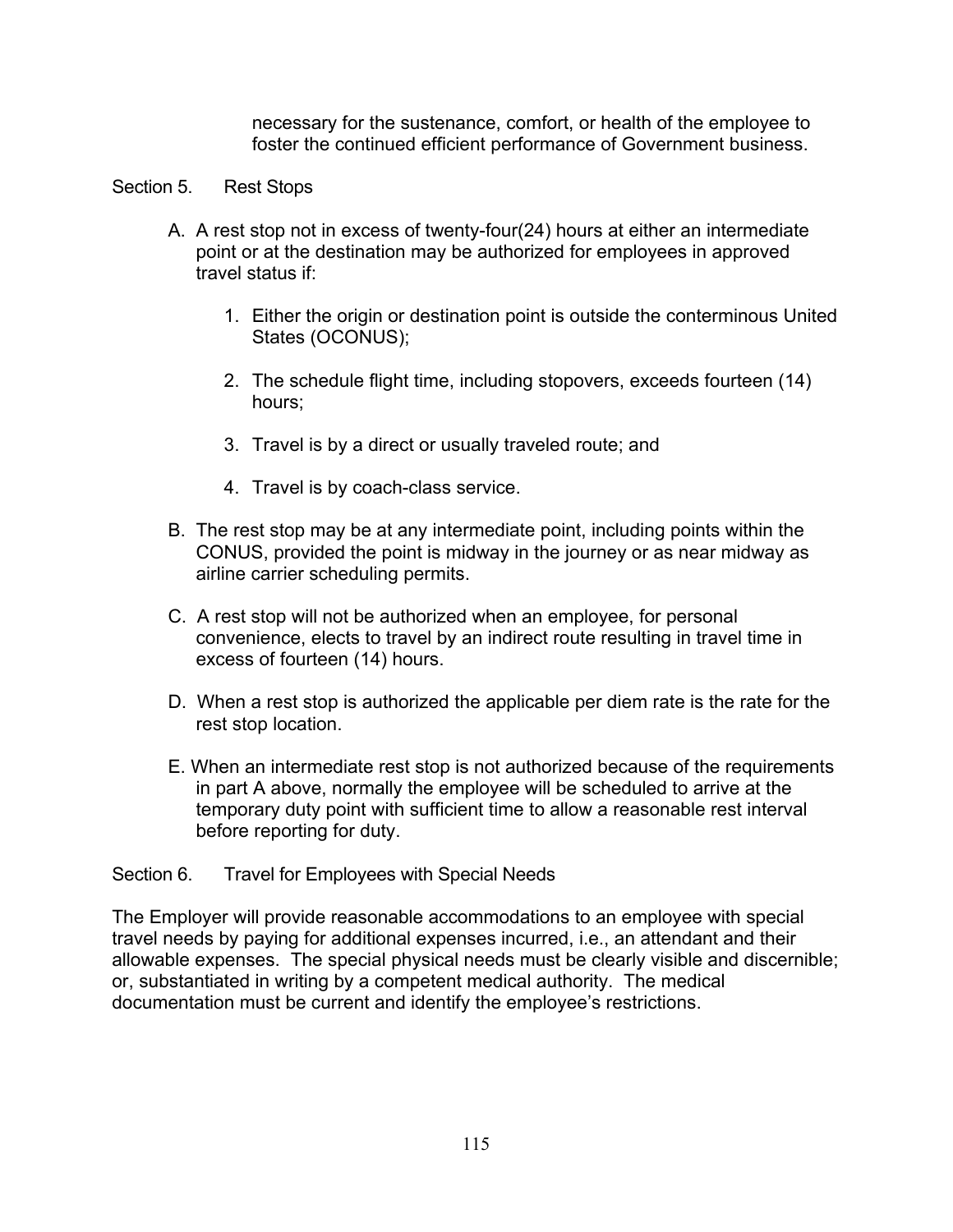#### Section 7. Government Travel Charge Card

- A. Employees will use the travel charge card for all required official travel expenses unless the employee has an exemption. The use of the travel charge card is limited to expenses incurred in conjunction with official travel.
- B. The following are some examples of the official travel expenses that are exempted from required use of the travel charge card:
	- 1. Expenses incurred at a vendor that does not accept the travel charge card;
	- 2. Laundry/ dry cleaning;
	- 3. Parking;
	- 4. Local transportation system;
	- 5. Taxi;
	- 6. Tips;
	- 7. Meals where use of the card is impractical, e.g., group meals or the travel charge card is not accepted; and
	- 8. Phone calls.
- C. The following misuses of the Government Travel Charge Card are prohibited:
	- 1. Unauthorized charges and charges not associated with official travel;
		- Personal charges and family member use of the card;
	- 2. Charges while not in an official travel status;
		- Use of the card in the vicinity of the official duty station or residence unless used in connection with official travel;
		- Cash withdrawals from an automated teller machine;
	- 3. Shared use of the card with another employee for official travel purposes;
	- 4. Allow the travel card account to become delinquent;
	- 5. Failure to use the card while on travel unless exempted;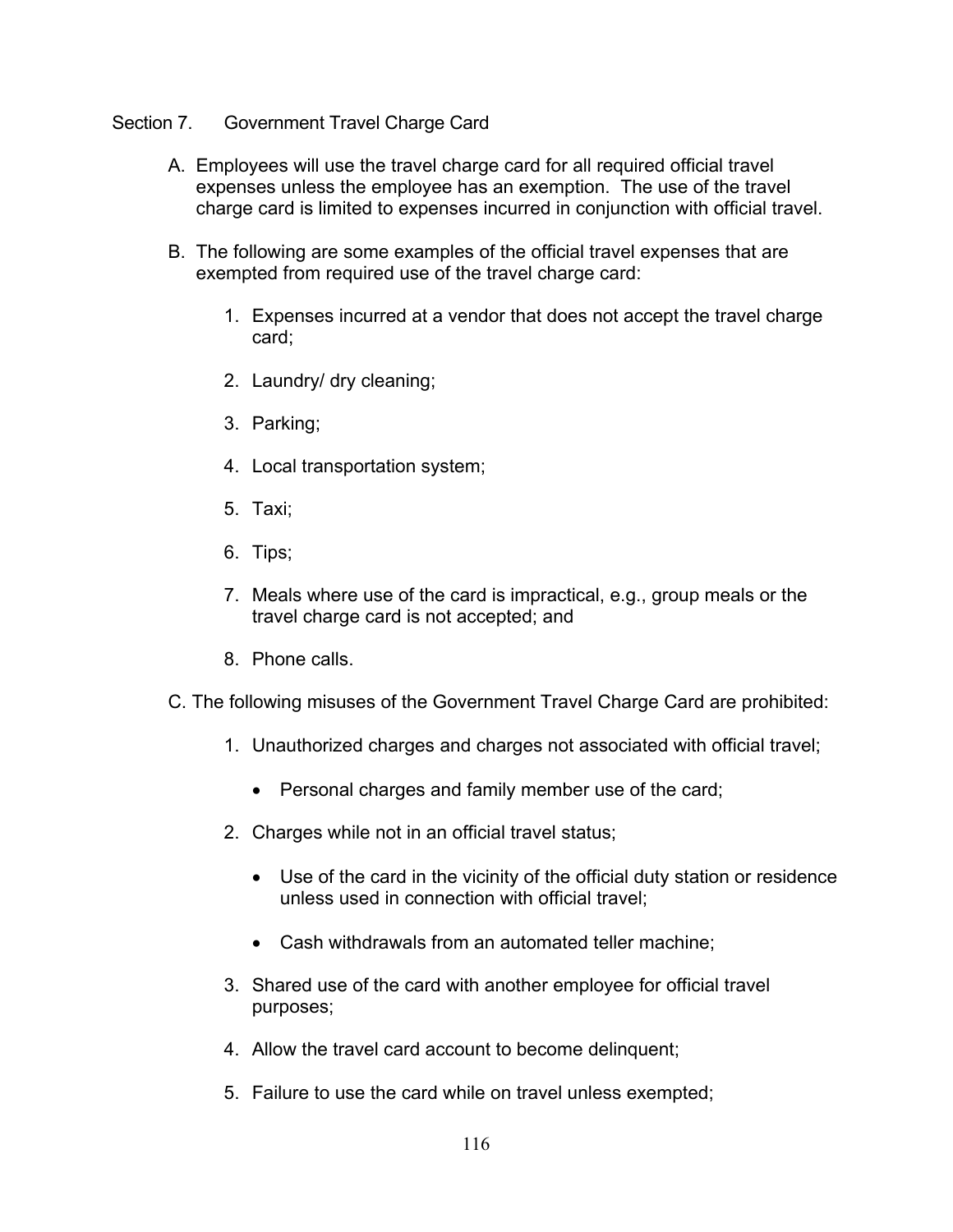- 6. Failure to pay accounts with sufficient funds;
- 7. Failure to properly use Government voucher reimbursements to repay travel expenses; and
- 8. Excessive cash advances, or cash advances not commensurate with official travel.
- D. Proper use of the travel card reduces the need to cancel travel charge card privileges, eliminates the administrative burden of taking action against employees, lessens the stress for all involved, and preserves the reputation of USDA and its employees to achieve its mission and goals with integrity.
- E. For more detailed information regarding the Government Travel Card Use regulations please refer to the Appendix of this Agreement.

## Section 8. Advance of Travel Expenses

- A. Employees are required to use the Government Travel Charge Card for all official travel expenses unless an exemption has been provided in accordance with the FTR. Exempted employees may have their travel expenses paid through a travel advance. The passenger transportation services may be paid by a centrally billed account.
- B. Employees may apply for travel advances by submitting MRP Form 62-R, Employee Travel Advance Request (See Appendix), or its successor form for the following expenses:
	- 1. Cash transaction expenses, i.e., expenses that as a general rule cannot be charged and must be paid using cash, a personal check, or travelers check;
	- 2. M&IE covered by the per diem allowance or actual expenses allowance;
	- 3. Miscellaneous transportation expenses such as local transportation system and taxi fares; parking fees; ferry fees; bridge, road, and tunnel fees; and aircraft parking, landing and tie-down fees;
	- 4. Gasoline and other variable expenses covered by the mileage allowance for advantageous use of a POV for official business; and
	- 5. Other authorized miscellaneous expenses that cannot be charged using a Government Travel Charge Card and for which a cost can be estimated.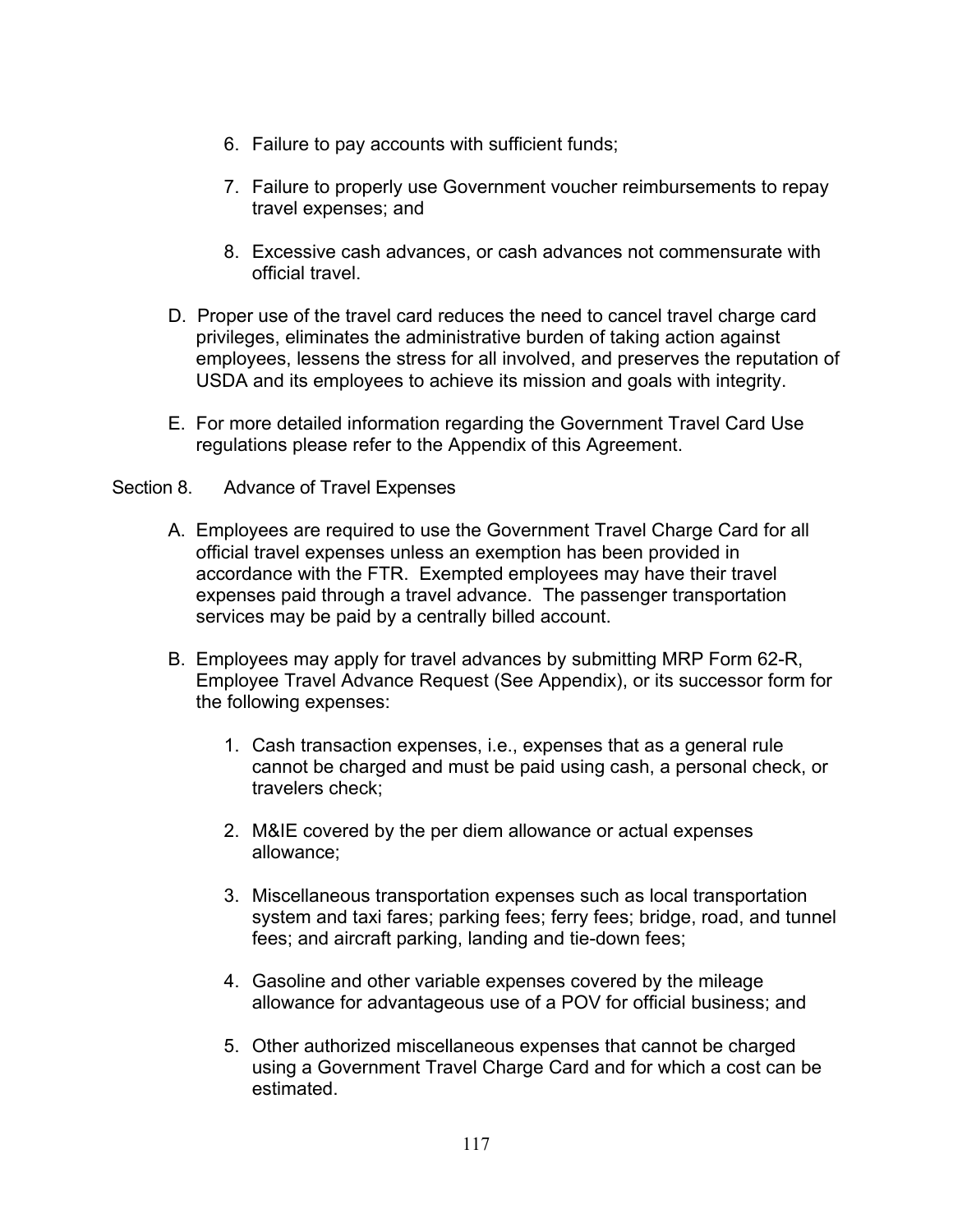- C. Employees may receive travel advances for non-cash transaction expenses, e.g., lodging, common carrier, advance payment of discounted conference registration fee in the following situations:
	- 1. Government Travel Charge Card not expected to be accepted;
	- 2. Government Travel Charge Card issuance denied;
	- 3. The Employer has decided not to provide the employee a Government Travel Charge Card;
	- 4. There is an official change of station and the Employer has determined that the use of a Government Travel Charge Card would not be feasible incident to a transfer, particularly a transfer to another agency; or,
	- 5. Financial hardship would be incurred.
- D. The amount advanced by the Employer may not exceed:
	- 1. The estimated amount of the employee's approved cash transaction expenses.
	- 2. On a case by case basis the Employer may advance up to the full amount of the employee's expected non-cash transaction expenses for an individual trip (or not to exceed a 45-day period for an open authorization) in accordance with Section 7.C above.

Section 9. Per Diem

The Employer agrees to pay the maximum and authorized per diem allowances in accordance with applicable Agency and Federal laws, rules and regulations. In instances meeting specific criteria, the Employer may determine that the maximum M&IE rate is not appropriate for certain travel assignment situations. For more detailed information regarding per diem rates including the current rates please refer to the Appendix of this Agreement.

Section 10. Managing Expenses

A. Obtaining travel authorizations, managing a Government Travel Charge Card account, and completing travel vouchers may be allowed during work hours, and is subject to supervisor approval. Employees may arrange, on official time, to temporarily receive and make payments of government credit card billings at their TDY work locations as long the use is limited on TDY assignments of more than three (3) weeks.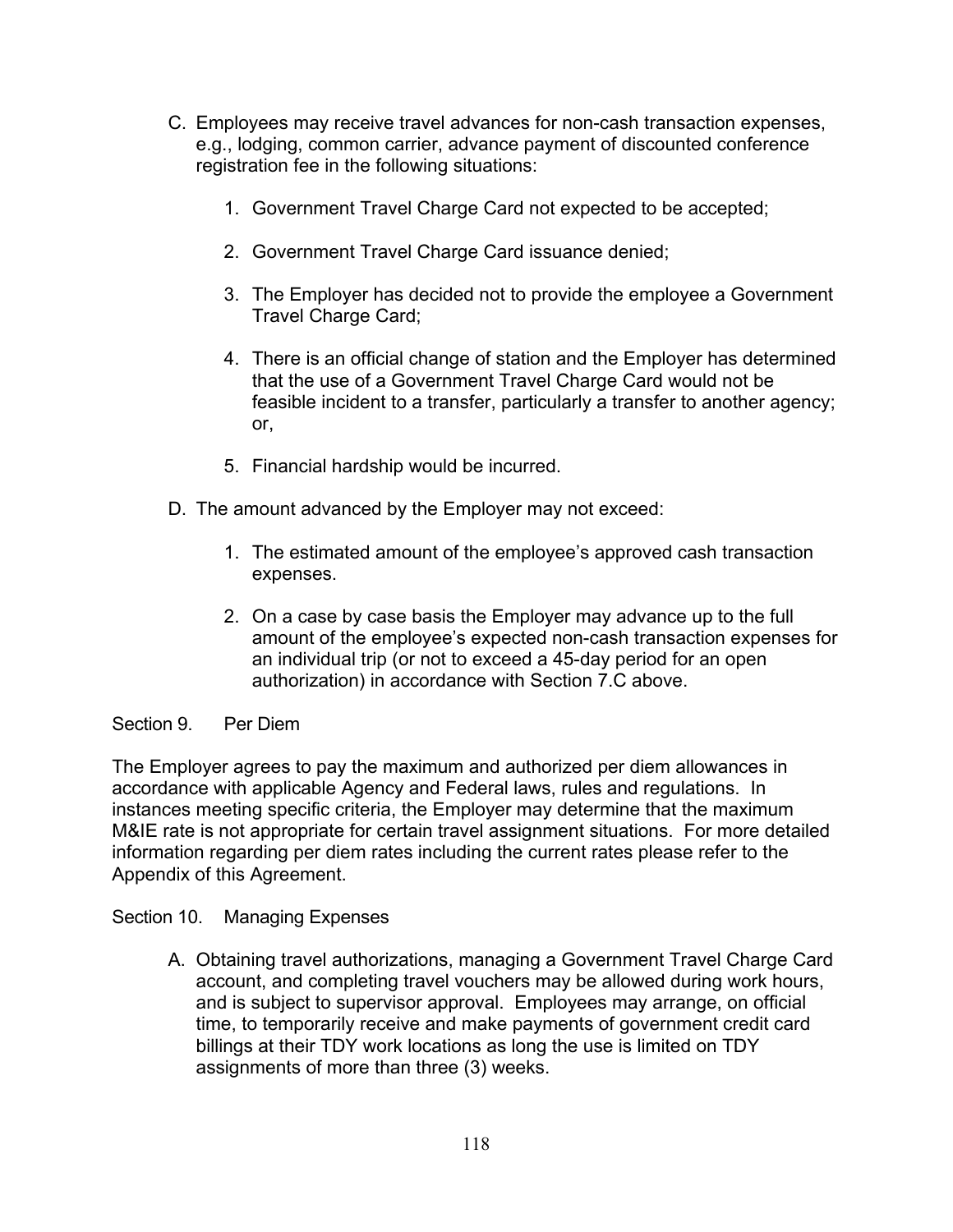B. The Employer will reimburse the employee for any late payment fees that are a result of the Employer's failure to reimburse the employee within thirty (30) calendar days after receipt of a proper travel claim.

Section 11. Reimbursement of Expenses

- A. The Employer will pay those expenses essential to the transaction of official business, and have been specifically authorized and approved including:
	- 1. Transportation expenses;
	- 2. Per diem expenses;
	- 3. Miscellaneous expenses; and
	- 4. Travel expenses of an employee with special needs as provided in the FTR.
- B. The Employer will reimburse employees for the use of POVs, including mileage, road and bridge tolls, ferry fares, parking fees, etc., to the extent allowable by the FTRs.
- C. The Employer will reimburse employees for miscellaneous expenses authorized in advance, including connection fees for e-mail communications, determined to be in the interest of the Government.
- D. Employees will be reimbursed fees when traveling on an Airline Carrier that charges a fee for checked luggage and any other fee required for basic health and safety equipment or services necessary to air travel, e.g., airplane pay restrooms.
- E. If the employee has applied for and not received a government calling card or government cell phone, or the employee cannot use Government telephones furnished in offices, then the employee may be reimbursed for phone calls determined to be in the interest of the Government and approved in advance.
- F. In addition to emergency phone calls, calls determined to be in the interest of the Government include, but are not limited to:
	- 1. A reasonable length call once a day to spouse, minor children, dependent family members, or anyone sharing residence with the employee to discuss household matters;
	- 2. Calls placed to the local commuting area on day of return for notification of arrival times;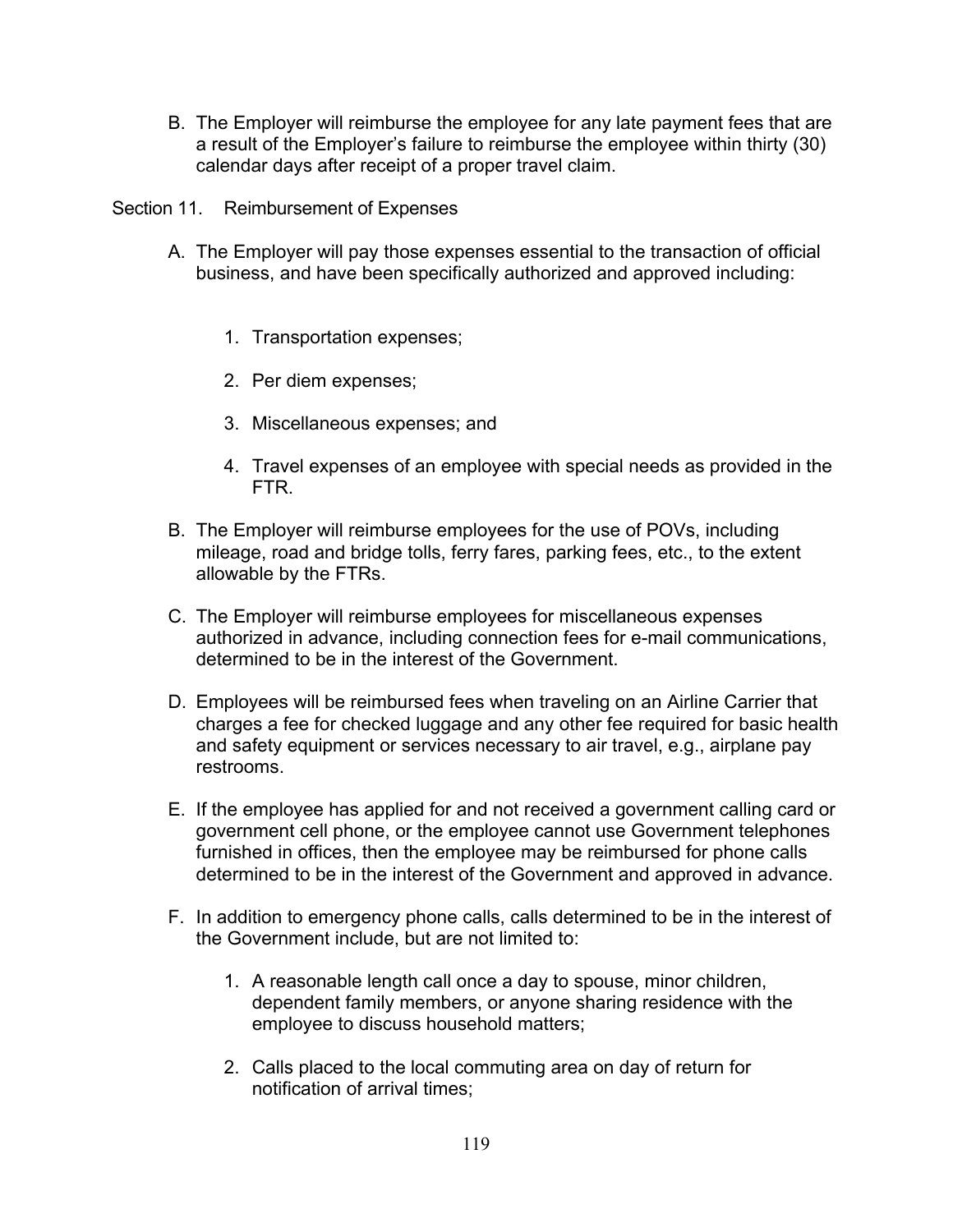3. One call per week to a non-family member within the employee's local commuting area to notify him/her of traveler's safe arrival or check on traveler's residence (if item #1 above is not used).

Reimbursement for calls may not exceed \$5.00 per day or the maximum amount allowable by applicable Governmentwide regulations, whichever is greater. Reimbursable telephone costs in excess of the daily allowance can be covered from other day's unused allowances. Receipts for phone calls are required if the total expense exceeds \$75.00. Travelers must input the following statement in the remarks section of the voucher no matter the cost:

"I certify that personal calls made during official travel comply with the requirements of DM 2300-001."

In emergency situations, an employee may request that an exception be made for reimbursement in excess of the \$5.00/day limit.

- G. An employee may voluntarily return home to their official duty station on nonworkdays during a TDY assignment with supervisory approval. The maximum reimbursement for round trip transportation and per diem or actual expenses is limited to what would have been allowed had the employee remained at the TDY location.
- H. Allowances for expenses will be paid in accordance with applicable travel regulations when an employee in travel status becomes ill or experiences a personal emergency, where emergency is defined in the FTR as:
	- 1. Your becoming incapacitated by illness or injury not due to your own misconduct;
	- 2. The death or serious illness of a member of your family; and
	- 3. A catastrophic occurrence or impending disaster, such as a fire, flood, or act of God, which directly affects your home.

When these situations occur requiring immediate departure from the employee's temporary duty station, the employee concerned will contact the travel authorizing or approving official as soon as possible and the Employer will reimburse the employee for expenses incurred in returning to the employee's normal duty station.

## Section 12. Employer Notice

A. In accordance with the FTR, the Employer will notify the employee when a travel claim is denied in whole or in part. Such notification will be in writing, clearly identifying the basis for non-approval.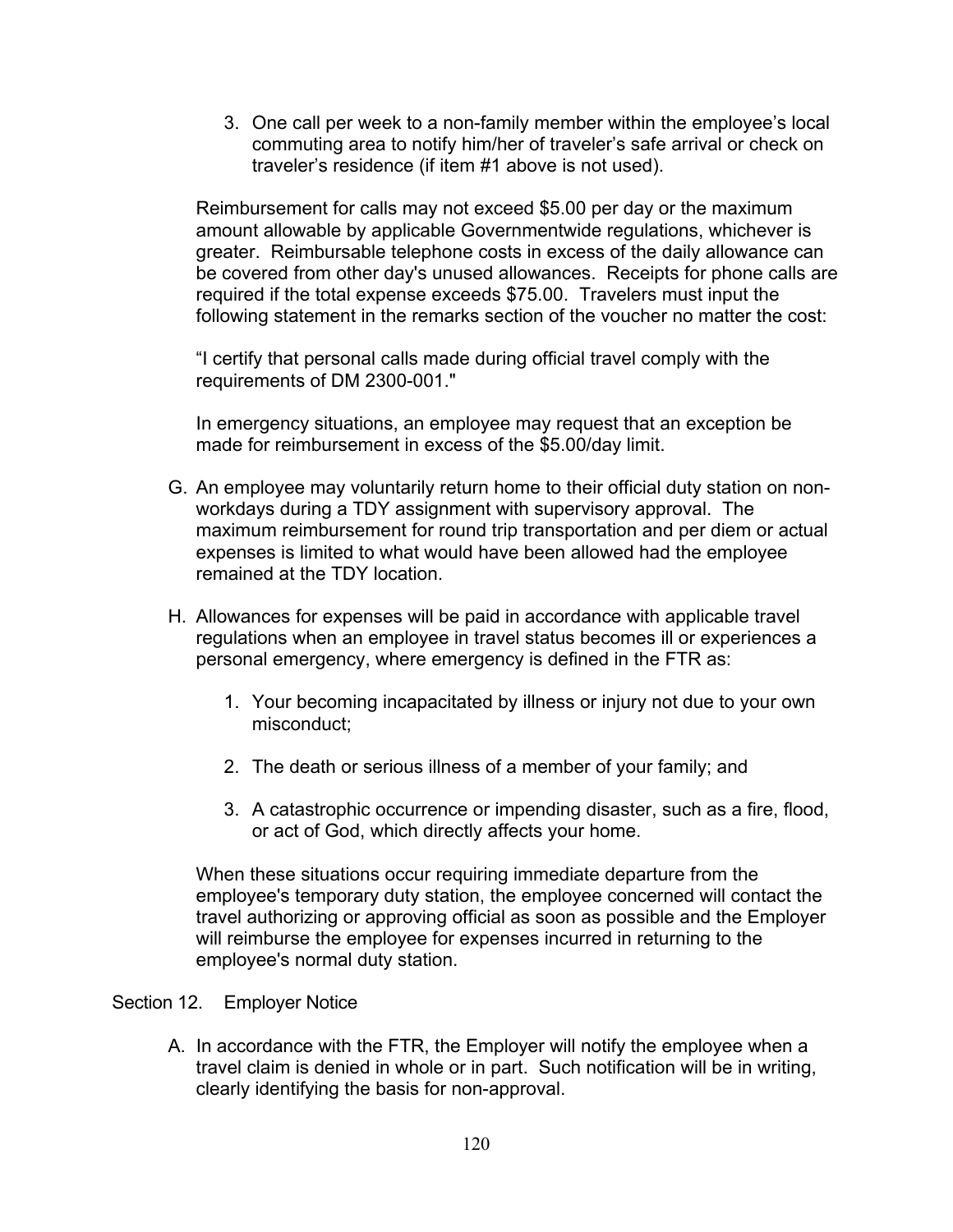- B. The Employer will provide reasonable assistance for correct and proper completion of claims for travel expenses when requested by the employee.
- C. Any denial of an employee's claim for reimbursement for official travel may be the subject of a grievance in accordance with this Agreement.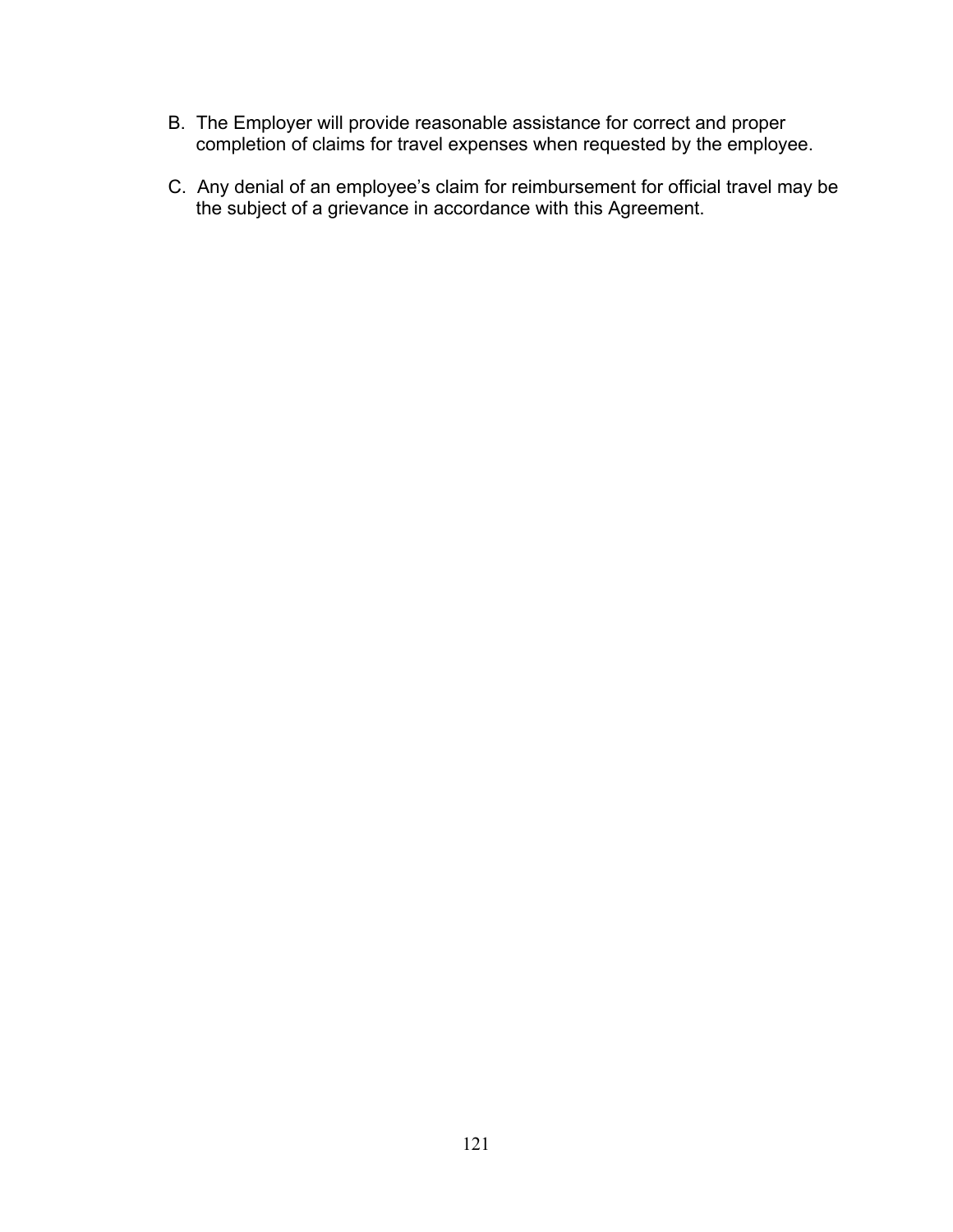# **ARTICLE 30. OVERTIME AND PREMIUM PAY**

#### Section 1. Policy

- A. The overtime system will be based upon voluntary participation supplemented by a mandatory backup system administered in a fair and equitable manner in accordance with this Agreement and locally negotiated procedures.
- B. The Employer will consult with the Union predecisionally, prior to proposing changes to the terms and conditions of employment concerning overtime and premium pay. If consultation does not produce concurrence between the Parties, then the Employer will provide notice to the Union.
- C. The Parties agree that a fair and equitable overtime procedure should provide the employee with options. The local parties may select an overtime list(s) using a ranking system based on cumulative totals or a rotating list for voluntary and mandatory overtime. The parties should consider the use of daily volunteer lists with or without coverage periods and/or coverage areas.
- D. When the Employer determines to assign overtime to employees, initial consideration for assignments will be given to those employees who are available and qualified for the assignment as delineated below:
	- 1. *Qualified* Recognizing professional and non-professional job requirements, when an employee normally performs all the duties required for an overtime assignment or after an appropriate amount of on the job training (OJT) or when deemed qualified by the employee's supervisor to perform the overtime assignment.
	- 2. *Available* Parameters to be determined at the local level through local negotiations with the understanding that all employees in the local work unit will be considered part of the available pool of employees unless the employee has been provided a specific exemption by the supervisor and in consultation with the union normally for a period of time not to exceed ninety (90) calendar days and may be extended upon request.
- E. It is recognized that when possible advance scheduling of overtime assignments is desirable.
- F. Within sixty (60) days of the completion of joint training on this Agreement, either Party may request to renegotiate any local overtime assignment procedure agreement, regardless of the conformity of that local agreement with this Article.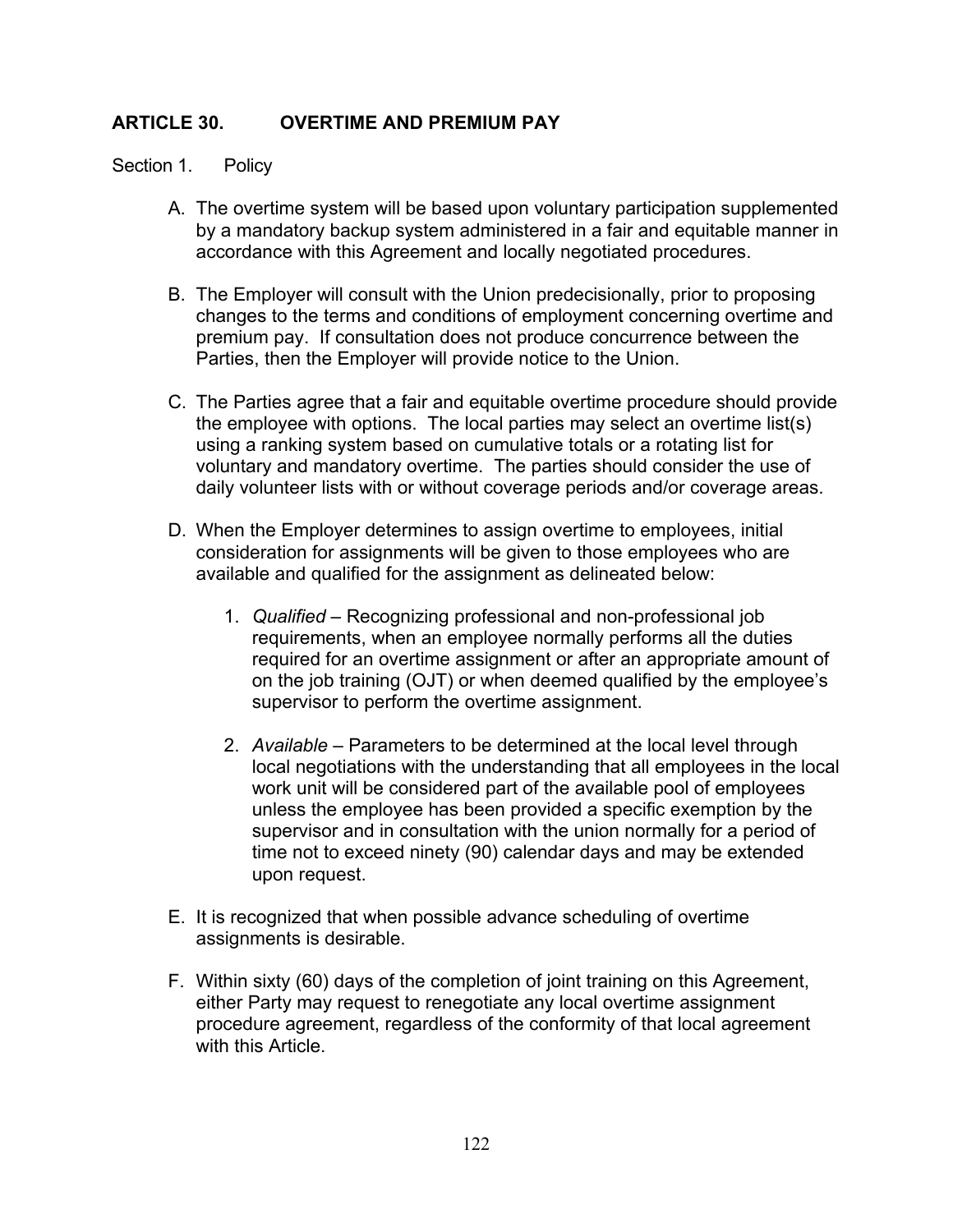- Section 2. Overtime Assignment Principles
	- A. First consideration for overtime jobs will be given to those employees who are qualified for the job and for which the job would be contiguous to or a continuation of the employee's tour of duty.
	- B. Employees may be required to perform all jobs in the same vicinity which can be reasonably initiated during the period for which they are receiving overtime compensation.
	- C. Supervisors will be assigned employee overtime work only on an "as needed" basis and only as a last resort when all other eligible qualified employees have declined the assignment or are not otherwise available.
	- D. If there are abuses of the negotiated overtime procedures by employees or the Employer, employees may take appropriate avenues of redress, including use of the negotiated grievance procedure.

## Section 3. Overtime Procedures

Local overtime procedures will include but are not limited to the following provisions:

- A. Reasonable advance notification of reporting time for employees whenever possible.
- B. Consideration for the safety and welfare of the employee as well as balancing work and family life when assigning overtime.
- C. Consideration for the least cost to fill the overtime assignment.
- D. Specification of the method by which employees will be contacted.
- E. Employees may swap or exchange overtime assignments with supervisor approval. The exchange or swap must be between same or similar overtime assignments (e.g., full callouts for full callouts).

## Section 4. Employee Exemptions

The Employer may approve a temporary exemption from the requirement to work overtime for documented medical reasons in accordance with Article 32 Temporary Light Duty or other documented personal hardships provided there are qualified and available volunteers to work the assignment *and it does not result in an increase in the cost of the overtime performed by other employees*. If there are no qualified and available volunteers for the overtime assignment or there are increased costs associated with the exemption, then the Employer is encouraged to consult with the local Union prior to making a determination on the request.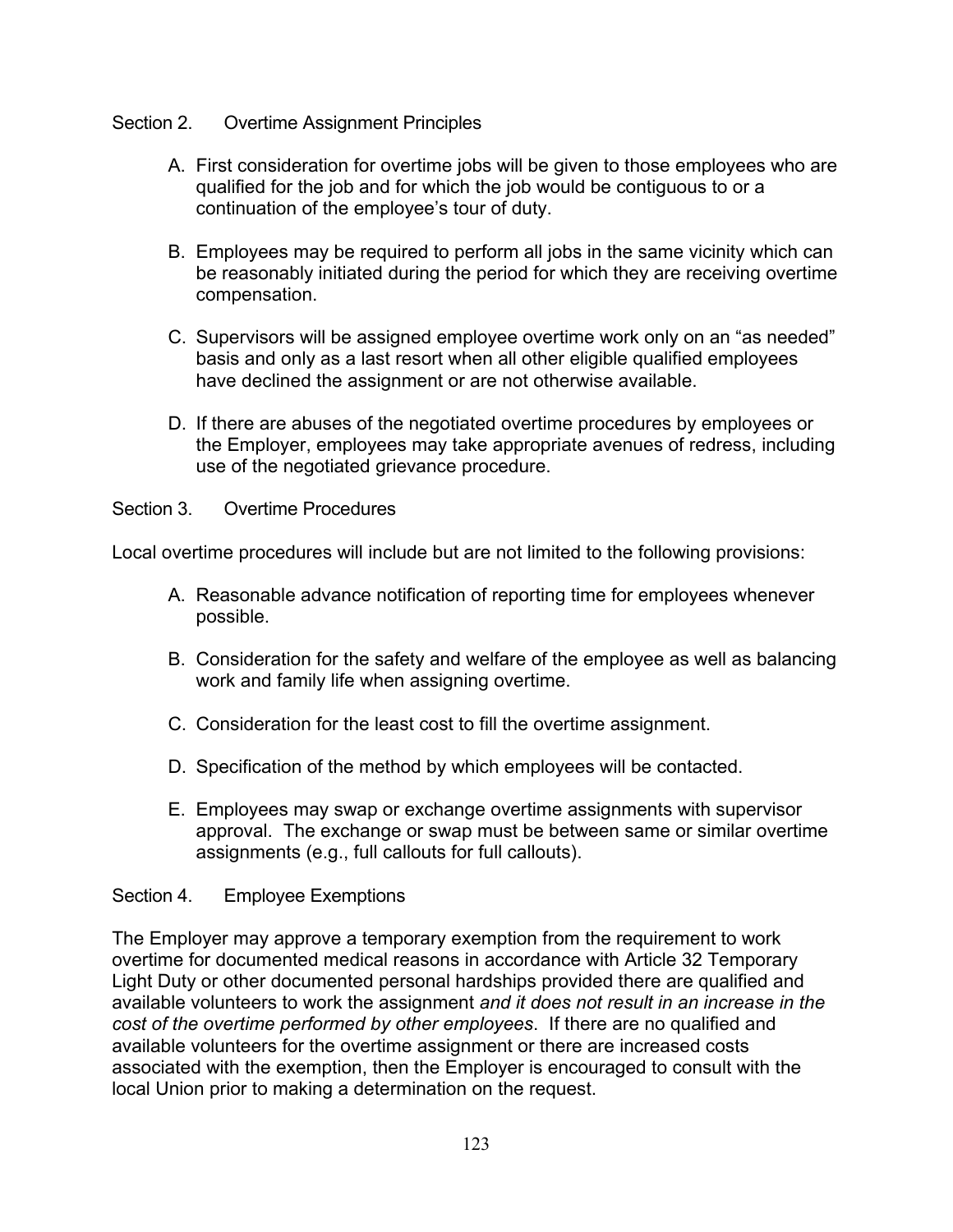## Section 5. Travel Between Multiple Job Sites During Overtime

When overtime assignments require travel between prorated**-**job locations, the Employer will reimburse or otherwise compensate the employee for his or her expenses incurred in such travel, including but not limited to POV mileage, tolls, and parking, consistent with Governmentwide rules and regulations.

## Section 6. Premium Pay Principles

Premium pay will be computed and paid according to applicable provisions of APHIS overtime directives.

# Section 7. Night Differential Pay

Employees are entitled to earn night differential pay for regularly scheduled work between the hours of 6 p.m. and 6 a.m. in accordance with Governmentwide regulations.

In accordance with Agency regulations implementing 7 USC 2260 or successor, employees will be paid Night Differential for all time worked (regardless of whether it is a regularly scheduled tour or overtime, or call back over time) at the point of inspection during locally established hours of service that are between the hours of 6 p.m. and 6 a.m., including the 2-hour minimum but excluding any CTT.

## Section 8. Commuted Travel Time

- A. The Employer and the Union will recognize that CTT is based as far as practicable to cover the time necessarily spent reporting to and returning from the location of the overtime assignment.
- B. The Employer will provide the Union notice at the National level of any proposed change in or addition to a Commuted Travel Time (CTT) area prior to publication in the Federal Register.

Section 9. Compensatory Time

- A. Compensatory time is granted on an hour-for-hour basis, in lieu of overtime pay for irregular or occasional overtime.
	- 1. When an employee's pay exceeds GS-10, Step 10, and the employee is FLSA exempt, then the supervisor may require the employee to take compensatory time in lieu of overtime pay.
	- 2. Employees will be notified in advance when there is a change in the practice for payment of compensatory time or overtime.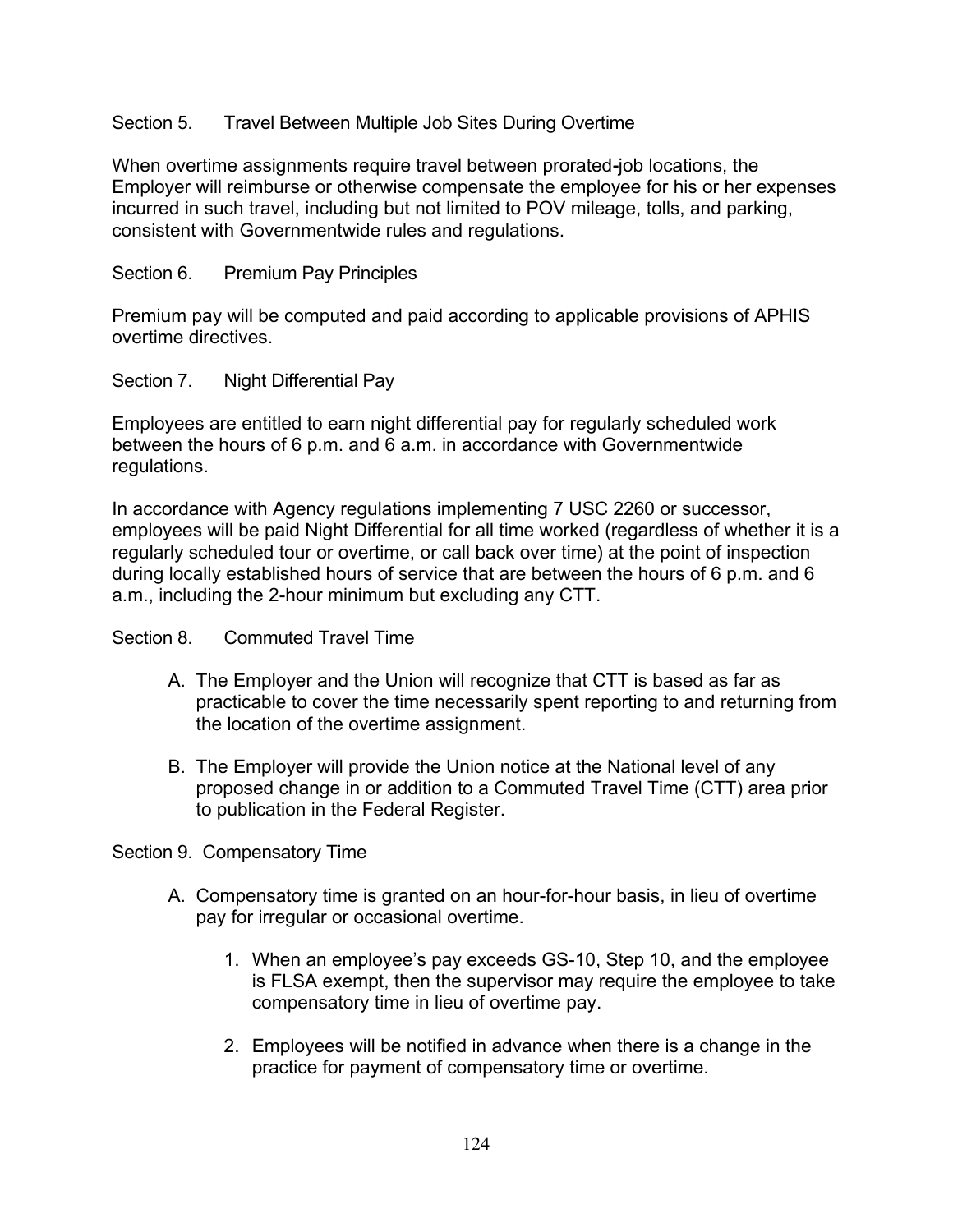- 3. Overtime work performed under 7 USC 2260 or successor, may not be earned as compensatory time off in lieu of overtime pay.
- B. Compensatory time must be used within 26 pay periods from the time it is earned. If not used within this time frame, then it must be paid at the overtime rate in effect at the time the compensatory time was earned.
- C. Compensatory time will be granted by the supervisor in accordance with locally negotiated procedures for the granting of annual leave.

Section 10. Services Outside the Tour of Duty

The Parties encourage employees to discuss with the supervisor local procedures for providing services outside tours of duty. However, employees are not required to provide inspectional services or make regulatory decisions when not on duty. Compensation for services outside the tour of duty may be approved by the supervisor or designee.

Section 11. Training

Employees who are assigned training may have their tours of duty modified to effectively accomplish the training. In these situations, the employee will be notified at least three (3) days in advance of the change, when possible. Mandatory employee training will be delivered during compensable hours.

Section 12. Access to Documents

Upon request, the Union will have prompt, reasonable access to all records of overtime assignments to aid in resolving claims of unfair and inequitable overtime distribution, preparing for consultation or negotiation, and pursuing other legitimate employee or Union interests.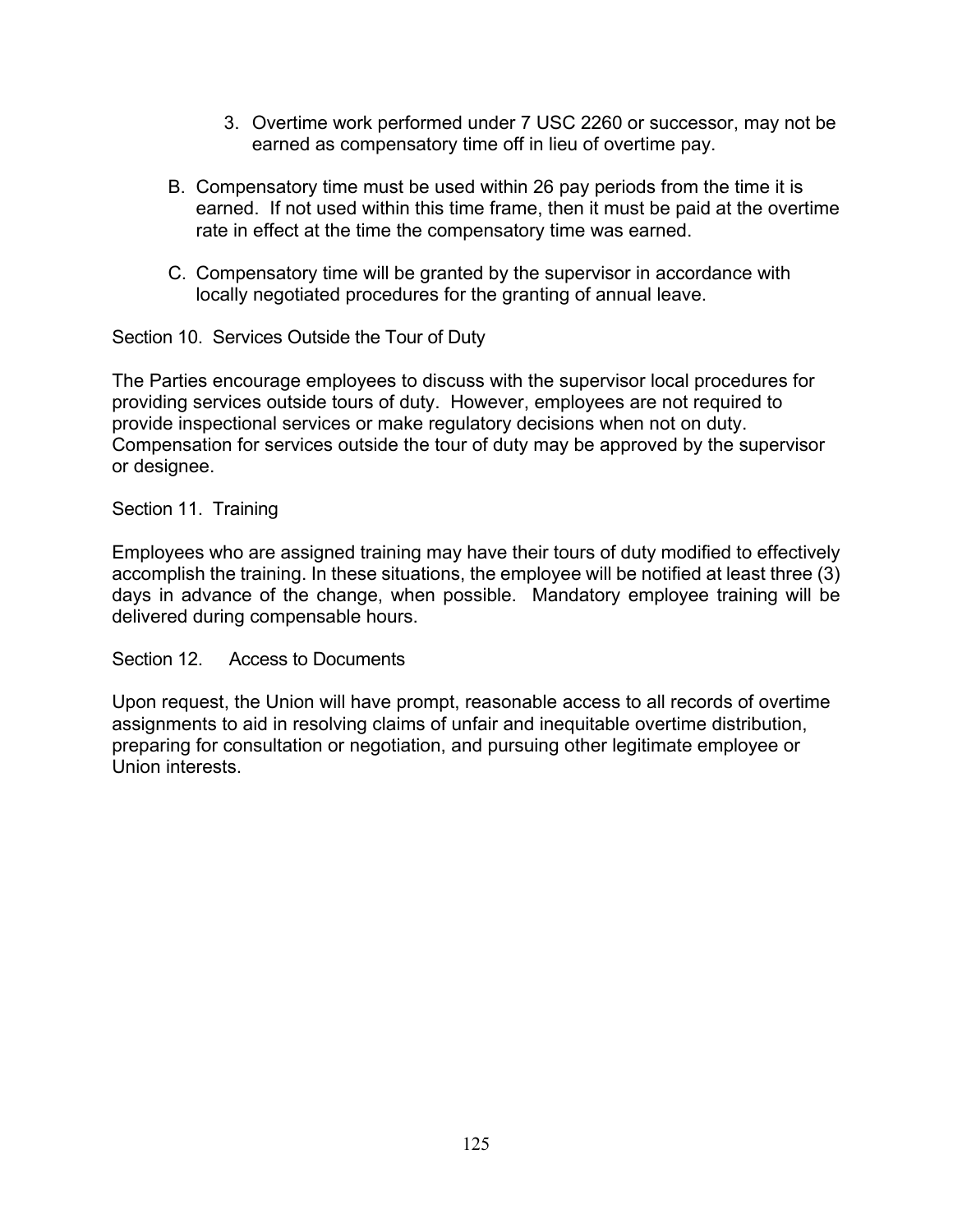# **ARTICLE 31. SAFETY, HEALTH AND WELLNESS**

#### Section 1. General Principle

The Parties agree that a safe work environment is critical to both the employee and Employer. To this end, the Parties agree to work together to identify and remedy unsafe and/or unhealthy working conditions and/or work practices.

#### Section 2. Encouraging Safe Practices

- A. The Parties insist employees practice safe working habits/practices, including the observance of, and compliance with Employer and Federal safety and health regulations outlined in Section 19 of the Occupational Safety and Health Act of 1970, Executive Order 12196, and 29 CFR 1960 or as amended. Links to the above documents may be found in the Appendix at the end of this Agreement.
- B. Employees and the Union may make safety and health suggestions through their first line supervisor, safety officer, Union representative or member of a regional safety council.

Section 3. Alleviating Unsafe Working Conditions

- A. The Parties agree that it is the Employer's responsibility to provide a safe and healthy work environment and the Parties agree to work together to alleviate unsafe or unhealthy conditions in the work environment.
- B. Employer policy requires employees to eliminate safety hazards when possible, and report hazards which cannot be eliminated to their immediate supervisor. The APHIS Safety & Health Manual contains the procedure for reporting unsafe or unhealthy working conditions and may be found in the Appendix of this Agreement.
- C. The Employer will initiate prompt appropriate action to correct unsafe conditions whenever they are found to exist.
- D. The Employer will provide reasonable security for employees working in potentially unsafe work sites including while on TDY.
- Section 4. Employee Rights and Responsibilities
	- A. In accordance with the Occupational Safety and Health Act, the Employer will not discriminate against employees who properly exercise their rights under this Act. These rights include but are not limited to:
		- 1. Filing a report of an unsafe or unhealthful working condition;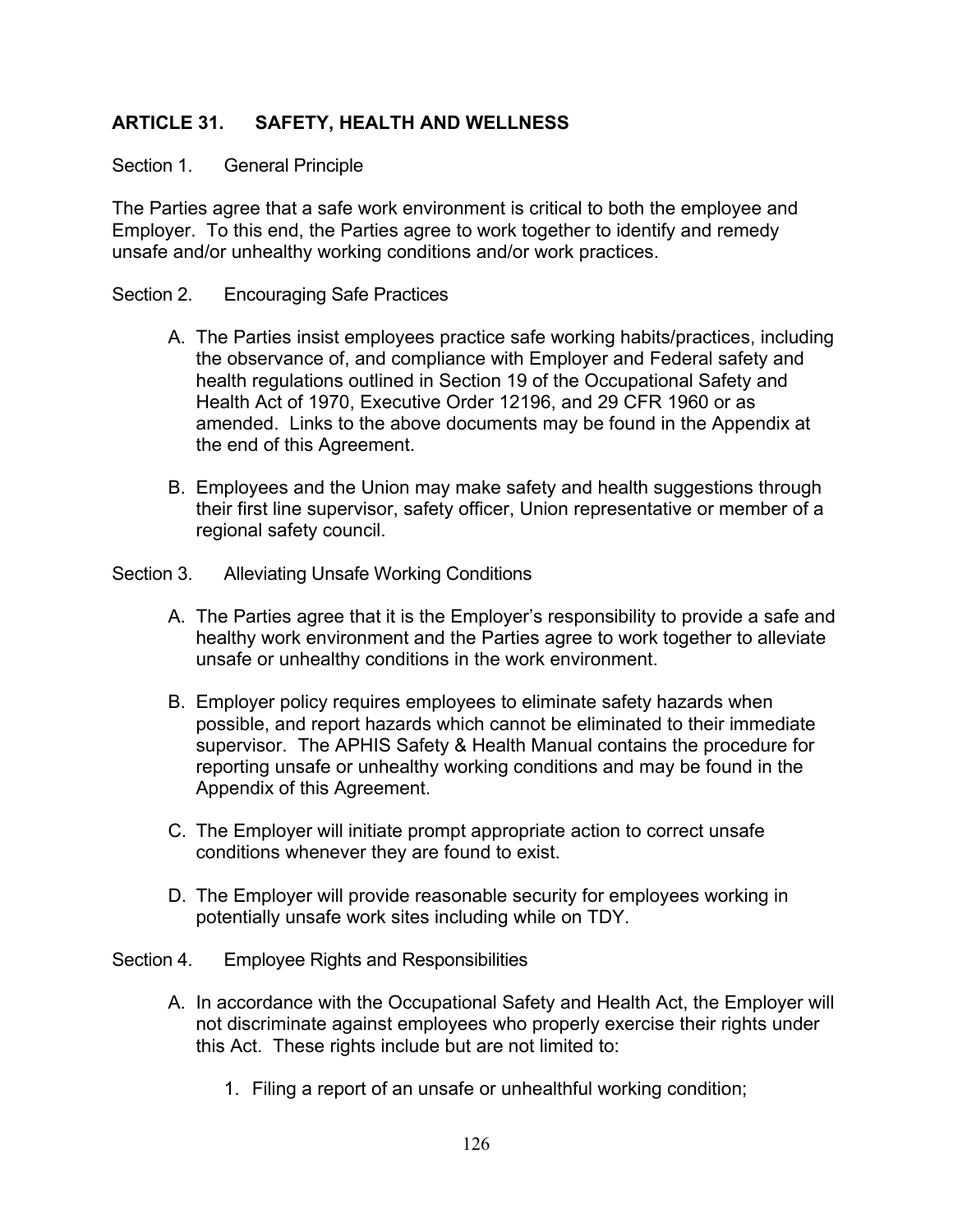- 2. Participation in Employer occupational safety and health program activities; and
- 3. An employee may decline to perform an assigned task because of a reasonable belief that the task poses an imminent risk of death or serious bodily harm and there is insufficient time to utilize normal hazard reporting procedures.
- B. Employees will follow safety guidelines, safety standards and use the appropriate safety equipment provided while at work.
- C. If an employee believes performance of his/her assigned duties will jeopardize his/her health or exceed his/her physical capabilities, then the employee will promptly notify the supervisor and request assistance or other appropriate options.
- D. For detailed information regarding work restrictions and temporary light duty assignments please refer to Article 32 Temporary Light Duty.

# Section 5. Safety Equipment

# **Employer Responsibility**

- A. The Employer will provide employees with protective equipment in proper working order and provide training on the proper use and care of the government issued protective equipment as required and prescribed by applicable laws, rules, regulations, directives and manuals.
- B. When employees are required to perform duties that require full-face masks and the employee requires prescription glass inserts, the Employer will provide the inserts at no cost to the employee.
- C. The Parties recognize that supplemental gear, e.g., steel toe boots, snake bite chaps, etc. necessary to complete the mission and not provided in the uniform contract will be provided by the Employer.

## Section 6. Union Membership on Safety and Health Committees/Councils

A. The Union will be permitted to appoint one member each to the national, regional and, if established, field safety and health councils. In addition, the Union will be permitted to appoint one member to the APHIS Work Life Wellness Committee. Representatives of the Union will receive official time, travel, training and per diem for duties performed as part of the councils, when appropriate.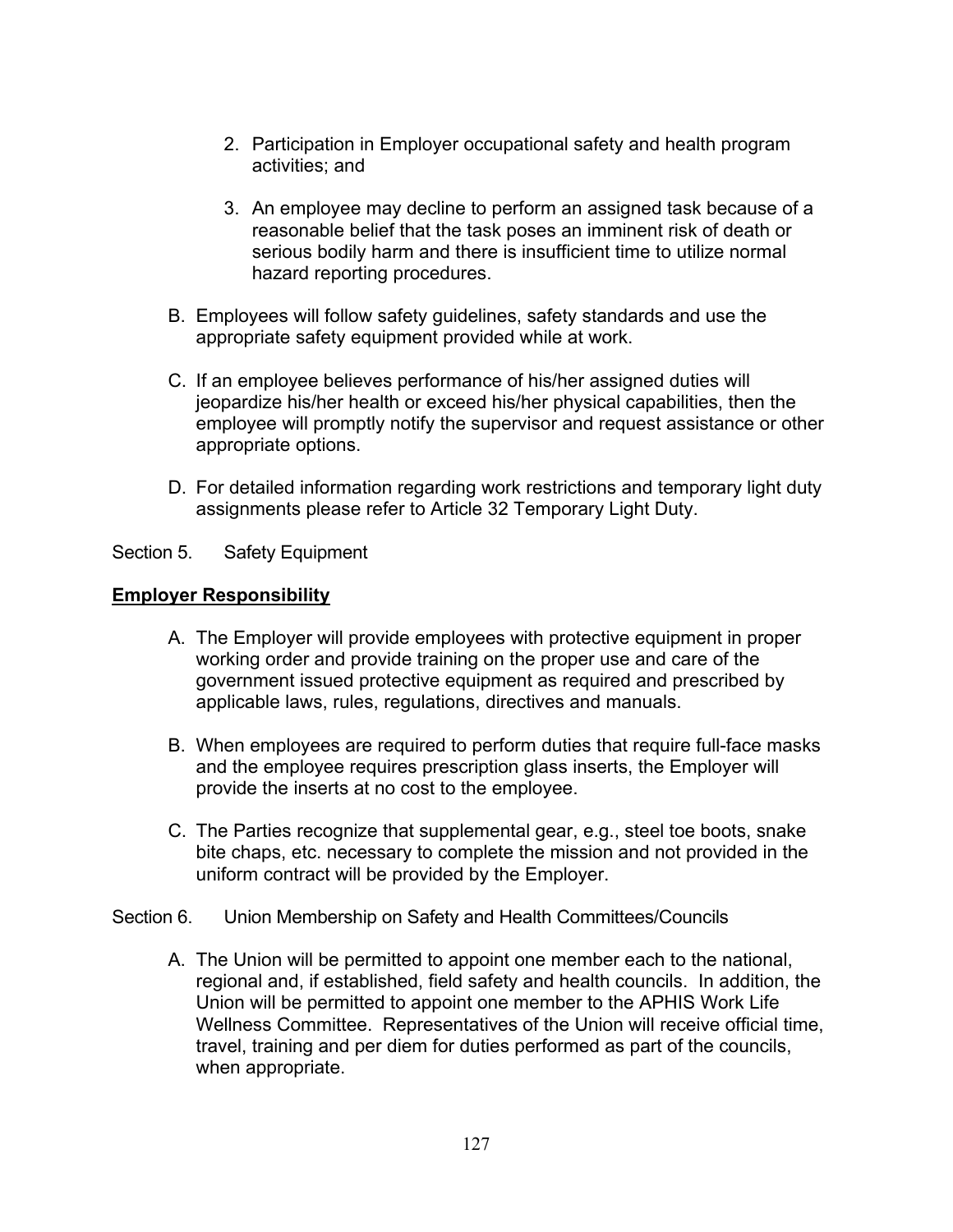- B. The safety committees will function within the parameters of their charters. Minutes from the regional safety committee meetings will be provided to the Union upon request.
- C. Upon written request the Union will be provided a copy of the contract maintained by the Employer with the Employee Assistance Program provider.
- Section 7. Disaster Recovery Awareness and Emergency Communications
	- A. Each work unit will develop an Occupant Emergency Plan (OEP) containing guidance on emergency preparedness for a response to natural disasters, including inclement weather, tornadoes, hurricanes and earthquakes, and manmade disasters. The OEP will be posted at each work unit and updated annually.
	- B. In each work unit the Employer may appoint an Emergency Coordinator, who will serve to advise employees of warnings received, and act to reestablish communications and operations as quickly as possible following an event. It is important that all employees be accounted for and their situation known. In emergency situations, employees may be permitted safe shelter in Employer controlled facilities. In the event that employees are on duty and not in the office during an emergency, the Employer will make a reasonable effort to contact and locate those employees.
	- C. The Employer will maintain an emergency contact list for emergency use. This information will be made accessible to all authorized employees, but will only be used for official business.
	- D. Employees will be offered first aid, CPR, and AED training at the appropriate interval.
- Section 8. Temporary Duty

For specific information regarding safety and health issues while on a temporary duty assignment please refer to Article 33 Domestic TDY in this Agreement.

Section 9. PPQ Pandemic Disease Plan

A. Volunteers

The Employer will utilize volunteers up to and including Federal Response Stage 3, if necessary. The Employer may implement mandatory procedures at Federal Response Stage 4 or greater.

B. Changes to Working Conditions All changes to the working conditions of employees as a result of the implementation of the PPQ Pandemic Disease Plan will be returned to *status*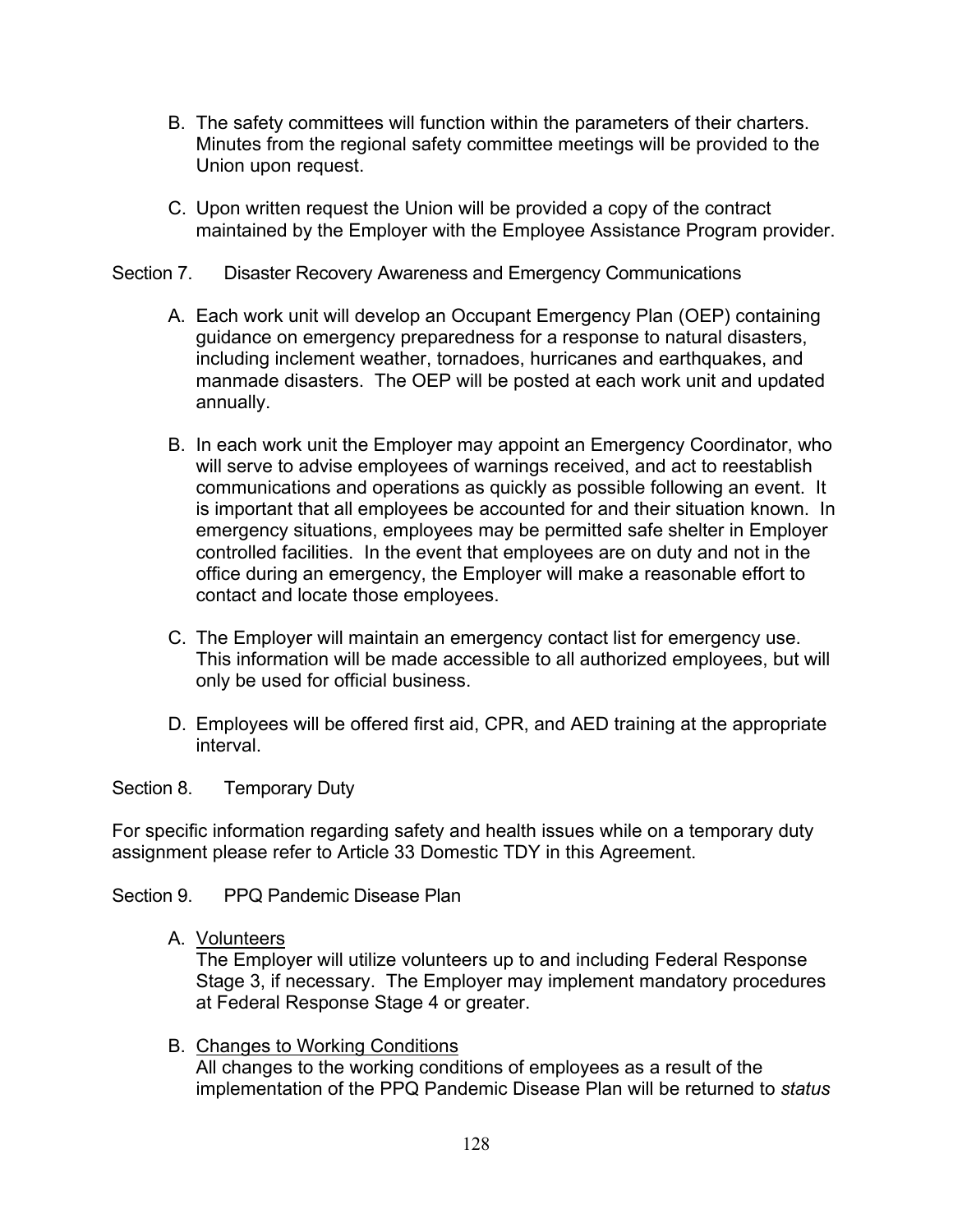*quo ante* once the Federal Response Stage has been reduced to below Stage 3. When return to *status quo ante* is not possible because of the permanent or anticipated long lasting effects attributable to the pandemic disease, then the Union will have (30) thirty calendar days after returning to Federal Response Stage 3 to submit proposals for post implementation bargaining.

Section 10. Safety and Health Manual

A copy of the current APHIS Safety and Health Manual is accessible to all employees by using the Appendix at the end of this Agreement. A copy of the manual may also be posted at fumigation sites when the location is remote and internet access is not available. All updates and/or changes to the APHIS Safety and Health Manual will bear the date of issuance.

An electronic version of Section 18 of the current EPA FIFRA is listed in the Appendix of this Agreement. A hard copy of section 18 of the EPA FIFRA will also be posted in remote areas where internet access is not available.

Section 11. Occupational Health

A. The Occupational Medical Monitoring Program is designed for the protection of employees who are exposed to hazardous chemicals biological, radioactive materials, and hazards such as noise, which could be harmful to their health and welfare. Occupational medical monitoring specified under the program is an added safeguard and does not replace the need to work in an environment which limits exposure to hazardous material.

Supervisor's Responsibilities:

- 1. Review all job functions under his/her immediate supervisor to determine if employees are working with, or being exposed to, any hazard.
- 2. Inform employees of hazards associated with specific job functions.
- 3. Establish occupational medical monitoring for any employee working with, or being exposed to, a hazard.
- 4. Evaluate all requests by employees for occupational medical monitoring, including the type of hazard involved.
- 5. The Employer will authorize medical tests recommended by the APHIS Occupational Medical Monitoring Program (FOH) on APHIS Form 29 based upon hazard exposure.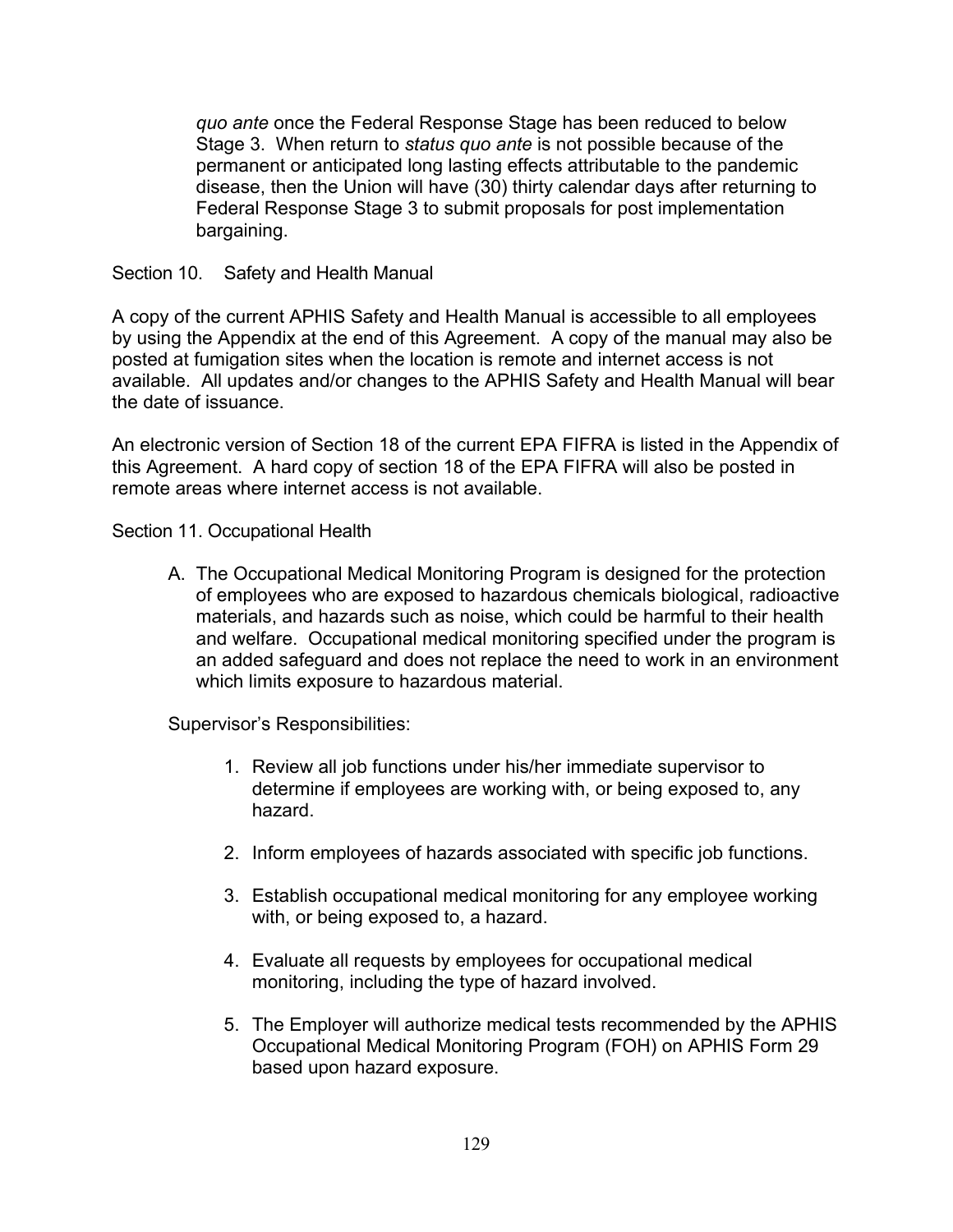Employee's Responsibilities:

- 1. Be knowledgeable of all hazards and hazardous materials that are handled and report to the supervisor unusual exposures.
- 2. Be alert in all work environments and report to the supervisor any unusual hazard that has resulted in an exposure, even if the employee is not working directly with the hazard.
- 3. Request approval from the supervisor for occupational medical monitoring whenever his/her health and physical well-being are jeopardized.
- B. Employees may obtain immunizations, e.g., typhoid fever, rabies, tetanus, influenza and Hepatitis B, through the occupational health program based on the review of APHIS Form 29 by the APHIS medical advisor.
- C. An employee will report possible exposure (direct contact with human blood, needle sticks, and human bites) to his/her supervisor immediately. The source will be tested if this status is unknown and consent is provided. The employee will also be tested for Hepatitis B and HIV activity. The employee will be provided medical treatment to evaluate the wound. Follow-up care and treatment, if necessary, will be handled under the Office of Worker's Compensation Programs (OWCP).
- D. The Employer will comply with all public health requirements for reporting incidents of communicable diseases.
- E. The Employer will provide and maintain standard First Aid kits in all work locations.
- F. Employees may participate in the Fitness Subsidy Program provided specified criteria are met. Participation in the program allows employees to be reimbursed for a portion of the cost of the health fitness facility membership. Please refer to the Appendix of this Agreement for more information on the Fitness Subsidy Program.
- G. Under specified criteria, the Employer will request that MRP provide bottled water to employees when there is no access to potable water within a reasonable distance of the work site. Please refer to the Appendix at the end of this Agreement for more detail on this policy.

Section 12. Illness or Injury at Work

A. Employees are required to follow the Employer's workplace injury and illness reporting procedures. For more detailed information regarding workplace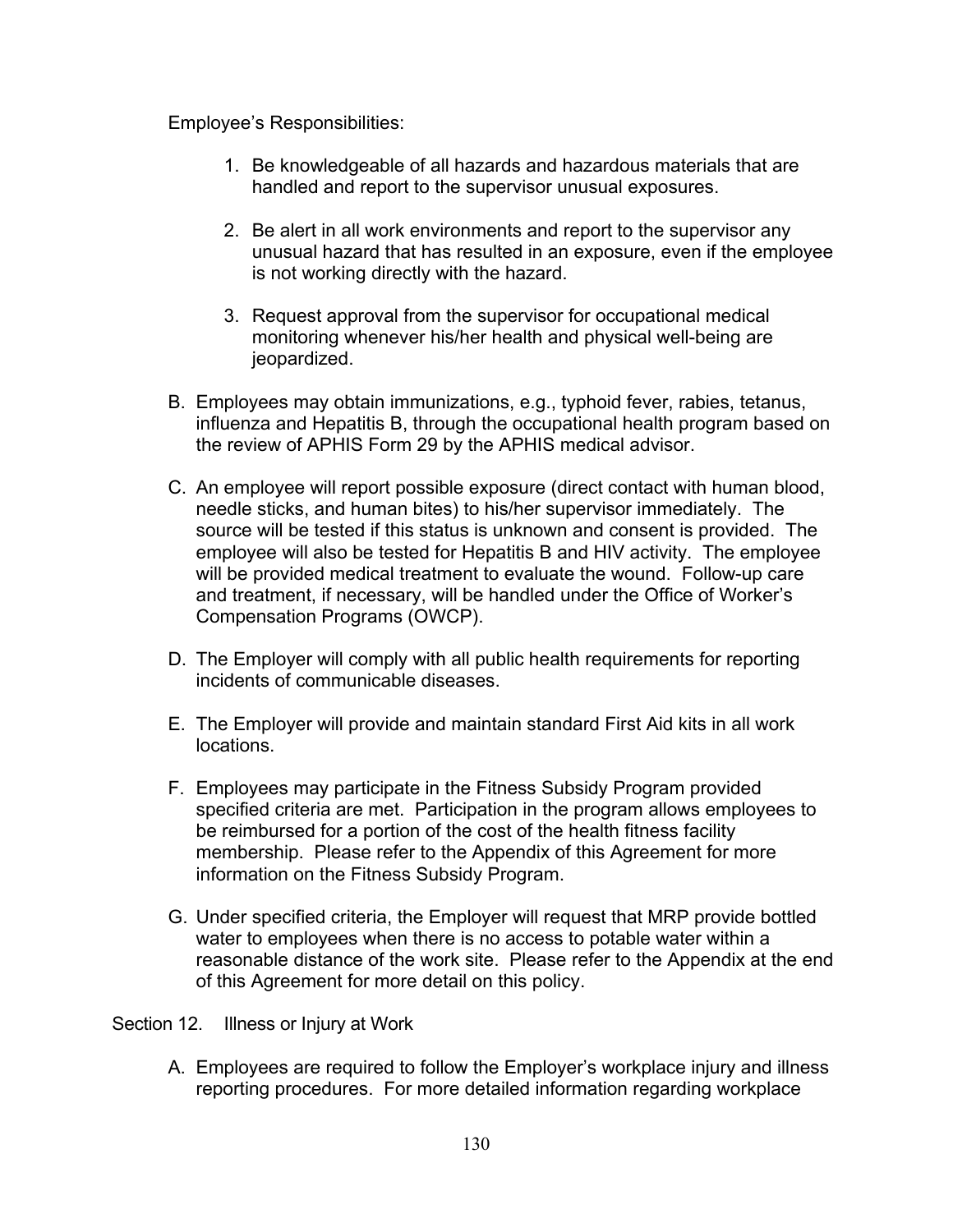injuries, procedures and reporting requirements refer to MRP 4791 Workers' Compensation Policy and Procedures Manual referenced in the Appendix of this Agreement.

- B. An employee injured in the performance of his/her duties will report the injury to his/her supervisor. The supervisor will provide the employee with the appropriate forms to file a Worker's Compensation claim; CA-1, "Notice of Traumatic Injury" and CA-16, "Authorization for Examination" and/or Treatment. The employee will complete the CA-1 form and submit the completed document to his/her supervisor as soon as possible, and, if not already sought, seek medical care and treatment.
- C. If it becomes necessary for an employee to leave work because of an illness or injury and is unable to transport himself/herself, then the supervisor or designee will take the appropriate action to arrange for transportation.
- D. Upon request, employees working outside normal duty hours will be provided instructions should an employee be unable to complete an assignment.

Section 13. Occupational Medical Examinations

- A. Employees may request written justification for the basis for any medical examination ordered by the Employer.
- B. The Employer will cover all costs for all officially ordered or offered examinations of employees conducted by a physician designated by the Employer. However, employees will cover all costs for a medical examination conducted by a private physician selected by the employee.
- C. Employees may request a copy of all medical documentation generated in conjunction with an Employer ordered medical examination.
- D. Employees are required to be fit-tested and undergo medical evaluation and clearance before performing tasks requiring the use of a respirator, e.g., filtering-face-piece; half face; full face; SCBA face piece; and powered air purifying respirators. For those work units where respirator protection is used, employees required to perform this duty will maintain the required medical clearance, updated as required with fit-testing performed annually. For further information regarding respirator clearance refer to the APHIS Safety and Health Manual, Chapter 11, Section 3.

Section 14. Government Furnished Vehicles

For further information on regulations and safety requirements regarding GOVs refer to the MRP Motor Vehicle Manual in the Appendix of this Agreement.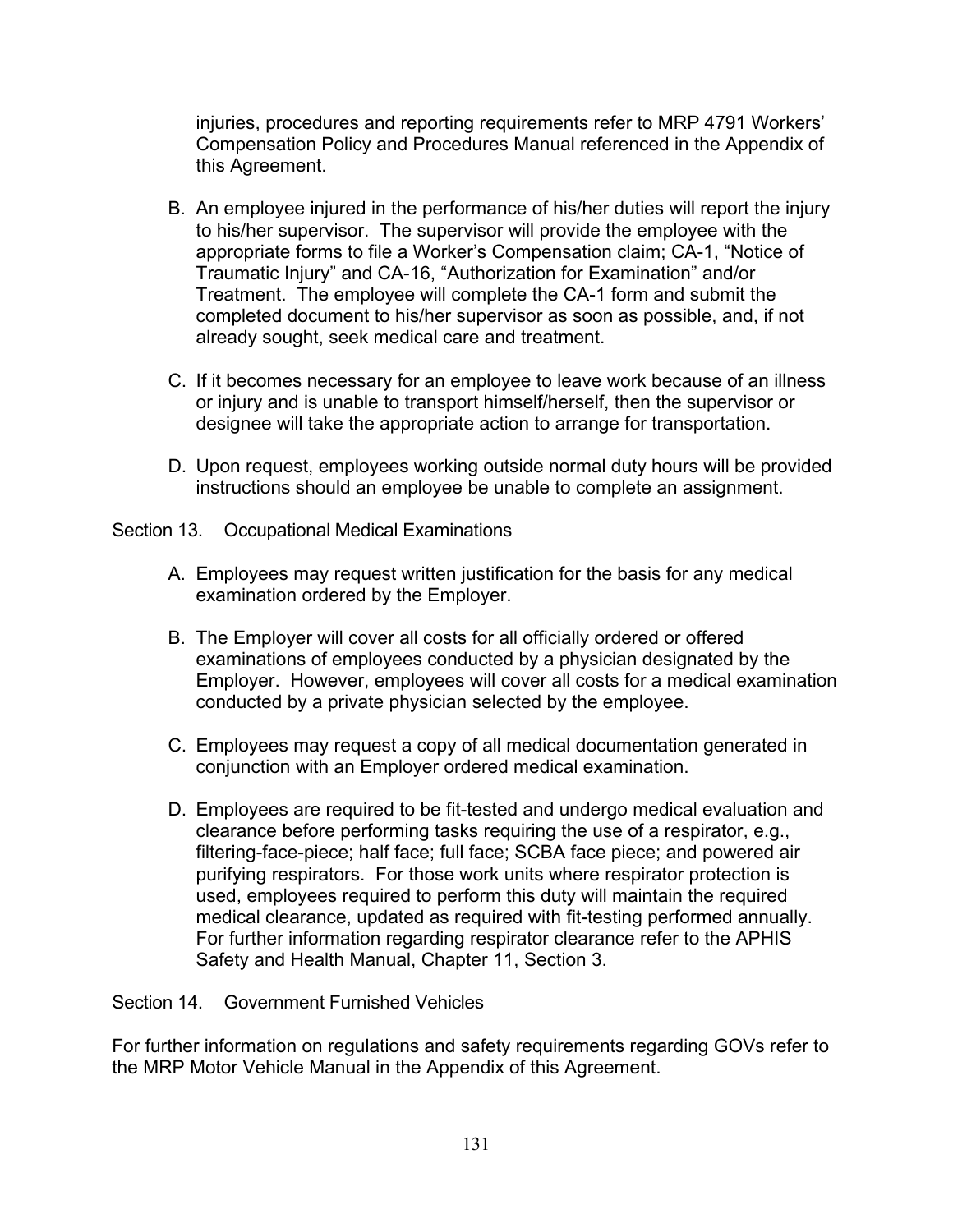### Section 15. Miscellaneous Provisions

Information concerning asbestos exposure, radiation safety, Video Display Terminals (VDT) and other safety topics may also be found in the APHIS Safety and Health Manual. A copy of the Safety and Health Manual is provided in the Appendix of this Agreement (Chapter 7, Section 10 Asbestos Abatement Program and Chapter 10, Section 7, Radiation Safety).

Section 16. Pesticide Treatments and Fumigations

- A. The Employer will provide employees with all safety equipment and facility safety requirements necessary to perform pesticide treatments and fumigations in accordance with the appropriate related Agency manual, e.g., Treatment Manual, Aerial Application Manual, etc. and Agency and Federal regulations.
- B. The Employer will provide access to MSDS (Material Safety Data Sheets) at all work sites that have hazardous materials.
- C. The Employer will advise employees of relevant changes to procedures for working with fumigants and pesticides concerning safety and health.
- D. Copies of current compliance agreements will be made available to employees with a need for the information to perform their assigned duties.
- E. Procedures describing the conditions necessary to cancel a pesticide treatment or fumigation can be found in the Treatment Manual (2-4-21) and in the Appendix of this Agreement.

Section 17. Crossing Picket Lines

The Employer recognizes its obligation to insure the safety and welfare of all employees and will take the appropriate action prior to requiring employees to cross picket lines in the performance of their duties.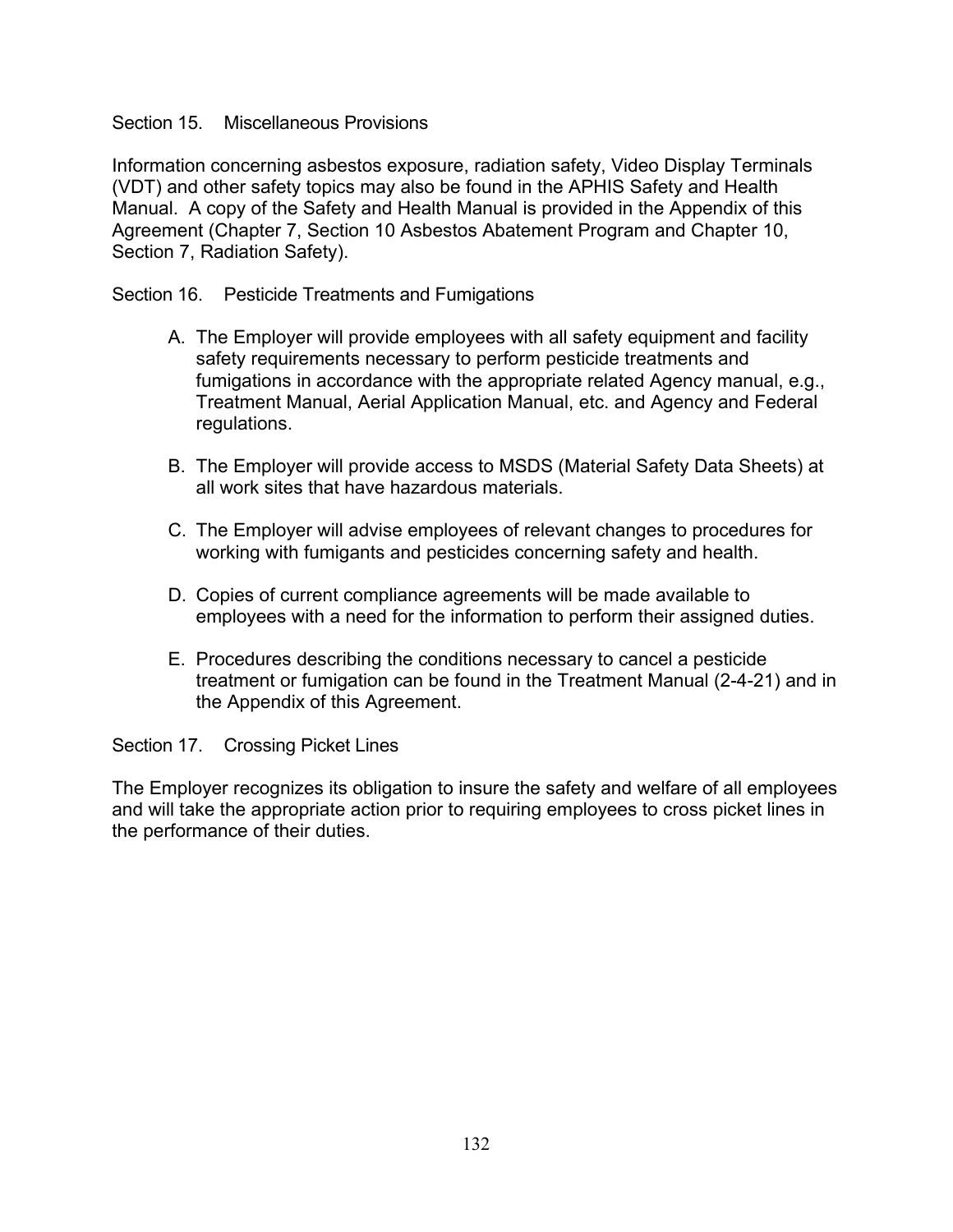# **ARTICLE 32. TEMPORARY LIGHT DUTY**

# Section 1. Purpose

This Article identifies the procedures for requesting temporary light duty assignments. Temporary light duty assignments are for non-job related injuries that are temporary in nature and expected to be of short duration (normally, less than ninety (90) days). Employees may request an extension, if necessary. Temporary light duty assignments incorporate duties that are within the specific medical restrictions for an employee. These procedures are separate and distinct from the procedures for requesting reasonable accommodation or for worker's compensation (job related injury or illness).

The denial of reasonable accommodation, in and of itself does not prevent an employee from requesting temporary light duty under this Article.

# Section 2. Privacy of Information

- A. The employee will provide the following information when requesting temporary light duty:
	- 1. The general nature of the condition requiring temporary light duty;
	- 2. The anticipated duration for the need for temporary light duty;
	- 3. Any work restrictions or other changes in working conditions required by the temporary condition; and/or
	- 4. The likelihood of sudden incapacitation.
- B. The Employer's handling of medical records submitted pursuant to this Article will be handled according to the provisions of Article 36 Personnel Records, Section 3.
- Section 3. Procedures for Requesting Temporary Light Duty
	- A. General
		- 1. Requests or requests for extensions for temporary light duty will be made in writing to the employee's supervisor or manager.
		- 2. Requests for temporary light duty must be accompanied by relevant medical documentation. The medical documentation is only required to contain the information in Section 2A of this Article. In specific instances where the reason for the request is obvious the supervisor may accept the Request for Light Duty completed by the employee.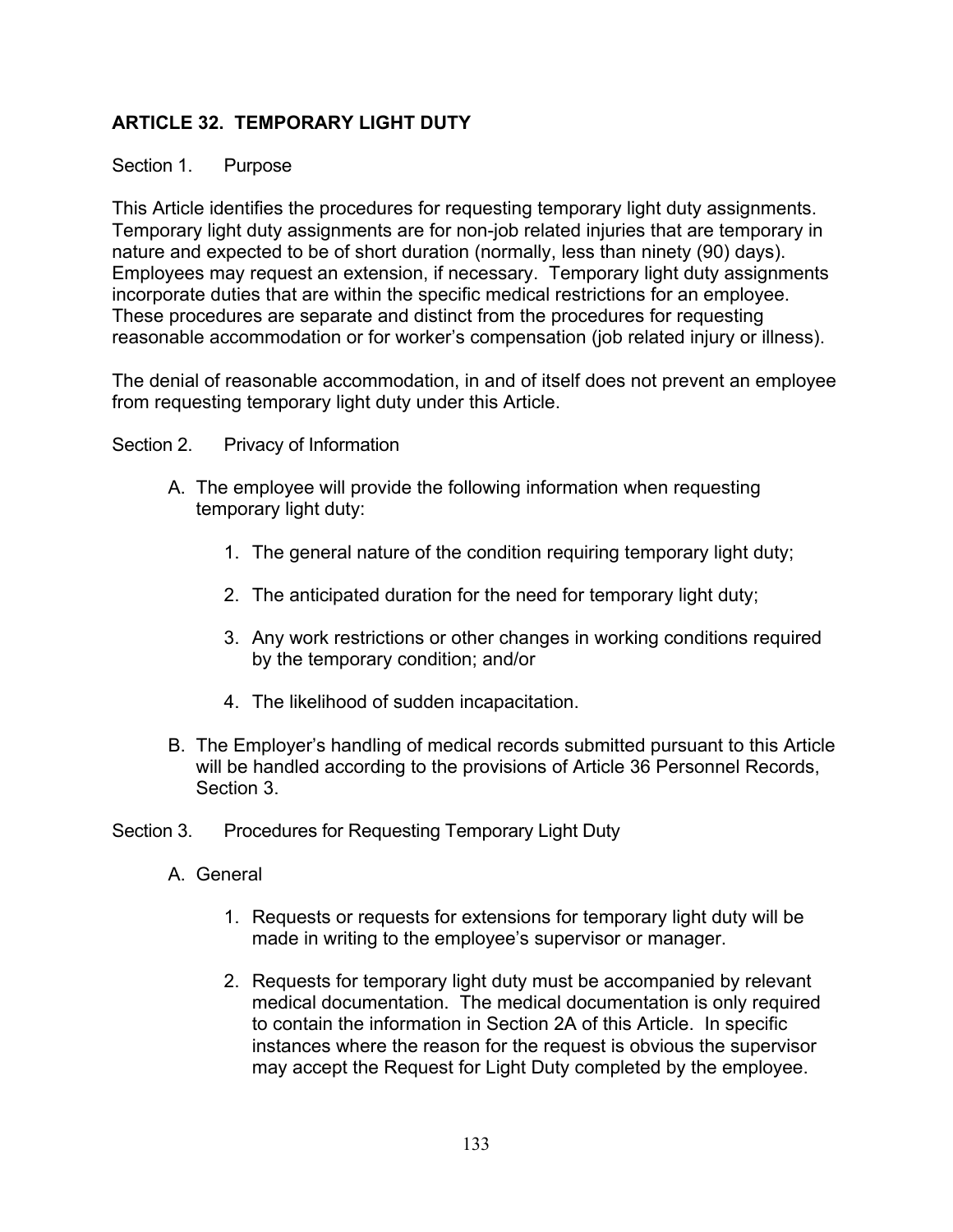- 3. If the employee does not provide any medical documentation or if the medical documentation is insufficient, then the request will be returned to the employee and the information necessary to respond to the request will be identified.
- 4. The employee will have two (2) weeks to submit any additional medical information requested. Upon written request from the employee the period of time to provide additional medical documentation will be extended provided there is good cause shown.
- B. Until such time as a decision has been made on the request for temporary light duty, the employee may request:
	- 1. Sick leave, annual leave or leave without pay; or
	- 2. Temporary work within his/her medical restrictions for a period not to exceed thirty (30) calendar days or until a decision in made on the request for temporary light duty.
	- 3. The Employer will provide a decision on the request for temporary light duty within thirty (30) days from the date of receipt of the request from the employee. The decision will contain the reason(s) the decision was made and the name and title of the deciding official.
- C. The employee has fourteen (14) days from the date of receipt of the decision on the request for temporary light duty to appeal an adverse decision to the Regional Director, or designee for review of the decision.

Section 4. Grievance and Appeal

An employee who has been denied a request for temporary light duty may file a grievance in accordance with Article 17 Grievance Procedure.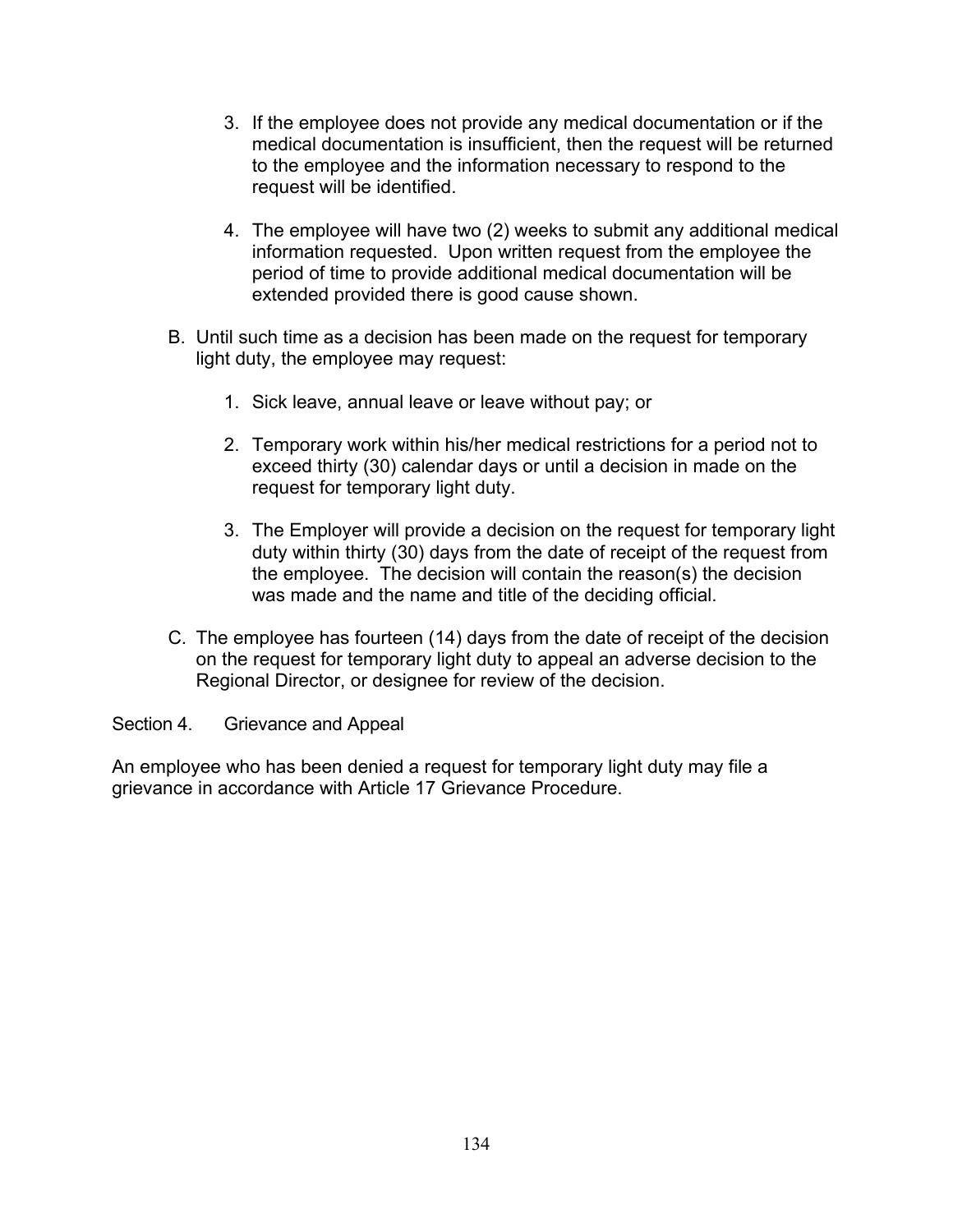# **REQUEST FOR TEMPORARY LIGHT DUTY**

Personal medical information provided to the Government is strictly controlled under the Privacy Act.

This form is to be completed by the employee's physician when requesting temporary light duty. Temporary light duty is for a non-job related injury that is temporary in nature and expected to be of short duration.

Name of Employee:  $\blacksquare$ 

1. Please identify the general nature of the condition requiring temporary light duty:

2. Please identify the anticipated duration for the need for temporary light duty:

3. Please identify any work restrictions or other changes in working conditions required the temporary condition:

4. Please indicate whether there is the likelihood of sudden incapacitation:

\_\_\_\_\_\_\_\_\_\_\_\_\_\_\_\_\_\_\_\_\_\_\_\_\_\_\_\_\_\_\_\_\_\_\_\_\_\_\_\_\_\_\_\_\_\_\_\_\_\_\_\_\_\_\_\_\_\_\_\_\_\_\_\_\_\_\_\_ Signature of treating physician Date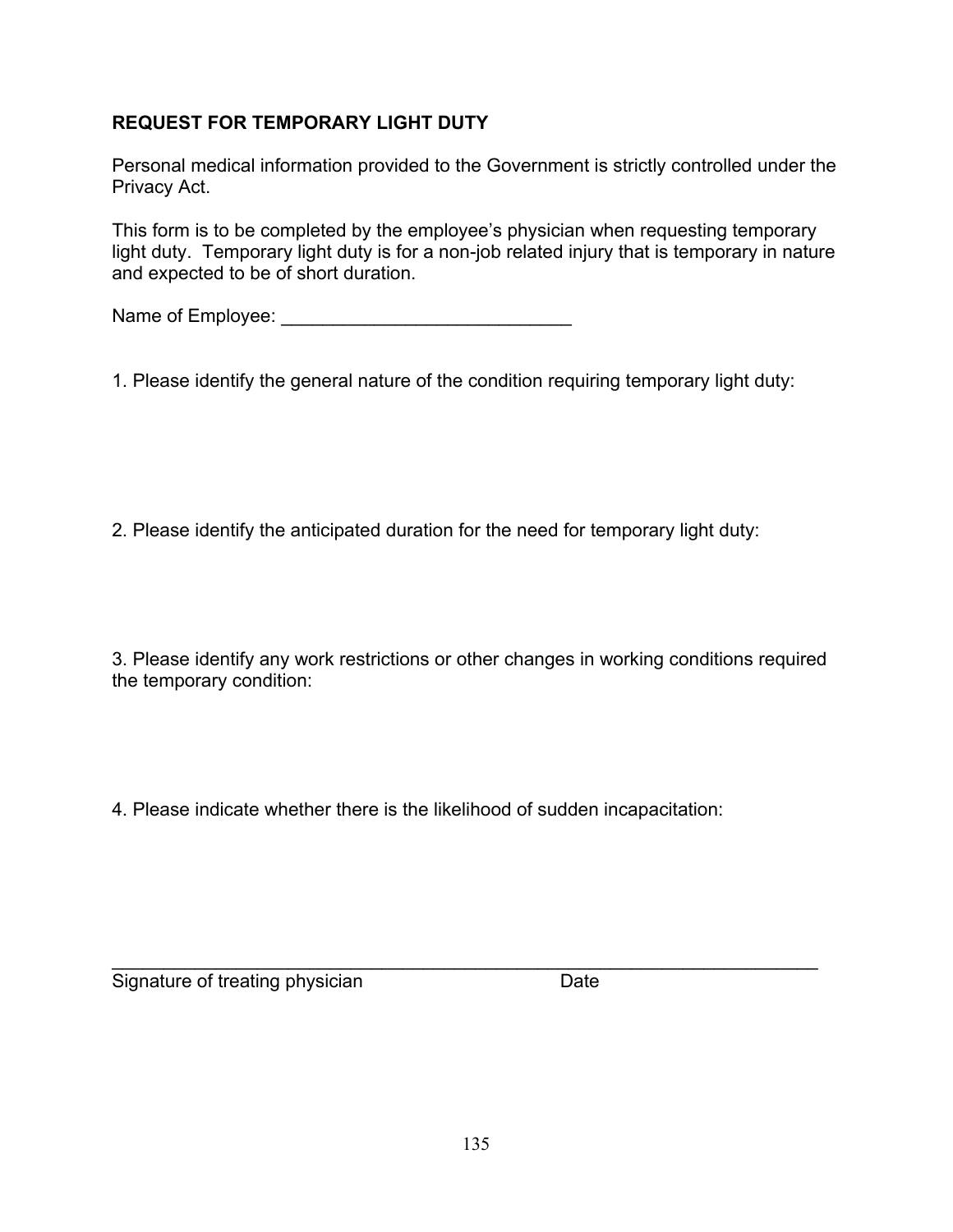# **ARTICLE 33. DOMESTIC TDY**

#### Section 1. Purpose

- A. The purpose of this Article is to set forth procedures for assigning bargaining unit employees to domestic temporary duty (TDY) assignments. The procedures provide for a volunteer process followed by a mandatory system for temporary duty assignments. The only exemptions from these provisions are bargaining unit employees who participate in the regional Incident Management Teams (IMT) and Emergency Support Function 11 (ESF-11) collateral duty employees (e.g., Desk Officers). However, the Parties may subsequently negotiate additional exceptions.
- B. All types of domestic TDY assignments, including emergencies, all hazard TDYs and all other TDYs not covered by Article 45 Details, Special Assignments and Temporary Promotions are covered by this Article. Training, conferences, meetings, or seminars will not be considered a TDY for the purposes of this Article. Where conflicts exist between this Article and the APHIS Mobilization Guide, this Article shall be controlling. The Parties agree that the procedures outlined in this Article and the APHIS Mobilization Guide do not apply to temporary foreign TDY assignments. Article 34 of this Agreement addresses the procedures for foreign TDY assignments.
- C. Each employee is tracked by the last date when he/she returned from a TDY assignment. This includes voluntary and mandatory assignments. Employees having completed a TDY assignment will be moved to the bottom of any voluntary or mandatory lists and listed by the return date of the TDY assignment. Employees having the same return date will be listed in order by Leave Service Computation Date (SCD). All references to SCD within this Article will be to the Leave Service Computation Date identified on employee's electronic pay stub.
	- 1. When a TDY assignment has not been completed since the implementation of this procedure in 2009, the sole criteria for tracking an employee on a volunteer list will be SCD seniority.
	- 2. When a TDY assignment has not been completed since the implementation of this procedure in 2009, the sole criteria for tracking an employee on the National Mandatory List will be SCD juniority.

### Section 2. Domestic TDY Information

A. A domestic TDY assignment is defined as an assignment of more than 10 working days, including travel time, to a work location outside the employee's regular duty station.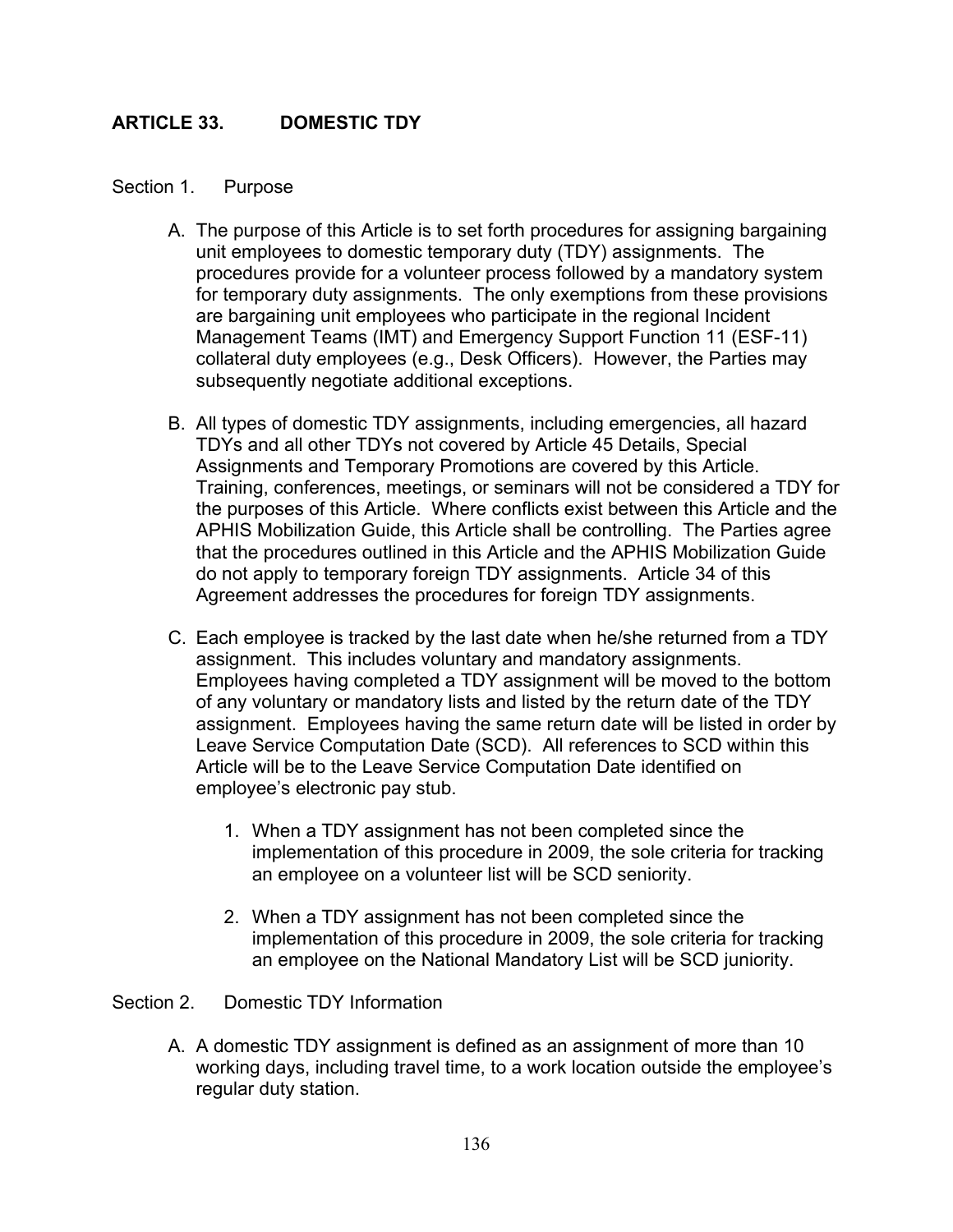- B. A domestic TDY assignment normally will not exceed 28-calendar days (21 calendar days when the TDY assignment is administered above the PPQ level). However, the Employer retains discretion to extend or shorten a TDY assignment based on the nature of the emergency. To the extent possible, employees will be given at least ten (10) working days advance notification of any mandated changes to the length of the deployment.
- C. It is in the interests of both Parties for selection procedures to be transparent. Lists compiled for voluntary and mandatory TDY assignments will be made available on the intranet.
- D. The Employer may make TDY assignments by state or local level based on the fact circumstances of the emergency. In these cases the qualified employees would be from the applicable state or local level. The Union may request a copy of the list used to select the employees.

## Section 3. Volunteers

- A. A volunteer is a bargaining unit employee who has identified himself/herself as being available for a specific TDY assignment as an act of free will. Volunteering signifies that the employee is willing to voluntarily begin deployment 24 hours from the date the period for volunteering closes.
- B. Volunteers will be selected based upon qualification and availability.
- C. Volunteers will be solicited by an electronic communication addressed to all PPQ employees. Normally, the Employer will provide at least 24 hours for volunteers to respond to the communication. The communication will provide specific information on all of the following:
	- 1. the closing date and time for the period to respond;
	- 2. the specific dates of the TDY assignment, when known;
	- 3. the location and nature of the emergency;
	- 4. expected work hours;
	- 5. physical demands required;
	- 6. specific qualifications and any specialty positions needed; and
	- 7. recognize that the information may be subject to change.
- D. The following criteria must be met in order for bargaining unit employees to be eligible to volunteer for a TDY assignment:
	- 1. valid state driver's license;
	- 2. permanently employed;
	- 3. fully successful rating (satisfactory on ICS 225) on last evaluation of record, if available.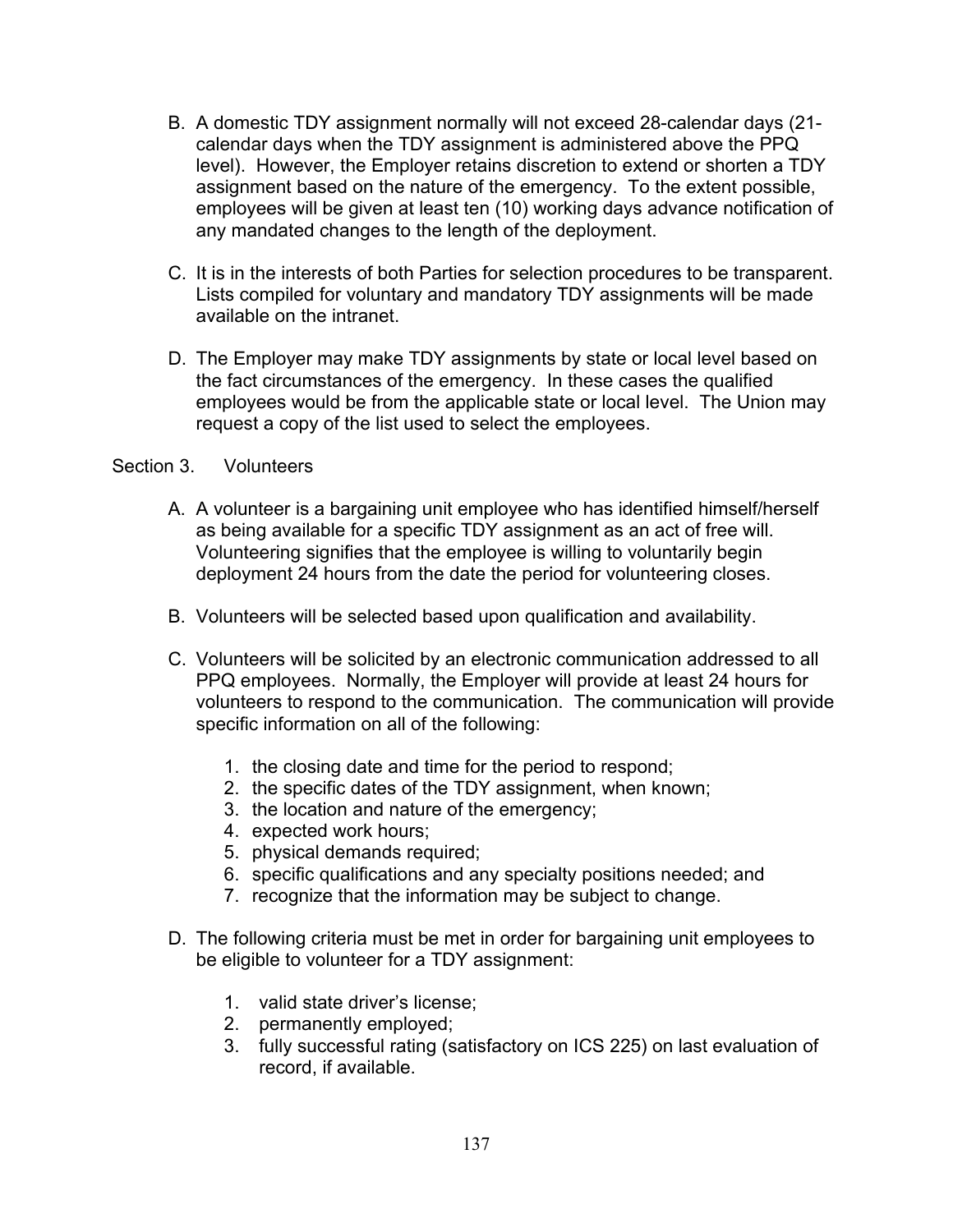- E. Employees participating in temporary promotions, special assignments and/or details must obtain permission to volunteer for domestic TDY assignments.
- F. Specific positions may be exempt at the discretion of the Employer. Examples may include but are not limited to Identifiers and Canine Officers. The Employer will notify the Union of any exempted positions.

### Section 4. Selection Process for TDY Assignment

- A. Upon completion of the period of time to respond to a communication to all PPQ employees soliciting volunteers, the Employer will rank employees on a volunteer list. Employees will be initially ranked in order by Service Computation Date (SCD) with the most senior employee first and then in descending order. However, employees with a date of returning from a TDY deployment since the implementation of this procedure in 2009 will be moved to the bottom of the volunteer list and listed by the TDY return date. Employees with the same return date will be listed in order by SCD. Volunteers will be selected from the list in the order of appearance based on availability and qualifications.
- B. When a specific qualification (skill, knowledge or ability) is required for a TDY assignment, the Employer will select the first available employee with the required qualification(s). If there is not an available employee on the volunteer list with the necessary qualification(s), then a qualified and available employee will be selected from outside the volunteer list in accordance with the mandatory procedures. For example, when the qualifications of a Plant Health Safeguarding Specialist are required, other bargaining unit employees may be passed over until an employee with the desired qualification is reached or the voluntary list is exhausted and the mandatory list is utilized.
- C. The Hub may identify specific states as unavailable for TDY assignment due to ongoing emergency programs within the state. For example, employees within the state of California may be identified as unavailable due to intrastate emergencies.
- D. The Employer may identify specific single pest eradication or control program work units (e.g., Potato Cyst Nematode, Emerald Ash Borer, Citrus Health Response Program) with seasonal or intermittent workloads. Employees at these designated work units would receive priority consideration when volunteering for TDY assignments. The Employer will provide the Union courtesy notification of any such work units.
- E. Employer requests for a priority volunteer selection exception for geographic areas of consideration (GAC) or other considerations not addressed in the TDY MOU will be brought to the National President for case by case consideration.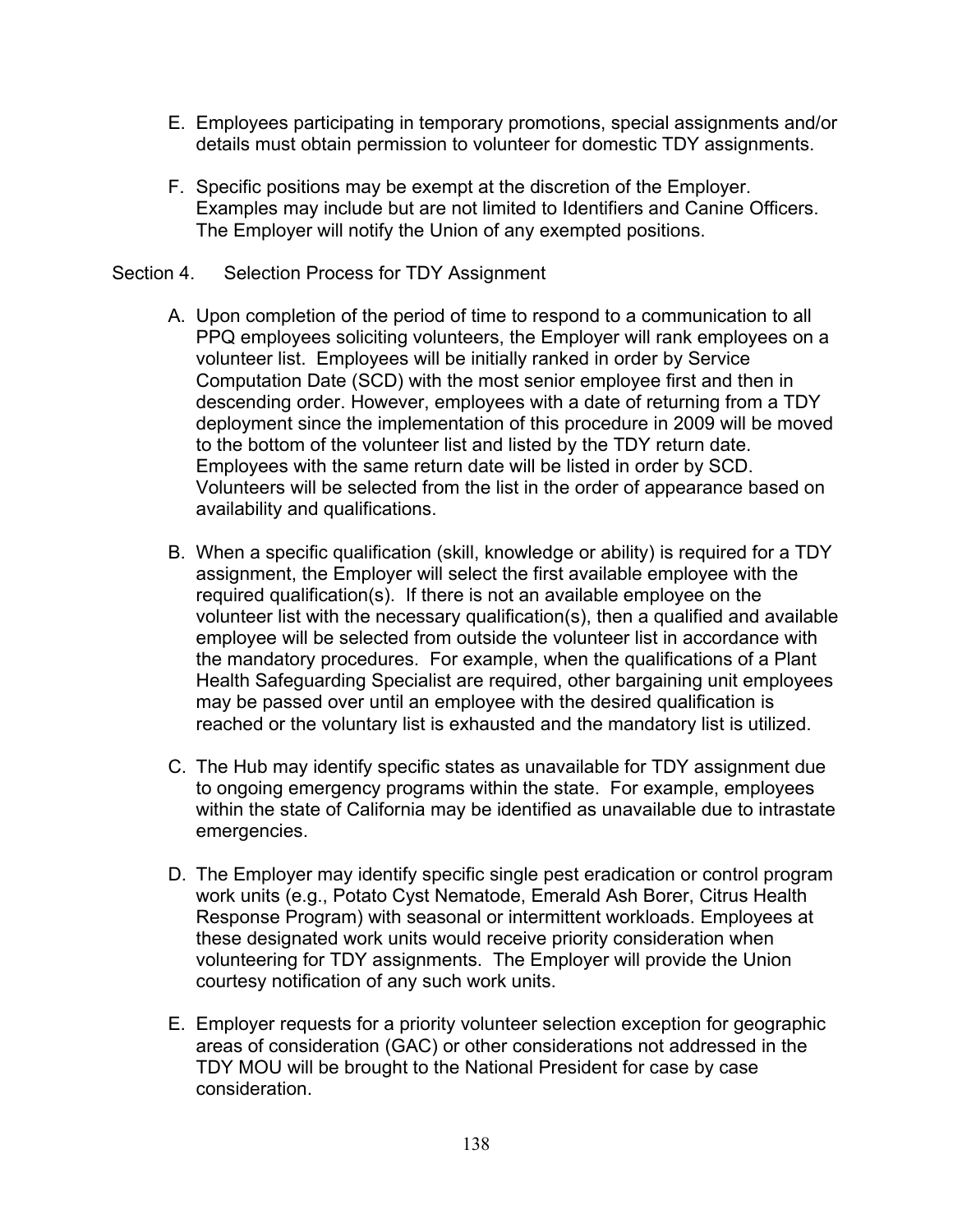- F. The supervisor may identify an employee as "unavailable" for a TDY assignment with the concurrence of the Field Operations Associate Deputy Administrator or designee when staff reductions may result in the work unit's inability to accomplish required program activities.
- G. The Employer will identify as "unavailable" employees returning from foreign TDY and/or developmental assignments for a period of 21 calendar days upon return to his/her duty station. As with all emergency response operations, this is a general guideline that is subject to change based on the severity and scope of the emergency.
- H. After qualified and available volunteers have been exhausted the Employer will utilize the mandate procedures.
- I. Employees may ask their supervisor for an explanation as to why they were determined to be not qualified for a TDY assignment. If an employee is not satisfied with the explanation, then that employee may utilize the grievance procedure.

Section 5. Notification Process for All TDY Assignments

- A. Normally, employees will be provided as much advance notice of TDY assignment as possible, with a minimum of 14 days being desirable. However, some employees may be required to report on shorter notice for the initial TDY rotation. To the extent possible, the minimum reporting time for a mandatory TDY assignment from the date of the notice shall be 48 hours for employees in CONUS and 72 hours for employees reporting from outside CONUS.
- B. Initial notification should include the following information:
	- 1. reporting data and anticipated length of assignment;
	- 2. project intake duty station;
	- 3. project information; (i.e., specifics of the primitive working conditions and inherent physical demand requirements (if known);
	- 4. uniform requirement;
	- 5. contact person and telephone number;
	- 6. additional (if any) pertinent information;
	- 7. Union representative to contact for the TDY assignment.

## Section 6. General TDY Information

A. All TDY eligible bargaining unit employees may be required to participate in the Government Travel Charge Card program.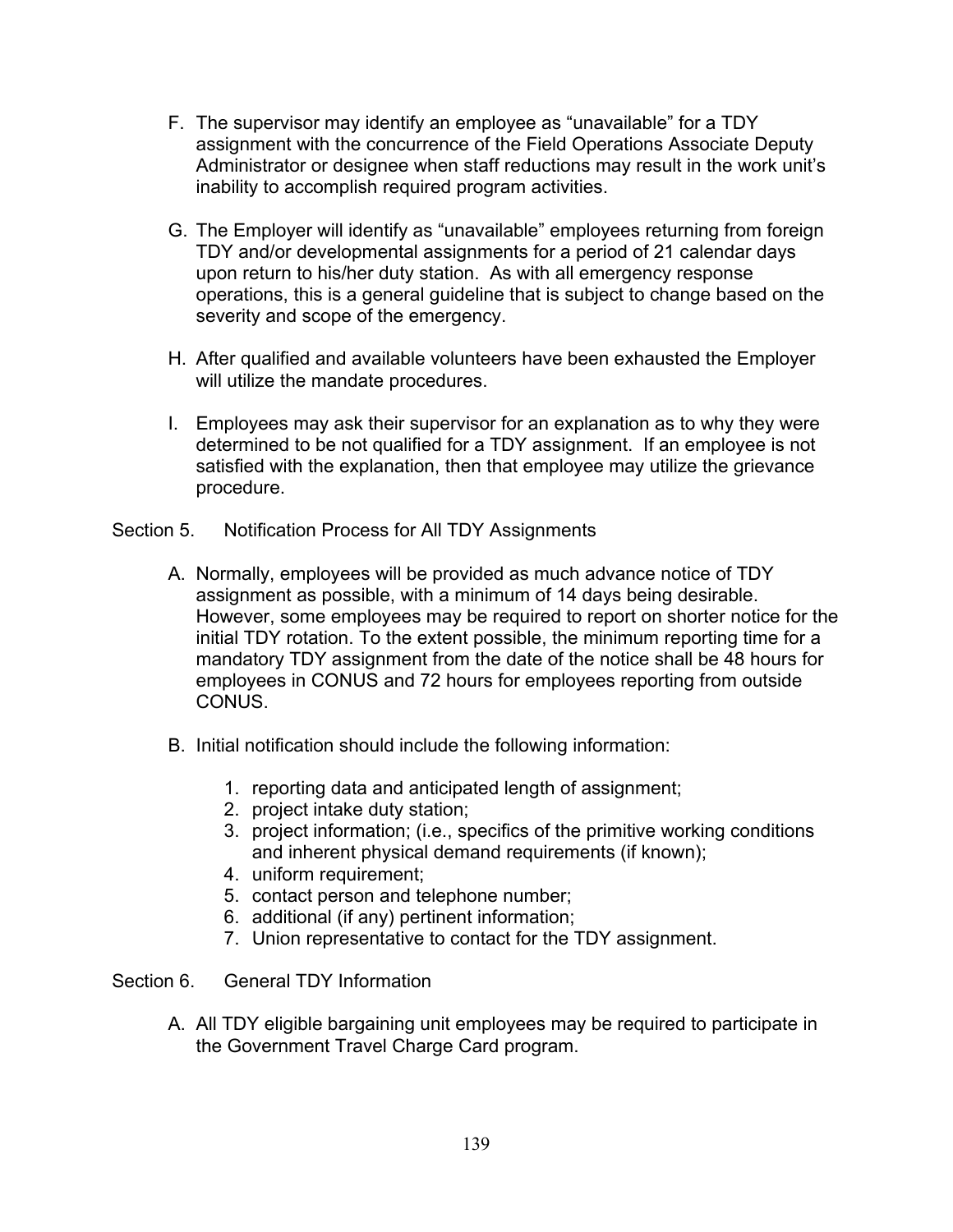- B. When an employee is identified as unavailable or not qualified for TDY assignment then the employee will be passed over if his or her name is reached on the National Mandatory TDY List.
- C. When warranted due to the lack of available and qualified bargaining unit employees voluntarily requesting TDY assignments, employees will be mandated by using the National Mandatory TDY List. All bargaining unit employees will initially be placed on the National Mandatory TDY List by reverse Service Computation Date (SCD). New employees will be placed at the top of the list, but will not be mandated until all eligibility requirements have been met. Once an employee has completed a TDY assignment after the implementation of this procedure in 2009 (voluntary or mandatory), his/her name will be moved to the bottom of the National Mandatory TDY List and will be identified by the date of the completion of the TDY assignment. Employees having the same date of completion will be listed in order by completion date and reverse SCD.
- D. Hazardous duty pay premiums will be paid when required by law, rule or regulation.
- E. Employees currently on TDY may be offered a TDY extension prior to the Employer utilizing any of the voluntary or mandatory lists.
- F. Once the employee reports to the TDY induction site, then the service shall be counted as attendance at a TDY assignment.
- G. Except in emergency situations, the Employer shall not contact employees while on annual leave for the purposes of making a mandatory TDY assignment. If an attempt is made to contact an employee, it will be on the telephone number provided by the employee for TDY contact, if any.
- H. The Employer has determined that only law enforcement personnel, trained to carry a weapon will be required to perform armed military or police duties on Domestic TDY assignments.
- I. The Employer may authorize a rest period not in excess of 24 hours at either an intermediate point or at the employee's destination if:
	- 1. the origin or destination point is outside of CONUS;
	- 2. the scheduled flight time, including stopovers, exceeds 14 hours;
	- 3. travel is by a direct or usually traveled route; and,
	- 4. travel is by coach-class service.

In addition, an employee may be granted up to two (2) hours of excused absence before or after a period of travel, if the time of departure from or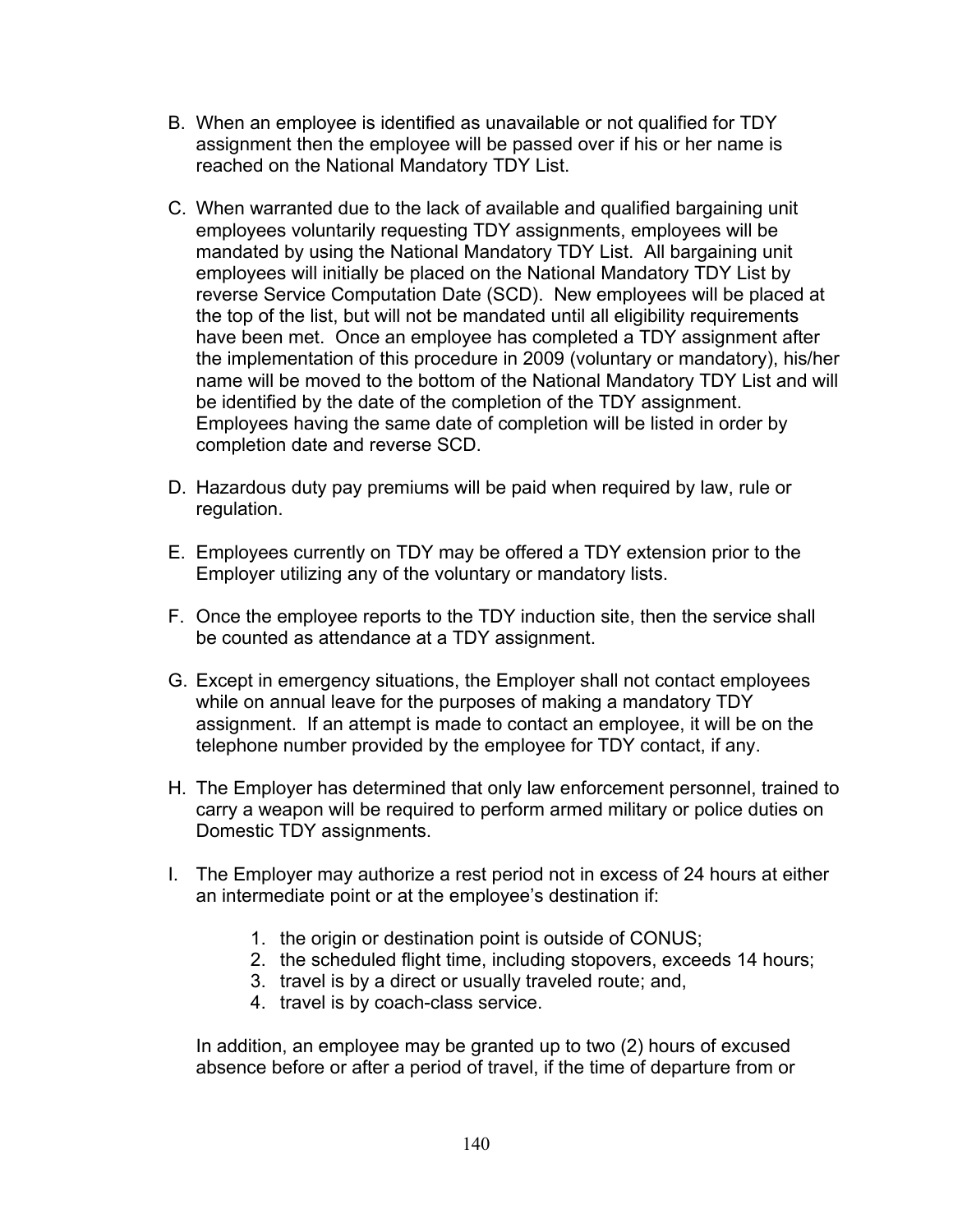arrival at the official duty site would not allow substantive work to be accomplished.

- J. Upon an employee's notification of deployment of forty eight (48) hours or less, that employee may be granted a reasonable amount of Administrative Leave, up to eight (8) hours in order to make preparations for the TDY.
- K. The Employer may authorize per diem or actual expense and round-trip transportation expenses for periodic return travel on non-workdays to his/her home or official station under the following circumstances:

1. the Employer requires the employee to return to his/her official station to perform official business; or

2. the Employer will realize a substantial cost savings by returning the employee home; or

3. periodic return travel home is justified incident to an extended TDY assignment.

- L. Volunteers may be reconsidered at the local level prior to a mandatory assignment. It is the employee's responsibility to attempt to identify a volunteer for his/her mandatory TDY assignment. All efforts to secure management approval for a substitute for a mandatory assignment must conclude without any delay in the deployment process.
	- 1. A qualified and available employee, who obligates himself/herself to attend a TDY in another employee's stead, will receive TDY credit on the mandatory and voluntary tracking lists upon completion of the assignment.
	- 2. Any employee who has secured a qualified and available substitute shall be deferred mandatory assignment for that round only, but shall remain at the same position on the National Mandatory TDY List for subsequent rounds.

Section 7. Union Representative Information

- A. The Employer shall provide Union representative contact information provided by NAAE in printed project intake materials issued to the unit employee upon arrival at the TDY site.
- B. Union representatives will be authorized travel and attendance at a TDY location in accordance with Article 11 Official Time.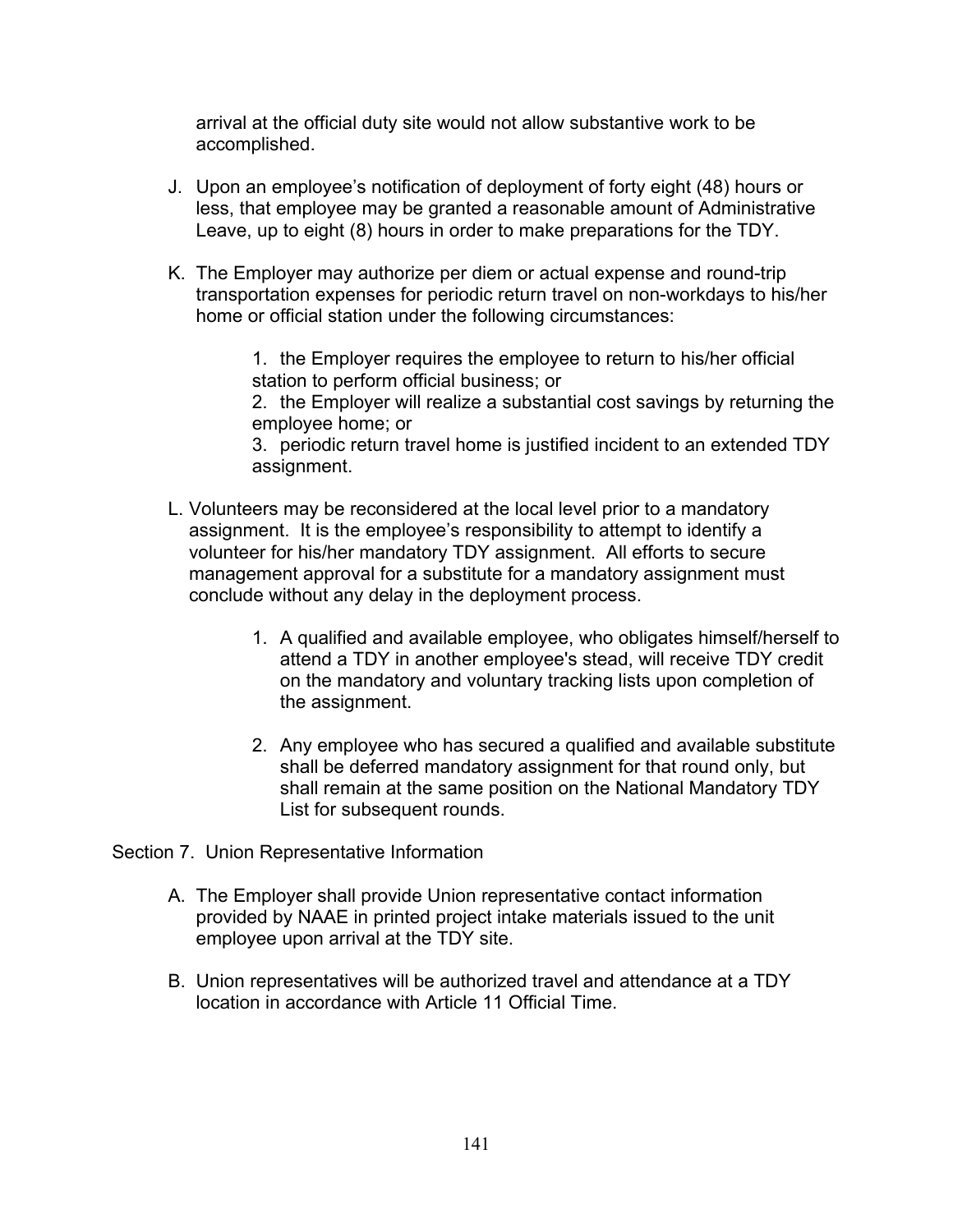### Section 8. Safety and Health

- A. Any Personal Protective Equipment (PPE) that is required on the TDY assignment will be provided to employees.
	- 1. When employees are required to perform duties on a TDY assignment that requires full-face masks and the employee requires prescription glass inserts and does not already have them, then the Employer will provide them at no cost to the employee.
	- 2. Employees required to perform duties on a TDY assignment that require advanced certification and/or medical clearance (e.g. fit testing and medical clearance for supervising methyl bromide fumigations) in accordance with OSHA regulations, will have the advance certification and/or medical clearance completed prior to deployment or during project orientation at the work site. The Employer will maintain certification records and medical clearance records.
- B. The Employer will maintain safe project working conditions and equipment in accordance with government regulations and OSHA requirements. Employees will be cleared and trained for use of all safety equipment prior to the use of that equipment in accordance with OSHA regulations, when applicable, and any safety information provided with the equipment.
- C. The Employer will provide reasonable security for employees working in potentially unsafe work sites.
- D. Supplemental gear (e.g. steel toe boots, snake bite chaps, etc.) required by the Employer for the TDY assignment and not provided in the Uniform Contract will be provided to employees in advance of deployment or during project orientation at the work site. Supplemental clothing (e.g. cold weather gear, etc.) required by the Employer for the TDY assignment that is provided in the Uniform Contract and is not necessary for regular use in the employee's official duty station, will be provided to employees that have already exhausted their annual uniform allowance in advance of deployment or during project orientation at the work site.
- E. In advance of deployment or during project orientation at the work site, employees will be provided the opportunity to receive at the Employer's expense necessary vaccinations (e.g., Hepatitis B, seasonal influenza, and tetanus, etc.).
- F. The duties assigned to bargaining unit employees mandated to a TDY assignment will be consistent with the physical and medical requirements of the employee's position description to the extent possible.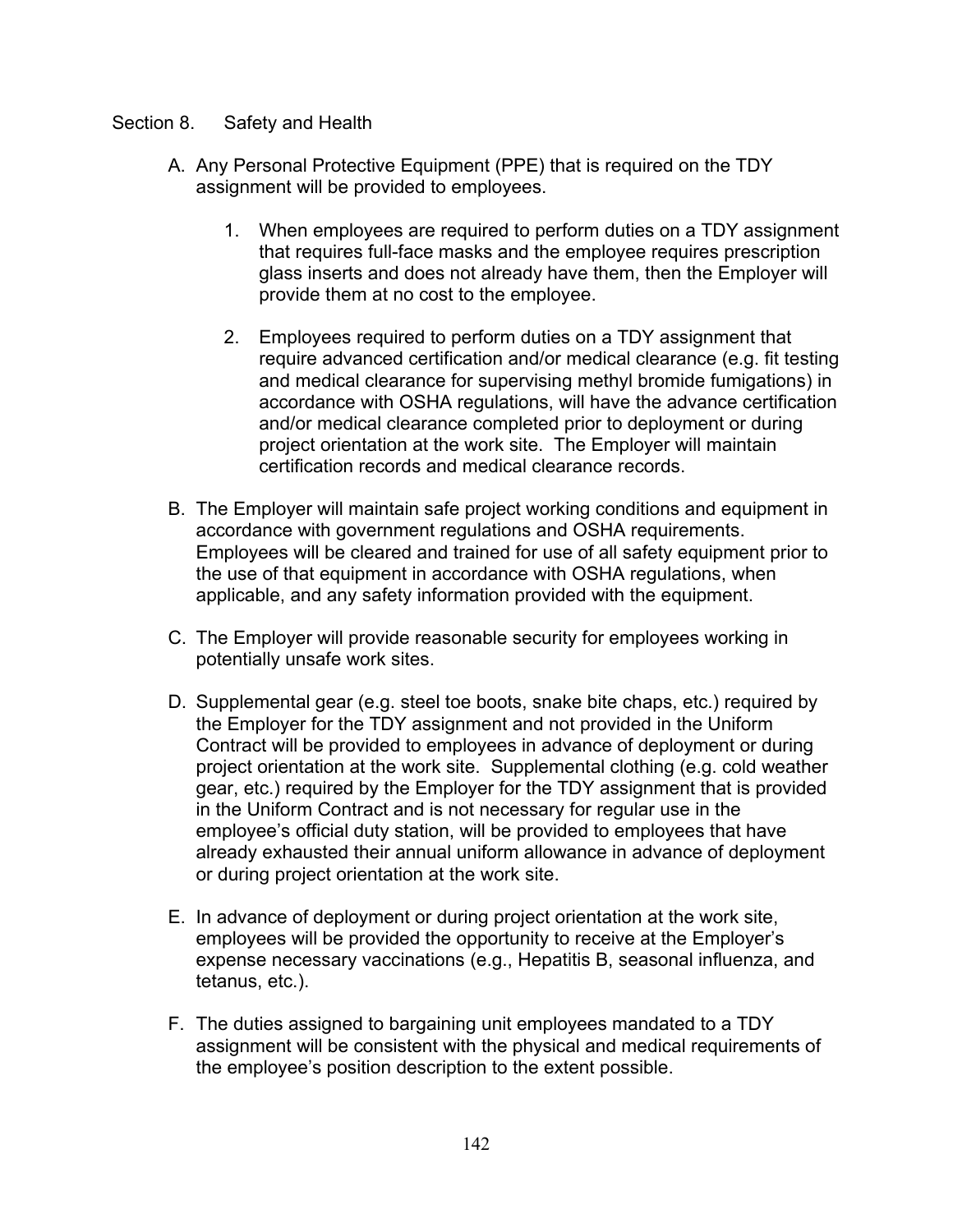- G. If an employee believes performance of his/her assigned duties will jeopardize his/her health or exceed his/her physical capabilities, then the employee will promptly notify the supervisor and request another assignment. The supervisor will evaluate the request and make a decision based upon the employee's explanation and the nature of the TDY assignment. The Employer may provide a temporary light duty assignment or other available work, return the employee to his/her regular duty station, deny the request with an explanation or, take other action as appropriate.
- H. The Employer will maintain an occupational medical monitoring program in accordance with OSHA regulations, the APHIS Safety and Health Manual and all other pertinent Federal, State and local requirements. Actual and/or potential exposure to job hazards will be addressed by the Employer who may order medical evaluations/clearances, testing, vaccinations, or medications. Every effort will be made to have medical monitoring completed prior to deployment; however, the very nature of emergency response may preclude having all medical monitoring processes completed prior to deployment. Until medical monitoring is complete and the employee is medically cleared, the employee will not perform duties which may actually or potentially expose them to the identified job hazards.
- I. The Parties recognize that employee's regular family practice physicians may not have experience and expertise with employees deployed to outbreaks of pests or diseases threatening agricultural production and trade, other agricultural health situations threats to natural resources, threats to public health, agricultural terrorism and all hazard incidents. After the Employer has made the decision to deploy employees for a TDY assignment, the Employer will provide sufficient information so that the employee can determine whether he/she should seek medical documentation for exemption from certain duties.
- J. The Employer will provide the employee contact information to obtain medical and/or veterinary information as applicable, prior to or at demobilization regarding measures the employee should take before reintroduction to his or her household and shall bear the expense of any necessary prophylactic measures, including but not limited to, vaccinations, medications, quarantines, and social distancing when required by quarantine or biosecurity protocols.

## Section 9. Availability Exemptions

All requests for availability exemptions must be in writing and presented to the employee's supervisor. The documentation provided shall be used for determining situations when an employee may be excused from certain mandatory TDY assignments.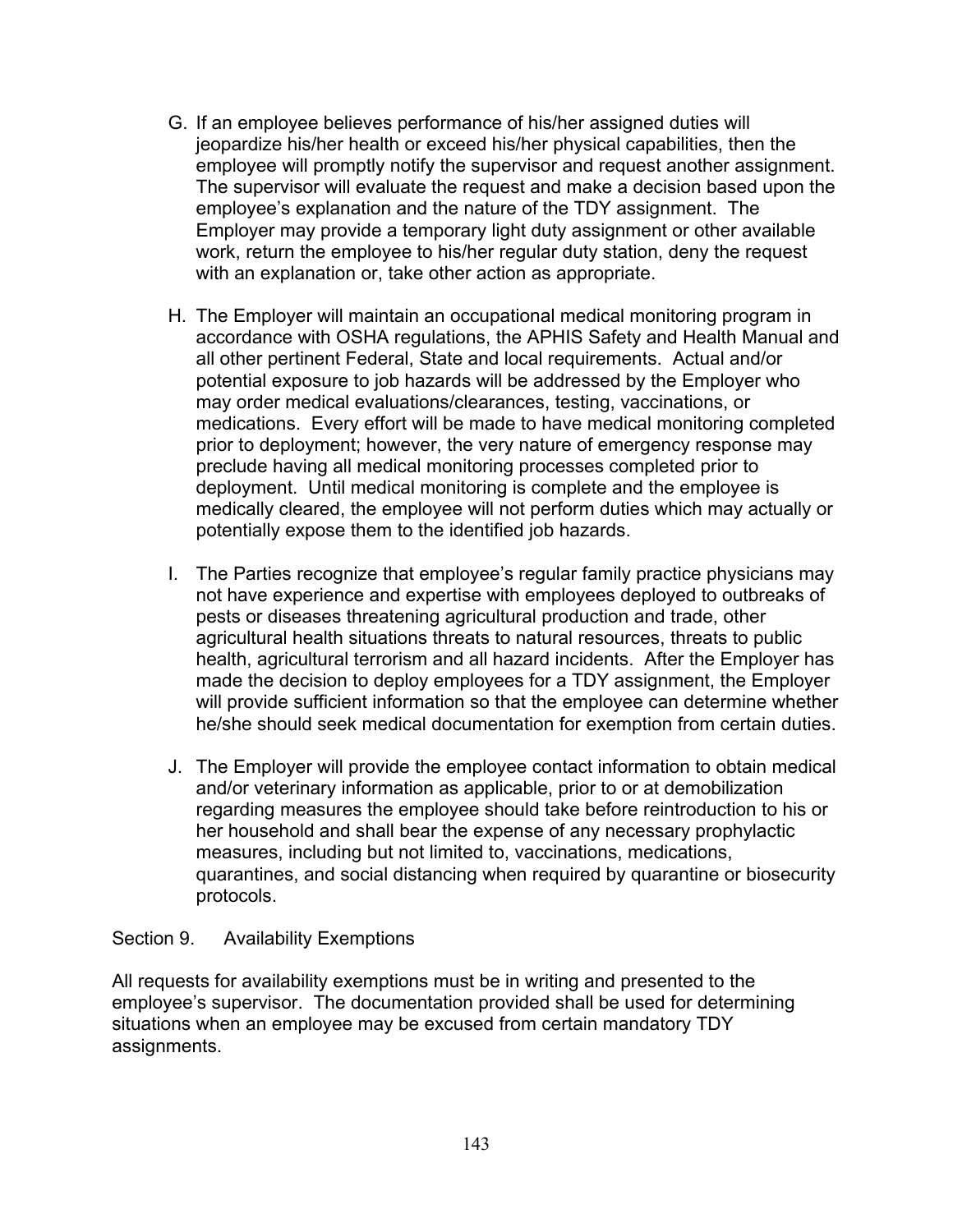# A. Medical Conditions

- The Parties agree that requests for medical availability exemptions impacting employee TDY assignments are special cases where time is of the essence. The employee is responsible for providing the Employer with medical documentation that precludes participation in the assigned TDY. Medical documentation precluding an employee from TDY assignment must be current (normally, within 180 days).
- 2. The APHIS Mobilization Guide contemplates that employees may be mandatorily detailed to natural disasters and other national emergencies that may have primitive living conditions and/or working duties not in the employee's job description with short notice. In those situations where the employee is provided short notice to perform duties that may be outside of their medical restrictions, the employee may request a medical unavailability exemption. These circumstances may necessitate a request from the employee without medical documentation to substantiate the request. The Employer will provide reasonable time for the employee to procure the medical documentation.
- 3. The employee must have his/her physician provide a narrative statement (based on a review of current medical documentation from his/her records) in response to each item listed below (See Request for Temporary Light Duty form at the end of Article 32 Temporary Light Duty):
	- a. identify the general nature of the condition;
	- b. identify the anticipated duration of the condition;
	- c. identify any work restrictions or other changes in working conditions required; and,
	- d. indicate whether there is the likelihood of sudden incapacitation.
- 4. The Employer will evaluate the request and make a decision on the medical unavailability exemption. The Employer may identify the employee as eligible for a medical availability exemption; dispatch the employee to the TDY assignment with temporary medical restrictions; forward the medical documentation for further review by the Employer's Medical Officer; deny the request in writing; or, take other action as appropriate.

## B. Serious Personal Obligations or Hardships

- 1. The employee must submit a detailed narrative explaining the nature of the obligations and provide supporting documentation.
- 2. If the personal obligation involves the health of a family member, the employee must provide a narrative statement from the family member's physician. The physician's statement must address the nature and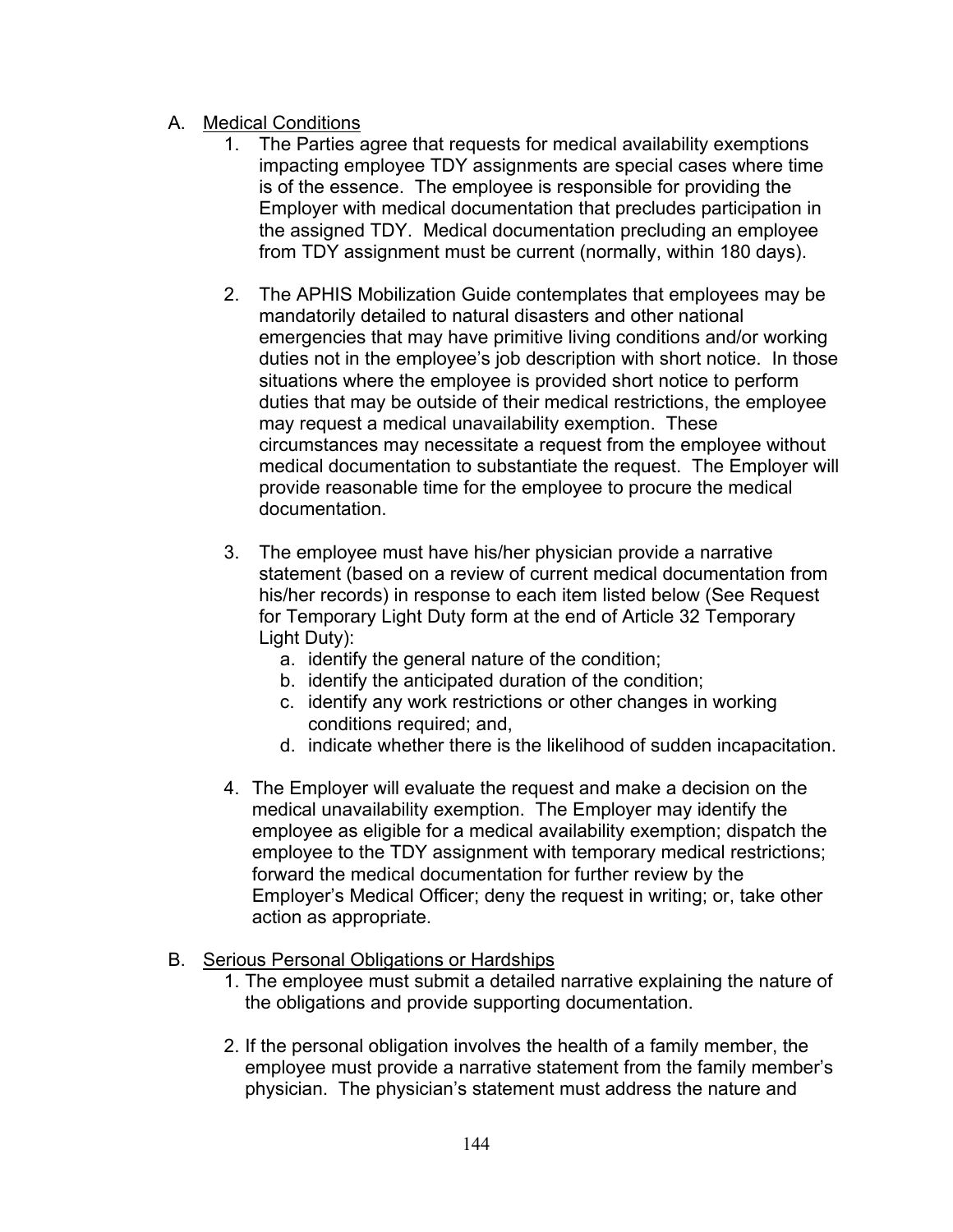severity of the illness (of the family member). The physician's statement must also specifically address the employee's need to care for the family member. If a spouse or other family member cannot provide the care, then the statement must explain in detail.

- 3. If the personal obligation involves the care of a family member (i.e., elderly parent, child, etc.), the employee must provide a narrative statement explaining other options explored, and why these other options are not viable. Additionally, the employee must provide supporting documentation for the options explored and any responses from those sources.
- C. Jury or Court Obligations
	- 1. Employees may be considered to be unavailable for TDY assignment for periods during which the employee is obligated to service for jury duty. The employee must provide a copy of any summons or similar document to the employee's supervisor for consideration.
	- 2. Employees may be considered to be unavailable for TDY assignment for period during which the employee is obligated to appear in court or under subpoena for testimony. The employee must provide a copy of the summons, subpoena or similar documentation to the employee's supervisor for consideration.

## D. Military Duty

The Employer will identify as unavailable an employee on National Guard, Reserve or recall military duty.

## E. Annual Leave

1. Prior to the start of the leave year each employee will be permitted to select, identify and receive approval for up to six (6) weeks of longterm annual leave, if accrued during the year or carried over from the previous year, in accordance with local negotiated procedures. Longterm annual leave is defined as annual leave approved for a minimum of a full work week and may be in 32-hour increments when there is a holiday. This long-term leave will be identified for purposes of this Article as unavailable for a TDY assignment.

In those offices not selecting periods of annual leave at the beginning of the calendar year, the six weeks of long-term annual leave must be identified, requested and approved during the calendar year at least 30 calendar days prior to the notification for TDY assignment to qualify as a period of unavailability.

2. When the long-term annual leave is annotated for unavailability for TDY deployment, the weekend (Saturday and Sunday) prior to the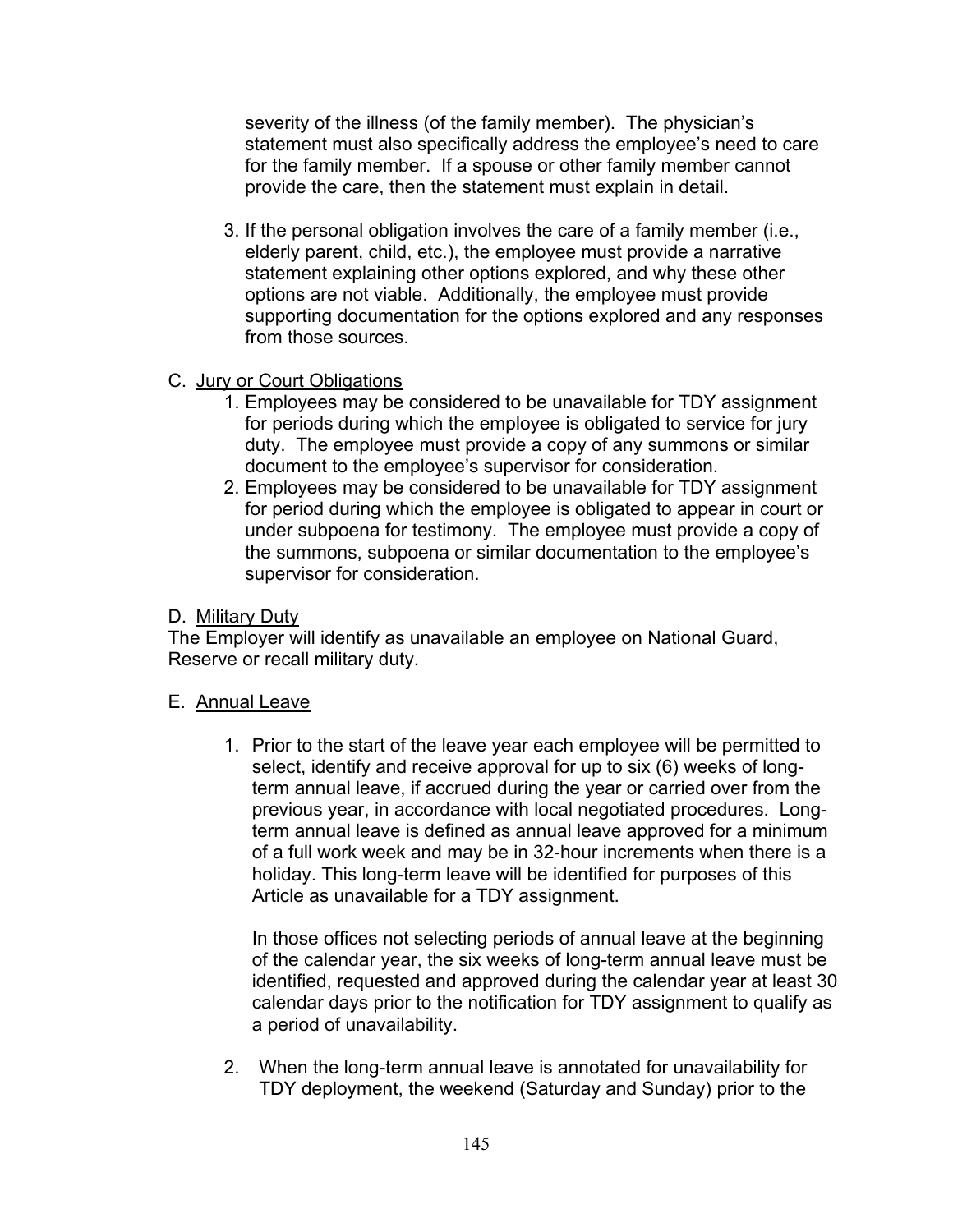long-term annual leave and the weekend following the long-term annual leave will also be identified as not available.

- 3. Nothing in these provisions shall preclude an employee from requesting and receiving approval for additional periods of annual leave. If an employee with an additional period of annual leave is notified of a TDY deployment, then the employee may request to be considered for the next TDY deployment and be passed over on the TDY list. The Employer will make a decision on the request based on the employee's individual circumstances and the nature of the emergency.
- 4. The Employer retains the right to cancel leave during periods of an emergency.
- 5. If it becomes necessary in an emergency situation for the Employer to cancel approved leave for a TDY assignment, then the Employer will provide a written cancellation to the employee and will provide notification to the Union.
- 6. When cancelled leave results in an employee having excessive use or lose annual leave balance, then the employee must make an effort to request to use the annual leave during other periods of time before the end of the leave year. In addition, the Employer will continue to follow the rules and regulations for restoration of forfeited annual leave.

## F. Union Activity

For PPQ administered emergencies, the Employer may consider Union representatives unavailable for TDY assignment when the Union representative is scheduled for meetings on official time at the national or regional level. This includes committee meetings and national consultative or negotiation meetings.

# G. Return TDY Assignments

Major incidents may require one or multiple return assignments or rotations. As a general rule, an employee can expect to return to their home duty station for at least the same length of time they were on the emergency assignment. During this period of time the employee would be identified as unavailable for TDY assignment. For example, if the employee was on a TDY assignment for 21 calendar days, that employee can expect to return home for a minimum of 21 calendar days before the next rotation. As with all emergency response operations, this is a general guideline that is subject to change based on the severity and scope of the emergency.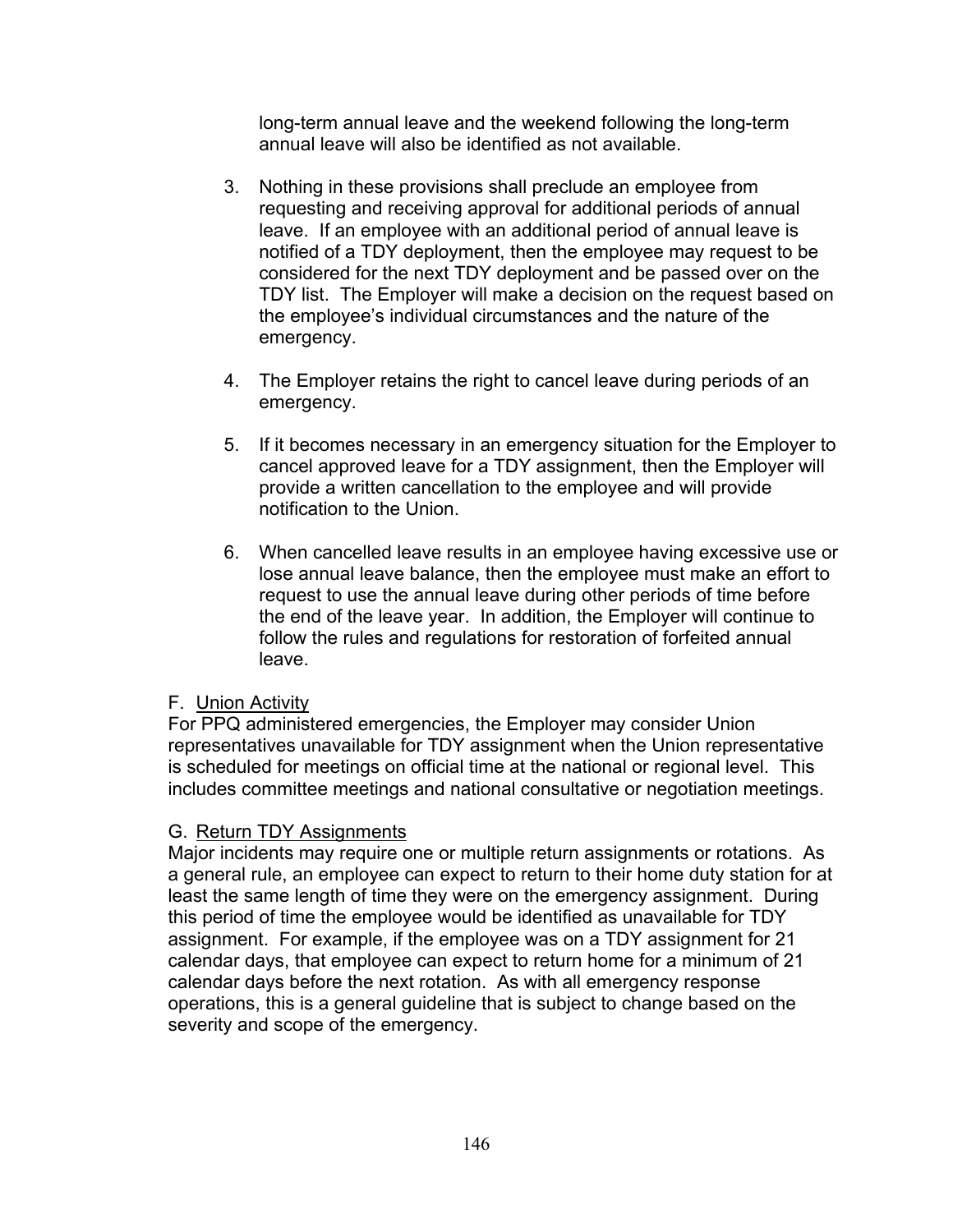# H. Other Exemptions

The Employer will consider any other valid reason for TDY exemption not specified above, presented by the employee or the Union. This may include objections to certain types of work, or fixed schedule life events, such as graduations, weddings, school, college, etc., that normally do not require the taking of advanced annual leave.

# I. Denials and Appeals Process

- 1. When the Employer denies an exemption request pursuant to this Article, in whole or in part, the employee shall be entitled to a written letter of denial. The letter will contain the justification for the denial and the alternative options the Employer may afford the employee.
- 2. An employee denied a request for an unavailable designation for TDY assignment may exercise his/her rights to initiate a grievance through an expedited grievance procedure. The expedited grievance procedure for a denied request for an exemption will be subject to appeal through the negotiated grievance procedures, but will be initiated at the Field Operations Associate Deputy Administrator level. No informal grievance is required.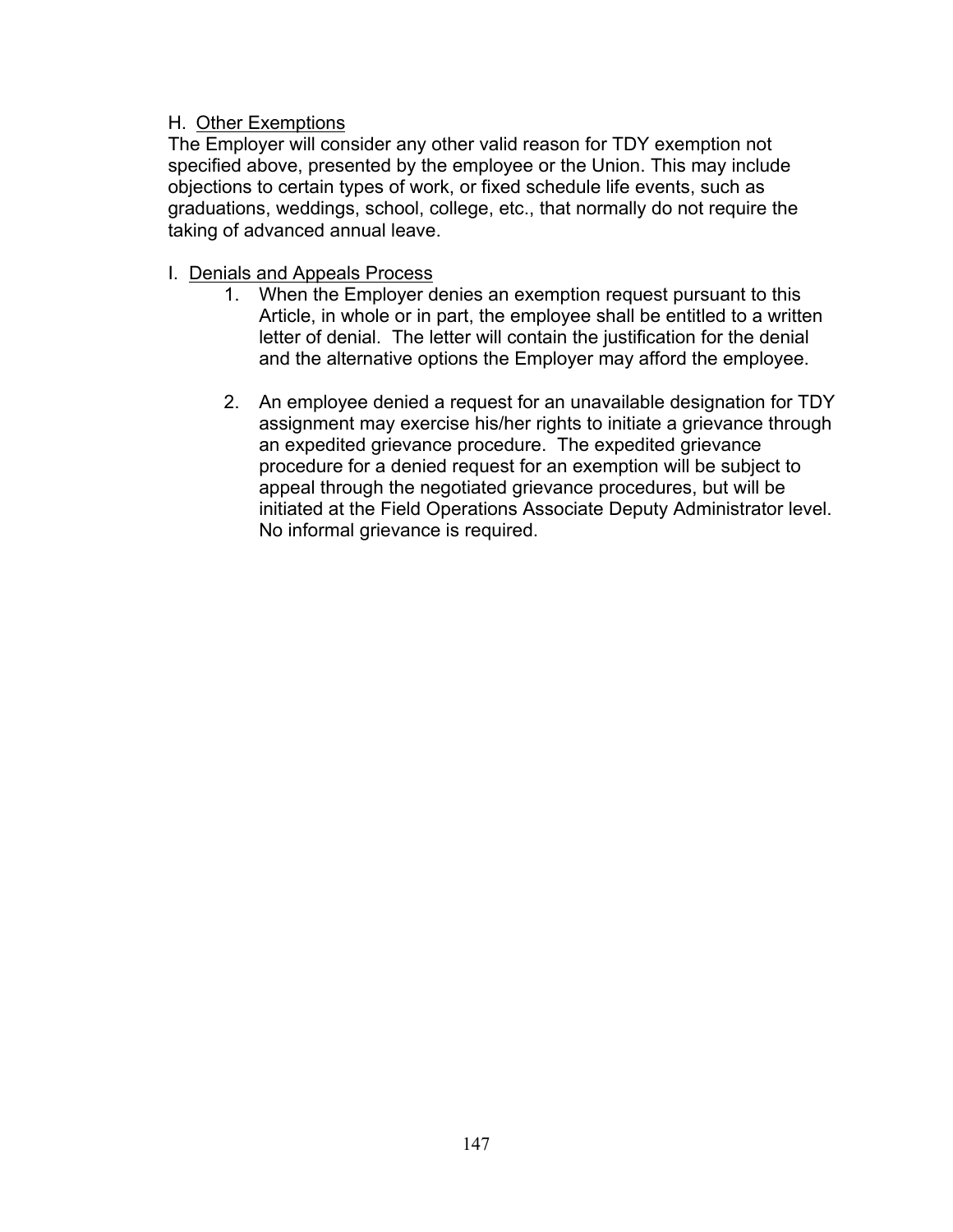# **ARTICLE 34. SHORT-TERM FOREIGN TDY**

## Section 1. Program Information

- A. The Short-term Foreign TDY Roster was developed by PPQ and is maintained by PPQ's Preclearance Program Staff (PPS), or its equivalent, which also manages various overseas programs including cold-ship calibrations, military preclearance, bulb inspection in the Netherlands, Chilean fruit, New Zealand apples, Japanese pears and oranges, and others. Personnel to staff these temporary assignments may be selected from the updated Roster of qualified employees.
- B. Procedures for managing this Roster are delineated in the revised edition of "Temporary Foreign Assignments" prepared by the PPQ Office of the International Programs Coordinator in 1987, and further modified by PPQ on April 27, 1988 and by IS on July 12, 1991, found in the Appendix of this Agreement.
- C. The Union will be consulted before any subsequent changes to the Temporary Foreign Assignments Roster Protocol are proposed by the Employer. If consultation does not produce concurrence between the Parties to the agreement, their differences will be negotiated to the extent negotiable prior to implementation.
- Section 2. The Quarterly Report of Foreign TDY Roster Activity
	- A. The Employer will update, publish, and make available to all employees on a quarterly basis the Quarterly Report containing the foreign TDY Roster, training and who participated, an up-to-date list of programs, and where to go for general information (e.g., how to qualify, get on or off the Roster, improve qualifications, how employees provide information on keeping lists up-to date, official duty station, and renewing their official passport before expiration).
	- B. The use of the TDY Roster will be self-explanatory. That is, the Quarterly Report will show the assignment type, who was offered, who was denied, and who refused. Upon written request, an employee will receive a written explanation as to why a TDY opportunity was denied to her/him as an official refusal.
	- C. The Quarterly Report may include discussion as to how PPS uses the experiences and input from participants to improve programs.
	- D. Procedures for applying for training will be included with any training announcement.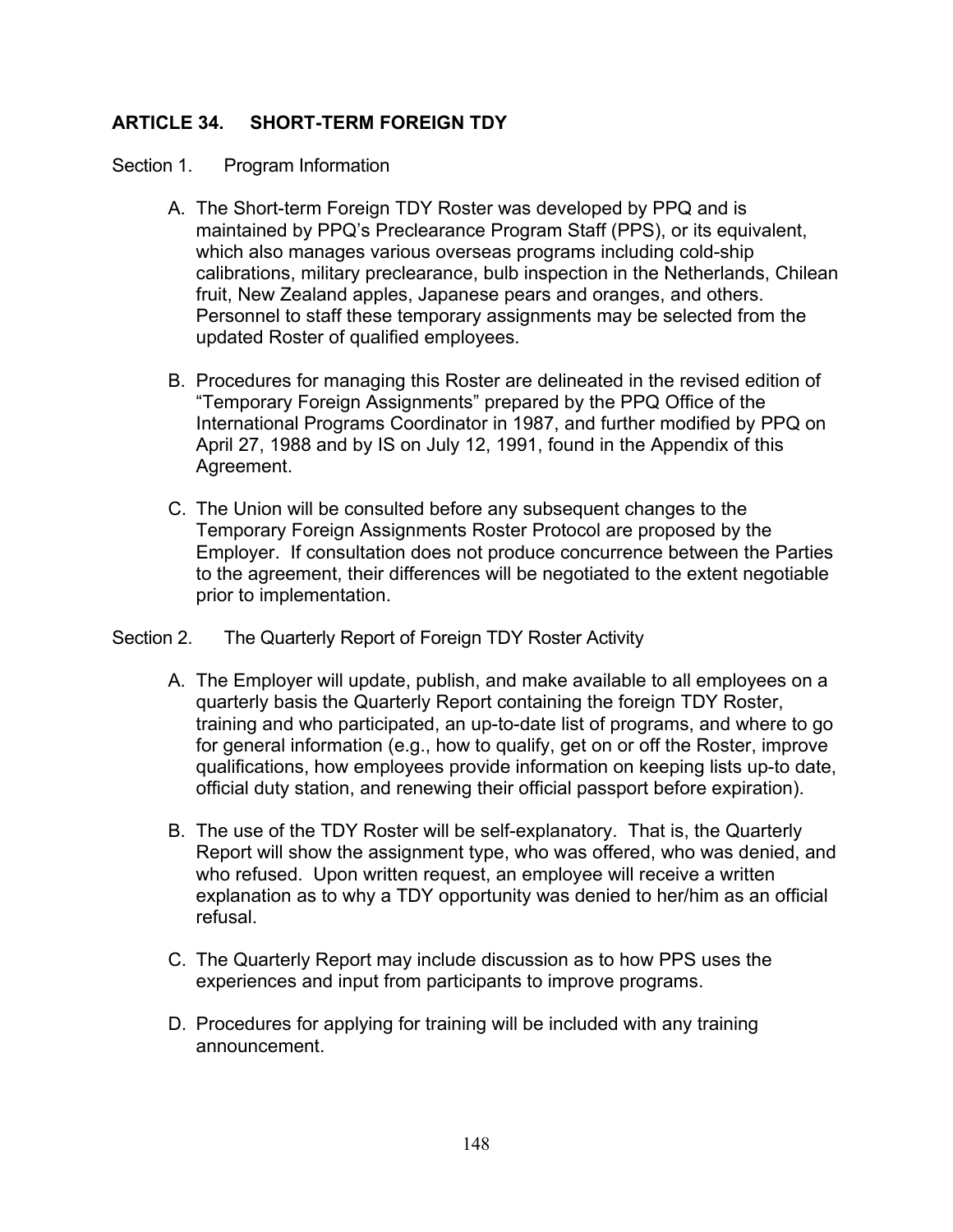E. A copy of each Quarterly Report will be provided to the Union President of NAAE/designee, as soon as available.

Section 3. Notification Process

- A. Initial notification and general written information provided employees assigned to foreign TDY will include as much of the following as is known and applicable:
	- 1. What is required, what to expect, access to the "country packet" or similar information to aid in getting around;
	- 2. Upon written request, employees will be given access to trip reports for same or similar assignments previously completed;
	- 3. Policy for responding to situations which are beyond normal standards, e.g., in-stream-boarding;
	- 4. Emergency contact telephone numbers, names, and addresses, including but not limited to U.S. Embassy, cooperators, supervisors or program managers and the PPS;
	- 5. Information concerning procedures to follow for any accident or illness occurring while overseas, and who to direct inquiries to;
	- 6. Recommended/required vaccinations, immunizations and other prophylaxes as per Center for Disease Control and/or Department of Defense; (Employee will be given sufficient time prior to travel to complete any inoculation program on official time and at government expense.)
	- 7. Identification of a travel agent who can make travel plans and purchase tickets according to government travel regulations (the Employer will assist in resolving any problems with travel agents.)
	- 8. During the preparation of the travel authorization, the employee will:
		- a. Be advised of the maximum travel advance allowance;
		- b. Be given the opportunity to request an advance of funds (to the extent allowable by the FTRs);
		- c. Be permitted the use of a Centrally Billed Account (if requested, available and necessary); and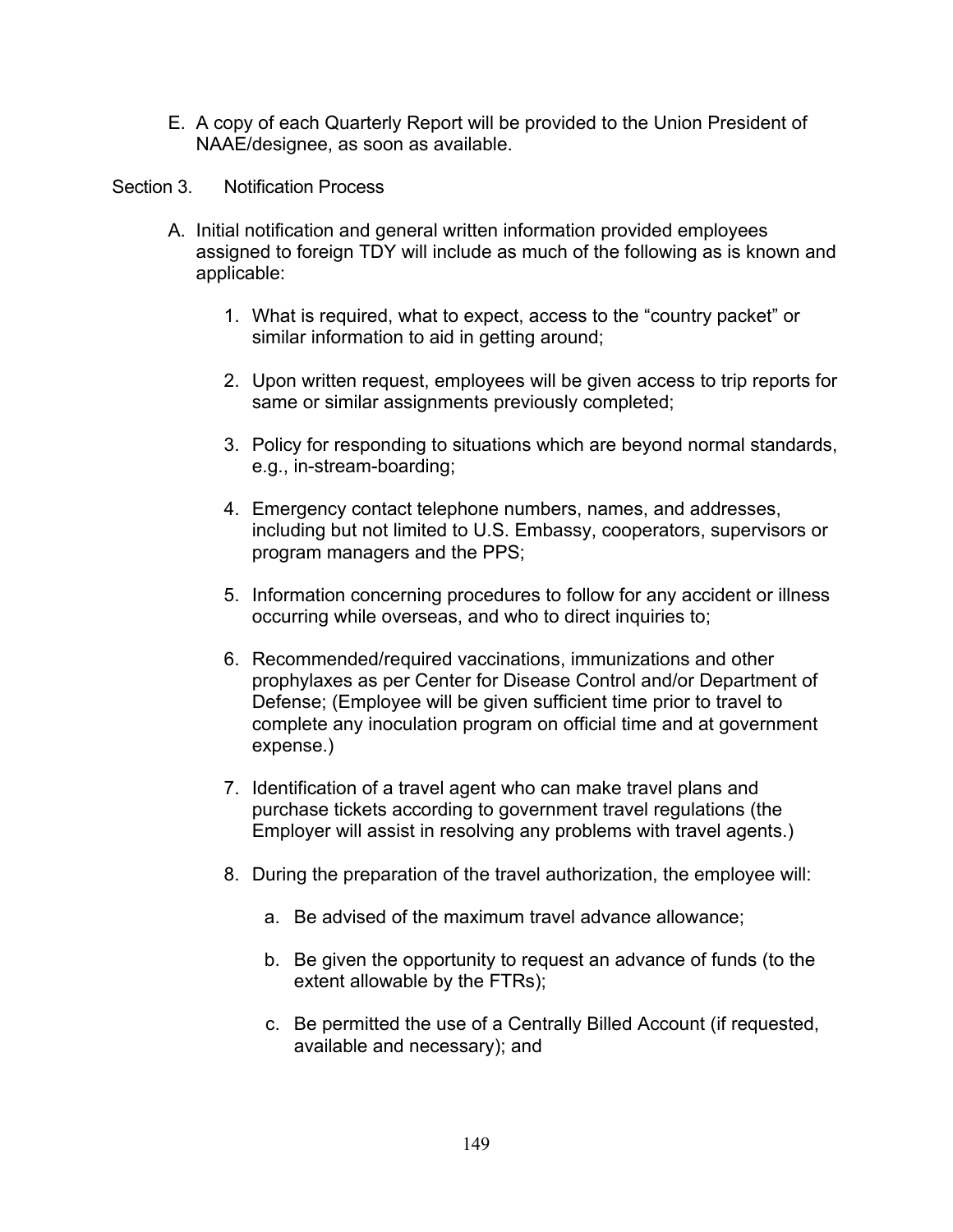- d. Be advised of whether assignment qualifies for appropriate use of foreign flag carriers, consistent with the FTRs.
- 9. The employee will be advised in advance of all housing and additional travel arrangements made overseas, as well as overseas contact point(s), and, if the housing is not acceptable to the employee, the employee will be permitted on non-duty hours to find his/her own acceptable accommodations within allowed per diem, subject to approval of the Employer and consistent with applicable FTRs.
- 10.Availability of interpretive services; and
- 11.Performance elements.
- B. The Employer will make reasonable efforts to give at least thirty (30) days notice to all employees offered foreign assignments. In no event will the employee who has been given less than 24 hours to accept or reject an assignment be penalized for rejecting the assignment.
- C. The employee is responsible for providing PPS his/her address, names of immediate supervisor and work unit telephone numbers which the Employer may use to relay information to the employee (e.g., home emergencies, vacancy announcements, TDY roster openings, etc.).

## Section 4 Travel

- A. The employee will be granted official time to make arrangements necessary in advance of travel and the Employer will bear the expense of the arrangements, consistent with applicable law, and Governmentwide regulation.
- B. The Employer will pay all expenses the employee incurs consistent with the prudent person rule, as the result of the travel including those expenses arising beyond the employee's control, consistent with applicable Governmentwide rules and regulations.
- C. To the maximum extent possible and consistent with mission requirement, all administratively controllable travel will occur on official time.

## Section 5. Rest Stops

Refer to Section 5 of Article 29 Travel-General Regulations of this Agreement.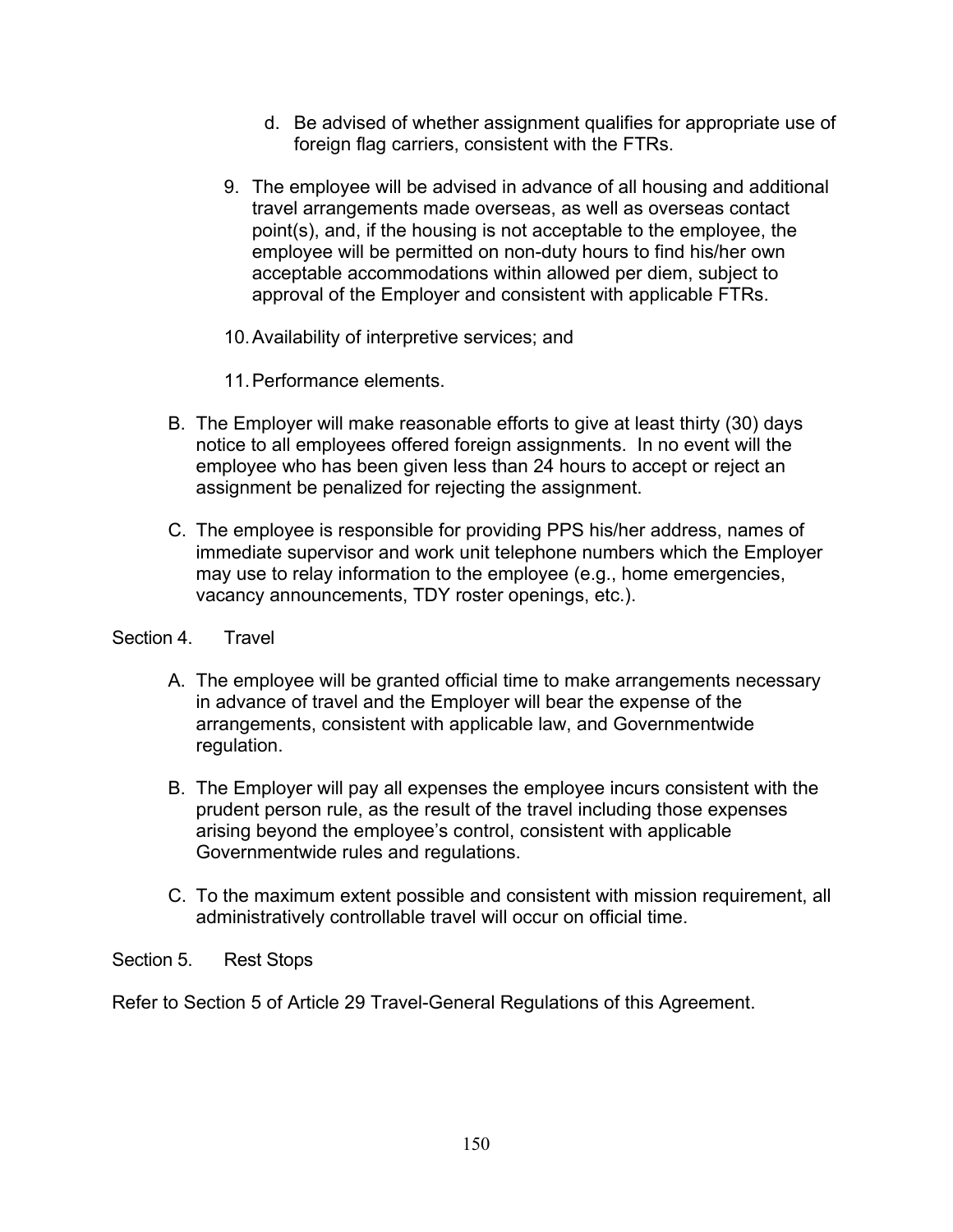### Section 6. Evaluation

- A. A copy of any evaluation will be provided to the employee within a reasonable amount of time.
- B. Official time will be provided for the preparation of any required trip report or other concluding documentation.
- C. The employee will file any grievances related to the foreign TDY assignment with the Labor Relations Specialist's office, or equivalent, of the Region servicing the employee's official duty station, in accordance with Article 17 Grievance Procedure of this Agreement.
- D. No employee will be punished by denial of future TDY assignments, or in any other way, for exercising his/her rights according to this Agreement.
- E. All foreign TDY assignments will be distributed equitably and fairly among all qualified volunteers to the maximum extent possible consistent with program requirements.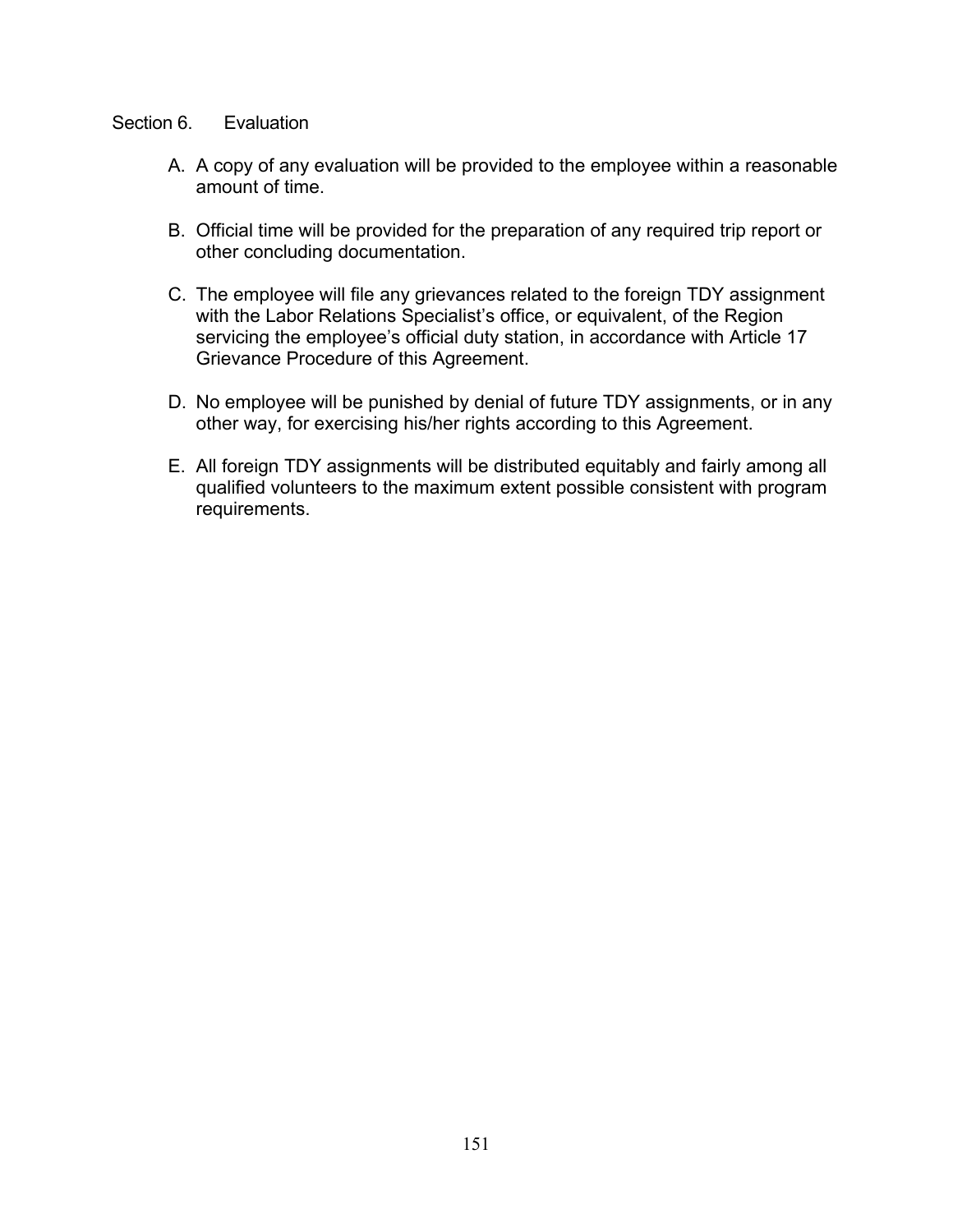# **ARTICLE 35. REDUCTION IN FORCE/TRANSFER OF FUNCTION**

### Section 1. Procedure

- A. This Article covers actions taken pursuant to Title 5 CFR Part 351 Reduction in Force. The Parties will follow all procedures prescribed in the most current edition of the applicable Governmentwide regulations (5 CFR Part 351) and will apply those regulations when the Employer elects to exercise its rights Under 5 USC 7106 (a) to reduce the workforce by means of Reduction in Force, (RIF).
- B. The Parties will also follow procedures in the following Department-wide and Agency regulations when not in conflict with this Agreement:
	- 1. USDA Policies, including USDA Personnel Bulletin No. 351-1 (or successor issuances); and
	- 2. MRP Directive 4351.1 (or successor issuances).
	- 3. The Parties agree that there are no pre-existing agreements at any level of recognition regarding RIF that will carry forward into the enforcement of this Agreement. This Agreement supersedes all other agreements at all levels. This provision is not a bar to further negotiations specified by this Agreement.

#### Section 2. Notice

Union notice of RIF will be provided as follows:

- A. The Employer will notify and provide the National President a copy of the request to conduct a RIF 75 days prior to the effective date of a RIF action. The "75 day notification" to the Union will include the locations and positions to be impacted.
- B. When a RIF is planned and notice is to be given the Union, the Employer will advise and consult with the Union on the potential RIF and the Union will be able to offer suggestions and alternatives for consideration to the Employer prior to issuing the official notification to the impacted employees.
- C. After specific RIF notices are issued and upon request, the Employer will provide the Union a copy of the retention registers used for the RIF.

#### Section 3. Negotiations

A. Upon receipt of notification of an action proposed under this Article, the Union may submit proposals for bargaining over any substantive issues, appropriate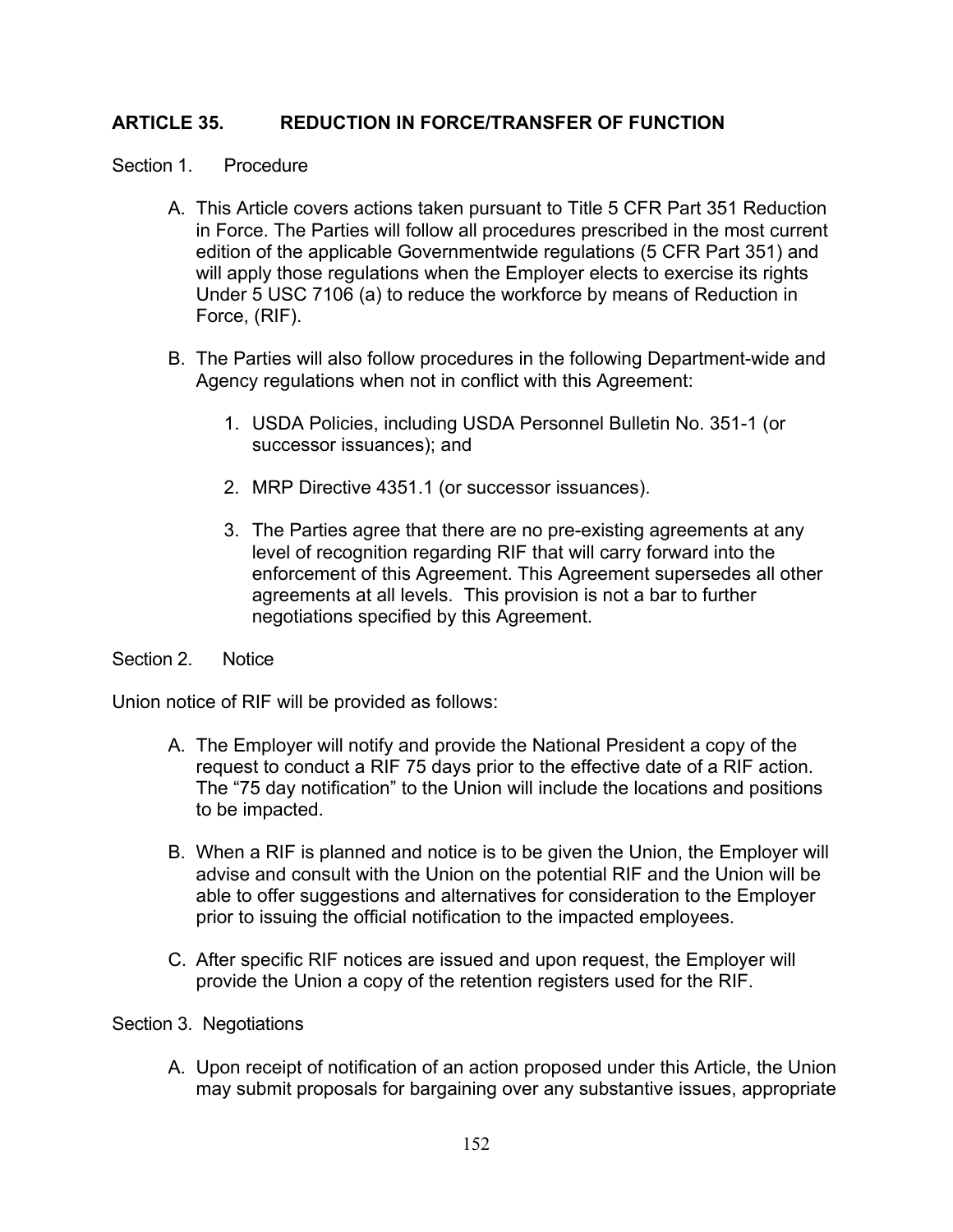arrangements as well as over impact and implementation as provided for in this Agreement.

- B. Negotiations over matters covered under 5 USC 7106 (b) (1), the so-called "permissive" items, will only take place when elected by the Employer or as determined by competent regulatory or Judiciary authority.
- C. The Union and the Employer agree any negotiations pursuant to an action taken under this Article will take place in an expedited manner and, to the extent possible, will be completed within the timeframe required for the Agency to complete the action as planned.
- D. Negotiations over RIF actions taken under this Article will take place at the National level.
- Section 4. Mitigation of Impacts
	- A. The following tools may be used by the Employer to mitigate the impact of RIF:
		- 1. *Vacancies* may be used to mitigate the effects of a RIF.
		- 2. *Directed Reassignments* locally or to other geographic locations may be used to mitigate the effects of a RIF.
		- 3. *Voluntary Early Retirement Authority:* the Employer has the option to request Voluntary Early Retirement Authority (VERA) from the Office of Personnel Management through established channels for any downsizing. In any RIF involving the separation of bargaining unit employees, the Union may request that the Employer request VERA authorization from OPM. The Employer will reasonably consider all such requests.
		- 4. A *Hiring Freeze* may be initiated to provide greater opportunity for placement for internal employees impacted by RIF during the period of the RIF.
	- B. Any other mitigation tools in effect at the time of the RIF.
	- C. The Union and the Employer will regularly remind employees to review their Official Personnel Folders and Statements of Earnings and Leave to ensure that their records are accurate. RIF retention service credit determinations and all computations concerning severance pay and retirement are based on this information. Employees must contact their servicing Human Resources Operations office to update and/or correct their records.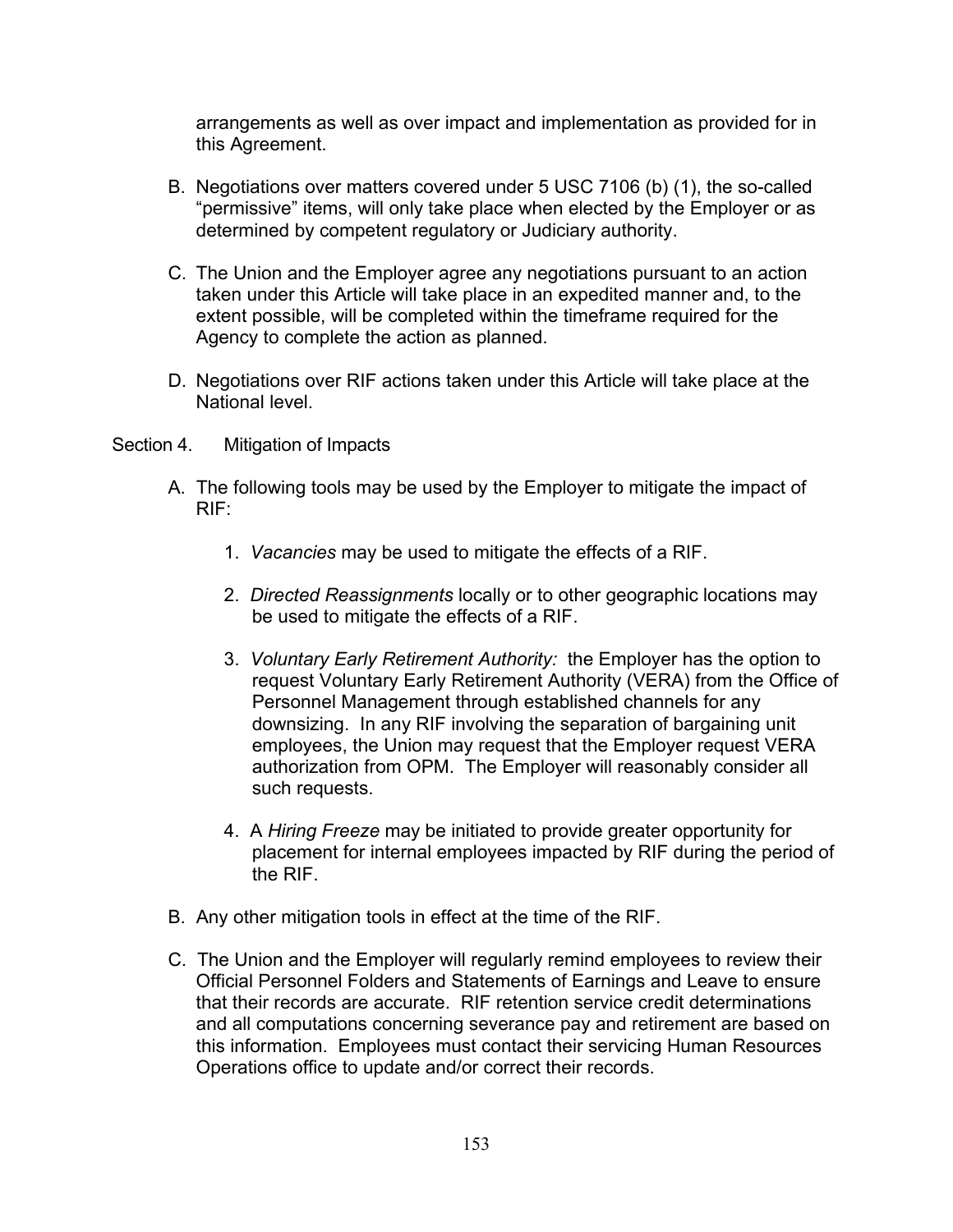- D. The Employer will offer employees identified for removal from service, as a result of RIF:
	- 1. The Interagency Career Transition Assistance Plan (ICTAP), for permanent employees in surplus positions administered by the Office of Personnel Management and will consider other Governmentwide programs that may be available at the time a RIF is conducted.
	- 2. The U.S. Department of Agriculture (USDA) Special Selection Priority Programs, DR 4030-330-002, or successor issuances.
	- 3. The MRP Career Transition Assistance Plan (CTAP), MRP Directive 4330.1, or successor issuances.
	- 4. Other remediative programs that become available through Executive Order or Governmentwide regulations during the life of this Agreement.

# Section 5. Competitive Areas and Competitive Levels

The Parties recognize that existing Federal Labor Relation Authority case law has determined that Competitive Areas and Competitive Levels are nonnegotiable but will be assigned in conformance with CFR 351 and as supporting regulations identified in Section 2 above. (If there is a change regarding the negotiability of Competitive Areas or Competitive Levels, the Parties agree to negotiate as required).

## Section 6. Restorations of Position or Grade

- A. *Repromotion Rights:* Employees who have been downgraded as a result of RIF will be provided repromotion priority under the USDA Repromotion Placement Plan included in the USDA Merit Promotion Plan, or subsequent issuances. In order to receive repromotion placement consideration for series other than the one from which downgraded, or for field employees to be considered for other USDA positions in their commuting area, employees will have to provide their servicing Human Resources office with an updated application.
- B. *Reemployment Rights:* Employees separated through RIF procedures will receive priority consideration for reemployment in accordance with provisions in the USDA Special Placement Program (or its successor).

# Section 7. Transfer of Function

When Governmentwide regulations found in 5 CFR 351 have delegated a procedural matter to the discretion of the Agency, the exercise of that procedural discretion will be a matter for negotiations, to the full extent permitted by law, prior to implementation of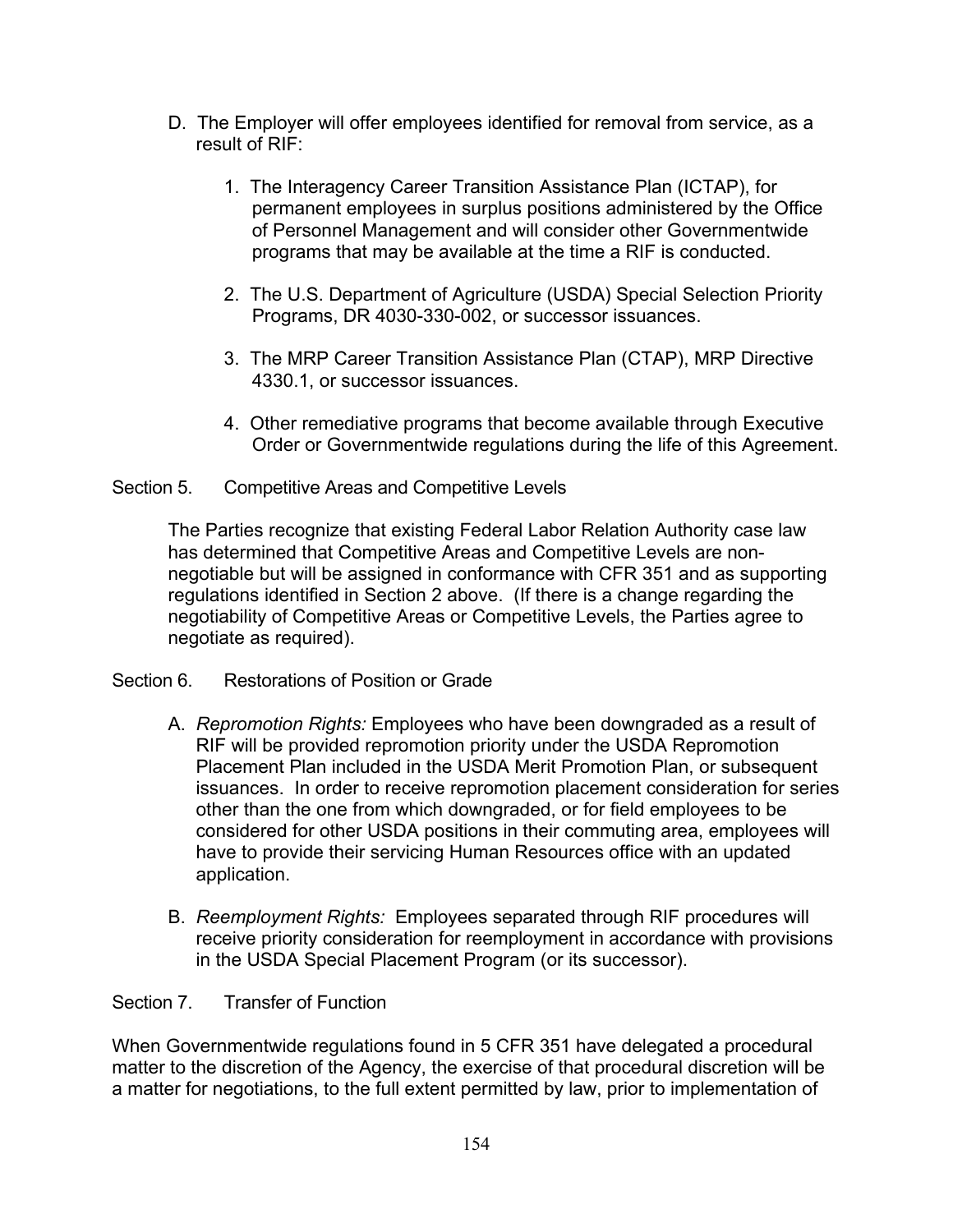an action taken under this Article when the Union has timely requested negotiations under the Statute and this Agreement.

Section 8. Representational Rights

The Union will be given reasonable advanced notice, and an opportunity to be represented, at any formal discussion between one or more representatives of the Employer and one or more employees in the bargaining unit concerning RIFs, transfers of function, or furlough of thirty (30) days or more. Union participation at these formal discussions may be by telephone.

Section 9. Records

Upon written request, the Union will be permitted to inspect records the Employer used in establishing retention registers.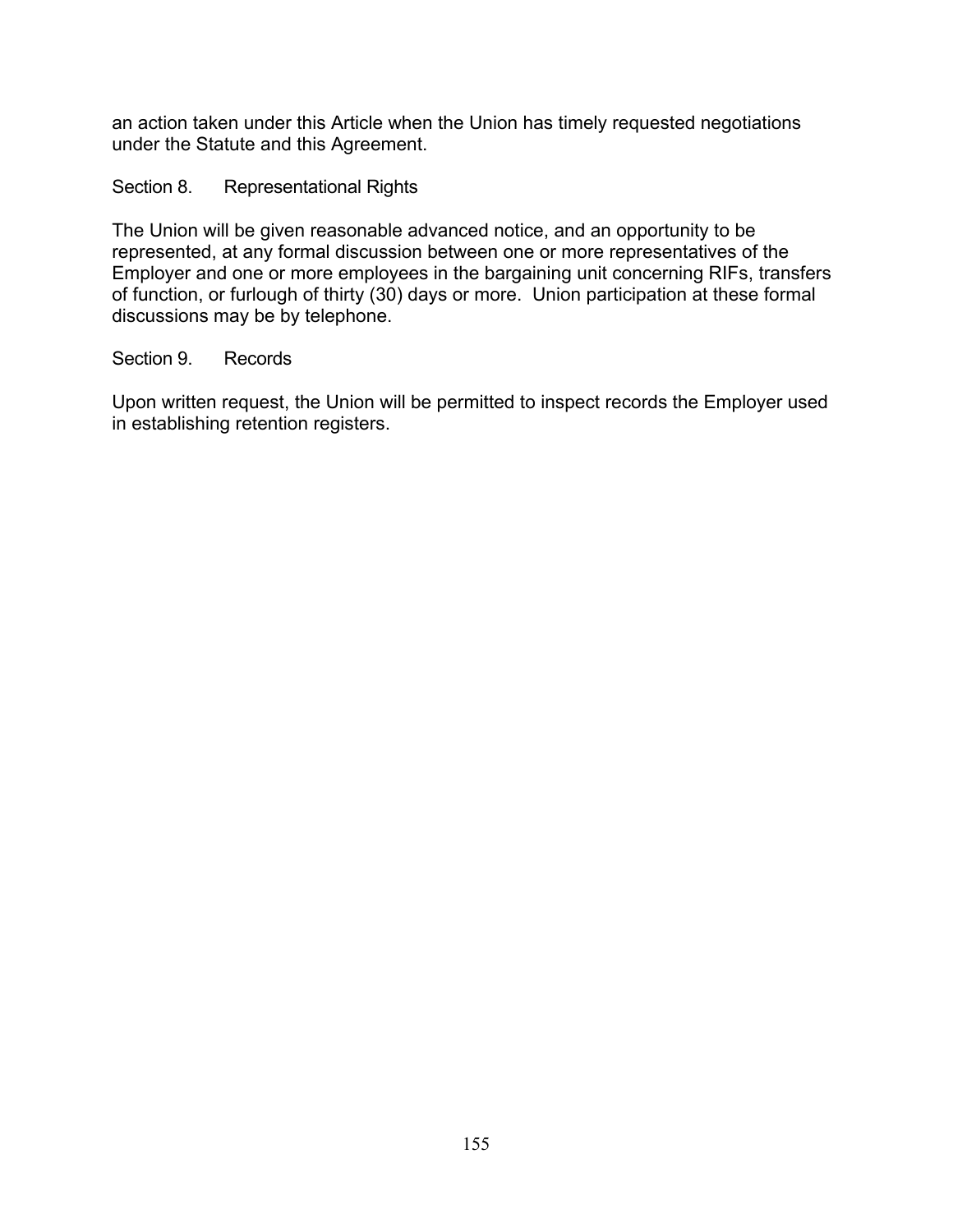# **ARTICLE 36. PERSONNEL RECORDS**

Section 1. Content of Personnel Folders

- A. The Employer will maintain in Official Personnel Folders of employees only information authorized by law or regulation to be maintained in such folders.
- B. The Employer will remove from the employee's Official Personnel Folder and/or all local folders or files (i) a letter of reprimand no later than 18 months from date of issuance and (ii) a letter of caution, warning or similar document memorializing information actions no later than 9 months from the date of issuance.

#### Section 2. Access to Personnel Records

- A. The Employer will provide each employee, or his/her personal representative designated in writing, upon request, with access (electronically, via eOPF or hardcopy) for purposes of review and copying, in the presence of management representatives if the Employer requests, any document contained in the employee's Official Personnel Folder, or otherwise included as or deemed a part of that employee's personnel records, except those documents restricted by law or regulation. Upon request by the employee, this access will also apply, to the extent not prohibited by law, to evidence files and information for all proposed actions from suspension through removal as well as for disciplinary actions taken without a proposal.
- B. The Employer will provide copies or the opportunity to copy any requested documents within a reasonable amount of time. If such provision is to exceed two (2) weeks from the date of the request, the employee or designated representative will be advised of the anticipated date of provision and reason for the delay and will be provided similar up-dates every two (2) weeks thereafter upon request.
- C. Requests for access to Official Personnel Folders and/or other personnel records as defined in 5 C.F.R. 293 will be made in writing or electronically to the immediate supervisor or his/her designee. When feasible, the review of the Official Personnel Folder or other personnel record will take place at the requesting employee's duty station. When this is not feasible, it will take place at a site mutually agreed upon by the employee and/or Union representative and the Employer. This review will take place during the employee's tour of duty.
- D. In the event the Employer denies the request of an employee for a copy of his/her personnel records, the Employer will provide a written explanation including the legal authority upon which the Employer relies to deny such a request.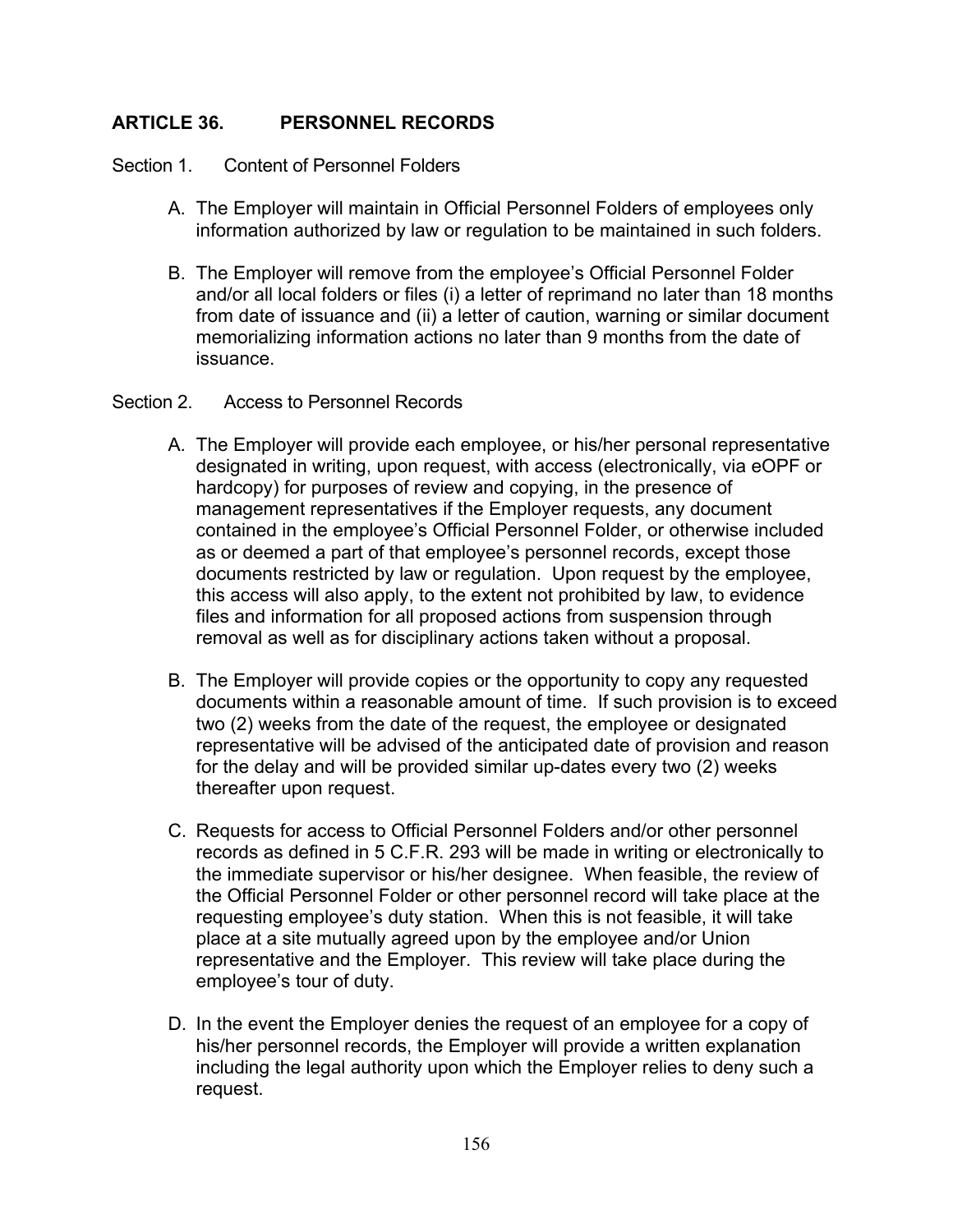- E. The Employer will not maintain or allow to be maintained any material in an employee's Official Personnel Folder that may adversely affect an employee's career unless the affected employee has been given notice of the adverse material and a copy, or the opportunity to copy it, before it is placed in the file. An employee may submit written comments or a rebuttal of 1 (one) page to the adverse material which, if submitted will then become a part of the adverse material and kept in the same Folder if:
	- 1. The employee has exhausted the grievance process and arbitration is not invoked; and
	- 2. The employee has not appealed to MSPB.

Comments or a rebuttal must be submitted to the Labor Relations Branch Chief within 45 days of receipt of the Step 3 decision.

Section 3. Protection of Personnel Records

- A. All records, files and documents will be made available only to authorized personnel, and to any others entitled to the documents under applicable law, including 5 U.S.C. 7114 (b) and the Freedom of Information Act, and only for official use in conformity with the Privacy Act.
- B. Employees may request a complete copy of the report that shows who accessed their eOPF, when and for what purpose.
- Section 4. Notice of Supervisor Records
	- A. Records, notes, and diaries maintained by a supervisor with regard to employees are merely extensions or memorializations of the supervisor's memory and may be retained or discarded at the supervisor's discretion.
	- B. The Employer will not use such retained records, notes, or diaries as a basis for any disciplinary or adverse action against an employee unless the employee (1) has been shown and provided a copy of such record, note, or diary within a reasonable time after the date of the incident so recorded and (2) has been afforded a reasonable opportunity to submit a written response.
	- C. Employees will be notified if the Employer perceives a series of infractions or other events memorialized in the supervisor's records, notes, or diaries that collectively may lead to future disciplinary or adverse action, if continued (e.g., tardiness). The employee will be made aware of any such trends and the corrective action desired within a reasonable period of time and provided the opportunity to offer explanation and take corrective action before any disciplinary or adverse action is proposed.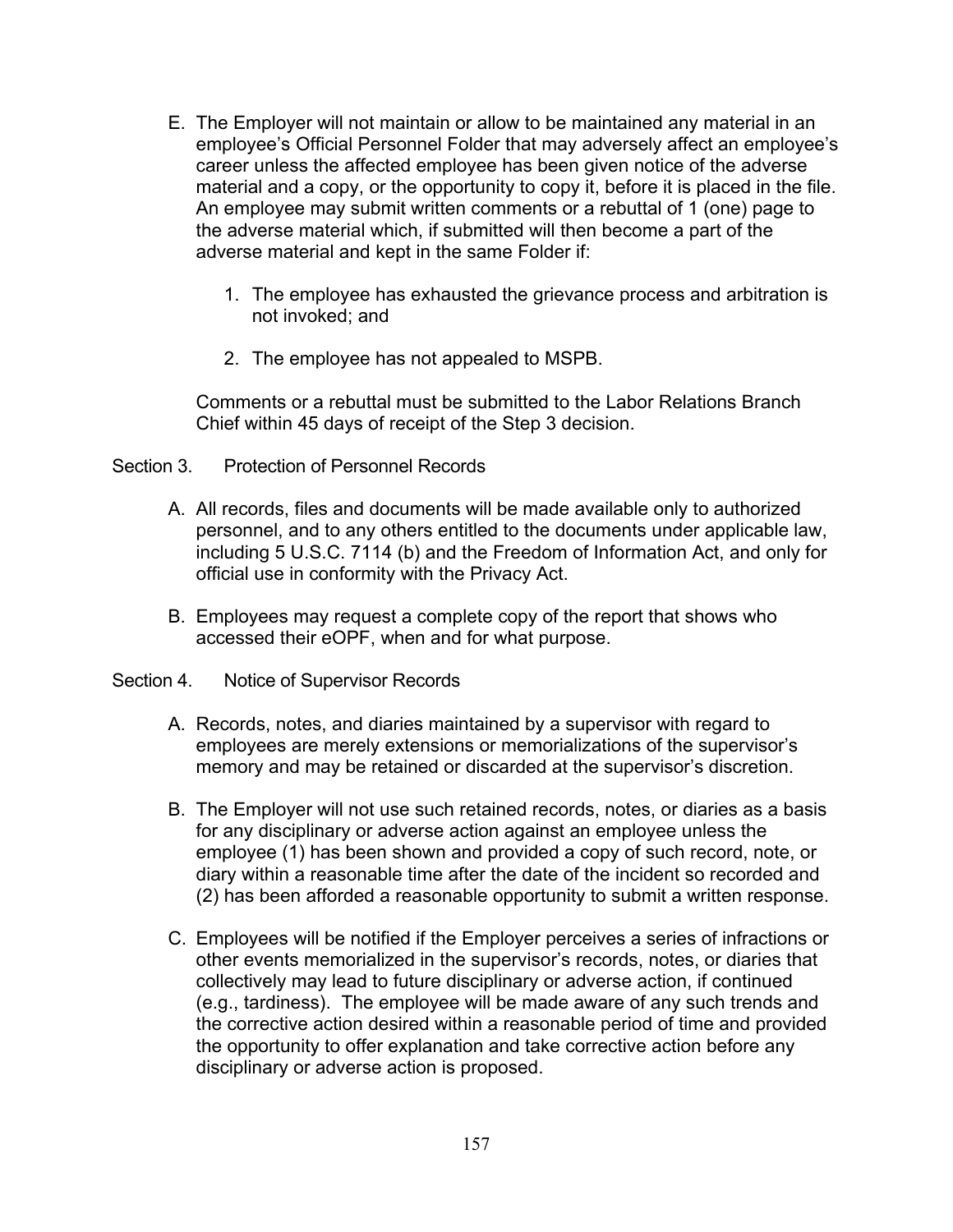- D. The Employer will not use such records, notes, or diaries as a basis for:
	- 1. A performance evaluation of marginal or unacceptable;
	- 2. Denial of a career ladder promotion, transfer, or reassignment; or
	- 3. Denial of a within-grade increase;

unless the employee has been shown and provided a copy of such documentation within a reasonable period of time, not to exceed thirty (30) calendar days, after it has been determined the information will or may be used for such purpose, and is afforded reasonable opportunity to submit a written response before it is so used.

E. If an employee is shown a note, record, or diary as part of any administrative process, the employee may submit a written response and, if so submitted, the response must be maintained in the same file or folder with the note, record, or diary.

# Section 5. Local Personnel Records

Personnel records maintained at the local work unit will be maintained in a confidential and secure location and pursuant to the accessibility provisions of Section 3 of this Article.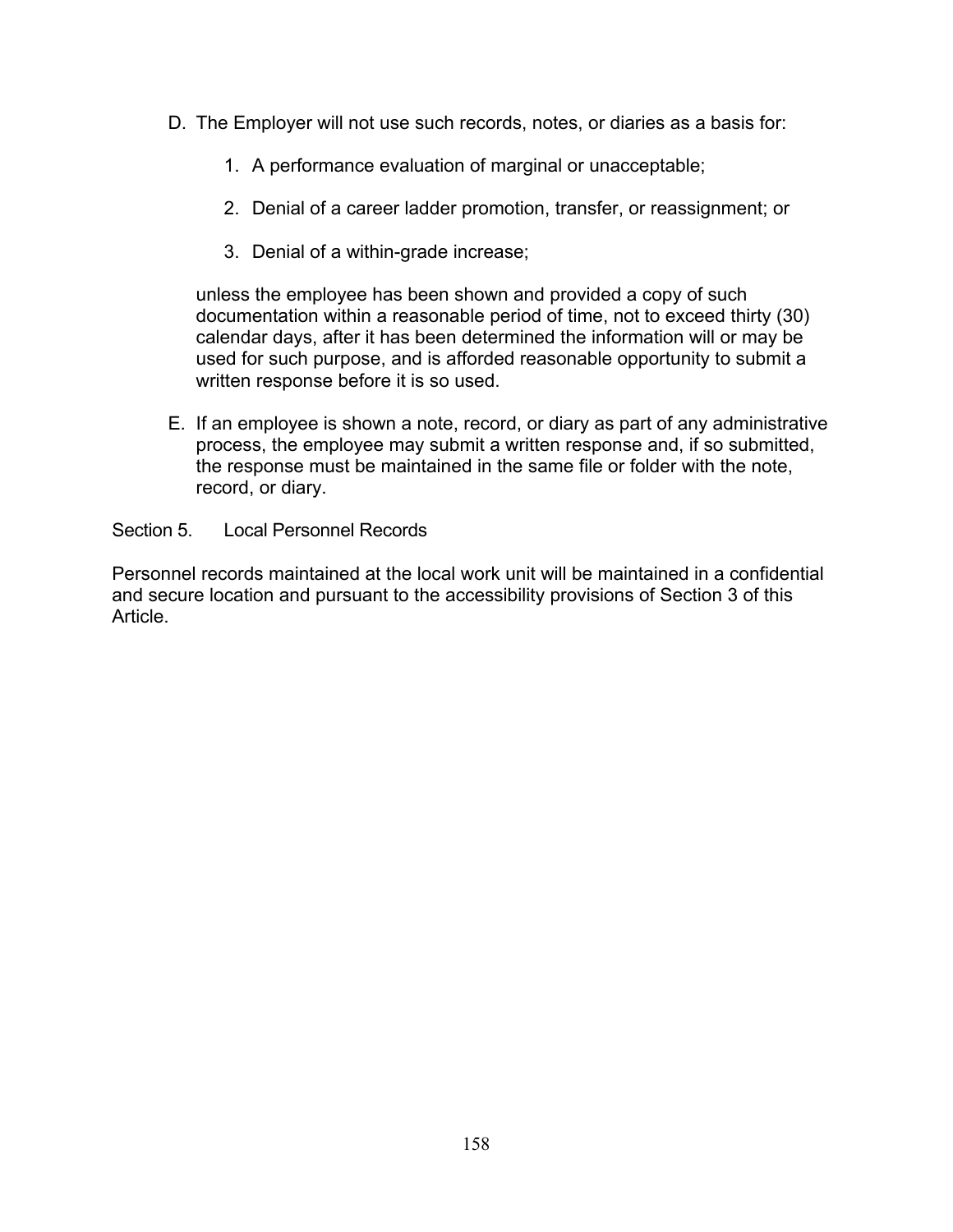# **ARTICLE 37. OVERPAYMENTS: WAIVERS AND OFFSETS**

#### Section 1. Requesting a Waiver

- A. An employee who receives a notice of overpayment may request a waiver in accordance with applicable laws, rules and regulations, by following procedures provided in the notice.
- B. The Employer will process all requests for waiver of overpayment as expeditiously as practicable and in accordance with applicable laws, rules, regulations and the provisions of this Agreement.
- C. To the extent permitted by law, if an employee has applied for a waiver of overpayment, no overpayment will be collected until the employee's application has been decided.
- D. The Employer will provide to the affected employee written notice as to whether the requested waiver has been granted, denied, or referred to the appropriate authority. A notice of denial in whole or in part will 1) state reason for such denial and 2) describe the applicable appeal process including identifying the appropriate authority to which the appeal may be filed.
- E. Upon request the Employer will provide to the affected employee a copy of the completed written report concerning his/her application for waiver.

#### Section 2. Requesting a Hearing

- A. An employee who has been notified of an overpayment may file a petition to the Secretary of Agriculture (or designee) for a hearing or paper review not later than 30 calendar days from the date the employee receives the notice of indebtedness, by following the procedures contained in the notice. Hearings will be held in accordance with the standards set by 7 C.F.R. 3.75.
- B. If the hearing is not conducted by paper review or telephone, the Employer agrees to hold the hearing within the commuting vicinity of the employee's work site. The employee will be in a duty status, and if necessary, the employee's work schedule will be adjusted so that he/she can attend the hearing, or be available for a telephonic hearing, during normal business hours and on official time.

#### Section 3. Scheduling Repayment

A. When an employee has not requested or is not granted a waiver of overpayment, the employee will be permitted to schedule and make repayment in accordance with applicable laws, Governmentwide rules and regulations and this Agreement.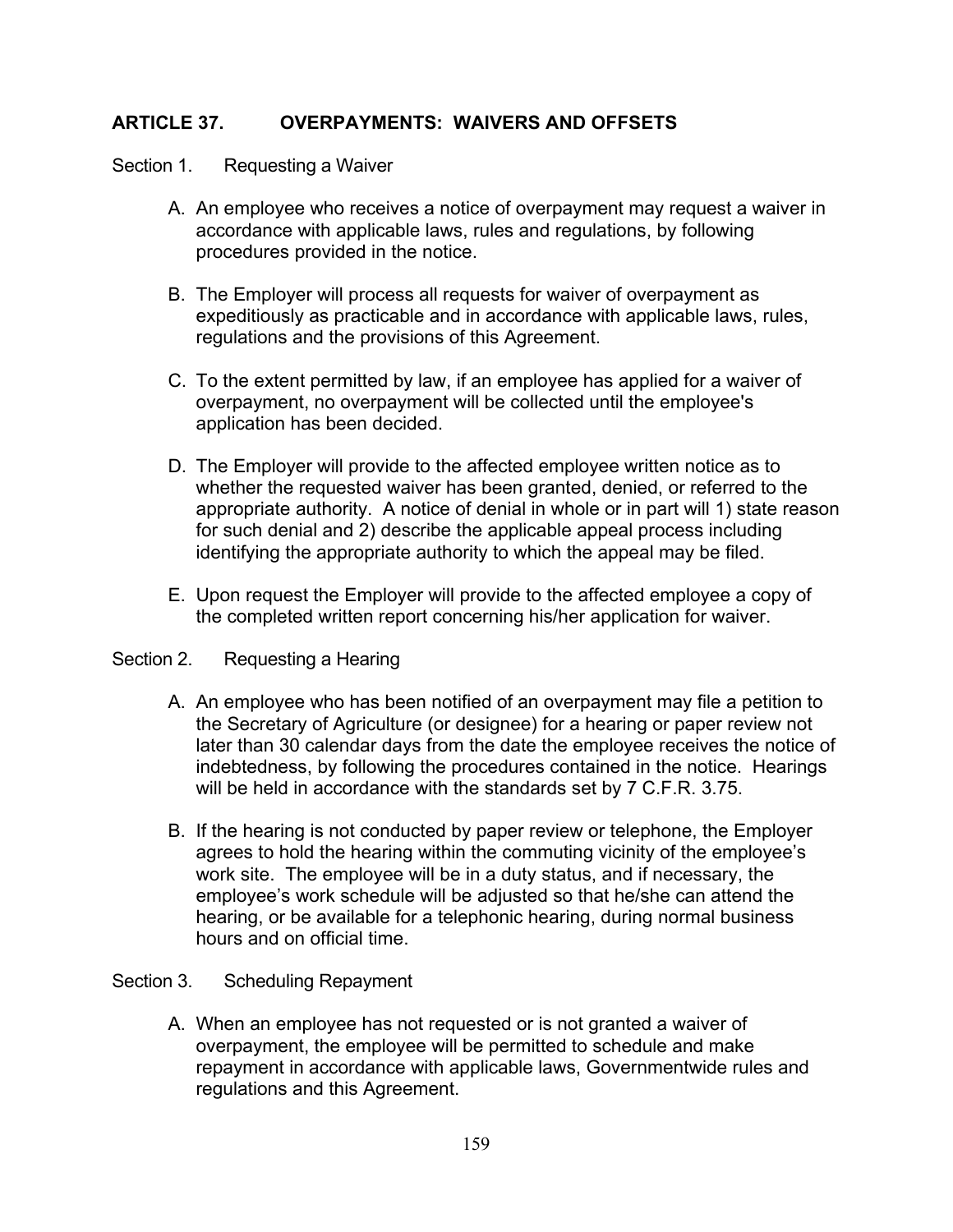- B. If an employee terminates employment with the Employer prior to the liquidation of any overpayment described in this Article, the Employer retains the right to satisfy any outstanding balance from any funds due to the employee.
- C. Prior to initiating any debt collection proceedings, the Employer will provide the employee with a minimum of 30 days advance written notice of the nature and amount of the indebtedness and the intention of the Employer to initiate proceedings to collect the debt through salary deductions. The notice will be delivered; by hand delivery or certified mail, to the employee's address listed on the employee's NFC Employee Personal Page (EPP). The 30-day advance notice is defined as 30 calendar days from the first whole day after hand or certified delivery of the notice of Intent to Offset Salary. In addition to meeting other requirements, this notice will also: inform the employee that upon request the Employer will provide the employee copies of all records pertaining to the debt claimed if personal inspection of those records is impractical; offer a reasonable opportunity to submit additional documentation for review; and include a voluntary repayment agreement which allows the employee to select from the following options:
	- 1. Lump sum repayment by personal check;
	- 2. Lump sum repayment through salary offset in employee designated pay period;
	- 3. Salary offset at 15% disposable pay each period until debt is paid;
	- 4. Salary offset at an amount, set by the employee, in excess of 15% disposable pay each pay period until debt is paid;
	- 5. Salary offset at an amount, set by employee less than 15% disposable net pay, but not less than \$25.00 each pay period until debt is paid; or
	- 6. Repayment plan as an alternative to salary offset, agreeable to the Employer.

## Section 4. Offset Impact on Travel

Any travel advance is considered disposable income and may be subject to salary offset (garnishment) unless an "administrative hold" is requested and approved prior to issuance of the advance. Employees may submit requests for administrative hold to the appropriate specialist within the Leave and Compensation Team, MRPBS, HRO, for processing and approval. In addition, employees whose disposable income is subject to salary offset may request to have their transportation costs paid by the Employer.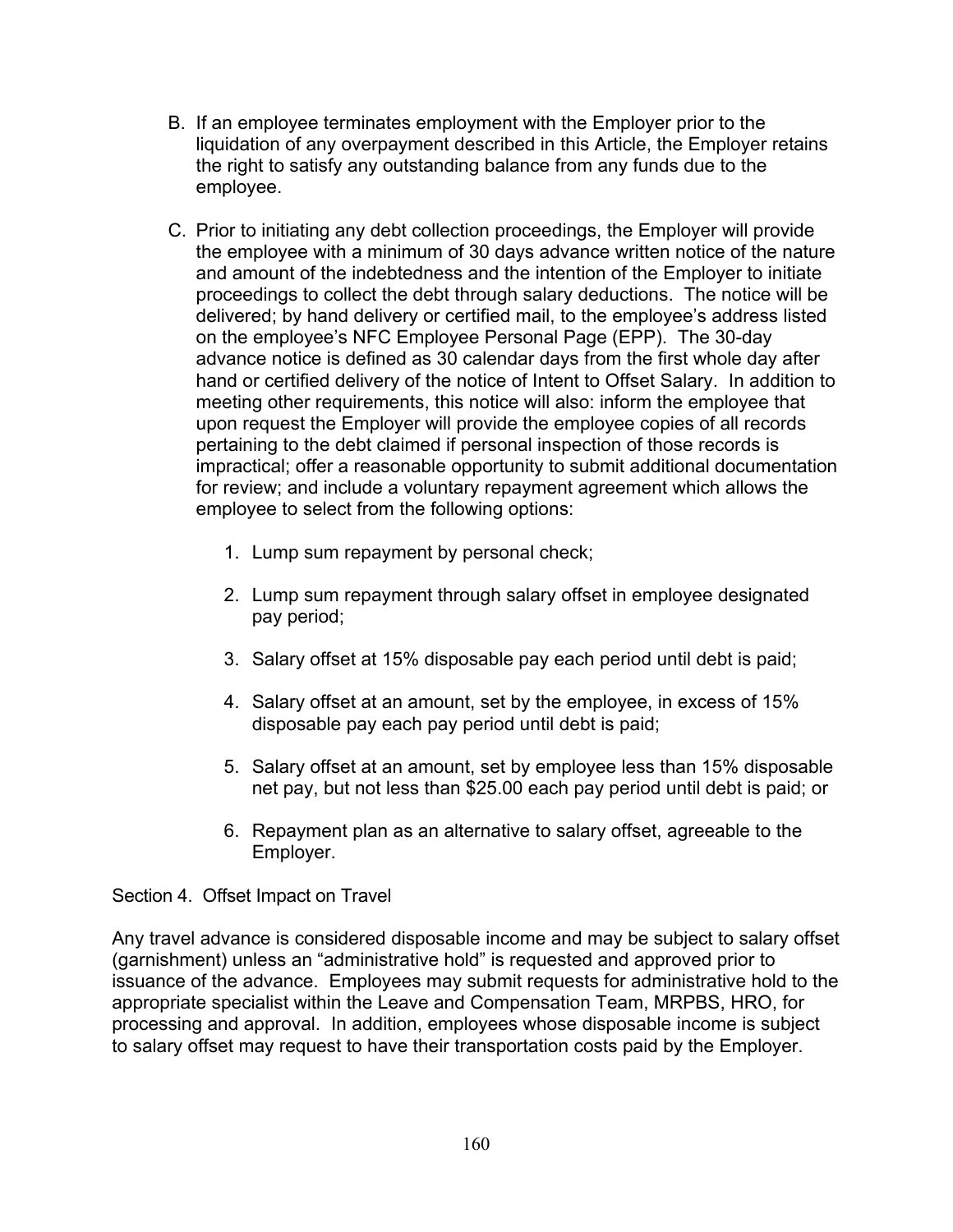# **ARTICLE 38. POSITION DESCRIPTIONS**

Section 1. Definition of "Position"

For the purposes of this Article, a position consists of all the current major duties and responsibilities the Employer has assigned or delegated.

Section 2. Definition of "Position Description"

The position description is a written record of the principal duties and responsibilities assigned to a position and collectively comprise the work assigned to an employee. The position descriptions will document duties that are performed on a regular and recurring basis and take up a significant portion of the employee's time.

### Section 3. Employer Responsibilities

The Employer will ensure that position descriptions reflect the currently assigned duties of the employee and that significant changes in duties and responsibilities are reflected in the position description.

#### Section 4. Advance Notice

- A. The Employer will provide every employee with a copy of the employee's position description upon written request and to each new employee when he/she reports to their duty station.
- B. The Employer will provide the Union with:
	- 1. Copies of proposed classification standards, for bargaining unit positions;
	- 2. Proposed position descriptions for bargaining unit positions; and
	- 3. Copies of proposed position descriptions for positions which are closely allied with bargaining unit positions.
- C. The Employer will inform the Union as soon as possible of proposed changes to be made in the grade controlling duties and responsibilities of positions held by bargaining unit employees and in effected position descriptions.

#### Section 5. Initiation of Position Review

An employee may initiate a request for a position review by bringing to the attention of his/her immediate supervisor or his/her designee, in writing, significant aspects of the employee's duty assignments that the employee believes his/her official position description does not cover. An employee may meet with appropriate management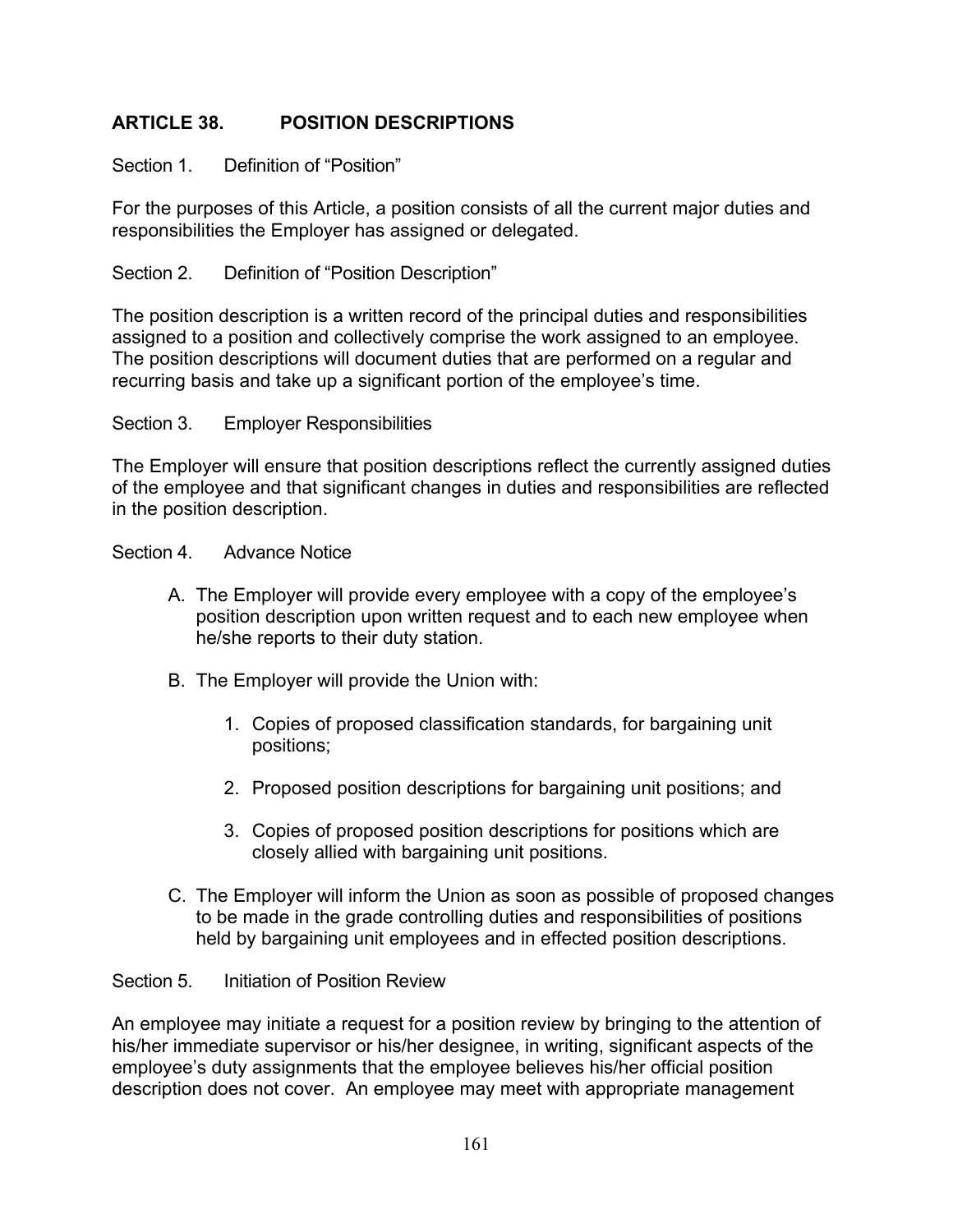officials to discuss any position description problems. If the supervisor agrees that material differences exist, the supervisor will either arrange for the preparation of a new position description or amendment to bring the position up-to-date or take action to assign the employee the duties and responsibilities reflected in the position description of record.

# Section 6. Classification Appeal

- A. An employee has the right to appeal the classification of his/her position at any time.
- B. The results of any classification appeal will be made effective and implemented in accordance with OPM rules no later than four (4) pay periods following the date of the certificate.
- C. An employee who has filed a classification appeal will not be subjected to any penalty, reprisal, discrimination, or harassment because he/she has filed such an appeal.

# Section 7. Employee Representation

An employee who has filed a classification appeal will be entitled to a Union representative at any meeting with the Employer concerning the appeal.

Section 8. Uniform Classification

The Parties will actively pursue consistent and accurate classification of all bargaining unit positions.

Section 9. Notice of Classification Review

The Employer will notify the Union President before beginning a nationwide classification review. The notice will identify the specific positions and grade levels to be reviewed, and will be provided thirty (30) days in advance of the review, or within the time constraints imposed by higher authority.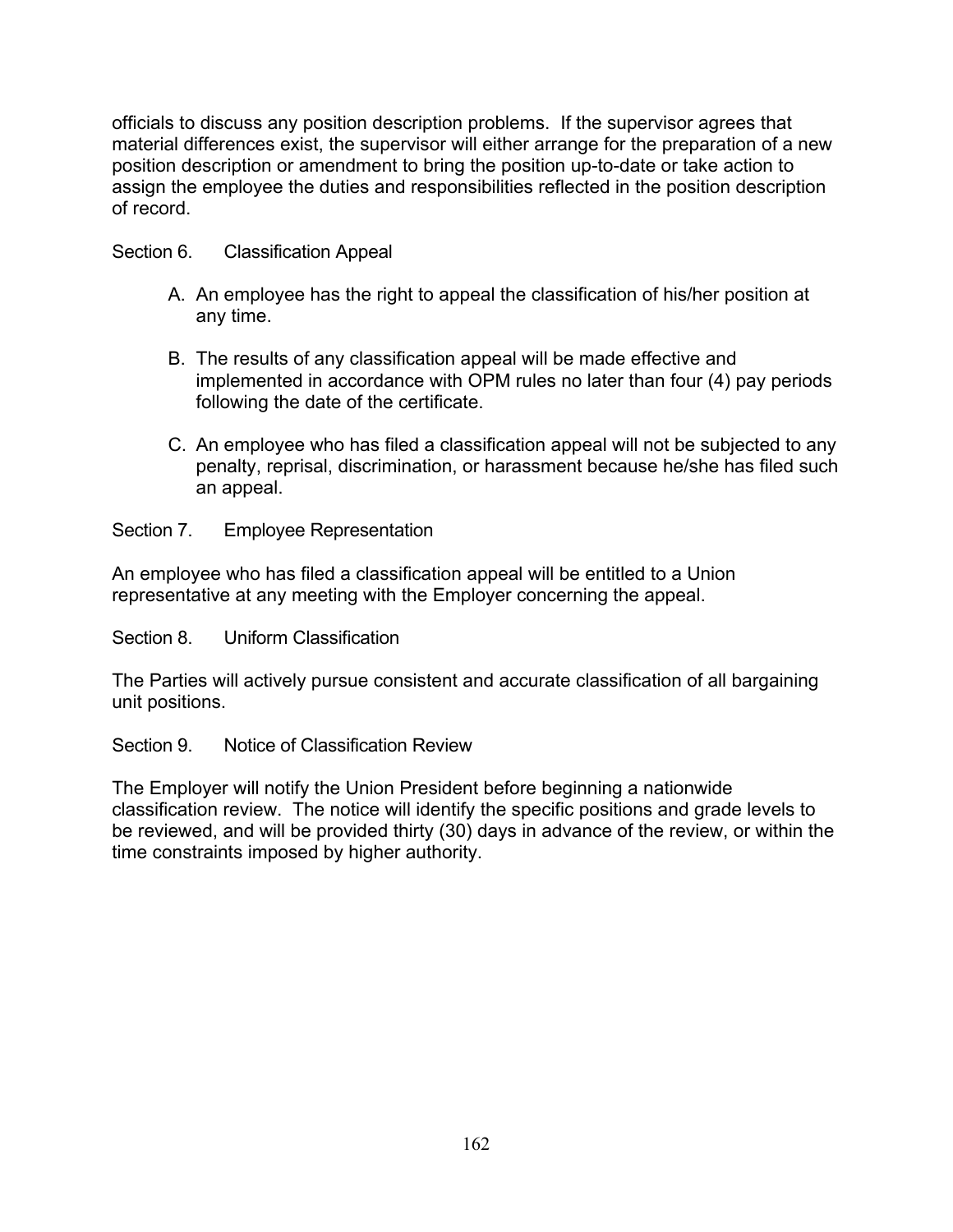# **ARTICLE 39. PLANT HEALTH TRADE AND COMPLIANCE OFFICER**

### Section 1. General

In 2014 PPQ implemented a new 401 series position titled Plant Health Trade and Compliance Officer (PHTCO). This position combined the Plant Health Safeguarding Specialist Position and the Smuggling Interdiction and Trade Compliance Officer and is referred to as the "blended PD".

### Section 2. Procedures

- A. The PHTCO Position Descriptions will only be used when the "blended" duties are 25% or more of the total duties for the position. When Management determines to establish a PHTCO position in a work unit, volunteers will be solicited to fill that position. Management will assign the PHTCO position to the senior volunteer based on Service Computation Date (SCD) for leave. If there are no volunteers then the employee with the most recent SCD (junior) for leave will be assigned those duties and to that position.
- B. Management will provide Official Notice to the local or regional union representative, as appropriate, before establishing the PHTCO position in a work unit. The notice will include a reference to this Article and the opportunity to negotiate over the impact and implementation of the position.
- C. When an employee is unable to successfully complete the training required for the PHTCO position (Basic Agricultural Safeguarding Training (BAST) or Federal Law Enforcement Training Center (FLETC)) within the first two years following the employee's assignment into the PHTCO position, the employee will be offered a lateral transfer opportunity at the employee's own expense back to his/her former position and grade in a location with a vacancy.
- D. Attachment 1 below addresses PHSS duties and SITC Officer duties and the training that is required/recommended to perform those duties. The spreadsheet is a guideline for employees performing PHTCO position description duties, whether working under the PHTCO position description or not.
- E. Management will give consideration to utilizing specific training modules instead of the complete training courses provided by BAST in Frederick, Maryland or FLETC in Glencoe, Georgia, when this will meet the needs of the local work unit.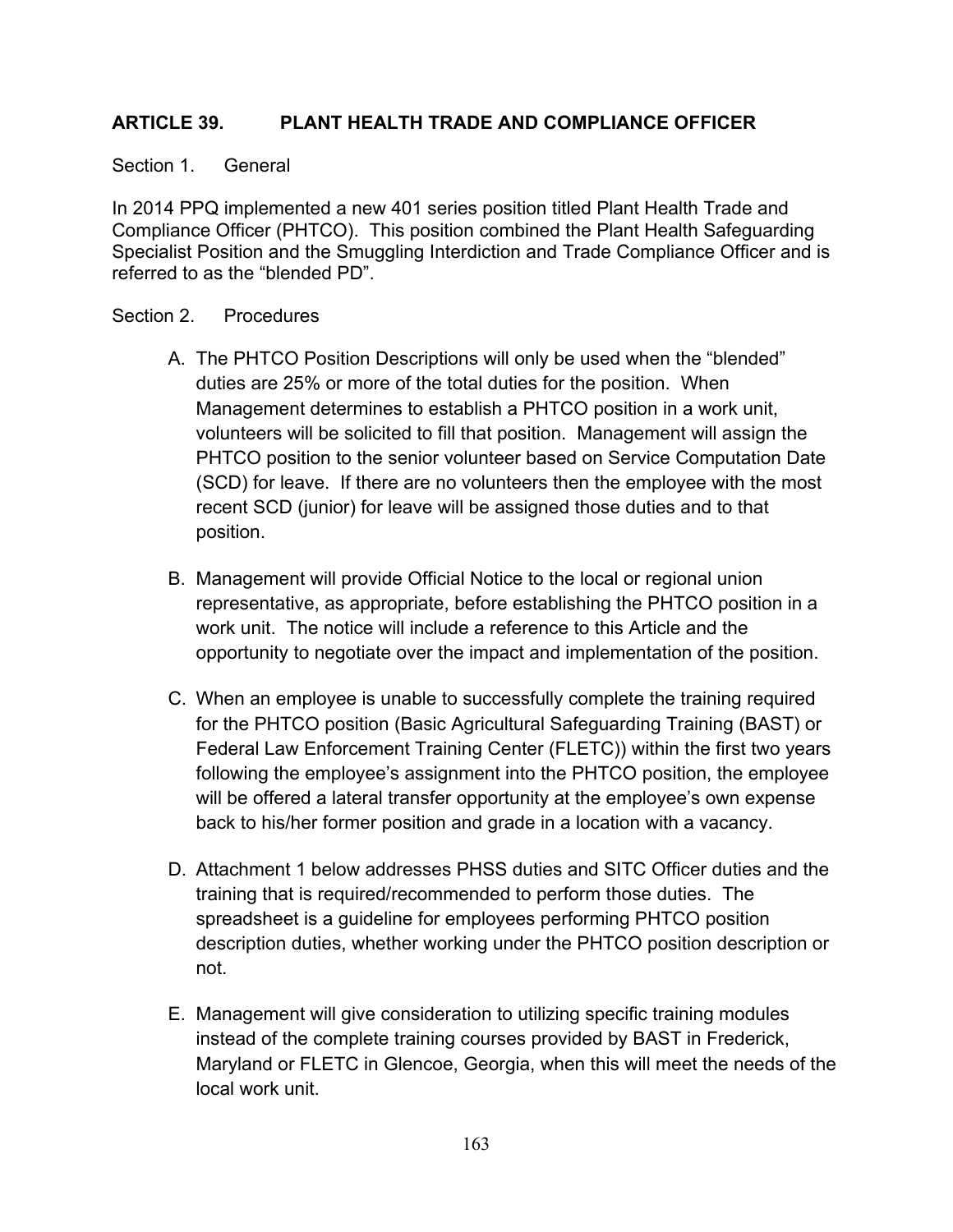# **Attachment 1**

| <b>PHSS Duties</b>                                                                                                                     | <b>Training Requirements</b>                                                       |
|----------------------------------------------------------------------------------------------------------------------------------------|------------------------------------------------------------------------------------|
| Trapping                                                                                                                               | BAST- Program Operations; BAST-<br>Intermediate Pest Survey                        |
| Post entry quarantine                                                                                                                  | PDC Computer Based Training                                                        |
| Pest specific program work (i.e. gypsy moth,<br>Japanese beetle, etc.)                                                                 | <b>BAST- Intermediate Pest Survey</b>                                              |
| <b>Contracting Officer's Representative</b>                                                                                            | COR on-line training program                                                       |
| Survey, sampling, control, trace back,<br>regulatory, methods development and<br>improvement and /or eradication phases<br>of programs | <b>BAST- Program Operations; BAST-</b><br>Intermediate Pest Survey                 |
| Pest identification/Screening                                                                                                          | BAST ID modules; BAST- Pest<br>Interception Training                               |
| PIS work- propagative inspection regulation<br>and clearance & CITES                                                                   | <b>BAST- Nursery Stock Regulations;</b><br><b>BAST- Pest Interception Training</b> |
| All treatments                                                                                                                         | <b>BAST- General Use Pesticides</b>                                                |
| Fumigation                                                                                                                             | PDC- Fumigation workshop; 1st<br>fumigation is a shadowing assignment              |
| Cold treatment                                                                                                                         | <b>Computer based Cold Treatment</b><br>Training                                   |
| Irradiation                                                                                                                            | distance & webinar Irradiation<br><b>Phytosanitary Treatment Training</b>          |
| <b>Hot Water Treatment</b>                                                                                                             | computer based Hot Water Immersion<br><b>Treatment Training</b>                    |
| <b>Export activities</b>                                                                                                               | Initial Export Certification Training, 3<br>year online refresher in PCIT          |
| Permitting                                                                                                                             | BAST- Plant Health Databases;<br><b>Containment Facility Training</b>              |
| Compliance                                                                                                                             | <b>BAST-</b> Introduction to Compliance<br>Agreements                              |
| <b>Pest Detection</b>                                                                                                                  | BAST- Intermediate Pest Survey; BAST-<br><b>Plant Health Databases</b>             |

All other duties that are not covered above or do not have a formalized training module should be a balance of manual preparation, shadowing and other on the job training.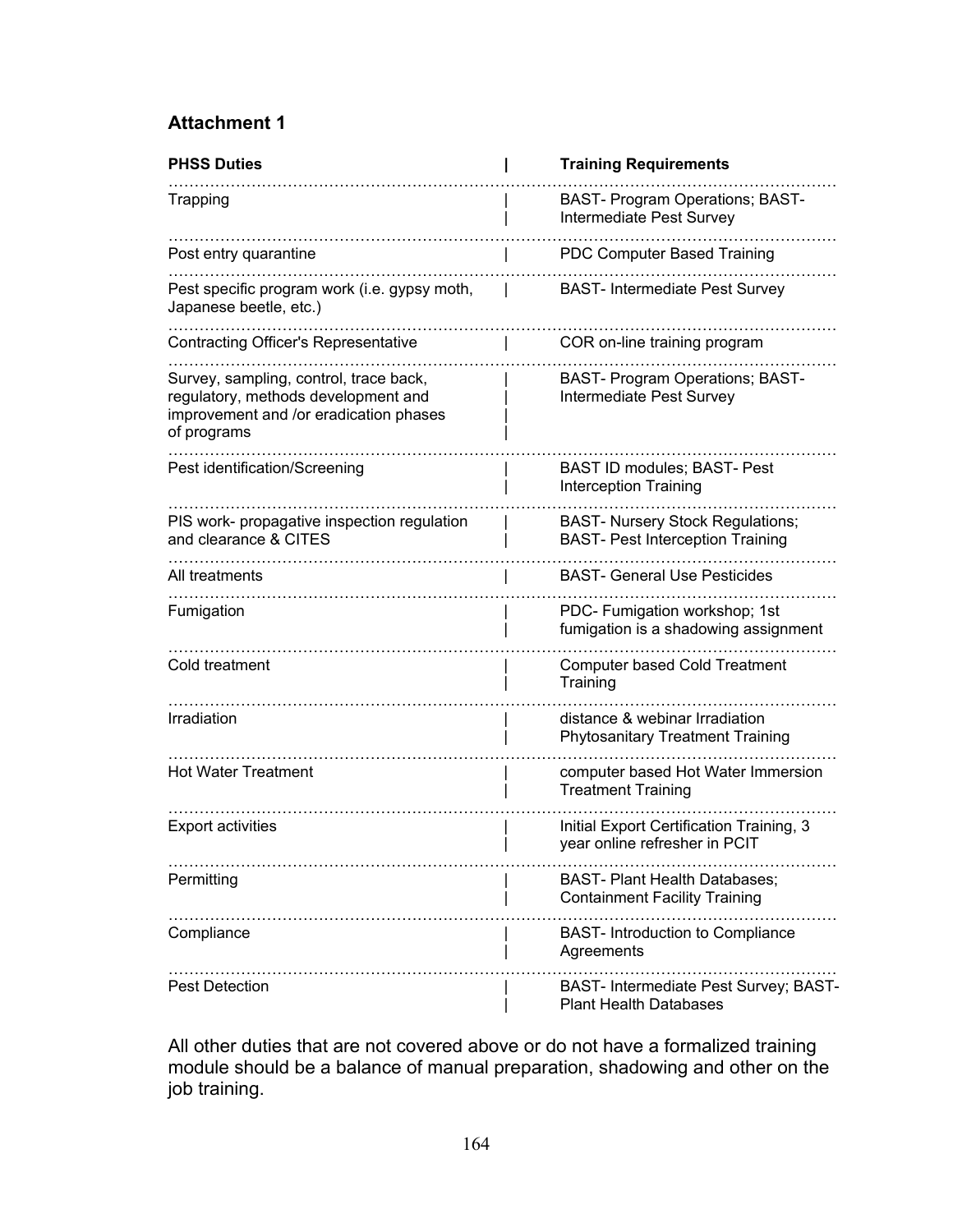| <b>SITCO Duties</b>                                                              | <b>Training Requirements</b>                                 |
|----------------------------------------------------------------------------------|--------------------------------------------------------------|
| <b>Market Survey</b>                                                             | SITC Basic Officer Training*                                 |
| Inputting and retrieving data in SNICAS                                          | SITC Basic Officer Training                                  |
| SITC trace work<br>(without oversight from a SITC Officer)                       | SITC Basic Officer Training                                  |
| <b>SITC Recalls</b><br>(without oversight from SITC Officer)                     | SITC Basic Officer Training                                  |
| Setting up and conducting Special Operations<br>(either in commerce or at a POE) | <b>SITC Basic Officer Training</b>                           |
| Assisting a SITC officer with market survey                                      | OJT/Virtual Course: Using the<br>SITC Reference Guide        |
| Assisting a SITC officer with special operations                                 | OJT/Virtual Course: Using the<br><b>SITC Reference Guide</b> |
| Assisting a SITC officer with a SITC trace                                       | OJT/Virtual Course: Using the<br><b>SITC Reference Guide</b> |

\*SITC Basic Officer Training consists of virtual training as well as 10 days of classroom training. The training is conducted by PDC and includes the following courses:

- SITC 130 SITC Program Overview
- SITC 140 SITC Safety
- SITC 150 Establishing Communication and Cooperative Relationships
- SITC 195 SITC Specimen Processing
- SITC 170 Using the SITC Reference Guide (self-study guide)
- SITC 180 Using the SNICAS Instruction Manual (self-study guide)
- SITC 610 Photography Basics (self-study guide)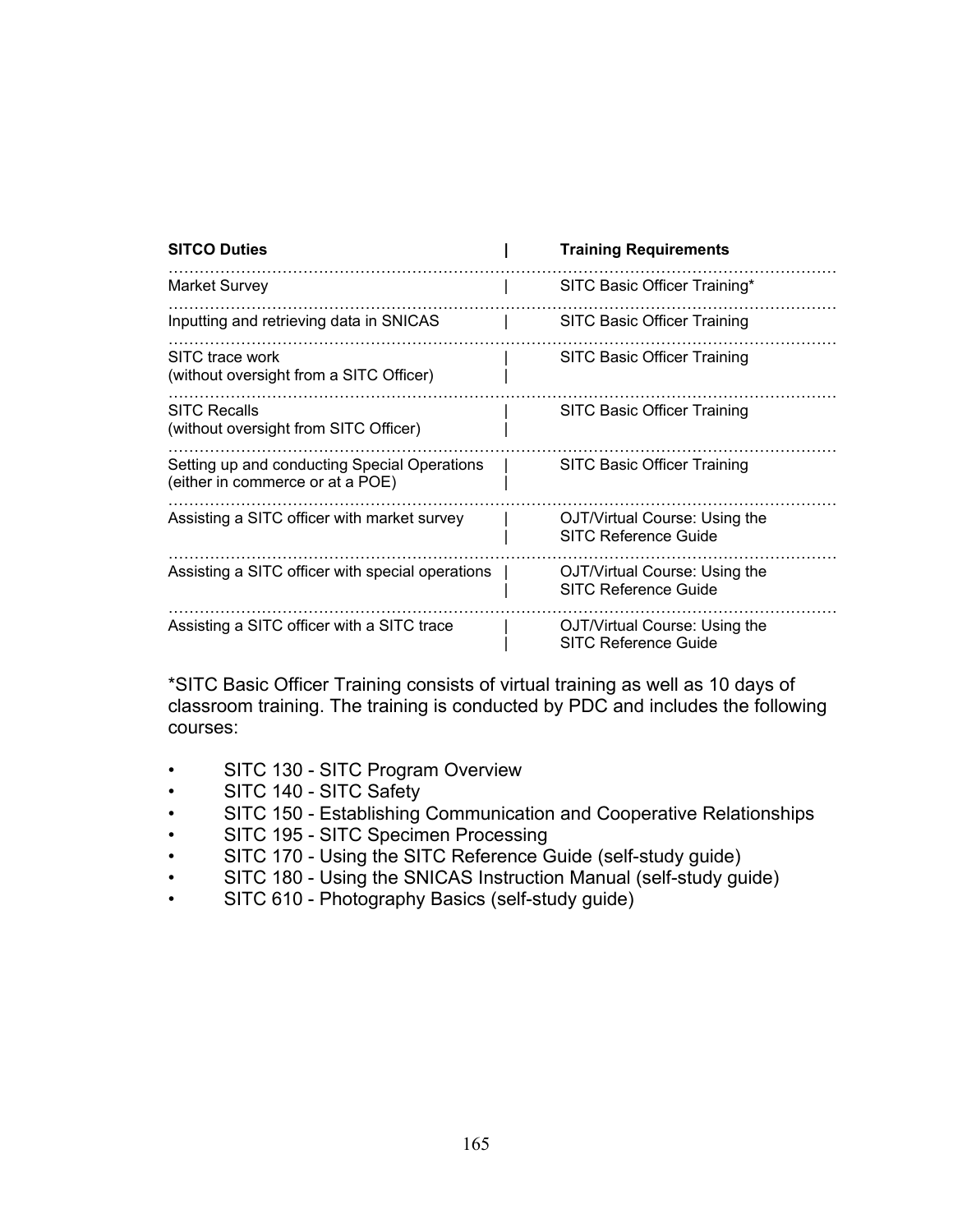# **ARTICLE 40. PERFORMANCE APPRAISAL**

### Section 1. Policy

It is the Employer's policy to operate a performance appraisal program in a manner which is consistent with applicable statutes, regulations, and this Agreement.

A written performance plan will be provided to each employee covered by this Agreement at the beginning of each appraisal period (normally within 30 days). The performance plan includes the dates of the appraisal period, and performance elements and standards.

#### Section 2. Definitions

- A. *Appraisal Unit:* The unit of measure used to establish the relative weighted value of critical and non-critical performance elements.
- B. *Appraisal Period:* The official appraisal period for which a performance plan must be prepared, during which performance must be monitored, and for which a rating of record must be prepared is October 1 through September 30 of each year. The minimum performance appraisal period is ninety (90) days. If an employee has not served at least ninety (90) days at September 30, the rating official may extend the appraisal period accordingly.
- C. *Critical Element:* A work assignment or responsibility of such importance that unacceptable performance on the element would result in a determination that an employee's overall performance is unacceptable. Such elements must be used to measure performance only at the individual level.
- D. *Element Rating:* The level of performance assigned to the employee's performance for an individual performance element as measured by a comparison of accomplishments to the performance standards established for that element.
- E. *Employee Performance File (EPF):* A folder containing an employee's ratings of record and the associated performance plans for the most recent four years.
- F. *Inability to Rate an Employee:* When a rating of record cannot be prepared at the time specified, the appraisal period will be extended, such as, when the employee has not met the 90-day minimum rating period at the end of the appraisal period. Once the conditions necessary to complete a rating of record have been met, a rating of record will be completed as soon as practicable.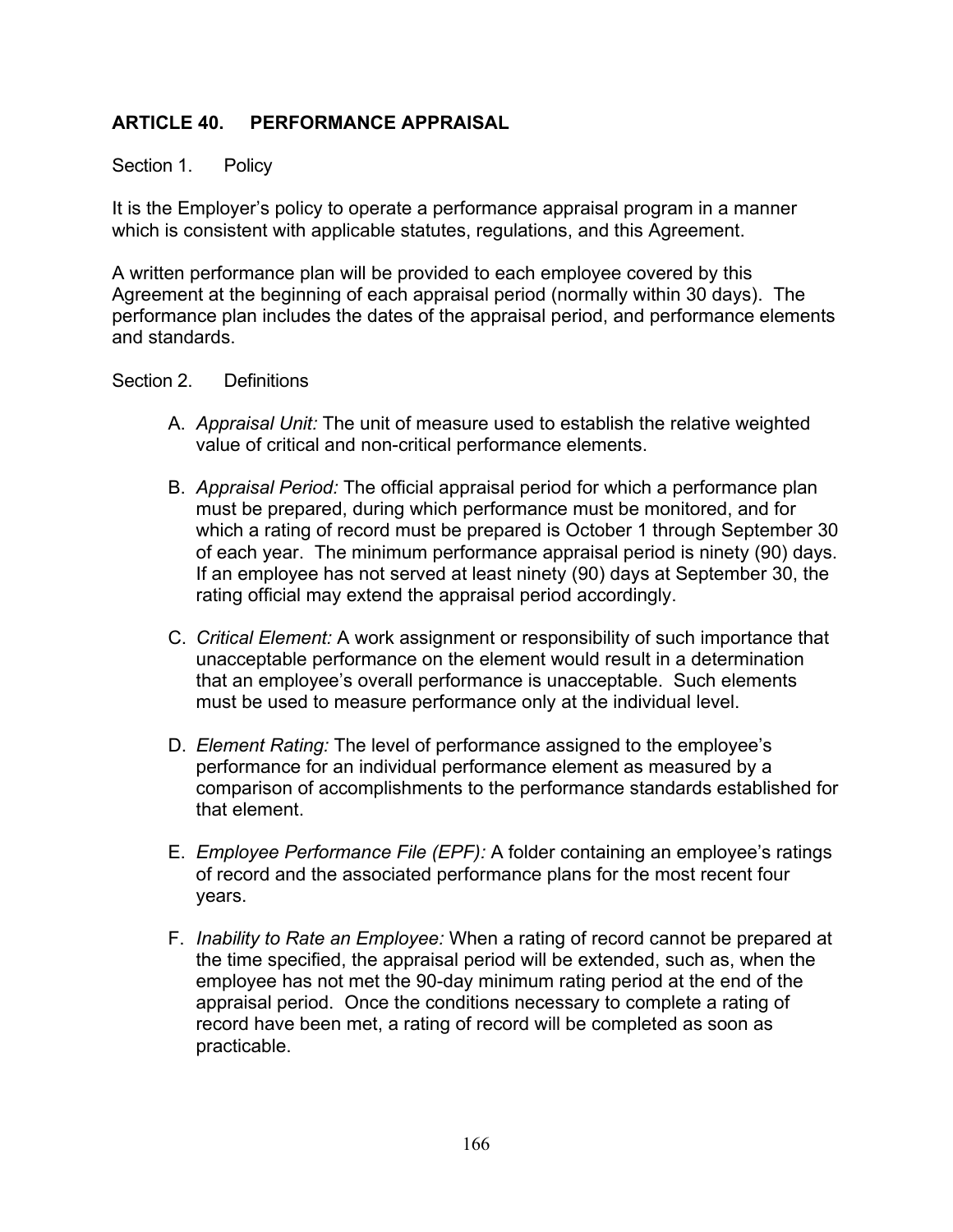- G. *Minimum Period:* The minimum 90-day period of performance that must be completed before a performance rating may be prepared.
- H. *Performance:* The accomplishment of work assignments or responsibilities.
- I. *Performance Plan:* All of the written or otherwise recorded, performance elements that set forth expected performance. A plan must include all elements, critical and non-critical elements if used, and their performance standards.
- J. *Performance Standard:* The management-approved expression of the performance threshold(s), requirement(s), or expectation(s) that must be met to be appraised at a particular level of performance. A performance standard may include, but is not limited to, quality, quantity, cost-efficiency, timeliness, and manner of performance.
- K. *Progress Review:* Communicating with the employee about performance compared to the performance standards for critical and non-critical elements.
- L. *Rating Official:* A representative of management, generally the employee's immediate supervisor, who establishes the employee's performance plan; provides the progress review; prepares an interim appraisal, as applicable; and prepares the final rating of record.
- M. *Rating of Record:* The performance rating prepared at the end of an appraisal period for performance of assigned duties over the applicable period and the assignment of a summary rating.
- N. *Reviewing official:* A representative of management, generally the employee's second-level supervisor, who reviews and approves the performance plan; interim appraisal, as applicable; and rating of record.
- *O. Unacceptable Performance:* An employee's performance that fails to meet established performance standards in one or more critical elements of such employee's position.

#### Section 3. Employee Responsibilities

- A. All employees are responsible for:
	- 1. Participating in discussions with their rating officials concerning the development of performance elements, standards and measures and participating in their progress reviews and performance appraisals;
	- 2. Ensuring they have a clear understanding of their performance expectations and how performance relates to the mission of the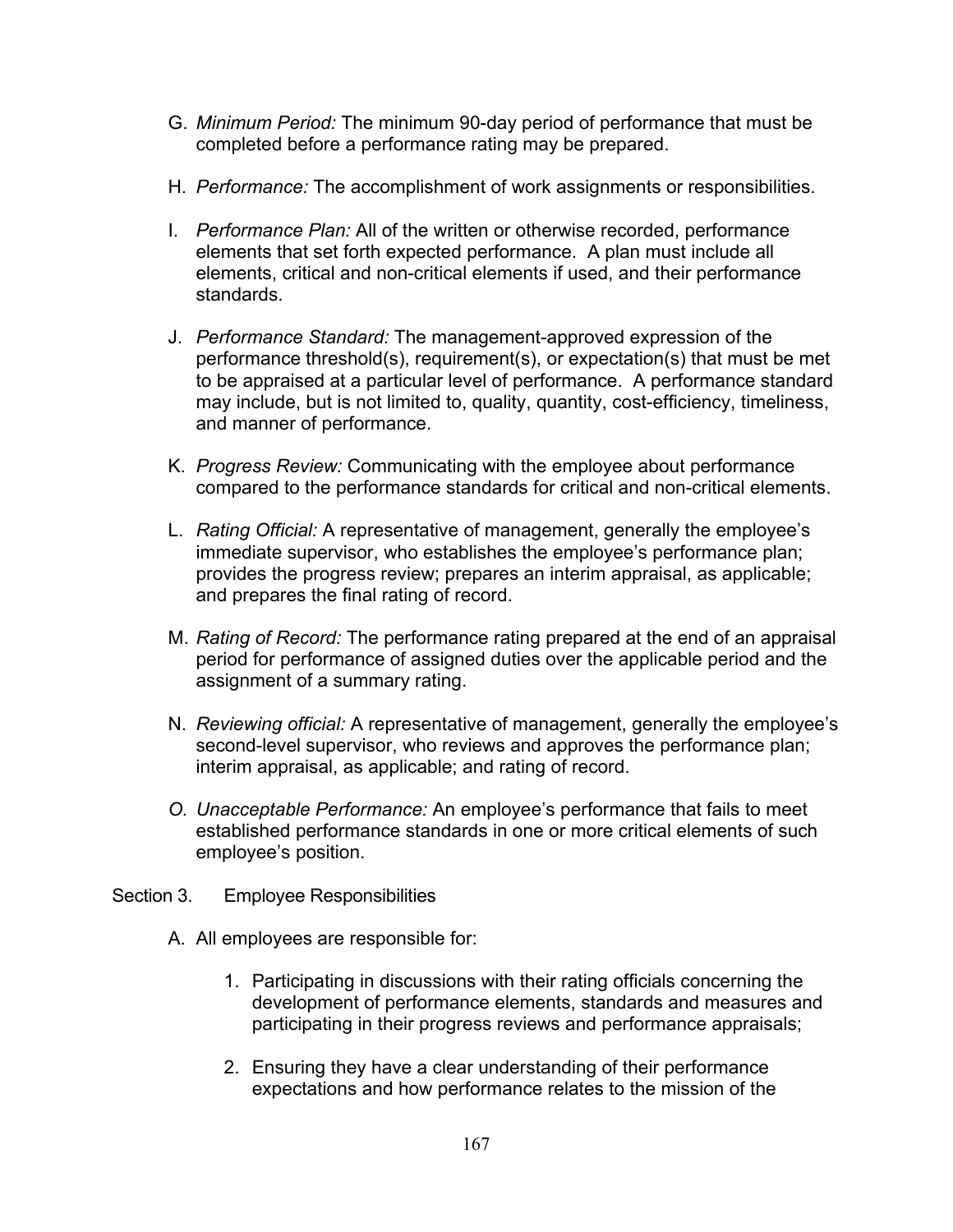organization and requesting clarification from the rating official, if necessary;

- 3. Taking responsibility to improve their own performance, performing at their full potential, supporting team endeavors, and continuing professional development;
- 4. Identifying work problems and cooperating to resolve them with rating officials; and,
- 5. Seeking performance feedback from their rating official and, as appropriate, from internal and external customers.
- Section 4. Employer Responsibilities
	- A. Rating officials are responsible for:
		- 1. Communicating performance expectations clearly and holding employees accountable, monitoring performance during the appraisal period and providing performance feedback to employees, developing employees, making meaningful distinctions for assigned ratings based upon performance, fostering and rewarding excellent performance, and taking appropriate actions to address performance not meeting expectations.
		- 2. Conducting one or more progress reviews, giving feedback on the quality of performance during the appraisal period, and preparing ratings.
		- 3. Engaging the employee in the process of establishing and documenting the employee's performance plan.
		- 4. Preparing performance ratings in a timely manner and recognizing employees who demonstrate noteworthy performance, ensuring equity and consistency in consideration for awards.

#### Section 5. Rating Performance

- A. To be eligible for a rating of record, an employee must have worked under a performance plan for at least the 90 day *minimum period*. If necessary, the appraisal period will be extended until the minimum rating period has been met before a rating of record is issued.
- B. At least once during the appraisal period, the employee's rating official must conduct an interim progress review. The *interim progress review* must be conducted at the midpoint of the appraisal period to ensure that performance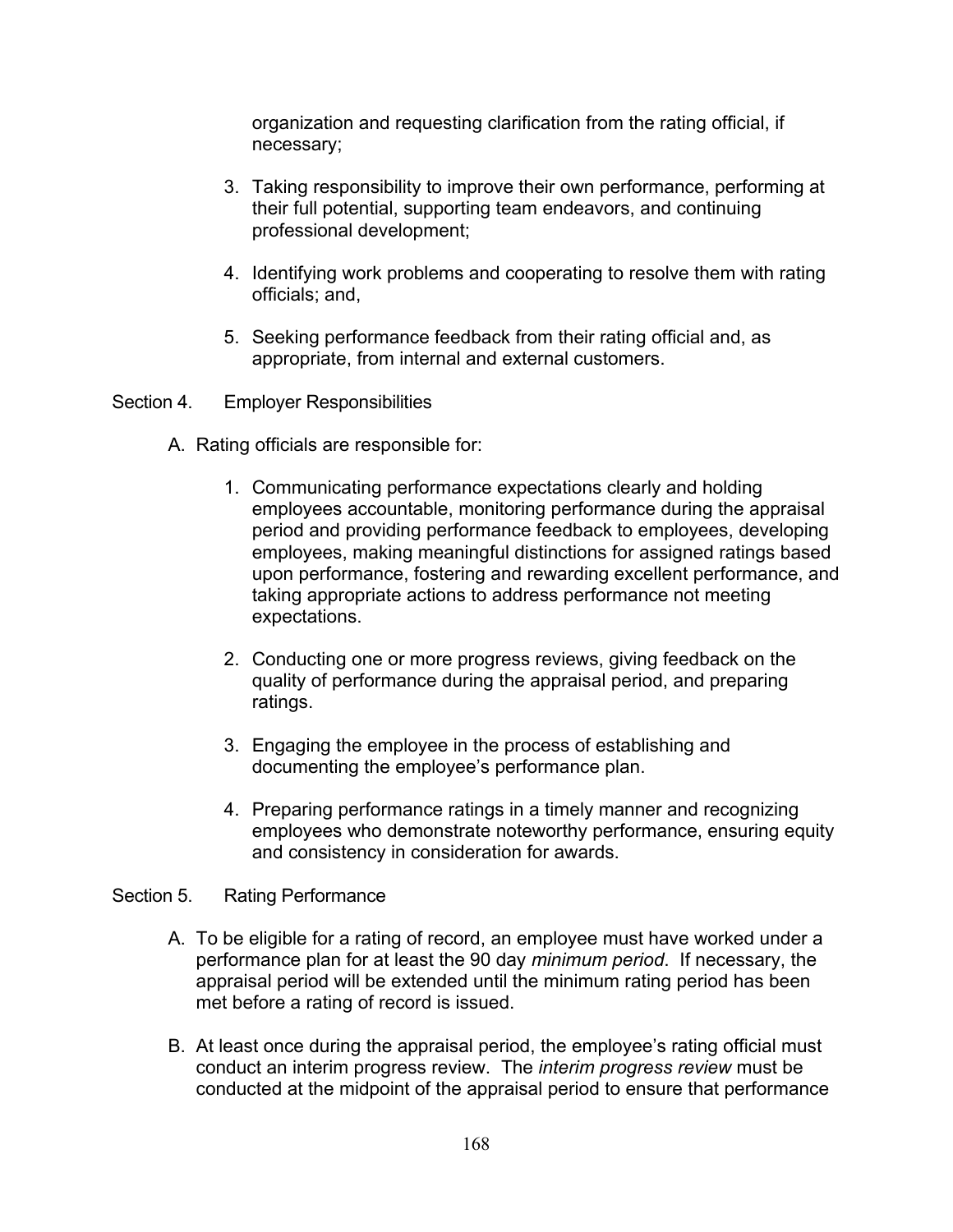elements and standards are appropriate and to advise the employee of current performance.

- C. A written record of rating will be issued to each employee as soon as practicable after the end of the appraisal period, normally within thirty (30) days. The rating of record consists of ratings for each element in the performance plan, and the assignment of a *rating of record*.
- Section 6. Temporary Duty Assignments (Details) and Temporary Promotions
	- A. For details and temporary promotions for 120 days or less, written performance elements and standards are not required. The supervisor responsible for the detail or temporary promotion should document the employee's accomplishments at the end of the TDY assignment or detail and forward it to the employee's rating official for appropriate consideration. For Emergency Programs Form ICS 225 or equivalent may be used to document the employee's accomplishments. The employee's rating official will give the accomplishments the appropriate consideration, e.g., performance of elements and standards associated with the employee's normal duties versus duties not normally performed.
	- B. For details (within the Department) or temporary promotions for more than 120 days, the supervisor responsible for the detail or temporary promotion must establish elements and standards and communicate them, in writing, to the employee normally within thirty (30) days of the start of the detail or temporary promotion. An interim progress review must be conducted to document the employee's accomplishments at the end of the detail or temporary promotion and provided to the employee's rating official for consideration in the final rating of record.
- Section 7. Employee's Performance File (EPF)

The ratings of record and the associated performance plans for the most recent four (4) years (or longer as required) will be maintained in the EPF. The information in the EPF will be safeguarded and maintained pursuant to Article 36 Personnel Records, Section 3.

Section 8. Individual Development Plans (IDP)

As a part of the performance planning process, each employee is encouraged to discuss short- and long-term learning and developmental goals with the supervisor and develop an IDP. The IDP includes approved elective training, education and developmental activities in which employees may engage to improve their knowledge, skills and abilities and ultimately, job performance. The IDP should be set forth on Form AD-0881, Individual Development Plan or subsequently approved form.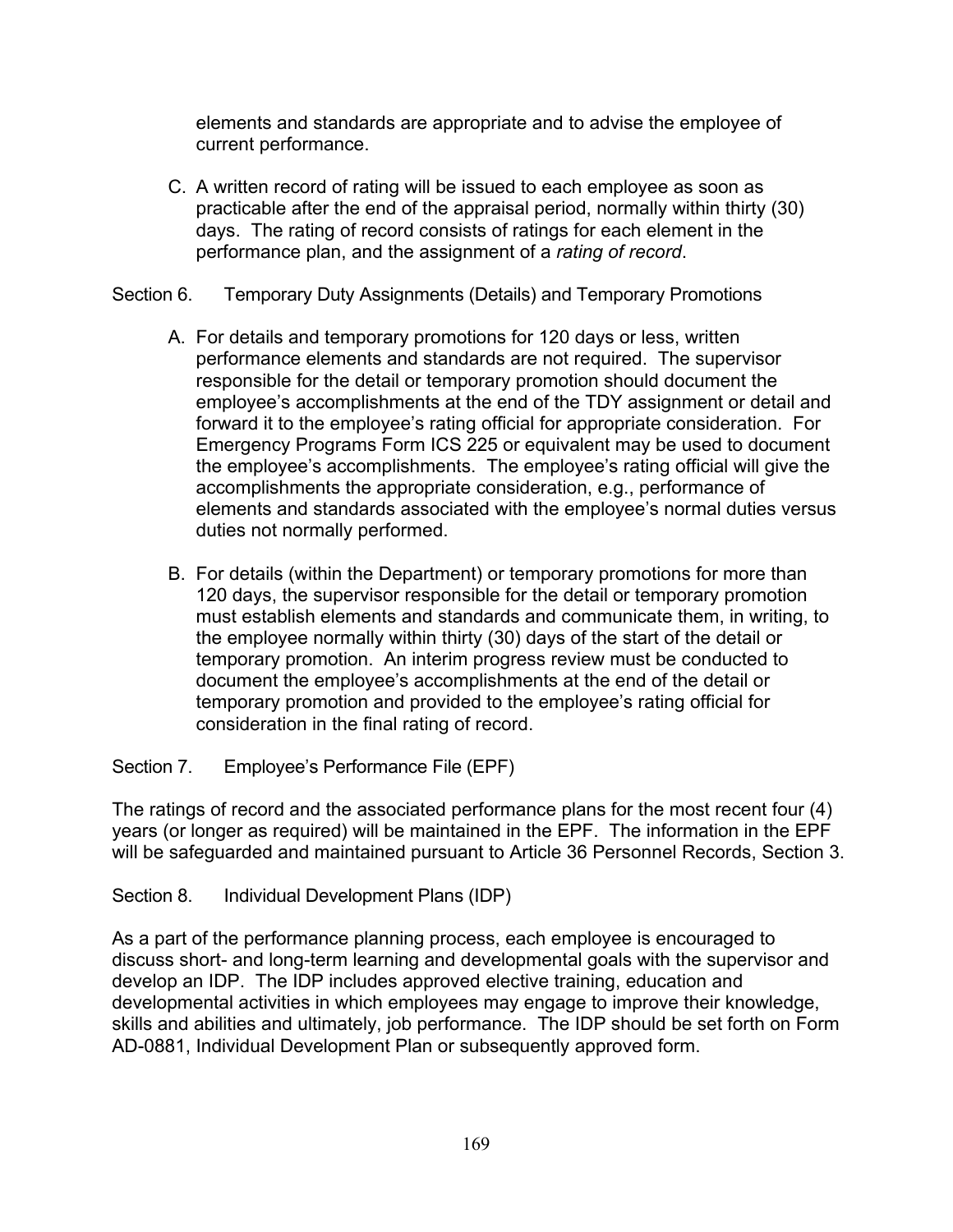#### Section 9. Unacceptable Performance

- A. If at any time during the performance appraisal period an employee's performance is determined to be unacceptable in one or more critical elements, the rating official must:
	- 1. Notify the employee of the performance element(s) for which performance is unacceptable; and,
	- 2. Inform the employee of the performance requirement(s) or standard(s) that must be attained to demonstrate acceptable performance.

The rating official should inform the employee that unless his/her performance in the critical element(s) improves to and is sustained at an acceptable level, the employee may be reassigned, reduced in grade or removed. See also Actions Based Upon Unacceptable Performance as addressed in Article 41 and Article 43 Within Grade Increases (WGI).

- B. Performance Improvement Plans (PIP): For each critical performance element in which the employee's performance is unacceptable, the rating official must afford the employee a reasonable opportunity to demonstrate acceptable performance commensurate with the duties and responsibilities of the employee's position and place the employee on a performance improvement plan. The performance improvement plan must include:
	- 1. a minimum opportunity period of 60-days to demonstrate acceptable performance; and,
	- 2. the identity and description of the performance deficiencies in the performance elements and standards for which the employee's performance is at the unacceptable level.

### C. Unacceptable Performance in a Non-Critical Element

As provided in the Performance Management Directive, "Regular and recurring feedback is a critical aspect of effective performance management, and is especially important in identifying and addressing shortcomings early in the appraisal period." Managers must discuss unacceptable performance in a critical or non-critical element as soon as practicable after the deficiency is first noted. If shortcomings are noted prior to the mid-year review, the deficiencies must be discussed during the mid-year review. If the performance is determined to be less than fully successful in any non-critical element after the mid-year review, managers must discuss the deficiency with the employee at least 30 calendar days prior to the end of the performance rating period. The discussion will be annotated in either the  $3<sup>rd</sup>$  or  $4<sup>th</sup>$  Quarter Review blocks, and initialed and dated by the employee and supervisor. The rating official must provide the employee a reasonable opportunity, no less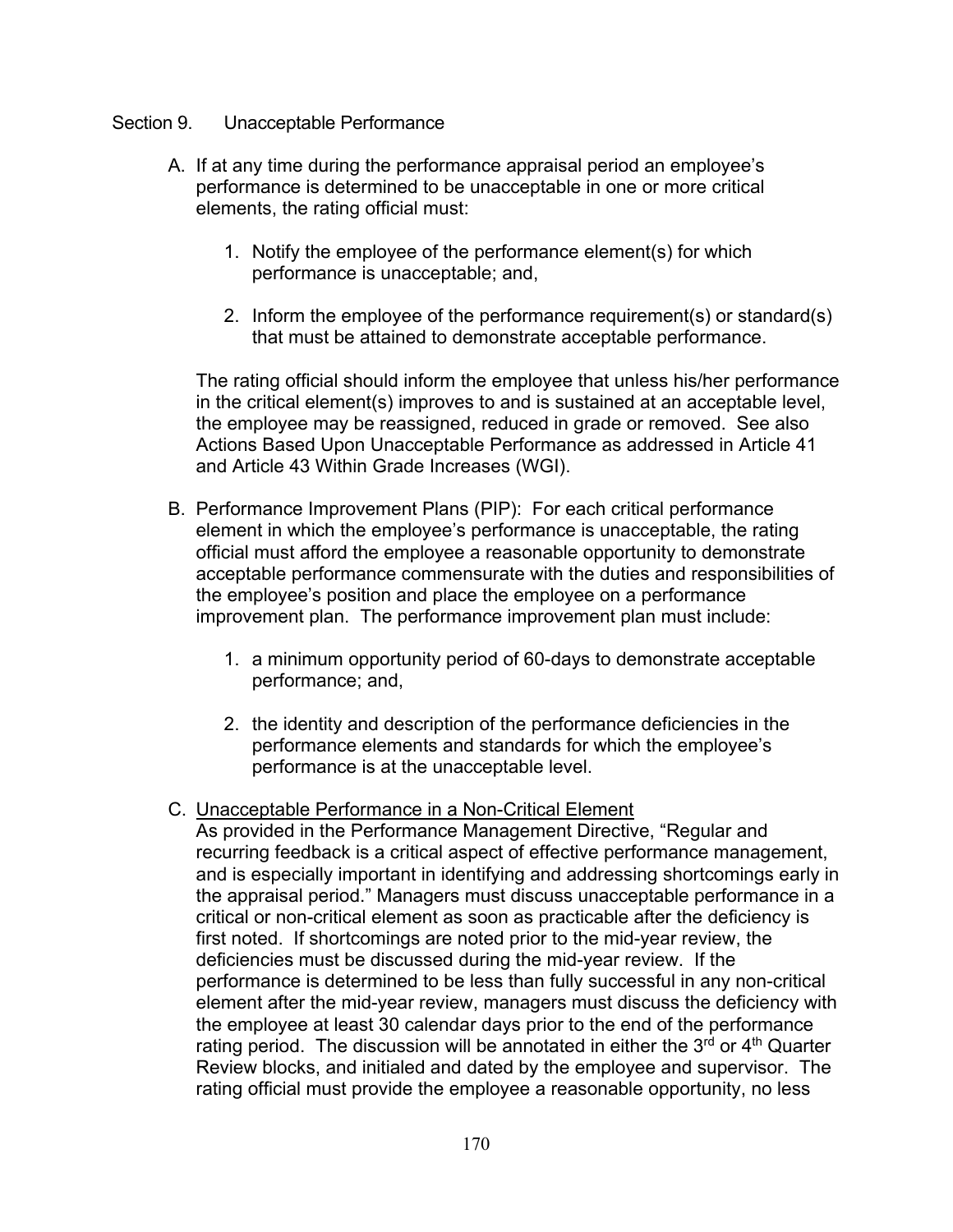than 30 calendar days after the date of the discussion, to demonstrate acceptable performance.

#### Section 10. Miscellaneous Provisions

- A. Prior to the early termination of a previously announced evaluation period, the Employer will normally give employees at least thirty (30) days' notice of termination of the evaluation period.
- B. Performance expectations must be communicated to employees before employees may be held accountable for them. The employee will not be required to sign a pre-dated performance plan.
- C. Employees are expected to exercise due diligence in performance of their assigned duties. However, the Employer will give appropriate consideration to matters beyond the employee's control when evaluating performance standards and elements.
- D. Employees may utilize the grievance procedures when they believe a manager is not following the Employer's performance appraisal process.
- E. The Employer will give appropriate consideration to duties performed outside of the employee's job description.
- F. The Employer will provide example(s) to each employee in writing prior to the evaluation year of what the employee may do to exceed acceptable performance in each standard and element. This written communication will be attached to the performance standards when given to the employee. The examples will be provided for illustrative purposes only and are not to be viewed as all inclusive. It is recognized that dynamic work requirements, changing priorities or mission emergencies may significantly impact what is viewed as exceptional performance during any given rating period.
- G. New employees will be provided a cover sheet in their orientation packet and when they are first placed under PPQ performance standards. The cover sheet will state the following:

"It is important for employees to recognize the following changes to the AD-435 that was in effect during FY 2017, summarized below:

1. Pursuant to the USDA Performance Management Directive, the performance elements are required to have at least one critical element related to Mission Results that is now valued at four (4) appraisal units each. All other critical elements will remain valued at two (2) appraisal units and all non-critical elements will remain valued at one (1) appraisal unit.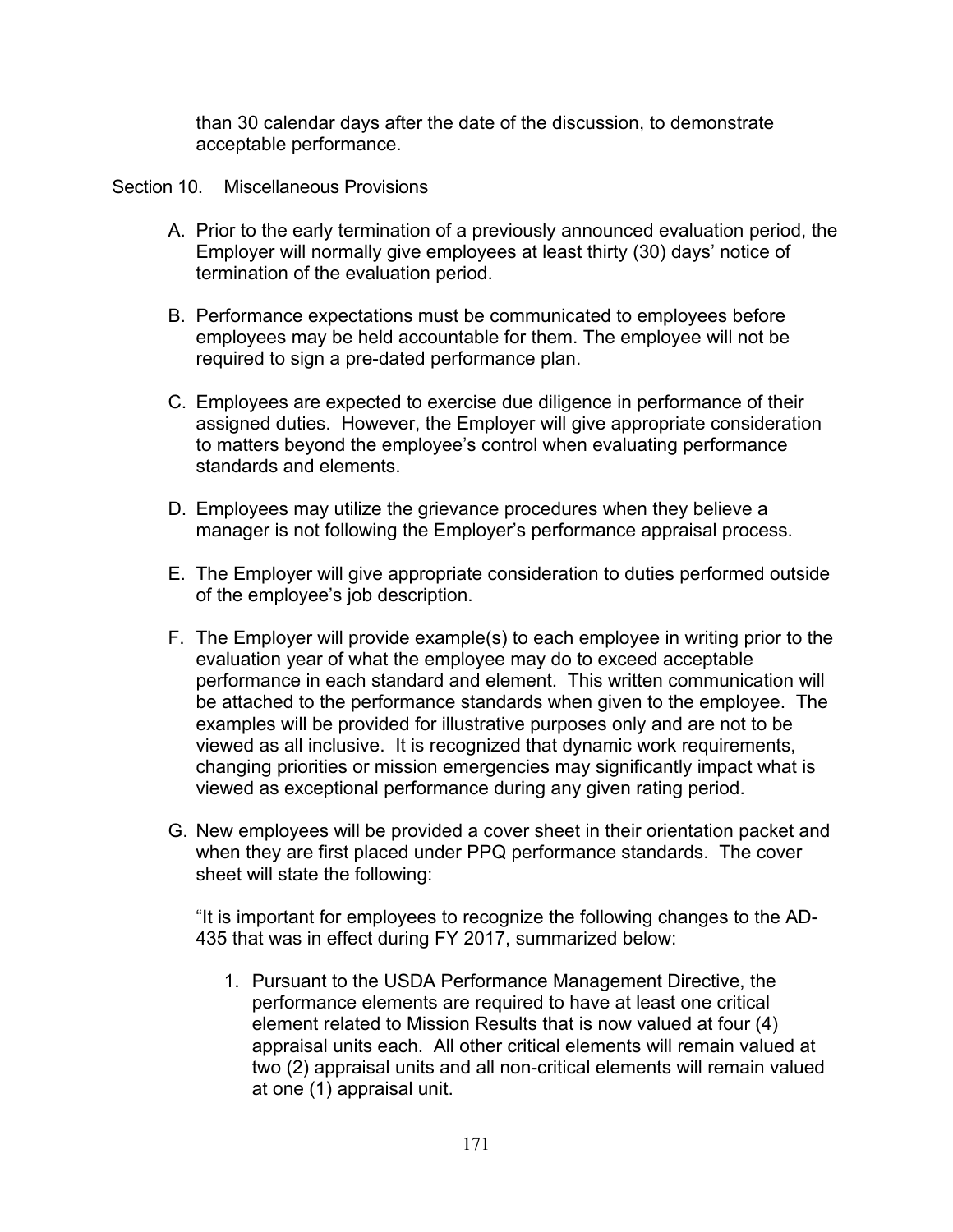- 2. The AD-435 now includes a new summary rating of "Minimally Satisfactory". The Department decided that performance of any element shall impact the overall summary rating. A "Minimally Satisfactory" summary rating will result when a non-critical element is rated at less than fully successful and all critical elements are rated at fully successful or higher.
- 3. Employees should be aware: A Minimally Satisfactory summary rating may result in denial of a within-grade increase and denial of a career promotion. In addition, a Minimally Satisfactory summary rating may prohibit voluntary transfers and selection for Temporary Duty Assignments (foreign and domestic)."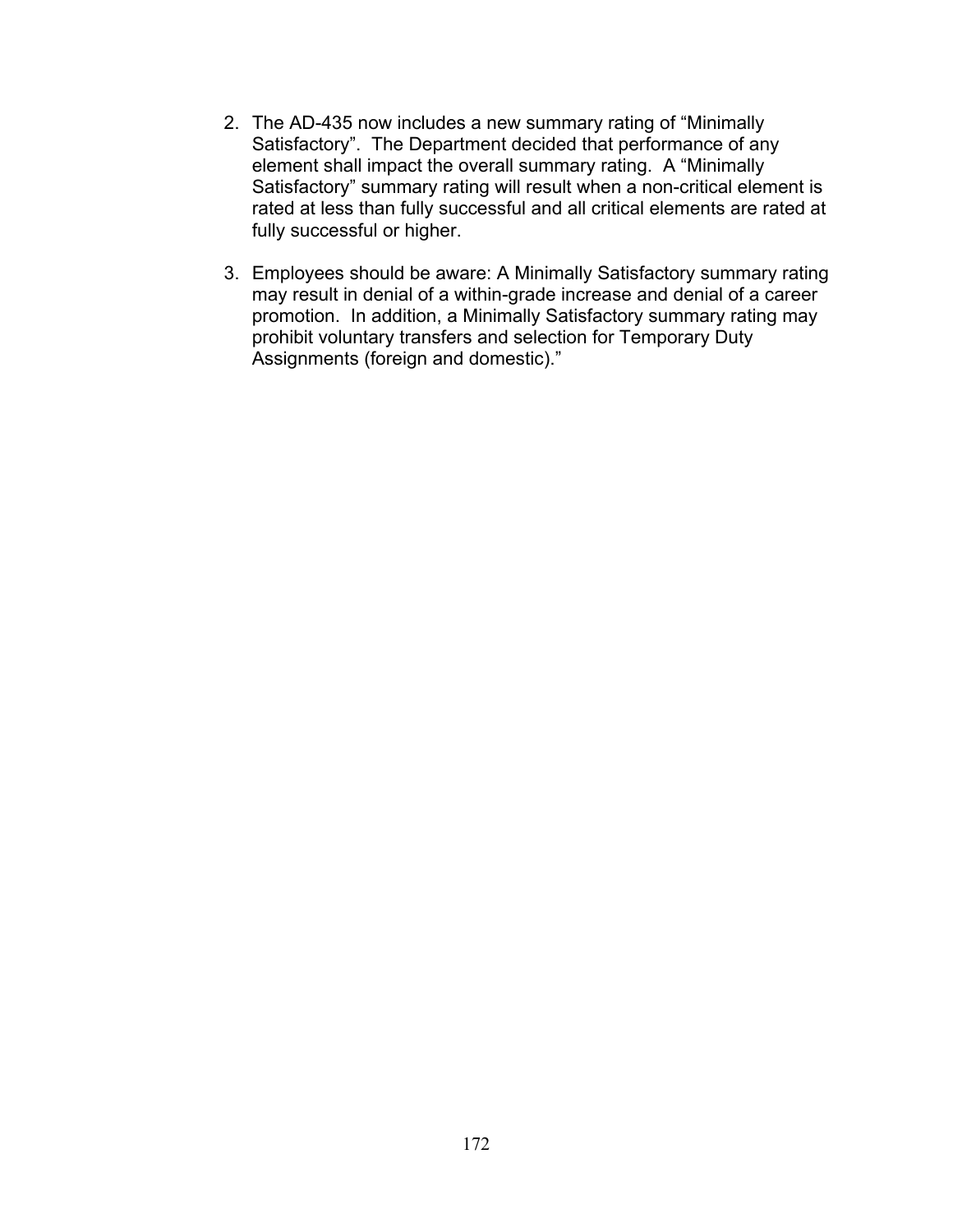# **ARTICLE 41. ACTIONS BASED UPON UNACCEPTABLE PERFORMANCE**

Section 1. General Provisions

- A. The actions covered by the provisions of this Article include reduction in grade and removal for unacceptable performance for employees serving in bargaining unit positions at the time the action was initiated under 5 C.F.R. 432.
- B. No employee will be the subject of a performance based action except for such cause as will promote the efficiency of the Service. The Employer must prove, by substantial evidence, a connection between the employee's performance and the efficiency of the Service.
- C. Nothing in this Article will be construed as a waiver of either the Union's rights or the employee's rights contained under Title 7 of the C.S.R.A. or any other law, rule, or regulation.
- D. No employee will have a performance based action processed against him/her that relies in whole or in part on a position description under which he/she is not working or on performance expectations that have not been communicated to the employee consistent with the terms of this Agreement or law.
- E. The employee may request, or accept an offer from the Employer for a change to a lower grade due to his/her unacceptable performance in his/her current position in the absence of a Performance Improvement Plan.
- F. Prior to initiating an unacceptable performance action, against an employee, the Employer will initiate a Performance Improvement Plan ("PIP") in accordance with Article 40 Performance Appraisal. The employee will be provided a reasonable period of time to improve his/her performance to an acceptable level.
- G. Where sufficient improvement to meet the marginal level or above has not been demonstrated during the improvement period, the PIP may be extended for a reasonable period of time.

### Section 2. Notice to Employee

An employee whose reduction in grade or removal is proposed under this Article will be provided with at least thirty (30) calendar days advance written notice along with a copy of the evidence file which identifies and states:

A. Specific instances of unacceptable performance by the employee on which the proposed action is based;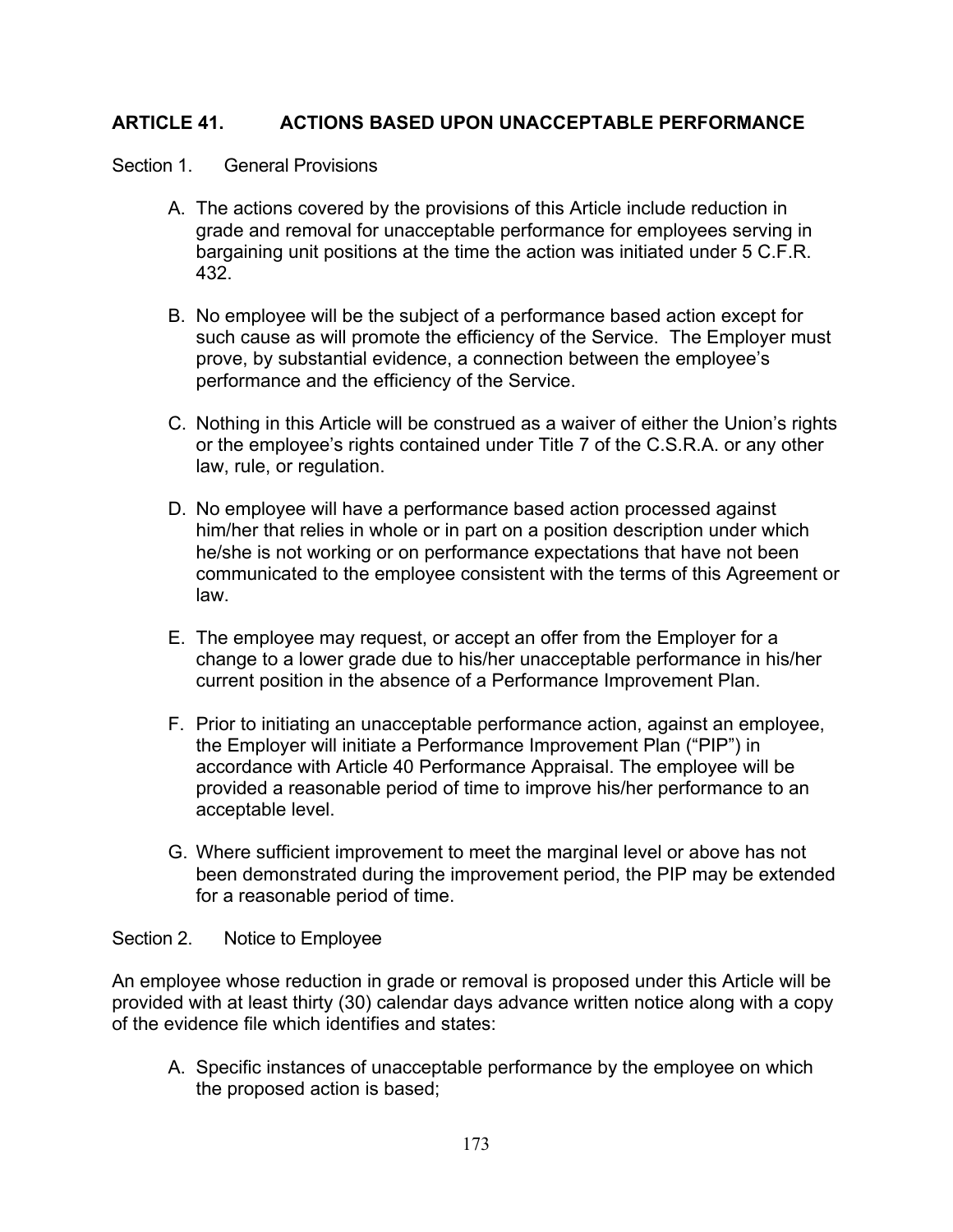- B. The critical elements and performance standards of the employee's position involved in each instance of unacceptable performance;
- C. That the employee will receive a reasonable amount of official time to review the material relied upon to support the proposed action and to prepare an answer orally and/or in writing;
- D. That the employee has the right to be represented by the Union, an attorney, or other representative of his/her own choosing;
- E. That the Employer will provide a written decision, including the specific reasons for the decision, within a reasonable period of time.
- Section 3. Notice to Union

For information on providing notice to the Union of actions based upon unacceptable performance see Article 16 Notice to Employees, Section 1.

#### Section 4. Procedures

- A. An employee against whom an action is proposed under this Article will be provided with reasonable time (normally 14 days) from receipt of notice of the proposed action and all information as set forth in Section 2 above to review all material relied upon by the Employer and to answer the proposed action orally and/or in writing. The employee may submit affidavits and/or other documentary evidence in support of the answer. If the employee wishes to make an oral reply, the request for an oral reply must be made within ten (10) calendar days of the date the employee receives the letter of proposal and all documentary information relied upon in the proposal. The employee will be given the right to review any written report or recommendation of the oral reply and make corrections or submit his/her own version of the report within a reasonable amount of time if corrections are not mutually agreeable.
- B. An employee will have the right to raise any defense to the proposed action allowed by applicable laws and regulations.
- C. The deciding official will carefully consider the employee's oral and/or written replies in rendering his/her decision.

#### Section 5. Extension of Time

A. Any of the time limits set forth in this Article may be extended or waived by mutual agreement of the parties except those dealing with an employee's appeal rights to the Merit Systems Protection Board or the EEOC.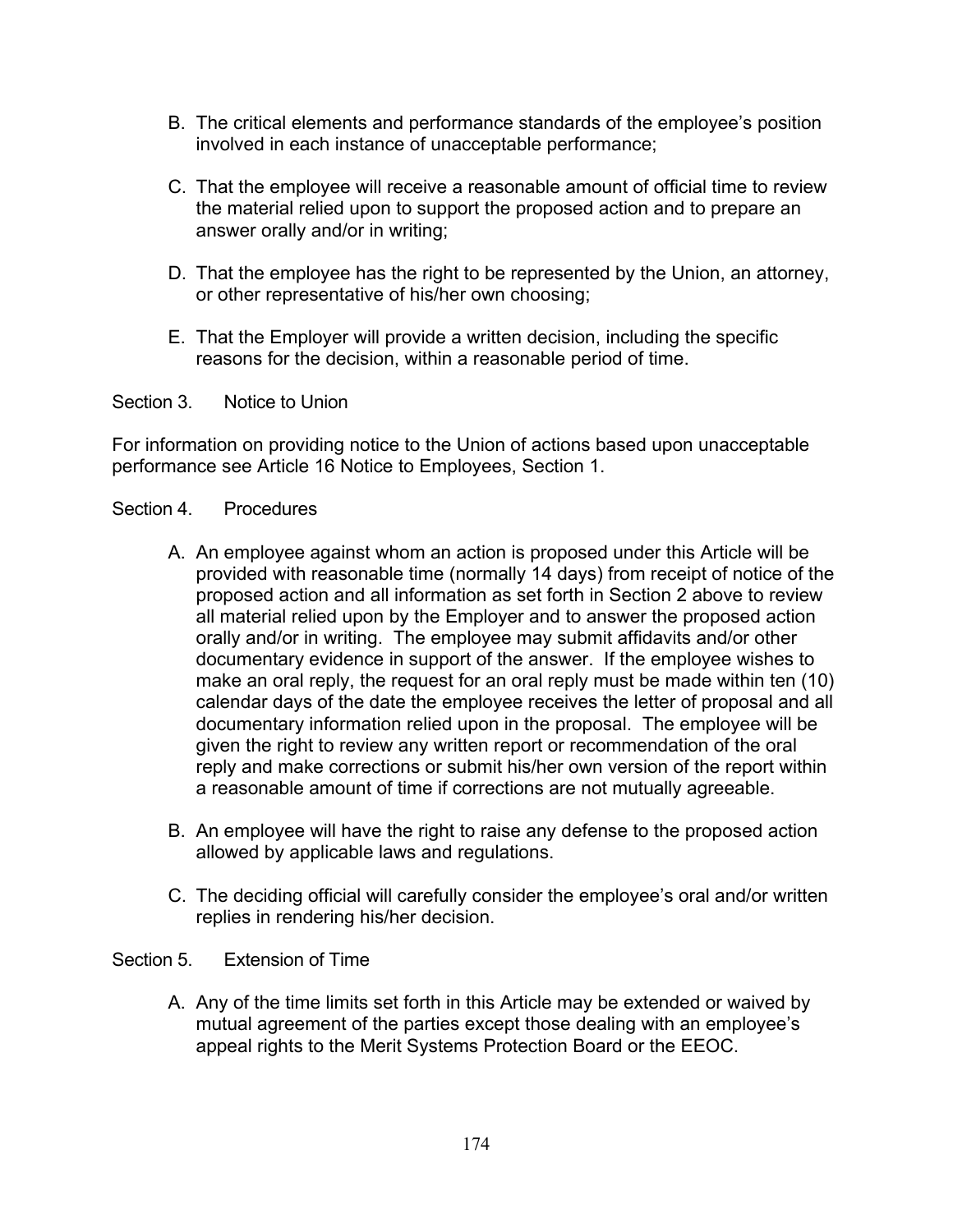B. Reasonable extensions of time will be granted by the Employer on a case-bycase basis, upon good cause shown provided the request is within the time limits identified in the proposal notice.

Section 6. The Agency Decision

The decision to retain, reduce in grade, or remove an employee:

- A. Will be made within a reasonable period of time after the date of expiration of the notice period or the date of the employee's timely written and/or oral response; and
- B. In the case of a reduction-in-grade or removal, will be based only on those instances of unacceptable performance by the employee occurring during the one-year period ending on the date the notice was issued under Section 2 above, and for which there has been compliance with the notice and other requirements of this Article.

### Section 7. Appeal Rights

- A. An employee aggrieved by an adverse decision under this Article may appeal the action to the Merit Systems Protection Board or file a grievance under the grievance procedure found in Article 17 Grievance Procedure, but not both.
- B. An employee will be deemed to have exercised his option under this Section at such time as the employee timely initiates an appeal to the Merit Systems Protection Board or timely files a written grievance under the provisions of this Agreement, whichever action occurs first.
- C. An employee who elects to appeal an action to the Merit Systems Protection Board may be represented by the Union or an attorney or other representative of his/her own choosing.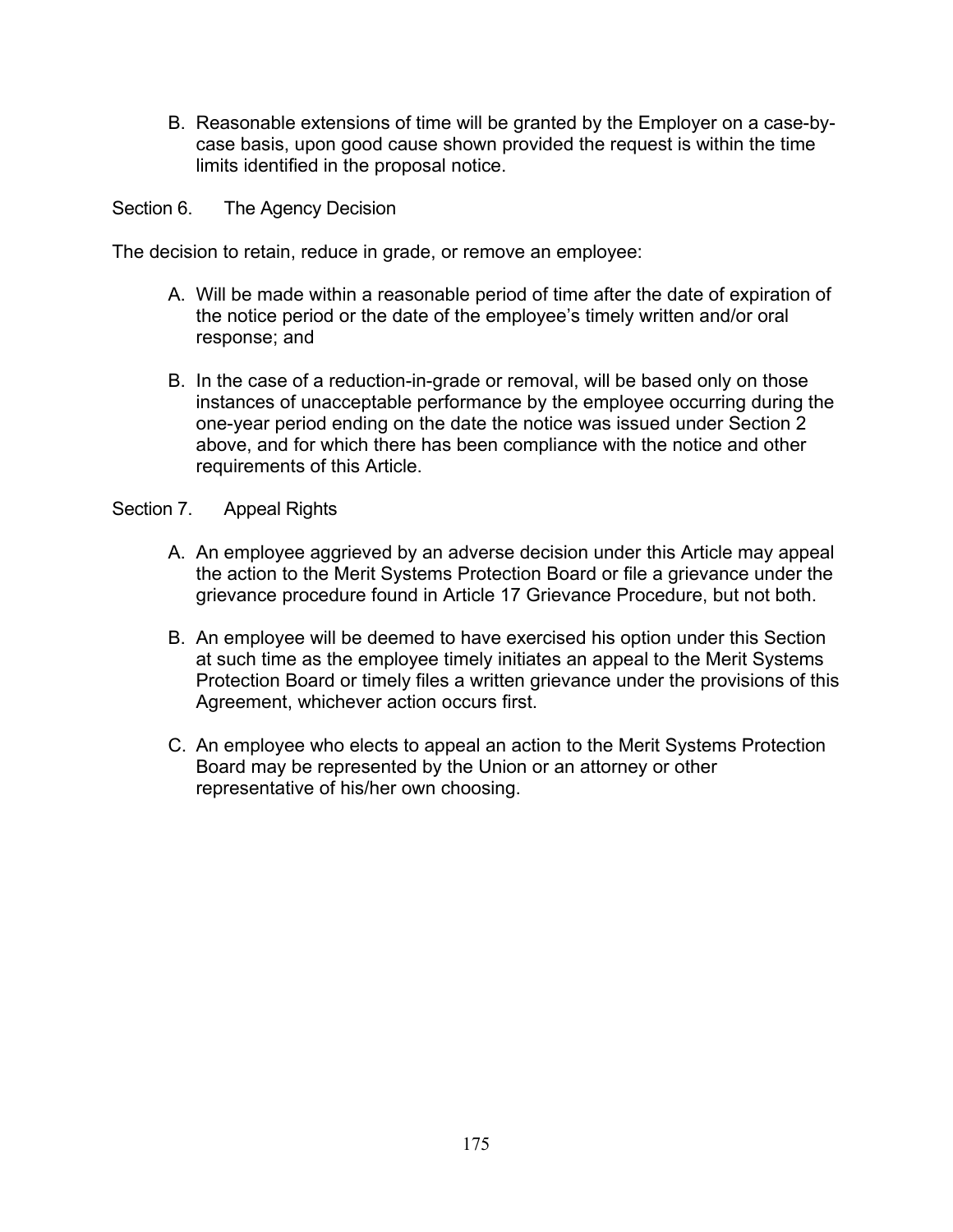# **ARTICLE 42. EMPLOYEE INCENTIVES & RECOGNITION**

Section 1. Education

Managers will receive information and upon request training in the use of the Employee Recognition Program. The training will be made available upon request and will include changes in the awards/recognition system and the different options available. Employees who are involved at the local level in award's committees will be provided information and when appropriate, training in the recognition system.

Section 2. Types of Awards

The types of awards available are:

- A. Performance Bonus
- B. Quality Step Increase\*
- C. Time Off Award
- D. Spot Award
- E. Suggestion
- F. Extra Effort, and
- G. Keepsake

\* QSIs are not precluded by the pass/fail performance system.

Section 3. Design of Program

- A. The Parties will promote participation on all levels in the application of the Agency Incentive Awards program and local programs. The Parties are encouraged to develop and evaluate incentive award programs.
- B. Items for consideration in the design of local incentive awards program are:
	- 1. Establishing parameters which allow employees to choose which type of award/recognition they would like to receive;
	- 2. Establishing the goals of the work unit and/or teams upon which awards will be based;
	- 3. Establishing a recognition committee that will establish criteria for recognition of peers and customers within the work unit.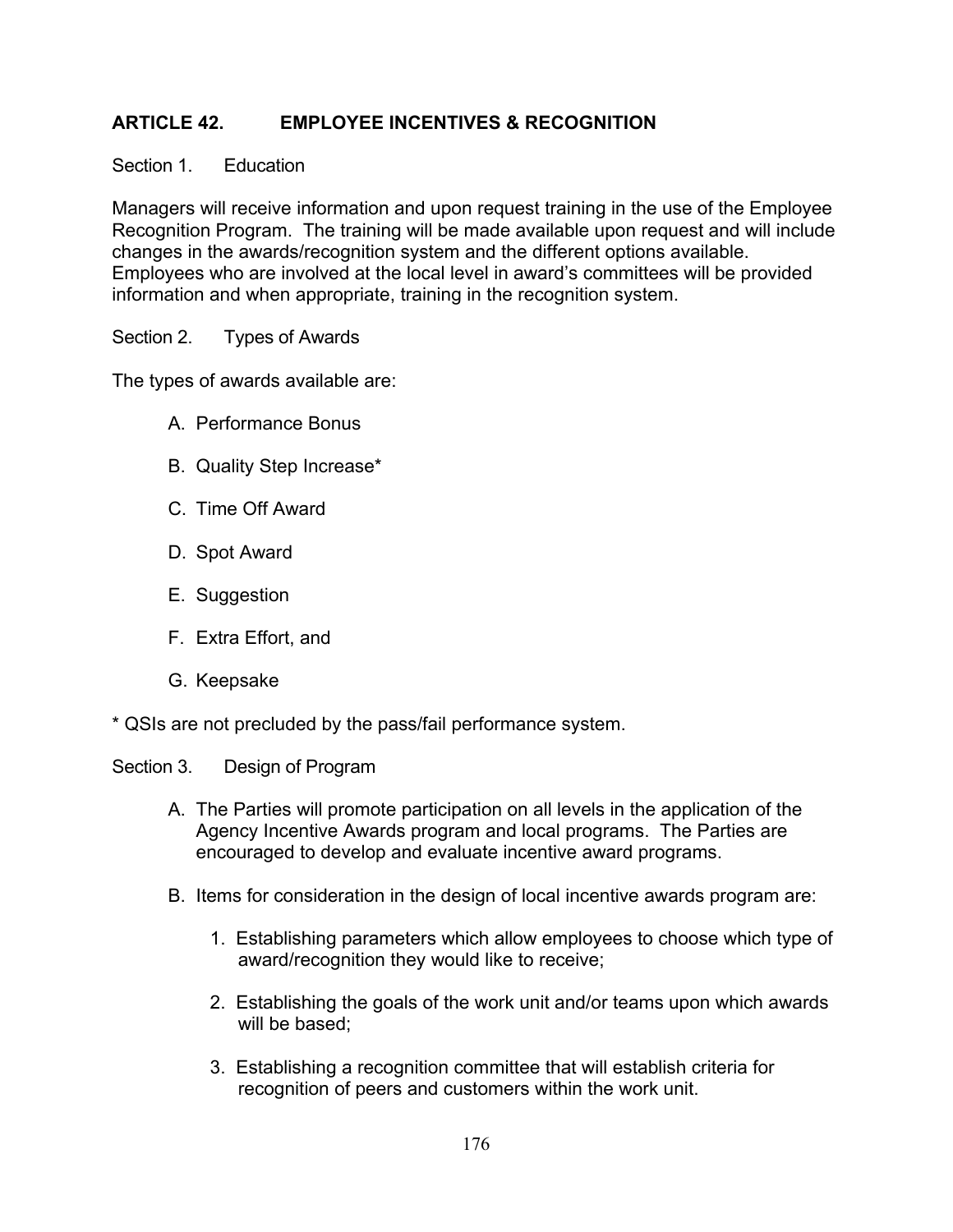## Section 4. Evaluation of Program

The Parties will on an annual basis monitor and evaluate the Agency recognition program. Evaluation of the program may be initiated by either Party. The instrument used for the evaluation will be the reports generated from NFC data and distributed to the Union President through the EEO Report as noted in Article 22 Civil Rights. Additional information may be requested under the provisions of 5 U.S.C. 7114(b) (4).

### Section 5. Suggestions

- A. Employees are encouraged to be innovative and creative. At his/her option, the employee making the suggestion may furnish a copy to the Union representative who may submit recommendations concerning the suggestion to the appropriate level of management. The responsible official or coordinator for suggestions at the approving level will acknowledge receipt of the suggestion in addition to the final decision on all suggestions. If the employee does not receive a response within 30 days from the manager to whom the suggestion was submitted, he/she may elevate the suggestion to the next level of management with a copy to the manager to whom the suggestion was previously submitted.
- B. Recognition should be given to those employees whose suggestions are implemented. The evaluation of the contribution will be measured by tangible or intangible benefits.

### Section 6. Publicizing Recognition

- A. Unless there is an existing local agreement which provides more than required below, the following will control:
- B. Upon local Union request, the Employer will provide an annual listing of bargaining unit employee awards. This list will contain the names of the employees, the amount of the award given, the reason for the award and the submitting individual. Notwithstanding any local Union requests, these lists will also be provided annually to the respective Union Regional Vice-President.

# Section 7. Rights

Nothing in this Agreement will be construed as a waiver of the Union's rights to negotiate impact and implementation and applicable substance of changes to the award system consistent with law and Governmentwide rules and regulations.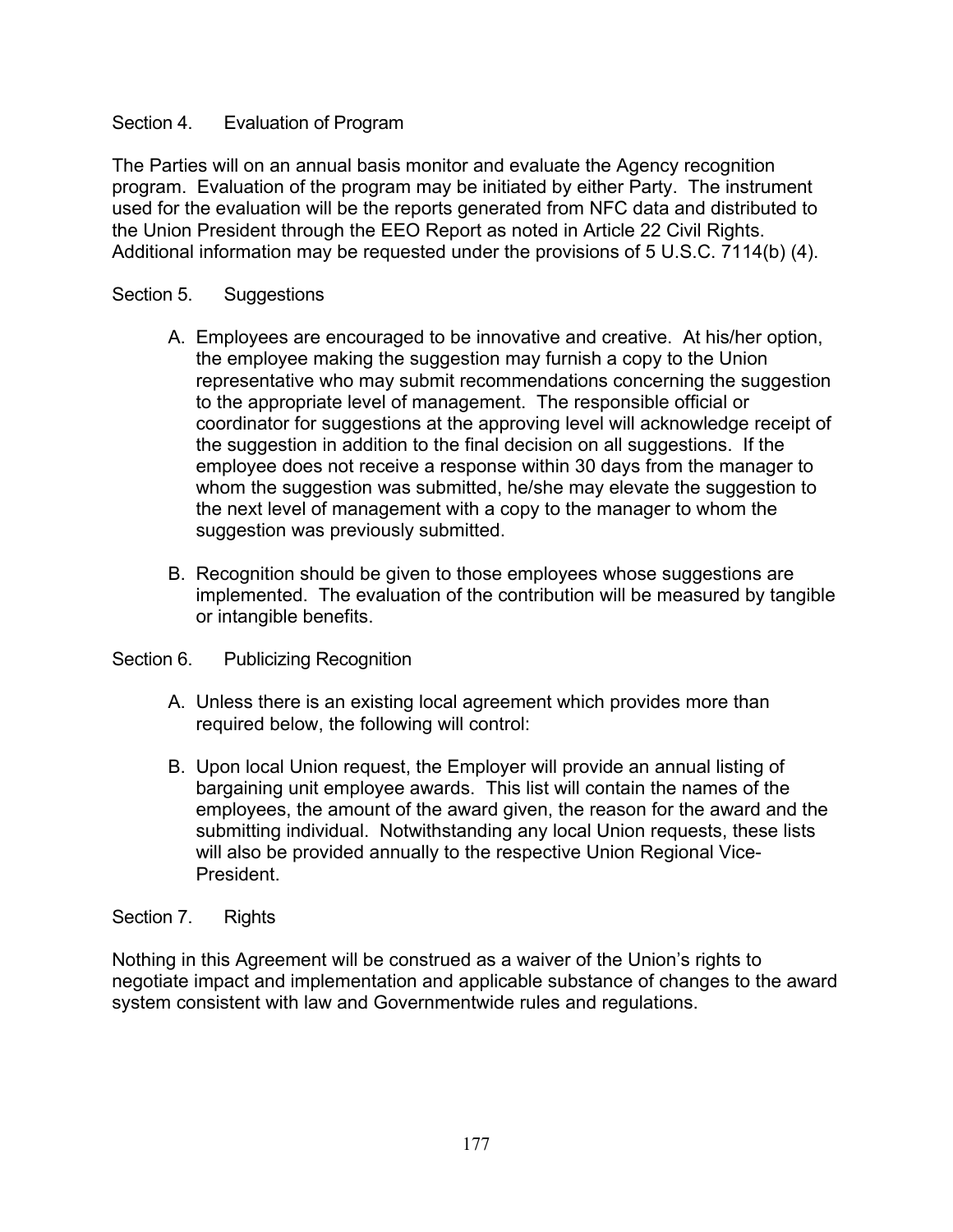# **ARTICLE 43. WITHIN-GRADE INCREASES (WGI)**

Section 1. General Provisions

- A. This Article is applicable only to General Schedule employees occupying permanent positions within the bargaining unit. Acceptable level of competence (ALOC) determinations are made solely for the purpose of determining whether an otherwise eligible employee is entitled to a withingrade increase. Such determinations will be based on the most recent official rating of record.
- B. Within-grade increases (WGI) will be granted to all employees whose most recent official rating of record are Pass (or its equivalent) or higher.
- C. Absent an official rating of record or notice of the withholding of a within-grade increase (WGI), within-grade increases (WGI) will be granted at the appropriate time.
- D. The standard of proof to be borne by the Employer in denial of a within-grade increase will be that standard established by law.

### Section 2. Procedures

- A. The acceptable level of competence determination will be made by the employee's immediate supervisor in a fair and objective manner.
- B. The supervisor will use the last rating of record in making the acceptable level of competence decision.
- C. If the supervisor decides to withhold a within-grade increase, the employee will be given thirty (30) days notice in advance of the WGI due date within which to demonstrate performance at an acceptable level of competence. This notice will be provided through the issuance of a performance improvement plan (PIP) in accordance with Article 41 Actions Based Upon Unacceptable Performance. If thirty (30) days in advance of the within-grade due date the employee is on a PIP that includes a warning the within-grade may be withheld, then no additional notice will be required. If the employee's performance improves to the Pass level (or its equivalent), the notice will be canceled.
- D. If the employee's performance does not improve to the Pass level (or its equivalent), the WGI may be denied. When a WGI is to be denied, the employee will be informed that his WGI is being withheld as soon as possible. The written notification will include the reasons for the negative determination, the areas in which the employee must improve in order to be granted a withingrade increase in the future, and a description of the type(s) of assistance the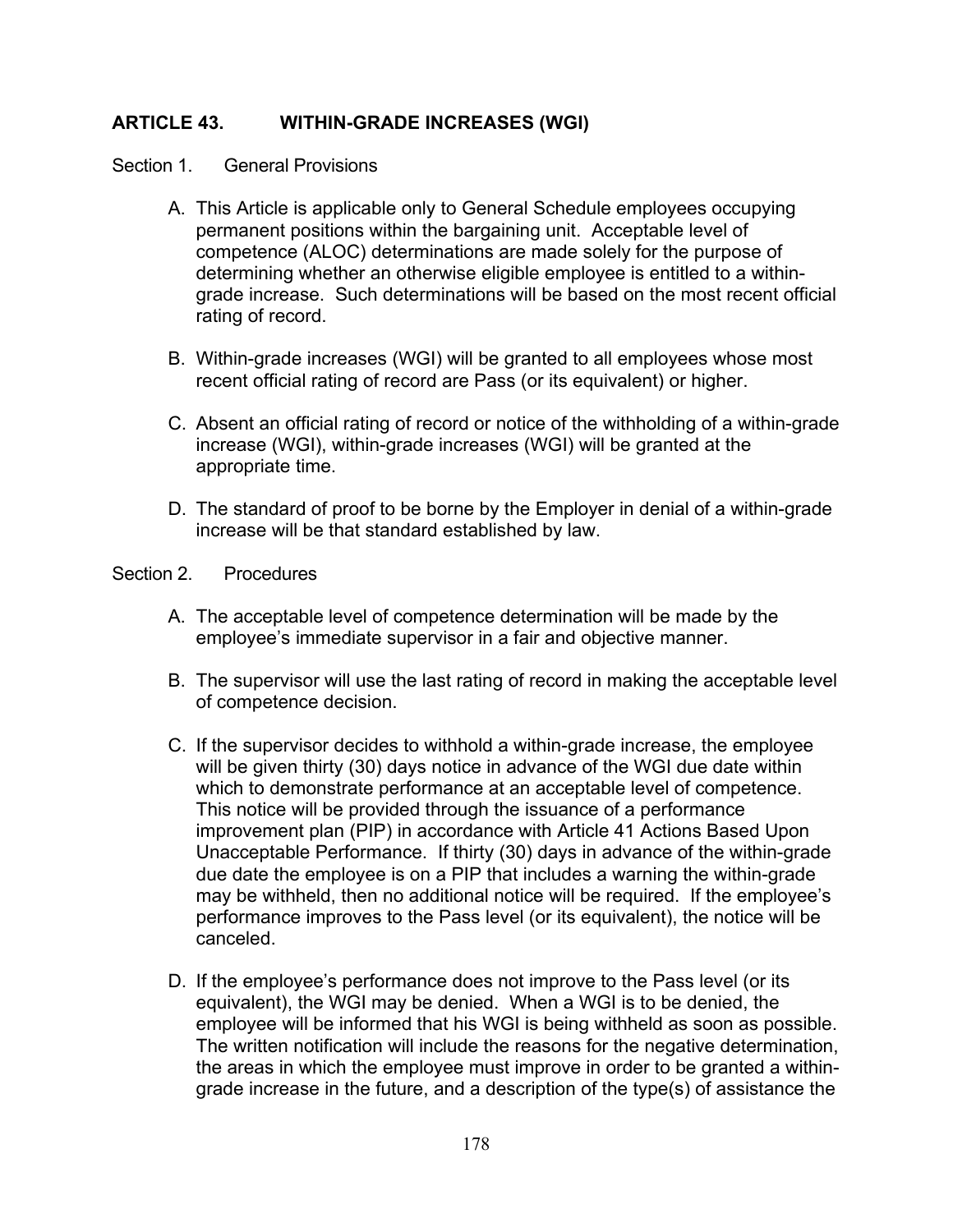Employer will make available. The written notification will also contain the right to request reconsideration from an appropriate management official who will be identified in the notice.

## Section 3 Fffective Date

- A. When an employee's work is determined to be of an acceptable level of competence in accordance with the requirements of subsection 2(A) of this Article, the effective date of the WGI will be the first day of the first pay period following completion of the waiting period.
- B. If a negative acceptable level of competence determination is changed upon reconsideration or appeal, the effective date for the WGI is the date on which it would have been due.
- C. When an acceptable level of competence determination is not made on a timely basis through administrative error, oversight, or delay, the determination will be made based upon the employee's performance during the period that would have been covered had the determination been made in a timely manner. The effective date for the WGI is the date on which it would have been due.
- D. In the situation described in Sections 3(B) and (C) above, an employee will be paid an amount equal to all or any part of the pay, allowances, or differentials, as applicable, including interest (if applicable), the employee would have earned or received during the period if the withholding of the WGI had not occurred, less any amounts earned by the employee through other employment during that period, i.e., the difference between what the employee actually earned and what he/she would have earned during the period in question.

# Section 4. Procedures Following Withholding

- A. After withholding a WGI, the Employer will determine, at a minimum, whether the employee's performance is at an acceptable level of competence after 90 days following the original due date for the WGI. If the new determination is again negative, the employee must again be so notified.
- B. After a WGI has been withheld, the Employer will grant the WGI on the first day of the first pay period after the Employer determines the employee has demonstrated an acceptable level of competence.

### Section 5. Appeals

Appeals under this Article are subject to the grievance procedures set forth in Article 17 Grievance Procedure.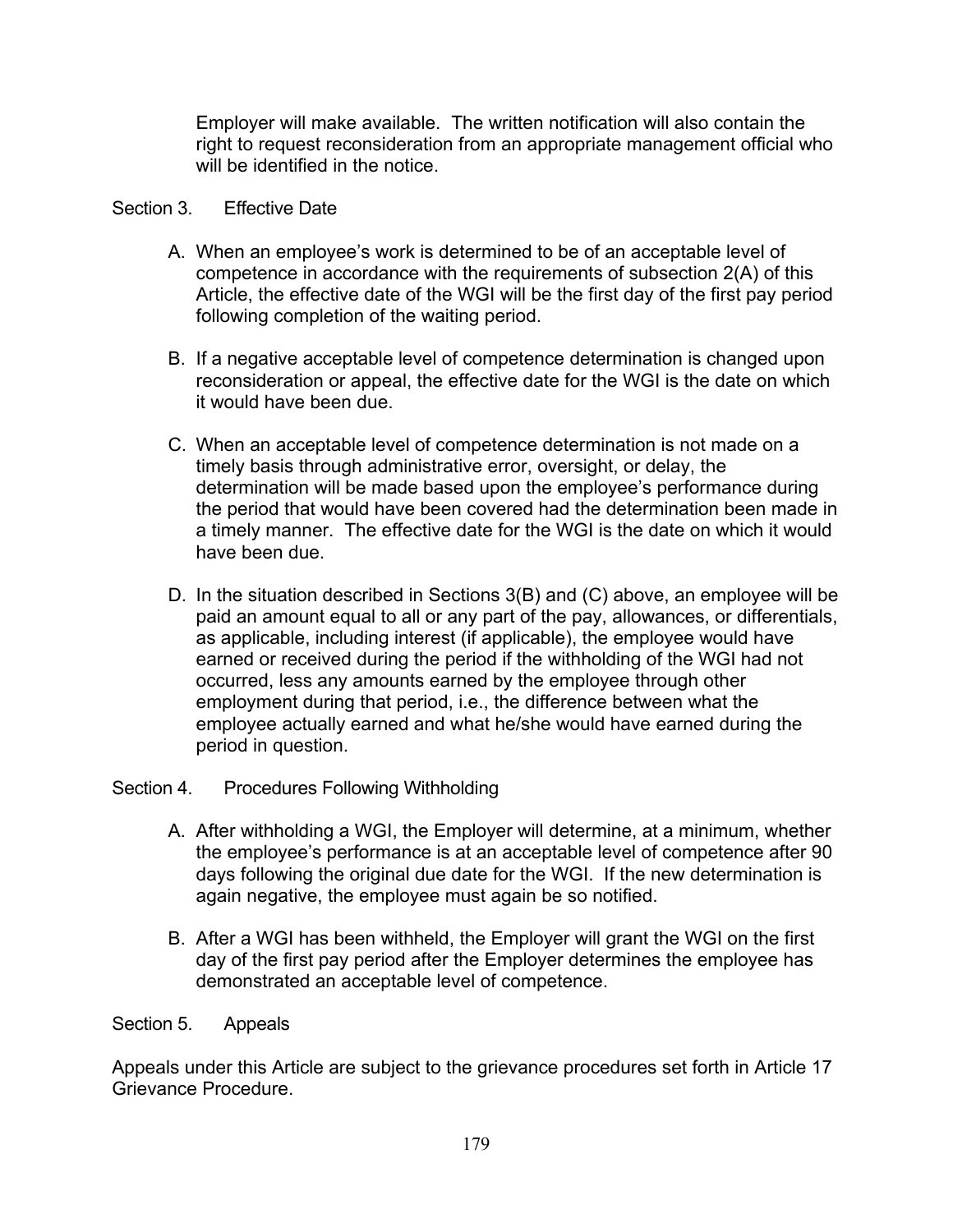#### Section 6. Limitations On Use

Determinations that an employee is not performing at an acceptable level of competence will not be used to dispose of questions of misconduct not directly related to job performance.

Section 7. Notice To Union

When the Employer presents written notice to an employee withholding a WGI, the Employer will provide the employee with two copies of the notice, one which states, "THIS COPY MAY AT YOUR OPTION BE FURNISHED TO YOUR NAAE REPRESENTATIVE."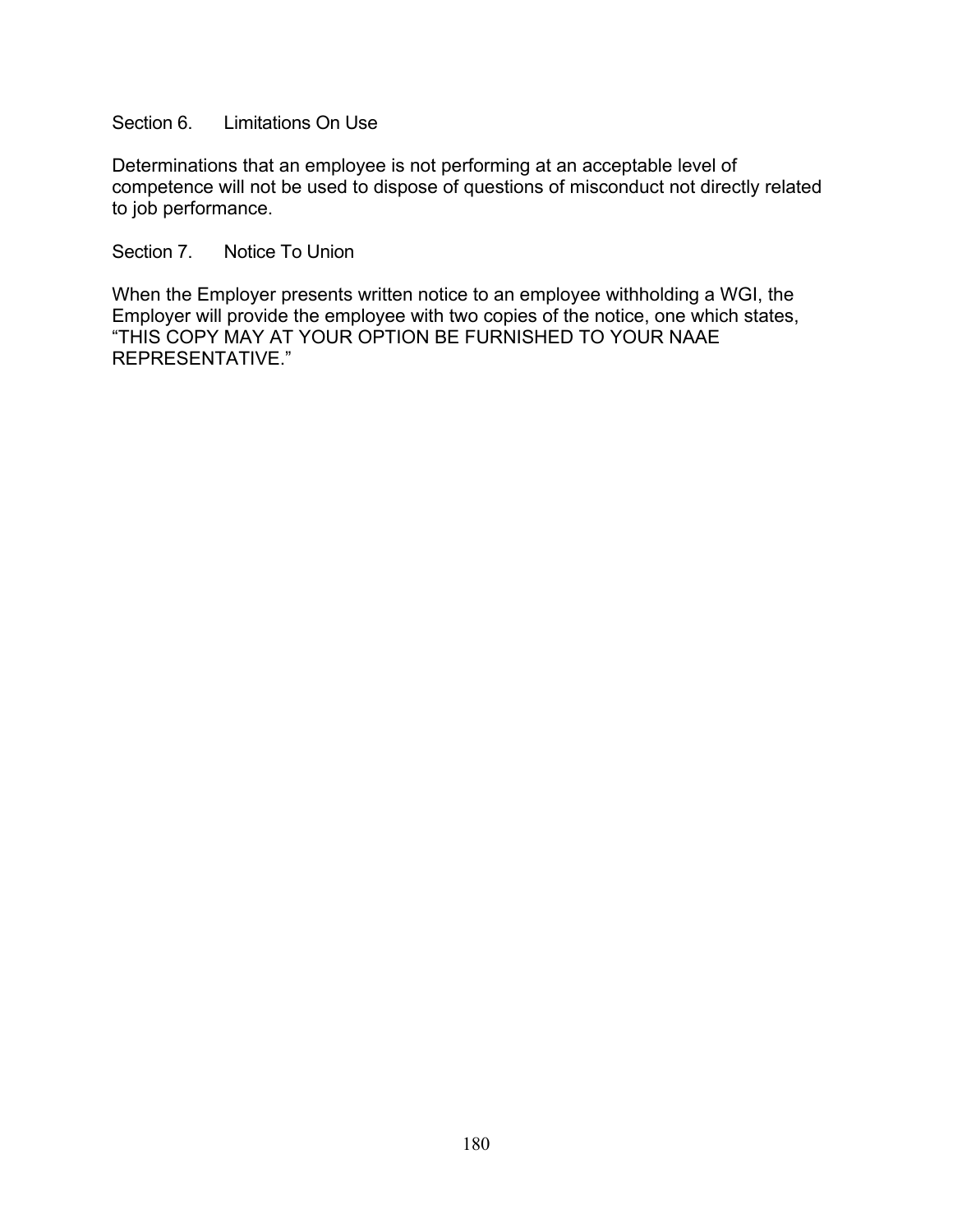# **ARTICLE 44. MERIT PROMOTION**

### Section 1. Policy & Procedures

This Article establishes procedures for the competitive promotion of all career and career-conditional employees to positions within the bargaining unit as defined in this Agreement. This Article represents the negotiations over the appropriate arrangements and negotiable procedures for information contained in the Employer's Merit Promotion Plan (MPP). The Parties agree that it is beneficial for the Employer to encourage promotion from within Plant Protection and Quarantine. However, the Employer retains the exclusive right to fill positions and make selections for appointments from among properly ranked and certified candidates for promotion or from any other source.

The Union will be provided appropriate notice of changes in the Merit Promotion Plan in accordance with Article 5 Employer Rights and Obligations. Any necessary negotiations will be conducted in accordance with Article 23 Negotiation Provisions.

Section 2. When Competitive Procedures Do Apply

The following placement actions are covered by this Article:

- A. Actions processed as promotions;
- B. Reassignment, reinstatement, transfer or demotion to a position with more promotion potential than the position last held in the competitive service (except as required by reduction in force regulations);
- C. Transfer to a higher grade position;
- D. Reinstatement to a permanent or temporary position at a higher grade than the person held in a non-temporary position in the competitive service;
- E. Election for training where a training agreement substitutes training for normal qualification or time in grade requirements or when the training is part of a promotion program;
- F. Selection for detail for more than 120 days to a higher grade position or to a position with known promotion potential;
- G. Selection for temporary promotions for more than 120 days to a higher graded position ; and
- H. Any combination of F and G where total service would exceed 120 days during the previous 12 month period.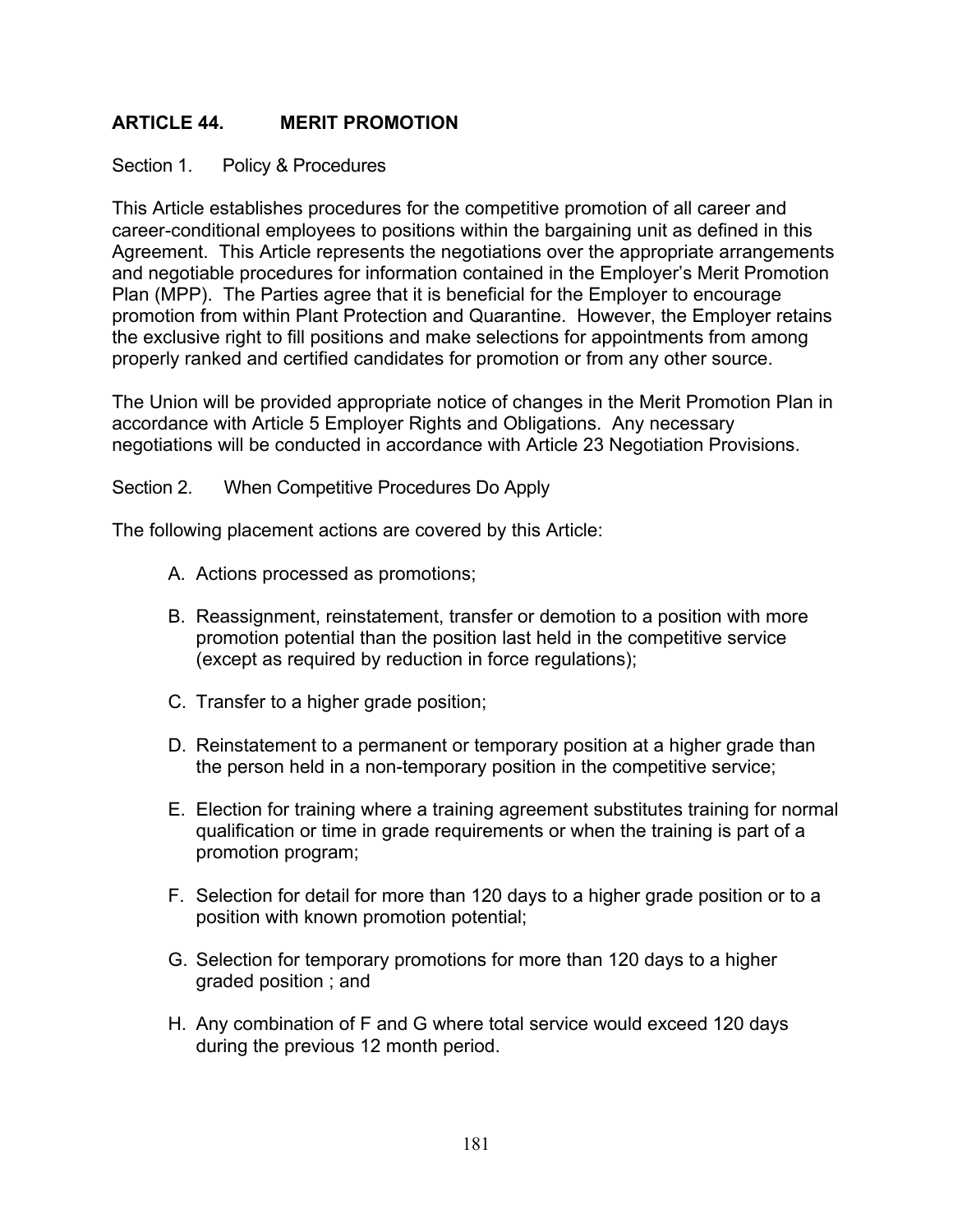### Section 3. When Competitive Procedures Do Not Apply

The following placement actions are not covered by this Article:

- A. Career promotions which are promotions without current competition when an employee was previously selected from an Office of Personnel Management (OPM) certificate (or a list of eligibles prepared by an agency having delegated examining authority). The intention must be made a matter of record and career ladders must be documented in the promotion plan.
- B. Promotion resulting from an employee's position being classified at a higher grade because of additional duties and responsibilities when the following conditions are met:
	- 1. The employee continues to perform the same basic functions;
	- 2. The major duties of the former position are absorbed into the new position;
	- 3. The new position has no further promotion potential;
	- 4. No other positions within the organizational unit are adversely affected; and,
	- 5. The new position is not a reclassification from nonsupervisory to a lead or supervisory status.
- C. Reinstatement, transfer, promotion (including temporary), reassignment, or change to lower grade provided:
	- 1. The position has no promotion potential beyond that of the employee's current position or one previously held on a permanent basis in the competitive service (or other merit system with which OPM has an interchange agreement approved under Civil Service Rule 6.7);
	- 2. The employee was not demoted or separated from that grade because of deficiencies in performance or 'for cause' reasons; and,
	- 3. The former grade is documented with acceptable evidence.
- D. Temporary promotions or details to a higher grade position of 120 days or less.
- E. Promotion resulting from the upgrading of a position without a significant change in duties and responsibilities due to issuance of a new classification standard or the correction of an initial classification error;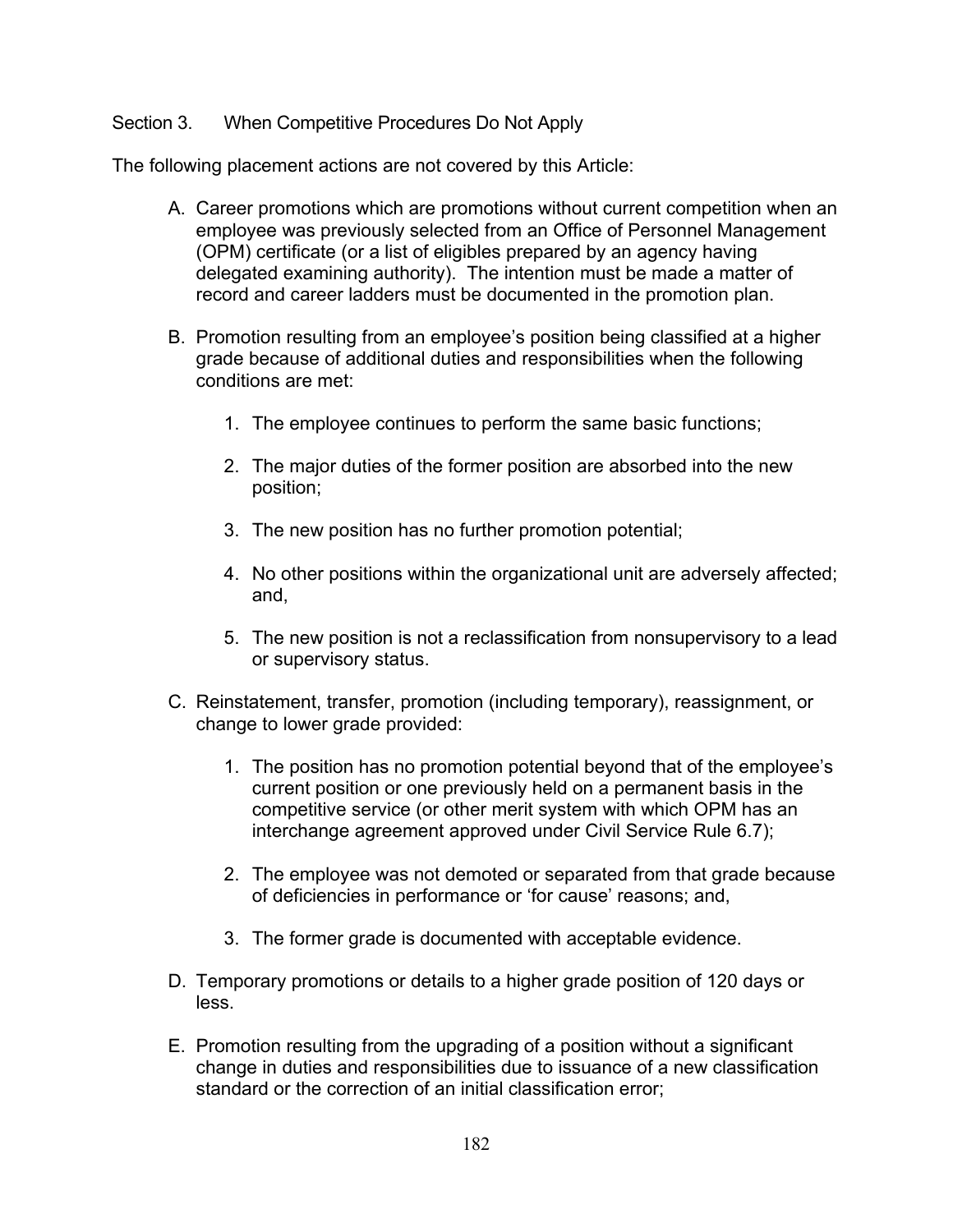- F. Position change permitted by reduction-in-force regulations
- G. Repromotion to a grade or position from which an employee was demoted without personal cause and not at his/her request (acceptance of a demotion in lieu of reduction-in-force or relocation in a transfer of function is not considered a demotion at the employee's request);
- H. Career ladder promotion following noncompetitive conversion of anyone participating in the Veterans Recruitment Appointment, Employees with Disabilities Program, or Student Career Experience Program and/or successor programs; or
- I. A selection based upon priority consideration.
- Section 4 General Provisions
	- A. Vacancy announcements for bargaining unit positions will:
		- 1. state the manner in which applications with all supporting documents must be submitted;
		- 2. specify that applications and supporting documentation must be submitted to the contact office listed;
		- 3. state that applications and supporting documents must be *received* by the closing date in the announcement; and
		- 4. the opening period for all vacancy announcements will be a minimum of seven (7) calendar days.
	- B. The employee must submit an application for each vacancy for which he/she wants to be considered. The employee may withdraw an application for a position at any time (in writing).
	- C. Selective placement factors will only be used in accordance with OPM regulations and will be identified in the vacancy announcement. Any procedures to be utilized in the selection process will also be identified in the vacancy announcement.

### Section 5. Promotion Records

Records for each promotion are temporary records and may be destroyed after 2 years or after the program has been evaluated by the Office of Personnel Management (OPM) (whichever comes first). Records may not be destroyed while there is a pending formal grievance.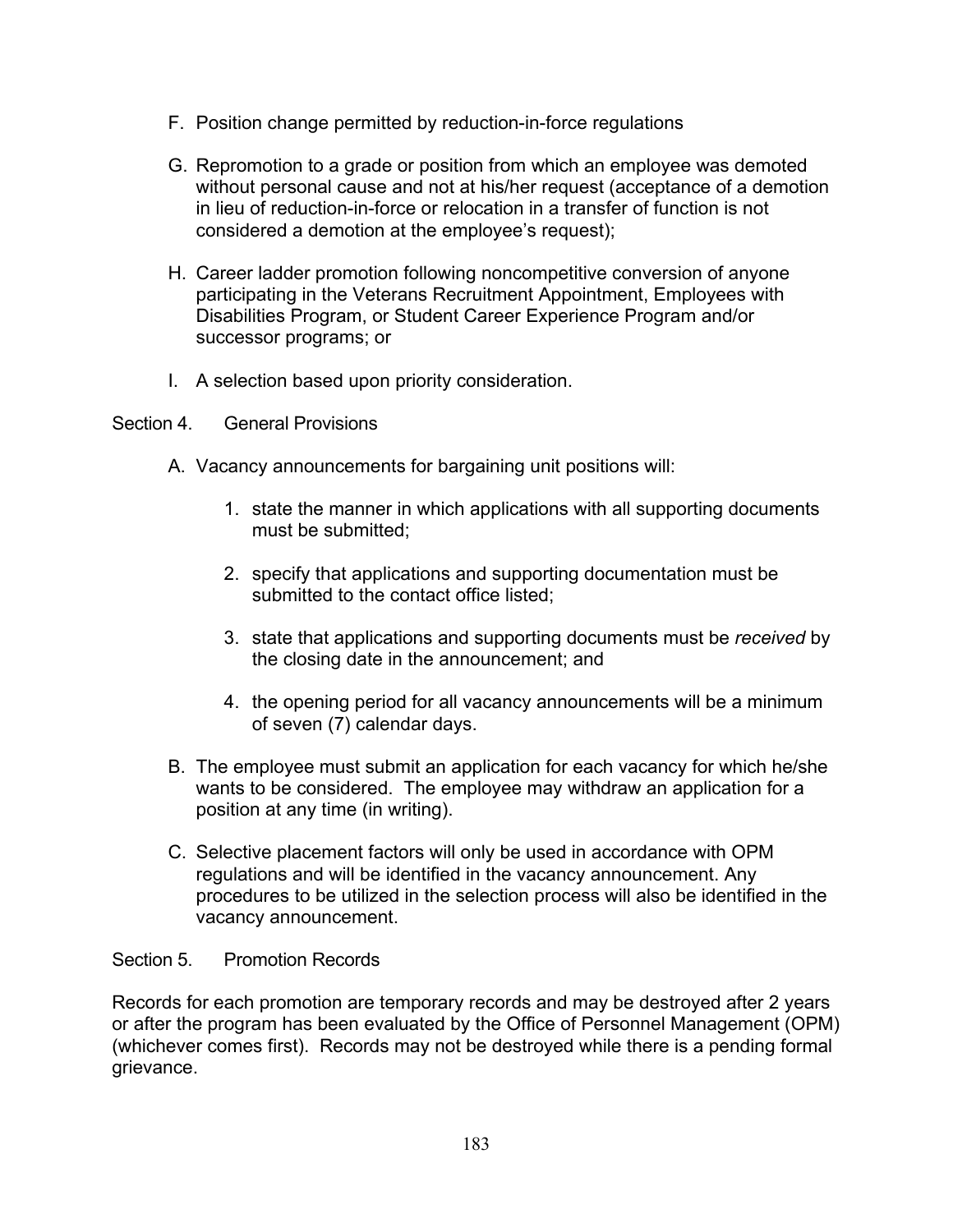## Section 6. Career Ladder Promotions

A career ladder is an established grade progression through which employees may advance to reach the full-performance level of a particular position. Career advancement is the intent and expectation of an employee in a career ladder position. However, career ladder promotions are not automatic upon completion of time-in-grade or training requirements. Rather, they are contingent upon the fulfillment of the following conditions:

## A. The employee meets requisite qualification and time in grade requirements;

B. The employee has a current performance rating of at least fully successful.

## Section 7. Career Counseling

- A. An employee may request counseling to identify areas of knowledge, skills and abilities that may be targeted for further development to enhance an employee's chances for future promotion. Counseling requests should be submitted in writing, to the employee's immediate supervisor. The request must include the employee's narrative addressing their strengths and accomplishments relative to the requirements of the higher level position. The counseling will be conducted by the employee's immediate supervisor or other appropriate management official.
- B. If an employee is not selected for a promotion, then the employee may submit to his/her supervisor a written request within thirty (30) calendar days from notification of non-selection for counseling in the areas, if any, in which the employee could improve in order to increase chances for future promotion.

Section 8. Request for Information

The Union may request information concerning a grievance or potential grievance related to promotion actions with a 7114 (b) (4) request.

Section 9. Career Enhancement

The Employer will consider the use of alternative hiring methods designed for career advancement of bargaining unit employees, e.g. merit promotion, Career Enhancement Program, Student Career Experience Program and other special hiring authorities.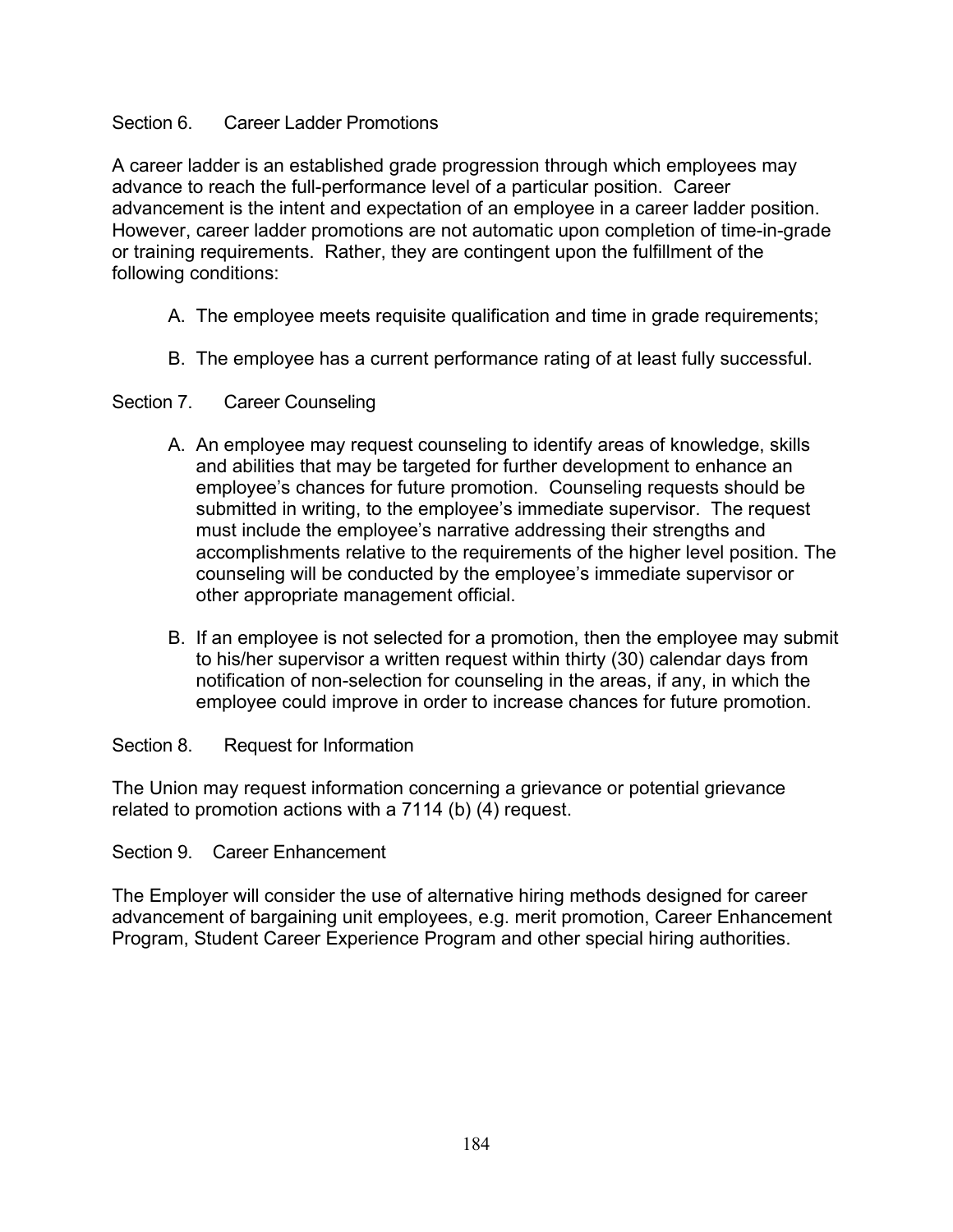## **ARTICLE 45. DETAILS, SPECIAL ASSIGNMENTS AND TEMPORARY PROMOTIONS**

#### Section 1. Introduction

- A. The purpose of this Article is to address vacancies and special assignments but does not include domestic TDY assignments covered under Article 33 Domestic TDY. The Parties recognize that details, special assignments and/or temporary promotions to other positions and activities may be conducive to mission accomplishment.
- B. Assignments designed to improve employee performance deficiencies and assignments that address employee learning contracts are exempt from the provisions of this Article because they are employee-specific.
- C. Normally, the Employer will avoid continually assigning the same individuals to details and special assignments.
- D. Details, special assignments and temporary promotions of five (5) business days or less are exempt from the procedures of this Article.

#### Section 2. Definitions

- A. *Detail* is a temporary assignment to a different Position Description for a specified period, when the employee is expected to return to his/her regular duties at the end of the assignment. An employee who is on detail is considered for pay purposes to be occupying his/her permanent position.
- B. *Special assignment* is a set of tasks or projects given as learning and development experiences. The assignments can be specifically designed to offer opportunities to explore new areas and learn new skills. Special assignments may be used to complete special projects conducive to the Employer completing its mission.
- C. *Temporary promotion* is the assignment of an employee to a higher graded position.

#### Section 3. Vacancy Announcements

Upon request, the Employer will provide vacancy announcements to employees unable to access them electronically.

Section 4. Details Within the Bargaining Unit

A. Normally, selections for details will be made from qualified volunteers within the work unit where the detail opportunity exists. Opportunities for these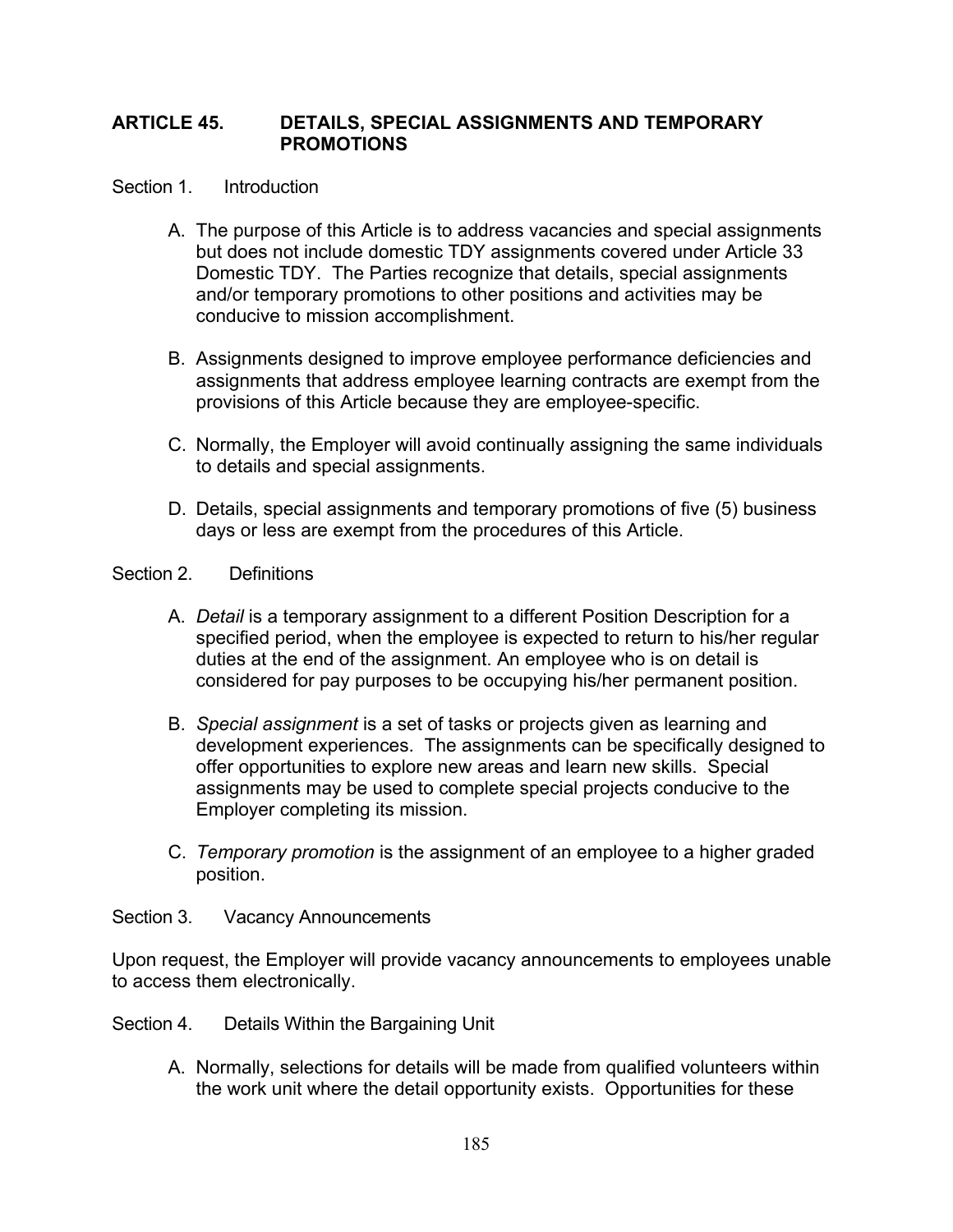locally controlled details will be rotated equitably among all qualified volunteers in the work unit with the opportunity. The Employer may also choose to exercise its discretion to assign a qualified employee from outside the work unit to the detail assignment.

- B. At the conclusion of a detail assignment, the employee will be returned to his/her permanent position and original duty station.
- C. The Employer will give the appropriate consideration for employees with approved annual leave prior to a mandatory detail assignment.
- D. Additional information concerning details and performance appraisal may be referenced in Article 40 Performance Appraisal.

### Section 5. Special Assignments Within the Bargaining Unit

- A. Normally, selections for special assignments will be made from eligible volunteers at the work unit where the special assignment opportunity exists. These locally controlled special assignment opportunities will be rotated equitably among all qualified volunteers in the work unit with the opportunity. The Employer may also choose to exercise its discretion to assign a qualified employee from outside the work unit to the special assignment.
- B. The terms of any special assignment will be made known in advance with as much notification to the employees as possible.
- C. In the event the Employer determines the area of consideration must be larger (state, regional or national), the Union will be informed and provided an explanation at the time the announcement is made.
- D. Additional information concerning special assignments may be found in Article 32 Temporary Light Duty.

Section 6. Temporary Promotions Within the Bargaining Unit

The Parties recognize that temporary promotions are of mutual benefit and will be handled accordingly.

- A. Use of Temporary Promotions. A temporary promotion may be used when a situation requires the service of an employee in a higher grade position expected to last for more than two pay periods but not more than five (5) years.
	- 1. A temporary promotion may be appropriate: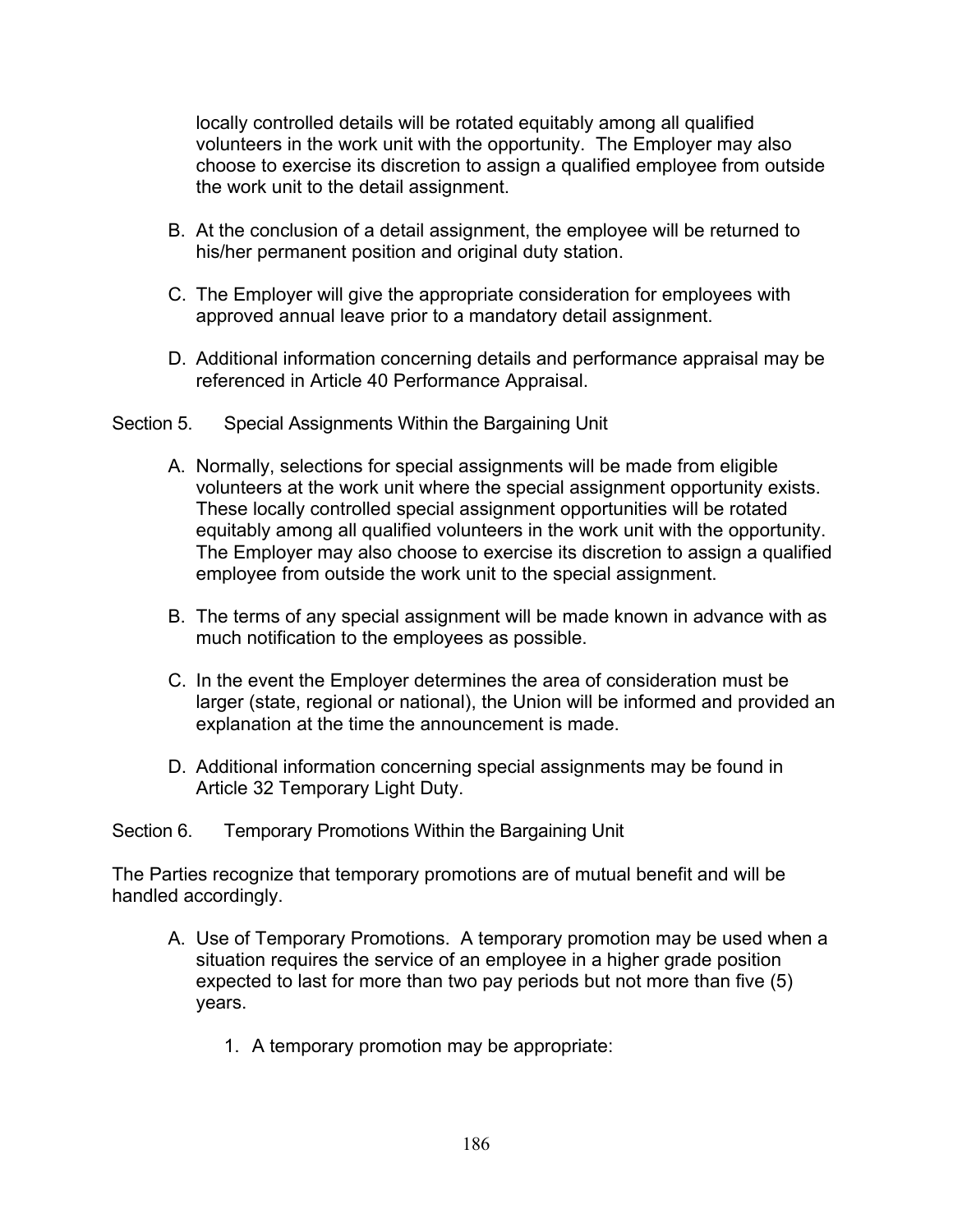- a. When an employee has to perform the duties of a position during the extended absence of the incumbent.
- b. To fill a position which has become vacant until a permanent appointment is made.

For such purposes, a temporary promotion gives better recognition to management's needs and the employee's new responsibilities. It also compensates the employee for the higher grade work he/she is performing.

- 2. A temporary promotion is not appropriate:
	- a. To give an employee a trial period before a permanent promotion.
	- b. To decide among candidates for a permanent promotion.
	- c. To train or evaluate an employee in higher grade duties.
- 3. The following general regulations also apply:
	- a. Temporary promotions expected not to exceed 120 days may be made noncompetitively.
	- b. Temporary promotions of a specific employee lasting more than 120 days in a 12-month period must be made competitively. Prior service under all temporary promotions and details to higher grade positions during the previous 12 months count toward this limitation.
	- c. Temporary assignments to higher grades that are expected to last two pay periods or less should be filled by detail.
	- d. Competitive procedures must be used in making a temporary promotion permanent, unless:
		- i. The temporary promotion was made initially under competitive procedures; and
		- ii. The fact that it might lead to a permanent promotion was indicated on the vacancy announcement.
- 4. All requests for temporary promotions must be submitted on an SF-52, Request for Personnel Action, and accompanied with a signed AD-332, Position Description Cover Sheet, and/or position description. Requesting officials will document on the SF-52 the amount of time the employee is expected to be assigned to the higher grade position, and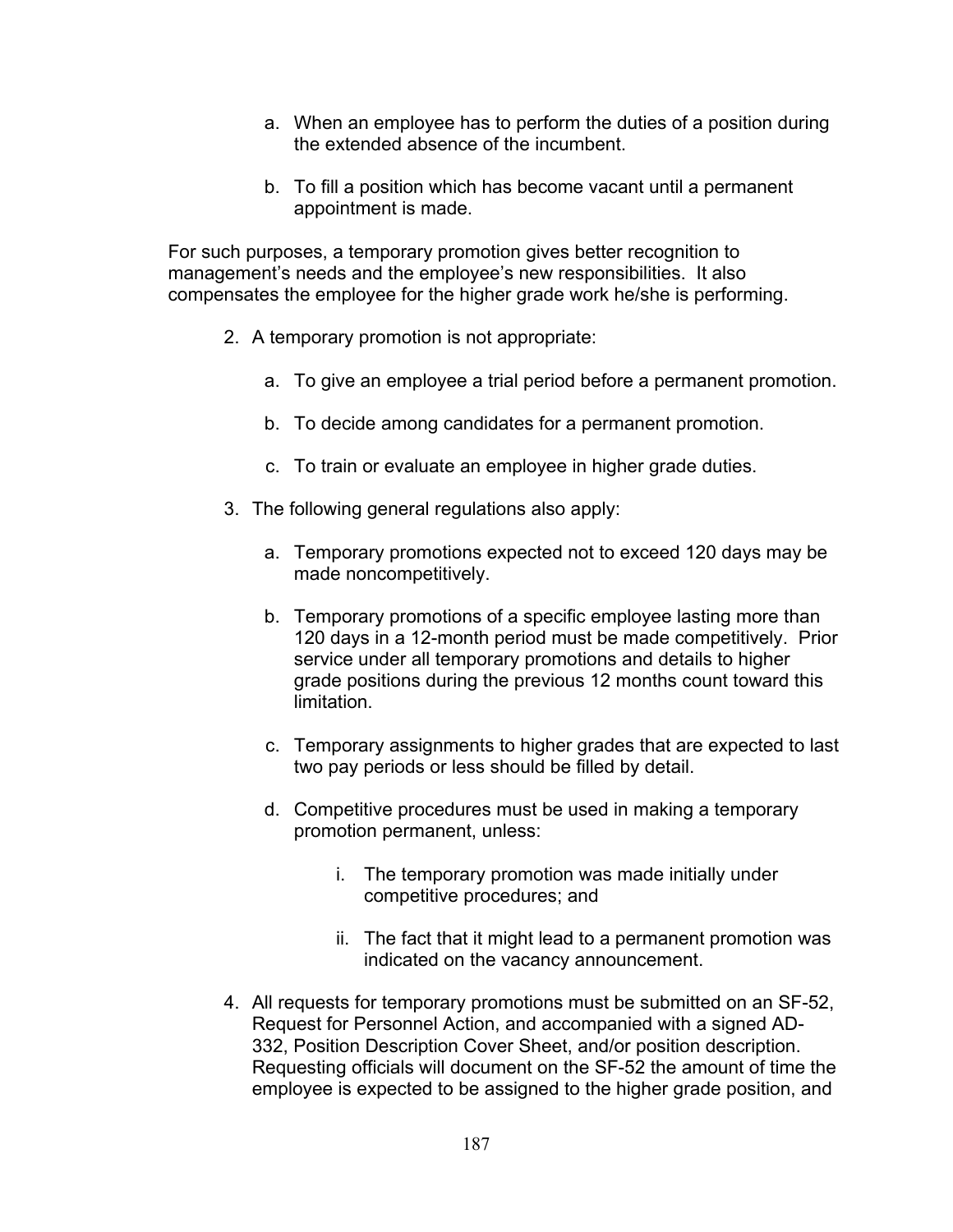the basis on which the temporary promotion should be granted. All requests will be reviewed and approved by the appropriate higher level manager with approval authority.

- B. At the conclusion of a temporary promotion not exceeding 120 days, the employee will be returned to his/her permanent position and original duty station. At the conclusion of a temporary promotion lasting more than 120 days, the employee will be returned to the same or equivalent position in accordance with Governmentwide rules or regulations.
- C. Before a temporary promotion may result in a pay increase, the individual must be assigned to a position that has been classified at a higher grade.
- D. Additional information concerning temporary promotions and performance appraisal may be referenced in Article 40 Performance Appraisal.
- E. Normally, selections for temporary promotions will be made from qualified volunteers within the work unit where the temporary promotion opportunity exists. These locally controlled temporary promotions will be rotated equitably among qualified volunteers in the work unit with the opportunity. The Employer may also choose to exercise its discretion to assign a qualified employee from outside the work unit to the temporary promotion.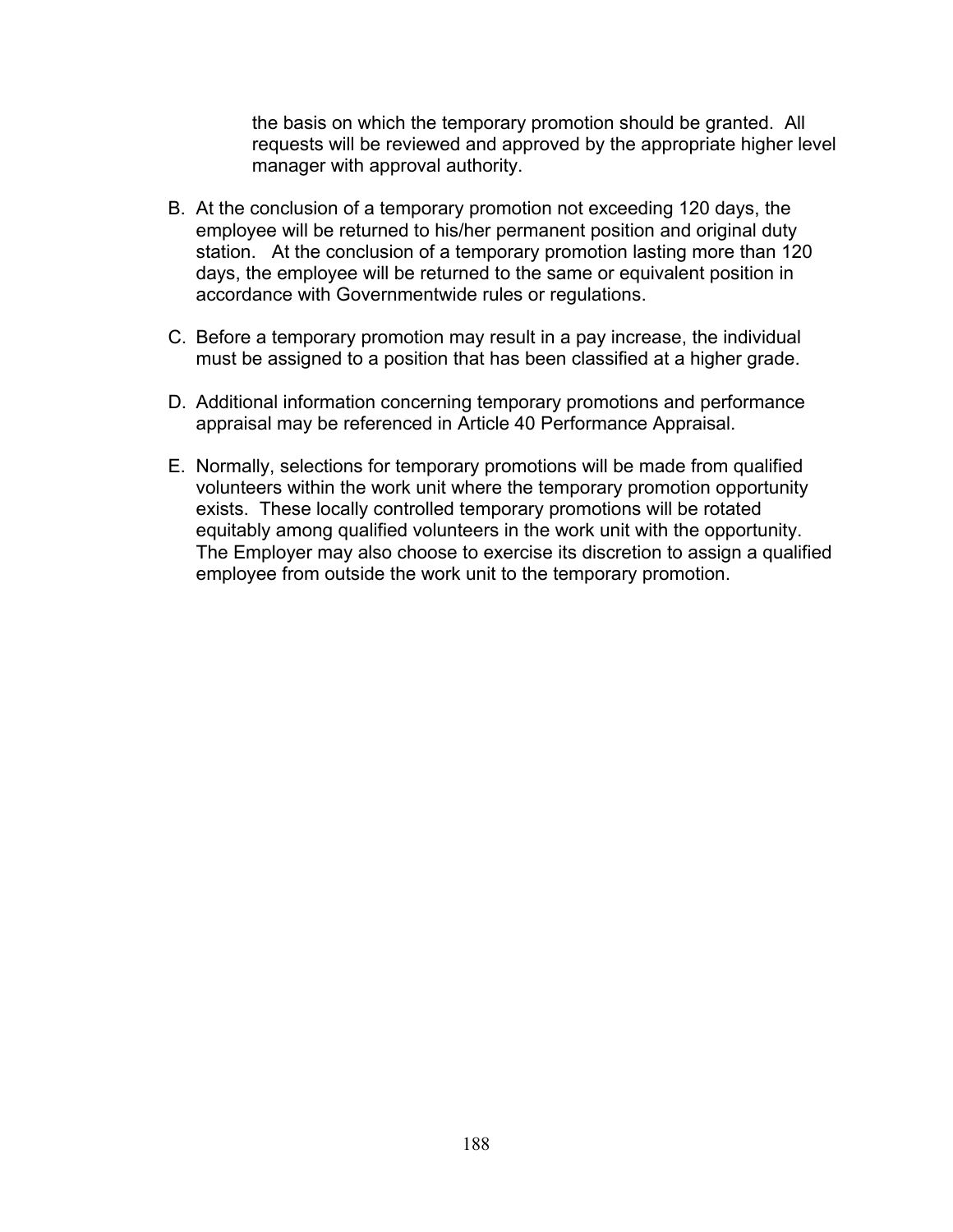# **ARTICLE 46. TRAINING AND EMPLOYEE DEVELOPMENT**

## Section 1. Importance of Training

The Parties agree that the training and development of employees is of significant importance. In conjunction with this concept, the Employer, within budgetary limitations, will make available to employees the training the Employer determines is necessary for the performance of the employees' assigned duties. The Parties agree to continue their encouragement of self-initiated development efforts of individual employees.

## Section 2. Availability of Training Information

The Employer will maintain a current copy of USDA, APHIS, Professional Development Center (PDC), or successor, Learning Resource catalog in all work units, and will make available notices of non-USDA courses it receives. Information will be made available to all employees.

Section 3. Retraining, New and Additional Training

- A. Retraining of employees whose positions are abolished or significantly reengineered as a direct result of RIF and/or transfer of function, will be covered under Article 35 Reduction in Force/Transfer of Function of this Agreement.
- B. Before expecting employees to perform new duties or utilize new technology, the Employer will provide any necessary and appropriate training in a timely manner.

### Section 4. Elective Training

When an employee requests elective training, the Employer, upon approval of such training, will pay authorized expenses for such training at a facility the Employer has approved when the following conditions have been met:

- A. The training has been applied for on an SF-182 (or appropriate form) and approved in advance;
- B. Such training will enable the employee to increase his/her proficiency in the current position (i.e., the training is job-related);
- C. Existing training programs within PPQ will not adequately meet the training need;
- D. Establishing a new training program to meet the need effectively is not feasible;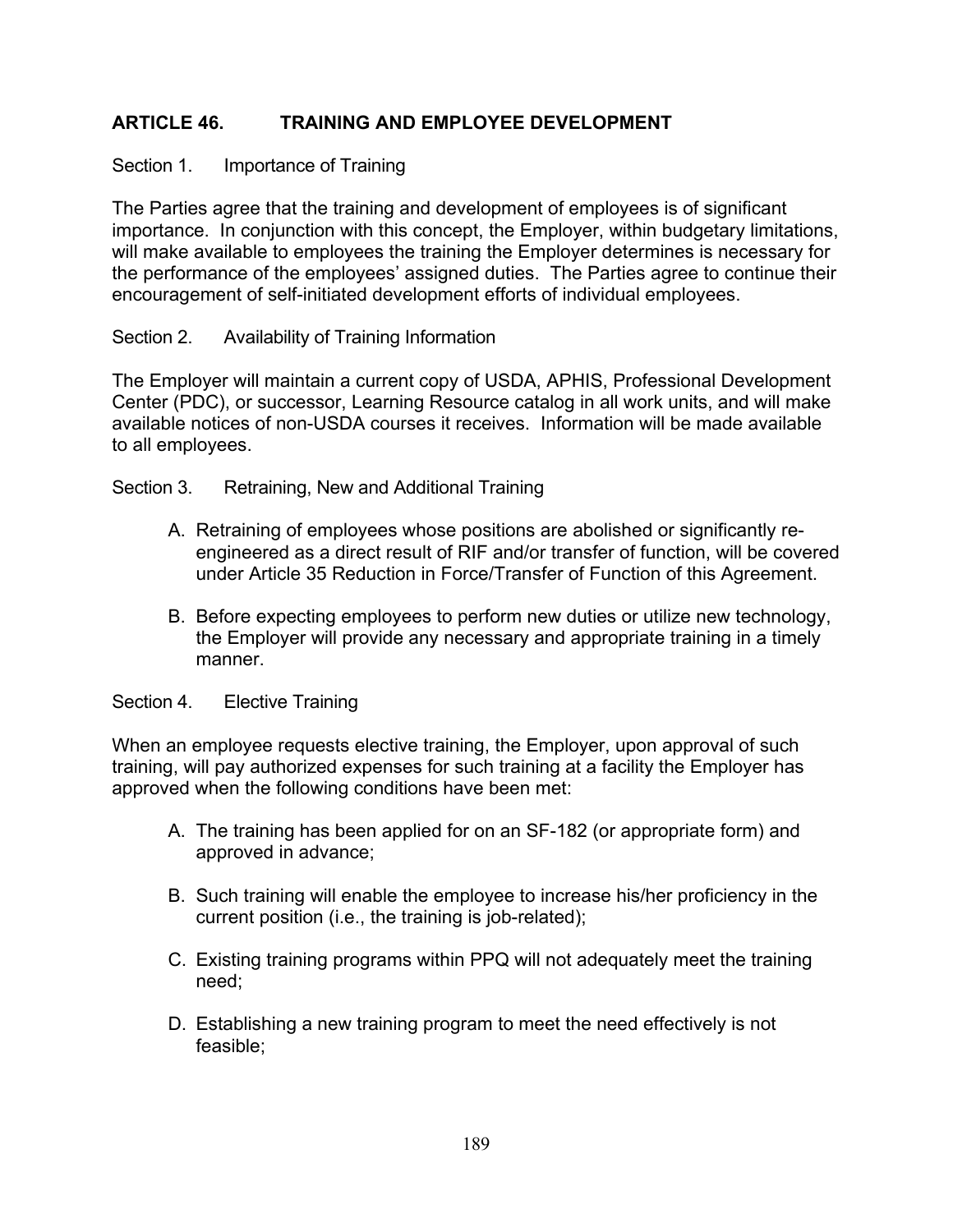- E. Reasonable inquiry has failed to disclose the availability of a suitable and adequate program elsewhere in the government;
- F. The approval of such training will not create undue interference with operational requirements or an imbalance in staffing patterns; and
- E. Funds are available to pay for the training.

## Section 5. Selection For Training Opportunities

When the Employer gives training that enhances an employee's prospects for a promotion, or professional opportunity, or increases the employees' value to the Employer, selection for the training will be made, first consistent with the needs of the mission, in a fair, equitable and impartial manner and will apply applicable merit promotion principles.

## Section 6. Reimbursement of Training Costs

The Employer will reimburse employees for all approved costs and expenses which are incurred in taking Employer required training to the extent not inconsistent with applicable law and regulations. When travel expenses related to training are incurred refer to Article 29 Travel-General Regulations of this Agreement.

#### Section 7. Notice of Training

- A. Unless the employee waives any notice rights, all employees required to attend Employer required training other than at their duty stations, must be given notification as far in advance as possible, but, absent circumstances beyond the Employer's control, no later than two (2) weeks prior to the commencement of such training.
- B. In the event of a notification of elective training posting failure affecting a group of employees the remedy available under this Agreement will be limited to priority consideration when such training is offered again.

### Section 8. Documentation and Certification of Training

The Employer will record and document all successfully completed Employer required training and non-Employer training that meets the Employer's goals for the employees' and Employer's files.

Section 9. Budgetary Training

The Employer will, upon request, provide budgetary training to Union officials and interested employees in order to enable the Parties better to understand the budget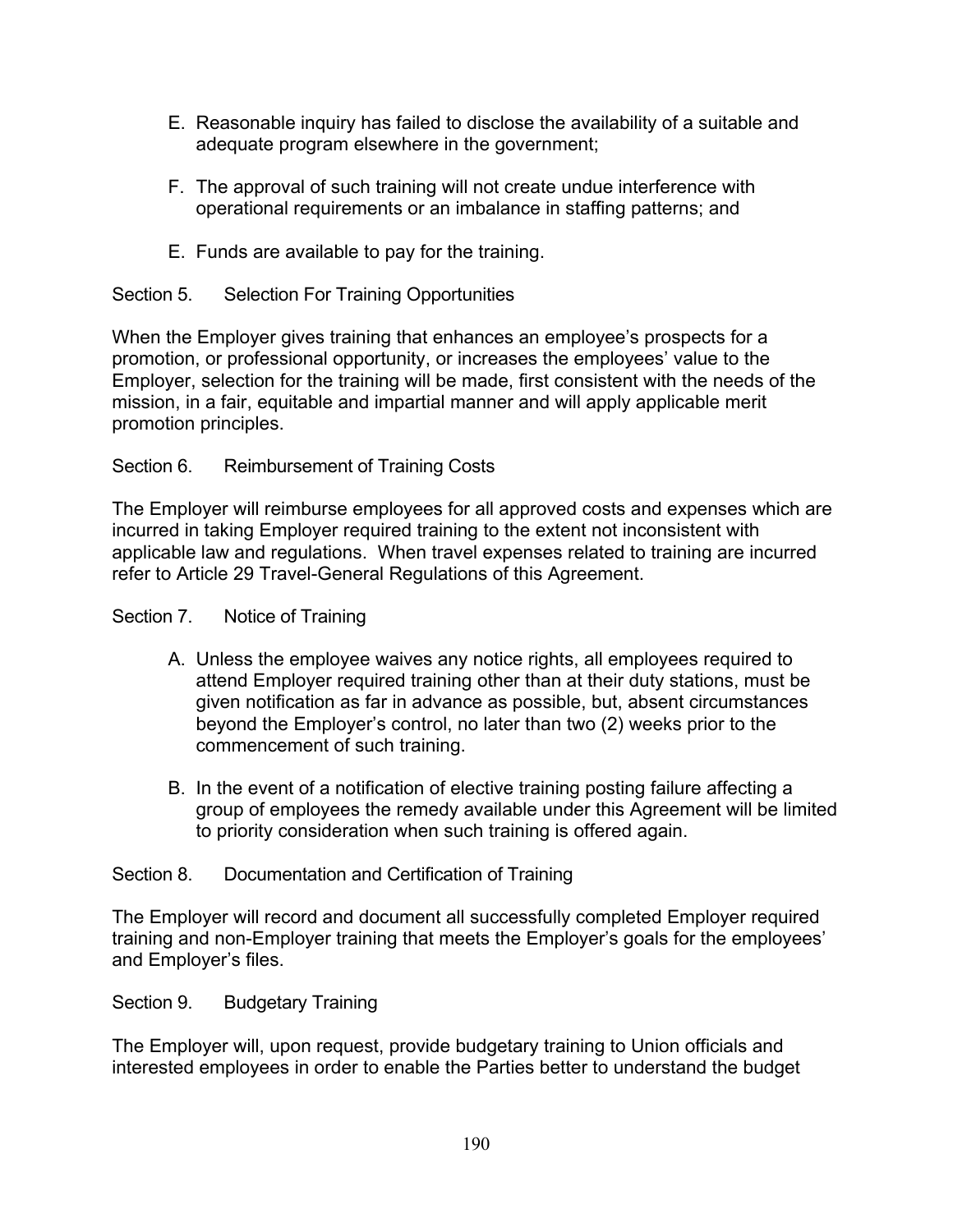process, provide insight as to how budgets are prepared, and to better understand how to expend funds in a more efficient and effective manner.

Section 10. Assessment of Training Needs

- A. The Parties agree that assessment of training, at the National level, is an important issue which will be addressed by the Parties periodically. Forums for such discussions will include, but is not limited to:
	- 1. Any Employer committee which addresses training, which will include at least 2 employees appointed by the Union;
	- 2. Any joint labor management committee; and/or
	- 3. Any Labor Management Consultation.
- B. The committee members will receive official time to study the Employer's, and non-USDA training programs and to prepare for meetings.
- C. Local work units are encouraged to form training committees and design training programs to meet the local as well as mission needs, and to enhance the professional development of the employees.

Section 11. Interagency Training

When available and when appropriate the Employer may offer training provided by other Agencies when to do so would result in:

- A. Better training;
- B. Improved service; or
- C. Savings to the Government.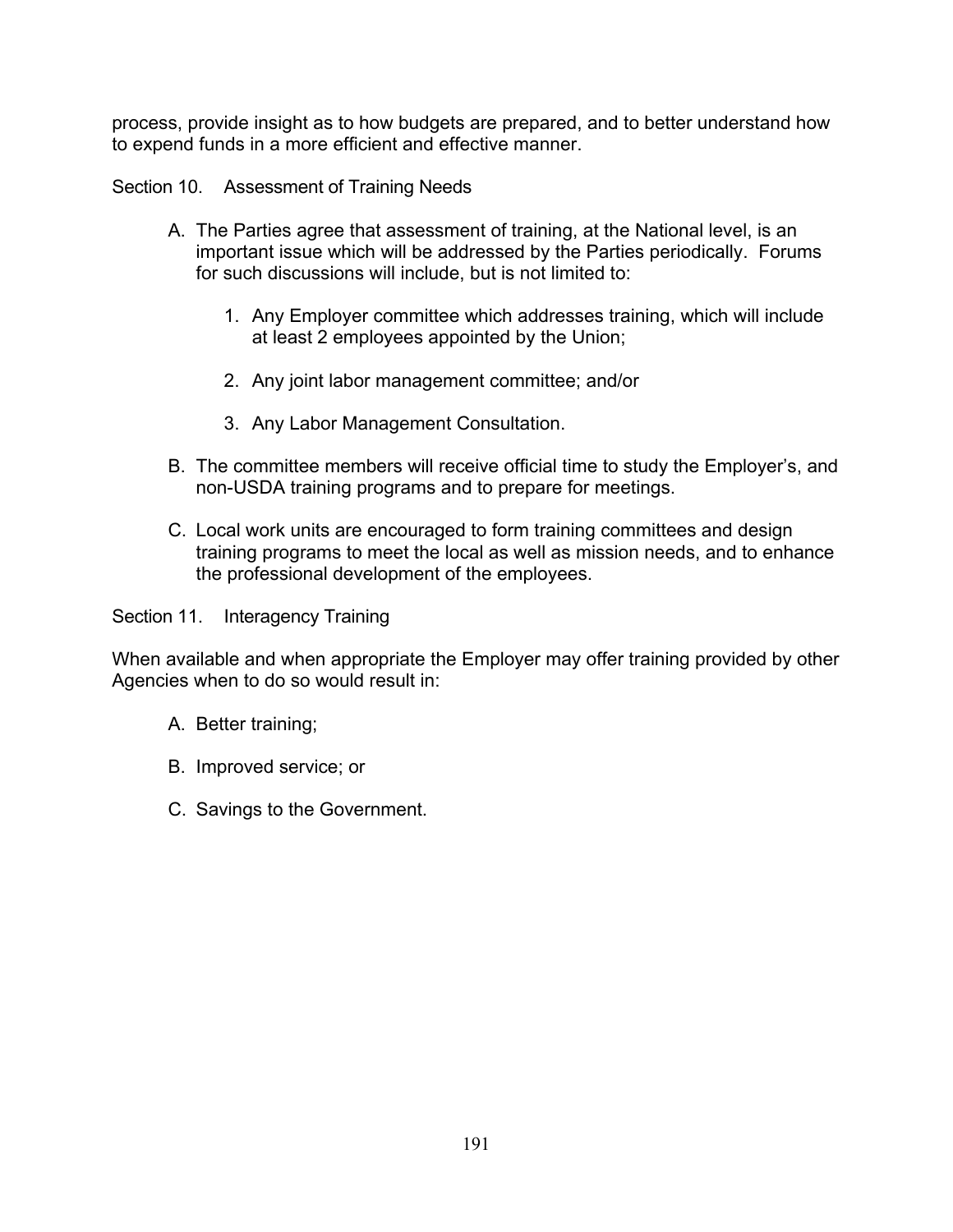# **ARTICLE 47. VOLUNTARY TRANSFERS**

Section 1. Policy

- A. The Employer will consider requests for voluntary lateral transfers in accordance with this Article. When filling bargaining unit employee vacancies by lateral transfer, the Employer retains the right to select from among those who apply pursuant to the provisions of this Article. Voluntary lateral transfers will be made at the expense of the employee and during non-duty hours, i.e., approved leave status, except in those cases where it can be clearly shown to be advantageous to the Government. Nothing in this Article will be construed as a waiver of the Employer's 5 U.S.C. 7106(a) rights or the Union's rights.
- B. Voluntary transfers may be made between any positions at the same grade, same occupational series and same promotion potential within PPQ e.g., Pest Survey Specialist to Plant Health Safeguarding Specialist, etc.
- Section 2. Established Employee Priority Transfers

When filling vacancies, the Employer will give consideration to the lateral transfer list.

Section 3. Voluntary Downgrade Transfer

Any employee taking an employee initiated voluntary downgrade transfer will apply through the provisions of this Article.

Section 4. General Procedures

The Employer will provide employees the opportunity to indicate in advance those locations to which they desire to laterally transfer. When using the Lateral List to fill a position, the Employer will consider each eligible employee who has requested that location for a position with the same job title.

Section 5. Transfer Eligibility Provisions

Eligibility for transfers other than hardships will occur when the following conditions have been met:

- A. New Hires become eligible to apply for lateral transfer:
	- 1. After serving eighteen (18) months from the date of entrance on duty,
	- 2. Satisfactorily completing mandatory condition of employment training,
	- 3. Minimum fully successful performance evaluation, and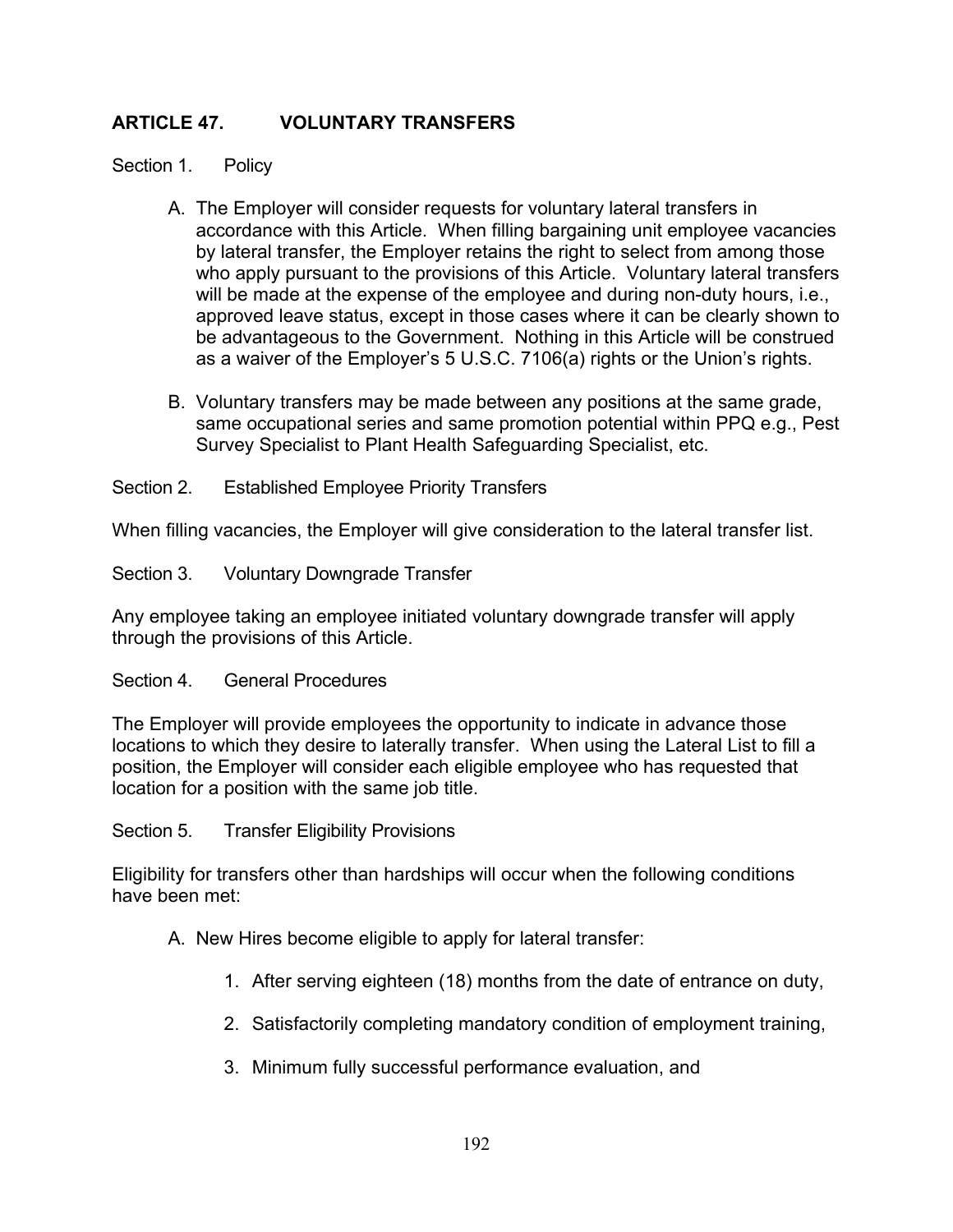- 4. Subject to satisfying other factors such as performance improvement plans or discipline related adverse actions.
- B. Journey-people
	- 1. Twelve (12) months on duty at existing current official duty station, except for return transfers necessitated by RIF/Bumping procedures and directed reassignments,
	- 2. Minimum fully successful performance evaluation, and
	- 3. Subject to satisfying other factors such as performance improvement plans or discipline related adverse actions.
- C. The Employer will consult with the Regional Level of the Union on waivers of eligibility requirements for other extraordinary circumstances.

## Section 6. Lateral Transfer Procedure

- A. All requests for voluntary lateral transfer will be posted as a read-only file on a shared drive accessible by PPQ employees. All requests for voluntary lateral transfer will be submitted by completing the voluntary lateral request form also posted on the shared drive. Each specific type of position will have a check box for location. The employee must identify each type of position for which he/she is requesting a lateral transfer. The list will indicate the initial date that the employee submitted interest in a particular location.
- B. The lateral request forms may be submitted by fax, electronically or by mail. The date of receipt will be the effective date of the request.
- C. Requests for lateral transfer will have a retention period of two (2) years from date of receipt. The employee must indicate on the lateral request form if the request is for a period of time less than two years.
- D. Requests for lateral transfer may be made at any time but will be limited to one request every six (6) month period and each request will void any previous requests. The six month period will begin on date of receipt of the previous request for voluntary lateral transfer. Requests submitted more than one (1) week prior to the six month period will not be processed.
- E. The Employer will permit a transfer which has been approved, but is delayed, to take effect at the end of the delay if the vacancy is still available.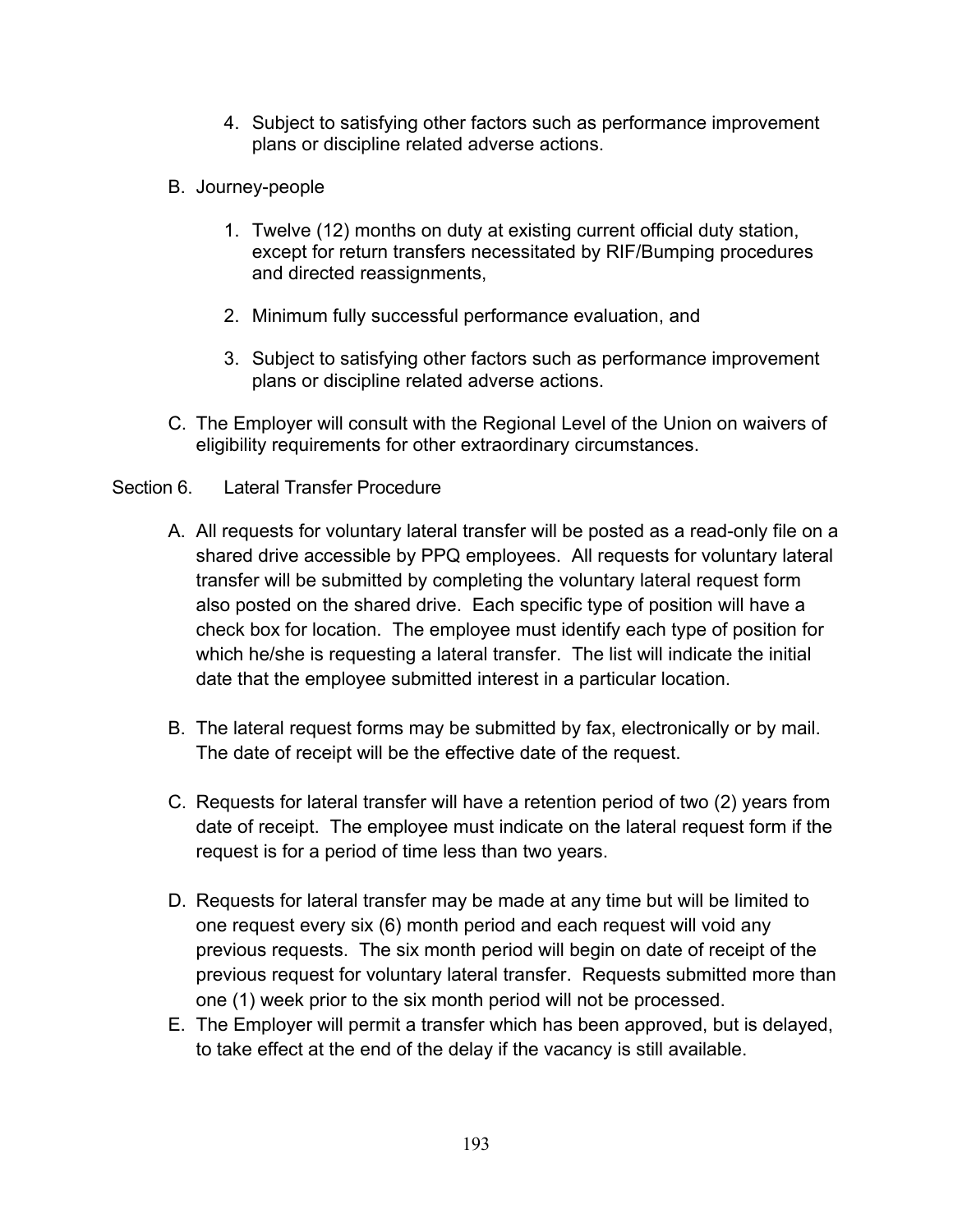- F. Exceptions to the voluntary lateral transfer procedures may be granted in individual cases for extenuating circumstances and can be clearly shown to be advantageous to the Government.
- G. PPQ may still issue special lateral announcements for locations with no identified lateral transfer volunteers. For example PPQ may have a special lateral announcement for a new location or a hard to fill position.
- H. Employees who are offered a lateral transfer in accordance with this Article and decline that transfer will be removed from the lateral transfer list and be ineligible from submitting requests for a period of one calendar year. Exceptions to this rule will be made in cases where the employee is not able to accept a transfer to a home duty station.

## Section 7. Hardship Procedures

- A. The Employer will consider requests for hardship transfers in accordance with this Article. When filling bargaining unit employee vacancies based on hardship, the Employer retains the right to select from among those who apply pursuant to the provisions of this Article. Hardship transfers will be made at the expense of the employee and during non-duty hours, i.e., approved leave status, except in those cases where it can be clearly shown to be advantageous to the Government.
- B. Hardship transfers may be made between any positions within PPQ at the same grade and in the same occupational series.
- C. All requests for hardship transfer will be maintained as a list, but will not be posted. Employees may submit a request for a hardship transfer at any time, but no more often that two times in any 12 month period. The request must indicate the specific type of position(s) for which the employee is seeking a hardship transfer. The request may be submitted by fax, electronically or by mail. The date of receipt will be the effective date of the request.
- D. Requests for hardship transfer will have a retention period of two (2) years from date of receipt. The employee must indicate on the lateral request form if the request is for a period of time less than two years.

### Section 8. Hardship Reasons

Any employee may request a lateral transfer for reasons of personal hardship by submitting a request in writing to his/her Regional Vice President. The employee is required to substantiate the hardship. Substantiating literature will be included with the written request. Within the written request, the employee will indicate which of the four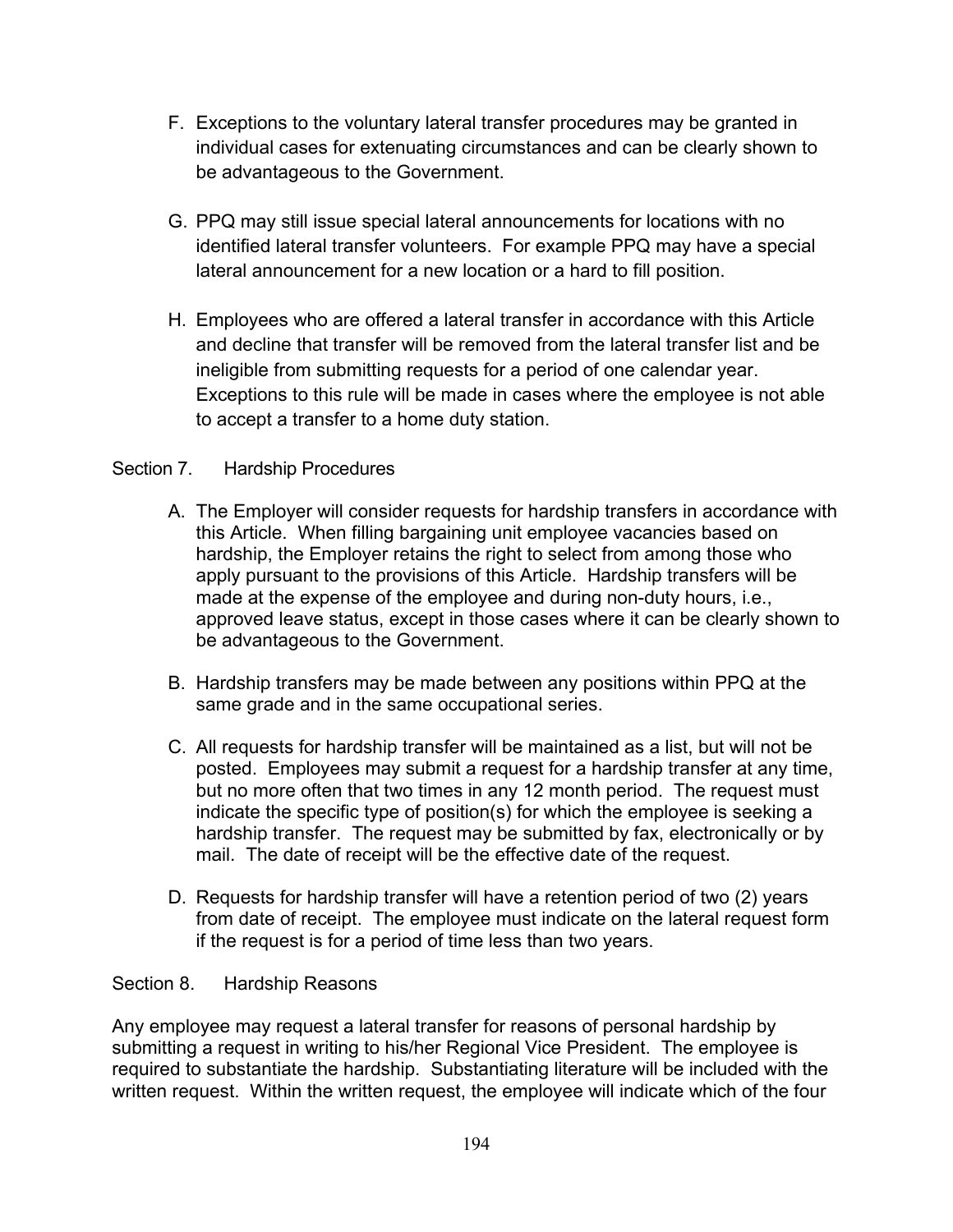reasons below he/she contends is applicable to the hardship request. The Regional VP will then submit all information to the Field Operations Associate Deputy Administrator /designee. The Field Operations Associate Deputy Administrator will inform the Regional Vice President and the affected employee of the decision for a hardship transfer.

# Reason One:

Hardships caused by emergency situations. These typically would be medical and family type emergencies which need immediate action. The emergency involves the employee or a family member. (Family member means the following relatives of the employee: (a) spouse, and parents thereof; (b) children, including adopted children, and spouses thereof; (c) parents of the employee including step-parents; (d) brothers and sisters including step-brothers and sisters, and spouses thereof; and (e) any individual related by blood or affinity whose close association with the employee is the equivalent of a family relationship). This does not mean that an employee will be granted a transfer if there is no vacancy at the desired location. It does mean that the employee will have priority over other hardships to that location.

## Reason Two:

If for example, the Employer relocates an employee because of a directed reassignment.

### Reason Three:

Hardships caused by situations not created by the Employer which have a highly traumatic effect upon the employee. If, for example, a spouse who is not a part of the PPQ structure found a job in a distant location, the acceptance of that position creates difficulty or hardship for a member of the bargaining unit; marriage, engagement; etc.

### Reason Four:

Hardships caused by situations not created by the Employer which are less traumatic. These situations cover many contingencies that are not covered in the previous categories.

### Section 9. Swaps

Employees seeking to swap positions must work out the details between themselves in conjunction with their respective Regional Vice Presidents. The Regional Vice Presidents will then forward the requests to the Field Operations Associate Deputy Administrator for consideration. Swaps will be considered only between employees of similar qualifications, titles, series, and grades.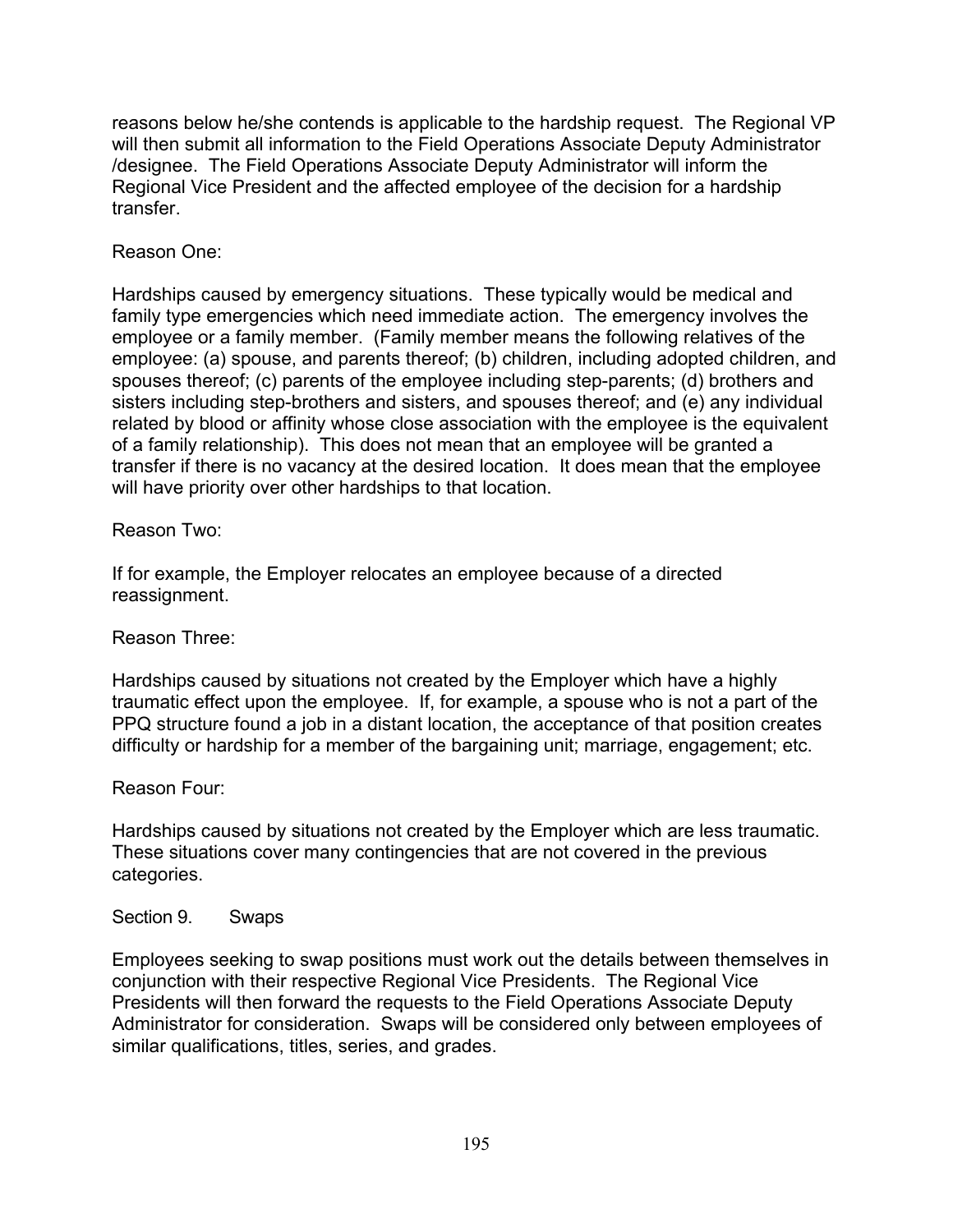Section 10. Exclusion

Excluded from this Article are those positions which are to be filled by employees affected by reduction-in-force, reassignment in lieu of RIFs, reassignment under RIF procedures or transfer of function.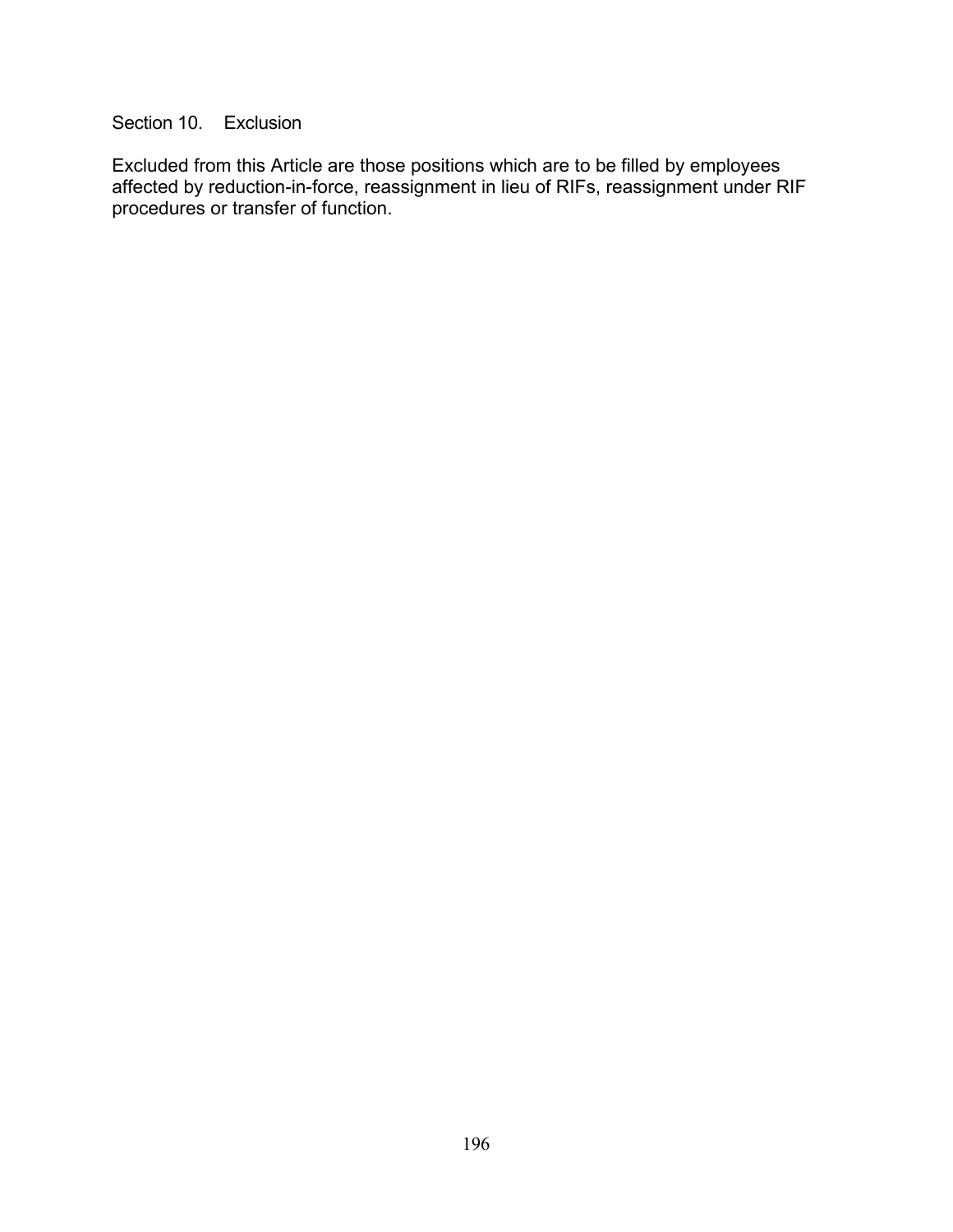# **ARTICLE 48. LEAVE**

Section 1. General Provisions

- A. Employees will earn annual and sick leave in accordance with applicable Governmentwide laws and regulations.
- B. The Employer will not use denial of leave requests in lieu of, or as part of, disciplinary or adverse actions.
- C. Leave will be charged in fifteen (15) minute intervals.
- D. Requests for approval or disapproval of leave will be documented on an Application for Leave (OPM-71) or equivalent. It is the employee's responsibility to ensure requests are submitted to, and received by, the approving official and, when practicable, approved prior to taking leave.
- E. Each work unit will establish, through collective bargaining, its own procedures concerning delivery and receipt of OPM-71s to the supervisor and the placement and subsequent rotation of employees on leave rosters.
- F. If the needs of the Employer to accomplish the Mission do not permit the approval of leave requested, the Employer will provide written reasons for the disapproval on the OPM-71 submitted by the employee and return the form to the employee.
- G. Unscheduled Leave
	- 1. When unscheduled leave is necessary, the employee will notify the immediate supervisor, or his/her designee, to request leave. If not available, the employee will leave a message for his/her supervisor, recognizing that supervisory notice and approval is required. In emergency situations the supervisor will accept notification from a third party acting as the employee's agent for purposes of this Article. The employee has the responsibility for contacting the supervisor as soon as reasonably possible to provide any required information or documentation in accordance with this Article.
	- 2. It is the intention of the Parties to respect the privacy of employees. However, a supervisor may request sufficient information concerning the circumstances and the duration of the absence, if known, as may be necessary, to permit the supervisor to evaluate the appropriateness of approving or disapproving leave. When it appears that an absence will extend beyond the original date of anticipated return to duty, the employee will promptly notify the supervisor and request approval for the new anticipated date of return.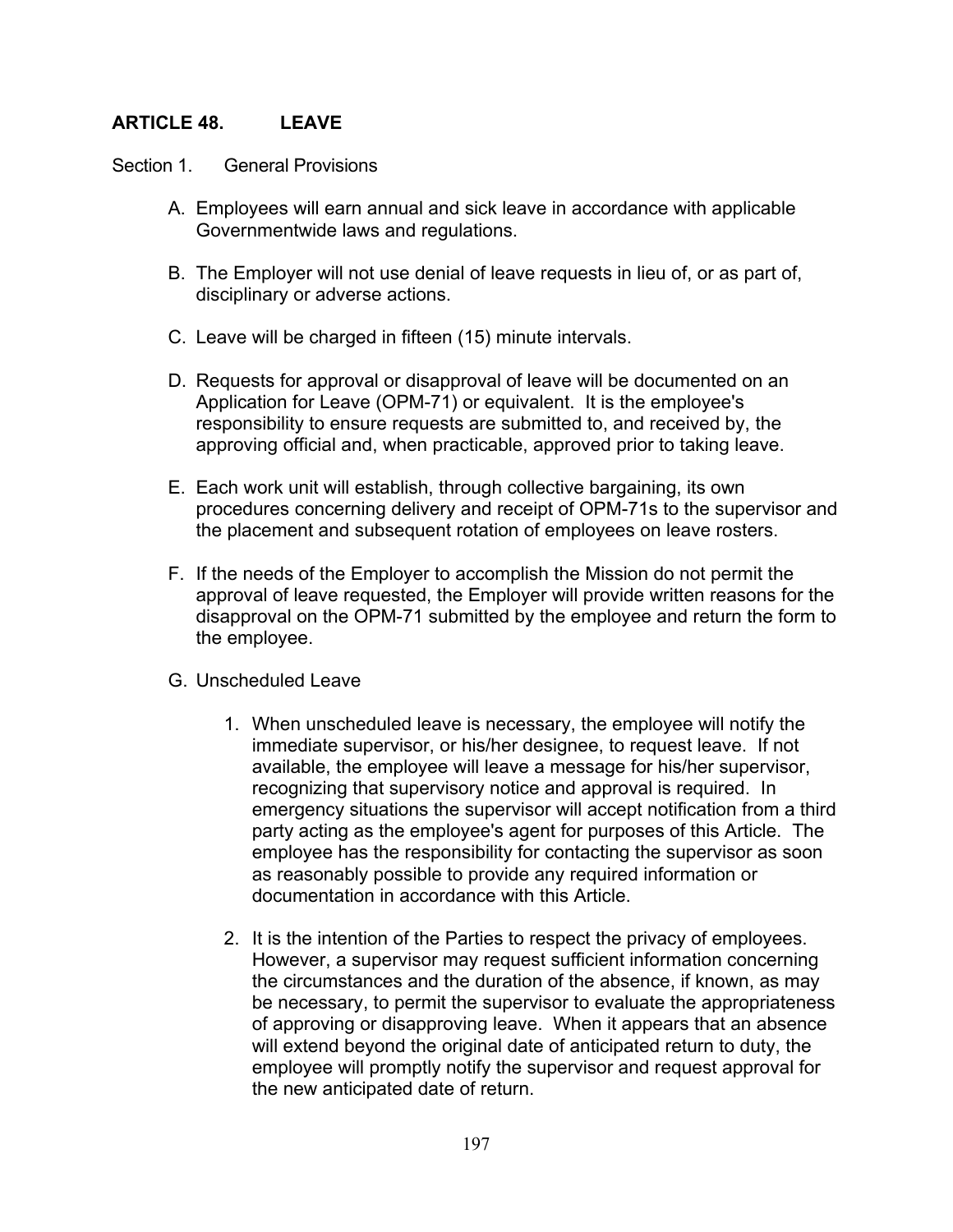- H. When scheduling conflicts are unresolved by the locally negotiated procedures, the supervisor will make the final determination if the affected employees are unable to reach agreement amongst themselves.
- I. Medical Certification
	- 1. "Medical certification" means a written statement signed by a practicing physician or other medical practitioner certifying incapacitation and the period of incapacitation, examination, or treatment, or to the period of disability while the patient was receiving professional treatment or other administratively acceptable evidence. For sick leave requested because of exposure to a contagious disease, the medical certification should indicate the name of disease, that the disease is contagious, and the period of confinement and/or quarantine if the quarantine is required by ordinance or statute. If medical certification is required, it must be submitted to the supervisor or his/her designee as soon as practicable, but no later than fifteen (15) calendar days from the time it is requested, or where warranted, within thirty (30) calendar days.
	- 2. The supervisor may request medical certification to be submitted:
		- a. Or an unscheduled absence in excess of three (3) consecutive workdays;
		- b. For use of leave if the employee is officially on leave restriction;
		- c. For a chronic condition which does not necessarily require medical attention although absence from work may be necessary. If the employee has previously furnished a medical certificate, with prognosis, of the chronic condition the employee will not be required to furnish a medical certificate on a continuing basis. The supervisor may require reasonable updates to the medical certificate;
		- d. To consider an employee request for leave under the Family Medical Leave Act (FMLA) or any other family friendly leave benefit (using the appropriate DOL form);
		- e. To consider an employee request for special consideration such as reassignment or other reasonable accommodation see Article 32 Temporary Light Duty;
		- f. To consider requests for advance sick leave;
		- g. To consider requests for application for the Voluntary Leave Transfer Program; and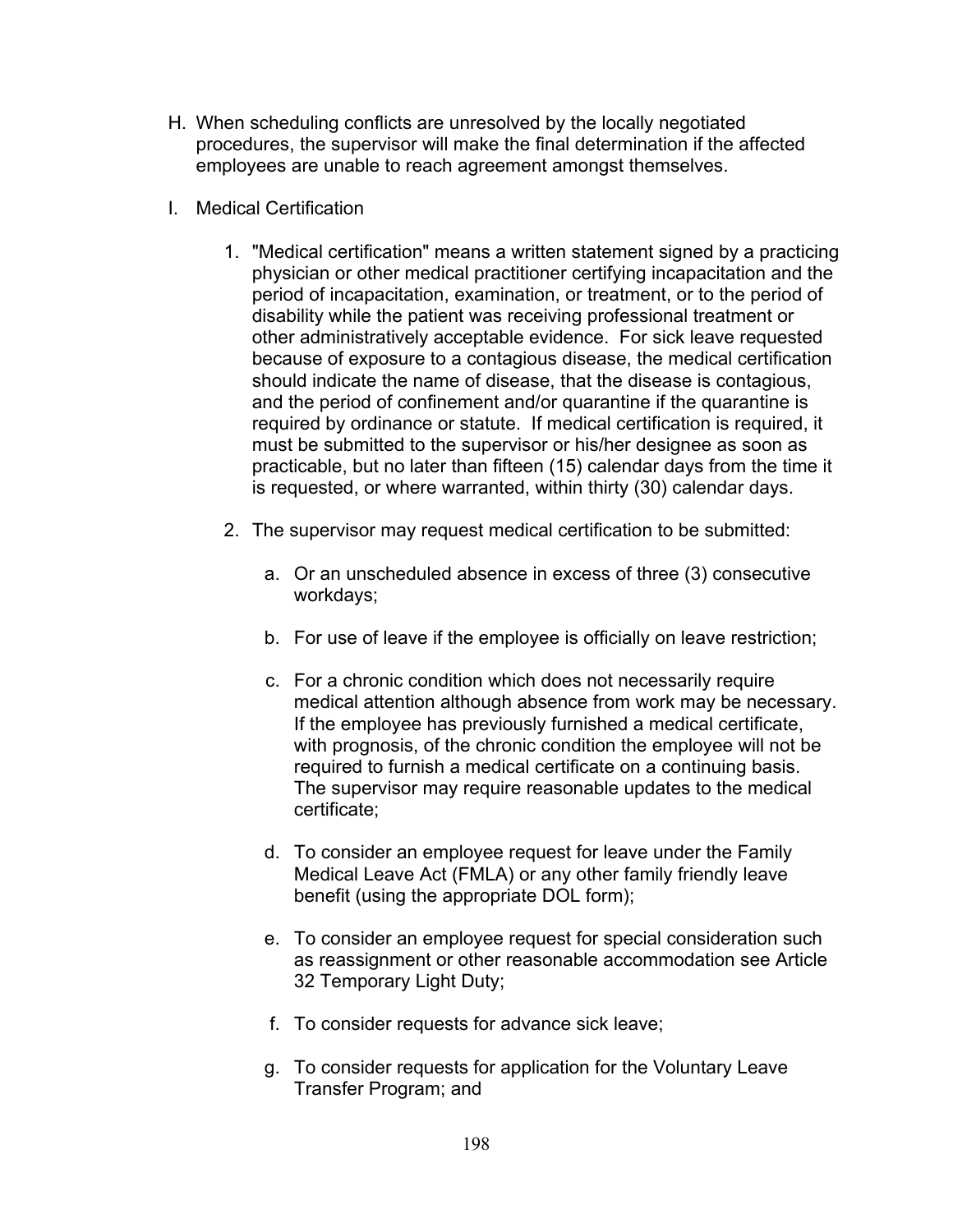h. From an appropriate physician or practitioner stating that the employee can return to work, noting any applicable limitations or restrictions upon such work.

# Section 2. Annual Leave

In accordance with this Article and consistent with Governmentwide regulations and locally negotiated procedures the Employer will approve annual leave for the following, but not limited to:

- A. An employee has requested up to seven days in the event of a death in his/her immediate family. For the purpose of this subsection, family member includes:
	- 1. Spouse and parents thereof;
	- 2. Sons and daughters, and spouses thereof;
	- 3. Parents and spouses thereof;
	- 4. Brothers and sisters and spouses thereof;
	- 5. Grandparents and grandchildren, and spouses thereof;
	- 6. Domestic partner and parents thereof, including domestic partners of any individual in (2) through (5) above; and
	- 7. Any individual related by blood or affinity whose close association with the employee is the equivalent of a family relationship.
- B. Subject to workload requirements, an employee's request is for an established religious holiday which occurs on a regularly scheduled workday of the employee's basic workweek (See Article 49 Holidays and Religious Observances for information on religious holiday compensatory time);
- C. Subject to workload requirements, the request is for Local Presidents', National Officers', and Union designated representatives' of the Union attendance at the Union's convention.

### Section 3. Advance Annual Leave

A. A permanent employee who expects to remain in service through the leave year may request advancement of annual leave in an amount not to exceed that which the employee will accrue for the remainder of the leave year.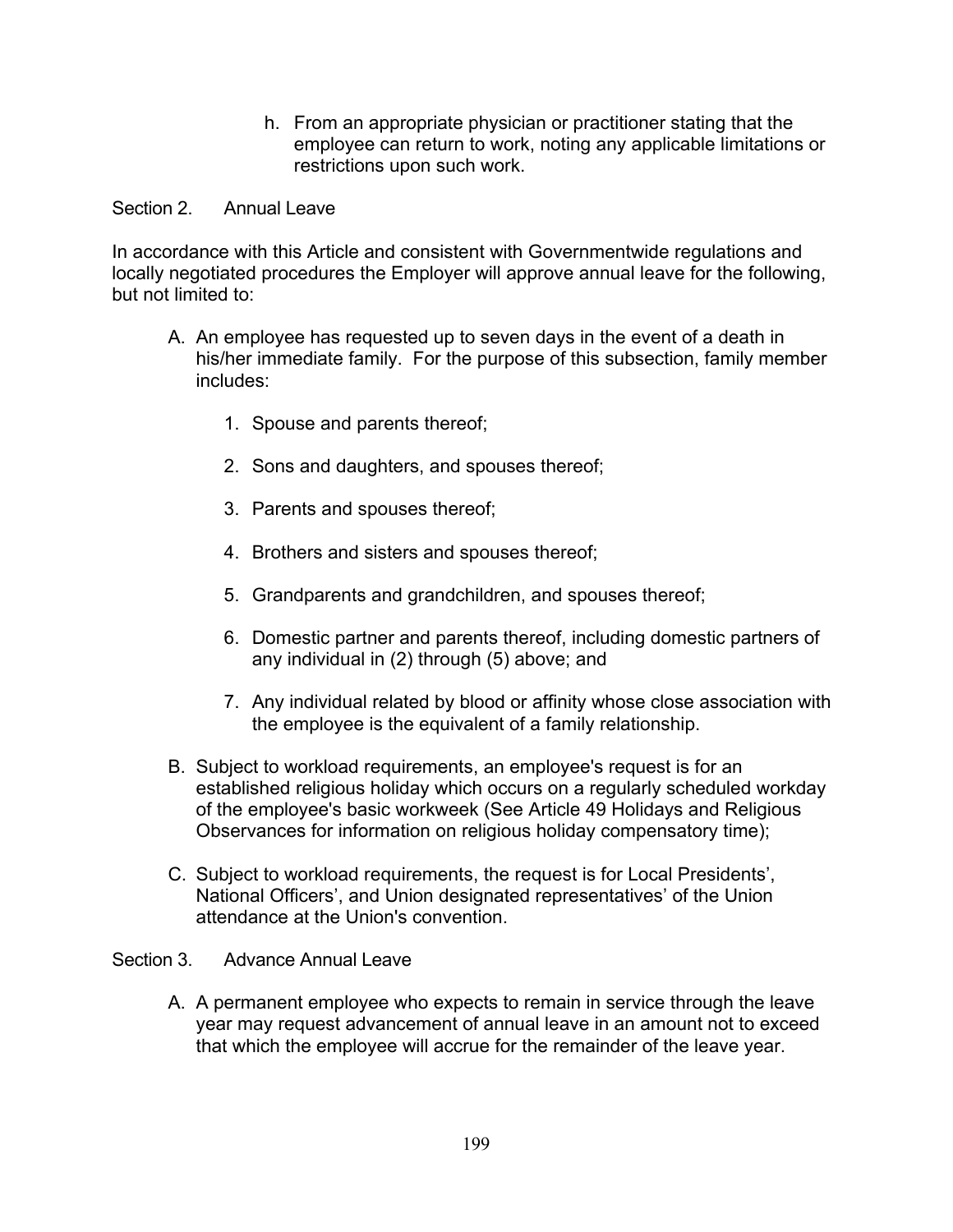B. An employee who wishes to request advancement of annual leave will complete an OPM-71 and provide a written explanation of the reason for the request.

#### Section 4. Sick Leave

- A. Sick leave will be granted, in accordance with law and Governmentwide rule and regulation, when the employee:
	- 1. Receives medical, dental, or optical examination or treatment;
	- 2. Is incapacitated for the performance of duties by physical or mental illness, stress, injury, pregnancy, or childbirth;
	- 3. Provides care for a family member, as defined in 5 C.F.R. 630.201, who is incapacitated as a result of physical illness, mental illness, stress, injury, pregnancy, or childbirth; or who receives medical, dental, or optical examination or treatment;
	- 4. Makes arrangements necessitated by the death of a family member; or attends the funeral of a family member;
	- 5. Would, as determined by the health authorities having jurisdiction or by a health care provider, jeopardize the health of others by his/her presence on the job because of exposure to a communicable disease; or
	- 6. Must be absent from duty for purposes relating to the adoption of a child, including appointments with adoption agencies, social workers, and attorneys; court proceedings; required travel; and any other activities necessary to allow the adoption to proceed.
- B. An employee may use sick leave under this section without invoking the FMLA. If FMLA is invoked, the employee may elect to use accrued sick leave, in whole or in part, in accordance with law and Governmentwide rule and regulation.
- C. *Advance Sick Leave*. Advance sick leave will not be granted when it is known or expected that the employee will not return to duty, i.e., the employee has applied for disability retirement, has received notice of separation or furlough, or has submitted notice of resignation.
	- 1. 1. Sick leave will be advanced in accordance with the provisions of 5 CFR 630 Section 402 and for the lengths of time not exceeding those specified therein.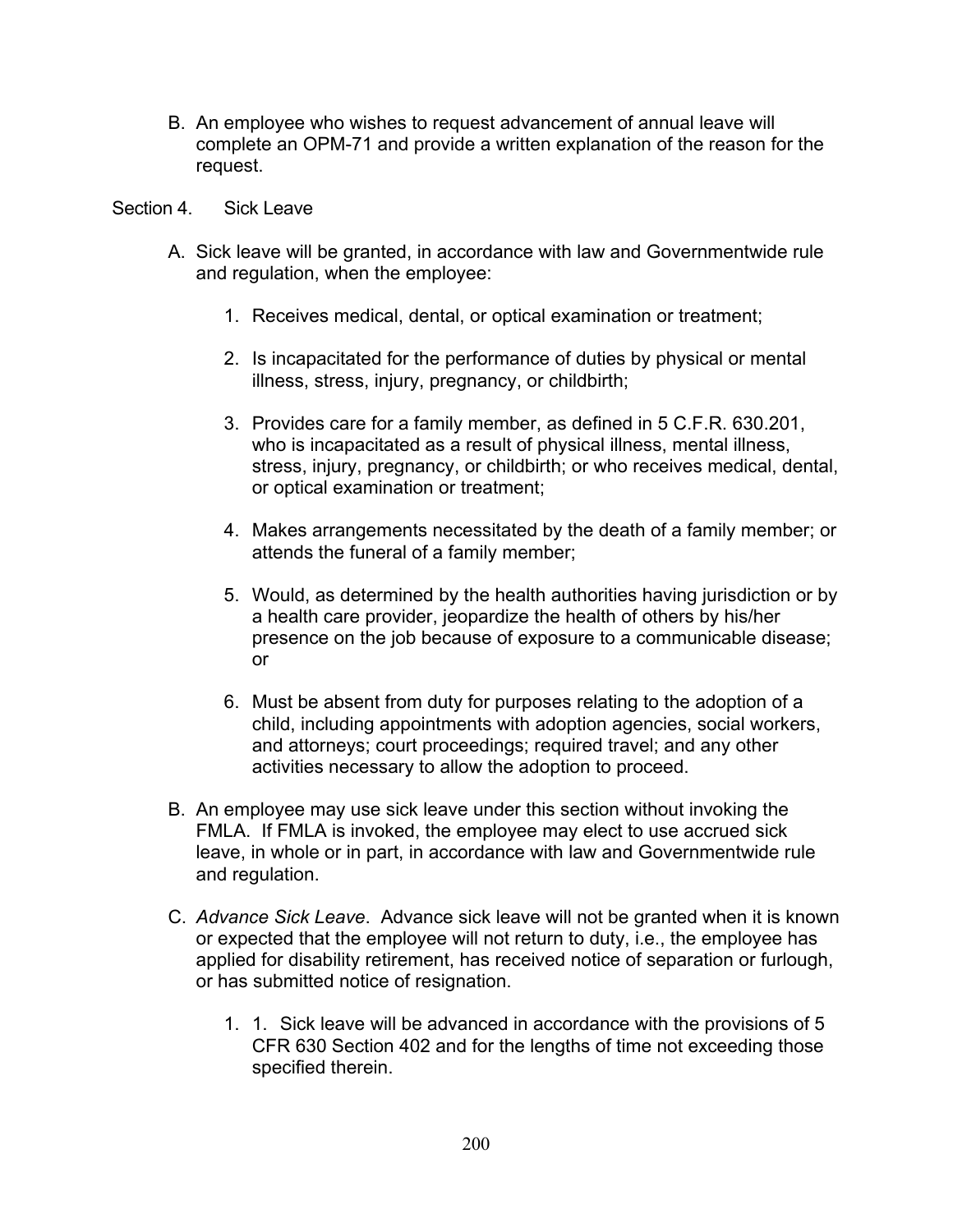#### Section 5. Excused Absence

An excused absence is a period of official (administrative) leave without loss of pay or charge to annual, sick, or other leave. Excused absence may be granted for certain activities and within the limitations described by law and Governmentwide rule and regulation.

#### Section 6. Leave Without Pay

- A. Leave without pay (LWOP) is a temporary absence from duty, without pay, which may be granted at the employee's request. Requests for LWOP must be approved in the following situations:
	- 1. Military training or active duty for members of the Reserves or National Guard, who are not entitled to, or have exhausted their military leave;
	- 2. Medical treatment for disabled veterans;
	- 3. Employees exercising LWOP rights under the FMLA; and
	- 4. Employees to fulfill certain family obligations (up to 24 hours of LWOP each year).
- B. Local Presidents, National Officers, and/or Union designated representatives of the Union may be approved to use LWOP for attendance at the Union meetings and conventions when they do not qualify for official time for such attendance. OK
- C. Compensable hours earned outside the basic 40 hour workweek during an administrative week (Sunday through Saturday) in which LWOP is taken will be used to complete the basic 40 hour workweek before being paid at the full overtime rates as follows:
	- 1. Hours worked on a day that 8 hours of the basic 40 hour workweek are worked, including CTT, will be paid at the usual overtime rate minus the straight-time hourly benefit deduction for outstanding LWOP hours up to the number of LWOP hours taken during the week (currently Transaction Code (TC) 19);
	- 2. Hours worked on a day when less than 8 hours of the basic 40 hour workweek are worked, including CTT, will be applied toward completing the basic 40 hour workweek and will be paid at the straight time rate up to the number of LWOP hours taken during the week.
	- 3. Hours worked outside the basic workweek will be applied toward completing the basic workweek in a manner most favorable to the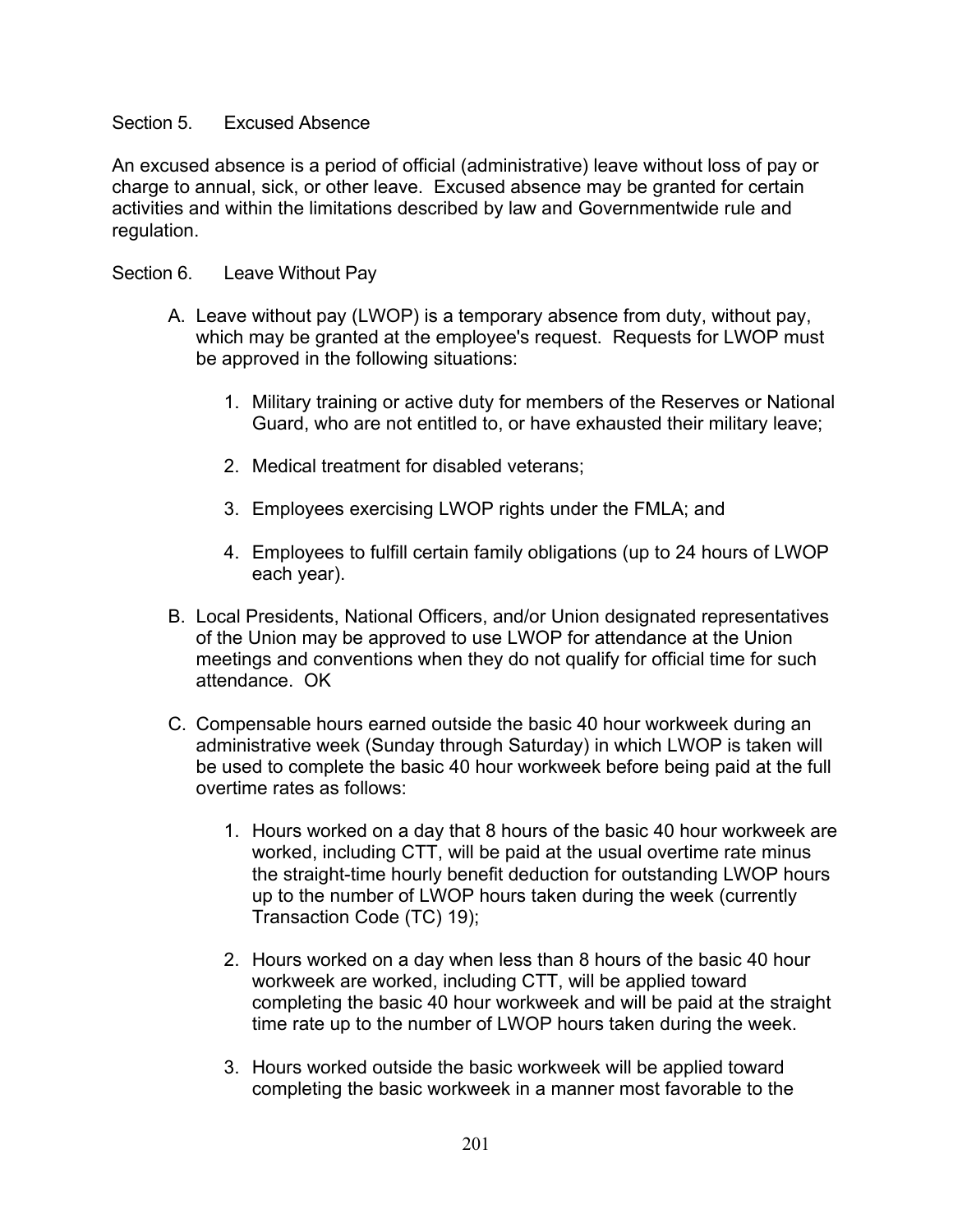employee, for example, holiday hours (currently TC 31) applied first, non-Sunday overtime hours (currently TC 21) applied second, and Sunday hours (currently TC 22) applied last.

## Section 7. Family and Medical Leave

The FMLA entitles eligible employees to a maximum of twelve (12) administrative workweeks of unpaid leave during a 12-month period for certain serious health conditions or needs of an employee or his/her family in accordance with law and Governmentwide rule or regulation. An employee may elect to substitute paid leave, as appropriate, for any leave without pay used under the FMLA. Certification of health care provider under the FMLA will be submitted by the employee on Form WH-380.

#### Section 8. Military Leave

Consistent with law and Governmentwide rule and regulation:

- A. An employee who is a member of a reserve component of the uniformed services or a member of the National Guard will be granted military leave for active duty or training.
- B. Eligible full-time employees are credited with fifteen (15) days of military leave each fiscal year which may be taken successively or intermittently during each fiscal year. Up to fifteen (15) days of unused military leave may be carried over to the next fiscal year, but no more than thirty (30) days of military leave may be used by a full-time employee in any fiscal year.
- C. Each work day of absence, as listed in the military orders, is counted as a day of military leave.
- D. Eligible employees called to duty for a period in excess of their balance of available military leave authorized in subsection 2 above can use annual leave or leave without pay for the excess period.
- E. Employees serving in the military will be entitled to such other rights as any federal rule, law, or regulation may give them.
- Section 9. Leave for Jury or Witness Service
	- A. An employee receiving a summons for jury duty or as a witness in a judicial proceeding will inform the Employer as soon as reasonably practicable.
	- B. An employee who is under proper summons from a court to serve on a jury will be granted administrative leave from the date stated in the summons on which he/she is required to report to the court to the date he/she is discharged by the court.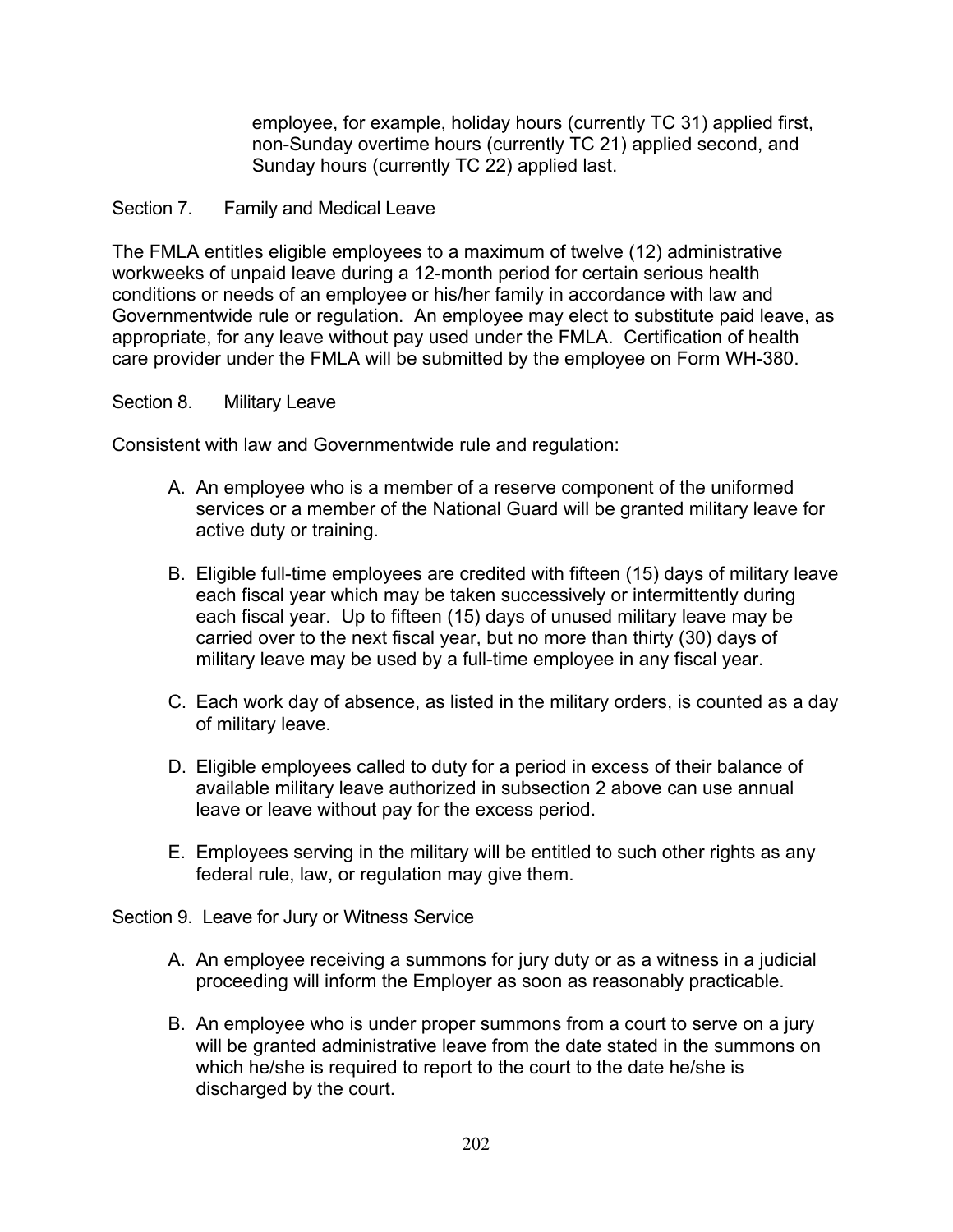- C. When an employee, in a nonofficial capacity, is summoned as a witness by any party in connection with any judicial proceeding to which the United States, District of Columbia, or a State or local government is a party, the employee will be granted administrative leave during the time he/she is absent as a witness.
- D. When an employee utilizing the provisions of subsections B and C above is excused by the Court for a day, or a major part of a day, the employee will return to duty or be charged annual leave for the duration of his/her absence.
- E. The Employer will assign employees on jury duty a basic work week of Monday through Friday, 8 A.M. to 4 P.M.

Section 10. Home Leave

- A. Home leave will be granted and accrued in accordance with applicable law and Governmentwide rule and regulations and this Agreement.
- B. Home leave is intended for use in the United States, in the Commonwealth of Puerto Rico, or in the territories or possessions of the United States.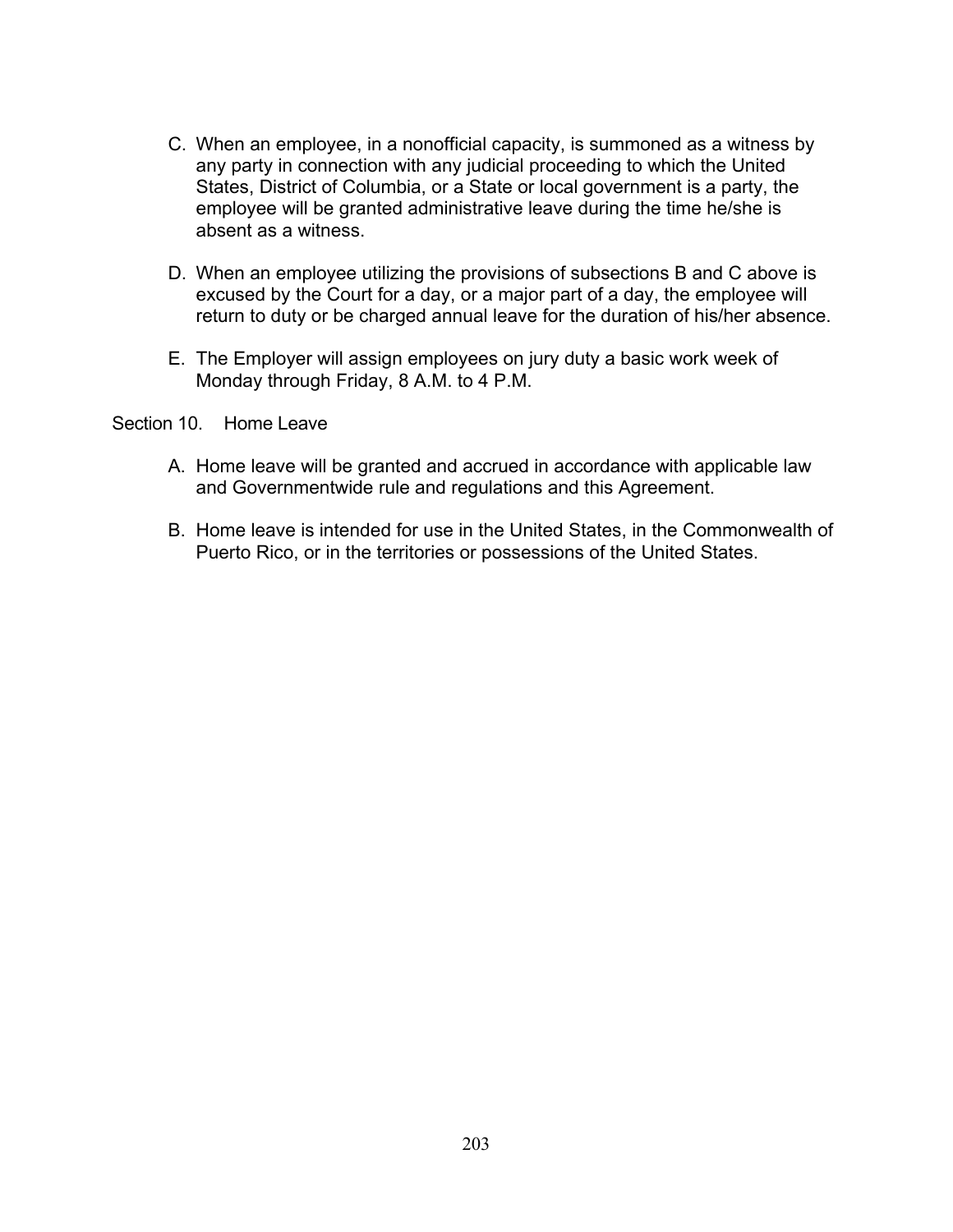# **ARTICLE 49. HOLIDAYS AND RELIGIOUS OBSERVANCES**

## Section 1. Designated Holidays

The following days are treated as holidays for purposes of pay and leave of employees:

- A. New Year's Day January 1
- B. Martin Luther King's Day third Monday in January
- C. Washington's Birthday third Monday in February
- D. Memorial Day last Monday in May
- E. Independence Day July 4
- F. Labor Day first Monday in September
- G. Columbus Day second Monday in October
- H. Veteran's Day November 11
- I. Thanksgiving Day fourth Thursday in November
- J. Christmas Day December 25

Special Holidays include:

- K. Inauguration Day (for Washington, D.C., Metropolitan Area only)
- L. Any day designated by Federal Statute or Executive Order.

Section 2. "In-lieu-of" Holidays

Except for employees on compressed work schedules covered by locally negotiated procedures for determining "in-lieu-of" holidays, when a holiday for an employee falls on a non-workday outside the employee's basic workweek, the day to be treated as his/her holiday is the workday immediately before the non-workday unless the holiday falls on Sunday - then the subsequent workday is the holiday.

Section 3. Non-Federal Holidays

When a field office is closed and work cannot be properly performed due to a local, State, territorial or foreign holiday, field employees will be granted excused absence, i.e., no loss of pay or charge to leave. Factors used to determine if an employee is actually prevented from working include: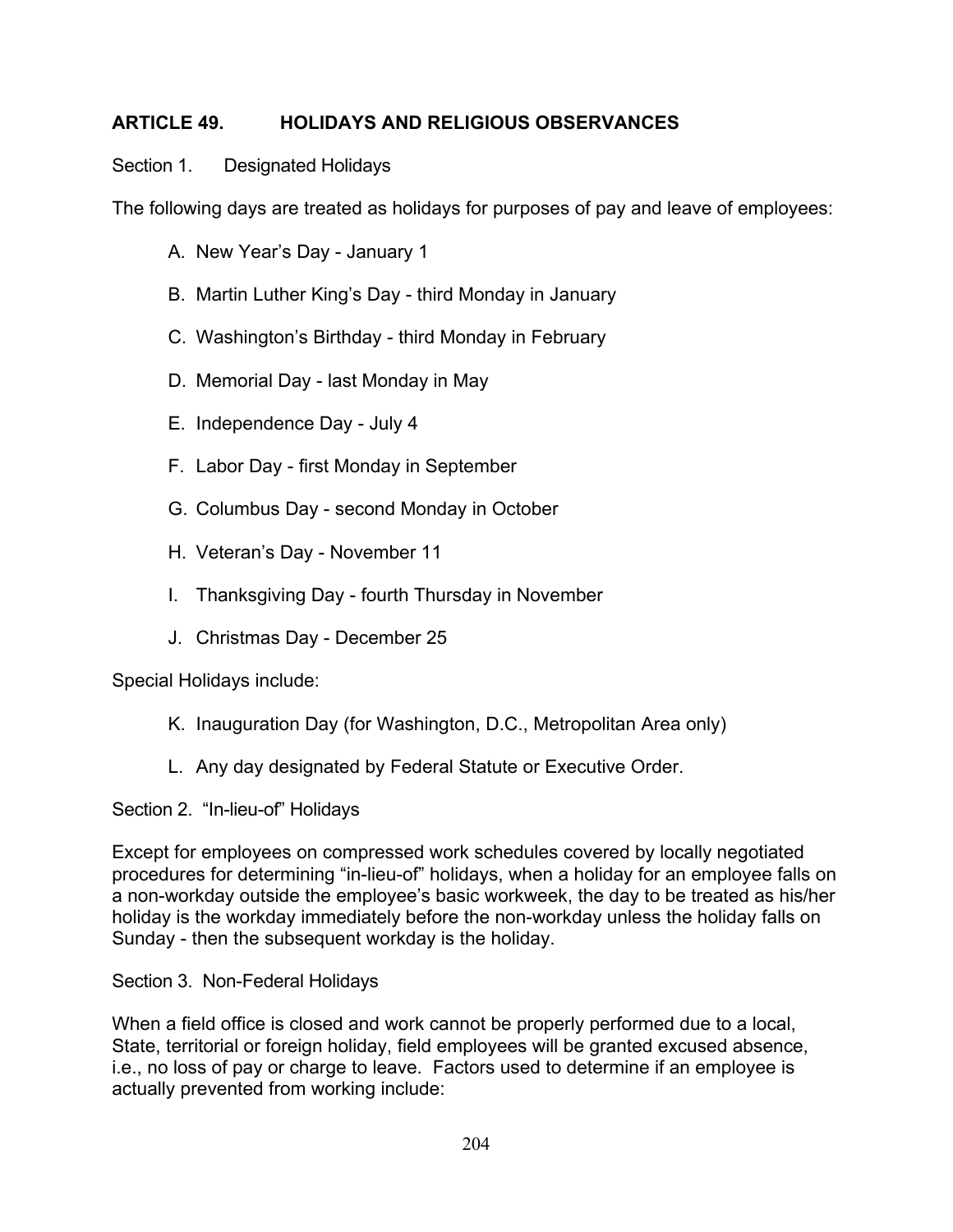- A. The building or office in which the employees work is physically closed, or building services essential to proper performance of work are not operating;
- B. Local transportation services are discontinued or interrupted; or
- C. The employee's duties consist largely or entirely of dealing directly with employees and officials of business or industrial establishments or local government offices, which are closed in observance of the holiday, and there are no other duties consistent with his/her normal duties to which the employee can be assigned.
- Section 4. Religious Observances
	- A. In accordance with law and Governmentwide rules and regulations, employees whose personal religious beliefs require the abstention from work during certain periods of the workday or workweek may elect to be absent during those periods on earned/advanced religious compensatory time so long as their absence will not interfere with the efficient accomplishment of the Agency's mission.
	- B. Employees applying for and earning compensatory time for religious purposes will:
		- 1. Be permitted to use compensatory time for a religious purpose before it is actually earned;
		- 2. Be credited for compensatory overtime on an hour for hour basis or fractions thereof;
		- 3. Earn compensatory time no more than 4 pay periods in advance;
		- 4. Earn compensatory time during periods of non-reimbursable overtime when performing import/export activities;
		- 5. Repay any advanced amount of religious holiday time within 12 months of the time in which it was granted or have that time charged to annual leave or leave without pay unless a waiver of this time frame has been granted by the approving official; and
		- 6. Be paid for any unused balance at the end of either the leave year or the 12 month repayment period at the base hourly rate in effect the pay period it was earned.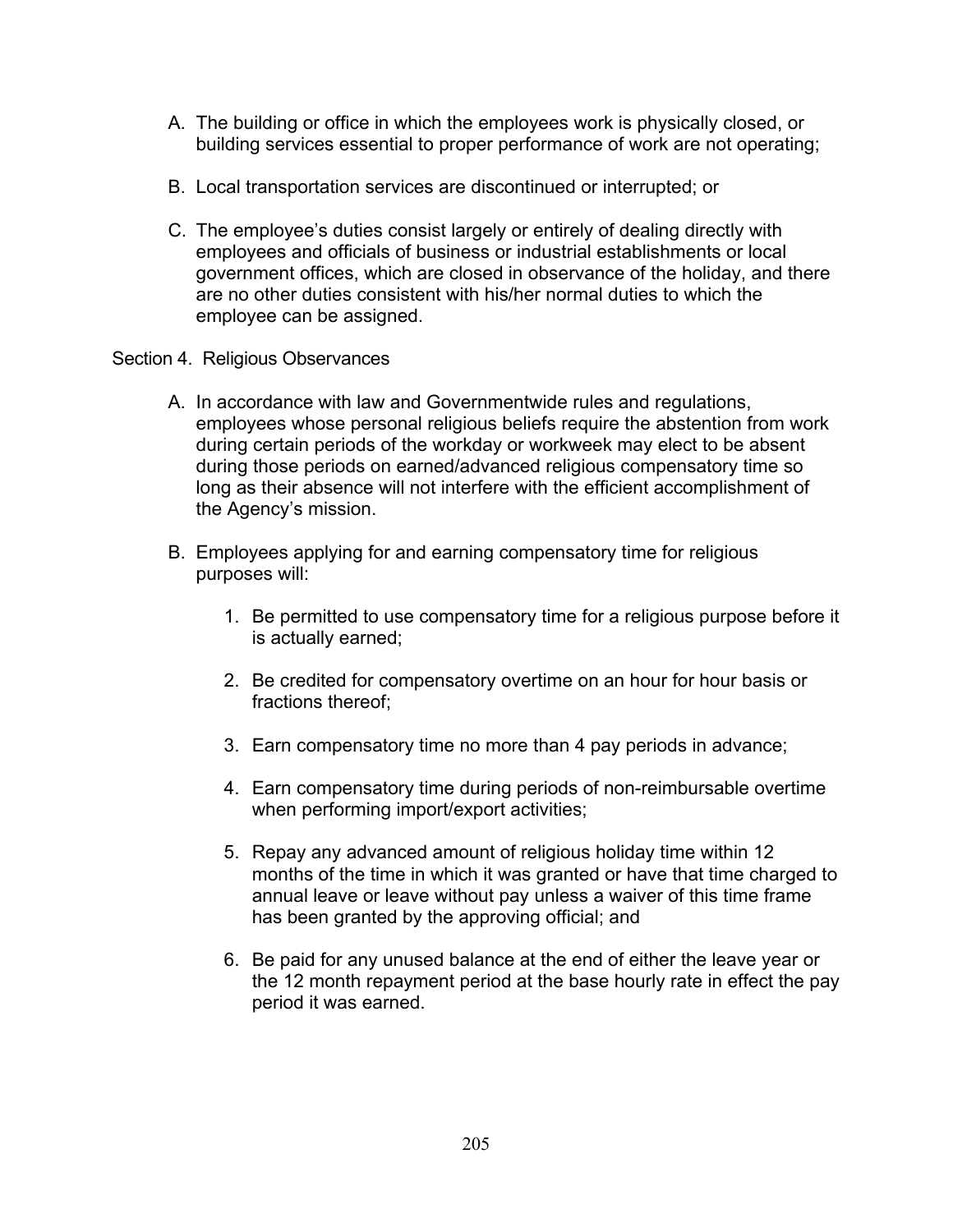# **ARTICLE 50. GOV/POV USE**

#### Section 1. General

- A. Employees will be permitted to use Government Owned Vehicles (GOV) and Privately Owned Vehicles (POV) in accordance with Governmentwide regulations and the Employer's rules and regulations to the extent not in conflict with this Agreement.
- B. Employees are not required to own or use a POV for government work.

Section 2. Home-to-Work Transportation

- A. The Employer may authorize employees the use of government vehicles for home-to-work transportation provided that such use is authorized by applicable law, rule or regulations.
- B. For more detailed information on home-to-work transportation please refer to the MRP Motor Vehicle Manual and Departmental Regulation 5400-005 or successor issuance referenced in the Appendix of this Agreement.

#### Section 3. Pickup and Return of GOV

Employees will receive their regular pay for picking up and returning a GOV to the regular storage site during regular hours. If this activity occurs outside of regular hours, employees will receive applicable overtime or compensatory time under the following circumstances and in accordance with the Human Resources Desk Guide and Supplement 4500A found in the Appendix of this Agreement:

- A. Return travel to the storage site occurs after regular hours from a field assignment, or
- B. The employee is required to pick up a GOV before regular hours in order to report to a field assignment.

#### Section 4. Privately Owned Vehicles

- A. Employees are responsible for making arrangements to report to their official station or assigned work site within the geographical area of the official station.
- B. If an employee elects to use his/her own vehicle in lieu of Employer-provided transportation, with prior approval, that employee will be compensated for mileage under the appropriate regulations, which is at a reduced rate if a GOV is reasonably available.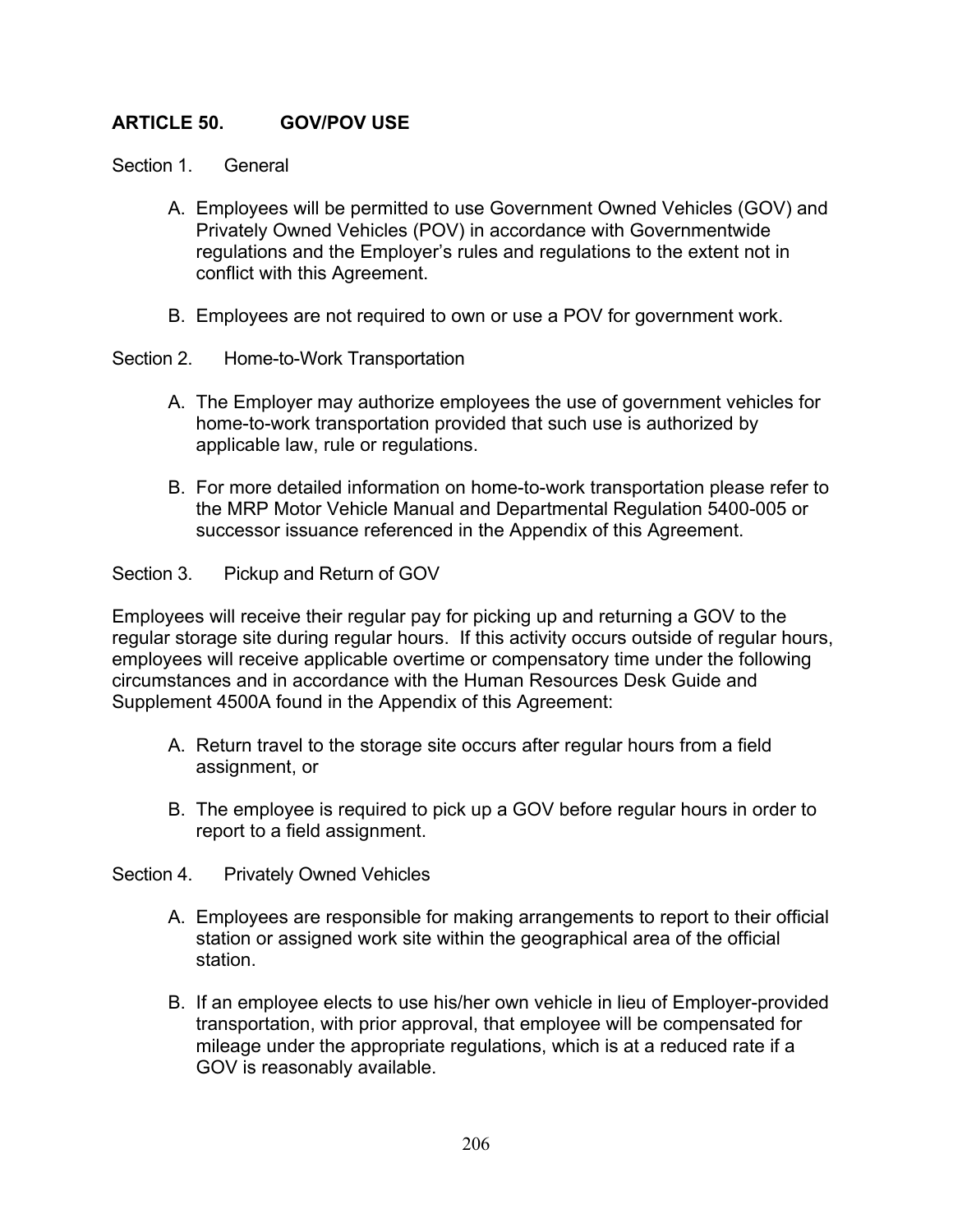C. If there is no GOV available for the employee to perform an assignment occurring at a location other than the employee's official station and the employee elects to use his/her POV, then that employee will receive mileage compensation for the use of his/her POV under appropriate Federal Travel Regulations for the miles in excess of the commute to and from the regular duty station.

## Section 5. Parking

- A. The Employer will make a reasonable effort to obtain parking space for employees at PPQ offices, stations, and substations where their presence is required or scheduled. This will include proper marking to preclude use by other than PPQ employees, and the spaces will be used by all employees without regard to position or grade. Except for handicapped personnel, those employees having inspectional responsibilities at more than one location will be given preferential consideration for accessible parking spaces. Handicapped personnel will receive first consideration.
- B. Employees may request to use Employer controlled parking spaces not required for official needs. The denial of any request for controlled parking is not covered by the negotiated grievance procedures in Article 17 Grievance Procedure.

## Section 6. Accident Reporting

- A. In accordance with established safety regulations for reporting vehicle accidents employees will report to the supervisor, any accident, or incident, e.g., mechanical problems or damage, involving a government-owned, government leased, or privately-owned vehicle involved in an accident, while in the performance of official duties, including overtime assignments.
- B. Any employee who becomes aware of damage to a government vehicle will notify the immediate supervisor, as soon as possible.
- C. Employees are required to report all incidents or misuse and abuse of government vehicles to the Employer as soon as possible and in accordance with applicable laws, rules, and regulations.
- D. All government vehicles will contain an Accident Reporting Kit. The supervisor or designee will ensure that employees are familiar with and follow the guidelines in the MRP Motor Vehicle Manual or successor issuance prior to operating a government vehicle.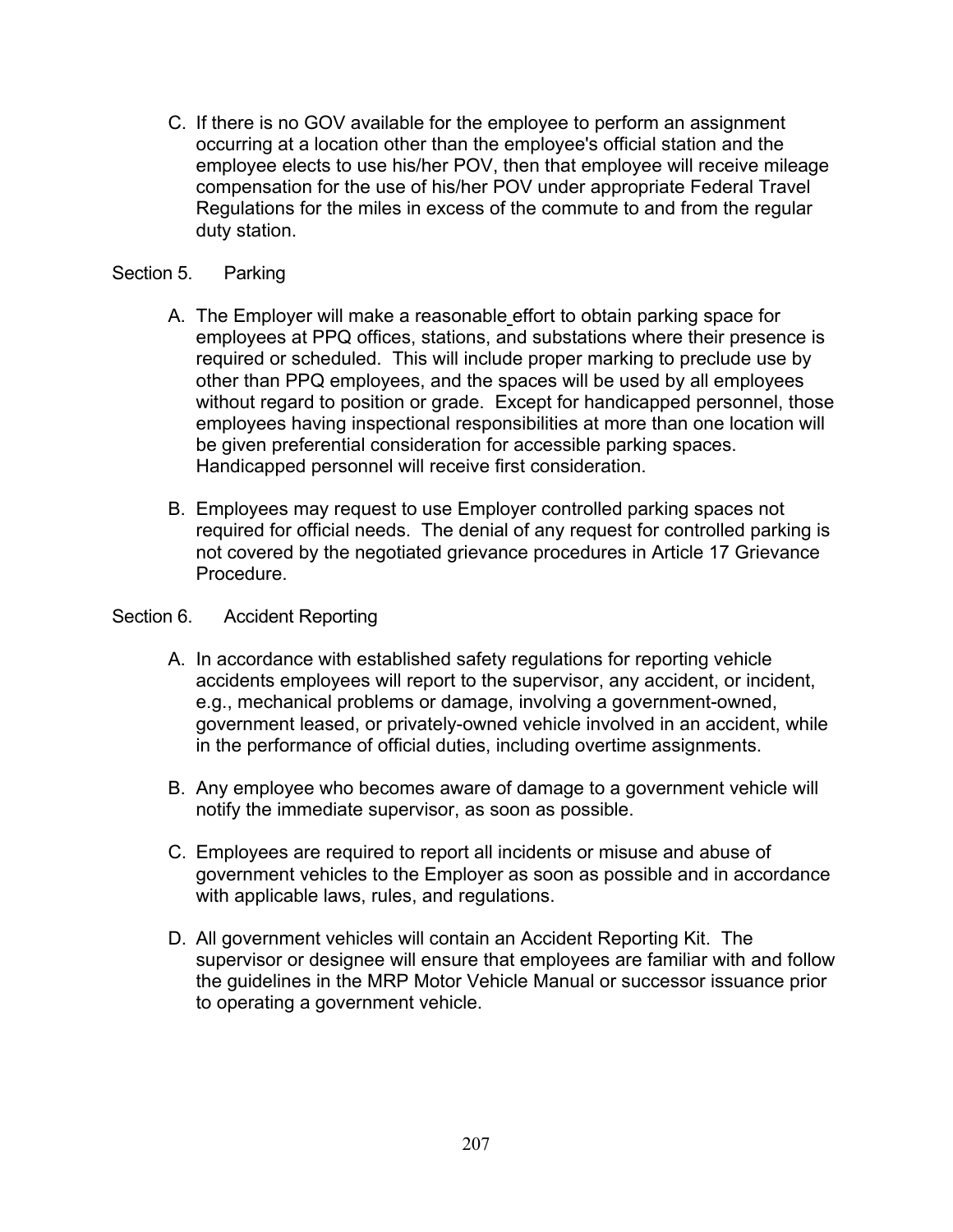## Section 7: Official Station

For purposes of travel, "*Official Station" is defined as* the location of the employee's permanent work assignment. The geographic limits of the official station are:

- A. The corporate limits of the city or town where stationed or if not in an incorporated city or town;
- B. The reservation, station, or other established area (including established subdivisions of large reservations) having definite boundaries where the employee is stationed.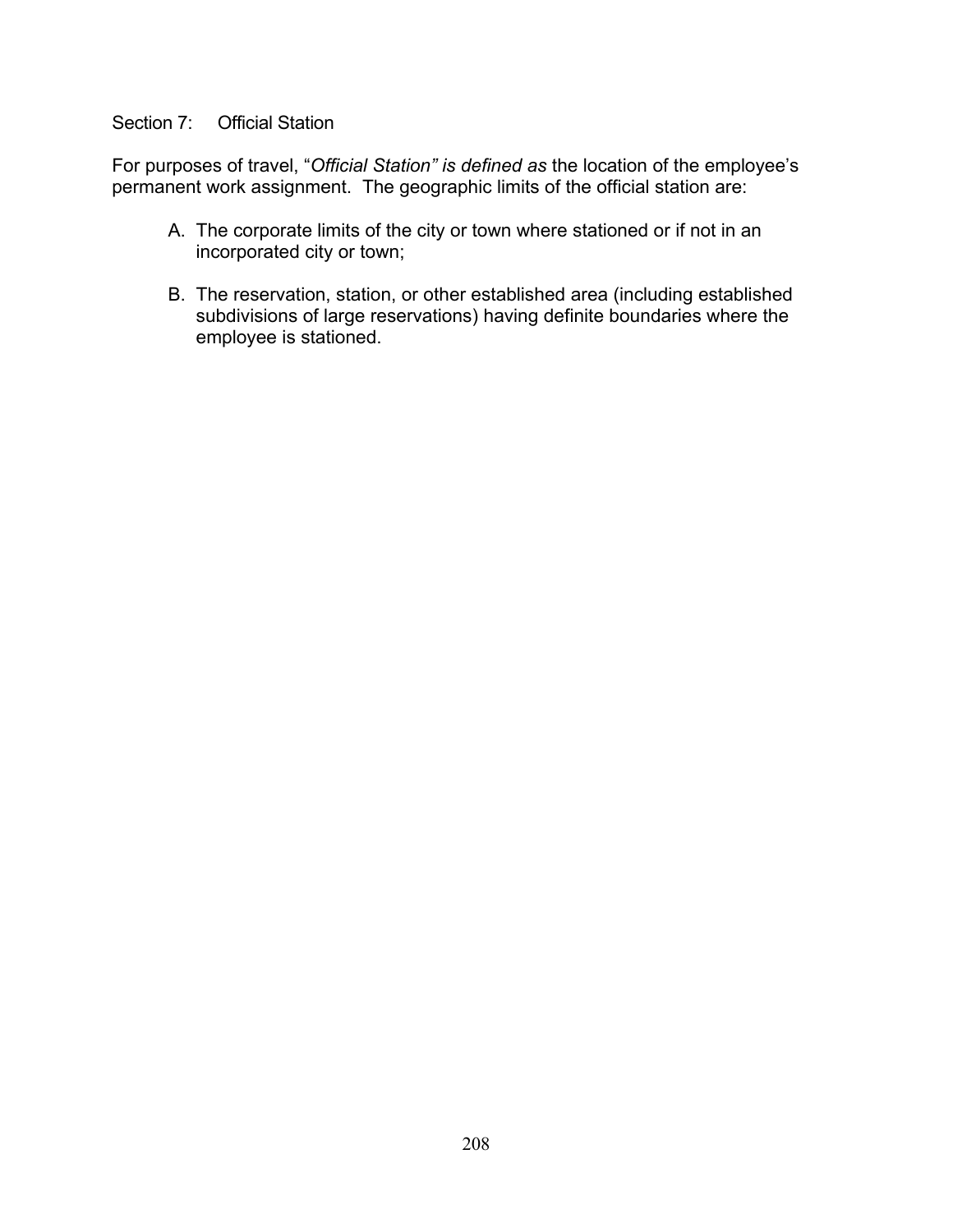# **ARTICLE 51. MASS TRANSIT**

Section 1. Purpose and Authority

The Employer has agreed to provide transit incentives for employees covered by this Agreement under the provisions of the 1998 Transportation Equity Act. Should the Act or the MRP directive change, the Employer agrees to notify the Union and negotiate as appropriate.

Section 2. Policy

All incentives implemented must be consistent with local transit authority regulations as well as applicable laws, and Governmentwide rules and regulations in effect at the inception of this Agreement.

Section 3. Local Modifications

The parties may mutually agree at the local level to negotiate additional/alternative procedures to facilitate the voucher, disbursement system, and accountability systems to conform with local needs or requirements.

Section 4. Bicycles

Negotiation for bicycle facilities is a local matter.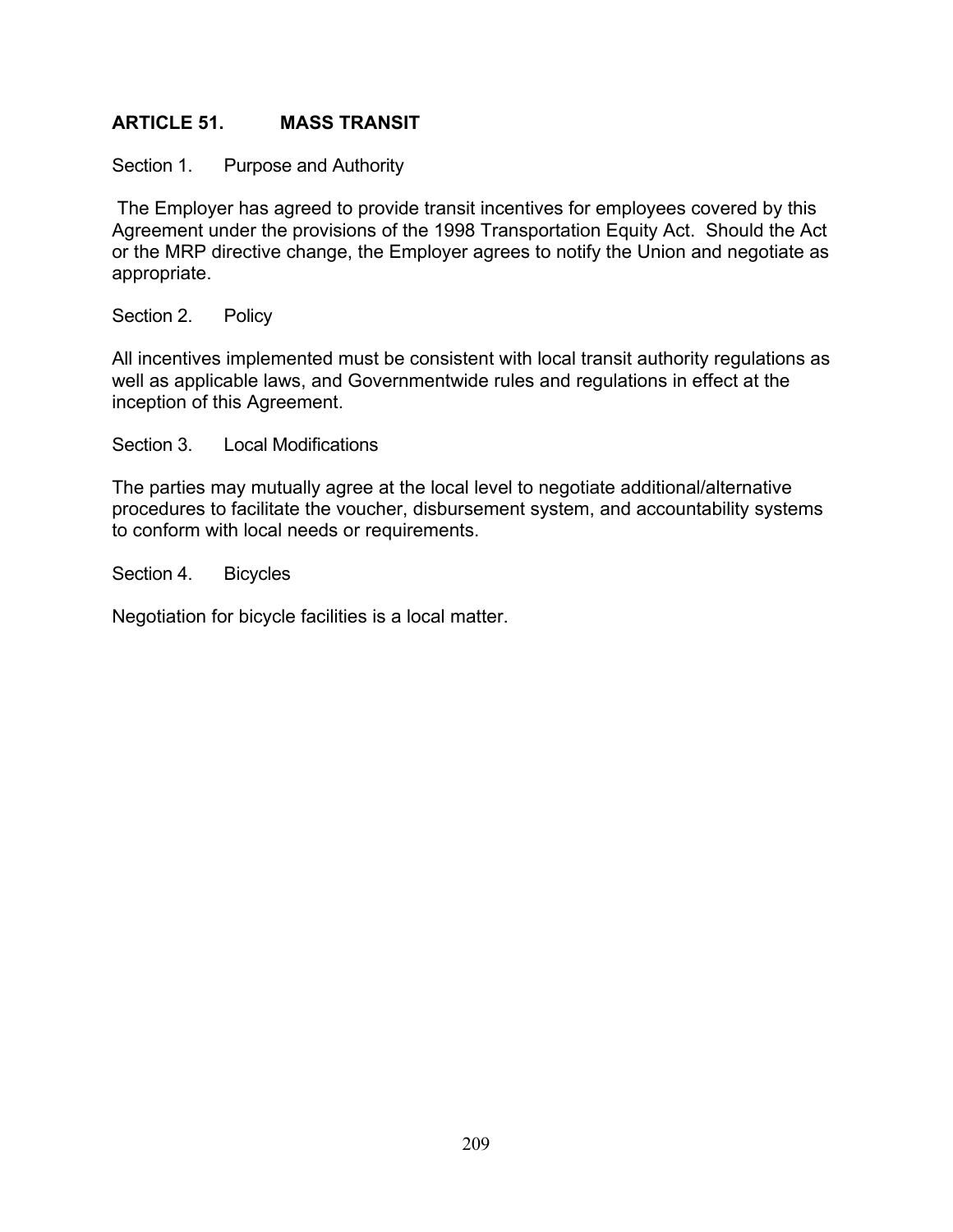# **ARTICLE 52. PART-TIME EMPLOYMENT**

#### Section 1. Procedures

- A. The Employer recognizes that part-time employment provides management with the flexibility to meet work requirements and provides a benefit to employees who require or prefer shorter hours, for example, students, and employees with family responsibilities.
- B. The Employer will consider requests for part-time career employment and, when appropriate, will make such opportunities available, consistent with resource and mission requirements.
- C. Employee requests for part-time employment must be made in writing to the employee's immediate supervisor. The Employer will give fair and objective consideration to the employee's request for part-time employment and grant such requests based on the Employer's need for the employee's services, the suitability of the position for part-time employment, availability of resources, and the impact on the efficiency of the Agency. A copy of the recommendation to go forward for approval or notice of disapproval of the request with reason for the denial will be provided to the employee within thirty (30) days of receipt of the request. A copy of the final decision will be given to the employee within ninety (90) days of the initial request.
- D. Prior to a request for part-time employment or upon approval of part-time request, employees may request information concerning the impact of the conversion from full-time to part-time employment in the areas of retirement, reduction-in-force, health and life insurance, and promotion and step increases, etc. This information will be provided to the employee in the form of a written fact sheet. The employee will be required to sign a statement indicating that he received this information.
- E. Any person who is employed on a full-time basis will not be required to accept part-time employment as a condition of continued employment.

## Section 2. Job Sharing

- A. Job-sharing is a form of part-time employment in which the tours of duty of two employees are arranged in such a way as to cover a single full-time position. The Employer will consider requests to job-share and may grant these requests based on the Employer's need for the employee's services, the suitability of the position for job-sharing, availability of resources, and the impact on the efficiency of the Agency.
- B. Employee requests to job-share must be made to the immediate supervisor(s) in writing in accordance with the procedures of Section 1 above.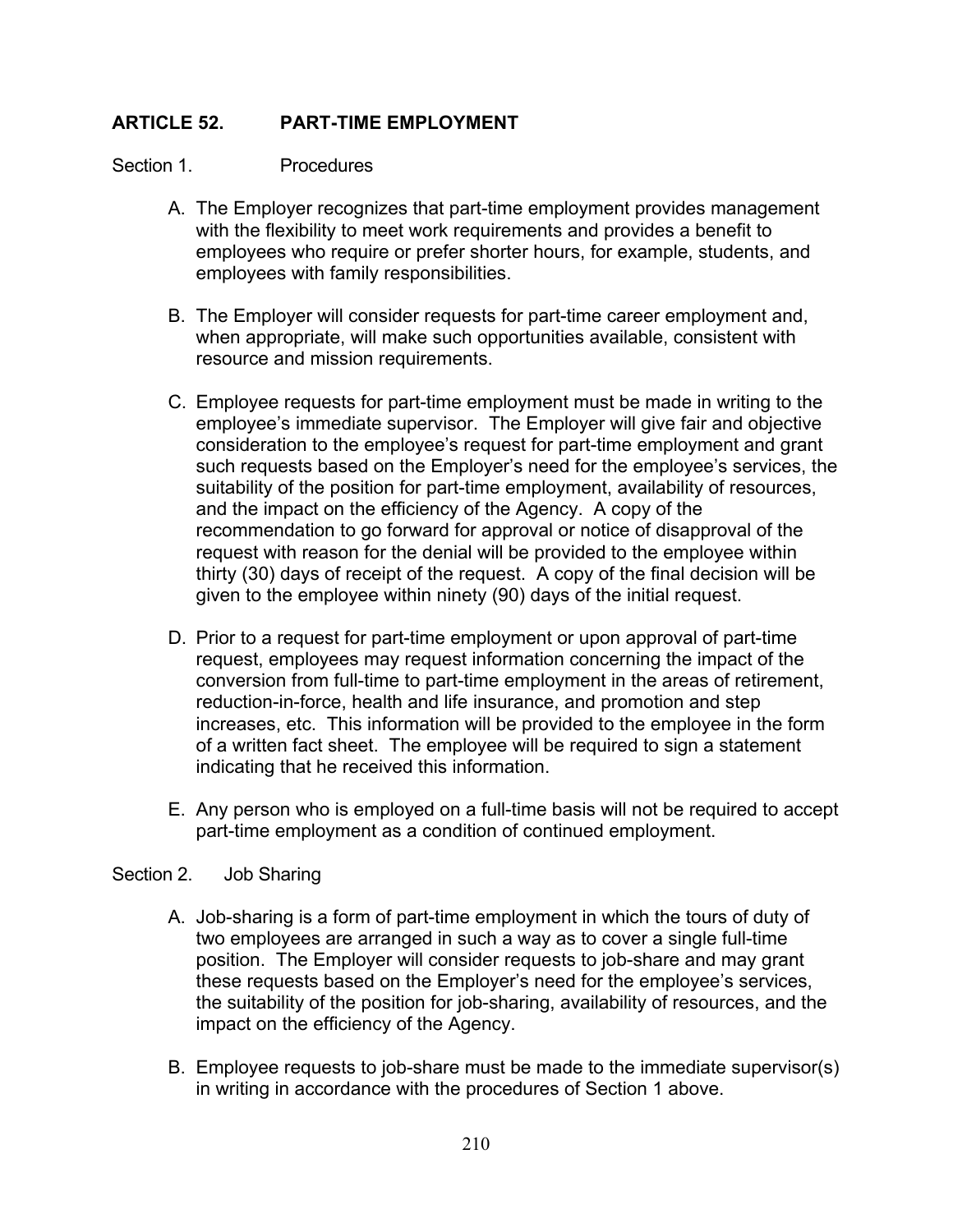C. If one partner leaves the program for any reason, the other partner will have forty-five (45) days from receiving written notice from the Employer to find another partner or resume full-time employment unless workload demands require otherwise.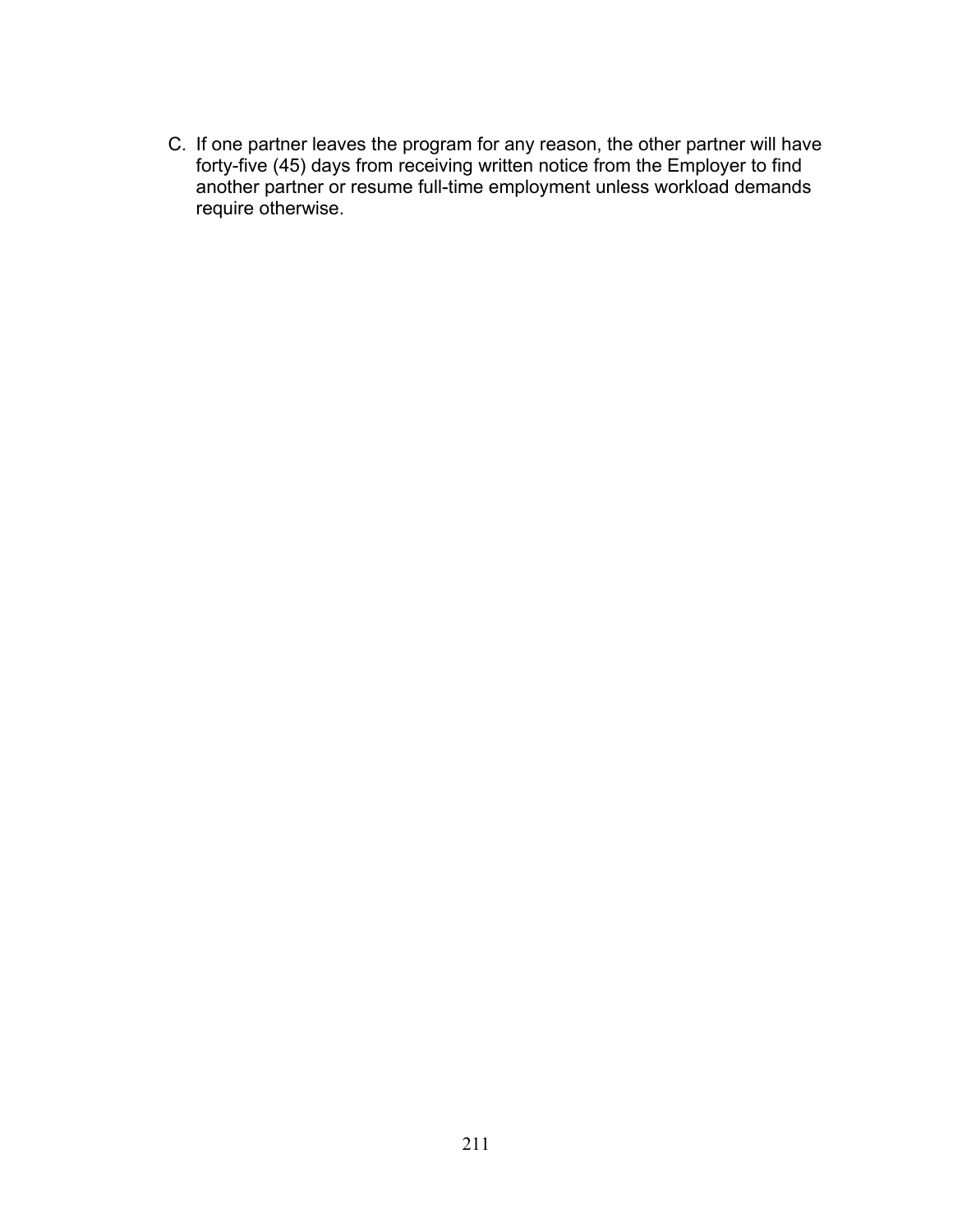# **ARTICLE 53. OUTSIDE EMPLOYMENT**

## Section 1. Right to Engage

An employee has the right to engage in outside employment or participate in or be associated with a business enterprise, so long as such activity will not:

- A. Interfere with the efficient performance of the employee's duties or availability for duty;
- B. Result in a conflict of interest or the appearance of a conflict with the employee's official Agency duties;
- C. Bring discredit upon or lower public confidence in the Agency; or
- D. Violate any federal law or Governmentwide rule or regulation.

## Section 2. Guidelines

Except as specified below, employees are not required to obtain prior approval to engage in outside employment. However, employees must ensure that outside employment or activities do not conflict with their official government duties.

Employees required to file either a public or confidential financial disclosure report (SF 278 or OGE form 450 or successor) are required to obtain prior approval to engage in outside employment.

## Section 3. Avoiding Conflict

- A. Employees are encouraged to ask for, and the Employer further agrees to provide guidance and specific interpretative assistance on questions concerning outside employment when requested in writing by the employee. Employees should direct questions regarding outside employment and conflict of interest to their supervisor or the Employee Relations Specialist.
- B. Employees are cautioned that outside employment or activities that are found to be or appear to be in violation may be subject to appropriate corrective or disciplinary action.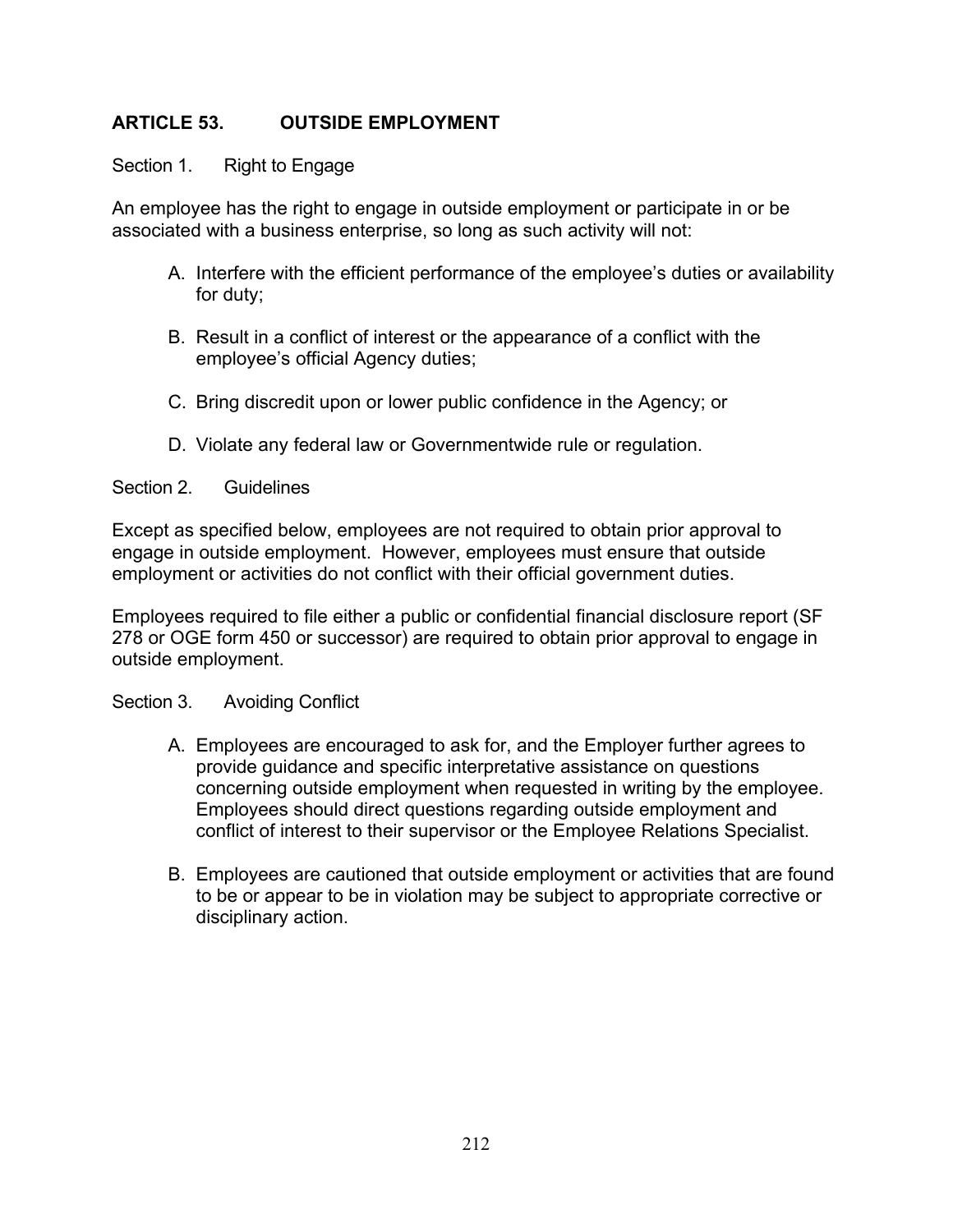# **ARTICLE 54. RETIREMENT**

## Section 1. Counseling

The Employer will provide retirement counseling on an as-needed basis, and in response to a request for counseling from an employee in the unit nearing eligibility for retirement. Counseling assistance may include informational material, and/or group counseling sessions. A current listing of counseling sources will be posted at each work unit. It will include counseling assistance, informational material, and/or group sessions. A current listing of counseling sources will be posted at each work unit.

## Section 2. Notice of Rights

The Employer will provide applicable information to each employee who separates voluntarily or involuntarily (except by retirement) such as:

- A. His/her rights to file for disability retirement if the employee has at least five (5) years of civilian service;
- B. The possibility of applying for a discontinued service annuity;
- C. Eligibility for a deferred annuity at sixty-two (62), provided the employee has had at least five (5) years of civilian service; and
- D. All the options regarding the contributions the employee has made to the retirement funds and the Thrift Saving Plan.

## Section 3. Withdrawal of Resignation/Retirement

An employee may withdraw a resignation or retirement application at any time prior to its effective date, provided the withdrawal is communicated to the Employer in writing and received prior to the Employer making a commitment to fill the position of the resigning or retiring employee. The above provision is not applicable to any agreements reached between an employee and the Employer resolving any other matters.

## Section 4. Employee Resignation Rights

The questions whether and on what date to resign are voluntary matters of free choice for each employee. When an employee is faced with the prospect of Employer-initiated action such as termination or removal, the employee will have the right not to resign or, if the employee chooses, to make a resignation effective at any time prior to the effective date of the Employer's action. Resignations will not be secured by coercive or deceptive means.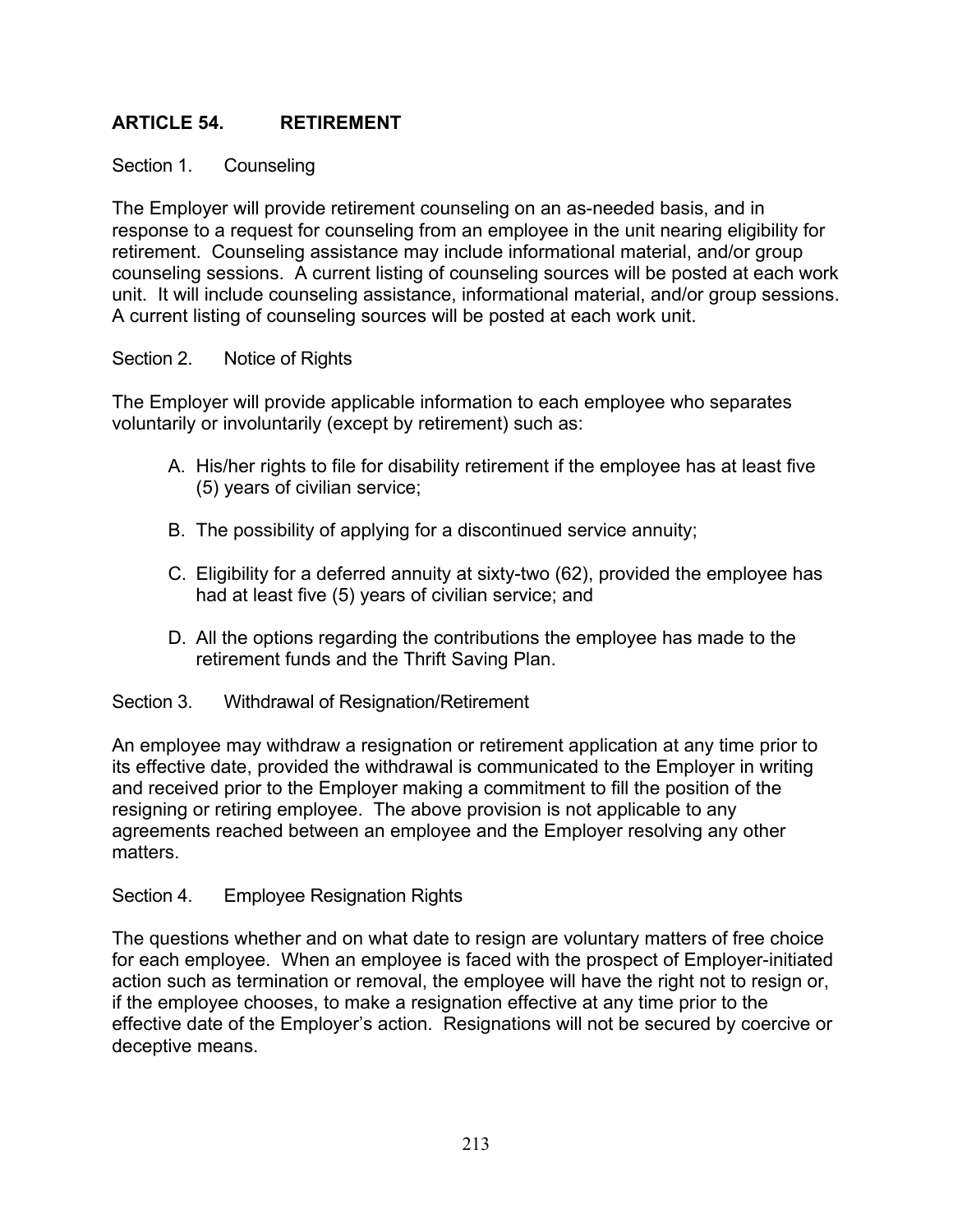## Section 5. Prompt Completion of Paperwork

The Parties recognize that final decisions concerning retirement applications and issuance of retirement checks are the responsibility of the Office of Personnel Management. The Employer agrees to process and transmit all necessary paperwork in connection with retirement applications in a prompt and timely fashion.

#### Section 6. Summary of Benefits

Upon receipt of a request from an employee who is eligible to retire, or who is within three (3) years of such eligibility, the Employer agrees to provide a statement setting forth an estimate of the employee's monthly compensation upon retirement, types of retirement options available, and the procedures for continuing any health or life insurance policies. This information will be updated at the employee's written request sent to the location posted with the list of counseling sources referenced in Section 1 above, but not more frequently than once a year.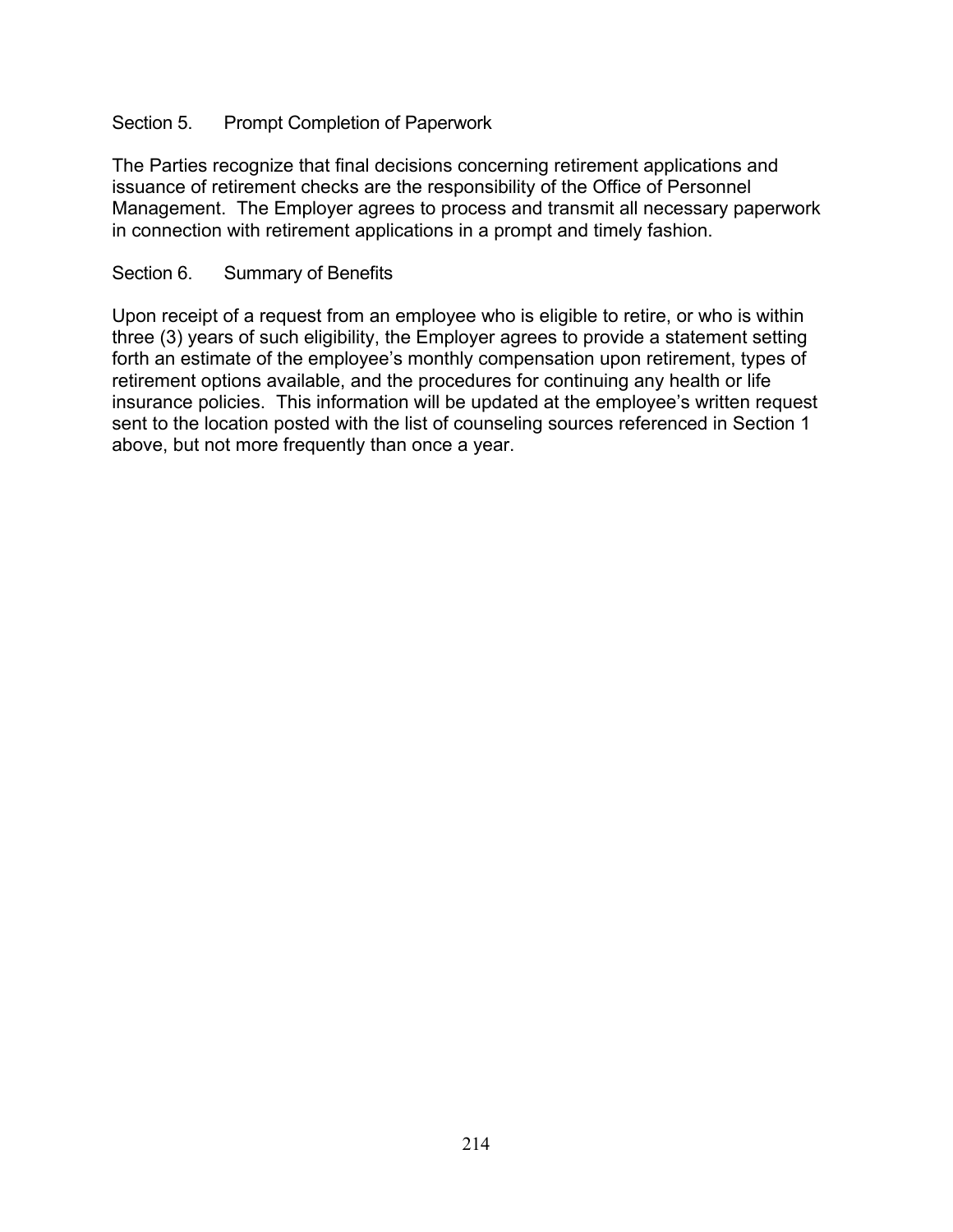# **ARTICLE 55. CHILD CARE**

Section 1. General

The Employer and the Union agree that finding solutions to child care issues is conducive to a family-friendly work environment.

Section 2. Procedures

Where child care issues are raised the Employer and the Union will jointly address the issues for the local work unit, i.e., negotiate. The parties may jointly request that GSA find suitable facilities for a child care center in reasonable proximity to the work location and may also utilize resources such as:

- A. Work Life Wellness Program
- B. Employee Assistance Program (EAP)